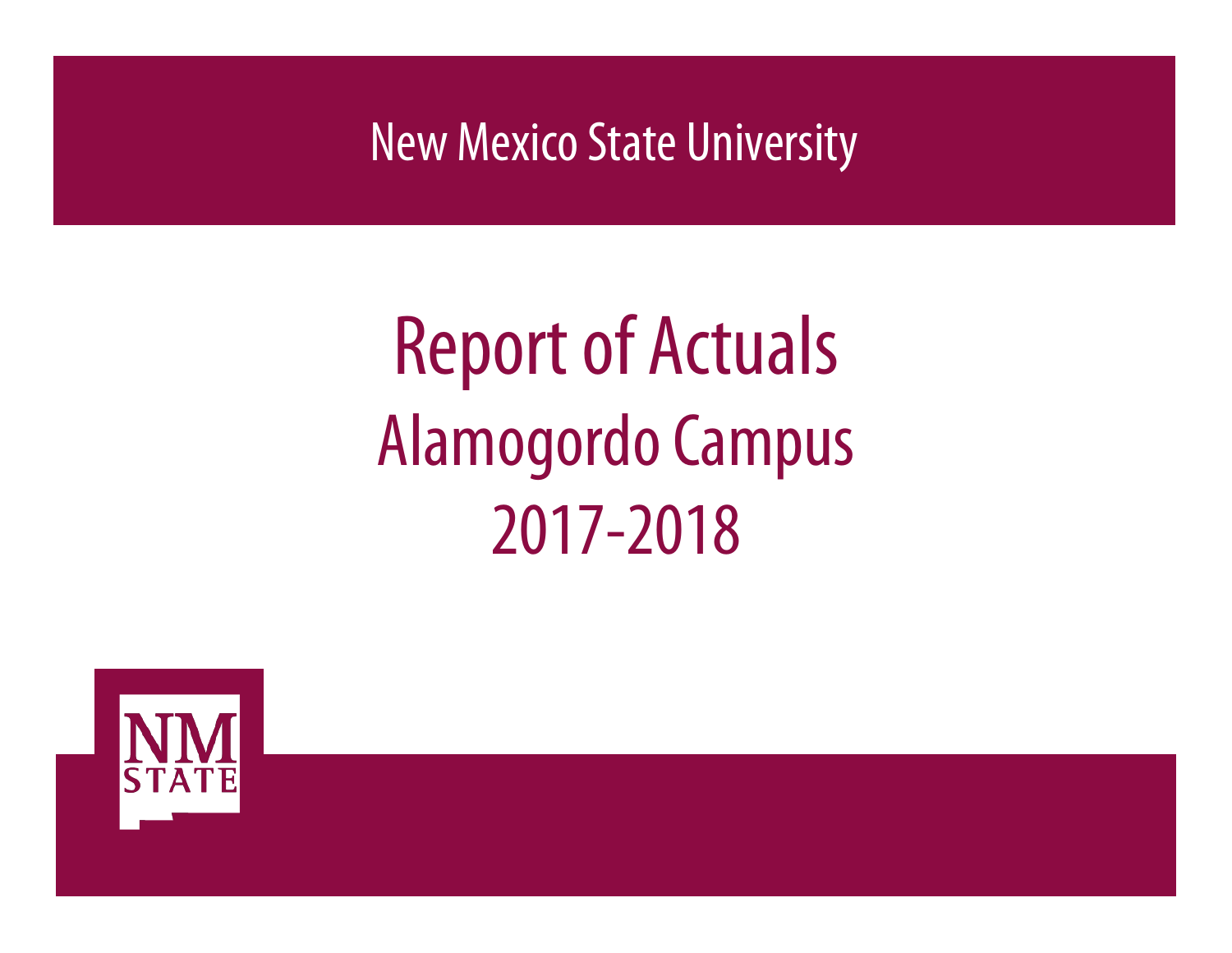### **Report of Actuals Alamogordo Campus 2017-2018**

### **Table of Contents**

| Exhibit 1:   |                                                                           |  |
|--------------|---------------------------------------------------------------------------|--|
| Exhibit 1A:  |                                                                           |  |
| Exhibit 2:   |                                                                           |  |
| Exhibit 3:   |                                                                           |  |
| Exhibit 4:   |                                                                           |  |
| Exhibit 5:   | Summary of Government Grants and Contracts for Instruction and General7   |  |
| Exhibit 6:   |                                                                           |  |
| Exhibit 7:   | Endowment, Land, and Permanent Fund Incomes for Instruction and General 8 |  |
| Exhibit 8:   |                                                                           |  |
| Exhibit 9:   |                                                                           |  |
| Exhibit 10:  |                                                                           |  |
| Exhibit 10:  |                                                                           |  |
| Exhibit 10:  |                                                                           |  |
| Exhibit 10A: |                                                                           |  |
| Exhibit 11:  |                                                                           |  |
| Exhibit 11:  |                                                                           |  |
| Exhibit 11:  |                                                                           |  |
| Exhibit 11A: |                                                                           |  |
| Exhibit 12:  |                                                                           |  |
| Exhibit 12:  |                                                                           |  |
| Exhibit 12:  |                                                                           |  |
| Exhibit 12A: |                                                                           |  |
| Exhibit 13:  |                                                                           |  |

i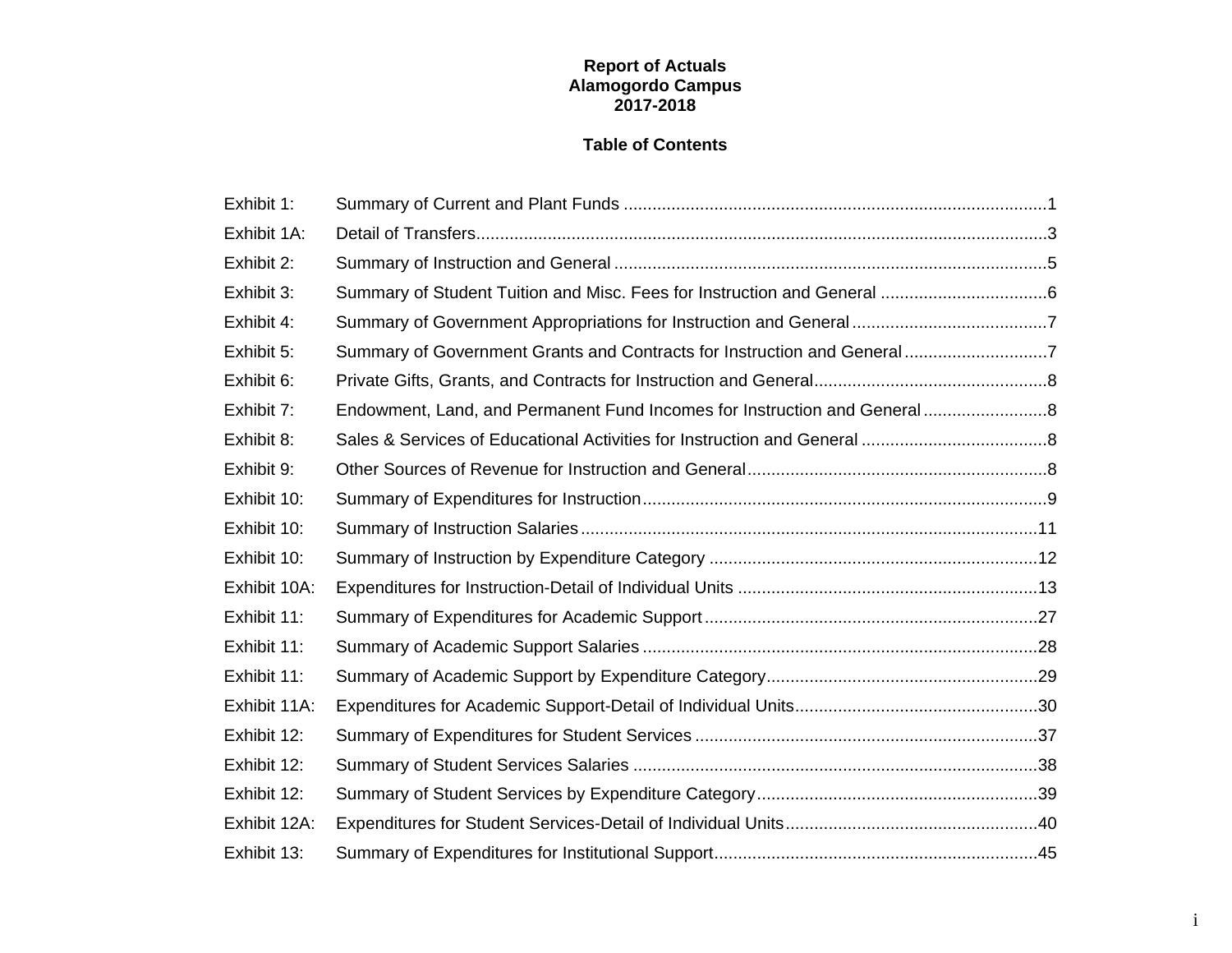### **Report of Actuals Alamogordo Campus 2017-2018**

### **Table of Contents**

| Exhibit 13:  |                                                                          |  |
|--------------|--------------------------------------------------------------------------|--|
| Exhibit 13:  |                                                                          |  |
| Exhibit 13A: |                                                                          |  |
| Exhibit 14:  |                                                                          |  |
| Exhibit 14:  |                                                                          |  |
| Exhibit 14:  | Summary of Operation and Maintenance of Plant by Expenditure Category 57 |  |
| Exhibit 14A: | Expenditures for Operation and Maintenance-Detail of Individual Units58  |  |
| Exhibit 15:  |                                                                          |  |
| Exhibit 15A: |                                                                          |  |
| Exhibit 17:  |                                                                          |  |
| Exhibit 17A: |                                                                          |  |
| Exhibit 19:  |                                                                          |  |
| Exhibit 20:  |                                                                          |  |
| Exhibit 20A: |                                                                          |  |
| Exhibit I:   |                                                                          |  |
| Exhibit II:  |                                                                          |  |
| Exhibit a:   |                                                                          |  |
| Exhibit b:   |                                                                          |  |
| Exhibit e:   |                                                                          |  |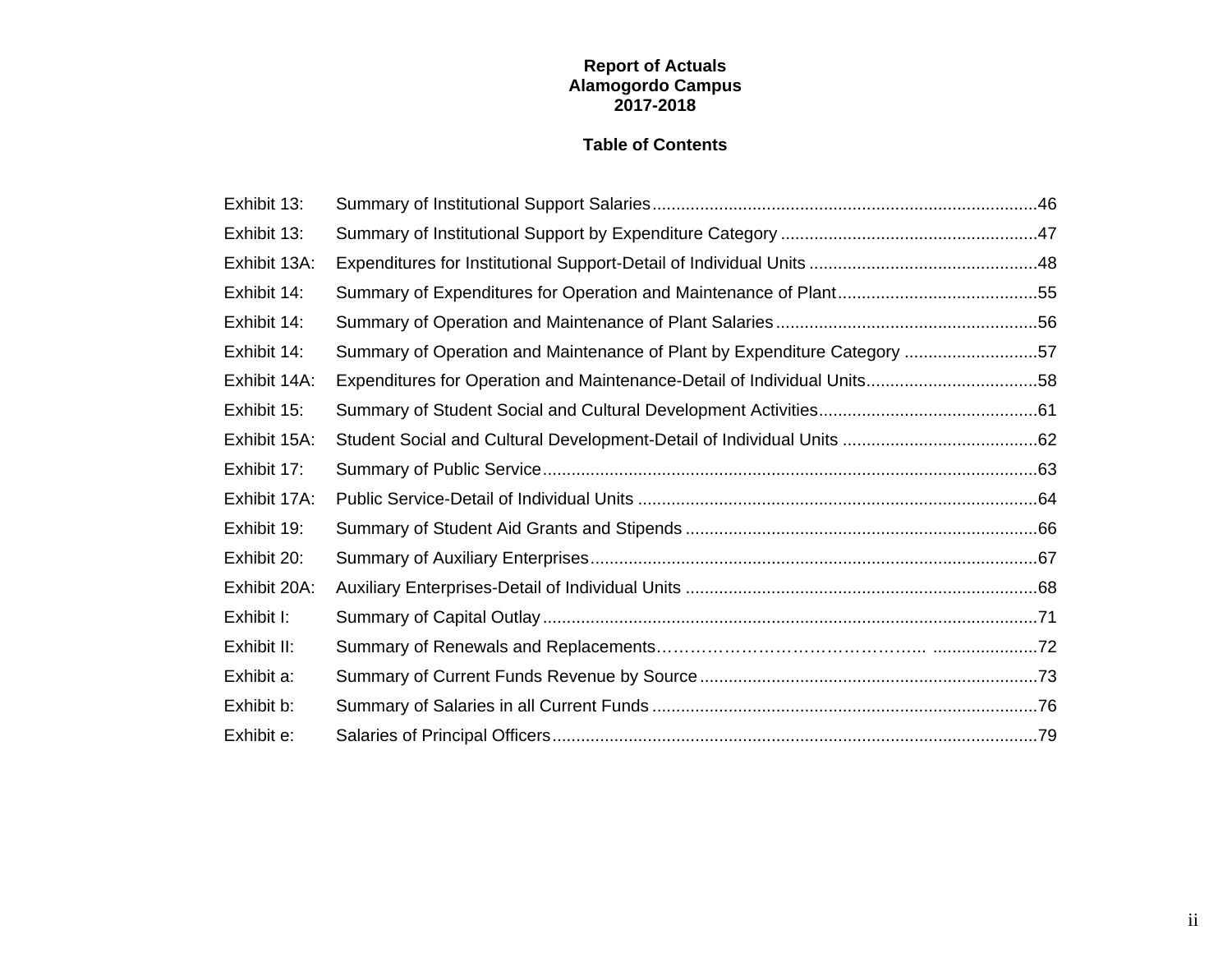#### **Exhibit 1. Summary of Current and Plant Funds New Mexico State University**

|                                                | <b>Operating Budget 2017-2018</b> |                          | Revised Budget 2017-2018 |               |                 |                          |  |               |                 | <b>Unaudited Actuals 2017-2018</b> |                          |  |
|------------------------------------------------|-----------------------------------|--------------------------|--------------------------|---------------|-----------------|--------------------------|--|---------------|-----------------|------------------------------------|--------------------------|--|
|                                                | Unrestricted                      | Restricted               |                          |               | Unrestricted    | Restricted               |  |               | Unrestricted    |                                    | Restricted               |  |
|                                                |                                   |                          |                          |               |                 |                          |  |               |                 |                                    |                          |  |
| <b>Revenues</b>                                |                                   |                          |                          |               |                 |                          |  |               |                 |                                    |                          |  |
| Instruction and General (Exh 2)                | $\mathbf{s}$                      | 547,534                  |                          | $\mathbb{S}$  | $10,212,020$ \$ | 619,649                  |  | $\mathcal{S}$ | $10,257,185$ \$ |                                    | 590,021                  |  |
| Student Soc & Cultural Dev Activities (Exh 15) | 31,004                            | $\sim$                   |                          |               | 34,528          | 900                      |  |               | 20,204          |                                    | 661                      |  |
| Research (Exh 16)                              |                                   |                          |                          |               |                 |                          |  |               |                 |                                    |                          |  |
| Public Service (Exh 17)                        | 5,000                             | 201,743                  |                          |               | 2,000           | 155,693                  |  |               |                 |                                    | 149,803                  |  |
| Internal Service Depts (Exh 18)                | $\sim$                            |                          |                          |               | $\sim$          | $\overline{a}$           |  |               | $\overline{a}$  |                                    |                          |  |
| Student Aid Grants & Stipends (Exh 19)         |                                   | 2,461,100                |                          |               | $\blacksquare$  | 2,082,411                |  |               |                 |                                    | 1,745,670                |  |
| Auxiliary Enterprises (Exh 20)                 | 30.500                            |                          |                          |               | 29,530          |                          |  |               | 29,306          |                                    |                          |  |
| <b>Subtotal Current Funds</b>                  | 10,211,069                        | 3,210,377                |                          |               | 10,278,078      | 2,858,653                |  |               | 10,306,695      |                                    | 2,486,155                |  |
| Capital Outlay (Exh I)                         | 581,670                           |                          |                          |               | 1,106,655       |                          |  |               | 764,527         |                                    |                          |  |
| Renewal & Replacement (Exh II)                 | $\sim$                            | $\overline{\phantom{a}}$ |                          |               | $\sim$          | $\sim$                   |  |               | $\sim$          |                                    | $\overline{\phantom{a}}$ |  |
| Debt Service (Exh III)                         |                                   |                          |                          |               |                 | $\overline{a}$           |  |               |                 |                                    |                          |  |
| <b>Total Revenues</b>                          | $10,792,739$ \$<br>\$             | 3,210,377                |                          | \$            | $11,384,733$ \$ | 2,858,653                |  | \$            | $11,071,222$ \$ |                                    | 2,486,155                |  |
|                                                |                                   |                          |                          |               |                 |                          |  |               |                 |                                    |                          |  |
| <b>Beginning Balances</b>                      |                                   |                          |                          |               |                 |                          |  |               |                 |                                    |                          |  |
| Instruction and General (Exh 2)                | $\mathbb{S}$<br>$997,937$ \$      |                          |                          | $\mathbb{S}$  |                 |                          |  | $\mathcal{S}$ | 1,731,256 \$    |                                    |                          |  |
| Student Soc & Cultural Dev Activities (Exh 15) | 7,353                             | $\overline{\phantom{m}}$ |                          |               | 37,024          | $\overline{\phantom{a}}$ |  |               | 37,024          |                                    | $\overline{\phantom{a}}$ |  |
| Research (Exh 16)                              |                                   | $\overline{\phantom{a}}$ |                          |               |                 | $\sim$                   |  |               |                 |                                    | $\overline{\phantom{a}}$ |  |
| Public Service (Exh 17)                        | 29,624                            | $\sim$                   |                          |               | 42,028          | $\sim$                   |  |               | 42,028          |                                    | $\overline{a}$           |  |
| Internal Service Depts (Exh 18)                | $\sim$                            | $\overline{\phantom{a}}$ |                          |               | $\overline{a}$  | $\sim$                   |  |               |                 |                                    | $\overline{a}$           |  |
| Student Aid Grants & Stipends (Exh 19)         |                                   | $\sim$                   |                          |               | 34,338          | $\sim$                   |  |               | 34,338          |                                    | $\overline{a}$           |  |
| Auxiliary Enterprises (Exh 20)                 | 27,171                            | $\sim$                   |                          |               | 67,580          | $\sim$                   |  |               | 67,580          |                                    | $\sim$                   |  |
| <b>Subtotal Current Funds</b>                  | 1,062,085                         | $\overline{\phantom{a}}$ |                          |               | 1,912,226       | $\sim$                   |  |               | 1,912,226       |                                    | $\sim$                   |  |
| Capital Outlay (Exh I)                         | 2,355,233                         | $\sim$                   |                          |               | 2,676,789       | $\sim$                   |  |               | 2,676,789       |                                    | $\sim$                   |  |
| Renewal & Replacement (Exh II)                 |                                   | ٠                        |                          |               | 368,640         | $\sim$                   |  |               | 368,640         |                                    |                          |  |
| Debt Service (Exh III)                         | $\blacksquare$                    | $\sim$                   |                          |               |                 | $\sim$                   |  |               |                 |                                    | $\blacksquare$           |  |
| <b>Total Balances</b>                          | $3,417,318$ \$<br>\$              |                          |                          | \$            | $4,957,655$ \$  |                          |  | -\$           | $4,957,655$ \$  |                                    |                          |  |
|                                                |                                   |                          |                          |               |                 |                          |  |               |                 |                                    |                          |  |
| <b>Total Available</b>                         |                                   |                          |                          |               |                 |                          |  |               |                 |                                    |                          |  |
| Instruction and General (Exh 2)                | $\mathcal{S}$<br>$11,142,502$ \$  | 547,534                  |                          | <sup>\$</sup> |                 | 619,649                  |  | -S            | $11,988,441$ \$ |                                    | 590,021                  |  |
| Student Soc & Cultural Dev Activities (Exh 15) | 38,357                            | $\sim$                   |                          |               | 71,552          | 900                      |  |               | 57,228          |                                    | 661                      |  |
| Research (Exh 16)                              |                                   | $\overline{a}$           |                          |               | $\overline{a}$  | $\overline{a}$           |  |               |                 |                                    |                          |  |
| Public Service (Exh 17)                        | 34,624                            | 201,743                  |                          |               | 44,028          | 155,693                  |  |               | 42,028          |                                    | 149,803                  |  |
| Internal Service Depts (Exh 18)                | $\overline{a}$                    | $\overline{\phantom{a}}$ |                          |               | $\sim$          | $\sim$                   |  |               | $\sim$          |                                    |                          |  |
| Student Aid Grants & Stipends (Exh 19)         |                                   | 2,461,100                |                          |               | 34,338          | 2,082,411                |  |               | 34,338          |                                    | 1,745,670                |  |
| Auxiliary Enterprises (Exh 20)                 | 57,671                            |                          |                          |               | 97,110          |                          |  |               | 96,886          |                                    |                          |  |
| <b>Subtotal Current Funds</b>                  | 11,273,154                        | 3,210,377                |                          |               | 12,190,304      | 2,858,653                |  |               | 12,218,921      |                                    | 2,486,155                |  |
| Capital Outlay (Exh I)                         | 2,936,903                         |                          |                          |               | 3,783,444       |                          |  |               | 3,441,316       |                                    |                          |  |
| Renewal & Replacement (Exh II)                 | $\overline{a}$                    | $\sim$                   |                          |               | 368,640         | $\sim$                   |  |               | 368,640         |                                    | $\sim$                   |  |
| Debt Service (Exh III)                         |                                   | $\overline{a}$           |                          |               | ÷               | $\overline{a}$           |  |               |                 |                                    |                          |  |
| <b>Total Available</b>                         | \$                                | 3,210,377                |                          | S.            | $16,342,388$ \$ | 2,858,653                |  | -\$           | $16,028,877$ \$ |                                    | 2,486,155                |  |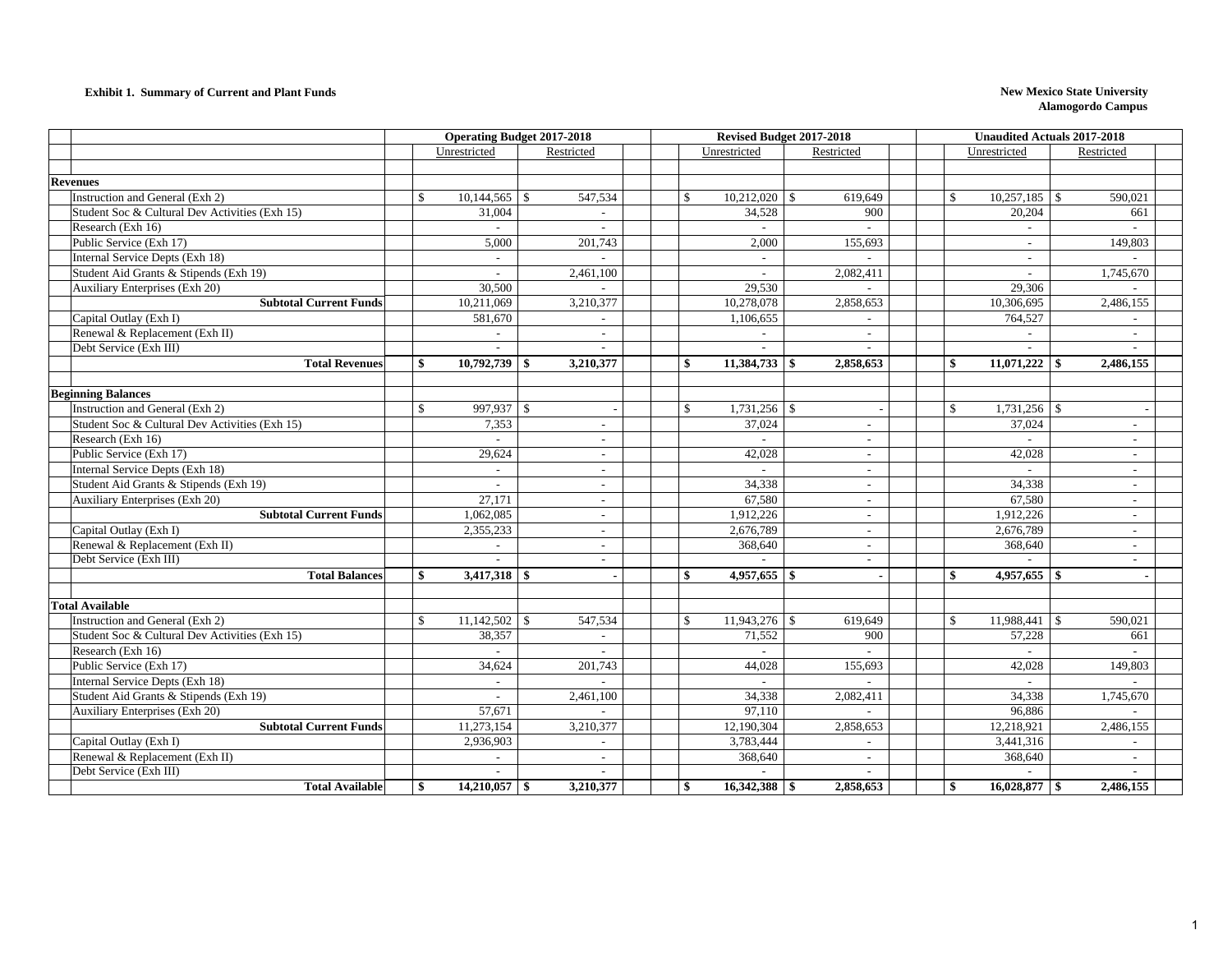#### **Exhibit 1. Summary of Current and Plant Funds New Mexico State University**

|                                                   | <b>Operating Budget 2017-2018</b> |            |                          |  |                              | Revised Budget 2017-2018 |               |                          | <b>Unaudited Actuals 2017-2018</b> |                          |
|---------------------------------------------------|-----------------------------------|------------|--------------------------|--|------------------------------|--------------------------|---------------|--------------------------|------------------------------------|--------------------------|
|                                                   | Unrestricted                      | Restricted |                          |  | Unrestricted                 | Restricted               |               | Unrestricted             | Restricted                         |                          |
| <b>Expenditures</b>                               |                                   |            |                          |  |                              |                          |               |                          |                                    |                          |
| Instruction and General (Exh 2)                   | 9,786,418 \$<br>$\mathcal{S}$     |            | 547,534                  |  | $\mathbb{S}$<br>9,853,873 \$ | 619,649                  | <sup>\$</sup> |                          |                                    | 590,021                  |
| Student Soc & Cultural Dev Activities (Exh 15)    | 31,786                            |            |                          |  | 45,972                       | 900                      |               | 18,673                   |                                    | 661                      |
| Research (Exh 16)                                 |                                   |            | $\overline{\phantom{a}}$ |  |                              |                          |               |                          |                                    |                          |
| Public Service (Exh 17)                           | 15,000                            |            | 201,743                  |  | 12,000                       | 155.693                  |               | 416                      |                                    | 149,803                  |
| Internal Service Depts (Exh 18)                   |                                   |            |                          |  |                              |                          |               |                          |                                    |                          |
| Student Aid Grants & Stipends (Exh 19)            | 146,830                           |            | 2,461,100                |  | 181,168                      | 2,082,411                |               | 118,810                  | 1,745,670                          |                          |
| Auxiliary Enterprises (Exh 20)                    | 47,000                            |            |                          |  | 47,500                       | $\overline{a}$           |               | 8.869                    |                                    |                          |
| <b>Subtotal Current Funds</b>                     | 10,027,034                        |            | 3,210,377                |  | 10,140,513                   | 2,858,653                |               | 9,321,020                | 2,486,155                          |                          |
| Capital Outlay (Exh I)                            | 1,768,409                         |            | $\sim$                   |  | 1,626,144                    | $\overline{a}$           |               | 880,946                  |                                    |                          |
| Renewal & Replacement (Exh II)                    | 182,234                           |            | $\overline{\phantom{a}}$ |  | 550,874                      | $\sim$                   |               | 179,356                  |                                    |                          |
| Debt Service (Exh III)                            |                                   |            |                          |  |                              |                          |               |                          |                                    |                          |
| <b>Total Expenditures</b>                         | $11,977,677$ \$<br>-\$            |            | 3,210,377                |  | $12,317,531$ \$<br>\$        | 2,858,653                | -\$           | 10,381,322               | 2,486,155<br>- \$                  |                          |
|                                                   |                                   |            |                          |  |                              |                          |               |                          |                                    |                          |
| <b>Transfers To or (From)</b>                     |                                   |            |                          |  |                              |                          |               |                          |                                    |                          |
| Instruction and General (Exh 2)                   | $\mathcal{S}$                     |            |                          |  | $\mathcal{S}$<br>358,147 \$  |                          | $\mathcal{S}$ | 358,147 \$               |                                    |                          |
| Student Soc & Cultural Dev Activities (Exh 15)    |                                   |            | $\overline{\phantom{a}}$ |  | 17,424                       | $\sim$                   |               | 13,488                   |                                    | $\overline{\phantom{a}}$ |
| Research (Exh 16)                                 | $\sim$                            |            | $\overline{\phantom{a}}$ |  | $\mathcal{L}^{\pm}$          | $\sim$                   |               | $\sim$                   |                                    | $\overline{a}$           |
| Public Service (Exh 17)                           | $\overline{\phantom{a}}$          |            | $\overline{\phantom{a}}$ |  | $\sim$                       | $\overline{\phantom{a}}$ |               | $\overline{\phantom{a}}$ |                                    | $\overline{a}$           |
| Internal Service Depts (Exh 18)                   |                                   |            | $\overline{\phantom{a}}$ |  | $\overline{a}$               | $\sim$                   |               |                          |                                    |                          |
| Student Aid Grants & Stipends (Exh 19)            | (146, 830)                        |            | $\sim$                   |  | (146, 830)                   | $\sim$                   |               | (146, 830)               |                                    | $\overline{a}$           |
| Auxiliary Enterprises (Exh 20)                    |                                   |            | $\sim$                   |  |                              | $\sim$                   |               |                          |                                    | $\overline{a}$           |
| <b>Subtotal Current Funds</b>                     | 211,317                           |            | $\overline{\phantom{a}}$ |  | 228,741                      | $\sim$                   |               | 224,805                  |                                    |                          |
| Capital Outlay (Exh I)                            | (29,083)                          |            | $\sim$                   |  | (46,507)                     | $\sim$                   |               | (42,571)                 |                                    | $\overline{a}$           |
| Renewal & Replacement (Exh II)                    | (182, 234)                        |            | $\overline{\phantom{a}}$ |  | (182, 234)                   | $\sim$                   |               | (182, 234)               |                                    | $\overline{\phantom{a}}$ |
| Debt Service (Exh III)                            |                                   |            | $\overline{\phantom{a}}$ |  |                              | $\overline{a}$           |               |                          |                                    |                          |
| <b>Total Net Transfers</b>                        | -\$                               | $-1$ \$    | $\sim$                   |  | -S                           | - 18<br>$\blacksquare$   | -\$           | $\mathbf{r}$             | -S                                 | $\overline{a}$           |
|                                                   |                                   |            |                          |  |                              |                          |               |                          |                                    |                          |
| <b>Ending Balances</b>                            |                                   |            |                          |  |                              |                          |               |                          |                                    |                          |
| Instruction and General (Exh 2)                   | $\mathcal{S}$                     |            | $\overline{\phantom{a}}$ |  | $\mathbb{S}$<br>1,731,256    | <sup>\$</sup>            | $\mathbb{S}$  | 2,456,042                | <sup>\$</sup>                      |                          |
| Student Soc & Cultural Dev Activities (Exh 15)    | 6,571                             |            | $\overline{a}$           |  | 8,156                        | $\overline{\phantom{a}}$ |               | 25,067                   |                                    |                          |
| Research (Exh 16)                                 |                                   |            | $\overline{a}$           |  |                              | $\overline{a}$           |               |                          |                                    |                          |
| Public Service (Exh 17)                           | 19,624                            |            | $\sim$                   |  | 32,028                       | $\sim$                   |               | 41,612                   |                                    | $\overline{\phantom{a}}$ |
| Internal Service Depts (Exh 18)                   | $\overline{a}$                    |            | $\overline{\phantom{a}}$ |  | $\overline{a}$               | $\overline{a}$           |               |                          |                                    | $\overline{a}$           |
| Student Aid Grants & Stipends (Exh 19)            |                                   |            | $\sim$                   |  |                              | $\sim$                   |               | 62,358                   |                                    |                          |
| Auxiliary Enterprises (Exh 20)                    | 10,671                            |            | $\sim$                   |  | 49,610                       | $\sim$                   |               | 88,017                   |                                    | $\blacksquare$           |
| <b>Subtotal Current Funds</b>                     | 1,034,803                         |            | $\sim$                   |  | 1,821,050                    | $\sim$                   |               | 2,673,096                |                                    | $\overline{a}$           |
| Capital Outlay (Exh I)                            | 1,197,577                         |            | $\overline{\phantom{a}}$ |  | 2,203,807                    | $\sim$                   |               | 2,602,941                |                                    |                          |
| Renewal & Replacement (Exh II)                    | $\sim$                            |            | $\sim$                   |  | $\sim$                       | $\blacksquare$           |               | 371,518                  |                                    | $\overline{a}$           |
| Debt Service (Exh III)                            | $\sim$                            |            | $\sim$                   |  | $\sim$                       | $\sim$                   |               |                          |                                    | $\overline{\phantom{a}}$ |
| <b>Total Ending Balances</b>                      | $2,232,380$ \$<br>\$              |            | $\sim$                   |  | \$                           |                          | S.            | $5,647,555$ \$           |                                    |                          |
|                                                   |                                   |            |                          |  |                              |                          |               |                          |                                    |                          |
| <b>Total Expenditures, Transfers and Balances</b> | \$<br>$14,210,057$ \$             |            | 3,210,377                |  | \$<br>$16,342,388$ \$        | 2,858,653                | \$            | 16,028,877 \$            | 2,486,155                          |                          |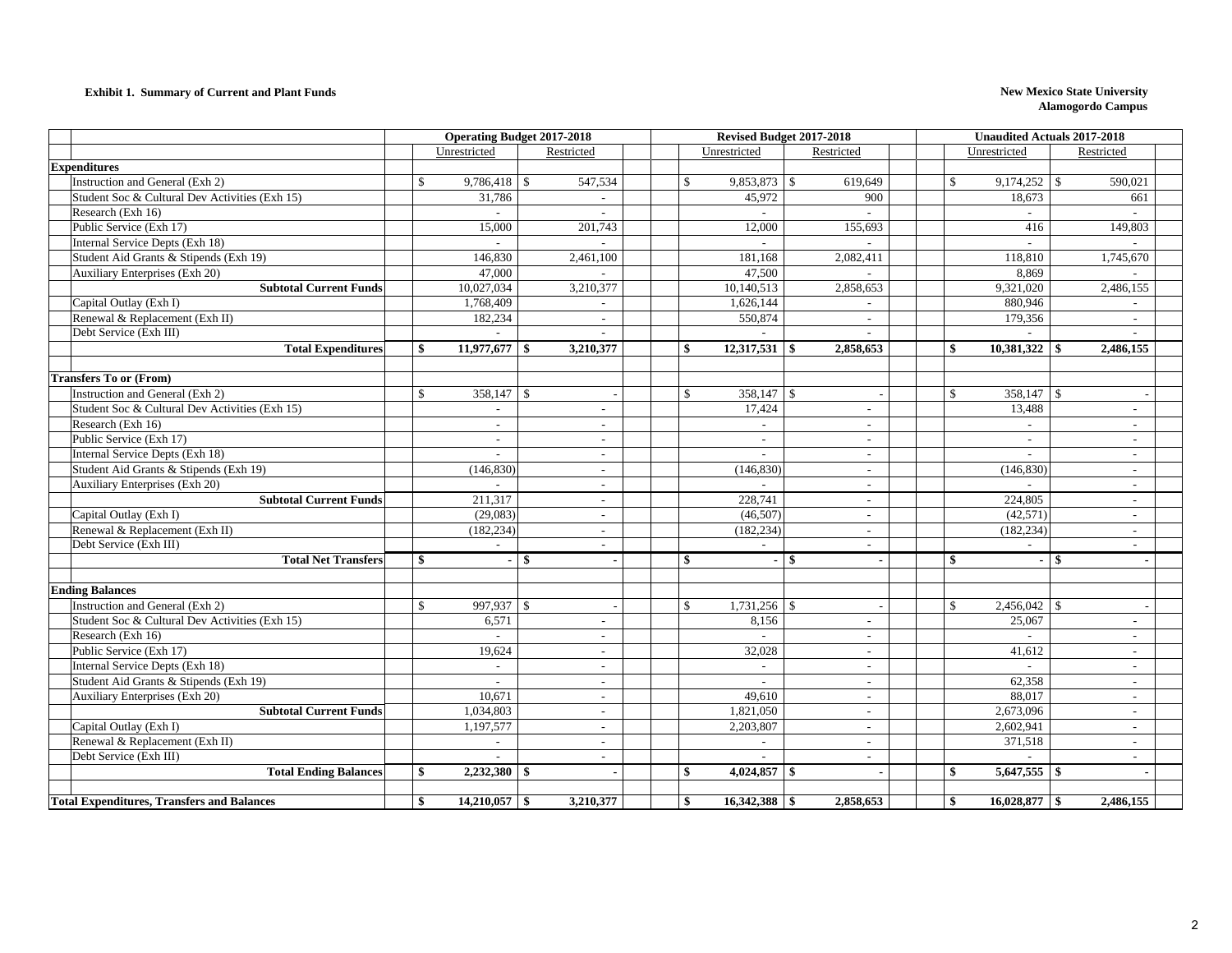#### **Exhibit 1A. Detail of Transfers**

#### **New Mexico State University Alamogordo Campus**

|                                                      | <b>Operating Budget 2017-2018</b> |                                |                          | Revised Budget 2017-2018 | <b>Unaudited Actuals 2017-2018</b>        |                                |  |
|------------------------------------------------------|-----------------------------------|--------------------------------|--------------------------|--------------------------|-------------------------------------------|--------------------------------|--|
|                                                      | Unrestricted                      | Restricted                     | Unrestricted             | Restricted               | Unrestricted                              | Restricted                     |  |
|                                                      |                                   |                                |                          |                          |                                           |                                |  |
| A. Instruction and General:                          |                                   |                                |                          |                          |                                           |                                |  |
| Non-Mandatory                                        |                                   |                                |                          |                          |                                           |                                |  |
| Capital Outlay                                       | $\mathbb S$                       | \$<br>$\overline{\phantom{a}}$ | \$<br>$\sim$             | $\mathsf{\$}$<br>$\sim$  | $\mathcal{S}$<br>$\overline{\phantom{a}}$ | $\mathbb{S}$<br>$\overline{a}$ |  |
| Las Cruces Campus                                    | $\overline{a}$                    | $\sim$                         | $\overline{a}$           | $\sim$                   | $\sim$                                    | $\overline{a}$                 |  |
| Subtotal Non-Mandatory                               | $\overline{a}$                    | $\sim$                         | $\overline{\phantom{a}}$ | $\sim$                   | $\mathbb{L}$                              | $\overline{a}$                 |  |
| Required                                             |                                   |                                |                          |                          |                                           |                                |  |
| Student Aid                                          | 146,830                           | $\overline{\phantom{a}}$       | 146,830                  | $\blacksquare$           | 146,830                                   | $\overline{a}$                 |  |
| Capital Outlay                                       | 29,083                            | $\sim$                         | 29,083                   | $\sim$                   | 29,083                                    | $\sim$                         |  |
| Renewal and Replacement                              | 182,234                           | $\sim$                         | 182,234                  | $\sim$                   | 182,234                                   | $\overline{a}$                 |  |
| <b>Subtotal Required</b>                             | 358,147                           | $\sim$                         | 358,147                  | $\sim$                   | 358,147                                   | $\overline{\phantom{a}}$       |  |
| <b>Total Transfers (Exh 2)</b>                       | 358,147                           | $\blacksquare$                 | 358,147                  | $\blacksquare$           | 358,147                                   | $\blacksquare$                 |  |
| <b>B. Stdt Soc &amp; Cultural Dev Act Transfers:</b> |                                   |                                |                          |                          |                                           |                                |  |
| Non-Mandatory                                        |                                   |                                |                          |                          |                                           |                                |  |
| Capital Outlay                                       | $\sim$                            | $\overline{\phantom{a}}$       | 17,424                   | $\sim$                   | 13,488                                    | $\overline{\phantom{a}}$       |  |
| Subtotal Non-Mandatory                               | $\frac{1}{2}$                     |                                | 17,424                   | $\overline{\phantom{a}}$ | 13,488                                    | $\overline{a}$                 |  |
| <b>Total Transfers (Exh 15)</b>                      | $\mathbf{r}$                      | $\sim$                         | 17,424                   | $\blacksquare$           | 13,488                                    | $\blacksquare$                 |  |
|                                                      |                                   |                                |                          |                          |                                           |                                |  |
| C. Research Transfers:                               |                                   |                                |                          |                          |                                           |                                |  |
| Non-Mandatory                                        |                                   |                                |                          |                          |                                           |                                |  |
| Research                                             | $\sim$                            | $\sim$                         | $\overline{\phantom{a}}$ | $\sim$                   | $\sim$                                    | $\sim$                         |  |
| Subtotal Non-Mandatory                               | $\overline{\phantom{a}}$          | $\sim$                         | $\overline{\phantom{a}}$ | $\overline{\phantom{a}}$ | $\overline{\phantom{a}}$                  | $\overline{\phantom{a}}$       |  |
| <b>Total Transfers (Exh 16)</b>                      | $\blacksquare$                    | $\blacksquare$                 | $\sim$                   | $\sim$                   | $\sim$                                    | $\sim$                         |  |
|                                                      |                                   |                                |                          |                          |                                           |                                |  |
| <b>D. Public Service Transfers:</b>                  |                                   |                                |                          |                          |                                           |                                |  |
| Non-Mandatory                                        |                                   |                                |                          |                          |                                           |                                |  |
| Public Service                                       | $\sim$                            | $\sim$                         | $\sim$                   | $\sim$                   | $\overline{\phantom{a}}$                  | $\overline{\phantom{a}}$       |  |
| Subtotal Non-Mandatory                               | $\sim$                            | $\sim$                         | $\overline{\phantom{a}}$ | $\overline{\phantom{a}}$ | $\overline{\phantom{a}}$                  | $\overline{a}$                 |  |
| <b>Total Transfers (Exh 17)</b>                      | $\sim$                            | $\sim$                         | $\sim$                   | $\blacksquare$           | $\mathbf{r}$                              | ä,                             |  |
| <b>E. Internal Service Transfers:</b>                |                                   |                                |                          |                          |                                           |                                |  |
| Non-Mandatory                                        |                                   |                                |                          |                          |                                           |                                |  |
| <b>Internal Service</b>                              | $\sim$                            | $\sim$                         | $\sim$                   | $\sim$                   | $\overline{a}$                            | $\overline{a}$                 |  |
| Subtotal Non-Mandatory                               | $\sim$                            | $\sim$                         | $\sim$                   | $\sim$                   | $\sim$                                    | $\sim$                         |  |
| <b>Total Transfers (Exh 18)</b>                      | $\sim$                            | $\blacksquare$                 | $\sim$                   | $\sim$                   | $\blacksquare$                            | $\blacksquare$                 |  |
|                                                      |                                   |                                |                          |                          |                                           |                                |  |
| F. Student Aid Grants and Stipends Transfers:        |                                   |                                |                          |                          |                                           |                                |  |
| Non-Mandatory                                        |                                   |                                |                          |                          |                                           |                                |  |
| Required                                             |                                   |                                |                          |                          |                                           |                                |  |
| I & G                                                | (146, 830)                        | $\overline{\phantom{a}}$       | (146, 830)               | $\sim$                   | (146, 830)                                | $\overline{a}$                 |  |
| <b>Subtotal Required</b>                             | (146, 830)                        | $\overline{\phantom{a}}$       | (146, 830)               | $\mathbb{Z}^2$           | (146, 830)                                | $\overline{a}$                 |  |
| <b>Total Transfers (Exh 19)</b>                      | (146, 830)                        | $\blacksquare$                 | (146, 830)               | $\blacksquare$           | (146, 830)                                | $\blacksquare$                 |  |
|                                                      |                                   |                                |                          |                          |                                           |                                |  |
| <b>G. Auxiliary Enterprises Transfers:</b>           |                                   |                                |                          |                          |                                           |                                |  |
| Non-Mandatory                                        |                                   |                                |                          |                          |                                           |                                |  |
| <b>Auxiliary Enterprises</b>                         | $\sim$                            | $\sim$                         | $\sim$                   | $\sim$                   | $\sim$                                    | $\overline{\phantom{a}}$       |  |
| Subtotal Non-Mandatory                               | $\sim$                            | $\sim$                         | $\sim$                   | $\sim$                   | $\sim$                                    | $\sim$                         |  |
| <b>Total Transfers (Exh 20)</b>                      | $\blacksquare$                    | $\sim$                         | $\sim$                   | $\sim$                   | $\blacksquare$                            | $\blacksquare$                 |  |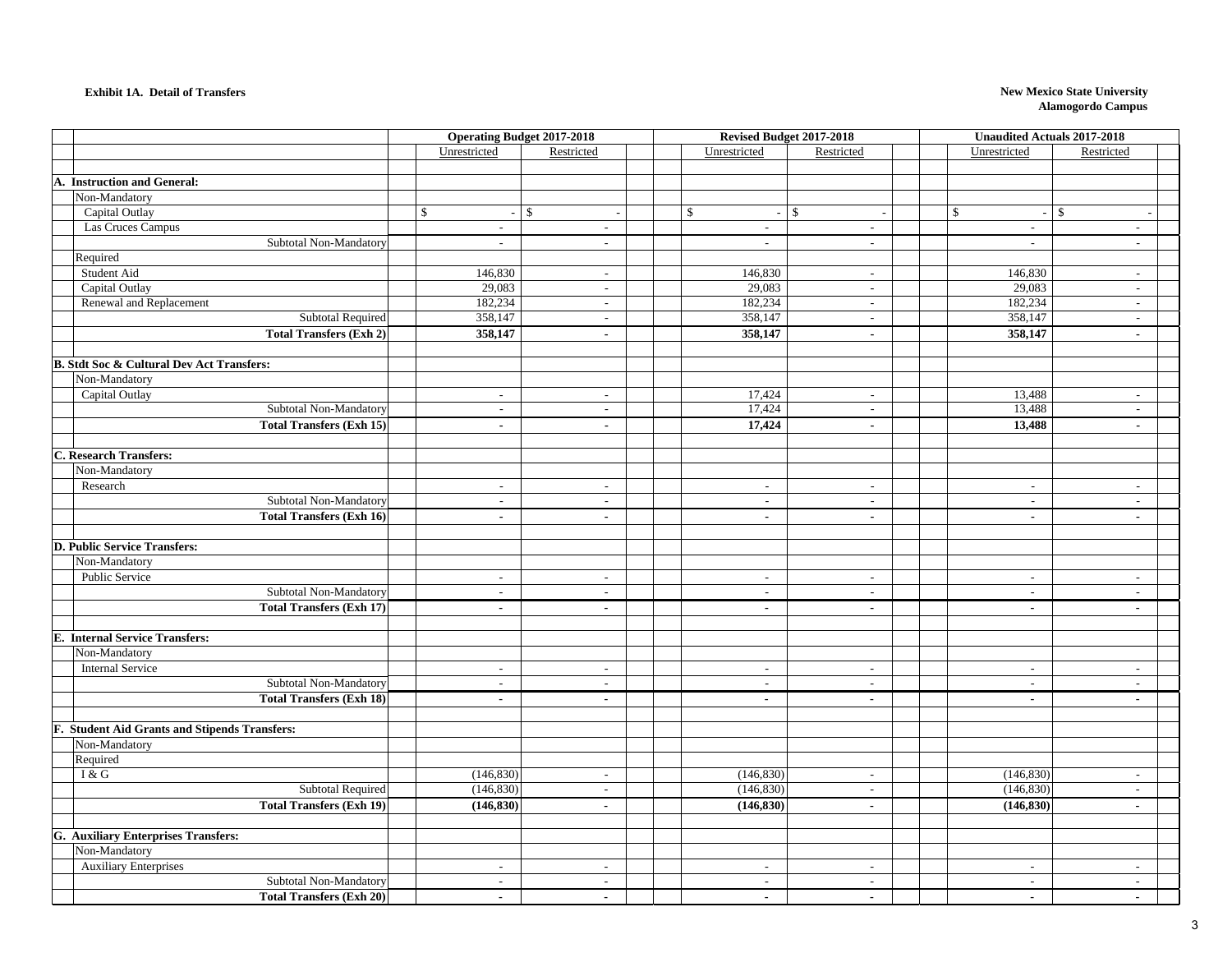#### **Exhibit 1A. Detail of Transfers**

#### **New Mexico State University Alamogordo Campus**

|                                                                  | <b>Operating Budget 2017-2018</b>  |                          | Revised Budget 2017-2018 |                          | <b>Unaudited Actuals 2017-2018</b> |                          |
|------------------------------------------------------------------|------------------------------------|--------------------------|--------------------------|--------------------------|------------------------------------|--------------------------|
|                                                                  | Unrestricted                       | Restricted               | Unrestricted             | Restricted               | Unrestricted                       | Restricted               |
|                                                                  |                                    |                          |                          |                          |                                    |                          |
| H. Intercollegiate Transfers:                                    |                                    |                          |                          |                          |                                    |                          |
| Non-Mandatory                                                    |                                    |                          |                          |                          |                                    |                          |
| Athletics                                                        | $\sim$                             | $\sim$                   | $\sim$                   | $\sim$                   | $\sim$                             | $\sim$                   |
| Subtotal Non-Mandatory                                           | $\overline{a}$                     | $\sim$                   | $\sim$                   | $\sim$                   | $\sim$                             | $\sim$                   |
| <b>Total Transfers (Exh 21)</b>                                  | $\blacksquare$                     | $\blacksquare$           | $\sim$                   | $\sim$                   | $\sim$                             | $\blacksquare$           |
|                                                                  |                                    |                          |                          |                          |                                    |                          |
| . Independent Operations Transfers:                              |                                    |                          |                          |                          |                                    |                          |
| Non-Mandatory                                                    |                                    |                          |                          |                          |                                    |                          |
| <b>Independent Operations</b>                                    | $\sim$                             | $\sim$                   | $\sim$                   | $\sim$                   | $\sim$                             | $\sim$                   |
| Subtotal Non-Mandatory                                           | $\overline{\phantom{a}}$           | $\sim$                   | $\sim$                   | $\sim$                   | $\sim$                             | $\sim$                   |
| <b>Total Transfers (Exh 22)</b>                                  | $\blacksquare$                     | $\blacksquare$           | $\mathbf{r}$             | $\mathbf{r}$             | $\blacksquare$                     | $\blacksquare$           |
|                                                                  |                                    |                          |                          |                          |                                    |                          |
| <b>J. Capital Outlay Transfers:</b>                              |                                    |                          |                          |                          |                                    |                          |
| Non-Mandatory                                                    |                                    |                          |                          |                          |                                    |                          |
| Allocated                                                        |                                    |                          |                          |                          |                                    |                          |
| Capital Outlay                                                   | (49, 429)                          | $\sim$                   | (49,500)                 | $\sim$                   | $\sim$                             | $\sim$                   |
| Unallocated                                                      |                                    |                          |                          |                          |                                    |                          |
| Student Social and Cultural                                      | $\overline{\phantom{a}}$           | $\sim$                   | (17, 424)                | $\sim$                   | (13, 488)                          | $\mathbb{L}$             |
| Capital Outlay<br>Subtotal Non-Mandatory                         | 49,429<br>$\overline{\phantom{a}}$ | $\sim$                   | 49,500<br>(17, 424)      | $\sim$                   | (13, 488)                          | $\sim$                   |
| Required                                                         |                                    | $\sim$                   |                          | $\sim$                   |                                    | $\overline{a}$           |
| Allocated                                                        |                                    |                          |                          |                          |                                    |                          |
| I & G                                                            | (29,083)                           | $\sim$                   | (29,083)                 | $\sim$                   | (29,083)                           | $\sim$                   |
| Subtotal Required                                                | (29,083)                           | $\overline{\phantom{a}}$ | (29,083)                 | $\overline{\phantom{a}}$ | (29,083)                           | $\blacksquare$           |
| <b>Total Transfers (Exh I)</b>                                   | (29,083)                           | $\sim$                   | (46,507)                 | $\sim$                   | (42, 571)                          | $\sim$                   |
|                                                                  |                                    |                          |                          |                          |                                    |                          |
| K. Renewal and Replacement Transfers:                            |                                    |                          |                          |                          |                                    |                          |
| Non-Mandatory                                                    |                                    |                          |                          |                          |                                    |                          |
| I & G                                                            | $\sim$                             | $\sim$                   | $\sim$                   | $\sim$                   | $\sim$                             | $\mathbb{L}$             |
| Subtotal Non-Mandatory                                           | $\sim$                             | $\sim$                   | $\sim$                   | $\sim$                   | $\sim$                             | $\mathbb{L}$             |
| Required                                                         |                                    |                          |                          |                          |                                    |                          |
| $\rm I\,\&\, G$                                                  | (182, 234)                         | $\sim$                   | (182, 234)               | $\sim$                   | (182, 234)                         | $\sim$                   |
| <b>Subtotal Required</b>                                         | (182, 234)                         | $\overline{\phantom{a}}$ | (182, 234)               | $\sim$                   | (182, 234)                         | $\overline{\phantom{a}}$ |
| <b>Total Transfers (Exh II)</b>                                  | (182, 234)                         | $\blacksquare$           | (182, 234)               | $\blacksquare$           | (182, 234)                         | $\blacksquare$           |
|                                                                  |                                    |                          |                          |                          |                                    |                          |
| Debt Service Transfers:<br>T                                     |                                    |                          |                          |                          |                                    |                          |
| Non-Mandatory                                                    |                                    |                          |                          |                          |                                    |                          |
| Debt Service                                                     | $\sim$                             | $\sim$                   | $\sim$                   | $\sim$                   | $\sim$                             | $\sim$                   |
| Subtotal Non-Mandatory                                           | $\overline{a}$                     | $\sim$                   | $\sim$                   | $\sim$                   | $\sim$                             | $\sim$                   |
| <b>Total Transfers (Exh III)</b>                                 | $\overline{\phantom{a}}$           | $\blacksquare$           | $\blacksquare$           | $\blacksquare$           | $\sim$                             | $\blacksquare$           |
|                                                                  |                                    |                          |                          |                          |                                    |                          |
| Net Transfers (should equal transfer to LC or other fund groups) | $\overline{\phantom{a}}$           | $\sim$                   | $\sim$                   | $\sim$                   | $\sim$                             | $\sim$                   |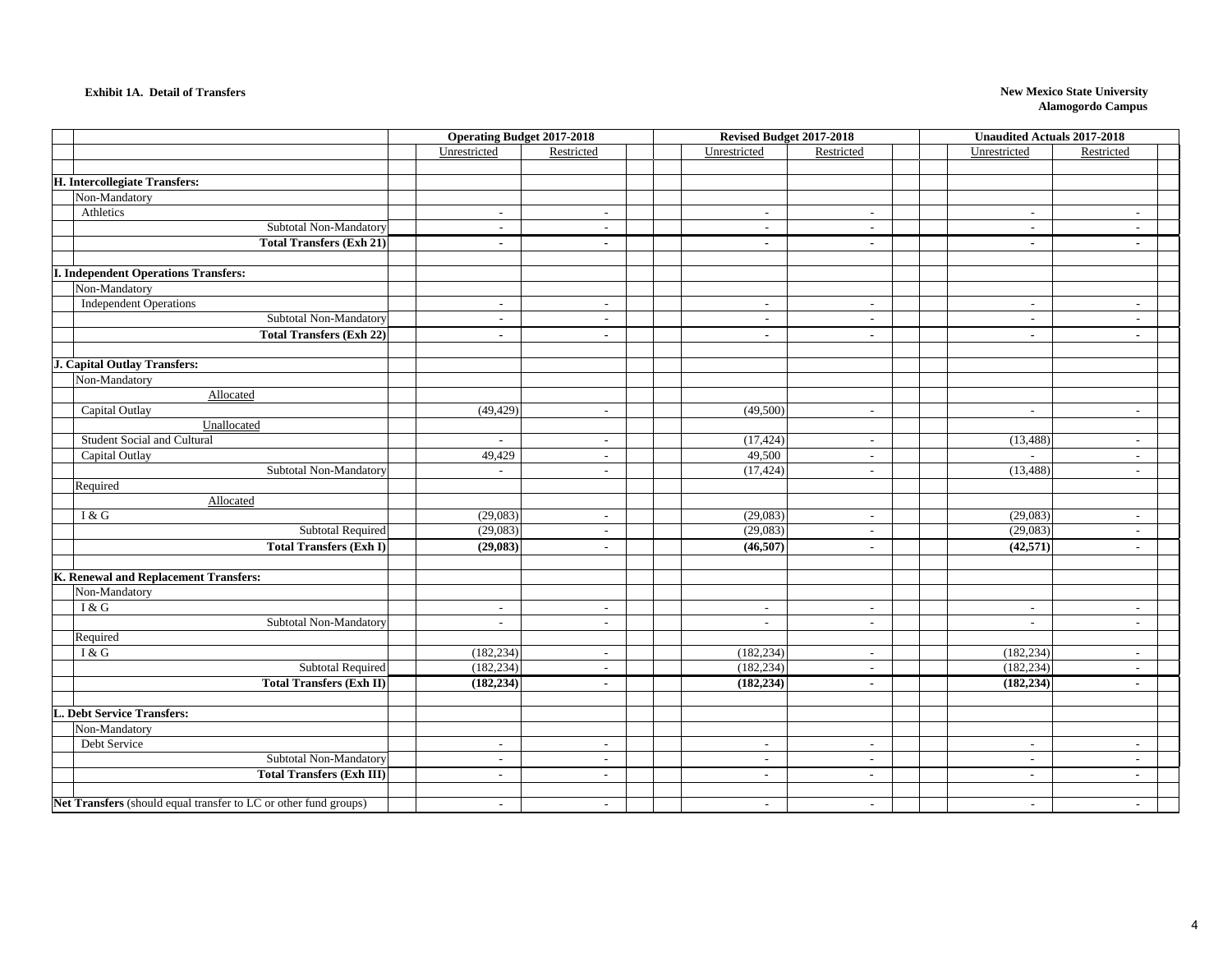#### **Exhibit 2. Summary of Instruction and General New Mexico State University**

|                                             |            | <b>Operating Budget 2017-2018</b> |            |                          |            |     | Revised Budget 2017-2018 |            |                          |            | <b>Unaudited Actuals 2017-2018</b> |            |              |                          |  |
|---------------------------------------------|------------|-----------------------------------|------------|--------------------------|------------|-----|--------------------------|------------|--------------------------|------------|------------------------------------|------------|--------------|--------------------------|--|
|                                             | <b>FTE</b> | Unrestricted                      | <b>FTE</b> | Restricted               | <b>FTE</b> |     | Unrestricted             | <b>FTE</b> | Restricted               | <b>FTE</b> | Unrestricted                       | <b>FTE</b> |              | Restricted               |  |
| <b>Revenues</b>                             |            |                                   |            |                          |            |     |                          |            |                          |            |                                    |            |              |                          |  |
| Tuition and Fees Income (Exh 3)             |            | 2,397,845<br>-8                   |            | $\mathbb{S}$             |            | \$. | 2,415,695                |            | $\mathbb{S}$             |            | 2,446,621<br>£.                    |            | $\mathbb{S}$ |                          |  |
| Federal Govt Appropriations (Exh 4)         |            |                                   |            | $\overline{\phantom{a}}$ |            |     |                          |            |                          |            |                                    |            |              |                          |  |
| State Govt Appropriations (Exh 4)           |            | 7,036,200                         |            | $\overline{a}$           |            |     | 7,036,200                |            |                          |            | 7,036,200                          |            |              | $\sim$                   |  |
| Local Govt Appropriations (Exh 4)           |            | 660,000                           |            | $\overline{a}$           |            |     | 683,100                  |            |                          |            | 683,239                            |            |              | $\overline{a}$           |  |
| Federal Govt G & C (Exh 5)                  |            | 1,000                             |            | 316,688                  |            |     | 1,000                    |            | 364,455                  |            | 1,176                              |            |              | 366,548                  |  |
| State Govt G & C (Exh 5)                    |            |                                   |            | 230,846                  |            |     |                          |            | 215,352                  |            |                                    |            |              | 220,689                  |  |
| Local Govt G & C (Exh 5)                    |            |                                   |            |                          |            |     | $\sim$                   |            |                          |            |                                    |            |              |                          |  |
| Private Gifts, G & C (Exh 6)                |            |                                   |            | $\overline{a}$           |            |     | $\sim$                   |            | 39,842                   |            |                                    |            |              | 2,784                    |  |
| Endow, Land & Perm Fund Income (Exh 7)      |            |                                   |            | $\overline{a}$           |            |     | $\sim$                   |            |                          |            |                                    |            |              | $\overline{\phantom{a}}$ |  |
| Sales & Services of Educ Activities (Exh 8) |            |                                   |            | $\sim$                   |            |     |                          |            |                          |            |                                    |            |              | $\sim$                   |  |
| Other Sources (Exh 9)                       |            | 49,520                            |            |                          |            |     | 76,025                   |            |                          |            | 89,949                             |            |              |                          |  |
| <b>Total Revenues (Exh 1)</b>               |            | 10,144,565                        |            | 547.534                  |            |     | 10,212,020               |            | 619.649                  |            | 10,257,185                         |            |              | 590,021                  |  |
| <b>Beginning Balance (Exh 1)</b>            |            | 997,937                           |            |                          |            |     | 1,731,256                |            |                          |            | 1,731,256                          |            |              |                          |  |
| <b>Total Available (Exh 1)</b>              |            | \$<br>11,142,502                  |            | \$<br>547,534            |            | \$  | 11,943,276               |            | 619,649<br>\$            |            | \$<br>11,988,441                   |            | \$           | 590,021                  |  |
| <b>Expenditures</b>                         |            |                                   |            |                          |            |     |                          |            |                          |            |                                    |            |              |                          |  |
| Instruction (Exh 10)                        | 117.65     | 4,450,489                         | 9.87       | 477,734                  | 117.53     |     | 4,566,961                | 12.45      | 539,757                  | 113.98     | 4,180,948                          | 12.67      |              | 512,644                  |  |
| Academic Support (Exh 11)                   | 26.47      | 1,427,677                         | 2.51       | 40.100                   | 26.91      |     | 1,485,417                | 2.26       | 42.592                   | 25.89      | 1,393,432                          | 2.41       |              | 39,740                   |  |
| Student Services (Exh 12)                   | 14.95      | 791,539                           | 1.08       | 17,200                   | 14.36      |     | 772,677                  | 1.69       | 31,000                   | 13.78      | 720,863                            | 1.97       |              | 31,571                   |  |
| Institutional Support (Exh 13)              | 22.65      | 2,238,150                         | 0.79       | 12,500                   | 22.46      |     | 2,144,752                | 0.31       | 5,000                    | 21.78      | 2,042,004                          | 0.32       |              | 5,096                    |  |
| Operation & Maintenance (Exh 14)            | 10.71      | 878,563                           | $\sim$     | $\overline{\phantom{a}}$ | 10.60      |     | 884,066                  | 0.08       | 1,300                    | 10.43      | 837,005                            | 0.06       |              | 970                      |  |
| <b>Total Expenditures (Exh 1)</b>           | 192.43     | 9,786,418                         | 14.25      | 547,534                  | 191.86     |     | 9,853,873                | 16.79      | 619,649                  | 185.86     | 9,174,252                          | 17.43      |              | 590,021                  |  |
| <b>Transfers</b>                            |            |                                   |            |                          |            |     |                          |            |                          |            |                                    |            |              |                          |  |
| Non-Mandatory                               |            |                                   |            |                          |            |     |                          |            |                          |            |                                    |            |              |                          |  |
| Required                                    |            |                                   |            |                          |            |     |                          |            |                          |            |                                    |            |              |                          |  |
| Student Aid                                 |            | 146,830                           |            | $\sim$                   |            |     | 146,830                  |            | $\overline{\phantom{a}}$ |            | 146,830                            |            |              | $\overline{\phantom{a}}$ |  |
| Capital Outlay                              |            | 29,083                            |            | $\sim$                   |            |     | 29,083                   |            |                          |            | 29.083                             |            |              | $\overline{a}$           |  |
| Renewal and Replacement                     |            | 182,234                           |            |                          |            |     | 182,234                  |            |                          |            | 182,234                            |            |              | $\overline{\phantom{a}}$ |  |
| <b>Subtotal Required</b>                    |            | 358,147                           |            | $\sim$                   |            |     | 358,147                  |            |                          |            | 358,147                            |            |              | $\sim$                   |  |
| <b>Total Net Transfers (Exh 1)</b>          |            | 358,147                           |            | $\blacksquare$           |            |     | 358,147                  |            |                          |            | 358,147                            |            |              | $\blacksquare$           |  |
|                                             |            |                                   |            |                          |            |     |                          |            |                          |            |                                    |            |              |                          |  |
| <b>Total Expenditures and Net Transfers</b> |            | \$<br>10,144,565                  |            | 547,534<br>\$            |            | \$  | 10,212,020               |            | 619.649<br>\$            |            | \$<br>9,532,399                    |            | \$           | 590,021                  |  |
| <b>Ending Balance (Exh 1)</b>               |            | 997,937<br>\$                     |            | \$                       |            | \$  | 1,731,256                |            | \$                       |            | \$<br>2,456,042                    |            | \$           |                          |  |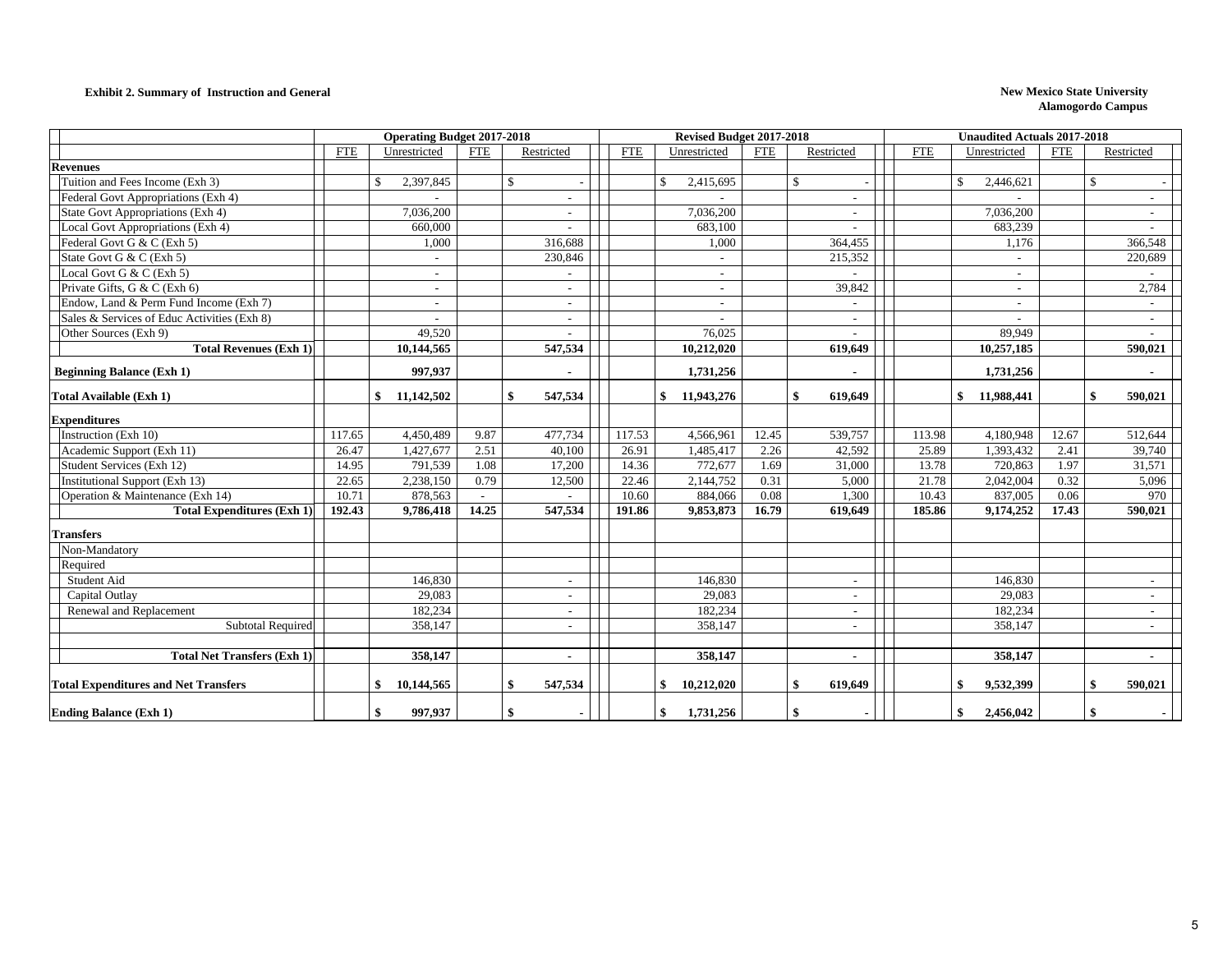#### **Exhibit 3. Summary of Student Tuition and Misc. Fees for Instruction and General <b>New Mexico State University New Mexico State University**

|                |                                                 |                              | <b>Operating Budget 2017-2018</b> |  |                              | Revised Budget 2017-2018 |                            | <b>Unaudited Actuals 2017-2018</b> |
|----------------|-------------------------------------------------|------------------------------|-----------------------------------|--|------------------------------|--------------------------|----------------------------|------------------------------------|
|                |                                                 | Unrestricted                 | Restricted                        |  | Unrestricted                 | Restricted               | Unrestricted               | Restricted                         |
| <b>Tuition</b> |                                                 |                              |                                   |  |                              |                          |                            |                                    |
|                | Resident Student/Full Time                      |                              |                                   |  |                              |                          |                            |                                    |
|                | Summer                                          | $\mathbb{S}$                 |                                   |  | $\mathbb{S}$                 |                          | $\mathbb{S}$               |                                    |
|                | Fall                                            | 234,510                      |                                   |  | 209,930                      |                          | 282,278                    |                                    |
|                | Spring                                          | 203,760                      | $\sim$                            |  | 170,985                      | $\sim$                   | 234,593                    | $\sim$                             |
|                | <b>Resident Student/Part Time</b>               |                              |                                   |  |                              |                          |                            |                                    |
|                | Summer                                          | 198,560                      | $\sim$                            |  | 234,095                      | $\sim$                   | 201,486                    | $\sim$                             |
|                | Fall                                            | 438,690                      | $\sim$                            |  | 443,290                      | $\sim$                   | 378,372                    | $\sim$                             |
|                | Spring                                          | 420,050                      | $\sim$                            |  | 428,630                      | $\sim$                   | 365,665                    | $\sim$                             |
|                | <b>Total Tuition from Resident Students</b>     | 1,512,050                    | $\overline{\phantom{a}}$          |  | 1,512,140                    | $\overline{\phantom{a}}$ | 1,482,383                  | $\overline{\phantom{a}}$           |
|                | Non-Resident Student/Full Time                  |                              |                                   |  |                              |                          |                            |                                    |
|                | Summer                                          | $\overline{\phantom{a}}$     | $\sim$                            |  | $\sim$                       | $\sim$                   | 4,625                      | $\sim$                             |
|                | Fall                                            | 28,290                       | $\sim$                            |  | 6,360                        | $\sim$                   | 71,195                     | $\sim$                             |
|                | Spring                                          | 79,630                       | $\sim$                            |  | 49,640                       | $\sim$                   | 67,024                     | $\sim$                             |
|                | Non-Resident Student/Part Time                  |                              |                                   |  |                              |                          |                            |                                    |
|                | Summer                                          |                              | $\sim$                            |  |                              | $\sim$                   | 41,907                     | $\sim$                             |
|                | Fall                                            | 150,680                      | $\sim$                            |  | 150,600                      | $\sim$                   | 90,651                     | ÷.                                 |
|                | Spring                                          | 86,540                       | $\sim$                            |  | 113,640                      | $\sim$                   | 108,370                    | $\omega$                           |
|                | <b>Total Tuition from Non-Resident Students</b> | 345,140                      | $\sim$                            |  | 320,240                      | $\sim$                   | 383,772                    | $\blacksquare$                     |
|                | <b>Total Tuition</b>                            | 1,857,190                    | $\sim$                            |  | 1,832,380                    | $\overline{\phantom{a}}$ | 1,866,155                  | $\overline{\phantom{a}}$           |
|                | <b>Community Education/Contract Training</b>    | $\mathcal{S}$<br>$55,330$ \$ |                                   |  | $\mathcal{S}$<br>$57,020$ \$ |                          | $\mathbb{S}$<br>50,501     | <sup>\$</sup>                      |
|                |                                                 |                              |                                   |  |                              |                          |                            |                                    |
| Fees           |                                                 |                              |                                   |  |                              |                          |                            |                                    |
|                | Application Fee                                 | $7,570$ \$<br><sup>\$</sup>  |                                   |  | $\mathbb{S}$<br>7,440        | -S                       | $7,992$ \$<br>$\mathbb{S}$ |                                    |
|                | <b>Student Fee</b>                              | 88,970                       | $\sim$                            |  | 97,685                       | $\sim$                   | 102,740                    | $\omega$                           |
|                | Deferred Payment Fee                            | 18,530                       | $\sim$                            |  | 21,880                       | $\sim$                   | 19,920                     | $\sim$                             |
|                | Distance Delivery Fee                           | 312,355                      | $\sim$                            |  | 350,100                      | $\sim$                   | 349,538                    | $\sim$                             |
|                | Course Fee                                      | 53,950                       | $\sim$                            |  | 46,290                       | $\sim$                   | 46,275                     | $\sim$                             |
|                | Late Registration Fee                           | 3,950                        | $\sim$                            |  | 2,900                        | $\sim$                   | 3,500                      | $\overline{\phantom{a}}$           |
|                | <b>Total Fees</b>                               | 485,325                      | $\sim$                            |  | 526,295                      | $\sim$                   | 529,965                    | $\sim$                             |
|                |                                                 |                              |                                   |  |                              |                          |                            |                                    |
|                | Total Tuition and Fees Income for I&G (Exh 2)   | 2,397,845                    | $\blacksquare$                    |  | 2,415,695                    | $\blacksquare$           | 2,446,621                  | $\blacksquare$                     |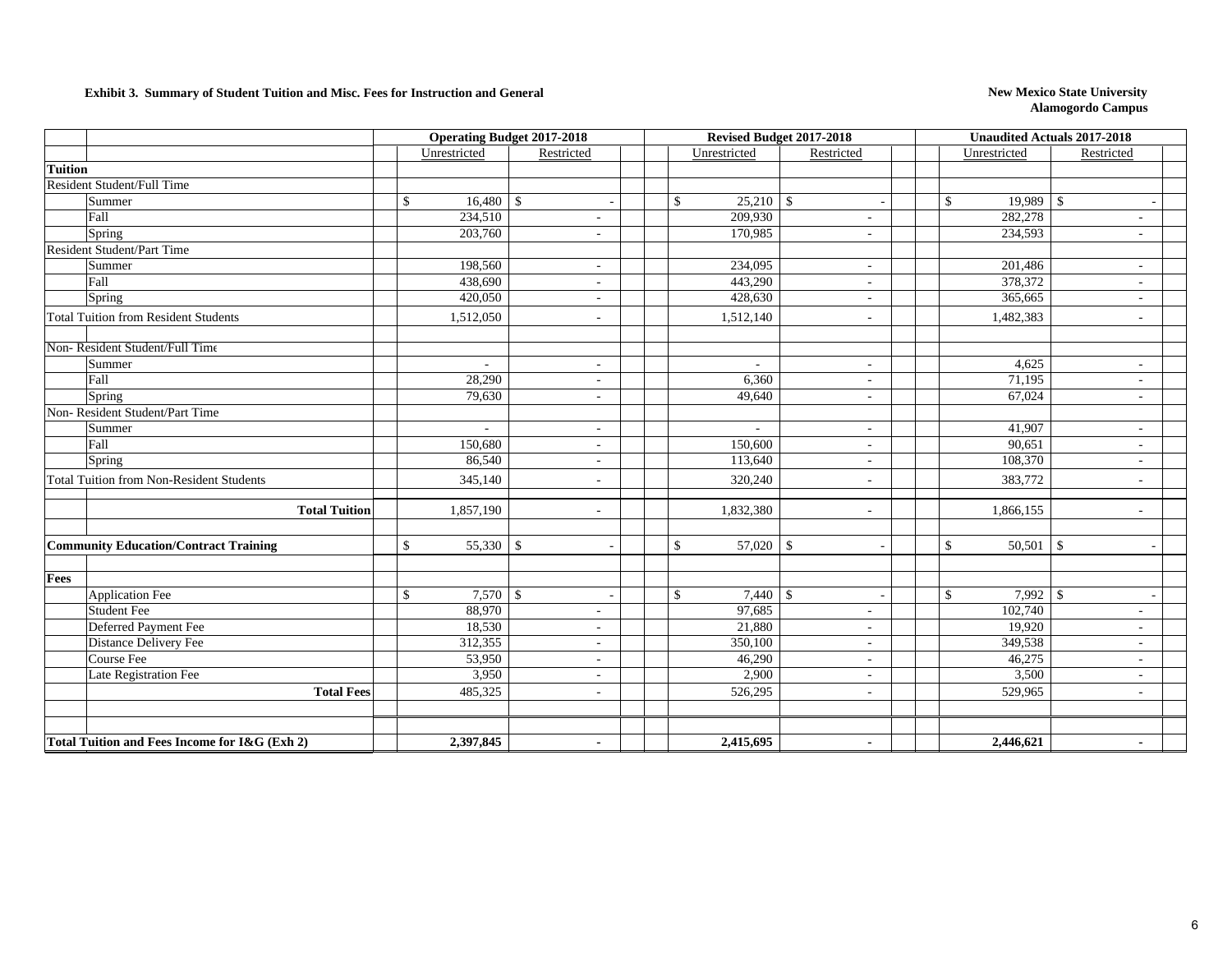#### **Exhibit 4. Summary of Government Appropriations for Instruction and General Exhibit 5. Summary of Government Grants and Contracts for Instruction and General**

#### **New Mexico State University Alamogordo Campus**

| <b>Exhibit 4. Government Appropriations</b>                | <b>Operating Budget 2017-2018</b>       |                | Revised Budget 2017-2018                 |                          |                          | <b>Unaudited Actuals 2017-2018</b> |
|------------------------------------------------------------|-----------------------------------------|----------------|------------------------------------------|--------------------------|--------------------------|------------------------------------|
| <b>Instruction and General</b>                             | Unrestricted                            | Restricted     | Unrestricted                             | Restricted               | Unrestricted             | Restricted                         |
|                                                            |                                         |                |                                          |                          |                          |                                    |
| Federal                                                    |                                         |                |                                          |                          |                          |                                    |
| General Appropriation                                      | $\mathbb{S}$<br>$\mathcal{S}$<br>$\sim$ |                | $\mathbb{S}$<br>$\overline{\phantom{a}}$ | $\mathcal{S}$            | $\mathbb{S}$<br>$\sim$   | $\mathcal{S}$                      |
| <b>Total Federal (Exh 2)</b>                               |                                         | ÷.             |                                          | $\sim$                   |                          | $\sim$                             |
|                                                            |                                         |                |                                          |                          |                          |                                    |
| <b>State</b>                                               |                                         |                |                                          |                          |                          |                                    |
| General Appropriation                                      | 7,036,200                               | $\sim$         | 7,036,200                                | $\sim$                   | 7,036,200                | $\sim$                             |
| Non-Credit Work Force Training                             | $\sim$                                  | $\sim$         |                                          | $\sim$                   |                          | $\sim$                             |
| I & G Line Item Appropriation                              |                                         | $\sim$         |                                          | $\sim$                   |                          | $\sim$                             |
| <b>Total State (Exh 2)</b>                                 | 7,036,200                               | $\sim$         | 7,036,200                                | $\sim$                   | 7,036,200                | $\sim$                             |
|                                                            |                                         |                |                                          |                          |                          |                                    |
| Local                                                      |                                         |                |                                          |                          |                          |                                    |
| <b>Regular Levy</b>                                        | 660,000                                 | $\sim$         | 683,100                                  | $\sim$                   | 683,239                  | $\sim$                             |
| <b>Total Local (Exh 2)</b>                                 | 660,000                                 | $\sim$         | 683,100                                  | $\overline{\phantom{a}}$ | 683,239                  | ÷.                                 |
|                                                            |                                         |                |                                          |                          |                          |                                    |
| <b>Total Government Appropriations for I&amp;G (Exh 2)</b> | 7,696,200                               | $\blacksquare$ | 7,719,300                                | $\blacksquare$           | 7,719,439                | $\blacksquare$                     |
|                                                            |                                         |                |                                          |                          |                          |                                    |
|                                                            |                                         |                |                                          |                          |                          |                                    |
| <b>Exhibit 5. Government Grants and Contracts</b>          | <b>Operating Budget 2017-2018</b>       |                | Revised Budget 2017-2018                 |                          |                          | <b>Unaudited Actuals 2017-2018</b> |
| <b>Instruction and General</b>                             | Unrestricted                            | Restricted     | Unrestricted                             | Restricted               | Unrestricted             | Restricted                         |
|                                                            |                                         |                |                                          |                          |                          |                                    |
| Federal                                                    |                                         |                |                                          |                          |                          |                                    |
| <b>Reporting Veterans</b>                                  | $\mathbb{S}$<br>1,000<br>$\mathcal{S}$  |                | \$<br>$1,000$ \$                         |                          | \$<br>$1,176$ \$         |                                    |
| Federal Work Study Funds                                   | $\sim$                                  | 28,600         | $\sim$                                   | 22,300                   | $\sim$                   | 26,826                             |
| Instruction                                                | $\sim$                                  | 288,088        | $\sim$                                   | 342,155                  | $\sim$                   | 339,722                            |
| <b>Total Federal (Exh 2)</b>                               | 1,000                                   | 316,688        | 1,000                                    | 364,455                  | 1,176                    | 366,548                            |
|                                                            |                                         |                |                                          |                          |                          |                                    |
| <b>State</b>                                               |                                         |                |                                          |                          |                          |                                    |
| <b>State Work Study Funds</b>                              |                                         | 83,900         |                                          | 79,700                   | $\overline{\phantom{a}}$ | 87,100                             |
| <b>Instruction &amp; General</b>                           |                                         | 146,946        | $\sim$                                   | 135,652                  | $\overline{\phantom{a}}$ | 133,589                            |
| <b>Total State (Exh 2)</b>                                 |                                         | 230,846        | $\sim$                                   | 215,352                  |                          | 220,689                            |
|                                                            |                                         |                |                                          |                          |                          |                                    |
| Local                                                      |                                         |                |                                          |                          |                          |                                    |
| Instruction & General                                      | $\sim$                                  | $\sim$         | $\overline{\phantom{a}}$                 | $\sim$                   | $\overline{\phantom{a}}$ | $\sim$                             |
| Total Local (Exh 2)                                        | $\sim$                                  | $\sim$         | $\sim$                                   | $\sim$                   | $\overline{\phantom{a}}$ | $\sim$                             |
|                                                            |                                         |                |                                          |                          |                          |                                    |
| Total Gov G & C For I & G (Exh 2)                          | 1,000                                   | 547,534        | 1,000                                    | 579,807                  | 1,176                    | 587,237                            |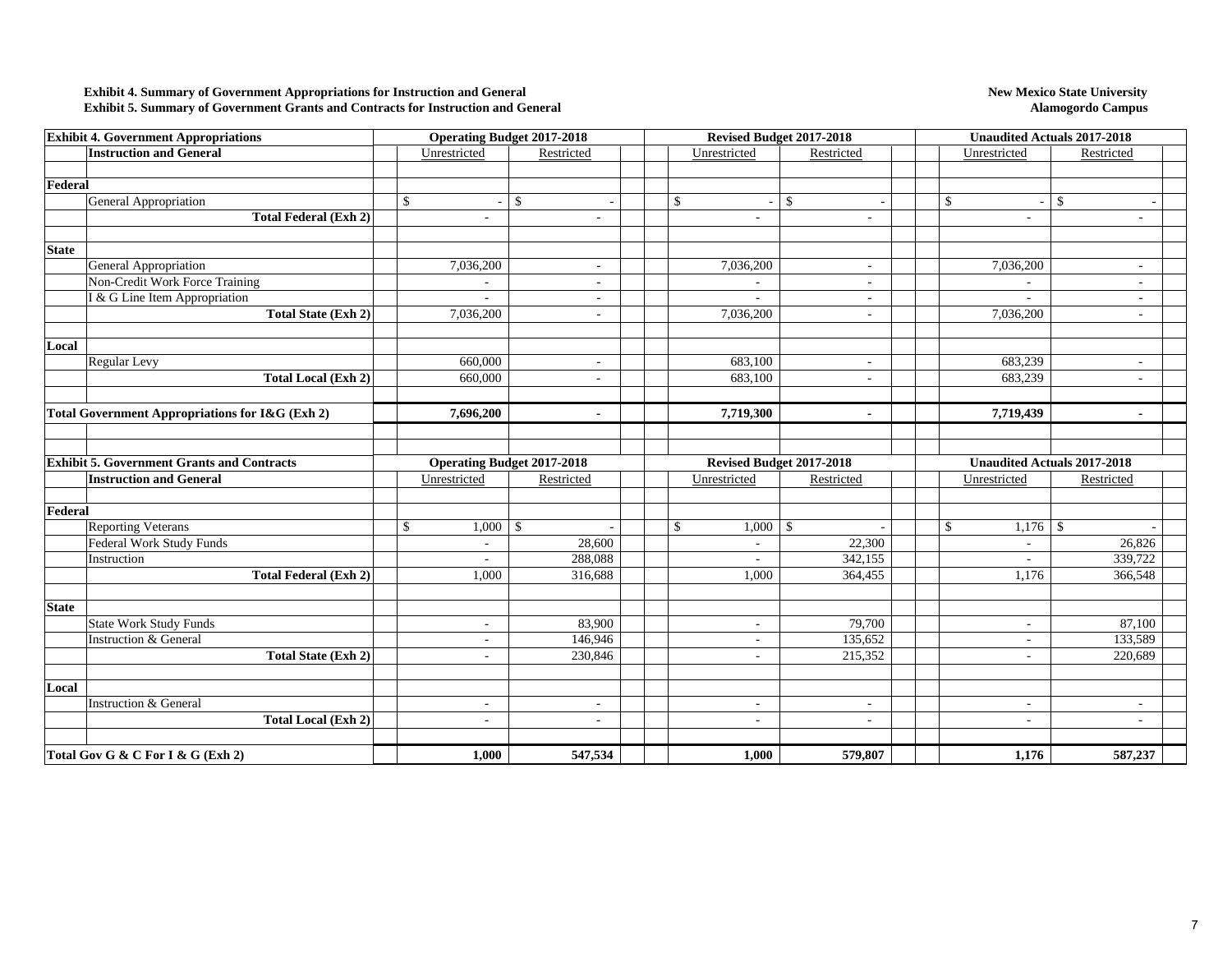#### **Exhibits 6 Through 9. Summary of Revenues for Instruction and General as Listed Below New Mexico State University**

| Exhibit 6. Private Gifts, Grants, and                    |                | <b>Operating Budget 2017-2018</b> |                    | Revised Budget 2017-2018 | <b>Unaudited Actuals 2017-2018</b> |                          |
|----------------------------------------------------------|----------------|-----------------------------------|--------------------|--------------------------|------------------------------------|--------------------------|
| <b>Contracts for Instruction and General</b>             | Unrestricted   | Restricted                        | Unrestricted       | Restricted               | Unrestricted                       | Restricted               |
|                                                          |                |                                   |                    |                          |                                    |                          |
| Instruction                                              | \$             | $\mathbb{S}$                      | \$                 | 29.350<br>\$             | \$                                 | <sup>\$</sup><br>1.646   |
| Other I & G Programs                                     |                |                                   |                    | 10.492                   | $\overline{\phantom{a}}$           | 1.138                    |
| Total Private For I & G (Exh 2)                          |                | $\blacksquare$                    |                    | 39,842                   | $\blacksquare$                     | 2,784                    |
|                                                          |                |                                   |                    |                          |                                    |                          |
| <b>Exhibit 7. Endowment, Land, and Permanent</b>         |                | <b>Operating Budget 2017-2018</b> |                    | Revised Budget 2017-2018 | <b>Unaudited Actuals 2017-2018</b> |                          |
| <b>Fund Incomes for Instruction and General</b>          | Unrestricted   | Restricted                        | Unrestricted       | Restricted               | Unrestricted                       | Restricted               |
|                                                          |                |                                   |                    |                          |                                    |                          |
| <b>Endowment Funds</b>                                   | $\mathcal{S}$  | $\mathcal{S}$                     | $\mathbb{S}$       | $\mathcal{S}$            | $\mathcal{S}$                      | $\mathcal{S}$            |
| <b>Permanent Funds</b>                                   |                |                                   |                    |                          |                                    |                          |
| <b>Total Endowment, Land and Permanent Funds (Exh 2)</b> |                |                                   |                    |                          |                                    |                          |
|                                                          |                |                                   |                    |                          |                                    |                          |
|                                                          |                |                                   |                    |                          |                                    |                          |
| <b>Exhibit 8. Sales and Services of Educational</b>      |                | <b>Operating Budget 2017-2018</b> |                    | Revised Budget 2017-2018 | <b>Unaudited Actuals 2017-2018</b> |                          |
| <b>Activities for Instruction and General</b>            | Unrestricted   | Restricted                        | Unrestricted       | Restricted               | Unrestricted                       | Restricted               |
|                                                          |                |                                   |                    |                          |                                    |                          |
| Miscellanous                                             | \$             | $\mathbb{S}$                      | \$<br>$\sim$       | <sup>\$</sup>            | \$                                 | $\mathbb{S}$             |
| Total Sales & Services For I & G (Exh 2)                 | $\blacksquare$ | $\blacksquare$                    |                    | $\blacksquare$           | $\blacksquare$                     |                          |
|                                                          |                |                                   |                    |                          |                                    |                          |
|                                                          |                |                                   |                    |                          |                                    |                          |
| <b>Exhibit 9. Other Sources of Revenue for</b>           |                | <b>Operating Budget 2017-2018</b> |                    | Revised Budget 2017-2018 | <b>Unaudited Actuals 2017-2018</b> |                          |
| <b>Instruction and General</b>                           | Unrestricted   | Restricted                        | Unrestricted       | Restricted               | Unrestricted                       | Restricted               |
|                                                          |                |                                   |                    |                          |                                    |                          |
| <b>Interest on Current Fund Balances</b>                 | 15,700<br>\$.  | <sup>\$</sup>                     | 17,800<br><b>S</b> | <sup>\$</sup>            | \$                                 |                          |
| <b>Library Fines</b>                                     | 50             |                                   | 50                 |                          |                                    |                          |
| Misc Fees                                                | 11,730         | $\sim$                            | 22,905             | $\overline{\phantom{a}}$ | 31,218                             | $\overline{\phantom{a}}$ |
| Rentals                                                  | 6,000          | $\sim$                            | 6,000              | $\overline{\phantom{a}}$ |                                    | $\overline{\phantom{a}}$ |
| Recovery of IDC-Instruction                              | 16,040         |                                   | 29,270             |                          | 29,255                             |                          |
| Total Other Revenues For I & G (Exh 2)                   | 49,520         | $\blacksquare$                    | 76,025             | $\blacksquare$           | 89,949                             |                          |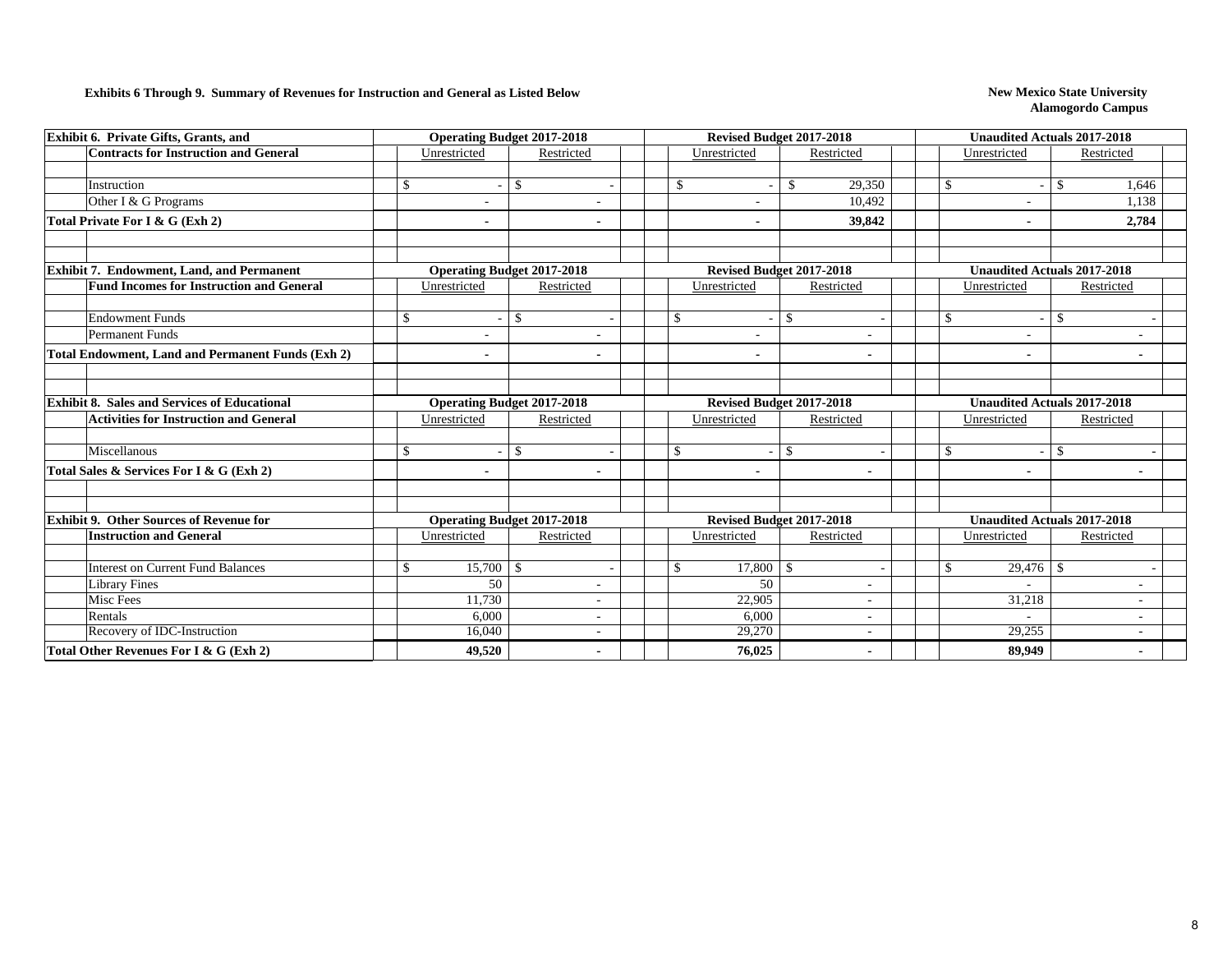#### **Exhibit 10. Summary of Expenditures for Instruction New Mexico State University New Mexico State University**

|                                               |                          | <b>Operating Budget 2017-2018</b> |                          |                          |                          | Revised Budget 2017-2018     |                             |                          |                          | <b>Unaudited Actuals 2017-2018</b> |                          |                    |                          |
|-----------------------------------------------|--------------------------|-----------------------------------|--------------------------|--------------------------|--------------------------|------------------------------|-----------------------------|--------------------------|--------------------------|------------------------------------|--------------------------|--------------------|--------------------------|
|                                               | <b>FTE</b>               | Unrestricted                      | <b>FTE</b>               | Restricted               | <b>FTE</b>               | Unrestricted                 | <b>FTE</b>                  | Restricted               | <b>FTE</b>               | Unrestricted                       | <b>FTE</b>               | Restricted         |                          |
|                                               |                          |                                   |                          |                          |                          |                              |                             |                          |                          |                                    |                          |                    |                          |
| <b>General Academic Instruction</b>           |                          |                                   |                          |                          |                          |                              |                             |                          |                          |                                    |                          |                    |                          |
| <b>Agricultural Science</b>                   | 2.22                     | $\mathcal{S}$<br>121,590          | $\overline{\phantom{a}}$ | $\mathbb{S}$             | 2.32                     | 124,252<br><sup>\$</sup>     |                             | 24,032                   | 2.28<br>$\mathbf{s}$     | 124,503                            | 1.35                     | $\mathbf{\hat{S}}$ | 24,032                   |
| <b>Business Education</b>                     | 2.33                     | 76,673                            | $\overline{\phantom{a}}$ |                          | 3.29                     | 89,648                       | $\sim$                      |                          | 3.31                     | 90,232                             |                          |                    |                          |
| Career & Technical Director                   | 2.86                     | 140,148                           |                          |                          | 3.12                     | 147,879                      | $\overline{\phantom{a}}$    |                          | 3.02                     | 142,921                            | $\sim$                   |                    |                          |
| <b>Computer Science</b>                       | 2.88                     | 85,314                            | $\overline{\phantom{a}}$ |                          | 3.30                     | 87,264                       | $\sim$                      |                          | 2.88                     | 81,652                             | $\sim$                   |                    |                          |
| Criminal Justice                              | 3.50                     | 40,500                            | $\sim$                   |                          | 2.08                     | 54,750                       | $\sim$                      |                          | 2.25                     | 55,294                             | $\sim$                   |                    | $\overline{\phantom{a}}$ |
| Engineering                                   | 2.53                     | 134,496                           | $\overline{\phantom{a}}$ | $\overline{\phantom{a}}$ | 2.47                     | 134,494                      | $\sim$                      | $\overline{\phantom{a}}$ | 2.29                     | 126,998                            | $\sim$                   |                    | $\sim$                   |
| Fine Arts                                     | 5.30                     | 174,366                           | $\blacksquare$           | $\sim$                   | 5.77                     | 237,138                      | $\sim$                      |                          | 6.76                     | 242,242                            | $\sim$                   |                    | $\sim$                   |
| <b>General Education</b>                      | 5.15                     | 176,090                           | $\sim$                   |                          | 5.54                     | 179,540                      | $\omega$                    | 2,500                    | 5.84                     | 179,991                            | $\sim$                   |                    |                          |
| <b>General Sciences</b>                       | 8.73                     | 267,162                           | $\overline{\phantom{a}}$ | $\sim$                   | 9.55                     | 289,720                      | $\sim$                      |                          | 9.73                     | 292,370                            | $\sim$                   |                    |                          |
| <b>HSI STEM SECO</b>                          | $\sim$                   |                                   | 0.42                     | 24,454                   | $\sim$                   |                              | 0.44                        | 40,446                   | $\sim$                   |                                    | 0.44                     |                    | 40,445                   |
| Humanities                                    | 20.82                    | 661,190                           |                          |                          | 22.19                    | 694,090                      | $\sim$                      |                          | 20.80                    | 671,536                            | $\sim$                   |                    |                          |
| Mathematics                                   | 9.77                     | 204,248                           | $\overline{\phantom{a}}$ | $\overline{\phantom{a}}$ | 9.87                     | 203,909                      | $\sim$                      | 1,000                    | 10.48                    | 206,865                            | $\sim$                   |                    | $\overline{\phantom{a}}$ |
| Shared Academic Instruction                   | $\blacksquare$           | 179,763                           | $\overline{\phantom{a}}$ |                          | $\sim$                   | 236,363                      | $\sim$                      |                          | $\sim$                   | 58,422                             | $\sim$                   |                    |                          |
| <b>Summer STEM</b>                            | $\sim$                   |                                   |                          |                          | $\sim$                   |                              | $\sim$                      | 2.000                    | $\overline{\phantom{a}}$ |                                    | $\sim$                   |                    |                          |
| <b>Total General Academic Instruction</b>     | 66.09                    | 2,261,540<br>£.                   | 0.42                     | $\mathbf{s}$<br>24,454   | 69.50                    | 2,479,047<br>-S              | 1.79                        | 69,978<br>-S             | 69.64<br>-\$             | 2,273,026                          | 1.79                     | -8                 | 64,477                   |
| <b>Vocational/Technical Instruction</b>       |                          |                                   |                          |                          |                          |                              |                             |                          |                          |                                    |                          |                    |                          |
|                                               |                          |                                   |                          |                          |                          |                              |                             |                          |                          |                                    |                          |                    |                          |
| Allied Health                                 | 5.59                     | \$<br>264,226                     | 2.75                     | 178,995<br>$\mathcal{S}$ | 4.87                     | 259,503<br>-S                | 4.79                        | 196,627<br>-8            | 4.79<br>$\mathbf{s}$     | 236,939                            | 4.79                     | -\$                | 189,445                  |
| <b>Alternative Energy Technology</b>          | 1.90                     | 22,150                            | $\sim$                   |                          | 2.61                     | 35,200                       | $\sim$                      |                          | 2.18                     | 28,015                             | $\sim$                   |                    |                          |
| Arts and Sciences Director                    | 3.43                     | 159,494                           | $\overline{\phantom{a}}$ |                          | 1.97                     | 73,864                       | $\sim$                      |                          | 1.88                     | 65,541                             | $\sim$                   |                    |                          |
| <b>Automotive Technology</b>                  | 2.14                     | 78,890                            | $\overline{\phantom{a}}$ | $\overline{\phantom{a}}$ | 1.31                     | 68,625                       | $\sim$                      | $\sim$                   | 1.61                     | 62,184                             | $\sim$                   |                    | $\overline{a}$           |
| <b>Business Office Technologies</b>           | 2.65                     | 29,550                            | $\overline{a}$           |                          | 2.21                     | 24,750                       | $\sim$                      |                          | 2.01                     | 22,533                             | $\sim$                   |                    |                          |
| <b>Electrical Technology</b>                  | 0.81                     | 11,000                            | $\overline{a}$           |                          | 0.80                     | 11,000                       | $\sim$                      |                          | 0.80                     | 10,095                             | $\sim$                   |                    |                          |
| Electronics                                   | 7.23                     | 139,949                           | $\blacksquare$           | $\sim$                   | 6.13                     | 129,896                      | $\mathcal{L}_{\mathcal{A}}$ | $\sim$                   | 5.43                     | 121,503                            | $\sim$                   |                    | $\sim$                   |
| <b>Emergency Medicine</b>                     | 4.07                     | 96,450                            | $\sim$                   |                          | 1.97                     | 57,000                       | $\sim$                      |                          | 0.69                     | 22,588                             | $\sim$                   |                    |                          |
| Photography                                   | 2.69                     | 138,275                           | $\overline{\phantom{a}}$ |                          | 2.09                     | 107,076                      | $\sim$                      | 9,100                    | 1.89                     | 99,127                             | $\sim$                   |                    |                          |
| <b>Welding Technology</b>                     | 0.81                     | 18,000                            | $\sim$                   | $\overline{\phantom{a}}$ | 0.80                     | 16,000                       | $\sim$                      |                          | 0.60                     | 10,925                             | $\sim$                   |                    |                          |
| <b>Total Vocational/Technical Instruction</b> | 31.32                    | 957,984<br>$\mathcal{S}$          | 2.75                     | $\mathbb{S}$<br>178,995  | 24.76                    | 782,914<br>-8                | 4.79                        | 205,727<br>-8            | 21.88<br>l \$            | 679,450                            | 4.79                     | - \$               | 189,445                  |
| <b>Special Session Instruction</b>            |                          |                                   |                          |                          |                          |                              |                             |                          |                          |                                    |                          |                    |                          |
| <b>Summer Session</b>                         | $19.50$ \$               | 225,650                           | $\sim$                   | \$                       | 22.18                    | 257,600<br><sup>\$</sup>     | $\sim$                      | -\$                      | 21.70<br><b>S</b>        | 253,014                            | $\sim$                   | <sup>\$</sup>      |                          |
| <b>Total Special Session Instruction</b>      | $19.50$ \$               | 225,650                           |                          | $\mathbf{s}$             | 22.18                    | $\mathbf{s}$<br>257,600      |                             | $\mathcal{S}$            | 21.70<br>$\mathbf{s}$    | 253,014                            |                          | $\mathcal{S}$      |                          |
| <b>Community Education</b>                    |                          |                                   |                          |                          |                          |                              |                             |                          |                          |                                    |                          |                    |                          |
| <b>Community Education</b>                    | 0.74                     | $\mathbf{s}$<br>39,755            | $\blacksquare$           | $\mathbb{S}$             | 0.78                     | $\mathbf{\hat{s}}$<br>36,500 | $\overline{\phantom{a}}$    | -\$                      | 0.45<br>$\mathbf{s}$     | 24,814                             | $\blacksquare$           | \$                 |                          |
| <b>NABCEP</b>                                 | $\overline{\phantom{a}}$ |                                   | $\overline{\phantom{a}}$ | $\overline{\phantom{a}}$ | $\overline{\phantom{a}}$ | 2,500                        | $\sim$                      | $\sim$                   | $\overline{\phantom{a}}$ | 250                                | $\overline{\phantom{a}}$ |                    | $\sim$                   |
| Physical Education - Community Ed             | $\sim$                   | 5,000                             | $\sim$                   |                          |                          | 4,772                        | $\sim$                      |                          | $\sim$                   | 2,619                              | $\overline{a}$           |                    |                          |
| <b>Total Community Education</b>              | 0.74                     | $\mathbf{s}$<br>44,755            |                          | $\mathbb{S}$             |                          | 43,772                       |                             | $\mathcal{S}$            | 0.45<br>$\mathbf{s}$     | 27,683                             |                          | $\mathbf{\hat{S}}$ |                          |
|                                               |                          |                                   |                          |                          |                          |                              |                             |                          |                          |                                    |                          |                    |                          |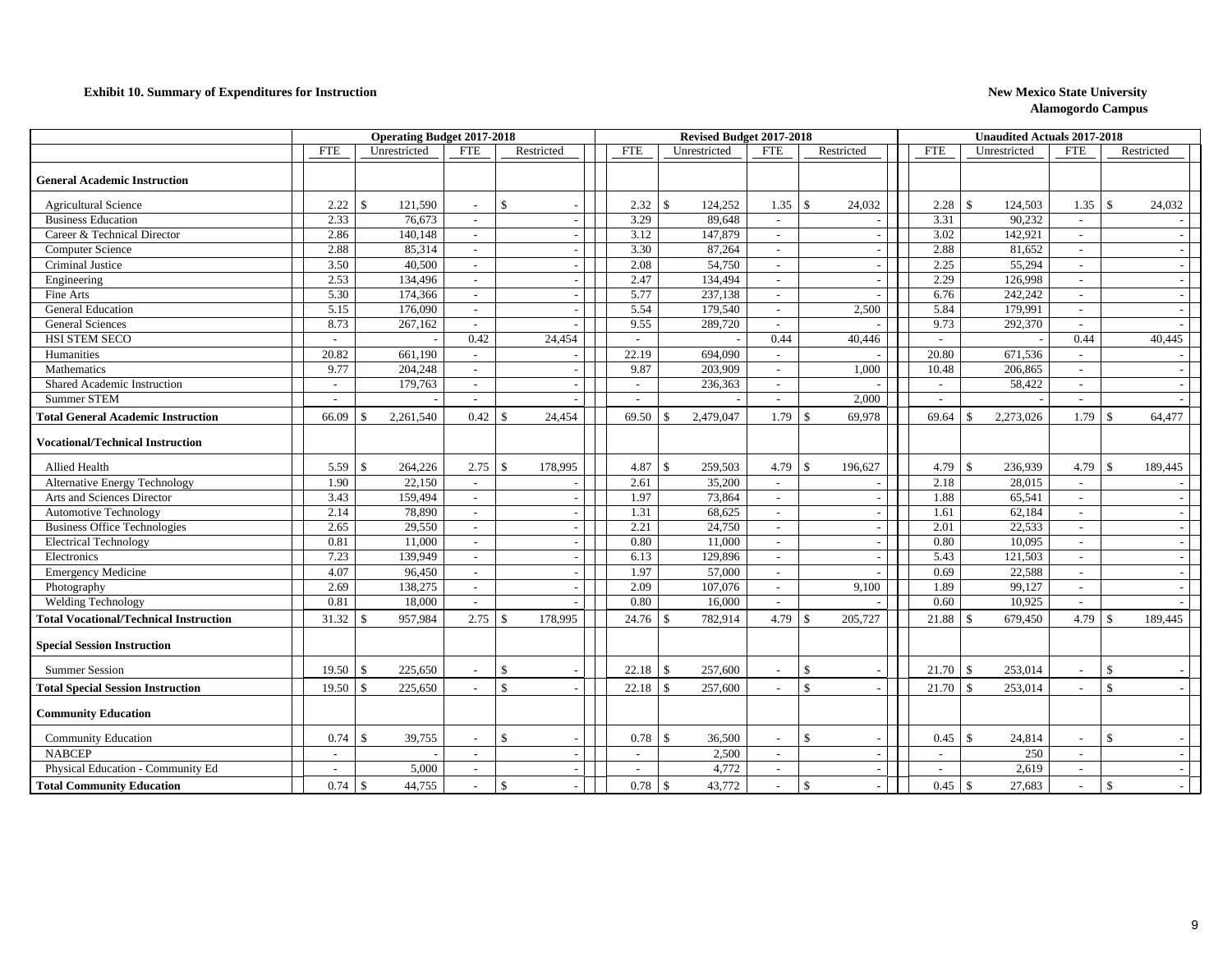#### **Exhibit 10. Summary of Expenditures for Instruction New Mexico State University New Mexico State University**

|                                                        |            | <b>Operating Budget 2017-2018</b> |            |     |            |            |   | Revised Budget 2017-2018 |            |            |         | Unaudited Actuals 2017-2018 |                          |              |           |                          |  |            |
|--------------------------------------------------------|------------|-----------------------------------|------------|-----|------------|------------|---|--------------------------|------------|------------|---------|-----------------------------|--------------------------|--------------|-----------|--------------------------|--|------------|
|                                                        | <b>FTE</b> | Unrestricted                      | <b>FTE</b> |     | Restricted | <b>FTE</b> |   | Unrestricted             | <b>FTE</b> | Restricted |         | <b>FTE</b>                  |                          | Unrestricted |           | <b>FTE</b>               |  | Restricted |
| <b>Preparation/Remedial Instruction</b>                |            |                                   |            |     |            |            |   |                          |            |            |         |                             |                          |              |           |                          |  |            |
| <b>Adult Basic Education</b>                           |            | 620                               | 4.03       |     | 227,256    | 0.31       | э | 23,268                   | 3.83       |            | 217,657 |                             | 0.31                     |              | 15,984    | 3.74                     |  | 217,276    |
| <b>Adult Basic Education Instr Materials</b>           |            |                                   |            |     | 4,329      |            |   |                          |            |            | 3,795   |                             | $\overline{\phantom{0}}$ |              |           | $\overline{\phantom{0}}$ |  | 2,113      |
| PNM Family Literacy                                    |            |                                   |            |     |            |            |   |                          |            |            | 10,000  |                             | $\overline{\phantom{0}}$ |              |           | $\sim$                   |  | 1,646      |
| <b>Total Preparation/Remedial Instruction</b>          |            | 620                               | 4.03       |     | 231,585    | 0.31       |   | 23,268                   | 3.83       |            | 231,452 |                             | 0.31                     |              | 15,984    | 3.74                     |  | 221,035    |
| Other Items Not Included in Exhibit 10A's              |            |                                   |            |     |            |            |   |                          |            |            |         |                             |                          |              |           |                          |  |            |
| <b>Federal Work-Study Salaries</b>                     |            |                                   | 0.85       |     | 13.600     |            |   |                          | 0.46       |            | 7,300   |                             |                          |              |           | 0.48                     |  | 7,751      |
| <b>State Work-Study Salaries</b>                       |            |                                   | 1.82       |     | 29,100     |            |   |                          | 1.58       |            | 25,300  |                             | $\overline{\phantom{0}}$ |              |           | 1.87                     |  | 29,936     |
| Fringe Benefits                                        |            | 959,940                           |            |     |            |            |   | 980,360                  |            |            |         |                             |                          |              | 931,791   |                          |  |            |
| <b>Total Other Items Not Included in Exhibit 10A's</b> |            | 959,940                           | 2.67       |     | 42,700     |            |   | 980,360                  | 2.04       |            | 32,600  |                             | $\overline{\phantom{0}}$ |              | 931,791   | 2.35                     |  | 37,687     |
| Net Expense for Instruction in $I\&G$ (Exh 2)          | 117.65     | 4,450,489                         | 9.87       | - 7 | 477.734    | 117.53     |   | 4.566.961                | 12.45      |            | 539,757 |                             | 113.98                   |              | 4,180,948 | 12.67                    |  | 512,644    |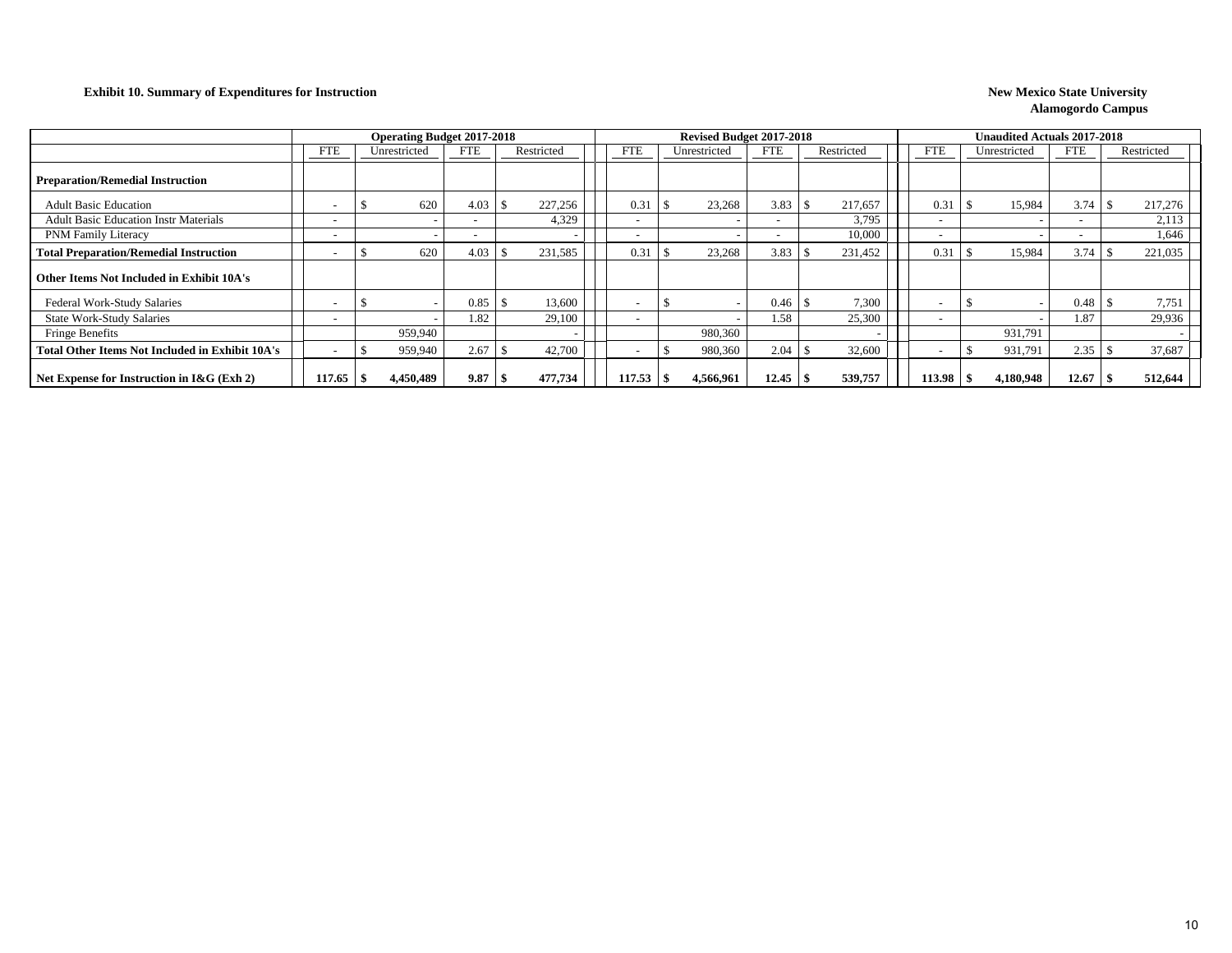### **Exhibit 10. Summary of Instruction Salaries** New Mexico State University

|                                       |            | <b>Operating Budget 2017-2018</b> |            |            |            | Revised Budget 2017-2018 |            |            |            | <b>Unaudited Actuals 2017-2018</b> |                          |            |  |
|---------------------------------------|------------|-----------------------------------|------------|------------|------------|--------------------------|------------|------------|------------|------------------------------------|--------------------------|------------|--|
| <b>Salaries for Instruction</b>       | <b>FTE</b> | Unrestricted                      | <b>FTE</b> | Restricted | <b>FTE</b> | Unrestricted             | <b>FTE</b> | Restricted | <b>FTE</b> | Unrestricted                       | <b>FTE</b>               | Restricted |  |
| <b>Faculty Salaries</b>               | 35.25      | 1,973,985                         | 0.62       | 34,500     | 35.51      | 1.990.439                | 0.12       | 6.450      | 35.51      | 1.990.249                          | 0.12                     | 6,450      |  |
| Part-time Faculty Salaries            | 70.71      | 788.675                           |            |            | 68.38      | 765,025                  | 2.51       | 28,050     | 66.32      | 741.767                            | 2.51                     | 28,050     |  |
| <b>Professional Salaries</b>          | 0.16       | 7,122                             | 5.31       | 228,549    | 0.46       | 19.375                   | 5.53       | 234,666    | 0.50       | 21.214                             | 5.50                     | 233,637    |  |
| <b>Support Staff Salaries</b>         | 5.98       | 167,815                           | 0.96       | 26,880     | 5.70       | 155,118                  | 0.58       | 15,711     | 5.14       | 139,603                            | 0.58                     | 15,711     |  |
| GA/TA Salaries                        |            |                                   |            |            |            |                          |            |            |            |                                    | $\overline{\phantom{0}}$ |            |  |
| <b>Student Salaries</b>               | 0.69       | 11.000                            |            |            | 0.47       | 7.600                    | 1.68       | 26,931     | 0.47       | 7,616                              | 1.61                     | 25,809     |  |
| Federal Work-Study Salaries           | 0.77       | 12.300                            | 0.85       | 13,600     | 0.27       | 4.200                    | 0.46       | 7.300      | 0.12       | 1.912                              | 0.48                     | 7.751      |  |
| <b>State Work-Study Salaries</b>      | 0.70       | 11.190                            | 2.13       | 34,100     | 1.00       | 15,850                   | 1.57       | 25,086     | 0.71       | 11,343                             | 1.87                     | 29,796     |  |
| Other Salaries                        | 3.39       | 95,290                            |            |            | 5.74       | 155,960                  |            |            | 5.21       | 141.175                            | $\overline{\phantom{0}}$ |            |  |
| <b>Total Salaries for Instruction</b> | 117.65     | 3,067,377                         | 9.87       | 337,629    | 117.53     | 3,113,567                | 12.45      | 344.197    | 13.98      | 3,054,879                          | 12.67                    | 347,218    |  |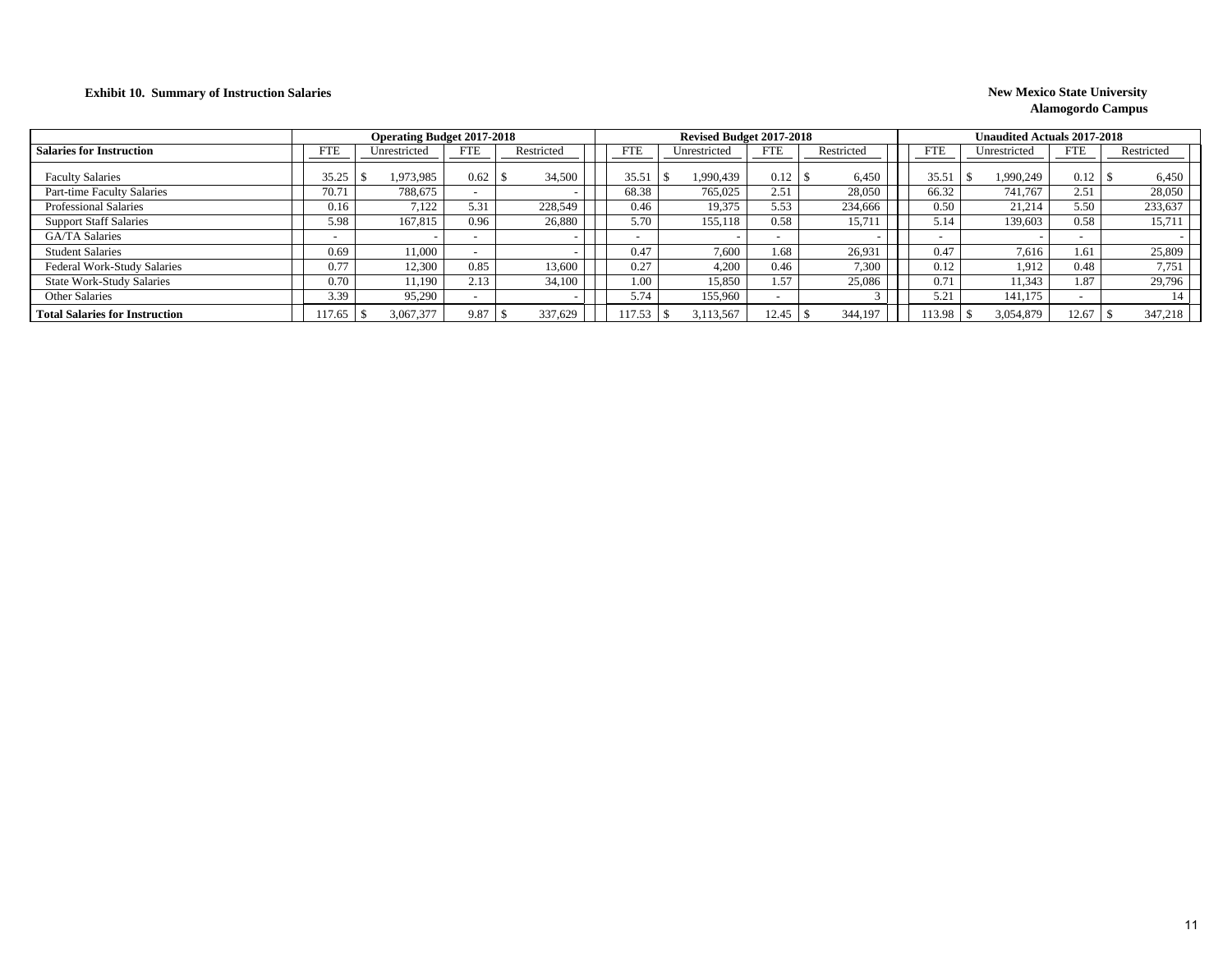### **Exhibit 10. Summary of Instruction by Expenditure Category New Mexico State University**

|                                              |            | <b>Operating Budget 2017-2018</b> |                          |            |            | Revised Budget 2017-2018 |            |            |                          | <b>Unaudited Actuals 2017-2018</b> |                          |            |
|----------------------------------------------|------------|-----------------------------------|--------------------------|------------|------------|--------------------------|------------|------------|--------------------------|------------------------------------|--------------------------|------------|
| <b>Summary by Expenditure Category</b>       | <b>FTE</b> | Unrestricted                      | <b>FTE</b>               | Restricted | <b>FTE</b> | Unrestricted             | <b>FTE</b> | Restricted | <b>FTE</b>               | Unrestricted                       | <b>FTE</b>               | Restricted |
| <b>Faculty Salaries</b>                      | 35.25      | 1,973,985                         | 0.62                     | 34,500     | 35.51      | 1,990,439                | 0.12       | 6,450      | 35.51                    | 1,990,249                          | 0.12                     | 6,450      |
| Part-time Faculty Salaries                   | 70.71      | 788.675                           |                          |            | 68.38      | 765,025                  | 2.51       | 28,050     | 66.32                    | 741.767                            | 2.51                     | 28,050     |
| <b>Professional Salaries</b>                 | 0.16       | 7,122                             | 5.31                     | 228,549    | 0.46       | 19,375                   | 5.53       | 234,666    | 0.50                     | 21,214                             | 5.50                     | 233,637    |
| <b>Support Staff Salaries</b>                | 5.98       | 167,815                           | 0.96                     | 26,880     | 5.70       | 155,118                  | 0.58       | 15,711     | 5.14                     | 139,603                            | 0.58                     | 15,711     |
| GA/TA Salaries                               |            |                                   |                          |            |            |                          |            |            | $\overline{\phantom{0}}$ |                                    |                          |            |
| <b>Student Salaries</b>                      | 0.69       | 11,000                            | $\overline{\phantom{0}}$ |            | 0.47       | 7,600                    | 1.68       | 26,931     | 0.47                     | 7,616                              | 1.61                     | 25,809     |
| <b>Federal Work-Study Salaries</b>           | 0.77       | 12,300                            |                          |            | 0.27       | 4,200                    | $\sim$     |            | 0.12                     | 1,912                              | $\overline{\phantom{a}}$ |            |
| <b>State Work-Study Salaries</b>             | 0.70       | 11,190                            | 0.31                     | 5,000      | 1.00       | 15,850                   | (0.01)     | (214)      | 0.71                     | 11,343                             | $\overline{\phantom{a}}$ | (140)      |
| Other Salaries                               | 3.39       | 95,290                            |                          |            | 5.74       | 155,960                  |            |            | 5.21                     | 141,175                            |                          | 14         |
| Fringes                                      |            | 6,853                             |                          | 100,356    |            | 9,213                    |            | 95,207     |                          | 6,596                              |                          | 94,988     |
| Travel                                       |            | 22,700                            |                          | 18,898     |            | 30,850                   |            | 14,514     |                          | 17.019                             |                          | 10,934     |
| <b>Utilities</b>                             |            |                                   |                          |            |            |                          |            |            |                          |                                    |                          |            |
| Other Supplies and Expenses                  |            | 393,619                           |                          | 20,851     |            | 432,971                  |            | 85,839     |                          | 170.663                            |                          | 59,504     |
| Equipment                                    |            |                                   |                          |            |            |                          |            |            |                          |                                    |                          |            |
| <b>Total Summary by Expenditure Category</b> | 117.65     | 3,490,549                         | 7.20                     | 435,034    | 117.53     | 3,586,601                | 10.41      | 507,157    | 113.98                   | 3,249,157                          | 10.32                    | 474,957    |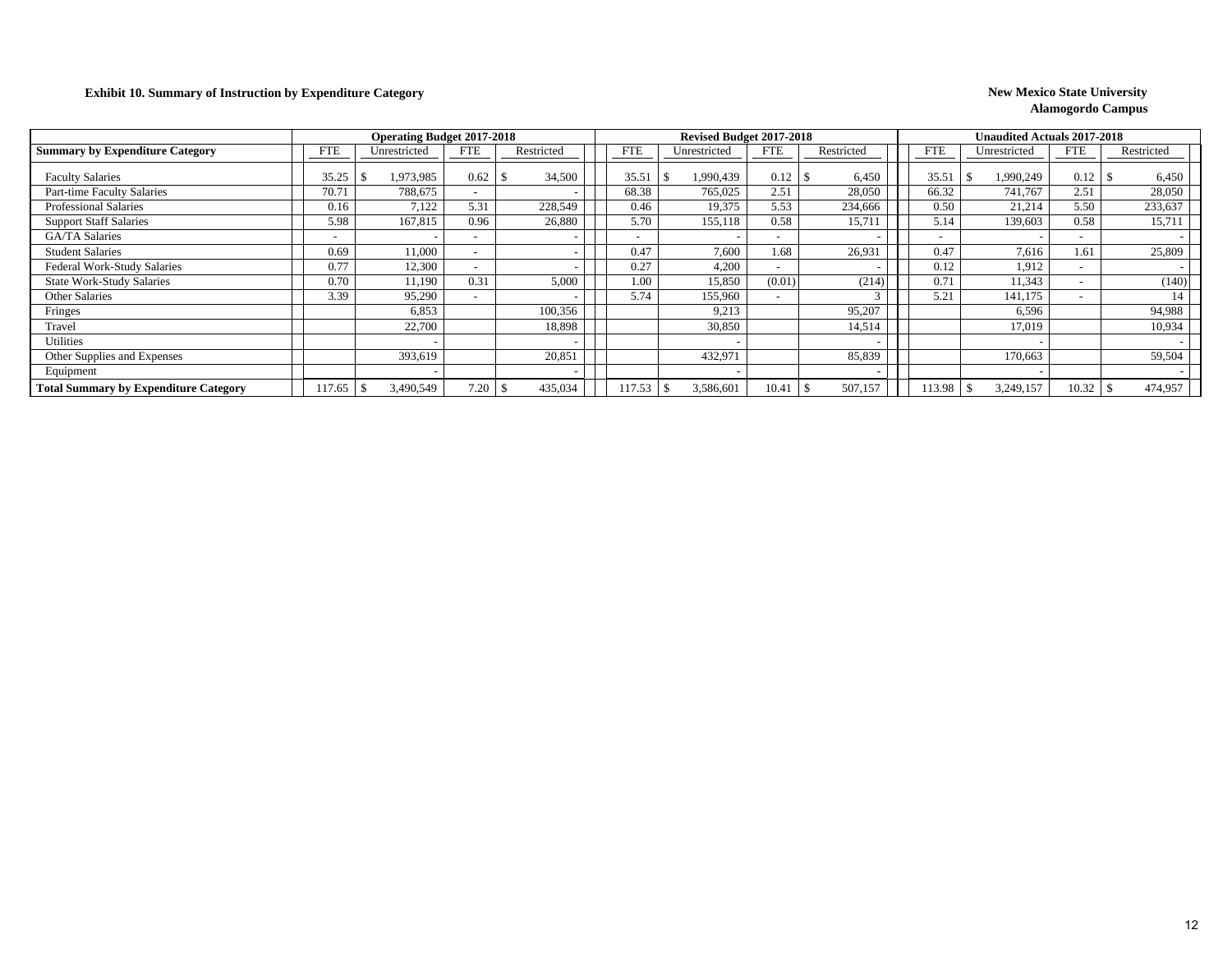|                                           | <b>Operating Budget 2017-2018</b> |                            |                          |                          |  |                            | Revised Budget 2017-2018 |                                           |                          |                             | <b>Unaudited Actuals 2017-2018</b> |                             |                                   |
|-------------------------------------------|-----------------------------------|----------------------------|--------------------------|--------------------------|--|----------------------------|--------------------------|-------------------------------------------|--------------------------|-----------------------------|------------------------------------|-----------------------------|-----------------------------------|
| <b>General Academic Instruction</b>       | <b>FTE</b>                        | Unrestricted               | <b>FTE</b>               | Restricted               |  | <b>FTE</b>                 | Unrestricted             | <b>FTE</b>                                | Restricted               | <b>FTE</b>                  | Unrestricted                       | <b>FTE</b>                  | Restricted                        |
| <b>Faculty Salaries</b>                   | 26.40                             | 1,478,579<br>$\mathcal{S}$ | $\sim$                   | $\mathsf{\$}$            |  | 28.64<br>\$                | 1,604,660                | $\mathcal{S}$<br>$\overline{\phantom{a}}$ |                          | 28.64                       | 1,604,659<br>\$                    | $\sim$                      | $\mathbf{\hat{S}}$                |
| Part-time Faculty Salaries                | 32.74                             | 365,175                    | $\sim$                   |                          |  | 32.29                      | 361,150                  | $\sim$                                    | $\sim$                   | 33.46                       | 374,077                            | $\sim$                      |                                   |
| Professional Salaries                     | $\omega$                          |                            | 0.42                     | 17,981                   |  | $\omega$ .                 |                          | 0.42                                      | 17,981                   | $\omega$                    |                                    | 0.42                        | 17,981                            |
| <b>Support Staff Salaries</b>             | 3.13                              | 87,858                     | $\blacksquare$           |                          |  | 2.72                       | 73,864                   | $\blacksquare$                            |                          | 2.60                        | 70,706                             | $\mathcal{L}_{\mathcal{A}}$ |                                   |
| GA/TA Salaries                            | $\overline{a}$                    |                            | $\sim$                   |                          |  | $\sim$                     |                          | $\overline{\phantom{a}}$                  |                          | $\mathbf{r}$                |                                    | $\overline{a}$              |                                   |
| <b>Student Salaries</b>                   | 0.69                              | 11,000                     | $\sim$                   | $\overline{\phantom{a}}$ |  | 0.47                       | 7,600                    | 1.39                                      | 22,228                   | 0.47                        | 7,616                              | 1.39                        | 22,217                            |
| Federal Work-Study Salaries               | 0.41                              | 6,600                      | $\sim$                   | $\sim$                   |  | $\sim$                     |                          | $\sim$                                    |                          | 0.02                        | 284                                | $\sim$                      |                                   |
| <b>State Work-Study Salaries</b>          | 0.14                              | 2,250                      | $\sim$                   | $\sim$                   |  | 0.59                       | 9,400                    | (0.02)                                    | (390)                    | 0.26                        | 4,159                              | (0.02)                      | (390)                             |
| Other Salaries                            | 2.58                              | 72,365                     | $\sim$                   | $\sim$                   |  | 4.79                       | 130,010                  | $\sim$                                    | $\mathfrak{Z}$           | 4.19                        | 113,625                            | $\sim$                      | 14                                |
| Fringes                                   |                                   |                            |                          | 6,473                    |  |                            | $\overline{\phantom{a}}$ |                                           | 6,691                    |                             |                                    |                             | 6,691                             |
| Travel                                    |                                   | 15,200                     |                          | $\overline{\phantom{a}}$ |  |                            | 16,350                   |                                           | $\sim$                   |                             | 16,119                             |                             |                                   |
| Utilities                                 |                                   |                            |                          | $\sim$                   |  |                            |                          |                                           |                          |                             |                                    |                             |                                   |
| Other Supplies and Expenses               |                                   | 222,513                    |                          | $\overline{\phantom{a}}$ |  |                            | 276,013                  |                                           | 23,465                   |                             | 81,781                             |                             | 17,964                            |
| Equipment                                 |                                   |                            |                          | $\overline{\phantom{a}}$ |  |                            |                          |                                           |                          |                             |                                    |                             |                                   |
| <b>Total General Academic Instruction</b> | 66.09                             | 2,261,540<br>-\$           | 0.42                     | 24,454<br>$\mathbf{s}$   |  | 69.50<br>\$                | 2,479,047                | 1.79<br>$\mathbf{s}$                      | 69,978                   | 69.64                       | 2,273,026<br>$\mathcal{S}$         | 1.79                        | 64,477<br>$\mathbb{S}$            |
| <b>Agricultural Science</b>               |                                   |                            |                          |                          |  |                            |                          |                                           |                          |                             |                                    |                             |                                   |
| <b>Faculty Salaries</b>                   | 2.02                              | $\mathbb{S}$<br>112,987    | $\sim$                   | $\mathbb{S}$             |  | 2.02<br>$\mathbb{S}$       | 113,002                  | \$<br>$\sim$                              |                          | 2.02                        | \$<br>113,002                      | $\sim$                      | $\mathbf{\hat{S}}$                |
| Part-time Faculty Salaries                | $\sim$                            |                            | $\sim$                   |                          |  | $\sim$                     | $\overline{\phantom{a}}$ | $\sim$                                    | $\sim$                   | $\sim$                      |                                    | $\sim$                      | $\sim$                            |
| <b>Professional Salaries</b>              | $\sim$                            |                            | $\overline{\phantom{a}}$ | $\sim$                   |  | $\sim$                     | $\sim$                   | $\sim$                                    | $\sim$                   | $\sim$                      | $\overline{a}$                     | $\sim$                      | $\sim$                            |
| <b>Support Staff Salaries</b>             | $\sim$                            |                            | $\sim$                   | $\sim$                   |  | $\sim$                     | $\sim$                   | $\sim$                                    | $\sim$                   | $\sim$                      | $\overline{\phantom{a}}$           | $\sim$                      | $\mathcal{L}$                     |
| GA/TA Salaries                            | $\sim$                            |                            | $\overline{\phantom{a}}$ |                          |  | $\sim$                     |                          | $\sim$                                    |                          | $\sim$                      | $\overline{\phantom{a}}$           | $\sim$                      |                                   |
| <b>Student Salaries</b>                   | $\sim$                            |                            | $\blacksquare$           | $\sim$                   |  | $\sim$                     | $\sim$                   | 1.35                                      | 21,628                   | $\blacksquare$              | $\overline{\phantom{a}}$           | 1.35                        | 21,617                            |
| Federal Work-Study Salaries               | $\sim$                            |                            | $\sim$                   | $\sim$                   |  | $\sim$                     |                          | $\omega$                                  | $\sim$                   | $\sim$                      | $\overline{\phantom{a}}$           | $\omega$                    |                                   |
| <b>State Work-Study Salaries</b>          | $\sim$                            |                            | $\sim$                   | $\overline{a}$           |  | $\overline{a}$             | $\overline{a}$           | $\mathcal{L}^{\pm}$                       | $\overline{a}$           | $\sim$                      | $\sim$                             | $\mathcal{L}^{\pm}$         | $\sim$                            |
| Other Salaries                            | 0.20                              | 5,603                      | $\sim$                   | $\sim$                   |  | 0.30                       | 8,250                    | $\omega$                                  | 3                        | 0.26                        | 7,125                              | $\sim$                      | 14                                |
| Fringes                                   |                                   |                            |                          | $\sim$                   |  |                            | $\sim$                   |                                           | 216                      |                             |                                    |                             | 216                               |
| Travel                                    |                                   | 2,000                      |                          | $\omega$                 |  |                            | 1,500                    |                                           | $\sim$                   |                             | 3,761                              |                             | $\sim$                            |
| Utilities                                 |                                   |                            |                          | $\sim$                   |  |                            |                          |                                           |                          |                             |                                    |                             |                                   |
| Other Supplies and Expenses               |                                   | 1.000                      |                          | $\sim$                   |  |                            | 1,500                    |                                           | 2,185                    |                             | 615                                |                             | 2,185                             |
| Equipment                                 |                                   |                            |                          | $\omega$                 |  |                            |                          |                                           |                          |                             |                                    |                             |                                   |
| <b>Total Agricultural Science</b>         | 2.22                              | 121,590<br>$\mathcal{S}$   | $\sim$                   | $\mathcal{S}$<br>$\sim$  |  | 2.32<br>$\mathbf{\hat{S}}$ | 124,252                  | 1.35<br>£.                                | 24,032                   | 2.28                        | 124,503<br>$\mathbf{\hat{S}}$      | 1.35                        | 24,032<br>$\mathcal{S}$           |
| <b>Business Education</b>                 |                                   |                            |                          |                          |  |                            |                          |                                           |                          |                             |                                    |                             |                                   |
| <b>Faculty Salaries</b>                   | 1.03                              | $\mathbb{S}$<br>57,898     | $\overline{a}$           | $\mathsf{\$}$            |  | $\mathbb{S}$<br>1.03       | 57,898                   | $\mathbf{\hat{S}}$<br>$\overline{a}$      | $\overline{a}$           | 1.03                        | $\mathbf{\hat{S}}$<br>57,897       | $\overline{a}$              | $\mathbb{S}$                      |
| Part-time Faculty Salaries                | 1.19                              | 13,275                     | $\sim$                   | $\sim$                   |  | 2.01                       | 22,500                   | $\sim$                                    | $\sim$                   | 2.03                        | 22,651                             | $\sim$                      | $\sim$                            |
| <b>Professional Salaries</b>              | $\sim$                            |                            | $\sim$                   | $\sim$                   |  | $\sim$                     | $\sim$                   | $\omega$                                  | $\sim$                   | $\mathcal{L}_{\mathcal{A}}$ | $\overline{\phantom{a}}$           | $\sim$                      | $\sim$                            |
| <b>Support Staff Salaries</b>             | $\sim$                            | $\overline{a}$             | $\sim$                   | $\sim$                   |  | $\sim$                     | $\sim$                   | $\sim$                                    | $\sim$                   | $\sim$                      | $\sim$                             | $\sim$                      | $\sim$                            |
| GA/TA Salaries                            | $\sim$                            |                            | $\sim$                   | $\sim$                   |  | $\sim$                     | $\sim$                   | $\sim$                                    | $\sim$                   | $\sim$                      | $\overline{\phantom{a}}$           | $\sim$                      | $\blacksquare$                    |
| <b>Student Salaries</b>                   |                                   |                            | $\sim$                   |                          |  |                            |                          | $\sim$                                    | $\mathbb{L}$             | $\blacksquare$              | $\overline{\phantom{a}}$           | $\sim$                      | $\sim$                            |
| Federal Work-Study Salaries               | $\overline{\phantom{a}}$          |                            | $\sim$                   | $\sim$                   |  | $\sim$                     |                          | $\overline{\phantom{a}}$                  | $\overline{\phantom{a}}$ | $\overline{\phantom{a}}$    | $\overline{\phantom{a}}$           | $\overline{a}$              | $\sim$                            |
| <b>State Work-Study Salaries</b>          | $\sim$                            |                            | $\mathcal{L}$            | $\sim$                   |  | $\sim$                     | $\sim$                   | $\omega$                                  | $\sim$                   | $\overline{a}$              | $\sim$                             | $\sim$                      | $\blacksquare$                    |
| Other Salaries                            | 0.11                              | 3,000                      | $\sim$                   | $\sim$                   |  | 0.25                       | 6,750                    | $\omega$                                  | $\sim$                   | 0.25                        | 6,750                              | $\sim$                      | $\sim$                            |
| Fringes                                   |                                   |                            |                          | $\sim$                   |  |                            |                          |                                           | $\sim$                   |                             |                                    |                             | $\sim$                            |
| Travel                                    |                                   | 500                        |                          | $\sim$                   |  |                            | 1,000                    |                                           | $\sim$                   |                             | 956                                |                             | $\blacksquare$                    |
| Utilities                                 |                                   |                            |                          | $\omega$                 |  |                            |                          |                                           | $\sim$                   |                             |                                    |                             | $\omega$                          |
| Other Supplies and Expenses               |                                   | 2,000                      |                          | $\sim$                   |  |                            | 1,500                    |                                           | $\mathbb{Z}^2$           |                             | 1,978                              |                             | $\omega$                          |
| Equipment                                 |                                   |                            |                          | $\sim$                   |  |                            |                          |                                           | $\sim$                   |                             |                                    |                             | $\mathcal{L}_{\mathcal{A}}$       |
| <b>Total Business Education</b>           | 2.33                              | 76,673<br>\$               | $\sim$                   | $\mathbf{\hat{S}}$       |  | 3.29<br>$\mathbb{S}$       | 89,648                   | \$                                        |                          | 3.31                        | 90,232<br>$\mathcal{S}$            | $\sim$                      | \$<br>$\mathcal{L}_{\mathcal{A}}$ |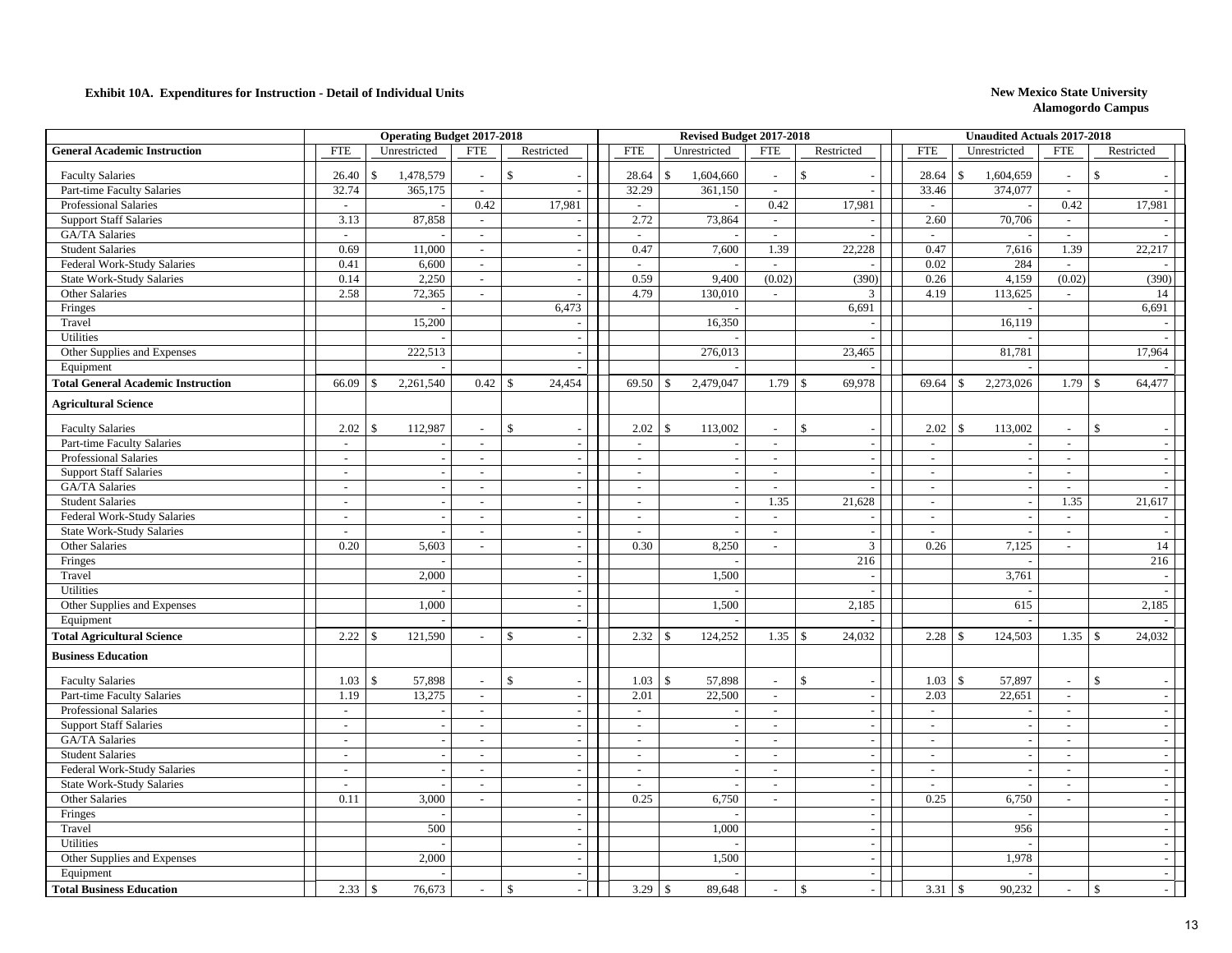|                                              | <b>Operating Budget 2017-2018</b><br>Unrestricted<br><b>FTE</b><br><b>FTE</b><br>Restricted |                          |                          |                                           |  |                             | Revised Budget 2017-2018    |                          |                              |                             | Unaudited Actuals 2017-2018  |                             |                             |
|----------------------------------------------|---------------------------------------------------------------------------------------------|--------------------------|--------------------------|-------------------------------------------|--|-----------------------------|-----------------------------|--------------------------|------------------------------|-----------------------------|------------------------------|-----------------------------|-----------------------------|
| <b>General Academic Instruction</b>          |                                                                                             |                          |                          |                                           |  | <b>FTE</b>                  | Unrestricted                | <b>FTE</b>               | Restricted                   | <b>FTE</b>                  | Unrestricted                 | <b>FTE</b>                  | Restricted                  |
| <b>Career &amp; Technical Director</b>       |                                                                                             |                          |                          |                                           |  |                             |                             |                          |                              |                             |                              |                             |                             |
| <b>Faculty Salaries</b>                      | 1.64                                                                                        | $\mathcal{S}$<br>91,890  | $\sim$                   | \$                                        |  | $\mathbb{S}$<br>1.75        | 97,815                      | $\sim$                   | \$<br>$\sim$                 | 1.75                        | $\mathcal{S}$<br>97,815      | $\blacksquare$              | \$                          |
| Part-time Faculty Salaries                   | $\blacksquare$                                                                              |                          | $\blacksquare$           | $\sim$                                    |  | $\blacksquare$              |                             | $\blacksquare$           | $\mathbb{L}$                 | $\mathcal{L}_{\mathcal{A}}$ |                              | $\blacksquare$              | $\sim$                      |
| <b>Professional Salaries</b>                 | $\overline{\phantom{a}}$                                                                    |                          | $\blacksquare$           | $\sim$                                    |  | $\blacksquare$              |                             | $\equiv$                 | $\blacksquare$               | $\blacksquare$              |                              | $\equiv$                    | $\blacksquare$              |
| <b>Support Staff Salaries</b>                | 1.22                                                                                        | 34,258                   | $\omega$                 | $\sim$                                    |  | 1.37                        | 37,264                      | $\omega$                 | $\sim$                       | 1.27                        | 34,557                       | $\omega$                    | $\mathcal{L}$               |
| GA/TA Salaries                               | $\mathcal{L}_{\mathcal{A}}$                                                                 |                          | $\blacksquare$           | $\sim$                                    |  | $\omega$                    |                             | $\blacksquare$           | $\mathbb{L}$                 | $\mathcal{L}_{\mathcal{A}}$ |                              | $\blacksquare$              | $\blacksquare$              |
| <b>Student Salaries</b>                      | $\sim$                                                                                      | $\overline{\phantom{a}}$ | $\sim$                   | $\blacksquare$                            |  | $\sim$                      | $\mathcal{L}_{\mathcal{A}}$ | $\mathcal{L}$            | $\sim$                       | $\sim$                      | $\sim$                       | $\sim$                      | $\omega$                    |
| Federal Work-Study Salaries                  | $\overline{\phantom{a}}$                                                                    |                          | $\overline{\phantom{a}}$ | $\overline{\phantom{a}}$                  |  | $\overline{\phantom{a}}$    |                             | $\omega$                 | $\sim$                       | $\overline{\phantom{a}}$    | $\overline{\phantom{a}}$     | $\sim$                      | $\sim$                      |
| <b>State Work-Study Salaries</b>             | $\omega$                                                                                    | $\overline{\phantom{a}}$ | $\sim$                   | $\blacksquare$                            |  | $\mathcal{L}$               | $\overline{\phantom{a}}$    | $\omega$                 | $\blacksquare$               | $\sim$                      | $\overline{\phantom{a}}$     | $\mathcal{L}$               | $\blacksquare$              |
| Other Salaries                               | $\mathcal{L}$                                                                               | $\overline{\phantom{a}}$ | $\mathcal{L}$            | $\blacksquare$                            |  | $\blacksquare$              | $\sim$                      | $\omega$                 | $\sim$                       | $\mathcal{L}_{\mathcal{A}}$ | $\sim$                       | $\omega$                    | $\mathcal{L}$               |
| Fringes                                      |                                                                                             |                          |                          | $\sim$                                    |  |                             |                             |                          | $\sim$                       |                             |                              |                             | $\omega$                    |
| Travel                                       |                                                                                             | 2,000                    |                          | $\sim$                                    |  |                             | 2,000                       |                          | $\sim$                       |                             | 4,089                        |                             | $\equiv$                    |
| Utilities                                    |                                                                                             |                          |                          | $\sim$                                    |  |                             |                             |                          | $\omega$                     |                             |                              |                             | $\mathcal{L}_{\mathcal{A}}$ |
| Other Supplies and Expenses                  |                                                                                             | 12,000                   |                          | $\sim$                                    |  |                             | 10,800                      |                          | $\sim$                       |                             | 6,460                        |                             | $\sim$                      |
| Equipment                                    |                                                                                             |                          |                          | $\sim$                                    |  |                             |                             |                          | $\sim$                       |                             |                              |                             | $\sim$                      |
| <b>Total Career &amp; Technical Director</b> | 2.86                                                                                        | 140,148<br>\$            | $\sim$                   | $\mathbb S$<br>$\sim$                     |  | 3.12<br>$\mathbf{\$}$       | 147,879                     | $\omega$                 | $\mathbf{\hat{S}}$<br>$\sim$ | 3.02                        | $\sqrt{3}$<br>142,921        | $\mathbb{Z}^+$              | $\mathbb S$<br>$\mathbf{r}$ |
| <b>Computer Science</b>                      |                                                                                             |                          |                          |                                           |  |                             |                             |                          |                              |                             |                              |                             |                             |
| <b>Faculty Salaries</b>                      | 1.07                                                                                        | $\mathbb{S}$<br>60,014   | $\sim$                   | $\mathbb S$                               |  | $\mathbb{S}$<br>1.07        | 60,014                      | $\sim$                   | $\mathcal{S}$                | 1.07                        | $\mathsf{\$}$<br>60,015      | $\sim$                      | \$                          |
| Part-time Faculty Salaries                   | 1.57                                                                                        | 17,550                   | $\mathbf{r}$             |                                           |  | 2.15                        | 24,000                      | $\omega$                 | $\sim$                       | 1.73                        | 19,387                       | $\mathcal{L}^{\mathcal{A}}$ | $\sim$                      |
| <b>Professional Salaries</b>                 | $\omega$                                                                                    |                          | $\blacksquare$           | $\blacksquare$                            |  | $\omega$                    |                             | $\blacksquare$           | $\sim$                       | $\omega$                    |                              | $\blacksquare$              | $\mathcal{L}_{\mathcal{A}}$ |
| <b>Support Staff Salaries</b>                | $\sim$                                                                                      | $\sim$                   | $\blacksquare$           | $\sim$                                    |  | $\mathcal{L}_{\mathcal{A}}$ | $\blacksquare$              | $\blacksquare$           | $\sim$                       | $\sim$                      | $\overline{\phantom{a}}$     | $\blacksquare$              | $\blacksquare$              |
| GA/TA Salaries                               | $\sim$                                                                                      |                          | $\sim$                   | $\sim$                                    |  | $\sim$                      | $\sim$                      | $\sim$                   | $\blacksquare$               | $\sim$                      | $\overline{\phantom{a}}$     | $\sim$                      | $\equiv$                    |
| <b>Student Salaries</b>                      | $\blacksquare$                                                                              |                          | $\blacksquare$           | $\sim$                                    |  | $\blacksquare$              | $\overline{\phantom{a}}$    | $\equiv$                 | $\blacksquare$               | $\blacksquare$              | $\overline{\phantom{a}}$     | $\equiv$                    | $\blacksquare$              |
| Federal Work-Study Salaries                  | $\sim$                                                                                      | $\overline{a}$           | $\sim$                   | $\sim$                                    |  | $\sim$                      | $\omega$                    | $\omega$                 | $\sim$                       | $\mathcal{L}$               | $\overline{a}$               | $\mathcal{L}$               | $\mathcal{L}$               |
| State Work-Study Salaries                    | $\blacksquare$                                                                              | $\sim$                   | $\blacksquare$           | $\sim$                                    |  | $\blacksquare$              | $\sim$                      | $\blacksquare$           | $\omega$                     | $\blacksquare$              | $\sim$                       | $\blacksquare$              | $\blacksquare$              |
| Other Salaries                               | 0.24                                                                                        | 6,750                    | $\blacksquare$           | $\omega$                                  |  | 0.08                        | 2,250                       | $\sim$                   | $\sim$                       | 0.08                        | 2,250                        | $\sim$                      | $\omega$                    |
| Fringes                                      |                                                                                             |                          |                          | $\sim$                                    |  |                             | $\overline{\phantom{a}}$    |                          | $\blacksquare$               |                             | $\overline{\phantom{a}}$     |                             | $\sim$                      |
| Travel                                       |                                                                                             |                          |                          | $\blacksquare$                            |  |                             | $\overline{\phantom{a}}$    |                          | $\mathcal{L}_{\mathcal{A}}$  |                             | $\sim$                       |                             | $\sim$                      |
| Utilities                                    |                                                                                             |                          |                          | $\sim$                                    |  |                             | $\sim$                      |                          | $\sim$                       |                             | $\overline{a}$               |                             | $\mathcal{L}$               |
| Other Supplies and Expenses                  |                                                                                             | 1,000                    |                          | $\sim$                                    |  |                             | 1,000                       |                          | $\mathbb{L}$                 |                             |                              |                             | $\mathcal{L}$               |
| Equipment                                    |                                                                                             |                          |                          | $\sim$                                    |  |                             |                             |                          | $\sim$                       |                             | $\sim$                       |                             | $\mathcal{L}$               |
| <b>Total Computer Science</b>                | 2.88                                                                                        | \$<br>85,314             | $\sim$                   | $\mathsf{\$}$<br>$\overline{\phantom{a}}$ |  | $\mathcal{S}$<br>3.30       | 87,264                      | $\sim$                   | $\mathbf{\hat{S}}$<br>$\sim$ | 2.88                        | 81,652<br>$\mathbb{S}$       | $\sim$                      | \$<br>$\sim$                |
| <b>Criminal Justice</b>                      |                                                                                             |                          |                          |                                           |  |                             |                             |                          |                              |                             |                              |                             |                             |
| <b>Faculty Salaries</b>                      |                                                                                             | $\mathbf{\hat{S}}$       |                          | $\mathsf{\$}$                             |  | 0.67<br>$\mathbb{S}$        | 37,500                      | $\sim$                   | \$<br>$\overline{a}$         | 0.67                        | $\mathbf{\hat{S}}$<br>37,500 | $\sim$                      | $\mathsf{\$}$               |
| Part-time Faculty Salaries                   | 3.50                                                                                        | 39,000                   | $\sim$                   | $\sim$                                    |  | 1.41                        | 15,750                      | $\omega$                 | $\sim$                       | 1.58                        | 17,700                       | $\omega$                    | $\sim$                      |
| Professional Salaries                        | $\sim$                                                                                      |                          | $\sim$                   | $\sim$                                    |  | $\sim$                      | $\sim$                      | $\sim$                   | $\sim$                       | $\sim$                      | $\overline{\phantom{a}}$     | $\sim$                      | $\sim$                      |
| <b>Support Staff Salaries</b>                | $\sim$                                                                                      |                          | $\sim$                   | $\sim$                                    |  | $\sim$                      | $\sim$                      | $\sim$                   | $\blacksquare$               | $\sim$                      | $\overline{\phantom{a}}$     | $\sim$                      | $\sim$                      |
| GA/TA Salaries                               | $\sim$                                                                                      |                          | $\mathcal{L}$            | $\sim$                                    |  | $\sim$                      | $\sim$                      | $\omega$                 | $\blacksquare$               | $\mathcal{L}$               | $\overline{\phantom{a}}$     | $\mathbf{r}$                | $\sim$                      |
| <b>Student Salaries</b>                      | $\sim$                                                                                      | $\overline{\phantom{a}}$ | $\mathcal{L}$            | $\sim$                                    |  | $\sim$                      | $\overline{a}$              | $\mathcal{L}$            | $\sim$                       | $\sim$                      | $\overline{\phantom{a}}$     | $\mathcal{L}$               | $\sim$                      |
| Federal Work-Study Salaries                  | $\sim$                                                                                      | $\sim$                   | $\blacksquare$           | $\blacksquare$                            |  | $\blacksquare$              | $\sim$                      | $\blacksquare$           | $\sim$                       | $\sim$                      | $\overline{\phantom{a}}$     | $\blacksquare$              | $\blacksquare$              |
| <b>State Work-Study Salaries</b>             | $\sim$                                                                                      | $\overline{a}$           | $\sim$                   | $\sim$                                    |  | $\sim$                      | $\sim$                      | $\sim$                   | $\sim$                       | $\sim$                      | $\overline{\phantom{a}}$     | $\sim$                      | $\equiv$                    |
| Other Salaries                               | $\blacksquare$                                                                              | $\sim$                   | $\sim$                   | $\mathcal{L}_{\mathcal{A}}$               |  | $\sim$                      | $\overline{\phantom{a}}$    | $\overline{\phantom{a}}$ | $\blacksquare$               | $\overline{\phantom{a}}$    | $\overline{\phantom{a}}$     | $\overline{a}$              | $\blacksquare$              |
| Fringes                                      |                                                                                             |                          |                          | $\sim$                                    |  |                             | $\sim$                      |                          | $\sim$                       |                             | $\sim$                       |                             | $\sim$                      |
| Travel                                       |                                                                                             | 1,200                    |                          | $\sim$                                    |  |                             | 1,200                       |                          | $\sim$                       |                             | $\overline{a}$               |                             | $\sim$                      |
| Utilities                                    |                                                                                             |                          |                          | $\mathcal{L}_{\mathcal{A}}$               |  |                             | $\sim$                      |                          | $\sim$                       |                             | $\overline{\phantom{a}}$     |                             | $\sim$                      |
| Other Supplies and Expenses                  |                                                                                             | 300                      |                          | $\sim$                                    |  |                             | 300                         |                          | $\mathbb{Z}^2$               |                             | 94                           |                             | $\omega$                    |
| Equipment                                    |                                                                                             |                          |                          | $\sim$                                    |  |                             |                             |                          | $\mathbb{Z}^2$               |                             |                              |                             | $\mathcal{L}_{\mathcal{A}}$ |
| <b>Total Criminal Justice</b>                | 3.50                                                                                        | 40,500<br>\$             | $\sim$                   | $\mathcal{S}$                             |  | 2.08<br>$\mathbb{S}$        | 54,750                      | $\sim$                   | $\mathbf{\hat{S}}$<br>$\sim$ | 2.25                        | 55,294<br>\$                 | $\sim$                      | $\mathbb{S}$                |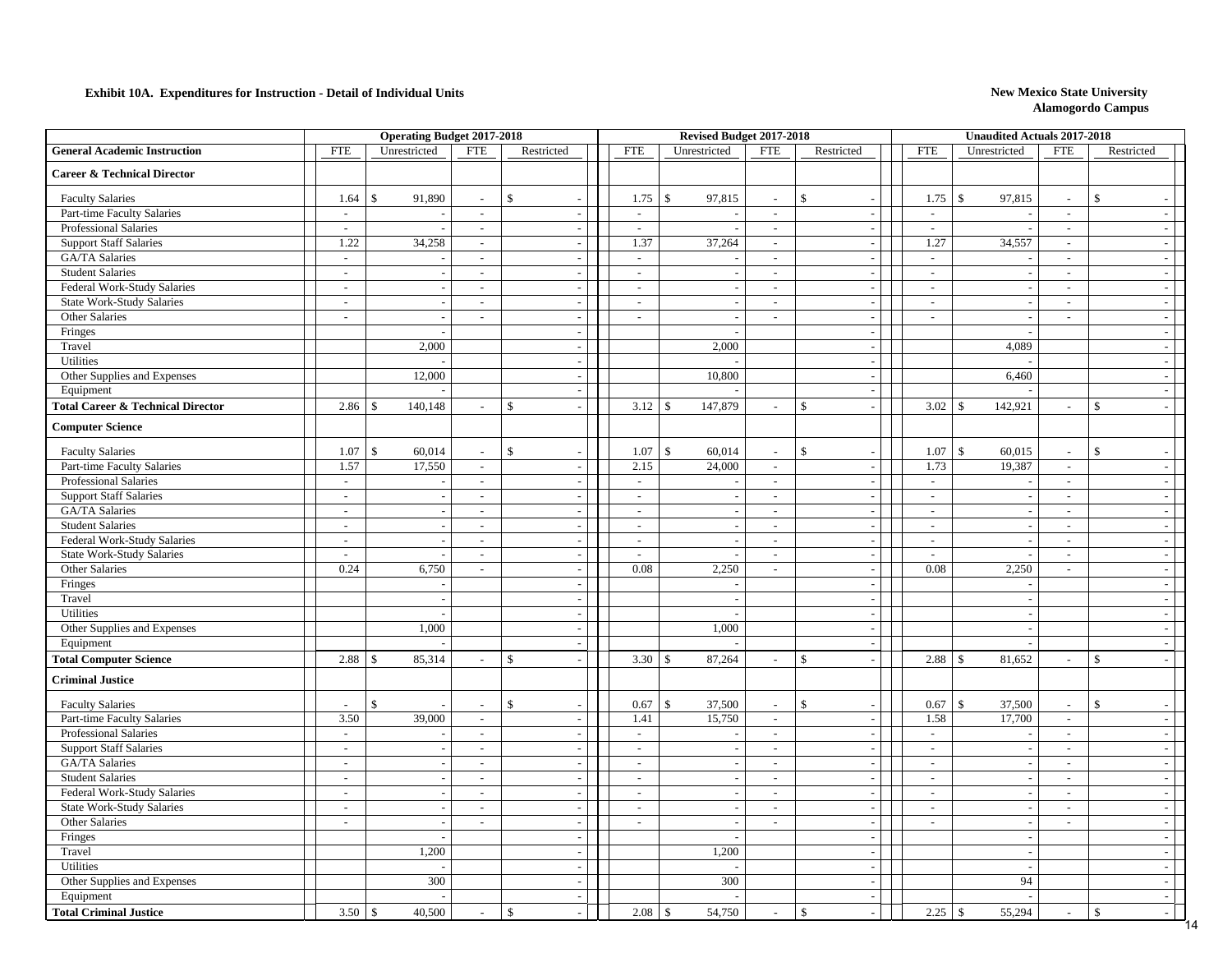|                                     |                          | <b>Operating Budget 2017-2018</b> |                          |                              |                       | Revised Budget 2017-2018 |                          |                                    |                             | Unaudited Actuals 2017-2018 |                          |                              |
|-------------------------------------|--------------------------|-----------------------------------|--------------------------|------------------------------|-----------------------|--------------------------|--------------------------|------------------------------------|-----------------------------|-----------------------------|--------------------------|------------------------------|
| <b>General Academic Instruction</b> | FTE                      | Unrestricted                      | FTE                      | Restricted                   | <b>FTE</b>            | Unrestricted             | <b>FTE</b>               | Restricted                         | <b>FTE</b>                  | Unrestricted                | FTE                      | Restricted                   |
| <b>Engineering</b>                  |                          |                                   |                          |                              |                       |                          |                          |                                    |                             |                             |                          |                              |
| <b>Faculty Salaries</b>             | 2.21                     | \$<br>123,734                     | $\sim$                   | $\mathsf{\$}$                | \$<br>2.21            | 123,734                  | $\sim$                   | \$<br>$\overline{\phantom{a}}$     | 2.21                        | $\mathbb{S}$<br>123,734     | $\sim$                   | \$                           |
| Part-time Faculty Salaries          |                          |                                   | $\sim$                   |                              |                       |                          | $\overline{\phantom{a}}$ | $\sim$                             | $\blacksquare$              |                             | $\bar{\phantom{a}}$      |                              |
| <b>Professional Salaries</b>        | $\sim$                   |                                   | $\sim$                   | $\sim$                       | $\sim$                | $\overline{\phantom{a}}$ | $\overline{a}$           | $\blacksquare$                     | $\sim$                      | $\overline{\phantom{a}}$    | $\overline{a}$           | $\sim$                       |
| <b>Support Staff Salaries</b>       | $\sim$                   |                                   | $\sim$                   | $\blacksquare$               | $\sim$                | $\sim$                   | $\sim$                   | $\omega$                           | $\mathcal{L}_{\mathcal{A}}$ | $\overline{a}$              | $\sim$                   | $\sim$                       |
| GA/TA Salaries                      | $\sim$                   | $\sim$                            | $\overline{\phantom{a}}$ | $\sim$                       | $\sim$                | $\sim$                   | $\sim$                   | $\blacksquare$                     | $\sim$                      | $\overline{\phantom{a}}$    | $\blacksquare$           | $\blacksquare$               |
| <b>Student Salaries</b>             | $\sim$                   |                                   | $\sim$                   | $\blacksquare$               | $\sim$                | $\sim$                   | $\sim$                   | $\sim$                             | $\sim$                      | $\overline{\phantom{a}}$    | $\sim$                   | $\blacksquare$               |
| Federal Work-Study Salaries         | $\overline{\phantom{a}}$ |                                   | $\sim$                   |                              | $\sim$                |                          | $\overline{\phantom{a}}$ | $\sim$                             | $\overline{\phantom{a}}$    | $\overline{\phantom{a}}$    | $\bar{\phantom{a}}$      | $\sim$                       |
| <b>State Work-Study Salaries</b>    | $\sim$                   | $\sim$                            | $\sim$                   | $\sim$                       | $\sim$                | $\sim$                   | $\sim$                   | $\sim$                             | $\sim$                      | $\sim$                      | $\sim$                   | $\equiv$                     |
| Other Salaries                      | 0.32                     | 9,012                             | $\mathcal{L}$            | $\sim$                       | 0.26                  | 7,010                    | $\blacksquare$           | $\sim$                             | 0.08                        | 2,250                       | $\mathcal{L}$            | $\mathcal{L}_{\mathcal{A}}$  |
| Fringes                             |                          | $\overline{a}$                    |                          | $\blacksquare$               |                       | $\sim$                   |                          | $\sim$                             |                             |                             |                          | $\omega$                     |
| Travel                              |                          |                                   |                          | $\blacksquare$               |                       | 1,000                    |                          | $\sim$                             |                             | 221                         |                          | $\sim$                       |
| Utilities                           |                          |                                   |                          | $\sim$                       |                       |                          |                          | $\blacksquare$                     |                             |                             |                          | $\mathcal{L}_{\mathcal{A}}$  |
| Other Supplies and Expenses         |                          | 1,750                             |                          | $\sim$                       |                       | 2,750                    |                          | $\sim$                             |                             | 793                         |                          | $\mathbf{r}$                 |
| Equipment                           |                          |                                   |                          | $\sim$                       |                       |                          |                          | $\sim$                             |                             |                             |                          | $\omega$                     |
| <b>Total Engineering</b>            | 2.53                     | 134,496<br>\$                     | $\sim$                   | $\mathbf{\hat{S}}$<br>$\sim$ | 2.47<br>$\mathcal{S}$ | 134,494                  | $\sim$                   | $\mathbf{\hat{S}}$<br>$\mathbf{u}$ | 2.29                        | 126,998<br>$\mathcal{S}$    | $\mathbb{Z}^+$           | $\mathbb{S}$<br>$\mathbf{r}$ |
| <b>Fine Arts</b>                    |                          |                                   |                          |                              |                       |                          |                          |                                    |                             |                             |                          |                              |
| <b>Faculty Salaries</b>             | 1.95                     | $\mathbb{S}$<br>109,316           | $\overline{\phantom{a}}$ | $\mathbf{\hat{S}}$           | 3.37<br>$\mathbb{S}$  | 188,988                  | $\overline{\phantom{a}}$ | $\mathbf{\hat{S}}$                 | 3.37                        | $\mathcal{S}$<br>188,988    | $\blacksquare$           | $\mathbb{S}$                 |
| Part-time Faculty Salaries          | 2.29                     | 25,500                            | $\sim$                   | $\sim$                       | 1.69                  | 18,900                   | $\mathcal{L}$            | $\sim$                             | 2.75                        | 30,750                      | $\mathcal{L}$            | $\sim$                       |
| <b>Professional Salaries</b>        | $\sim$                   |                                   | $\sim$                   | $\sim$                       | $\sim$                |                          | $\sim$                   | $\sim$                             | $\omega$                    |                             | $\sim$                   | $\sim$                       |
| <b>Support Staff Salaries</b>       | 0.60                     | 17,000                            | $\sim$                   | $\sim$                       | 0.71                  | 19,300                   | $\omega$                 | $\sim$                             | 0.62                        | 16,770                      | $\sim$                   | $\sim$                       |
| GA/TA Salaries                      | $\sim$                   |                                   | $\overline{\phantom{a}}$ | $\sim$                       | $\sim$                |                          | $\omega$                 | $\sim$                             | $\sim$                      |                             | $\sim$                   | $\blacksquare$               |
| <b>Student Salaries</b>             | $\blacksquare$           |                                   | $\overline{\phantom{a}}$ | $\sim$                       | $\blacksquare$        | $\overline{\phantom{a}}$ | $\blacksquare$           | $\blacksquare$                     | $\blacksquare$              | $\overline{\phantom{a}}$    | $\overline{\phantom{a}}$ | $\blacksquare$               |
| Federal Work-Study Salaries         | $\sim$                   |                                   | $\sim$                   | $\sim$                       | $\sim$                | $\sim$                   | $\omega$                 | $\sim$                             | 0.02                        | 284                         | $\sim$                   | $\sim$                       |
| <b>State Work-Study Salaries</b>    | 0.14                     | 2,250                             | $\sim$                   | $\blacksquare$               | $\sim$                | $\sim$                   | $\sim$                   | $\sim$                             | $\sim$                      | $\overline{\phantom{a}}$    | $\sim$                   | $\sim$                       |
| Other Salaries                      | 0.32                     | 9,000                             | $\sim$                   | $\sim$                       | $\sim$                | $\sim$                   | $\sim$                   | $\sim$                             | $\sim$                      | $\sim$                      | $\sim$                   | $\mathcal{L}_{\mathcal{A}}$  |
| Fringes                             |                          |                                   |                          | $\overline{\phantom{a}}$     |                       |                          |                          | $\sim$                             |                             |                             |                          | $\sim$                       |
| Travel                              |                          | 2,000                             |                          | $\sim$                       |                       | 650                      |                          | $\mathbb{L}$                       |                             | 809                         |                          | $\sim$                       |
| Utilities                           |                          |                                   |                          | $\sim$                       |                       |                          |                          | $\sim$                             |                             |                             |                          | $\sim$                       |
| Other Supplies and Expenses         |                          | 9,300                             |                          | $\blacksquare$               |                       | 9,300                    |                          | $\sim$                             |                             | 4,641                       |                          | $\sim$                       |
| Equipment                           |                          |                                   |                          | $\sim$                       |                       |                          |                          | $\sim$                             |                             |                             |                          | $\sim$                       |
| <b>Total Fine Arts</b>              | 5.30                     | 174,366<br>$\sqrt{3}$             | $\sim$                   | \$                           | 5.77<br>\$            | 237,138                  | $\sim$                   | \$<br>$\overline{a}$               | 6.76                        | 242,242<br>$\mathcal{S}$    | $\sim$                   | \$<br>$\sim$                 |
| <b>General Education</b>            |                          |                                   |                          |                              |                       |                          |                          |                                    |                             |                             |                          |                              |
| <b>Faculty Salaries</b>             | 2.52                     | $\mathbb{S}$<br>140,990           | $\overline{a}$           | \$                           | 2.52<br>\$            | 140,990                  | $\overline{a}$           | $\mathcal{S}$                      | 2.52                        | $\mathbb{S}$<br>140,990     | $\sim$                   | \$                           |
| Part-time Faculty Salaries          | 2.47                     | 27,600                            | $\blacksquare$           | $\blacksquare$               | 2.91                  | 32,550                   | $\blacksquare$           | $\sim$                             | 3.29                        | 36,750                      | $\mathcal{L}$            | $\mathcal{L}_{\mathcal{A}}$  |
| Professional Salaries               | $\sim$                   |                                   | $\sim$                   | $\blacksquare$               | $\sim$                | $\overline{\phantom{a}}$ | $\sim$                   | $\sim$                             | $\sim$                      | $\overline{\phantom{a}}$    | $\sim$                   | $\omega$                     |
| <b>Support Staff Salaries</b>       | $\sim$                   |                                   | $\sim$                   | $\sim$                       | $\blacksquare$        | $\sim$                   | $\blacksquare$           | $\blacksquare$                     | $\blacksquare$              | $\overline{\phantom{a}}$    | $\blacksquare$           | $\sim$                       |
| GA/TA Salaries                      | $\sim$                   |                                   | $\sim$                   | $\sim$                       | $\omega$              | $\sim$                   | $\omega$                 | $\omega$                           | $\mathcal{L}$               | $\sim$                      | $\overline{a}$           | $\equiv$                     |
| <b>Student Salaries</b>             | $\sim$                   | $\overline{a}$                    | $\sim$                   | $\blacksquare$               | $\sim$                | $\sim$                   | $\sim$                   | $\sim$                             | $\mathbb{Z}^2$              | $\overline{\phantom{a}}$    | $\sim$                   | $\mathcal{L}_{\mathcal{A}}$  |
| Federal Work-Study Salaries         | $\sim$                   | $\sim$                            | $\blacksquare$           | $\blacksquare$               | $\blacksquare$        | $\sim$                   | $\sim$                   | $\sim$                             | $\sim$                      | $\sim$                      | $\blacksquare$           | $\blacksquare$               |
| State Work-Study Salaries           | $\sim$                   |                                   | $\sim$                   | $\sim$                       | $\sim$                | $\sim$                   | $\sim$                   | $\sim$                             | $\sim$                      | $\sim$                      | $\sim$                   | $\equiv$                     |
| Other Salaries                      | 0.16                     | 4,500                             | $\blacksquare$           | $\mathcal{L}_{\mathcal{A}}$  | 0.11                  | 3,000                    | $\equiv$                 | $\blacksquare$                     | 0.03                        | 750                         | $\bar{\phantom{a}}$      | $\blacksquare$               |
| Fringes                             |                          |                                   |                          | $\sim$                       |                       |                          |                          | $\sim$                             |                             |                             |                          | $\sim$                       |
| Travel                              |                          |                                   |                          | $\sim$                       |                       | 2,000                    |                          | $\sim$                             |                             | 1,072                       |                          | $\sim$                       |
| Utilities                           |                          |                                   |                          | $\omega$                     |                       |                          |                          | $\sim$                             |                             |                             |                          | $\sim$                       |
| Other Supplies and Expenses         |                          | 3,000                             |                          | $\sim$                       |                       | 1,000                    |                          | 2,500                              |                             | 429                         |                          | $\omega$                     |
| Equipment                           |                          |                                   |                          | $\sim$                       |                       |                          |                          |                                    |                             |                             |                          | $\overline{\phantom{a}}$     |
| <b>Total General Education</b>      | 5.15                     | $\mathbf{\hat{s}}$<br>176,090     | $\sim$                   | $\mathcal{S}$                | 5.54<br>\$            | 179,540                  | $\sim$                   | 2,500<br>$\mathbf{\hat{S}}$        | 5.84                        | $\mathcal{S}$<br>179,991    | $\sim$                   | $\mathbb{S}$                 |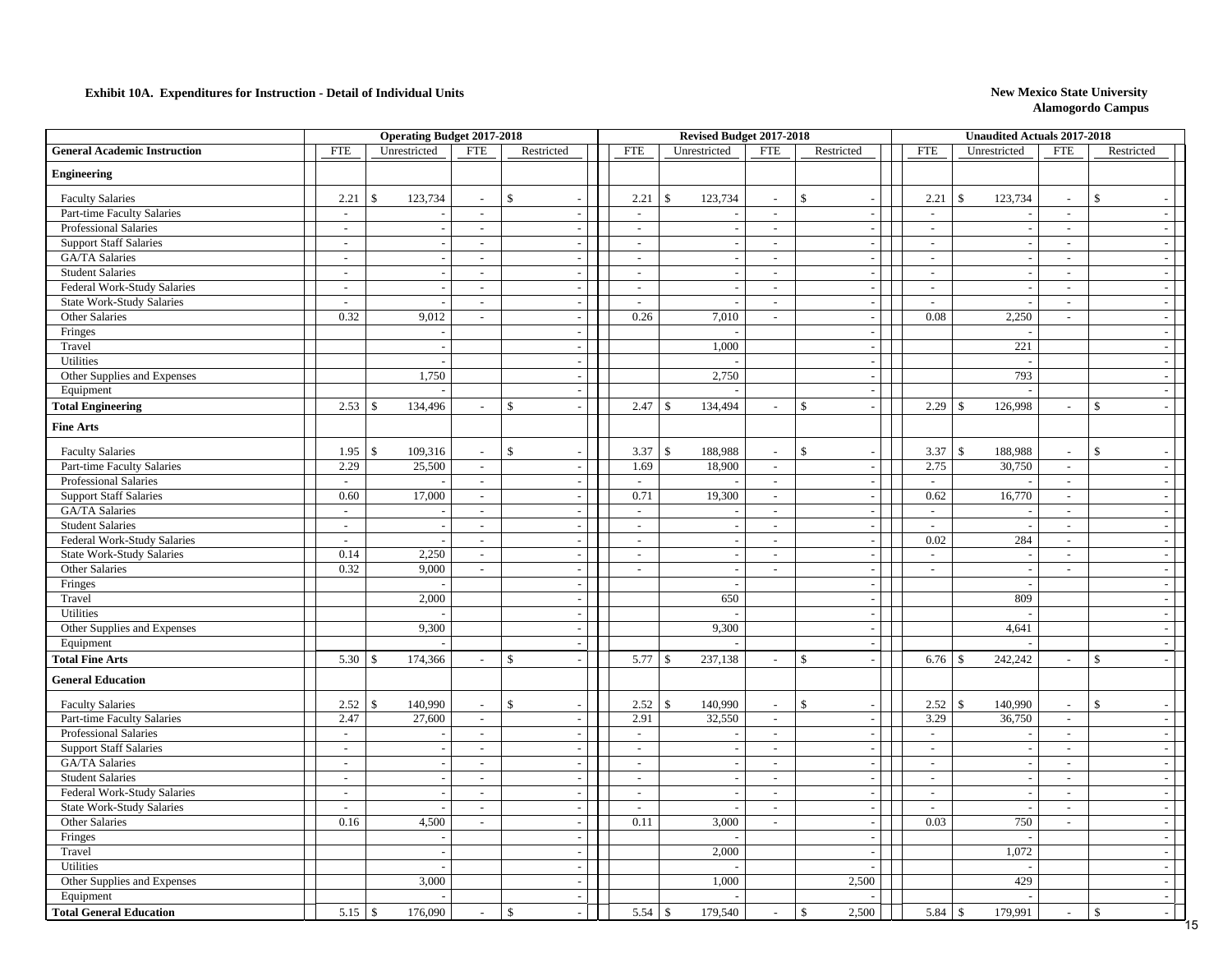|                                     |                             | <b>Operating Budget 2017-2018</b> |                                                      |                          |                        | Revised Budget 2017-2018 |                  |                                |                             | Unaudited Actuals 2017-2018    |                          |              |                             |
|-------------------------------------|-----------------------------|-----------------------------------|------------------------------------------------------|--------------------------|------------------------|--------------------------|------------------|--------------------------------|-----------------------------|--------------------------------|--------------------------|--------------|-----------------------------|
| <b>General Academic Instruction</b> | <b>FTE</b>                  | Unrestricted                      | <b>FTE</b>                                           | Restricted               | <b>FTE</b>             | Unrestricted             | <b>FTE</b>       | Restricted                     | <b>FTE</b>                  | Unrestricted                   | <b>FTE</b>               |              | Restricted                  |
| <b>General Sciences</b>             |                             |                                   |                                                      |                          |                        |                          |                  |                                |                             |                                |                          |              |                             |
| <b>Faculty Salaries</b>             | 3.10                        | $\mathcal{S}$<br>173,670          | $\overline{\phantom{a}}$                             | \$                       | $\mathbb{S}$<br>3.10   | 173,670                  | $\blacksquare$   | \$<br>$\overline{\phantom{a}}$ | 3.10                        | $\mathcal{S}$<br>173,670       | $\blacksquare$           | \$           |                             |
| Part-time Faculty Salaries          | 4.03                        | 45,000                            | $\blacksquare$                                       |                          | 4.10                   | 45,900                   | $\equiv$         | $\mathbb{L}$                   | 4.27                        | 47,700                         | $\bar{\phantom{a}}$      |              | $\sim$                      |
| Professional Salaries               | $\omega$                    |                                   | $\blacksquare$                                       | $\sim$                   | $\omega$               |                          | $\equiv$         | $\blacksquare$                 | $\blacksquare$              |                                | $\frac{1}{2}$            |              | $\blacksquare$              |
| <b>Support Staff Salaries</b>       | 0.28                        | 7,892                             | $\omega$                                             | $\sim$                   | $\omega$               | $\sim$                   | $\omega$         | $\sim$                         | 0.23                        | 6,263                          | $\omega$                 |              | $\mathcal{L}$               |
| GA/TA Salaries                      | $\mathcal{L}_{\mathcal{A}}$ |                                   | $\blacksquare$                                       | $\blacksquare$           | $\mathcal{L}$          | $\sim$                   | $\mathcal{L}$    | $\omega$                       | $\mathcal{L}_{\mathcal{A}}$ |                                | $\blacksquare$           |              | $\blacksquare$              |
| <b>Student Salaries</b>             | $\mathcal{L}$               |                                   | $\sim$                                               | $\sim$                   | $\sim$                 | $\sim$                   | $\sim$           | $\sim$                         | $\sim$                      | $\overline{\phantom{a}}$       | $\sim$                   |              | $\omega$                    |
| Federal Work-Study Salaries         | 0.41                        | 6,600                             | $\sim$                                               | $\overline{\phantom{a}}$ |                        |                          | $\bar{a}$        | $\sim$                         | $\sim$                      |                                | $\sim$                   |              | $\sim$                      |
| <b>State Work-Study Salaries</b>    | $\mathbf{r}$                |                                   | $\overline{a}$                                       | $\omega$                 | 0.28                   | 4,400                    | $\omega$         | $\omega$                       | 0.14                        | 2,279                          | $\omega$                 |              | $\mathcal{L}$               |
| Other Salaries                      | 0.91                        | 25,500                            | $\sim$                                               | $\sim$                   | 2.07                   | 56,250                   | $\omega$         | $\omega$                       | 1.99                        | 54,000                         | $\omega$                 |              | $\sim$                      |
| Fringes                             |                             |                                   |                                                      | $\sim$                   |                        |                          |                  | $\sim$                         |                             |                                |                          |              | $\mathcal{L}_{\mathcal{A}}$ |
| Travel                              |                             | 1,500                             |                                                      | $\blacksquare$           |                        | 1,500                    |                  | $\sim$                         |                             | 1,273                          |                          |              | $\blacksquare$              |
| Utilities                           |                             |                                   |                                                      | $\sim$                   |                        |                          |                  | $\mathbb{L}$                   |                             |                                |                          |              | $\blacksquare$              |
| Other Supplies and Expenses         |                             | 7,000                             |                                                      | $\sim$                   |                        | 8,000                    |                  | $\sim$                         |                             | 7,185                          |                          |              | $\sim$                      |
| Equipment                           |                             |                                   |                                                      | $\sim$                   |                        |                          |                  | $\sim$                         |                             |                                |                          |              | $\sim$                      |
| <b>Total General Sciences</b>       | 8.73                        | 267,162<br>\$                     | $\overline{a}$                                       | \$                       | 9.55<br>\$             | 289,720                  | $\overline{a}$   | \$<br>$\sim$                   | 9.73                        | 292,370<br>\$                  | $\mathbf{r}$             | $\mathbb{S}$ | $\overline{a}$              |
| <b>HSI STEM SECO</b>                |                             |                                   |                                                      |                          |                        |                          |                  |                                |                             |                                |                          |              |                             |
| <b>Faculty Salaries</b>             |                             | $\mathbb{S}$                      | $\overline{\phantom{a}}$                             | $\mathsf{\$}$            | $\mathbf{s}$           |                          | $\sim$           | \$                             | $\blacksquare$              | $\mathbf{\hat{S}}$             | $\overline{\phantom{a}}$ | $\mathbb{S}$ |                             |
| Part-time Faculty Salaries          | $\sim$                      |                                   | $\overline{a}$<br>$\sim$                             |                          | $\overline{a}$         | $\sim$                   | $\overline{a}$   |                                | $\mathbf{r}$                | $\overline{\phantom{a}}$       | $\mathbf{r}$             |              |                             |
| <b>Professional Salaries</b>        | $\sim$                      |                                   | 0.42<br>$\overline{a}$                               | 17,981                   | $\sim$                 | $\sim$                   | 0.42             | 17,981                         | $\sim$                      | $\sim$                         | 0.42                     |              | 17,981                      |
| <b>Support Staff Salaries</b>       | $\sim$                      |                                   | $\sim$<br>$\sim$                                     | $\blacksquare$           | $\sim$                 | $\overline{\phantom{a}}$ | $\sim$           | $\sim$                         | $\sim$                      | $\overline{\phantom{a}}$       | $\sim$                   |              |                             |
| GA/TA Salaries                      | $\sim$                      |                                   | $\sim$                                               | $\overline{\phantom{a}}$ | $\sim$                 | $\sim$                   | $\sim$           | $\overline{a}$                 | $\sim$                      | $\overline{\phantom{a}}$       | $\sim$                   |              |                             |
| <b>Student Salaries</b>             | $\sim$                      |                                   | $\overline{\phantom{a}}$<br>$\blacksquare$           | $\sim$                   | $\sim$                 | $\sim$                   | 0.04             | 600                            | $\mathcal{L}_{\mathcal{A}}$ | $\overline{\phantom{a}}$       | 0.04                     |              | 600                         |
| Federal Work-Study Salaries         | $\sim$                      |                                   | $\overline{\phantom{a}}$<br>$\sim$                   | $\sim$                   | $\sim$                 | $\sim$                   | $\mathcal{L}$    |                                | $\sim$                      | $\overline{\phantom{a}}$       | $\omega$                 |              | $\sim$                      |
| <b>State Work-Study Salaries</b>    | $\sim$                      |                                   | $\overline{\phantom{a}}$<br>$\overline{\phantom{a}}$ | $\blacksquare$           | $\sim$                 | $\blacksquare$           | (0.02)           | (390)                          | $\sim$                      | $\overline{\phantom{a}}$       | (0.02)                   |              | (390)                       |
| Other Salaries                      | $\sim$                      |                                   | $\sim$<br>$\sim$                                     | $\sim$                   | $\sim$                 | $\sim$                   | $\sim$           |                                | $\sim$                      | $\overline{\phantom{a}}$       | $\sim$                   |              |                             |
| Fringes                             |                             |                                   |                                                      | 6,473                    |                        |                          |                  | 6,475                          |                             | $\overline{a}$                 |                          |              | 6,475                       |
| Travel                              |                             |                                   | $\overline{\phantom{a}}$                             | $\sim$                   |                        | $\sim$                   |                  |                                |                             | $\overline{a}$                 |                          |              |                             |
| Utilities                           |                             |                                   | $\overline{a}$                                       | $\sim$                   |                        | $\overline{a}$           |                  |                                |                             | $\overline{\phantom{a}}$       |                          |              |                             |
| Other Supplies and Expenses         |                             |                                   | $\overline{\phantom{a}}$                             | $\sim$                   |                        | $\sim$                   |                  | 15,780                         |                             | $\overline{\phantom{a}}$       |                          |              | 15,779                      |
| Equipment                           |                             |                                   | $\overline{a}$                                       | $\sim$                   |                        | $\sim$                   |                  |                                |                             | $\overline{a}$                 |                          |              |                             |
| <b>Total HSI STEM SECO</b>          |                             | $\mathcal{S}$                     | 0.42                                                 | 24,454<br><sup>\$</sup>  | $\mathbb{S}$<br>$\sim$ | $\sim$                   | 0.44             | 40,446<br>\$                   | $\sim$                      | \$<br>$\overline{\phantom{a}}$ | 0.44                     | \$           | 40,445                      |
| <b>Humanities</b>                   |                             |                                   |                                                      |                          |                        |                          |                  |                                |                             |                                |                          |              |                             |
| <b>Faculty Salaries</b>             | 9.04                        | $\mathbb{S}$<br>505,990           | $\sim$                                               | $\mathsf{\$}$            | 9.03<br>$\mathbb{S}$   | 505,990                  | $\overline{a}$   | \$<br>$\sim$                   | 9.03                        | $\mathcal{S}$<br>505,989       | $\sim$                   | \$           |                             |
| Part-time Faculty Salaries          | 10.36                       | 115,500                           | $\sim$                                               | $\sim$                   | 10.71                  | 119,800                  | $\sim$           | $\sim$                         | 9.66                        | 108,033                        | $\sim$                   |              | $\sim$                      |
| <b>Professional Salaries</b>        | $\sim$                      |                                   | $\sim$                                               | $\omega$                 | $\omega$               |                          | $\sim$           | $\overline{\phantom{a}}$       | $\sim$                      |                                | $\sim$                   |              | $\equiv$                    |
| <b>Support Staff Salaries</b>       | 0.62                        | 17,300                            | $\blacksquare$                                       | $\sim$                   | 0.64                   | 17,300                   | $\equiv$         | $\blacksquare$                 | 0.48                        | 13,116                         | $\blacksquare$           |              | $\sim$                      |
| GA/TA Salaries                      | $\sim$                      |                                   | $\sim$                                               | $\overline{\phantom{a}}$ | $\mathcal{L}$          |                          | $\mathcal{L}$    | $\sim$                         | $\mathcal{L}$               |                                | $\sim$                   |              | $\sim$                      |
| <b>Student Salaries</b>             | 0.69                        | 11,000                            | $\sim$                                               | $\sim$                   | 0.31                   | 5,000                    | $\omega$         | $\sim$                         | 0.28                        | 4,559                          | $\omega$                 |              | $\sim$                      |
| Federal Work-Study Salaries         | $\sim$                      |                                   | $\sim$                                               | $\sim$                   | $\sim$                 | $\sim$                   | $\sim$           | $\sim$                         | $\mathbb{Z}^2$              |                                | $\sim$                   |              | $\sim$                      |
| State Work-Study Salaries           |                             |                                   | $\sim$                                               | $\sim$                   | 0.06                   | 1.000                    | $\mathcal{L}$    | $\sim$                         | 0.02                        | 323                            | $\sim$                   |              | $\blacksquare$              |
| Other Salaries                      | 0.11                        | 3,000                             | $\blacksquare$                                       | $\sim$                   | 1.44                   | 39,000                   | $\omega_{\rm c}$ | $\mathbb{L}$                   | 1.33                        | 36,000                         | $\mathbf{r}$             |              | $\blacksquare$              |
| Fringes                             |                             |                                   |                                                      | $\sim$                   |                        | ÷.                       |                  | $\sim$                         |                             |                                |                          |              | $\sim$                      |
| Travel                              |                             | 5,000                             |                                                      | $\sim$                   |                        | 4,500                    |                  | $\sim$                         |                             | 2,837                          |                          |              | $\sim$                      |
| Utilities                           |                             |                                   |                                                      | $\sim$                   |                        | ÷.                       |                  | $\sim$                         |                             | $\sim$                         |                          |              | $\mathcal{L}_{\mathcal{A}}$ |
| Other Supplies and Expenses         |                             | 3,400                             |                                                      | $\sim$                   |                        | 1,500                    |                  | $\sim$                         |                             | 679                            |                          |              | $\sim$                      |
| Equipment                           |                             |                                   |                                                      | $\sim$                   |                        |                          |                  | $\mathbf{u}$                   |                             |                                |                          |              | $\mathcal{L}$               |
| <b>Total Humanities</b>             | 20.82                       | 661,190<br>\$                     |                                                      | \$                       | 22.19<br>\$            | 694,090                  |                  | $\mathbb{S}$<br>$\sim$         | 20.80                       | 671,536<br>$\mathcal{S}$       | $\sim$                   | \$           |                             |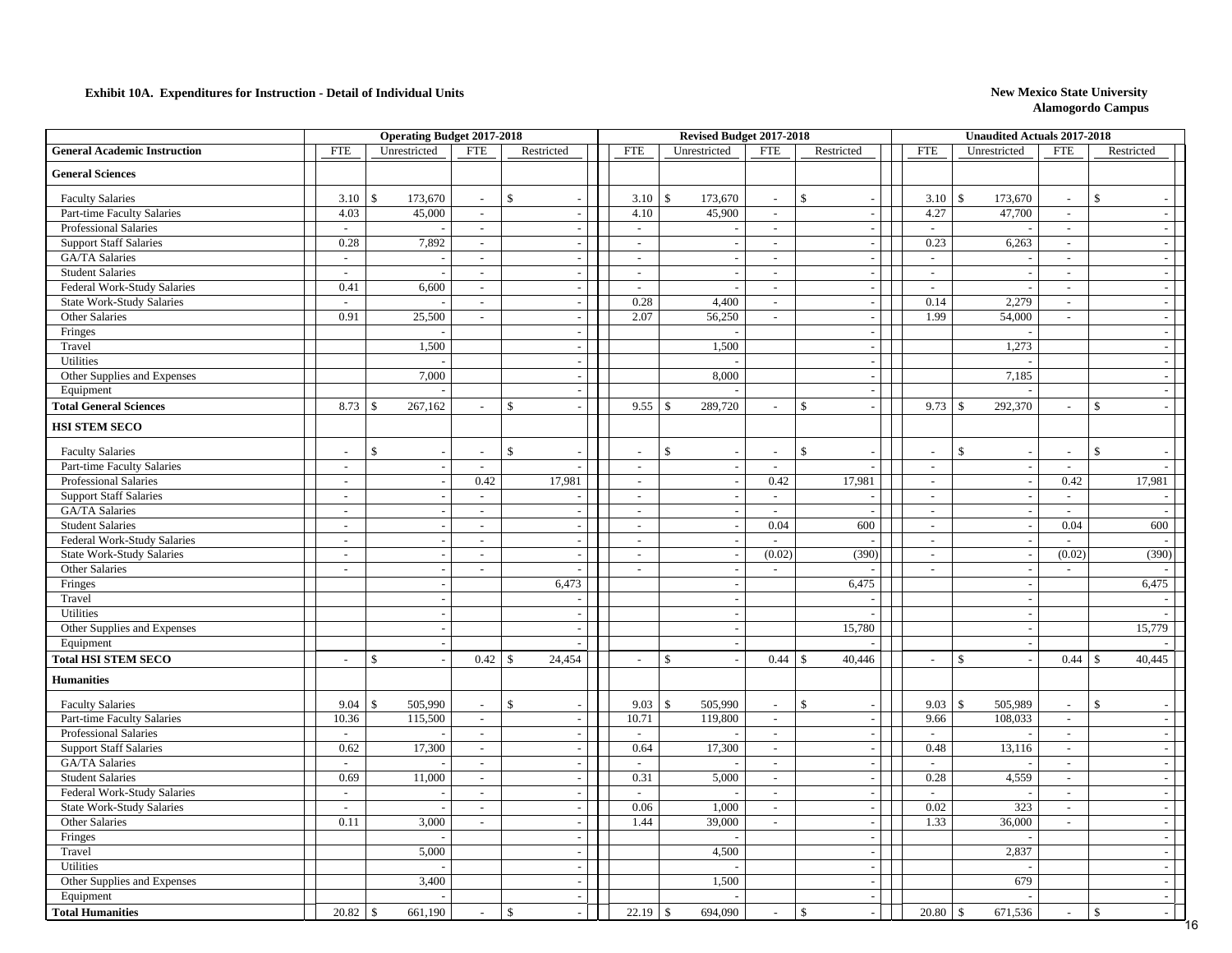|                                          |                          |               |                          | <b>Operating Budget 2017-2018</b> |                                          |                          |                    | Revised Budget 2017-2018 |                          |                    |                          |                          | Unaudited Actuals 2017-2018  |                          |                          |                                |
|------------------------------------------|--------------------------|---------------|--------------------------|-----------------------------------|------------------------------------------|--------------------------|--------------------|--------------------------|--------------------------|--------------------|--------------------------|--------------------------|------------------------------|--------------------------|--------------------------|--------------------------------|
| <b>General Academic Instruction</b>      | <b>FTE</b>               |               | Unrestricted             | <b>FTE</b>                        | Restricted                               | <b>FTE</b>               |                    | Unrestricted             | <b>FTE</b>               | Restricted         |                          | <b>FTE</b>               | Unrestricted                 |                          | <b>FTE</b>               | Restricted                     |
| <b>Mathematics</b>                       |                          |               |                          |                                   |                                          |                          |                    |                          |                          |                    |                          |                          |                              |                          |                          |                                |
| <b>Faculty Salaries</b>                  | 1.82                     | $\mathbb{S}$  | 102,090                  | $\sim$                            | $\mathbf{\hat{S}}$                       | 1.87                     | $\mathbb{S}$       | 105,059                  | $\sim$                   | $\mathbf S$        | $\sim$                   | 1.87                     | $\$$<br>105,059              |                          | $\blacksquare$           | $\mathsf{\$}$                  |
| Part-time Faculty Salaries               | 7.33                     |               | 81,750                   | $\sim$                            | $\sim$                                   | 7.31                     |                    | 81,750                   | $\mathcal{L}$            |                    | $\sim$                   | 8.15                     | 91,106                       |                          | $\sim$                   | $\sim$                         |
| Professional Salaries                    | $\overline{\phantom{a}}$ |               |                          | $\sim$                            | $\sim$                                   | $\sim$                   |                    |                          | $\mathcal{L}$            |                    | $\sim$                   | $\omega$                 |                              |                          | $\mathcal{L}$            | $\sim$                         |
| <b>Support Staff Salaries</b>            | 0.41                     |               | 11,408                   | $\sim$                            | $\sim$                                   | $\sim$                   |                    | $\sim$                   | $\sim$                   |                    | $\sim$                   | $\mathcal{L}$            |                              | $\overline{\phantom{a}}$ | $\sim$                   | $\sim$                         |
| <b>GA/TA Salaries</b>                    | $\sim$                   |               |                          | $\sim$                            | $\sim$                                   | $\sim$                   |                    | $\sim$                   | $\omega$                 |                    | $\sim$                   | $\sim$                   |                              | $\overline{\phantom{a}}$ | $\omega$                 | $\sim$                         |
| <b>Student Salaries</b>                  | $\sim$                   |               | $\sim$                   | $\sim$                            | $\sim$                                   | 0.16                     |                    | 2,600                    | $\blacksquare$           |                    | $\sim$                   | 0.19                     | 3,057                        |                          | $\sim$                   | $\sim$                         |
| Federal Work-Study Salaries              | $\sim$                   |               |                          | $\overline{\phantom{a}}$          | $\sim$                                   | $\sim$                   |                    |                          | $\sim$                   |                    | $\sim$                   | $\sim$                   |                              |                          | $\sim$                   | $\blacksquare$                 |
| <b>State Work-Study Salaries</b>         | $\sim$                   |               | ÷,                       | $\blacksquare$                    | $\sim$                                   | 0.25                     |                    | 4,000                    | $\omega$                 |                    | $\blacksquare$           | 0.10                     | 1,557                        |                          | $\blacksquare$           | $\blacksquare$                 |
| Other Salaries                           | 0.21                     |               | 6,000                    | $\sim$                            | $\sim$                                   | 0.28                     |                    | 7,500                    | $\sim$                   |                    | $\sim$                   | 0.17                     | 4,500                        |                          | $\mathbf{r}$             | $\mathcal{L}$                  |
| Fringes                                  |                          |               |                          |                                   | $\sim$                                   |                          |                    |                          |                          |                    | $\sim$                   |                          |                              |                          |                          | $\sim$                         |
| Travel                                   |                          |               | 1,000                    |                                   | $\sim$                                   |                          |                    | 1,000                    |                          |                    | $\sim$                   |                          |                              | 570                      |                          | $\sim$                         |
| Utilities                                |                          |               |                          |                                   | $\blacksquare$                           |                          |                    |                          |                          |                    | $\sim$                   |                          |                              |                          |                          | $\sim$                         |
| Other Supplies and Expenses              |                          |               | 2,000                    |                                   | $\sim$                                   |                          |                    | 2,000                    |                          |                    | 1,000                    |                          | 1,016                        |                          |                          | $\sim$                         |
| Equipment                                |                          |               |                          |                                   | $\sim$                                   |                          |                    |                          |                          |                    |                          |                          |                              |                          |                          | $\mathcal{L}$                  |
| <b>Total Mathematics</b>                 | 9.77                     | \$            | 204,248                  | $\sim$                            | $\mathbf{s}$<br>$\overline{\phantom{a}}$ | 9.87                     | $\mathbf{\hat{S}}$ | 203,909                  | $\sim$                   | $\mathbf{s}$       | 1,000                    | 10.48                    | 206,865<br>-\$               |                          | $\omega$                 | \$<br>$\sim$                   |
| <b>Shared Academic Instruction</b>       |                          |               |                          |                                   |                                          |                          |                    |                          |                          |                    |                          |                          |                              |                          |                          |                                |
| <b>Faculty Salaries</b>                  |                          | \$            |                          | $\sim$                            | $\mathsf{\$}$                            | $\overline{\phantom{a}}$ | \$                 | $\sim$                   | $\overline{\phantom{a}}$ | $\mathbf{\hat{S}}$ | $\overline{\phantom{a}}$ | $\sim$                   | \$                           | $\overline{\phantom{a}}$ | $\overline{\phantom{a}}$ | $\mathbf{\hat{S}}$             |
| Part-time Faculty Salaries               | $\sim$                   |               |                          | $\sim$                            |                                          |                          |                    |                          | $\sim$                   |                    | $\sim$                   | $\sim$                   |                              | $\overline{\phantom{a}}$ | $\sim$                   |                                |
| <b>Professional Salaries</b>             | $\sim$                   |               |                          | $\sim$                            | $\sim$                                   | $\sim$                   |                    | $\sim$                   | $\mathbb{Z}^+$           |                    | $\overline{\phantom{a}}$ | $\mathcal{L}$            |                              | $\overline{\phantom{a}}$ | $\sim$                   | $\sim$                         |
| <b>Support Staff Salaries</b>            | $\sim$                   |               | $\overline{\phantom{a}}$ | $\sim$                            | $\sim$                                   | $\omega$                 |                    | $\sim$                   | $\omega_{\rm c}$         |                    | $\sim$                   | $\omega$                 |                              | $\sim$                   | $\omega$                 | $\sim$                         |
| GA/TA Salaries                           | $\sim$                   |               | $\sim$                   | $\overline{\phantom{a}}$          | $\sim$                                   | $\sim$                   |                    | $\sim$                   | $\sim$                   |                    | $\sim$                   | $\blacksquare$           |                              | $\overline{\phantom{a}}$ | $\blacksquare$           | $\sim$                         |
| <b>Student Salaries</b>                  | $\mathcal{L}$            |               | ÷.                       | $\sim$                            | $\sim$                                   | $\mathcal{L}$            |                    | $\sim$                   | $\omega$                 |                    | $\sim$                   | $\sim$                   |                              | $\overline{\phantom{a}}$ | $\mathcal{L}$            | $\equiv$                       |
| Federal Work-Study Salaries              | $\mathcal{L}$            |               |                          | $\bar{\phantom{a}}$               | $\sim$                                   | $\sim$                   |                    |                          | $\blacksquare$           |                    | $\mathbb{L}$             | $\blacksquare$           |                              | $\overline{\phantom{a}}$ | $\bar{\phantom{a}}$      | $\blacksquare$                 |
| State Work-Study Salaries                | $\sim$                   |               | $\overline{a}$           | $\sim$                            | $\omega$                                 | $\sim$                   |                    | $\sim$                   | $\sim$                   |                    | $\sim$                   | $\sim$                   |                              | $\sim$                   | $\sim$                   | $\equiv$                       |
| Other Salaries                           | $\sim$                   |               | $\overline{\phantom{a}}$ | $\sim$                            | $\sim$                                   | $\mathcal{L}$            |                    | $\sim$                   | $\mathcal{L}$            |                    | $\sim$                   | $\omega$                 |                              | $\sim$                   | $\mathcal{L}$            | $\mathcal{L}$                  |
| Fringes                                  |                          |               | $\overline{\phantom{a}}$ |                                   | $\blacksquare$                           |                          |                    | $\sim$                   |                          |                    | $\sim$                   |                          |                              | $\sim$                   |                          | $\mathcal{L}_{\mathcal{A}}$    |
| Travel                                   |                          |               |                          |                                   | $\sim$                                   |                          |                    |                          |                          |                    | $\mathbb{Z}^2$           |                          |                              | 531                      |                          | $\sim$                         |
| Utilities                                |                          |               |                          |                                   | $\sim$                                   |                          |                    |                          |                          |                    | $\mathbb{Z}^2$           |                          |                              |                          |                          | $\sim$                         |
| Other Supplies and Expenses              |                          |               | 179,763                  |                                   | $\sim$                                   |                          |                    | 236,363                  |                          |                    | $\sim$                   |                          | 57,891                       |                          |                          | $\overline{a}$                 |
| Equipment                                |                          |               |                          |                                   | $\sim$                                   |                          |                    |                          |                          |                    | $\sim$                   |                          |                              |                          |                          | $\sim$                         |
| <b>Total Shared Academic Instruction</b> |                          | $\mathbb{S}$  | 179,763                  | $\sim$                            | $\mathbf{\hat{S}}$<br>$\sim$             | $\sim$                   | $\mathbf{\hat{S}}$ | 236,363                  | $\sim$                   | $\mathbf{\hat{S}}$ | $\omega$                 | $\overline{\phantom{a}}$ | $\mathbf{\hat{S}}$<br>58,422 |                          | $\blacksquare$           | $\mathsf{\$}$<br>$\mathcal{L}$ |
| <b>Summer STEM</b>                       |                          |               |                          |                                   |                                          |                          |                    |                          |                          |                    |                          |                          |                              |                          |                          |                                |
| <b>Faculty Salaries</b>                  |                          | $\mathcal{S}$ |                          | $\overline{\phantom{a}}$          | $\mathsf{\$}$                            |                          | $\mathbf{\hat{S}}$ |                          | $\overline{\phantom{a}}$ | \$                 | $\overline{\phantom{a}}$ | $\sim$                   | $\mathbf{\hat{S}}$           | $\overline{\phantom{a}}$ | $\overline{\phantom{a}}$ | $\mathsf{\$}$                  |
| Part-time Faculty Salaries               | $\sim$                   |               |                          | $\sim$                            | $\sim$                                   | $\omega$                 |                    | $\sim$                   | $\omega$                 |                    | $\blacksquare$           | $\omega$                 |                              | $\sim$                   | $\overline{a}$           | $\sim$                         |
| Professional Salaries                    | $\sim$                   |               | $\overline{a}$           | $\blacksquare$                    | $\blacksquare$                           | $\sim$                   |                    | $\overline{a}$           | $\sim$                   |                    | $\sim$                   | $\omega$                 |                              | $\sim$                   | $\blacksquare$           | $\sim$                         |
| <b>Support Staff Salaries</b>            | $\blacksquare$           |               |                          | $\blacksquare$                    | $\sim$                                   | $\blacksquare$           |                    |                          | $\blacksquare$           |                    | $\sim$                   | $\omega$                 |                              | $\sim$                   | $\blacksquare$           | $\mathcal{L}_{\mathcal{A}}$    |
| GA/TA Salaries                           | $\sim$                   |               |                          | $\sim$                            | $\sim$                                   | $\sim$                   |                    | $\sim$                   | $\sim$                   |                    | $\sim$                   | $\sim$                   |                              | $\sim$                   | $\sim$                   | $\omega$                       |
| <b>Student Salaries</b>                  | $\sim$                   |               |                          | $\sim$                            | $\overline{\phantom{a}}$                 | $\sim$                   |                    | $\overline{\phantom{a}}$ | $\overline{\phantom{a}}$ |                    | $\blacksquare$           | $\sim$                   |                              | $\overline{\phantom{a}}$ | $\mathcal{L}$            | $\blacksquare$                 |
| Federal Work-Study Salaries              | $\sim$                   |               | $\overline{\phantom{a}}$ | $\sim$                            | $\sim$                                   | $\sim$                   |                    | $\sim$                   | $\sim$                   |                    | $\sim$                   | $\sim$                   |                              | $\sim$                   | $\sim$                   | $\sim$                         |
| State Work-Study Salaries                | $\sim$                   |               | $\overline{\phantom{a}}$ | $\sim$                            | $\blacksquare$                           | $\sim$                   |                    | $\sim$                   | $\sim$                   |                    | $\sim$                   | $\overline{\phantom{a}}$ |                              | $\overline{\phantom{a}}$ | $\sim$                   | $\blacksquare$                 |
| Other Salaries                           | $\sim$                   |               | $\sim$                   | $\blacksquare$                    | $\omega$                                 | $\sim$                   |                    | $\sim$                   | $\omega$                 |                    | $\sim$                   | $\sim$                   |                              | $\sim$                   | $\sim$                   | $\blacksquare$                 |
| Fringes                                  |                          |               | $\overline{\phantom{a}}$ |                                   | $\sim$                                   |                          |                    | $\sim$                   |                          |                    | $\sim$                   |                          |                              | $\overline{\phantom{a}}$ |                          | $\sim$                         |
| Travel                                   |                          |               |                          |                                   | $\sim$                                   |                          |                    |                          |                          |                    | $\blacksquare$           |                          |                              | $\overline{\phantom{a}}$ |                          | $\sim$                         |
| Utilities                                |                          |               | $\overline{\phantom{a}}$ |                                   | $\overline{\phantom{a}}$                 |                          |                    | $\sim$                   |                          |                    |                          |                          |                              | $\sim$                   |                          | $\sim$                         |
| Other Supplies and Expenses              |                          |               |                          |                                   | $\overline{\phantom{a}}$                 |                          |                    |                          |                          |                    | 2,000                    |                          |                              |                          |                          |                                |
| Equipment                                |                          |               | $\sim$                   |                                   | $\sim$                                   |                          |                    | $\sim$                   |                          |                    |                          |                          |                              | $\overline{\phantom{a}}$ |                          | $\sim$                         |
| <b>Total Summer STEM</b>                 | $\sim$                   | $\$\,$        | $\sim$                   | $\sim$                            | $\mathbb{S}$<br>$\sim$                   | $\sim$                   | $\mathbb{S}$       | $\sim$                   | $\sim$                   | \$                 | 2,000                    | $\sim$                   | $\mathbb{S}$                 | $\sim$                   | $\sim$                   | $\mathbb S$<br>$\sim$          |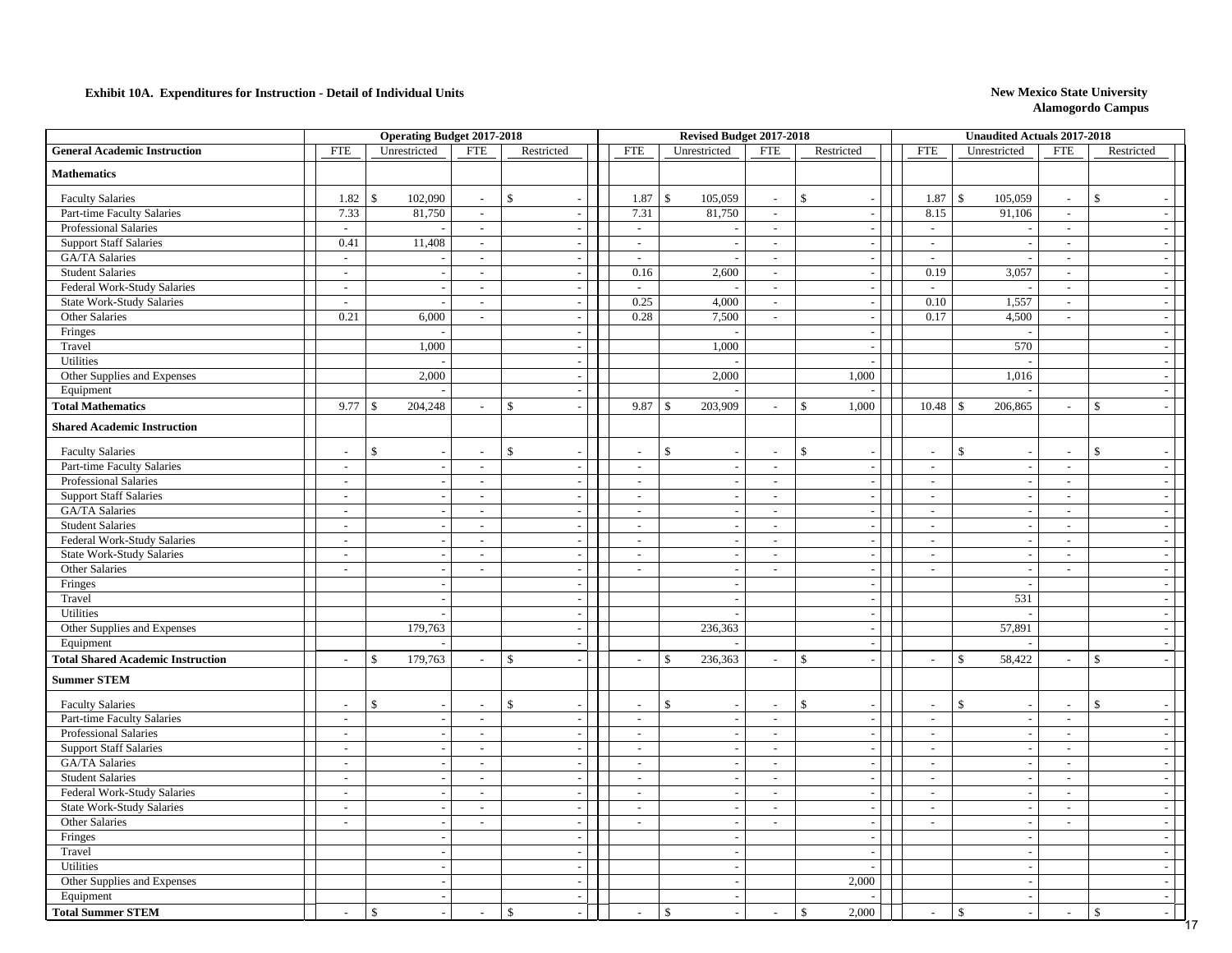|                                               | <b>Operating Budget 2017-2018</b> |                               |                          |                               |  |                            |                          | Revised Budget 2017-2018   |                          |                          | <b>Unaudited Actuals 2017-2018</b> |                          |                             |
|-----------------------------------------------|-----------------------------------|-------------------------------|--------------------------|-------------------------------|--|----------------------------|--------------------------|----------------------------|--------------------------|--------------------------|------------------------------------|--------------------------|-----------------------------|
| <b>Vocational/Technical Instruction</b>       | ${\rm FTE}$                       | Unrestricted                  | <b>FTE</b>               | Restricted                    |  | <b>FTE</b>                 | Unrestricted             | <b>FTE</b>                 | Restricted               | <b>FTE</b>               | Unrestricted                       | <b>FTE</b>               | Restricted                  |
| <b>Faculty Salaries</b>                       | 8.85                              | $\mathbf{\hat{S}}$<br>495,406 | 0.62                     | $\mathcal{S}$<br>34,500       |  | 6.87<br>\$                 | 385,779                  | 0.12<br>\$                 | 6,450                    | 6.87                     | \$<br>385,590                      | 0.12                     | \$<br>6,450                 |
| Part-time Faculty Salaries                    | 18.87                             | 210,500                       | $\sim$                   |                               |  | 14.37                      | 160,900                  | 2.51                       | 28,050                   | 11.78                    | 131,931                            | 2.51                     | 28,050                      |
| Professional Salaries                         | 0.09                              | 4,000                         | 2.13                     | 91,750                        |  | 0.09                       | 4,000                    | 2.16                       | 91,750                   | 0.09                     | 4,000                              | 2.16                     | 91,750                      |
| <b>Support Staff Salaries</b>                 | 2.30                              | 64,388                        | $\blacksquare$           |                               |  | 2.41                       | 65,685                   | $\blacksquare$             |                          | 2.23                     | 60,514                             | $\sim$                   |                             |
| GA/TA Salaries                                | $\overline{\phantom{a}}$          |                               | $\sim$                   |                               |  | $\omega$                   |                          | $\equiv$                   |                          | $\omega$                 |                                    | $\overline{\phantom{a}}$ |                             |
| <b>Student Salaries</b>                       | $\sim$                            |                               | $\sim$                   | $\overline{\phantom{a}}$      |  | $\mathcal{L}$              |                          | $\overline{a}$             | $\sim$                   | $\mathcal{L}$            |                                    | $\omega$                 | $\mathcal{L}$               |
| Federal Work-Study Salaries                   | 0.36                              | 5,700                         | $\sim$                   |                               |  | 0.27                       | 4,200                    | $\mathcal{L}$              | $\sim$                   | 0.10                     | 1,628                              | $\mathcal{L}$            | $\sim$                      |
| <b>State Work-Study Salaries</b>              | 0.56                              | 8,940                         | $\mathcal{L}$            | $\sim$                        |  | 0.41                       | 6,450                    | $\omega$                   | $\sim$                   | 0.45                     | 7,184                              | $\omega$                 | $\sim$                      |
| Other Salaries                                | 0.29                              | 8,175                         | $\mathcal{L}$            |                               |  | 0.34                       | 9,225                    | $\omega$                   | $\sim$                   | 0.36                     | 9,725                              | $\mathcal{L}$            | $\sim$                      |
| Fringes                                       |                                   |                               |                          | 45,450                        |  |                            | $\sim$                   |                            | 40,990                   |                          | $\overline{\phantom{a}}$           |                          | 40,990                      |
| Travel                                        |                                   | 7,500                         |                          | 7,295                         |  |                            | 14,500                   |                            | 6,913                    |                          | 798                                |                          | 4,246                       |
| Utilities                                     |                                   |                               |                          |                               |  |                            |                          |                            |                          |                          |                                    |                          |                             |
| Other Supplies and Expenses                   |                                   | 153,375                       |                          |                               |  |                            | 132,175                  |                            | 31,574                   |                          | 78,080                             |                          | 17,959                      |
| Equipment                                     |                                   |                               |                          |                               |  |                            |                          |                            |                          |                          |                                    |                          |                             |
| <b>Total Vocational/Technical Instruction</b> | 31.32                             | 957,984<br>$\mathbf{\hat{S}}$ | 2.75                     | 178,995<br>$\mathbf{\hat{S}}$ |  | 24.76<br>\$                | 782,914                  | 4.79<br>$\mathbf{\hat{S}}$ | 205,727                  | 21.88                    | 679,450<br>$\mathcal{S}$           | 4.79                     | \$<br>189,445               |
| <b>Allied Health</b>                          |                                   |                               |                          |                               |  |                            |                          |                            |                          |                          |                                    |                          |                             |
| <b>Faculty Salaries</b>                       | 3.37                              | $\mathcal{S}$<br>188,854      | 0.62                     | $\mathcal{S}$<br>34,500       |  | $\mathbb{S}$<br>3.42       | 191,806                  | $0.12 \,$ \$               | 6,450                    | 3.42                     | $\mathcal{S}$<br>191,806           | 0.12                     | \$<br>6,450                 |
| Part-time Faculty Salaries                    | 1.75                              | 19,575                        | $\sim$                   |                               |  | 0.90                       | 10,100                   | 2.51                       | 28,050                   | 1.04                     | 11,625                             | 2.51                     | 28,050                      |
| <b>Professional Salaries</b>                  | 0.09                              | 4,000                         | 2.13                     | 91,750                        |  | 0.09                       | 4,000                    | 2.16                       | 91,750                   | 0.09                     | 4,000                              | 2.16                     | 91,750                      |
| <b>Support Staff Salaries</b>                 | 0.32                              | 8,997                         | $\sim$                   |                               |  | 0.33                       | 8,997                    | $\sim$                     | $\sim$                   | 0.21                     | 5,579                              | $\omega$                 |                             |
| GA/TA Salaries                                | $\sim$                            |                               | $\overline{\phantom{a}}$ | $\sim$                        |  | $\sim$                     |                          | $\overline{\phantom{a}}$   | $\sim$                   | $\sim$                   | $\overline{\phantom{a}}$           | $\mathcal{L}$            | $\sim$                      |
| <b>Student Salaries</b>                       |                                   |                               | $\sim$                   |                               |  |                            |                          | $\sim$                     | $\sim$                   | $\sim$                   | $\overline{\phantom{a}}$           | $\bar{\phantom{a}}$      |                             |
| Federal Work-Study Salaries                   | $\sim$                            |                               | $\sim$                   | $\overline{\phantom{a}}$      |  | $\sim$                     | $\sim$                   | $\omega$                   | $\mathbb{L}$             | $\sim$                   | $\overline{\phantom{a}}$           | $\omega$                 | $\sim$                      |
| <b>State Work-Study Salaries</b>              | $\sim$                            |                               | $\sim$                   |                               |  | $\sim$                     | $\sim$                   | $\sim$                     | $\sim$                   | $\sim$                   | $\overline{\phantom{a}}$           | $\sim$                   | $\sim$                      |
| Other Salaries                                | 0.06                              | 1.800                         | $\sim$                   |                               |  | 0.13                       | 3,600                    | $\sim$                     |                          | 0.03                     | 750                                | $\sim$                   | $\sim$                      |
| Fringes                                       |                                   |                               |                          | 45,450                        |  |                            |                          |                            | 40,990                   |                          |                                    |                          | 40,990                      |
| Travel                                        |                                   | 2,000                         |                          | 7,295                         |  |                            | 2,000                    |                            | 6,913                    |                          | 513                                |                          | 4,246                       |
| Utilities                                     |                                   |                               |                          | $\sim$                        |  |                            |                          |                            |                          |                          |                                    |                          |                             |
| Other Supplies and Expenses                   |                                   | 39,000                        |                          | $\sim$                        |  |                            | 39,000                   |                            | 22,474                   |                          | 22,666                             |                          | 17,959                      |
| Equipment                                     |                                   |                               |                          |                               |  |                            |                          |                            |                          |                          |                                    |                          |                             |
| <b>Total Allied Health</b>                    | 5.59                              | 264,226<br>$\mathcal{S}$      | 2.75                     | 178,995<br>$\mathbf{\hat{S}}$ |  | 4.87<br>$\mathbf{\hat{S}}$ | 259,503                  | 4.79<br>\$                 | 196,627                  | 4.79                     | 236,939<br>$\mathbf{\hat{S}}$      | 4.79                     | \$<br>189,445               |
| <b>Alternative Energy Technology</b>          |                                   |                               |                          |                               |  |                            |                          |                            |                          |                          |                                    |                          |                             |
| <b>Faculty Salaries</b>                       |                                   | $\mathbb{S}$                  |                          | $\mathsf{\$}$                 |  | $\mathbb{S}$               |                          | \$<br>$\overline{a}$       | $\sim$                   |                          | $\mathbb{S}$                       | $\blacksquare$           | \$                          |
| Part-time Faculty Salaries                    | 1.90                              | 21,150                        | $\mathcal{L}$            | $\sim$                        |  | 2.61                       | 29,200                   | $\mathcal{L}$              | $\omega$                 | 2.18                     | 24,395                             | $\mathcal{L}$            | $\sim$                      |
| <b>Professional Salaries</b>                  | $\sim$                            |                               | $\sim$                   | $\sim$                        |  | $\sim$                     |                          | $\sim$                     | $\sim$                   | $\sim$                   |                                    | $\sim$                   | $\sim$                      |
| <b>Support Staff Salaries</b>                 | $\sim$                            |                               | $\overline{\phantom{a}}$ | $\sim$                        |  | $\sim$                     | $\overline{\phantom{a}}$ | $\omega$                   | $\sim$                   | $\overline{\phantom{a}}$ | $\sim$                             | $\sim$                   | $\blacksquare$              |
| GA/TA Salaries                                | $\sim$                            | $\overline{\phantom{a}}$      | $\sim$                   | $\sim$                        |  | $\sim$                     | $\sim$                   | $\sim$                     | $\sim$                   | $\sim$                   | $\overline{\phantom{a}}$           | $\sim$                   | $\mathcal{L}_{\mathcal{A}}$ |
| <b>Student Salaries</b>                       | $\overline{a}$                    |                               | $\sim$                   | $\sim$                        |  | $\sim$                     |                          | $\overline{a}$             | $\sim$                   | $\sim$                   | $\overline{\phantom{a}}$           | $\sim$                   | $\blacksquare$              |
| Federal Work-Study Salaries                   | $\sim$                            |                               | $\overline{\phantom{a}}$ | $\sim$                        |  |                            |                          | $\bar{a}$                  | $\sim$                   | $\overline{\phantom{a}}$ | $\overline{\phantom{a}}$           | $\bar{\phantom{a}}$      | $\sim$                      |
| <b>State Work-Study Salaries</b>              | $\sim$                            |                               | $\sim$                   | $\sim$                        |  | $\sim$                     |                          | $\overline{\phantom{a}}$   | $\mathbb{L}$             | $\blacksquare$           | $\overline{\phantom{a}}$           | $\mathcal{L}$            | $\blacksquare$              |
| Other Salaries                                | $\sim$                            | $\overline{\phantom{a}}$      | $\sim$                   | $\sim$                        |  | $\sim$                     | $\sim$                   | $\sim$                     | $\mathbf{r}$             | $\sim$                   | $\overline{\phantom{a}}$           | $\overline{a}$           | $\omega$                    |
| Fringes                                       |                                   |                               |                          | $\sim$                        |  |                            | $\sim$                   |                            | $\sim$                   |                          | $\overline{\phantom{a}}$           |                          | $\sim$                      |
| Travel                                        |                                   |                               |                          | $\sim$                        |  |                            |                          |                            | $\sim$                   |                          |                                    |                          | $\sim$                      |
| Utilities                                     |                                   |                               |                          | $\sim$                        |  |                            | $\sim$                   |                            | $\sim$                   |                          |                                    |                          | $\mathcal{L}_{\mathcal{A}}$ |
| Other Supplies and Expenses                   |                                   | 1,000                         |                          | $\sim$                        |  |                            | 6,000                    |                            | $\sim$                   |                          | 3,620                              |                          | $\overline{\phantom{a}}$    |
| Equipment                                     |                                   |                               |                          | $\sim$                        |  |                            |                          |                            | $\sim$                   |                          |                                    |                          | $\mathbf{r}$                |
| <b>Total Alternative Energy Technology</b>    | 1.90                              | -\$<br>22,150                 |                          | $\mathcal{S}$                 |  | $\mathcal{S}$<br>2.61      | 35,200                   | \$                         | $\overline{\phantom{a}}$ | 2.18                     | \$<br>28,015                       |                          | $\mathbb{S}$<br>$\sim$      |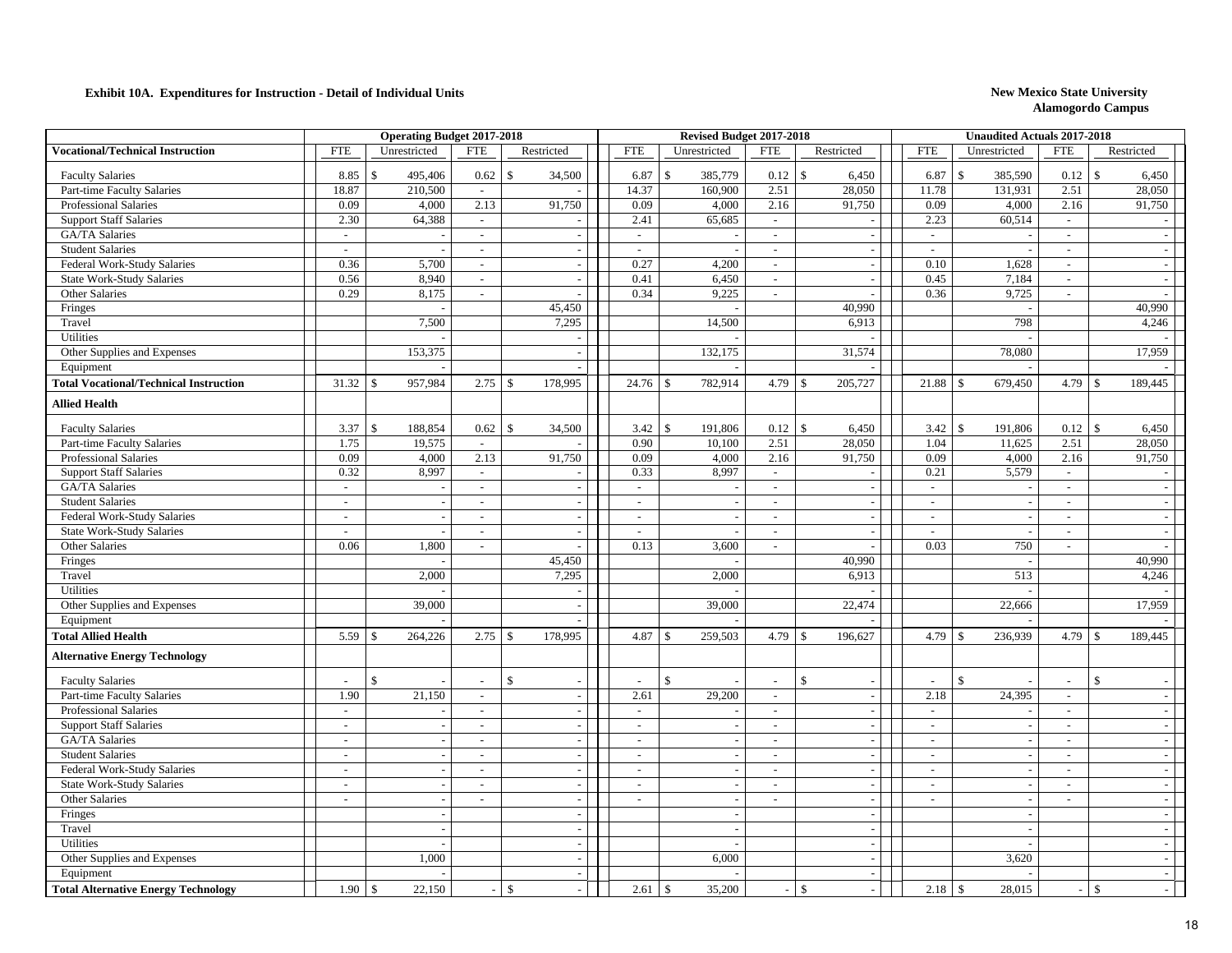|                                           |                          |                          | <b>Operating Budget 2017-2018</b> |                          |                          |                      | Revised Budget 2017-2018 |                             |                                |                             | Unaudited Actuals 2017-2018  |                |                             |
|-------------------------------------------|--------------------------|--------------------------|-----------------------------------|--------------------------|--------------------------|----------------------|--------------------------|-----------------------------|--------------------------------|-----------------------------|------------------------------|----------------|-----------------------------|
| <b>Vocational/Technical Instruction</b>   | <b>FTE</b>               | Unrestricted             | <b>FTE</b>                        |                          | Restricted               | <b>FTE</b>           | Unrestricted             | <b>FTE</b>                  | Restricted                     | <b>FTE</b>                  | Unrestricted                 | <b>FTE</b>     | Restricted                  |
| <b>Arts and Sciences Director</b>         |                          |                          |                                   |                          |                          |                      |                          |                             |                                |                             |                              |                |                             |
| <b>Faculty Salaries</b>                   | 1.80                     | $\mathcal{S}$<br>100,606 |                                   | $\sim$                   | \$                       | $\mathbb{S}$<br>0.30 | 16,976                   | $\overline{\phantom{a}}$    | \$<br>$\sim$                   | 0.30                        | $\mathbb{S}$<br>16,786       | $\blacksquare$ | \$                          |
| Part-time Faculty Salaries                | $\sim$                   |                          |                                   | $\sim$                   |                          | 0.13                 | 1,500                    | $\mathcal{L}$               | $\sim$                         | 0.13                        | 1,500                        | $\sim$         | $\sim$                      |
| Professional Salaries                     | $\sim$                   |                          |                                   | $\tilde{\phantom{a}}$    | $\sim$                   | $\mathbf{r}$         |                          | $\overline{\phantom{a}}$    | $\blacksquare$                 | $\mathbf{r}$                |                              | $\mathbf{r}$   | $\blacksquare$              |
| <b>Support Staff Salaries</b>             | 1.37                     |                          | 38,388                            | $\sim$                   | $\sim$                   | 1.28                 | 34,888                   | $\mathcal{L}^{\mathcal{A}}$ | $\sim$                         | 1.27                        | 34,377                       | $\sim$         | $\sim$                      |
| GA/TA Salaries                            | $\sim$                   |                          |                                   | $\tilde{\phantom{a}}$    | $\sim$                   | $\sim$               |                          | $\mathcal{L}$               | $\sim$                         | $\sim$                      |                              | $\sim$         | $\sim$                      |
| <b>Student Salaries</b>                   | $\sim$                   |                          | J.                                | $\sim$                   | $\sim$                   | $\omega$             | $\overline{\phantom{a}}$ | $\sim$                      | $\sim$                         | $\mathcal{L}_{\mathcal{A}}$ | $\sim$                       | $\sim$         | $\mathcal{L}_{\mathcal{A}}$ |
| Federal Work-Study Salaries               | 0.13                     |                          | 2,000                             | $\sim$                   | $\blacksquare$           | 0.13                 | 2,000                    | $\mathcal{L}$               | $\sim$                         | 0.07                        | 1,117                        | $\sim$         | $\blacksquare$              |
| <b>State Work-Study Salaries</b>          | 0.13                     |                          | 2,000                             | $\sim$                   | $\blacksquare$           | 0.13                 | 2,000                    | $\omega$                    | $\blacksquare$                 | 0.11                        | 1,770                        | $\mathcal{L}$  | $\sim$                      |
| Other Salaries                            | $\sim$                   |                          |                                   | $\sim$                   | $\sim$                   | $\sim$               | $\overline{a}$           | $\omega$                    | $\sim$                         | $\sim$                      | $\overline{\phantom{a}}$     | $\mathcal{L}$  | $\sim$                      |
| Fringes                                   |                          |                          |                                   |                          | $\sim$                   |                      | $\sim$                   |                             | $\sim$                         |                             |                              |                | $\sim$                      |
| Travel                                    |                          |                          | 3,000                             |                          | $\sim$                   |                      | 6,000                    |                             | $\sim$                         |                             | 66                           |                | $\sim$                      |
| Utilities                                 |                          |                          |                                   |                          | $\sim$                   |                      |                          |                             | $\sim$                         |                             |                              |                | $\sim$                      |
| Other Supplies and Expenses               |                          |                          | 13,500                            |                          | $\sim$                   |                      | 10,500                   |                             | $\sim$                         |                             | 9,925                        |                | $\sim$                      |
| Equipment                                 |                          |                          |                                   |                          | $\sim$                   |                      |                          |                             | $\sim$                         |                             |                              |                | $\sim$                      |
| <b>Total Arts and Sciences Director</b>   | 3.43                     | 159,494<br>\$            |                                   | $\overline{\phantom{a}}$ | $\mathbb{S}$<br>$\sim$   | 1.97<br>$\mathbb{S}$ | 73,864                   |                             | $\mathbf{s}$<br>$\sim$         | 1.88                        | $\mathcal{S}$<br>65,541      | $\mathbf{r}$   | \$<br>$\mathcal{L}$         |
| <b>Automotive Technology</b>              |                          |                          |                                   |                          |                          |                      |                          |                             |                                |                             |                              |                |                             |
| <b>Faculty Salaries</b>                   | 0.71                     | $\mathbb{S}$             | 40,000                            | $\overline{\phantom{a}}$ | $\mathbb{S}$             | $\mathbb{S}$<br>0.71 | 40,000                   | $\overline{\phantom{a}}$    | \$<br>$\overline{\phantom{a}}$ | 0.71                        | $\mathbf{\hat{S}}$<br>40,000 | $\blacksquare$ | $\mathbf{\hat{S}}$          |
| Part-time Faculty Salaries                | 1.23                     |                          | 13,775                            | $\mathbf{r}$             |                          | 0.60                 | 6,750                    | $\omega$                    | $\sim$                         | 0.77                        | 8,625                        | $\mathbf{r}$   | $\sim$                      |
| <b>Professional Salaries</b>              | $\omega$                 |                          |                                   | $\mathcal{L}$            | $\sim$                   | $\mathcal{L}$        |                          | $\sim$                      | $\mathcal{L}_{\mathcal{A}}$    | $\omega$                    |                              | $\mathbf{r}$   | $\equiv$                    |
| <b>Support Staff Salaries</b>             | $\blacksquare$           |                          | $\overline{\phantom{a}}$          | $\blacksquare$           | $\sim$                   | $\blacksquare$       | $\overline{\phantom{a}}$ | $\blacksquare$              | $\sim$                         | $\mathbb{Z}^2$              | $\overline{\phantom{a}}$     | $\blacksquare$ | $\mathcal{L}_{\mathcal{A}}$ |
| GA/TA Salaries                            | $\sim$                   |                          | $\overline{\phantom{a}}$          | $\sim$                   | $\overline{\phantom{a}}$ | $\sim$               | $\overline{\phantom{a}}$ | $\sim$                      | $\sim$                         | $\sim$                      | $\overline{\phantom{a}}$     | $\sim$         | $\equiv$                    |
| <b>Student Salaries</b>                   | $\mathcal{L}$            |                          |                                   | $\blacksquare$           | $\blacksquare$           | $\sim$               | $\sim$                   | $\mathcal{L}$               | $\mathbb{L}$                   | $\blacksquare$              | $\overline{\phantom{a}}$     | $\blacksquare$ | $\sim$                      |
| Federal Work-Study Salaries               | $\sim$                   |                          |                                   | $\sim$                   | $\sim$                   | $\overline{a}$       |                          | $\sim$                      | $\mathbb{L}$                   | $\overline{a}$              |                              | $\sim$         | $\sim$                      |
| <b>State Work-Study Salaries</b>          | 0.20                     |                          | 3,240                             | $\blacksquare$           | $\blacksquare$           | $\sim$               | $\overline{a}$           | $\sim$                      | $\sim$                         | 0.13                        | 2,109                        | $\blacksquare$ | $\blacksquare$              |
| Other Salaries                            | $\mathbb{Z}^2$           |                          |                                   | $\blacksquare$           | $\blacksquare$           | $\blacksquare$       | $\sim$                   | $\blacksquare$              | $\sim$                         | $\mathbb{Z}^2$              | $\overline{\phantom{a}}$     | $\blacksquare$ | $\mathcal{L}_{\mathcal{A}}$ |
| Fringes                                   |                          |                          |                                   |                          | $\blacksquare$           |                      | $\sim$                   |                             | $\blacksquare$                 |                             | $\overline{\phantom{a}}$     |                | $\omega$                    |
| Travel                                    |                          |                          |                                   |                          | $\sim$                   |                      | 4,000                    |                             | $\mathbb{Z}^2$                 |                             | $\sim$                       |                | $\sim$                      |
| Utilities                                 |                          |                          |                                   |                          | $\sim$                   |                      |                          |                             | $\omega$                       |                             |                              |                | $\mathcal{L}$               |
| Other Supplies and Expenses               |                          |                          | 21,875                            |                          | $\sim$                   |                      | 17,875                   |                             | $\sim$                         |                             | 11,450                       |                | $\sim$                      |
| Equipment                                 |                          |                          |                                   |                          | $\sim$                   |                      |                          |                             | $\blacksquare$                 |                             |                              |                | $\blacksquare$              |
| <b>Total Automotive Technology</b>        | 2.14                     | \$                       | 78,890                            |                          | \$<br>$\sim$             | $1.31 \t S$          | 68,625                   |                             | $\mathbf{\hat{S}}$<br>$\sim$   | 1.61                        | 62,184<br>$\mathcal{S}$      | $\sim$         | $\mathsf{\$}$<br>$\omega$   |
| <b>Business Office Technologies</b>       |                          |                          |                                   |                          |                          |                      |                          |                             |                                |                             |                              |                |                             |
| <b>Faculty Salaries</b>                   |                          | $\mathcal{S}$            |                                   |                          | $\mathsf{\$}$            | $\mathbf{\hat{S}}$   |                          |                             | $\mathbf{\hat{S}}$             |                             | $\mathcal{S}$                |                | $\mathbb S$                 |
| Part-time Faculty Salaries                | 2.65                     |                          | 29,550                            | $\sim$                   | $\sim$                   | 2.21                 | 24,750                   | $\sim$                      | $\sim$                         | 2.01                        | 22,500                       | $\sim$         | $\sim$                      |
| <b>Professional Salaries</b>              | $\sim$                   |                          |                                   | $\overline{\phantom{a}}$ | $\blacksquare$           | $\sim$               |                          | $\omega$                    | $\sim$                         | $\sim$                      |                              | $\sim$         | $\sim$                      |
| <b>Support Staff Salaries</b>             | $\sim$                   |                          | $\overline{\phantom{a}}$          | $\sim$                   | $\sim$                   | $\sim$               | $\overline{\phantom{a}}$ | $\sim$                      | $\sim$                         | $\sim$                      | $\sim$                       | $\sim$         | $\sim$                      |
| GA/TA Salaries                            | $\overline{\phantom{a}}$ |                          |                                   | $\overline{\phantom{a}}$ |                          | $\sim$               |                          | $\bar{a}$                   | $\sim$                         | $\sim$                      | $\overline{\phantom{a}}$     | $\sim$         | $\sim$                      |
| <b>Student Salaries</b>                   | $\mathbf{r}$             |                          |                                   | $\sim$                   | $\sim$                   | $\sim$               | $\sim$                   | $\sim$                      | $\sim$                         | $\sim$                      | $\overline{\phantom{a}}$     | $\sim$         | $\mathcal{L}$               |
| Federal Work-Study Salaries               | $\sim$                   |                          | $\overline{\phantom{a}}$          | $\sim$                   | $\sim$                   | $\sim$               | $\sim$                   | $\omega$                    | $\sim$                         | $\sim$                      | $\sim$                       | $\omega$       | $\sim$                      |
| <b>State Work-Study Salaries</b>          | $\sim$                   |                          | $\sim$                            | $\overline{\phantom{a}}$ | $\sim$                   | $\sim$               | $\sim$                   | $\sim$                      | $\sim$                         | $\blacksquare$              | $\overline{\phantom{a}}$     | $\blacksquare$ | $\mathcal{L}$               |
| Other Salaries                            | $\omega$                 |                          | $\overline{\phantom{a}}$          | $\sim$                   | $\sim$                   | $\sim$               | $\sim$                   | $\omega$                    | $\sim$                         | $\sim$                      | $\overline{\phantom{a}}$     | $\sim$         | $\equiv$                    |
| Fringes                                   |                          |                          | $\sim$                            |                          | $\sim$                   |                      |                          |                             | $\sim$                         |                             | $\sim$                       |                | $\sim$                      |
| Travel                                    |                          |                          | $\overline{a}$                    |                          | $\sim$                   |                      | $\sim$                   |                             | $\sim$                         |                             | $\sim$                       |                | $\mathbf{r}$                |
| Utilities                                 |                          |                          | $\overline{a}$                    |                          | $\sim$                   |                      | $\sim$                   |                             | $\sim$                         |                             | $\overline{a}$               |                | $\sim$                      |
| Other Supplies and Expenses               |                          |                          | $\sim$                            |                          | $\overline{\phantom{a}}$ |                      | $\sim$                   |                             | $\sim$                         |                             | 33                           |                | $\sim$                      |
| Equipment                                 |                          |                          |                                   |                          | $\sim$                   |                      |                          |                             | $\mathbb{Z}^2$                 |                             |                              |                | $\sim$                      |
| <b>Total Business Office Technologies</b> | 2.65                     | $\mathcal{S}$            | 29,550                            |                          | $\mathbf{\hat{S}}$       | 2.21<br>$\mathbb{S}$ | 24,750                   |                             | $\mathbf{\hat{S}}$             | 2.01                        | 22,533<br>$\mathbf{s}$       |                | $\mathsf{\$}$               |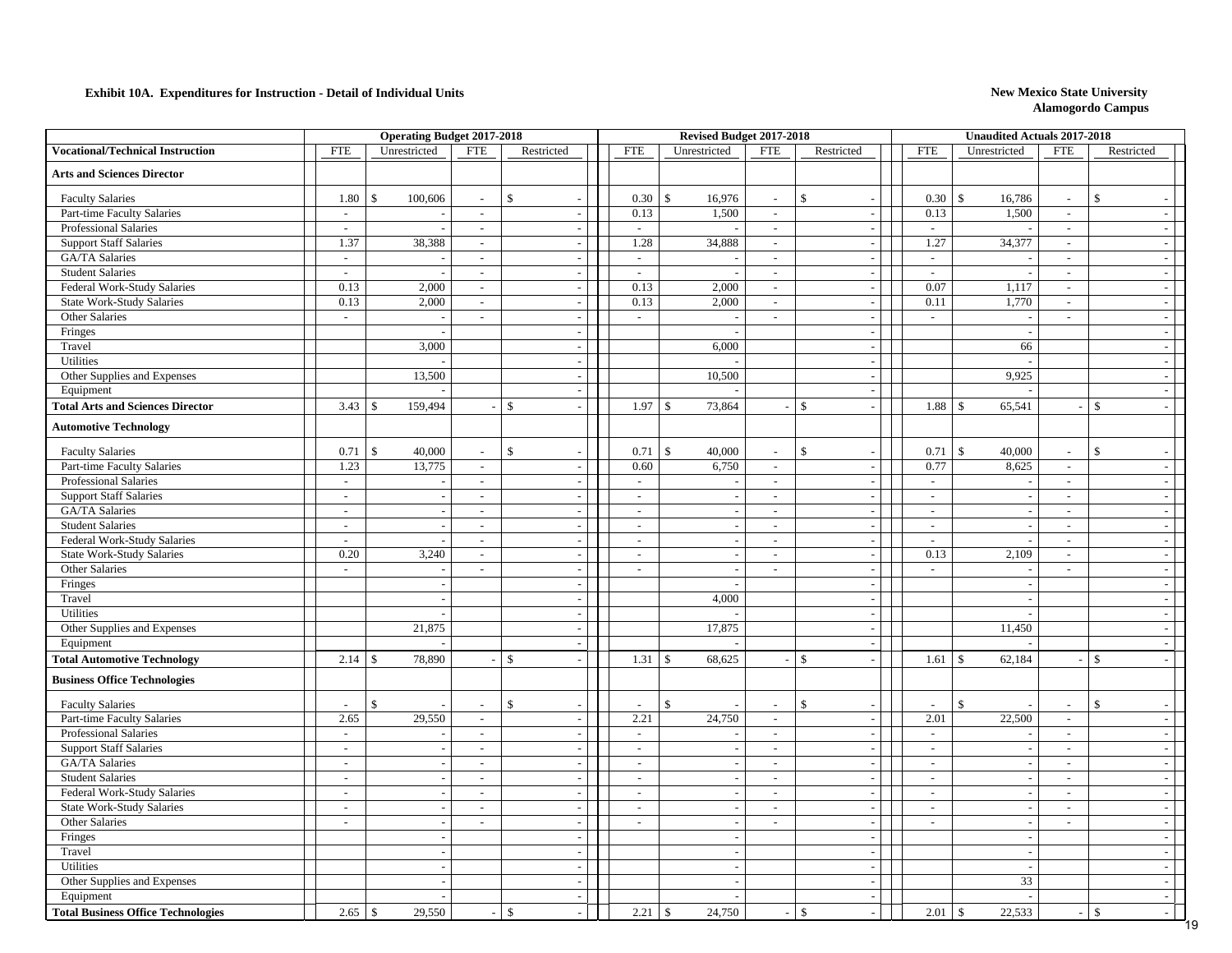|                                         |                          | <b>Operating Budget 2017-2018</b> |                |                              |                | Revised Budget 2017-2018 |                |                             |                          |                              | Unaudited Actuals 2017-2018              |                             |
|-----------------------------------------|--------------------------|-----------------------------------|----------------|------------------------------|----------------|--------------------------|----------------|-----------------------------|--------------------------|------------------------------|------------------------------------------|-----------------------------|
| <b>Vocational/Technical Instruction</b> | <b>FTE</b>               | Unrestricted                      | <b>FTE</b>     | Restricted                   | FTE            | Unrestricted             | FTE            | Restricted                  | <b>FTE</b>               | Unrestricted                 | FTE<br>Restricted                        |                             |
| <b>Electrical Technology</b>            |                          |                                   |                |                              |                |                          |                |                             |                          |                              |                                          |                             |
| <b>Faculty Salaries</b>                 |                          | \$                                | $\sim$         | $\$$                         |                | \$                       | $\sim$         | \$                          | $\sim$                   | $\mathbb{S}$                 | \$<br>$\sim$                             |                             |
| Part-time Faculty Salaries              | 0.81                     | 9,000                             | $\sim$         |                              | 0.80           | 9,000                    | $\sim$         |                             | 0.80                     | 8,955                        | $\sim$                                   |                             |
| <b>Professional Salaries</b>            | $\mathbf{r}$             |                                   | $\sim$         | $\sim$                       | $\sim$         |                          | $\sim$         | $\mathcal{L}_{\mathcal{A}}$ | $\sim$                   |                              | $\overline{a}$                           | $\sim$                      |
| <b>Support Staff Salaries</b>           | $\omega$                 |                                   | $\blacksquare$ | $\sim$                       | $\sim$         | $\sim$                   | $\equiv$       | $\sim$                      | $\sim$                   | $\overline{\phantom{a}}$     | $\mathcal{L}$                            | $\sim$                      |
| GA/TA Salaries                          | $\sim$                   | $\overline{a}$                    | $\sim$         | $\sim$                       | $\sim$         | $\sim$                   | $\sim$         | $\sim$                      | $\blacksquare$           | $\overline{\phantom{a}}$     | $\blacksquare$                           | $\blacksquare$              |
| <b>Student Salaries</b>                 | $\sim$                   |                                   | $\sim$         | $\sim$                       | $\sim$         | $\sim$                   | $\sim$         | $\sim$                      | $\sim$                   | $\overline{\phantom{a}}$     | $\sim$                                   | $\equiv$                    |
| Federal Work-Study Salaries             | $\overline{\phantom{a}}$ |                                   | $\sim$         | $\sim$                       | $\sim$         |                          | $\mathcal{L}$  | $\sim$                      | $\overline{\phantom{a}}$ | $\overline{\phantom{a}}$     | $\bar{\phantom{a}}$                      | $\blacksquare$              |
| State Work-Study Salaries               | $\overline{a}$           | $\sim$                            | $\sim$         | $\sim$                       | $\sim$         |                          | $\sim$         | $\sim$                      | $\sim$                   | $\overline{\phantom{a}}$     | $\overline{a}$                           | $\sim$                      |
| Other Salaries                          | $\blacksquare$           | $\sim$                            | $\sim$         | $\sim$                       | $\blacksquare$ | $\sim$                   | $\blacksquare$ | $\sim$                      | $\sim$                   | $\overline{a}$               | $\mathcal{L}$                            | $\mathcal{L}_{\mathcal{A}}$ |
| Fringes                                 |                          | $\sim$                            |                | $\sim$                       |                | $\sim$                   |                | $\sim$                      |                          | $\sim$                       |                                          | $\omega$                    |
| Travel                                  |                          | $\sim$                            |                | $\sim$                       |                | $\sim$                   |                | $\sim$                      |                          | $\overline{a}$               |                                          | $\sim$                      |
| Utilities                               |                          | $\overline{a}$                    |                | $\sim$                       |                |                          |                | $\sim$                      |                          | $\overline{\phantom{a}}$     |                                          | $\mathcal{L}_{\mathcal{A}}$ |
| Other Supplies and Expenses             |                          | 2,000                             |                | $\overline{a}$               |                | 2,000                    |                | $\sim$                      |                          | 1,140                        |                                          | $\sim$                      |
| Equipment                               |                          |                                   |                | $\sim$                       |                |                          |                | $\sim$                      |                          |                              |                                          | $\mathbb{Z}^2$              |
| <b>Total Electrical Technology</b>      | 0.81                     | 11,000<br>$\mathcal{S}$           |                | $\mathbf{\hat{S}}$<br>$\sim$ | $0.80-5$       | 11,000                   |                | $\mathbf{\hat{S}}$          | 0.80                     | 10,095<br>$\mathcal{S}$      | $\mathbb{S}$<br>$\sim$                   | $\mathbf{r}$                |
| <b>Electronics</b>                      |                          |                                   |                |                              |                |                          |                |                             |                          |                              |                                          |                             |
| <b>Faculty Salaries</b>                 | 0.93                     | 51,821<br>\$                      | $\sim$         | $\mathbf S$                  | 0.92           | $\mathcal{S}$<br>51,821  | $\blacksquare$ | $\mathbf{\hat{S}}$          | 0.92                     | $\mathcal{S}$<br>51,821      | $\mathbf{s}$<br>$\overline{\phantom{a}}$ |                             |
| Part-time Faculty Salaries              | 5.65                     | 63,000                            | $\mathbb{Z}^2$ | $\sim$                       | 4.35           | 48,600                   | $\mathbb{Z}^2$ | $\sim$                      | 3.60                     | 40,306                       | $\mathcal{L}^{\pm}$                      | $\sim$                      |
| <b>Professional Salaries</b>            | $\sim$                   |                                   | $\sim$         | $\sim$                       | $\sim$         |                          | $\sim$         | $\sim$                      | $\sim$                   |                              | $\sim$                                   | $\sim$                      |
| <b>Support Staff Salaries</b>           | 0.43                     | 12,003                            | $\sim$         | $\sim$                       | 0.62           | 16,800                   | $\omega$       | $\sim$                      | 0.58                     | 15,781                       | $\sim$                                   | $\sim$                      |
| GA/TA Salaries                          | $\sim$                   |                                   | $\sim$         | $\sim$                       | $\sim$         |                          | $\sim$         | $\sim$                      | $\sim$                   | $\overline{\phantom{a}}$     | $\sim$                                   | $\sim$                      |
| <b>Student Salaries</b>                 | $\overline{\phantom{a}}$ |                                   | $\sim$         | $\overline{\phantom{a}}$     | $\sim$         | ÷,                       | $\blacksquare$ | $\blacksquare$              | $\omega$                 | $\overline{\phantom{a}}$     | $\mathcal{L}$                            | $\omega$                    |
| Federal Work-Study Salaries             | 0.09                     | 1,500                             | $\sim$         | $\sim$                       | $\sim$         |                          | $\sim$         | $\sim$                      | $\sim$                   | $\sim$                       | $\mathcal{L}$                            | $\sim$                      |
| <b>State Work-Study Salaries</b>        | 0.09                     | 1,500                             | $\sim$         | $\sim$                       | 0.14           | 2,250                    | $\sim$         | $\sim$                      | 0.14                     | 2,203                        | $\blacksquare$                           | $\sim$                      |
| Other Salaries                          | 0.04                     | 1,125                             | $\sim$         | $\sim$                       | 0.10           | 2,625                    | $\omega$       | $\sim$                      | 0.19                     | 5,225                        | $\sim$                                   | $\omega$                    |
| Fringes                                 |                          |                                   |                | $\sim$                       |                |                          |                |                             |                          |                              |                                          | $\sim$                      |
| Travel                                  |                          | ÷,                                |                | $\sim$                       |                | ÷,                       |                | $\sim$                      |                          | 137                          |                                          | $\sim$                      |
| Utilities                               |                          |                                   |                | $\sim$                       |                |                          |                | $\sim$                      |                          |                              |                                          | $\sim$                      |
| Other Supplies and Expenses             |                          | 9,000                             |                | $\sim$                       |                | 7,800                    |                | $\sim$                      |                          | 6,030                        |                                          | $\sim$                      |
| Equipment                               |                          |                                   |                | $\sim$                       |                |                          |                | $\sim$                      |                          |                              |                                          | $\sim$                      |
| <b>Total Electronics</b>                | 7.23                     | 139,949<br>$\mathbb{S}$           | $\sim$         | $\mathcal{S}$<br>$\sim$      | 6.13           | $\mathcal{S}$<br>129,896 |                | $\mathfrak{F}$<br>$\sim$    | 5.43                     | 121,503<br>$\mathfrak{F}$    | \$<br>$\sim$                             | $\sim$                      |
| <b>Emergency Medicine</b>               |                          |                                   |                |                              |                |                          |                |                             |                          |                              |                                          |                             |
| <b>Faculty Salaries</b>                 |                          | \$                                |                | \$                           | ÷.             | $\mathbb{S}$             | $\overline{a}$ | $\mathcal{S}$               | in 1919.                 | $\mathbb{S}$                 | \$<br>$\overline{a}$                     |                             |
| Part-time Faculty Salaries              | 4.07                     | 45,450                            | $\sim$         | $\sim$                       | 1.97           | 22,000                   | $\blacksquare$ | $\sim$                      | 0.65                     | 7,275                        | $\mathcal{L}$                            | $\mathcal{L}_{\mathcal{A}}$ |
| Professional Salaries                   | $\sim$                   |                                   | $\sim$         | $\sim$                       | $\sim$         |                          | $\sim$         | $\sim$                      | $\sim$                   |                              | $\sim$                                   | $\blacksquare$              |
| <b>Support Staff Salaries</b>           | $\blacksquare$           |                                   | $\sim$         | $\sim$                       | $\overline{a}$ | $\overline{\phantom{a}}$ | $\blacksquare$ | $\sim$                      | 0.04                     | 1,168                        | $\bar{\phantom{a}}$                      | $\sim$                      |
| GA/TA Salaries                          | $\omega$                 |                                   | $\sim$         | $\sim$                       | $\sim$         |                          | $\mathcal{L}$  | $\blacksquare$              | $\sim$                   |                              | $\sim$                                   | $\mathcal{L}$               |
| <b>Student Salaries</b>                 | $\blacksquare$           | $\overline{a}$                    | $\sim$         | $\sim$                       | $\sim$         | $\sim$                   | $\blacksquare$ | $\sim$                      | $\sim$                   | $\overline{\phantom{a}}$     | $\sim$                                   | $\mathcal{L}_{\mathcal{A}}$ |
| Federal Work-Study Salaries             | $\sim$                   | $\sim$                            | $\blacksquare$ | $\sim$                       | $\blacksquare$ | $\sim$                   | $\blacksquare$ | $\sim$                      | $\sim$                   | $\overline{\phantom{a}}$     | $\blacksquare$                           | $\blacksquare$              |
| State Work-Study Salaries               | $\sim$                   |                                   | $\sim$         | $\overline{a}$               | $\sim$         |                          | $\sim$         | $\sim$                      | $\sim$                   | $\overline{\phantom{a}}$     | $\sim$                                   | $\equiv$                    |
| Other Salaries                          | $\blacksquare$           | $\sim$                            | $\blacksquare$ | $\sim$                       | $\sim$         | $\overline{\phantom{a}}$ | $\blacksquare$ | $\omega$                    | $\blacksquare$           | $\overline{\phantom{a}}$     | $\frac{1}{2}$                            | $\equiv$                    |
| Fringes                                 |                          | $\sim$                            |                | $\overline{a}$               |                | $\overline{\phantom{a}}$ |                | $\sim$                      |                          | $\sim$                       |                                          | $\sim$                      |
| Travel                                  |                          | $\overline{a}$                    |                | $\overline{a}$               |                |                          |                | $\sim$                      |                          | $\overline{a}$               |                                          | $\sim$                      |
| Utilities                               |                          | $\overline{a}$                    |                | $\sim$                       |                | $\sim$                   |                | $\sim$                      |                          | $\overline{\phantom{a}}$     |                                          | $\sim$                      |
| Other Supplies and Expenses             |                          | 51,000                            |                | $\sim$                       |                | 35,000                   |                | $\sim$                      |                          | 14,145                       |                                          | $\omega$                    |
| Equipment                               |                          |                                   |                | $\sim$                       |                |                          |                | $\sim$                      |                          |                              |                                          | $\overline{\phantom{a}}$    |
| <b>Total Emergency Medicine</b>         | 4.07                     | 96,450<br>$\mathcal{S}$           |                | $\mathbf{\hat{S}}$           |                | 57,000                   |                | $\mathbf{\hat{S}}$          | 0.69                     | 22,588<br>$\mathbf{\hat{s}}$ | $\mathbb{S}$                             |                             |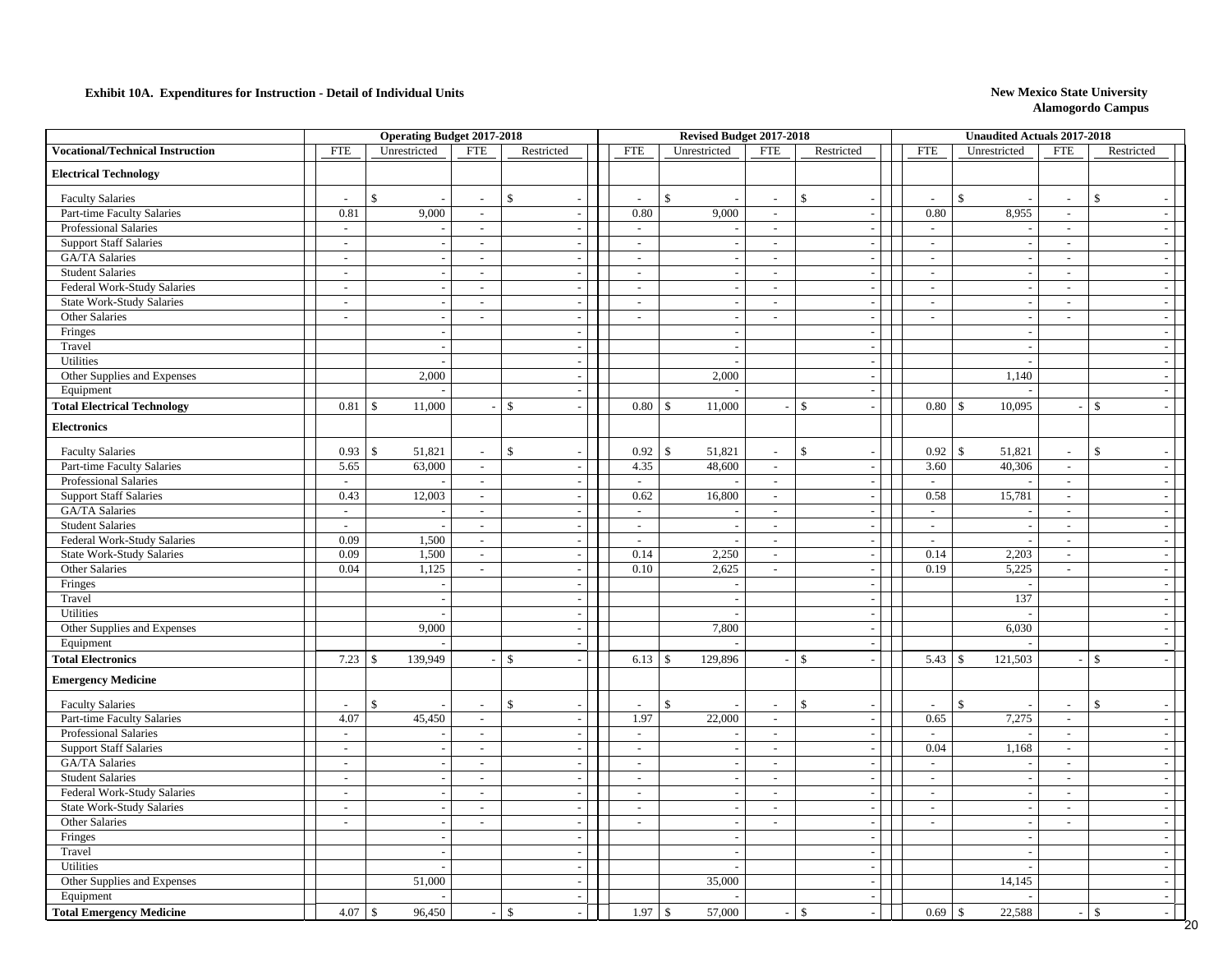|                                         |                          | <b>Operating Budget 2017-2018</b> |                          |                    |                          | Revised Budget 2017-2018 |                          |                          |                          | <b>Unaudited Actuals 2017-2018</b> |                          |                          |
|-----------------------------------------|--------------------------|-----------------------------------|--------------------------|--------------------|--------------------------|--------------------------|--------------------------|--------------------------|--------------------------|------------------------------------|--------------------------|--------------------------|
| <b>Vocational/Technical Instruction</b> | <b>FTE</b>               | Unrestricted                      | <b>FTE</b>               | Restricted         | <b>FTE</b>               | Unrestricted             | <b>FTE</b>               | Restricted               | <b>FTE</b>               | Unrestricted                       | <b>FTE</b>               | Restricted               |
| Photography                             |                          |                                   |                          |                    |                          |                          |                          |                          |                          |                                    |                          |                          |
| <b>Faculty Salaries</b>                 | 2.04                     | 114,125<br>\$                     | $\sim$                   | $\mathbf{\hat{S}}$ | 1.52                     | \$<br>85,176             | $\sim$                   | $\mathbb{S}$             | 1.52                     | 85,177<br>$\mathcal{S}$            | $\sim$                   | \$                       |
| Part-time Faculty Salaries              | $\blacksquare$           |                                   |                          |                    | $\overline{\phantom{a}}$ |                          | $\overline{\phantom{a}}$ |                          | $\overline{\phantom{a}}$ |                                    | $\overline{\phantom{a}}$ |                          |
| <b>Professional Salaries</b>            | $\overline{\phantom{a}}$ |                                   |                          |                    | $\overline{\phantom{a}}$ |                          | $\sim$                   |                          | $\overline{\phantom{a}}$ |                                    | $\overline{\phantom{a}}$ |                          |
| <b>Support Staff Salaries</b>           | 0.18                     | 5,000                             | $\overline{\phantom{a}}$ |                    | 0.18                     | 5,000                    | $\overline{\phantom{a}}$ |                          | 0.13                     | 3,609                              | $\sim$                   |                          |
| <b>GA/TA Salaries</b>                   | $\overline{\phantom{a}}$ |                                   |                          |                    | $\sim$                   |                          | $\sim$                   | $\overline{\phantom{a}}$ | $\sim$                   |                                    | $\overline{\phantom{a}}$ | $\overline{\phantom{a}}$ |
| <b>Student Salaries</b>                 | $\sim$                   |                                   |                          |                    | $\sim$                   | $\overline{\phantom{a}}$ | $\overline{\phantom{a}}$ | $\overline{\phantom{a}}$ | $\sim$                   |                                    | $\sim$                   | $\overline{\phantom{a}}$ |
| Federal Work-Study Salaries             | 0.14                     | 2,200                             |                          |                    | 0.14                     | 2,200                    | $\sim$                   | $\overline{\phantom{a}}$ | 0.03                     | 511                                | $\sim$                   | $\overline{\phantom{a}}$ |
| <b>State Work-Study Salaries</b>        | 0.14                     | 2,200                             |                          |                    | 0.14                     | 2,200                    | $\sim$                   | $\overline{\phantom{a}}$ | 0.07                     | 1,102                              | $\sim$                   | $\sim$                   |
| Other Salaries                          | 0.19                     | 5,250                             |                          |                    | 0.11                     | 3,000                    | $\sim$                   |                          | 0.14                     | 3,750                              | $\sim$                   | $\sim$                   |
| Fringes                                 |                          |                                   |                          |                    |                          |                          |                          | ۰                        |                          |                                    |                          | $\overline{\phantom{a}}$ |
| Travel                                  |                          | 2,500                             |                          |                    |                          | 2,500                    |                          |                          |                          | 82                                 |                          |                          |
| <b>Utilities</b>                        |                          |                                   |                          |                    |                          |                          |                          |                          |                          |                                    |                          |                          |
| Other Supplies and Expenses             |                          | 7,000                             |                          |                    |                          | 7,000                    |                          | 9,100                    |                          | 4,896                              |                          |                          |
| Equipment                               |                          |                                   |                          |                    |                          |                          |                          |                          |                          |                                    |                          |                          |
| <b>Total Photography</b>                | 2.69                     | 138,275<br><sup>\$</sup>          |                          | $\mathbb{S}$       | 2.09                     | 107,076<br>\$            |                          | \$<br>9,100              | 1.89                     | 99,127<br>-\$                      |                          | $\mathbf{s}$             |
| <b>Welding Technology</b>               |                          |                                   |                          |                    |                          |                          |                          |                          |                          |                                    |                          |                          |
| <b>Faculty Salaries</b>                 | $\overline{\phantom{a}}$ | $\mathbb{S}$                      | $\overline{\phantom{0}}$ | $\mathbf{\hat{S}}$ | $\sim$                   | \$                       | $\overline{\phantom{a}}$ | $\mathbf{s}$<br>۰        | $\sim$                   | $\mathbf{\hat{S}}$                 | $\sim$                   | $\mathbb{S}$             |
| Part-time Faculty Salaries              | 0.81                     | 9,000                             |                          |                    | 0.80                     | 9,000                    |                          |                          | 0.60                     | 6,750                              | $\sim$                   |                          |
| <b>Professional Salaries</b>            | $\blacksquare$           |                                   |                          |                    | $\overline{\phantom{a}}$ |                          | $\sim$                   |                          | $\sim$                   |                                    | $\sim$                   |                          |
| <b>Support Staff Salaries</b>           | $\sim$                   |                                   |                          |                    | $\sim$                   |                          | $\sim$                   |                          | $\sim$                   |                                    | $\sim$                   |                          |
| GA/TA Salaries                          | $\blacksquare$           |                                   | $\overline{\phantom{a}}$ |                    | $\overline{\phantom{a}}$ |                          | $\overline{\phantom{a}}$ | $\blacksquare$           | $\sim$                   |                                    | $\overline{\phantom{a}}$ |                          |
| <b>Student Salaries</b>                 | $\sim$                   |                                   | $\sim$                   |                    | $\sim$                   |                          | $\sim$                   |                          | $\sim$                   |                                    | $\sim$                   |                          |
| Federal Work-Study Salaries             | $\sim$                   |                                   |                          |                    | $\sim$                   |                          | $\sim$                   |                          | $\sim$                   |                                    | $\sim$                   |                          |
| <b>State Work-Study Salaries</b>        | $\blacksquare$           |                                   | $\overline{\phantom{a}}$ |                    | $\overline{\phantom{a}}$ |                          | $\overline{\phantom{a}}$ |                          | $\overline{\phantom{a}}$ |                                    | $\overline{\phantom{a}}$ |                          |
| Other Salaries                          | $\blacksquare$           |                                   |                          |                    | $\overline{\phantom{m}}$ |                          | $\overline{\phantom{a}}$ | $\overline{\phantom{a}}$ | $\overline{\phantom{a}}$ |                                    | $\overline{\phantom{a}}$ |                          |
| Fringes                                 |                          |                                   |                          |                    |                          | $\overline{\phantom{a}}$ |                          | $\overline{\phantom{a}}$ |                          |                                    |                          | $\overline{\phantom{a}}$ |
| Travel                                  |                          |                                   |                          |                    |                          |                          |                          |                          |                          |                                    |                          |                          |
| <b>Utilities</b>                        |                          |                                   |                          |                    |                          |                          |                          | $\overline{\phantom{a}}$ |                          |                                    |                          | $\overline{\phantom{a}}$ |
| Other Supplies and Expenses             |                          | 9,000                             |                          |                    |                          | 7,000                    |                          |                          |                          | 4,175                              |                          |                          |
| Equipment                               |                          |                                   |                          |                    |                          |                          |                          |                          |                          |                                    |                          | $\overline{\phantom{a}}$ |
| <b>Total Welding Technology</b>         | 0.81                     | 18,000<br>$\sqrt{5}$              |                          | $\mathbf{\hat{S}}$ | 0.80                     | $\mathcal{S}$<br>16,000  |                          | $\mathbb{S}$             | 0.60                     | 10,925<br>$\mathbb{S}$             |                          | \$                       |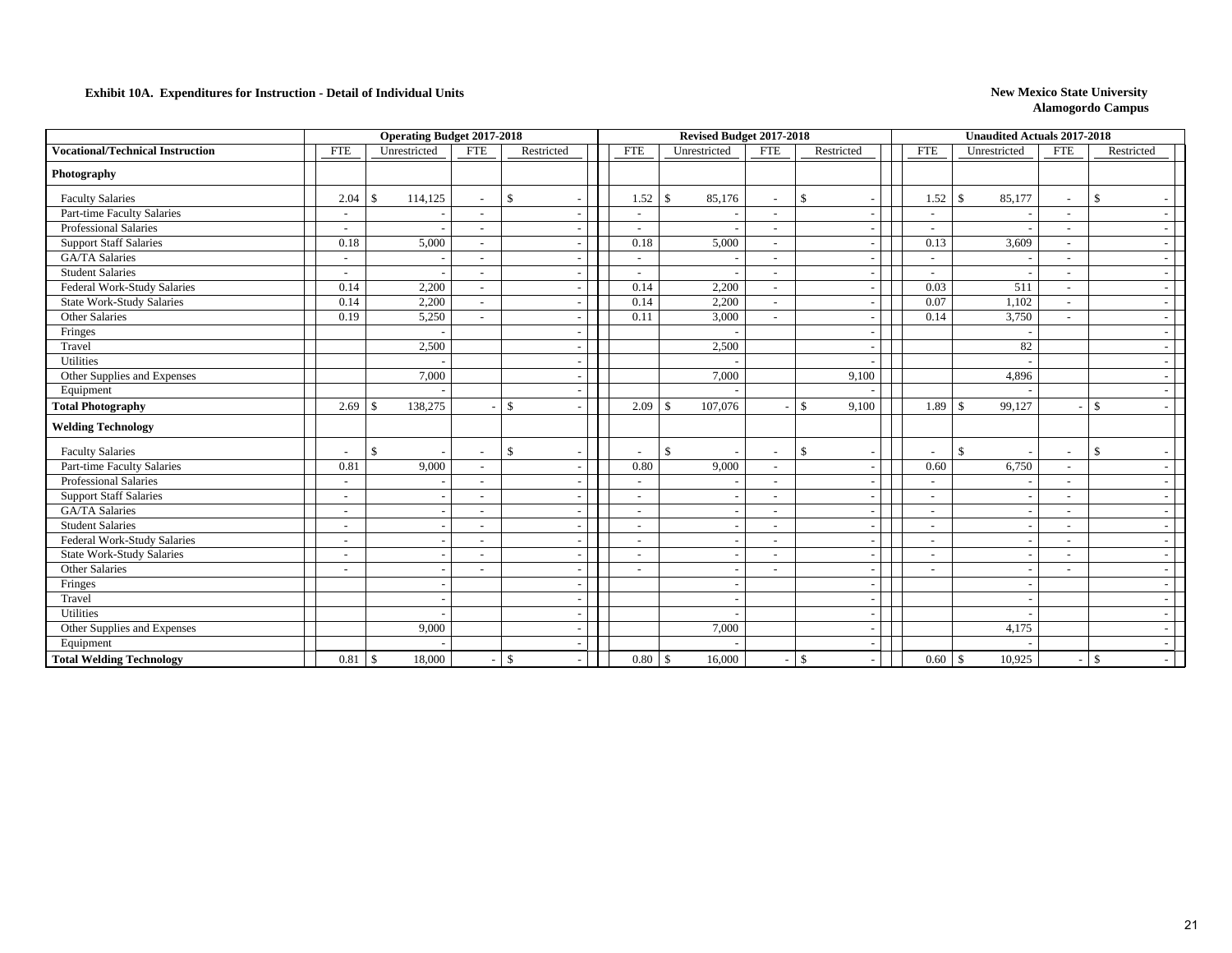|                                          |                          | <b>Operating Budget 2017-2018</b> |                          |                    |                          | Revised Budget 2017-2018                 |                          |                                          |                          | <b>Unaudited Actuals 2017-2018</b> |                          |               |  |
|------------------------------------------|--------------------------|-----------------------------------|--------------------------|--------------------|--------------------------|------------------------------------------|--------------------------|------------------------------------------|--------------------------|------------------------------------|--------------------------|---------------|--|
| <b>Special Session Instruction</b>       | <b>FTE</b>               | Unrestricted                      | FTE                      | Restricted         | <b>FTE</b>               | Unrestricted                             | <b>FTE</b>               | Restricted                               | <b>FTE</b>               | Unrestricted                       | <b>FTE</b>               | Restricted    |  |
| <b>Faculty Salaries</b>                  |                          | \$.                               | $\overline{\phantom{a}}$ | $\mathfrak{F}$     | $\overline{\phantom{a}}$ | $\mathbb{S}$<br>$\overline{\phantom{a}}$ | $\sim$                   | $\mathbf{\hat{S}}$                       | $\overline{\phantom{a}}$ | $\mathbf{\hat{S}}$                 | $\sim$                   | -8            |  |
| Part-time Faculty Salaries               | 19.02                    | 212,150                           |                          |                    | 21.59                    | 241,475                                  |                          |                                          | 21.05                    | 235,389                            | $\overline{\phantom{a}}$ |               |  |
| Professional Salaries                    | $\overline{\phantom{a}}$ |                                   |                          |                    | $\overline{\phantom{a}}$ |                                          | $\overline{\phantom{a}}$ |                                          | $\sim$                   |                                    | $\overline{\phantom{a}}$ |               |  |
| <b>Support Staff Salaries</b>            | $\overline{\phantom{a}}$ |                                   | $\overline{\phantom{a}}$ |                    | $\sim$                   |                                          | $\sim$                   | $\overline{\phantom{a}}$                 | $\sim$                   |                                    | $\sim$                   |               |  |
| GA/TA Salaries                           | $\tilde{\phantom{a}}$    |                                   | $\overline{\phantom{a}}$ |                    | $\sim$                   |                                          | $\sim$                   | $\overline{\phantom{a}}$                 | $\sim$                   |                                    | $\sim$                   |               |  |
| <b>Student Salaries</b>                  | $\tilde{\phantom{a}}$    |                                   | $\overline{\phantom{a}}$ |                    | $\overline{\phantom{a}}$ |                                          | $\overline{\phantom{a}}$ | $\overline{\phantom{a}}$                 | $\sim$                   |                                    | $\overline{\phantom{a}}$ |               |  |
| Federal Work-Study Salaries              | $\overline{\phantom{a}}$ |                                   | $\sim$                   |                    | $\overline{\phantom{a}}$ |                                          | $\overline{\phantom{a}}$ |                                          | $\sim$                   |                                    | $\overline{\phantom{a}}$ |               |  |
| <b>State Work-Study Salaries</b>         | $\overline{\phantom{a}}$ |                                   | $\overline{\phantom{a}}$ |                    | $\overline{\phantom{a}}$ | $\overline{\phantom{a}}$                 | $\sim$                   |                                          | $\overline{\phantom{a}}$ |                                    | $\sim$                   |               |  |
| Other Salaries                           | 0.48                     | 13,500                            |                          |                    | 0.59                     | 16,125                                   | $\overline{\phantom{a}}$ | $\overline{\phantom{a}}$                 | 0.65                     | 17,625                             | $\sim$                   |               |  |
| Fringes                                  |                          |                                   |                          |                    |                          |                                          |                          | $\overline{\phantom{a}}$                 |                          |                                    |                          |               |  |
| Travel                                   |                          |                                   |                          |                    |                          |                                          |                          |                                          |                          |                                    |                          |               |  |
| Utilities                                |                          |                                   |                          |                    |                          |                                          |                          |                                          |                          |                                    |                          |               |  |
| Other Supplies and Expenses              |                          |                                   |                          |                    |                          |                                          |                          | $\sim$                                   |                          |                                    |                          |               |  |
| Equipment                                |                          |                                   |                          |                    |                          |                                          |                          | $\sim$                                   |                          |                                    |                          |               |  |
| <b>Total Special Session Instruction</b> |                          | 225,650                           | $\overline{\phantom{a}}$ | $\mathbf{s}$       |                          | 257,600                                  | $\sim$                   | $\mathbf{s}$<br>$\overline{\phantom{a}}$ | 21.70                    | 253,014<br><b>S</b>                | $\sim$                   | $\mathbf{s}$  |  |
| <b>Summer Session</b>                    |                          |                                   |                          |                    |                          |                                          |                          |                                          |                          |                                    |                          |               |  |
| <b>Faculty Salaries</b>                  | $\overline{\phantom{a}}$ | $\mathcal{S}$                     | $\overline{\phantom{a}}$ | $\mathbb{S}$       | $\overline{\phantom{a}}$ | $\mathbb{S}$<br>$\overline{\phantom{a}}$ | $\sim$                   | $\mathbf{s}$<br>$\overline{\phantom{a}}$ | $\overline{\phantom{a}}$ | $\mathbf{\hat{S}}$                 | $\overline{\phantom{a}}$ | \$            |  |
| Part-time Faculty Salaries               | 19.02                    | 212,150                           | $\sim$                   |                    | 21.59                    | 241,475                                  | $\sim$                   | $\overline{\phantom{a}}$                 | 21.05                    | 235,389                            | $\sim$                   |               |  |
| Professional Salaries                    | $\sim$                   |                                   | $\overline{\phantom{a}}$ |                    | $\overline{\phantom{a}}$ |                                          |                          |                                          | $\sim$                   |                                    | $\overline{\phantom{a}}$ |               |  |
| <b>Support Staff Salaries</b>            | $\overline{\phantom{a}}$ |                                   | $\overline{\phantom{a}}$ |                    | $\overline{\phantom{a}}$ |                                          |                          |                                          | $\sim$                   |                                    | $\overline{\phantom{a}}$ |               |  |
| GA/TA Salaries                           | $\overline{\phantom{a}}$ |                                   | $\overline{\phantom{a}}$ |                    | $\overline{\phantom{a}}$ | $\overline{\phantom{a}}$                 | $\overline{\phantom{a}}$ | $\overline{\phantom{a}}$                 | $\overline{\phantom{a}}$ |                                    | $\sim$                   |               |  |
| <b>Student Salaries</b>                  | $\overline{\phantom{a}}$ |                                   | $\overline{\phantom{a}}$ |                    | $\sim$                   | $\overline{\phantom{a}}$                 | $\sim$                   | $\overline{\phantom{a}}$                 | $\overline{\phantom{a}}$ |                                    | $\sim$                   |               |  |
| Federal Work-Study Salaries              |                          |                                   |                          |                    | $\overline{a}$           |                                          | $\sim$                   |                                          | $\sim$                   |                                    | $\overline{\phantom{a}}$ |               |  |
| <b>State Work-Study Salaries</b>         | $\overline{\phantom{a}}$ |                                   | ۰                        |                    | $\overline{\phantom{a}}$ |                                          | $\overline{\phantom{a}}$ |                                          | $\overline{\phantom{a}}$ |                                    | $\sim$                   |               |  |
| Other Salaries                           | 0.48                     | 13,500                            |                          |                    | 0.59                     | 16,125                                   |                          | $\overline{\phantom{a}}$                 | 0.65                     | 17,625                             | $\sim$                   |               |  |
| Fringes                                  |                          |                                   |                          |                    |                          |                                          |                          | $\overline{\phantom{a}}$                 |                          |                                    |                          |               |  |
| Travel                                   |                          |                                   |                          |                    |                          |                                          |                          |                                          |                          |                                    |                          |               |  |
| Utilities                                |                          |                                   |                          |                    |                          |                                          |                          | $\overline{\phantom{a}}$                 |                          |                                    |                          |               |  |
| Other Supplies and Expenses              |                          |                                   |                          |                    |                          |                                          |                          | $\overline{\phantom{a}}$                 |                          |                                    |                          |               |  |
| Equipment                                |                          |                                   |                          |                    |                          |                                          |                          |                                          |                          |                                    |                          |               |  |
| <b>Total Summer Session</b>              | $19.50$ \$               | 225,650                           | $\overline{\phantom{a}}$ | $\mathbf{\hat{S}}$ |                          | 257,600                                  |                          | $\mathbf{\hat{S}}$<br>$\sim$             | 21.70                    | \$<br>253,014                      | $\overline{\phantom{a}}$ | $\mathcal{S}$ |  |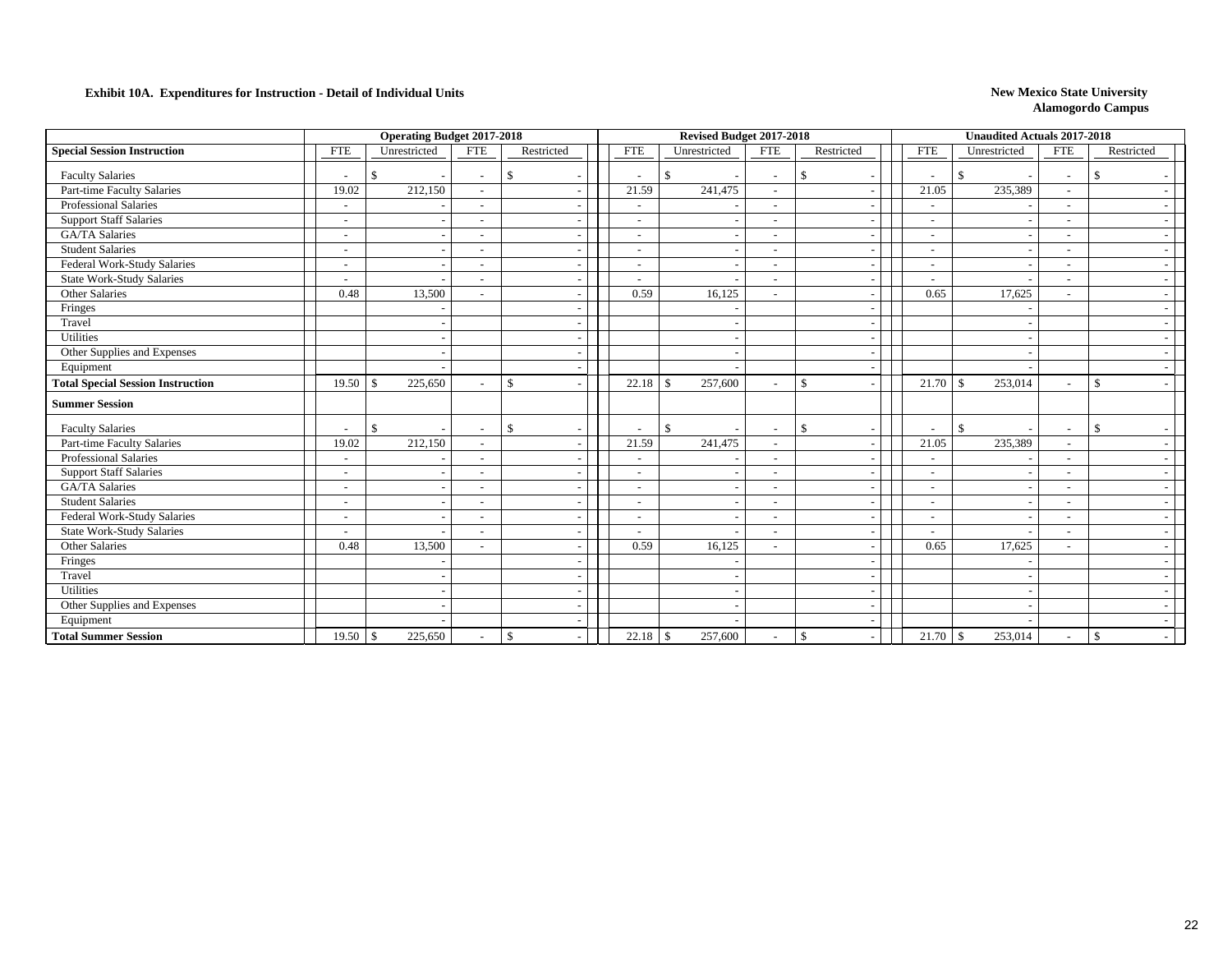|                                  |            | <b>Operating Budget 2017-2018</b> |                          |                                | Revised Budget 2017-2018   |                          |                             |                              | <b>Unaudited Actuals 2017-2018</b> |                                |                          |                                 |
|----------------------------------|------------|-----------------------------------|--------------------------|--------------------------------|----------------------------|--------------------------|-----------------------------|------------------------------|------------------------------------|--------------------------------|--------------------------|---------------------------------|
| <b>Community Education</b>       | <b>FTE</b> | Unrestricted                      | <b>FTE</b>               | Restricted                     | <b>FTE</b>                 | Unrestricted             | FTE                         | Restricted                   | <b>FTE</b>                         | Unrestricted                   | <b>FTE</b>               | Restricted                      |
| <b>Faculty Salaries</b>          |            | \$                                | J,                       | \$                             | $\mathbb{S}$<br>$\sim$     |                          | ÷,                          | \$                           | $\sim$                             | \$                             | $\sim$                   | \$                              |
| Part-time Faculty Salaries       | 0.08       | 850                               | $\sim$                   | $\sim$                         | 0.13                       | 1,500                    | $\mathcal{L}$               | $\sim$                       | 0.03                               | 370                            | $\sim$                   | $\sim$                          |
| Professional Salaries            | 0.07       | 3,122                             | $\sim$                   | $\mathcal{L}_{\mathcal{A}}$    | 0.06                       | 2,400                    | $\omega$                    | $\sim$                       | 0.10                               | 4,263                          | $\blacksquare$           | $\blacksquare$                  |
| <b>Support Staff Salaries</b>    | 0.55       | 15,569                            | $\blacksquare$           | $\sim$                         | 0.57                       | 15,569                   | $\blacksquare$              | $\mathbb{L}$                 | 0.31                               | 8,383                          | $\blacksquare$           | $\sim$                          |
| GA/TA Salaries                   | $\sim$     |                                   | $\sim$                   | $\sim$                         | $\omega$                   |                          | $\overline{\phantom{a}}$    | $\sim$                       | $\omega$                           | $\overline{\phantom{a}}$       | $\overline{\phantom{a}}$ | $\sim$                          |
| <b>Student Salaries</b>          | $\sim$     | ÷.                                | $\mathcal{L}$            | $\overline{\phantom{a}}$       | $\sim$                     | $\sim$                   | $\omega$                    | $\overline{\phantom{a}}$     | $\mathbb{Z}^2$                     | $\sim$                         | $\omega$                 | $\mathcal{L}$                   |
| Federal Work-Study Salaries      | $\sim$     |                                   | $\sim$                   | $\sim$                         | $\sim$                     | $\sim$                   | $\sim$                      | $\sim$                       | $\sim$                             | $\overline{\phantom{a}}$       | $\mathcal{L}$            | $\sim$                          |
| <b>State Work-Study Salaries</b> | $\sim$     | $\overline{\phantom{a}}$          | $\mathcal{L}$            | $\blacksquare$                 | $\sim$                     | $\sim$                   | $\omega$                    | $\sim$                       | $\sim$                             | $\overline{a}$                 | $\sim$                   | $\sim$                          |
| Other Salaries                   | 0.04       | 1,250                             | $\sim$                   | $\sim$                         | 0.02                       | 600                      | $\omega$                    | $\sim$                       | 0.01                               | 200                            | $\mathcal{L}$            | $\omega$                        |
| Fringes                          |            | 6,853                             |                          | $\sim$                         |                            | 6,605                    |                             | $\sim$                       |                                    | 3,993                          |                          | $\mathcal{L}_{\mathcal{A}}$     |
| Travel                           |            |                                   |                          | $\sim$                         |                            | $\overline{a}$           |                             | $\sim$                       |                                    | $\sim$                         |                          | $\sim$                          |
| Utilities                        |            |                                   |                          | $\sim$                         |                            | ÷,                       |                             | $\sim$                       |                                    |                                |                          | $\sim$                          |
| Other Supplies and Expenses      |            | 17,111                            |                          | $\sim$                         |                            | 17,098                   |                             | $\sim$                       |                                    | 10,474                         |                          | $\sim$                          |
| Equipment                        |            |                                   |                          | $\sim$                         |                            |                          |                             | $\omega$                     |                                    |                                |                          | $\mathcal{L}$                   |
| <b>Total Community Education</b> | 0.74       | 44,755<br>$\mathbf{\hat{S}}$      | $\blacksquare$           | $\mathcal{S}$<br>$\sim$        | 0.78<br>$\mathcal{S}$      | 43,772                   | $\blacksquare$              | $\mathbf{\hat{S}}$<br>$\sim$ | 0.45                               | $\mathcal{S}$<br>27,683        | $\mathbf{r}$             | $\mathbb{S}$                    |
| <b>Community Education</b>       |            |                                   |                          |                                |                            |                          |                             |                              |                                    |                                |                          |                                 |
| <b>Faculty Salaries</b>          |            | $\mathcal{S}$                     | $\sim$                   | $\mathbb{S}$                   | $\mathbb{S}$<br>$\sim$     |                          | $\sim$                      | $\mathbf{\hat{S}}$           | $\sim$                             | $\mathsf{\$}$                  | $\overline{a}$           | $\mathbb{S}$                    |
| Part-time Faculty Salaries       | 0.08       | 850                               | $\sim$                   | $\sim$                         | 0.13                       | 1,500                    | $\sim$                      | $\sim$                       | 0.03                               | 370                            | $\sim$                   | $\sim$                          |
| Professional Salaries            | 0.07       | 3,122                             | $\sim$                   | $\sim$                         | 0.06                       | 2,400                    | $\sim$                      | $\mathbb{Z}^2$               | 0.10                               | 4,263                          | $\sim$                   | $\sim$                          |
| <b>Support Staff Salaries</b>    | 0.55       | 15,569                            | $\sim$                   | $\sim$                         | 0.57                       | 15,569                   | $\sim$                      | $\sim$                       | 0.31                               | 8,383                          | $\sim$                   | $\mathcal{L}_{\mathcal{A}}$     |
| GA/TA Salaries                   | $\sim$     |                                   | $\blacksquare$           | $\overline{\phantom{a}}$       | $\sim$                     |                          | $\overline{\phantom{a}}$    | $\sim$                       | $\sim$                             | $\overline{\phantom{a}}$       | $\sim$                   | $\equiv$                        |
| <b>Student Salaries</b>          | $\sim$     |                                   | $\sim$                   | $\sim$                         | $\sim$                     | $\overline{\phantom{a}}$ | $\overline{\phantom{a}}$    | $\sim$                       | $\blacksquare$                     | $\overline{\phantom{a}}$       | $\bar{\phantom{a}}$      | $\sim$                          |
| Federal Work-Study Salaries      | $\sim$     | $\overline{\phantom{a}}$          | $\blacksquare$           | $\sim$                         | $\mathbb{Z}^+$             | $\sim$                   | $\omega$                    | $\blacksquare$               | $\omega$                           | $\overline{\phantom{a}}$       | $\sim$                   | $\blacksquare$                  |
| <b>State Work-Study Salaries</b> | $\sim$     | $\sim$                            | $\sim$                   | $\sim$                         | $\sim$                     | $\sim$                   | $\sim$                      | $\sim$                       | $\sim$                             | $\overline{\phantom{a}}$       | $\sim$                   | $\sim$                          |
| Other Salaries                   | 0.04       | 1,250                             | $\sim$                   | $\sim$                         | 0.02                       | 600                      | $\omega$                    | $\sim$                       | 0.01                               | 200                            | $\sim$                   | $\sim$                          |
| Fringes                          |            | 6,853                             |                          | $\blacksquare$                 |                            | 6,605                    |                             | $\sim$                       |                                    | 3,993                          |                          | $\sim$                          |
| Travel                           |            | $\overline{a}$                    |                          | $\sim$                         |                            | $\sim$                   |                             | $\sim$                       |                                    | $\sim$                         |                          | $\omega$                        |
| Utilities                        |            |                                   |                          | $\sim$                         |                            | $\sim$                   |                             | $\sim$                       |                                    |                                |                          | $\sim$                          |
| Other Supplies and Expenses      |            | 12,111                            |                          | $\sim$                         |                            | 9,826                    |                             | $\sim$                       |                                    | 7,605                          |                          | $\sim$                          |
| Equipment                        |            |                                   |                          | $\sim$                         |                            |                          |                             | $\sim$                       |                                    |                                |                          | $\blacksquare$                  |
| <b>Total Community Education</b> | 0.74       | 39,755<br>$\mathbf{\hat{S}}$      | $\sim$                   | $\mathsf{\$}$<br>$\sim$        | 0.78<br>$\mathbf{\hat{S}}$ | 36,500                   | $\sim$                      | $\mathcal{S}$<br>$\sim$      | 0.45                               | $\mathcal{S}$<br>24,814        | $\blacksquare$           | $\mathsf{\$}$<br>$\overline{a}$ |
| <b>NABCEP</b>                    |            |                                   |                          |                                |                            |                          |                             |                              |                                    |                                |                          |                                 |
| <b>Faculty Salaries</b>          |            | $\mathbb{S}$                      | $\sim$                   | \$                             | $\mathbb{S}$<br>$\sim$     |                          | $\sim$                      | \$<br>$\sim$                 | $\sim$                             | \$<br>$\overline{\phantom{a}}$ | $\sim$                   | $\mathbb{S}$                    |
| Part-time Faculty Salaries       | $\sim$     | $\sim$                            | $\sim$                   | $\sim$                         | $\sim$                     | $\sim$                   | $\mathcal{L}$               | $\sim$                       | $\sim$                             | $\sim$                         | $\mathcal{L}$            | $\mathcal{L}_{\mathcal{A}}$     |
| Professional Salaries            | $\sim$     | $\overline{a}$                    | $\sim$                   | $\sim$                         | $\sim$                     | $\sim$                   | $\sim$                      | $\sim$                       | $\sim$                             | $\sim$                         | $\sim$                   | $\sim$                          |
| <b>Support Staff Salaries</b>    | $\sim$     | $\overline{\phantom{a}}$          | $\overline{\phantom{a}}$ | $\sim$                         | $\sim$                     | $\overline{\phantom{a}}$ | $\blacksquare$              | $\sim$                       | $\blacksquare$                     | $\overline{\phantom{a}}$       | $\blacksquare$           | $\blacksquare$                  |
| GA/TA Salaries                   | $\sim$     | $\overline{\phantom{a}}$          | $\sim$                   | $\sim$                         | $\sim$                     | $\sim$                   | $\sim$                      | $\sim$                       | $\sim$                             | $\sim$                         | $\sim$                   | $\mathcal{L}_{\mathcal{A}}$     |
| <b>Student Salaries</b>          | $\sim$     | ÷.                                | $\sim$                   | $\sim$                         | $\sim$                     |                          | $\omega$                    | $\sim$                       | $\sim$                             | $\overline{\phantom{a}}$       | $\mathcal{L}$            | $\sim$                          |
| Federal Work-Study Salaries      | $\sim$     | $\overline{\phantom{a}}$          | $\overline{\phantom{a}}$ | $\sim$                         | $\sim$                     |                          | $\sim$                      | $\sim$                       | $\blacksquare$                     | $\overline{\phantom{a}}$       | $\sim$                   | $\sim$                          |
| <b>State Work-Study Salaries</b> | $\sim$     | ÷,                                | $\blacksquare$           | $\sim$                         | $\sim$                     | $\overline{\phantom{a}}$ | $\blacksquare$              | $\mathbb{L}$                 | $\blacksquare$                     | $\overline{\phantom{a}}$       | $\blacksquare$           | $\blacksquare$                  |
| Other Salaries                   | $\sim$     | $\overline{a}$                    | $\sim$                   | $\sim$                         | $\sim$                     | $\sim$                   | $\mathcal{L}^{\mathcal{A}}$ | $\sim$                       | $\sim$                             | $\overline{a}$                 | $\sim$                   | $\omega$                        |
| Fringes                          |            | $\overline{\phantom{a}}$          |                          | $\sim$                         |                            | $\sim$                   |                             | $\sim$                       |                                    | $\overline{\phantom{a}}$       |                          | $\sim$                          |
| Travel                           |            | $\sim$                            |                          | $\sim$                         |                            | $\sim$                   |                             | $\sim$                       |                                    |                                |                          | $\sim$                          |
| Utilities                        |            | $\overline{a}$                    |                          | $\sim$                         |                            | $\sim$                   |                             | $\sim$                       |                                    | $\sim$                         |                          | $\mathcal{L}_{\mathcal{A}}$     |
| Other Supplies and Expenses      |            | $\sim$                            |                          | $\omega$                       |                            | 2,500                    |                             | $\blacksquare$               |                                    | 250                            |                          | $\overline{\phantom{a}}$        |
| Equipment                        |            | $\overline{a}$                    |                          | $\sim$                         |                            |                          |                             | $\sim$                       |                                    | $\overline{\phantom{a}}$       |                          | $\sim$                          |
| <b>Total NABCEP</b>              |            | $\mathsf{\$}$<br>$\sim$           | $\sim$                   | $\mathbb{S}$<br>$\blacksquare$ | $\mathcal{S}$<br>$\sim$    | 2,500                    |                             | \$<br>$\sim$                 | $\sim$                             | \$<br>250                      | $\sim$                   | $\mathbb{S}$<br>$\sim$          |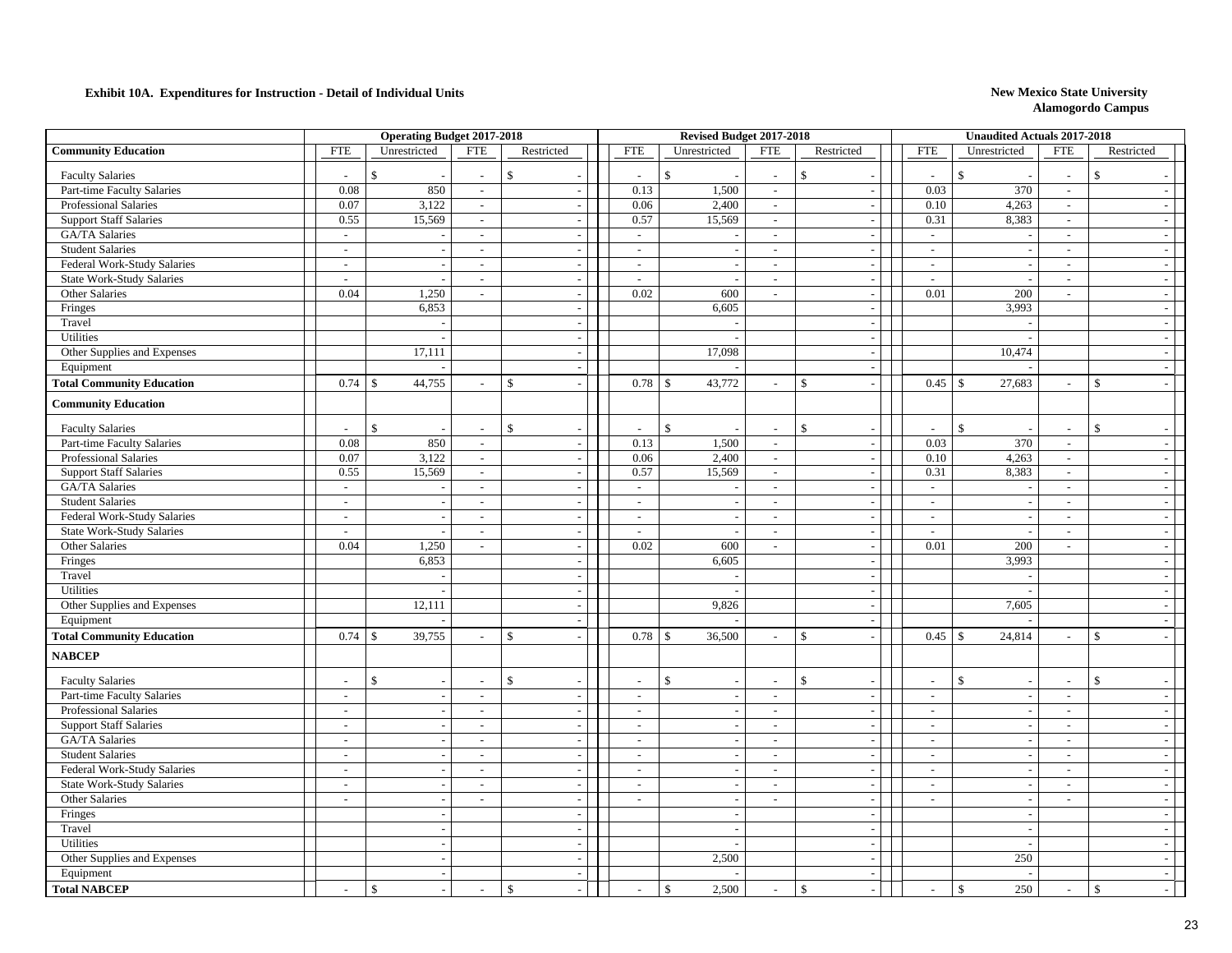|                                                |                          |              | <b>Operating Budget 2017-2018</b>                    |     |            |                          | Revised Budget 2017-2018 |                          |                          |                          | <b>Unaudited Actuals 2017-2018</b> |                          |            |  |
|------------------------------------------------|--------------------------|--------------|------------------------------------------------------|-----|------------|--------------------------|--------------------------|--------------------------|--------------------------|--------------------------|------------------------------------|--------------------------|------------|--|
| <b>Community Education</b>                     | <b>FTE</b>               | Unrestricted | <b>FTE</b>                                           |     | Restricted | FTE                      | Unrestricted             | <b>FTE</b>               | Restricted               | <b>FTE</b>               | Unrestricted                       | <b>FTE</b>               | Restricted |  |
| <b>Physical Education - Community Ed</b>       |                          |              |                                                      |     |            |                          |                          |                          |                          |                          |                                    |                          |            |  |
| <b>Faculty Salaries</b>                        | $\overline{\phantom{a}}$ | J.           | $\overline{\phantom{0}}$                             | \$. |            | $\sim$                   | $\overline{\phantom{a}}$ | $\overline{\phantom{a}}$ |                          | $\overline{\phantom{a}}$ |                                    | $\overline{\phantom{a}}$ |            |  |
| Part-time Faculty Salaries                     | $\overline{\phantom{a}}$ |              | -                                                    |     |            | $\overline{\phantom{a}}$ | $\overline{\phantom{0}}$ | $-$                      | $\overline{\phantom{a}}$ | $\overline{\phantom{0}}$ |                                    | $\overline{\phantom{a}}$ |            |  |
| Professional Salaries                          |                          |              |                                                      |     |            | $\sim$                   | $\overline{\phantom{0}}$ | $\overline{\phantom{a}}$ | -                        | $\overline{\phantom{0}}$ |                                    | $\overline{\phantom{a}}$ |            |  |
| <b>Support Staff Salaries</b>                  | $\overline{\phantom{a}}$ |              | $\sim$                                               |     |            | $\overline{\phantom{a}}$ | $\overline{\phantom{a}}$ | $\sim$                   | -                        | $\overline{\phantom{a}}$ |                                    | $\overline{\phantom{a}}$ |            |  |
| GA/TA Salaries                                 | $\overline{\phantom{a}}$ |              | $\sim$                                               |     |            | $\overline{\phantom{a}}$ | <b>.</b>                 | $\overline{\phantom{a}}$ |                          | $\overline{\phantom{0}}$ |                                    | $\overline{\phantom{a}}$ |            |  |
| <b>Student Salaries</b>                        | $\overline{\phantom{a}}$ |              | $\overline{\phantom{a}}$                             |     |            | $\overline{\phantom{a}}$ | $\overline{\phantom{a}}$ | $\overline{\phantom{a}}$ |                          | $\overline{\phantom{a}}$ |                                    | $\overline{\phantom{a}}$ |            |  |
| Federal Work-Study Salaries                    | $\overline{\phantom{a}}$ |              | $\overline{\phantom{a}}$                             |     |            | $\overline{\phantom{a}}$ | <b>.</b>                 | $\overline{\phantom{a}}$ |                          | $\overline{\phantom{0}}$ |                                    | $\overline{\phantom{a}}$ |            |  |
| <b>State Work-Study Salaries</b>               | $\overline{\phantom{a}}$ |              | $\overline{\phantom{a}}$<br>$\overline{\phantom{a}}$ |     |            | $\overline{\phantom{a}}$ | $\sim$                   | $\overline{\phantom{a}}$ | $\overline{\phantom{a}}$ | $\overline{\phantom{a}}$ |                                    | $\overline{\phantom{a}}$ |            |  |
| Other Salaries                                 | $\overline{\phantom{a}}$ |              | $\overline{\phantom{a}}$                             |     |            | $\overline{\phantom{a}}$ | $\overline{\phantom{a}}$ | $\overline{\phantom{a}}$ | $\sim$                   | $\overline{\phantom{0}}$ |                                    | $\overline{\phantom{a}}$ |            |  |
| Fringes                                        |                          |              |                                                      |     |            |                          |                          |                          | $\sim$                   |                          |                                    |                          |            |  |
| Travel                                         |                          |              |                                                      |     |            |                          |                          |                          |                          |                          |                                    |                          |            |  |
| Utilities                                      |                          |              |                                                      |     |            |                          |                          |                          |                          |                          |                                    |                          |            |  |
| Other Supplies and Expenses                    |                          |              | 5,000                                                |     |            |                          | 4,772                    |                          |                          |                          | 2,619                              |                          |            |  |
| Equipment                                      |                          |              |                                                      |     |            |                          |                          |                          |                          |                          |                                    |                          |            |  |
| <b>Total Physical Education - Community Ed</b> |                          |              | 5,000                                                |     |            |                          | 4,772                    |                          |                          | $\overline{\phantom{0}}$ | 2,619                              |                          |            |  |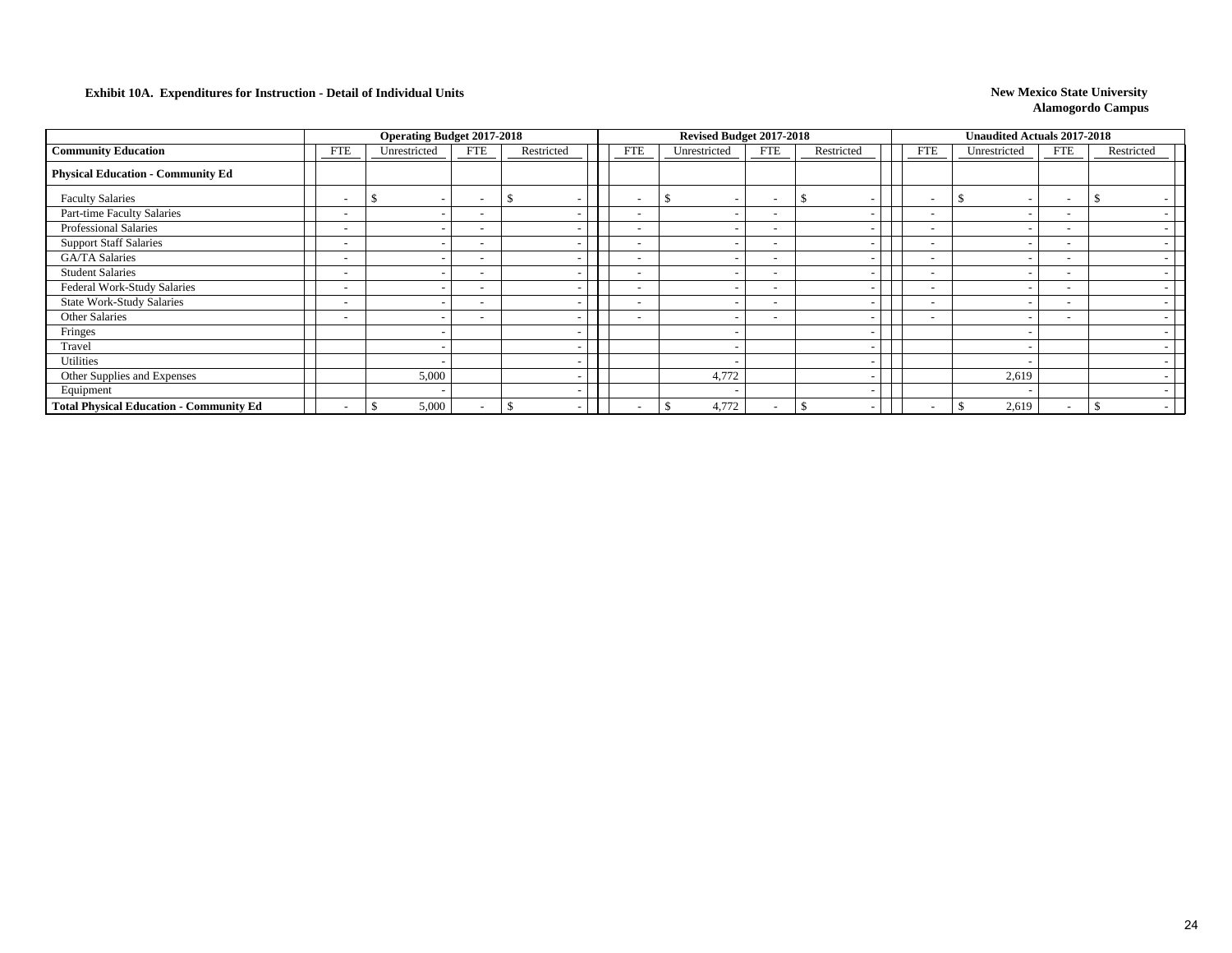|                                                    | <b>Operating Budget 2017-2018</b> |                           |            |                               |                          | Revised Budget 2017-2018 |            |                          |                | <b>Unaudited Actuals 2017-2018</b> |                |                          |
|----------------------------------------------------|-----------------------------------|---------------------------|------------|-------------------------------|--------------------------|--------------------------|------------|--------------------------|----------------|------------------------------------|----------------|--------------------------|
| <b>Preparation/Remedial Instruction</b>            | <b>FTE</b>                        | Unrestricted              | <b>FTE</b> | Restricted                    | <b>FTE</b>               | Unrestricted             | <b>FTE</b> | Restricted               | <b>FTE</b>     | Unrestricted                       | <b>FTE</b>     | Restricted               |
| <b>Faculty Salaries</b>                            |                                   | $\mathbf{\hat{S}}$        |            | $\mathcal{S}$                 | $\sim$                   | \$                       | $\sim$     | \$                       |                | $\mathcal{S}$                      | $\sim$         | $\mathbb{S}$             |
| Part-time Faculty Salaries                         | $\sim$                            | $\sim$                    | $\sim$     | $\sim$                        | $\sim$                   | ÷,                       | $\sim$     |                          |                |                                    | $\sim$         |                          |
| <b>Professional Salaries</b>                       | $\sim$                            | $\sim$                    | 2.76       | 118,818                       | 0.31                     | 12,975                   | 2.95       | 124,935                  | 0.31           | 12,951                             | 2.92           | 123,906                  |
| <b>Support Staff Salaries</b>                      | $\sim$                            |                           | 0.96       | 26,880                        | $\sim$                   |                          | 0.58       | 15,711                   | $\sim$         |                                    | 0.58           | 15,711                   |
| GA/TA Salaries                                     | $\overline{\phantom{a}}$          |                           |            |                               | $\overline{\phantom{a}}$ | ÷,                       | $\sim$     |                          | $\sim$         |                                    | $\mathbf{r}$   |                          |
| <b>Student Salaries</b>                            | $\sim$                            | $\overline{a}$            | $\sim$     | $\sim$                        | $\sim$                   | L.                       | 0.29       | 4,703                    | $\sim$         | ÷.                                 | 0.22           | 3,592                    |
| Federal Work-Study Salaries                        | $\sim$                            | $\sim$                    | $\sim$     | $\sim$                        | $\sim$                   |                          | $\sim$     |                          | $\sim$         |                                    | $\sim$         |                          |
| <b>State Work-Study Salaries</b>                   | $\sim$                            | $\sim$                    | 0.31       | 5,000                         | $\sim$                   | ÷,                       | 0.01       | 176                      | $\sim$         | ÷.                                 | 0.02           | 250                      |
| Other Salaries                                     | $\sim$                            | $\sim$                    | $\sim$     |                               | $\sim$                   | ÷,                       | $\omega$   |                          | $\sim$         |                                    | $\sim$         |                          |
| Fringes                                            |                                   | $\sim$                    |            | 48,433                        |                          | 2,608                    |            | 47,526                   |                | 2,603                              |                | 47,307                   |
| Travel                                             |                                   | $\overline{\phantom{a}}$  |            | 11,603                        |                          |                          |            | 7,601                    |                | 102                                |                | 6,688                    |
| Utilities                                          |                                   |                           |            |                               |                          |                          |            |                          |                |                                    |                |                          |
| Other Supplies and Expenses                        |                                   | 620                       |            | 20,851                        |                          | 7,685                    |            | 30,800                   |                | 328                                |                | 23,581                   |
| Equipment                                          |                                   |                           |            |                               |                          |                          |            |                          |                |                                    |                |                          |
| <b>Total Preparation/Remedial Instruction</b>      | $\overline{a}$                    | 620<br>\$                 | 4.03       | 231,585<br>$\mathbf{\hat{S}}$ | 0.31                     | 23,268<br>$\mathbb{S}$   | 3.83       | 231,452<br>$\mathbf{s}$  | 0.31           | $\mathcal{S}$<br>15,984            | 3.74           | 221,035<br>$\mathbb{S}$  |
| <b>Adult Basic Education</b>                       |                                   |                           |            |                               |                          |                          |            |                          |                |                                    |                |                          |
| <b>Faculty Salaries</b>                            |                                   | \$                        |            | \$                            | $\sim$                   | \$                       | $\sim$     | $\mathbb{S}$             | $\sim$         | $\mathcal{S}$                      | $\sim$         | $\mathbb{S}$             |
| Part-time Faculty Salaries                         | $\sim$                            | $\sim$                    | $\sim$     |                               | $\sim$                   |                          | $\sim$     |                          | $\sim$         |                                    | $\sim$         |                          |
| <b>Professional Salaries</b>                       | $\sim$                            | $\sim$                    | 2.76       | 118,818                       | 0.31                     | 12,975                   | 2.95       | 124,935                  | 0.31           | 12,951                             | 2.92           | 123,906                  |
| <b>Support Staff Salaries</b>                      | $\sim$                            | $\overline{\phantom{a}}$  | 0.96       | 26,880                        | $\sim$                   | $\blacksquare$           | 0.58       | 15,711                   | $\sim$         | $\sim$                             | 0.58           | 15,711                   |
| GA/TA Salaries                                     | $\sim$                            |                           | $\sim$     | $\sim$                        | $\sim$                   |                          | $\sim$     |                          | $\sim$         |                                    | $\sim$         |                          |
| <b>Student Salaries</b>                            | $\tilde{\phantom{a}}$             |                           |            |                               | $\tilde{\phantom{a}}$    |                          | 0.29       | 4,703                    | $\blacksquare$ |                                    | 0.22           | 3,592                    |
| Federal Work-Study Salaries                        | $\sim$                            | $\sim$                    | $\sim$     |                               | $\overline{a}$           |                          | $\omega$   |                          | $\mathbb{Z}^2$ |                                    | $\mathbb{Z}^+$ |                          |
| <b>State Work-Study Salaries</b>                   | $\sim$                            | $\sim$                    | 0.31       | 5,000                         | $\sim$                   | ÷,                       | 0.01       | 176                      | $\sim$         | ÷.                                 | 0.02           | 250                      |
| Other Salaries                                     | $\sim$                            | $\overline{a}$            | $\sim$     |                               | $\sim$                   | $\overline{a}$           | $\omega$   |                          | $\mathcal{L}$  |                                    | $\sim$         |                          |
| Fringes                                            |                                   | $\blacksquare$            |            | 48,433                        |                          | 2,608                    |            | 47,526                   |                | 2,603                              |                | 47,307                   |
| Travel                                             |                                   | $\sim$                    |            | 11,603                        |                          | $\sim$                   |            | 7,601                    |                | 102                                |                | 6,688                    |
| Utilities                                          |                                   | $\overline{\phantom{a}}$  |            |                               |                          |                          |            |                          |                |                                    |                |                          |
| Other Supplies and Expenses                        |                                   | 620                       |            | 16,522                        |                          | 7,685                    |            | 17,005                   |                | 328                                |                | 19,822                   |
| Equipment                                          |                                   |                           |            |                               |                          |                          |            |                          |                |                                    |                |                          |
| <b>Total Adult Basic Education</b>                 |                                   | $\mathbf{\hat{S}}$<br>620 | 4.03       | 227,256<br>$\mathcal{S}$      | 0.31                     | $\mathbb{S}$<br>23,268   | 3.83       | 217,657<br>\$            | 0.31           | $\mathcal{S}$<br>15,984            | 3.74           | 217,276<br>\$            |
| <b>Adult Basic Education Instr Materials</b>       |                                   |                           |            |                               |                          |                          |            |                          |                |                                    |                |                          |
| <b>Faculty Salaries</b>                            |                                   | \$                        |            | \$                            | ÷                        | \$                       | $\sim$     | \$<br>$\sim$             |                | $\mathcal{S}$                      | $\sim$         | \$                       |
| Part-time Faculty Salaries                         | $\sim$                            | $\sim$                    | $\sim$     | $\overline{a}$                | $\sim$                   | $\overline{\phantom{a}}$ | $\sim$     | $\sim$                   | $\sim$         | $\sim$                             | $\sim$         |                          |
| <b>Professional Salaries</b>                       | $\sim$                            |                           | $\sim$     | $\sim$                        | $\sim$                   |                          | $\omega$   | $\sim$                   | $\sim$         | $\overline{a}$                     | $\sim$         |                          |
| <b>Support Staff Salaries</b>                      | $\tilde{\phantom{a}}$             | $\blacksquare$            | $\sim$     | $\sim$                        | $\sim$                   |                          | $\sim$     | $\sim$                   | $\sim$         | ÷,                                 | $\blacksquare$ | $\sim$                   |
| GA/TA Salaries                                     | $\sim$                            | $\sim$                    | $\sim$     | $\sim$                        | $\sim$                   | $\sim$                   | $\sim$     | $\sim$                   | $\sim$         | $\overline{\phantom{a}}$           | $\sim$         | $\overline{\phantom{a}}$ |
| <b>Student Salaries</b>                            | $\overline{a}$                    |                           | $\sim$     | $\sim$                        | $\sim$                   |                          | $\sim$     | $\sim$                   | $\sim$         |                                    | $\mathcal{L}$  | $\overline{\phantom{a}}$ |
| Federal Work-Study Salaries                        | $\tilde{\phantom{a}}$             | $\overline{\phantom{a}}$  |            | $\sim$                        | $\blacksquare$           |                          | $\sim$     | $\overline{\phantom{a}}$ | $\sim$         | $\sim$                             | $\sim$         |                          |
| <b>State Work-Study Salaries</b>                   | $\sim$                            |                           | $\sim$     | $\sim$                        | $\sim$                   |                          | $\omega$   | $\sim$                   | $\sim$         |                                    | $\mathcal{L}$  |                          |
| Other Salaries                                     | $\sim$                            | $\sim$                    | $\sim$     | $\sim$                        | $\sim$                   | $\overline{a}$           | $\sim$     | $\mathbb{L}$             | $\sim$         | $\overline{a}$                     | $\sim$         | $\overline{\phantom{a}}$ |
| Fringes                                            |                                   | $\sim$                    |            | $\sim$                        |                          |                          |            | $\sim$                   |                |                                    |                |                          |
| Travel                                             |                                   |                           |            | $\sim$                        |                          |                          |            | $\sim$                   |                |                                    |                |                          |
| Utilities                                          |                                   | $\sim$                    |            | $\sim$                        |                          | $\sim$                   |            |                          |                | ÷.                                 |                |                          |
| Other Supplies and Expenses                        |                                   | $\overline{\phantom{a}}$  |            | 4,329                         |                          | $\sim$                   |            | 3,795                    |                |                                    |                | 2,113                    |
| Equipment                                          |                                   | $\sim$                    |            |                               |                          | $\sim$                   |            |                          |                |                                    |                |                          |
| <b>Total Adult Basic Education Instr Materials</b> |                                   | \$                        |            | \$<br>4,329                   |                          | \$<br>$\sim$             | $\sim$     | 3,795<br>\$              |                | $\mathcal{S}$                      | $\sim$         | 2,113<br>\$              |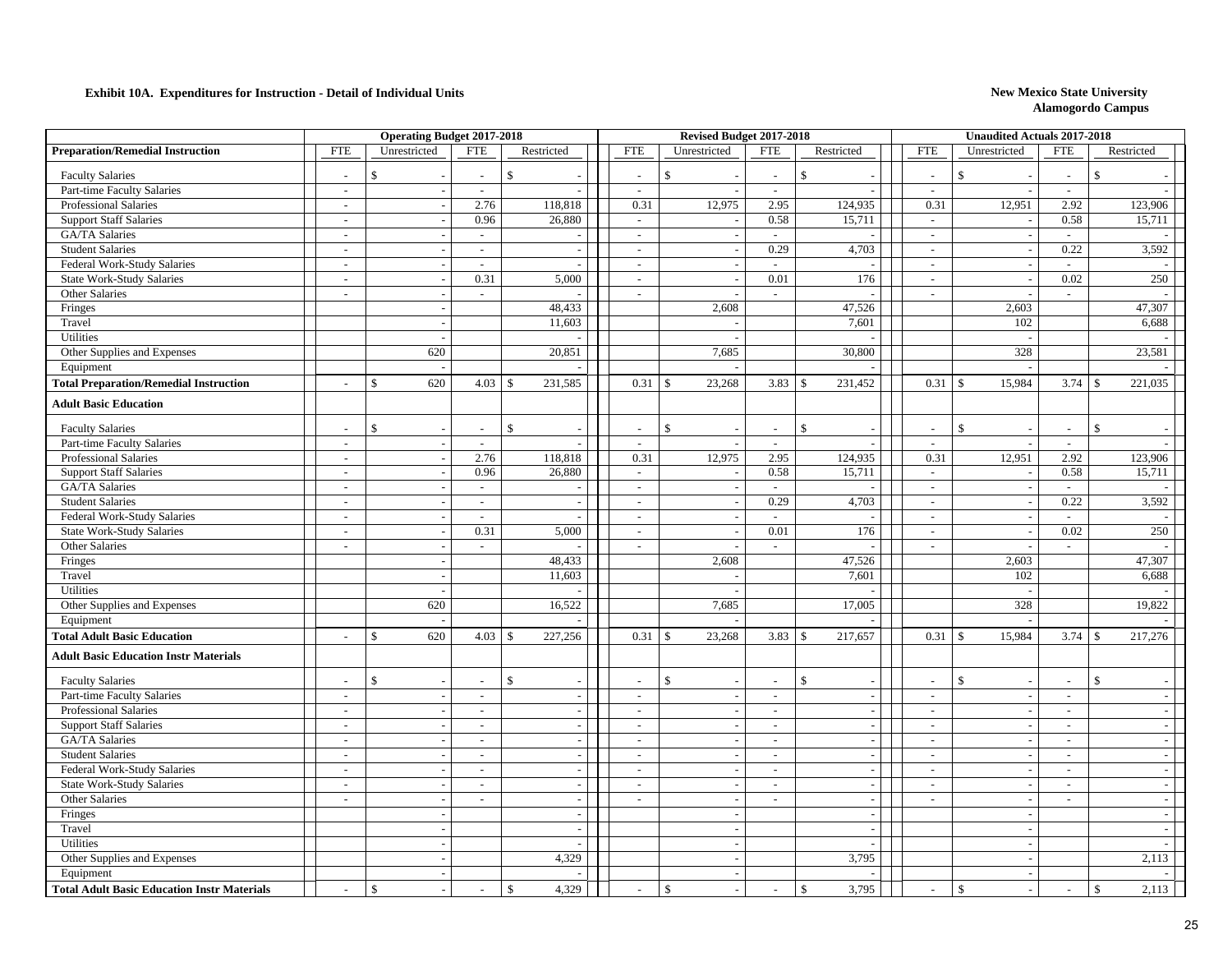|                                         |                          | <b>Operating Budget 2017-2018</b> |                          |            |                          | Revised Budget 2017-2018 |                          |                          |                          | <b>Unaudited Actuals 2017-2018</b> |                          |            |  |
|-----------------------------------------|--------------------------|-----------------------------------|--------------------------|------------|--------------------------|--------------------------|--------------------------|--------------------------|--------------------------|------------------------------------|--------------------------|------------|--|
| <b>Preparation/Remedial Instruction</b> | FTE                      | Unrestricted                      | <b>FTE</b>               | Restricted | <b>FTE</b>               | Unrestricted             | <b>FTE</b>               | Restricted               | FTE                      | Unrestricted                       | FTE                      | Restricted |  |
| <b>PNM Family Literacy</b>              |                          |                                   |                          |            |                          |                          |                          |                          |                          |                                    |                          |            |  |
| <b>Faculty Salaries</b>                 | $\overline{\phantom{0}}$ | \$.<br>$\sim$                     | <b>.</b>                 | S.         | $\overline{\phantom{a}}$ | $\sim$                   | $\overline{\phantom{a}}$ | $\overline{\phantom{0}}$ | $\overline{\phantom{0}}$ | <sup>\$</sup>                      | $\overline{\phantom{a}}$ |            |  |
| Part-time Faculty Salaries              | $\overline{\phantom{a}}$ |                                   | $\overline{\phantom{a}}$ |            | $\overline{\phantom{a}}$ | $\overline{\phantom{a}}$ | $\overline{\phantom{a}}$ |                          | $\overline{\phantom{a}}$ |                                    | $\overline{\phantom{a}}$ |            |  |
| <b>Professional Salaries</b>            | $\overline{\phantom{a}}$ |                                   | ۰                        |            | $\overline{\phantom{a}}$ | $\overline{\phantom{a}}$ | $\sim$                   | -                        | $\overline{\phantom{a}}$ |                                    | $\overline{\phantom{0}}$ |            |  |
| <b>Support Staff Salaries</b>           | $\overline{\phantom{a}}$ |                                   | ۰                        |            | $\overline{\phantom{a}}$ | $\overline{\phantom{a}}$ | $\overline{\phantom{a}}$ |                          | $\overline{\phantom{a}}$ |                                    | $\overline{\phantom{a}}$ |            |  |
| GA/TA Salaries                          | $\overline{\phantom{a}}$ |                                   | $\overline{\phantom{a}}$ |            | $\overline{\phantom{a}}$ | $\overline{\phantom{a}}$ | $-$                      | -                        | $\overline{\phantom{0}}$ |                                    | $-$                      |            |  |
| <b>Student Salaries</b>                 | $\overline{\phantom{a}}$ |                                   | $\overline{\phantom{0}}$ |            | $\overline{\phantom{a}}$ | $\overline{\phantom{a}}$ | $-$                      | $\sim$                   | $\sim$                   |                                    | $\overline{\phantom{0}}$ |            |  |
| Federal Work-Study Salaries             | $\overline{\phantom{a}}$ |                                   | $\overline{\phantom{a}}$ |            | $\overline{\phantom{a}}$ | $\overline{\phantom{0}}$ | $\sim$                   | $\overline{\phantom{a}}$ | $\overline{\phantom{a}}$ |                                    | $\overline{\phantom{0}}$ |            |  |
| <b>State Work-Study Salaries</b>        | $\overline{\phantom{a}}$ |                                   | $\overline{\phantom{a}}$ |            | $\overline{\phantom{a}}$ | $\overline{\phantom{0}}$ | $-$                      | $\overline{\phantom{a}}$ | $\sim$                   |                                    | $\overline{\phantom{0}}$ |            |  |
| Other Salaries                          | $\overline{\phantom{0}}$ |                                   | -                        |            | $\overline{\phantom{a}}$ | $\overline{\phantom{a}}$ | $\sim$                   | -                        | ۰.                       |                                    | $\overline{\phantom{a}}$ |            |  |
| Fringes                                 |                          |                                   |                          |            |                          | $\overline{\phantom{a}}$ |                          | $\overline{\phantom{a}}$ |                          |                                    |                          |            |  |
| Travel                                  |                          |                                   |                          |            |                          |                          |                          | $\sim$                   |                          |                                    |                          |            |  |
| <b>Utilities</b>                        |                          |                                   |                          |            |                          |                          |                          | $\sim$                   |                          |                                    |                          |            |  |
| Other Supplies and Expenses             |                          |                                   |                          |            |                          |                          |                          | 10,000                   |                          |                                    |                          | 1,646      |  |
| Equipment                               |                          |                                   |                          |            |                          |                          |                          |                          |                          |                                    |                          |            |  |
| <b>Total PNM Family Literacy</b>        |                          |                                   |                          |            |                          |                          |                          | 10,000                   | $\overline{\phantom{0}}$ |                                    | $\overline{\phantom{0}}$ | 1,646      |  |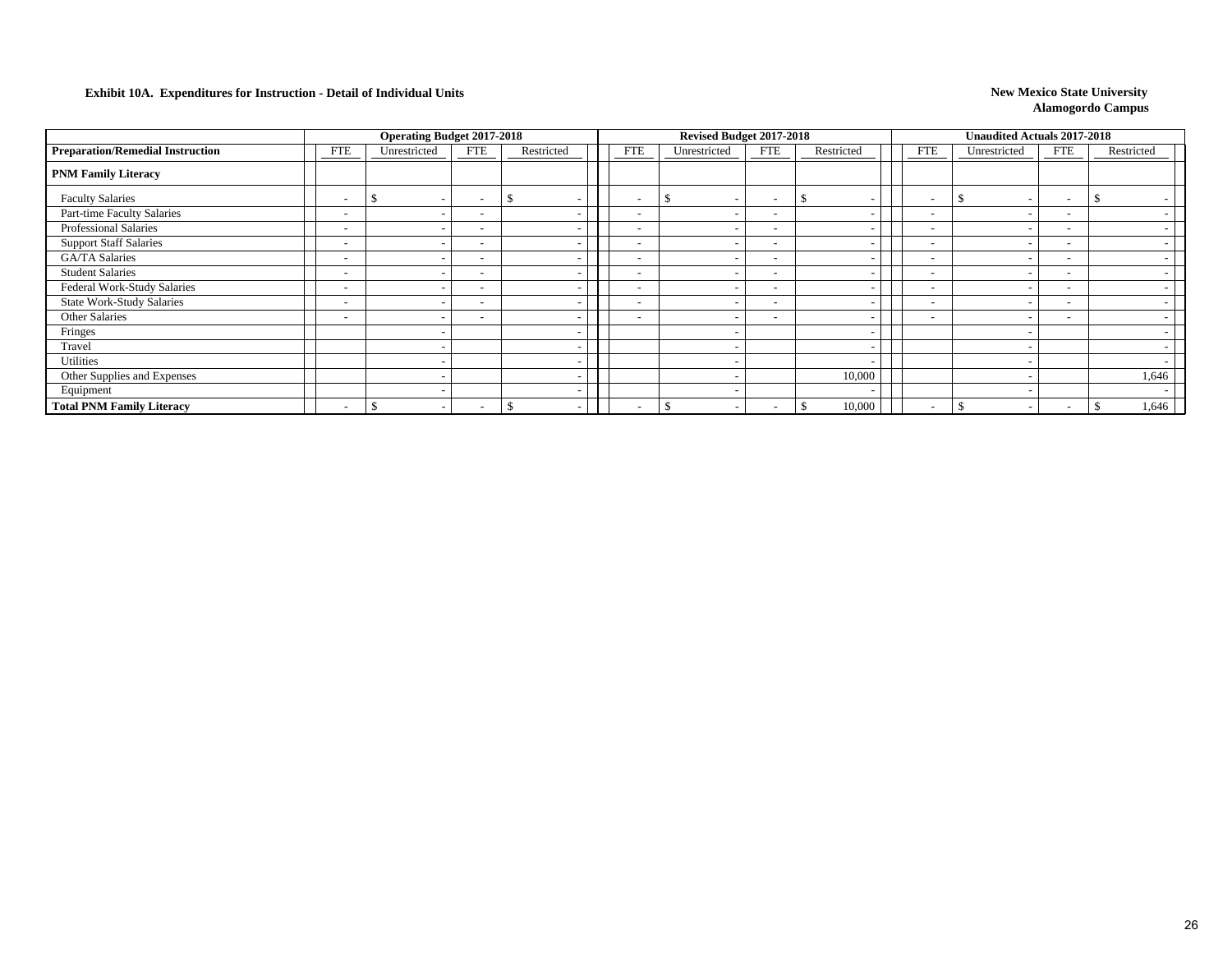#### **Exhibit 11. Summary of Expenditures for Academic Support** New Mexico State University

|                                                        |            | <b>Operating Budget 2017-2018</b> |                          |                              |  |            | Revised Budget 2017-2018 |              |                          |              |        | <b>Unaudited Actuals 2017-2018</b> |                               |                          |                    |            |
|--------------------------------------------------------|------------|-----------------------------------|--------------------------|------------------------------|--|------------|--------------------------|--------------|--------------------------|--------------|--------|------------------------------------|-------------------------------|--------------------------|--------------------|------------|
|                                                        | <b>FTE</b> | Unrestricted                      | <b>FTE</b>               | Restricted                   |  | <b>FTE</b> |                          | Unrestricted | <b>FTE</b>               | Restricted   |        | <b>FTE</b>                         | Unrestricted                  | <b>FTE</b>               |                    | Restricted |
| <b>Libraries</b>                                       |            |                                   |                          |                              |  |            |                          |              |                          |              |        |                                    |                               |                          |                    |            |
| Library Materials/Acquisitions                         |            | 35,000<br>\$                      |                          | $\mathcal{S}$                |  |            | $\mathcal{S}$            | 35,000       | $\overline{a}$           | $\mathbb{S}$ |        | $\sim$                             | 34,464<br>\$                  | $\sim$                   | $\mathbb{S}$       |            |
| Library/Media Center                                   | 4.57       | 165,226                           |                          |                              |  | 4.67       |                          | 165,077      |                          |              |        | 4.36                               | 150.797                       |                          |                    |            |
| <b>Total Libraries</b>                                 | 4.57       | 200,226<br>-S                     | $\overline{\phantom{a}}$ | $\mathbf{\$}$                |  | 4.67       | $\mathbf{s}$             | 200,077      | $\overline{\phantom{a}}$ | $\mathbb{S}$ |        | 4.36                               | $\mathbf{\hat{s}}$<br>185,261 | $\sim$                   | $\mathcal{S}$      |            |
| <b>Educational Media Services</b>                      |            |                                   |                          |                              |  |            |                          |              |                          |              |        |                                    |                               |                          |                    |            |
| <b>Audio Visual Services</b>                           | 1.29       | 50,247<br>-\$                     | $\overline{\phantom{a}}$ | $\mathbf{\$}$                |  | 1.28       | -\$                      | 49,139       | $\overline{\phantom{a}}$ | $\mathbb{S}$ |        | 1.06                               | 41,274<br>\$.                 | $\overline{\phantom{a}}$ | $\mathbf{\$}$      |            |
| Computer Support                                       | 3.40       | 148,186                           |                          |                              |  | 3.47       |                          | 148,186      |                          |              |        | 3.33                               | 144,285                       |                          |                    |            |
| <b>Total Educational Media Services</b>                | 4.69       | 198,433<br>$\mathcal{S}$          | $\sim$                   | $\mathbf{\$}$                |  | 4.75       | -\$                      | 197,325      | $\sim$                   | $\mathbb{S}$ |        | 4.39                               | $\mathbb{S}$<br>185,559       | $\blacksquare$           | $\mathcal{S}$      |            |
| <b>Academic Administration</b>                         |            |                                   |                          |                              |  |            |                          |              |                          |              |        |                                    |                               |                          |                    |            |
| <b>Extended Programs</b>                               | 2.44       | 99,286<br>$\mathcal{S}$           |                          | $\mathcal{S}$                |  | 2.49       | $\mathcal{S}$            | 99,286       | $\overline{\phantom{a}}$ | $\mathbb{S}$ |        | 2.23                               | 89.801<br>$\mathbf{s}$        | $\overline{\phantom{a}}$ | $\mathbf{\$}$      |            |
| VP for Academic Affairs                                | 4.84       | 234,248                           | $\sim$                   |                              |  | 4.95       |                          | 237,289      | $\overline{a}$           |              |        | 4.95                               | 224,874                       | $\sim$                   |                    |            |
| Presidential Excellence                                |            |                                   |                          |                              |  |            |                          |              | $\overline{\phantom{a}}$ |              | 6,492  |                                    |                               | $\overline{\phantom{a}}$ |                    | 1,138      |
| <b>Total Academic Administration</b>                   | 7.28       | 333,534                           |                          | $\mathcal{S}$                |  | 7.44       | -\$                      | 336,575      | $\sim$                   | \$           | 6,492  | 7.18                               | 314,675<br>$\mathbb{S}$       |                          |                    | 1,138      |
| <b>Academic Personnel Development</b>                  |            |                                   |                          |                              |  |            |                          |              |                          |              |        |                                    |                               |                          |                    |            |
| <b>Faculty Development</b>                             |            | 8,000<br><sup>\$</sup>            |                          | $\mathcal{S}$                |  |            | $\mathcal{S}$            | 8,500        | $\overline{\phantom{a}}$ | \$           |        |                                    | 7,644<br>\$.                  | $\overline{\phantom{a}}$ | \$                 |            |
| Learning Technology Center                             | 0.94       | 42,667                            | $\sim$                   |                              |  | 1.84       |                          | 92,087       | $\sim$                   |              |        | 1.74                               | 86,006                        | $\sim$                   |                    |            |
| Community College Round-Up                             |            | 1,000                             |                          |                              |  |            |                          |              |                          |              |        |                                    |                               |                          |                    |            |
| <b>Total Academic Personnel Development</b>            | 0.94       | 51,667                            |                          | $\mathcal{S}$                |  | 1.84       | -\$                      | 100,587      | $\overline{\phantom{a}}$ | \$           |        | 1.74                               | $\mathbf{\hat{S}}$<br>93,650  |                          | $\mathbf{\hat{S}}$ |            |
| <b>Course &amp; Curriculum Development</b>             |            |                                   |                          |                              |  |            |                          |              |                          |              |        |                                    |                               |                          |                    |            |
| Academic Support/Testing Center                        | 5.33       | 166,764<br><sup>\$</sup>          |                          | $\mathbf{\$}$                |  | 5.19       | $\mathbf{s}$             | 166,730      | $\sim$                   | \$           |        | 5.31                               | $\mathbb{S}$<br>168,409       | $\overline{\phantom{a}}$ | S.                 |            |
| Distance Learning                                      | 3.66       | 151,823                           |                          |                              |  | 3.02       |                          | 140,383      | $\overline{a}$           |              |        | 2.91                               | 127,368                       | $\sim$                   |                    |            |
| <b>Total Course &amp; Curriculum Development</b>       | 8.99       | 318,587<br>-S                     |                          | $\mathbf{\$}$                |  | 8.21       | -\$                      | 307,113      | ۰                        | \$           |        | 8.22                               | 295,777<br><sup>\$</sup>      | $\overline{\phantom{a}}$ | $\mathcal{S}$      |            |
| Other Items Not Included in Exhibit 11A's              |            |                                   |                          |                              |  |            |                          |              |                          |              |        |                                    |                               |                          |                    |            |
| Federal Work-Study Salaries                            |            | <sup>\$</sup>                     | 0.43                     | 6,900<br>$\mathbf{\$}$       |  |            | $\mathcal{S}$            |              | 0.64                     | $\cdot$ \$   | 10,200 | $\overline{\phantom{a}}$           | \$.                           | 0.71                     | $\mathcal{S}$      | 11,409     |
| <b>State Work-Study Salaries</b>                       |            |                                   | 2.08                     | 33,200                       |  |            |                          |              | 1.62                     |              | 25,900 |                                    |                               | 1.70                     |                    | 27,193     |
| <b>Fringe Benefits</b>                                 |            | 325,230                           |                          |                              |  |            |                          | 343,740      |                          |              |        |                                    | 318,510                       |                          |                    |            |
| <b>Total Other Items Not Included in Exhibit 11A's</b> |            | 325,230<br>-\$                    | 2.51                     | 40,100<br>$\mathbf{\hat{S}}$ |  |            | $\mathcal{S}$            | 343,740      |                          |              | 36,100 | $\overline{\phantom{a}}$           | 318,510<br>\$.                |                          |                    | 38,602     |
| Net Expense for Academic Support in I&G (Exh 2)        | 26.47      | 1,427,677<br>-S                   | 2.51                     | 40,100<br>- \$               |  | 26.91      | - \$                     | 1,485,417    |                          |              | 42,592 | 25.89                              | 1,393,432<br>\$.              | 2.41                     | -9                 | 39,740     |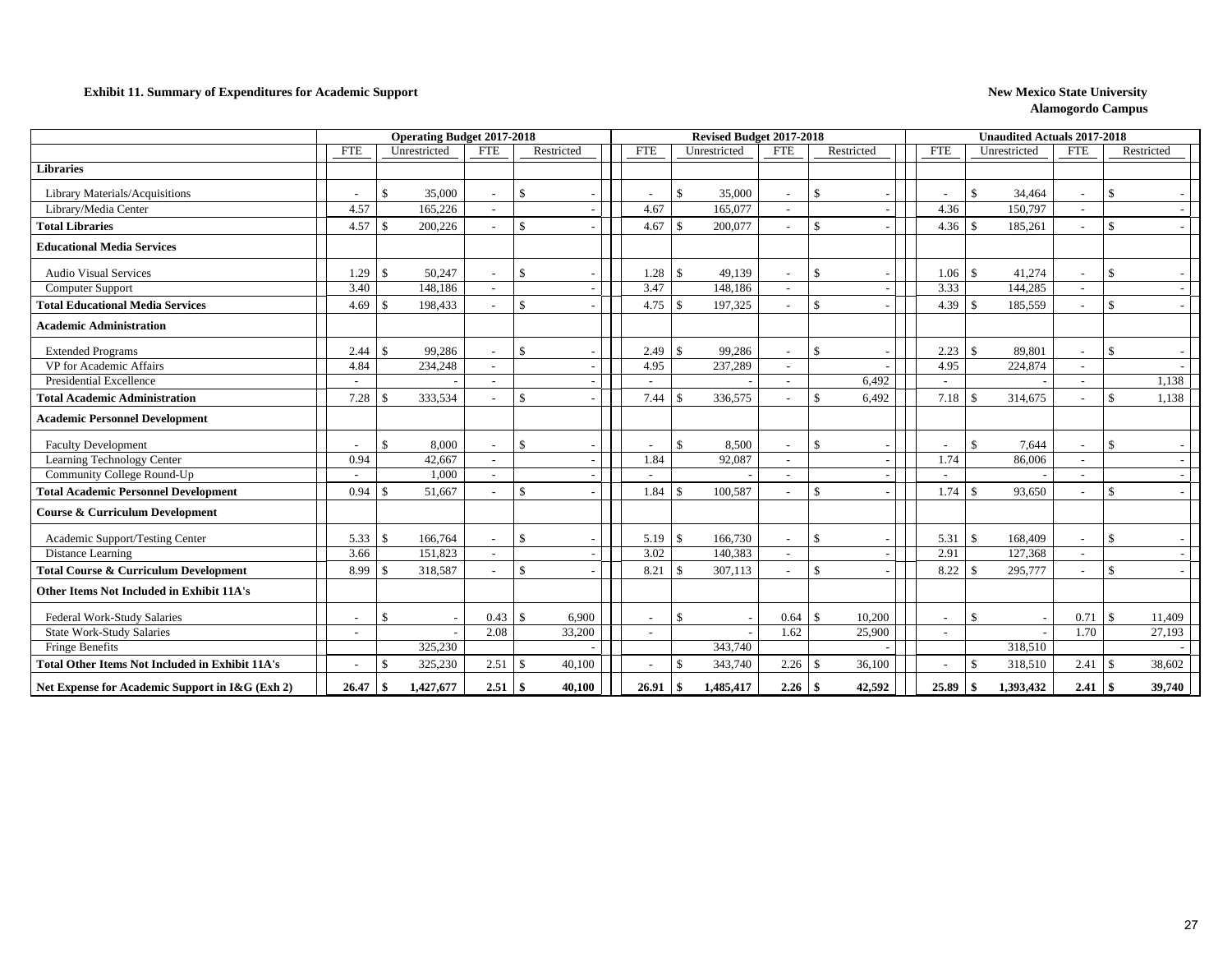### **Exhibit 11. Summary of Academic Support Salaries New Mexico State University New Mexico State University**

|                                            |            | <b>Operating Budget 2017-2018</b> |            |            |            | Revised Budget 2017-2018 |      |            |            | <b>Unaudited Actuals 2017-2018</b> |                          |            |        |
|--------------------------------------------|------------|-----------------------------------|------------|------------|------------|--------------------------|------|------------|------------|------------------------------------|--------------------------|------------|--------|
| <b>Salaries for Academic Support</b>       | <b>FTE</b> | Unrestricted                      | <b>FTE</b> | Restricted | <b>FTE</b> | Unrestricted             | FTE. | Restricted | <b>FTE</b> | Unrestricted                       | <b>FTE</b>               | Restricted |        |
| <b>Faculty Salaries</b>                    | 1.40       | 78,286                            |            |            | 2.28       | 127,765                  |      |            | 2.18       | 121,948                            |                          |            |        |
| Part-time Faculty Salaries                 | 1.61       | 18,000                            |            |            | 0.80       | 9,000                    |      |            | 0.74       | 8.300                              |                          |            |        |
| <b>Professional Salaries</b>               | 13.39      | 577.442                           |            |            | 13.72      | 581,608                  |      |            | 13.72      | 581,758                            | -                        |            |        |
| <b>Support Staff Salaries</b>              | 8.31       | 233,880                           |            |            | 8.78       | 238,849                  |      |            | 8.29       | 225,209                            |                          |            |        |
| GA/TA Salaries                             |            |                                   |            |            |            |                          |      |            |            |                                    |                          |            |        |
| <b>Student Salaries</b>                    | 0.30       | 4.844                             |            |            |            |                          |      |            | 0.07       | 1.185                              |                          |            |        |
| Federal Work-Study Salaries                | 0.08       | .340                              | 0.43       | 6.900      | 0.21       | 3,375                    | 0.64 | 10.200     | 0.18       | 2,814                              | 0.7!                     |            | 11.409 |
| <b>State Work-Study Salaries</b>           | 1.27       | 20.325                            | 2.08       | 33,200     | 1.08       | 17.250                   | 1.62 | 25,900     | 0.64       | 10.176                             | 1.70                     |            | 27.193 |
| Other Salaries                             | 0.11       | 3,000                             |            |            | 0.04       | 1,000                    |      |            | 0.07       | 1,772                              | $\overline{\phantom{0}}$ |            |        |
| <b>Total Salaries for Academic Support</b> | 26.47      | 937.117                           | 2.51       | 40,100     | 26.91      | 978,847                  | 2.26 | 36,100     | 25.89      | 953,162                            | 2.41                     |            | 38,602 |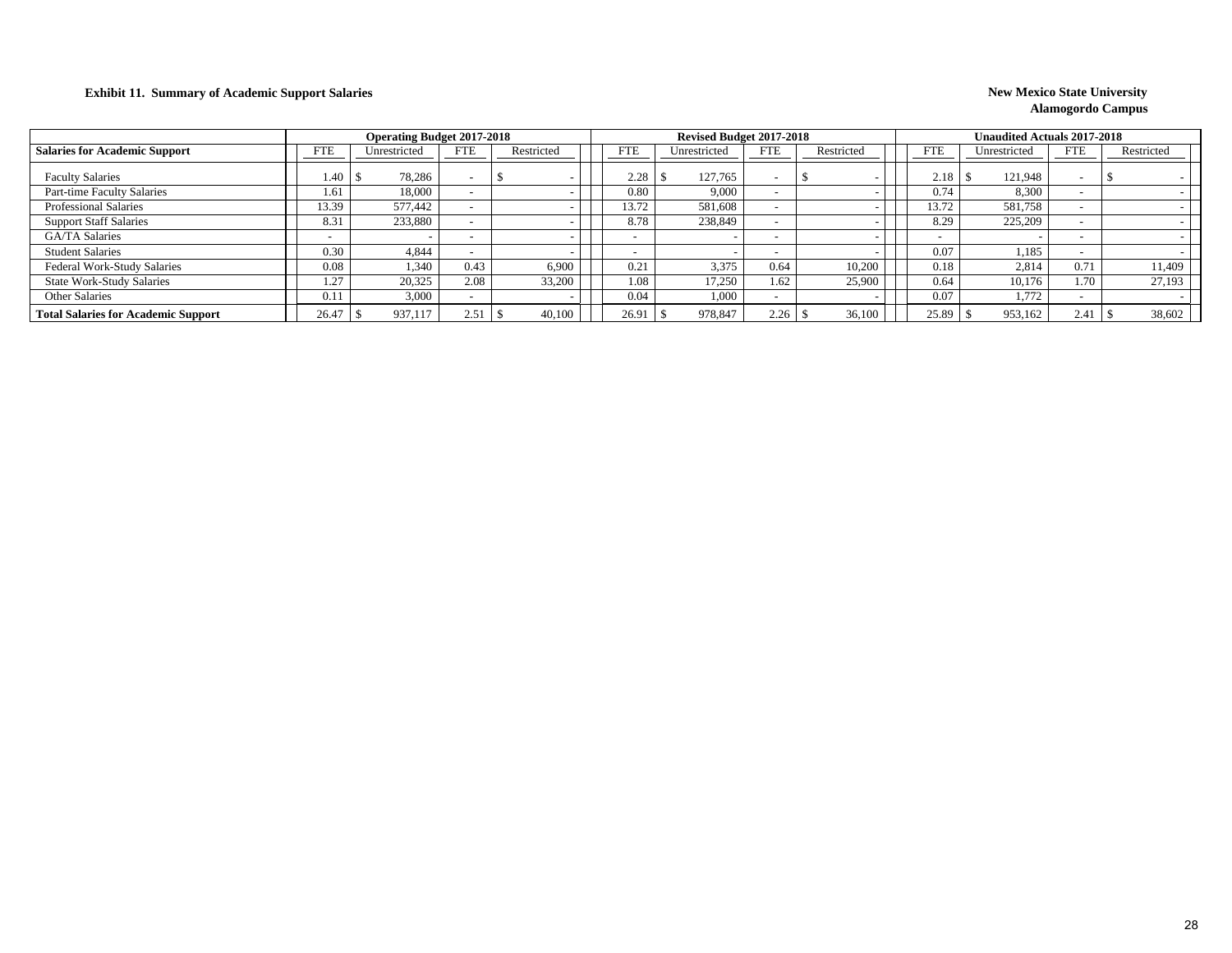### **Exhibit 11. Summary of Academic Support by Expenditure Category New Mexico State University**

|                                              |            | <b>Operating Budget 2017-2018</b> |                          |            |            | Revised Budget 2017-2018 |                          |            |       |            |              | <b>Unaudited Actuals 2017-2018</b> |            |       |
|----------------------------------------------|------------|-----------------------------------|--------------------------|------------|------------|--------------------------|--------------------------|------------|-------|------------|--------------|------------------------------------|------------|-------|
| <b>Summary by Expenditure Category</b>       | <b>FTE</b> | Unrestricted                      | <b>FTE</b>               | Restricted | <b>FTE</b> | Unrestricted             | <b>FTE</b>               | Restricted |       | <b>FTE</b> | Unrestricted | <b>FTE</b>                         | Restricted |       |
| <b>Faculty Salaries</b>                      | 1.40       | 78,286                            | $\overline{\phantom{0}}$ |            | 2.28       | 127,765                  |                          |            |       | 2.18       | 121,948      | $\overline{\phantom{a}}$           |            |       |
| Part-time Faculty Salaries                   | 1.61       | 18,000                            | $\overline{\phantom{0}}$ |            | 0.80       | 9,000                    |                          |            |       | 0.74       | 8,300        | $\overline{\phantom{a}}$           |            |       |
| <b>Professional Salaries</b>                 | 13.39      | 577,442                           | $\overline{\phantom{0}}$ |            | 13.72      | 581,608                  | $\overline{\phantom{0}}$ |            |       | 13.72      | 581,758      | $\overline{\phantom{0}}$           |            |       |
| <b>Support Staff Salaries</b>                | 8.31       | 233,880                           | $\sim$                   |            | 8.78       | 238,849                  | $\overline{\phantom{0}}$ |            |       | 8.29       | 225,209      | $\overline{\phantom{a}}$           |            |       |
| <b>GA/TA Salaries</b>                        |            |                                   | $\overline{\phantom{a}}$ |            |            |                          | $\overline{\phantom{0}}$ |            |       |            |              | $\overline{\phantom{a}}$           |            |       |
| <b>Student Salaries</b>                      | 0.30       | 4,844                             | $\overline{\phantom{a}}$ |            |            |                          | -                        |            |       | 0.07       | 1,185        | $\overline{\phantom{a}}$           |            |       |
| Federal Work-Study Salaries                  | 0.08       | 1,340                             | $\overline{\phantom{a}}$ |            | 0.21       | 3,375                    | ۰                        |            |       | 0.18       | 2,814        | $\overline{\phantom{a}}$           |            |       |
| <b>State Work-Study Salaries</b>             | 1.27       | 20,325                            | $\overline{\phantom{0}}$ |            | 1.08       | 17,250                   | $\overline{\phantom{a}}$ |            |       | 0.64       | 10,176       | $\overline{\phantom{a}}$           |            |       |
| Other Salaries                               | 0.11       | 3,000                             | $\overline{\phantom{0}}$ |            | 0.04       | 1,000                    | -                        |            |       | 0.07       | 1,772        | $\overline{\phantom{0}}$           |            |       |
| Fringes                                      |            |                                   |                          |            |            |                          |                          |            |       |            |              |                                    |            |       |
| Travel                                       |            | 39,300                            |                          |            |            | 34,800                   |                          |            |       |            | 21,977       |                                    |            |       |
| Utilities                                    |            |                                   |                          |            |            |                          |                          |            |       |            |              |                                    |            |       |
| Other Supplies and Expenses                  |            | 126,030                           |                          |            |            | 128,030                  |                          |            | 6,492 |            | 99,783       |                                    |            | 1,138 |
| Equipment                                    |            |                                   |                          |            |            |                          |                          |            |       |            |              |                                    |            |       |
| <b>Total Summary by Expenditure Category</b> | 26.47      | 1,102,447<br>.ა                   | $\overline{\phantom{a}}$ |            | 26.91      | 1,141,677                |                          |            | 6,492 | 25.89      | 1,074,922    | ۰                                  |            | 1,138 |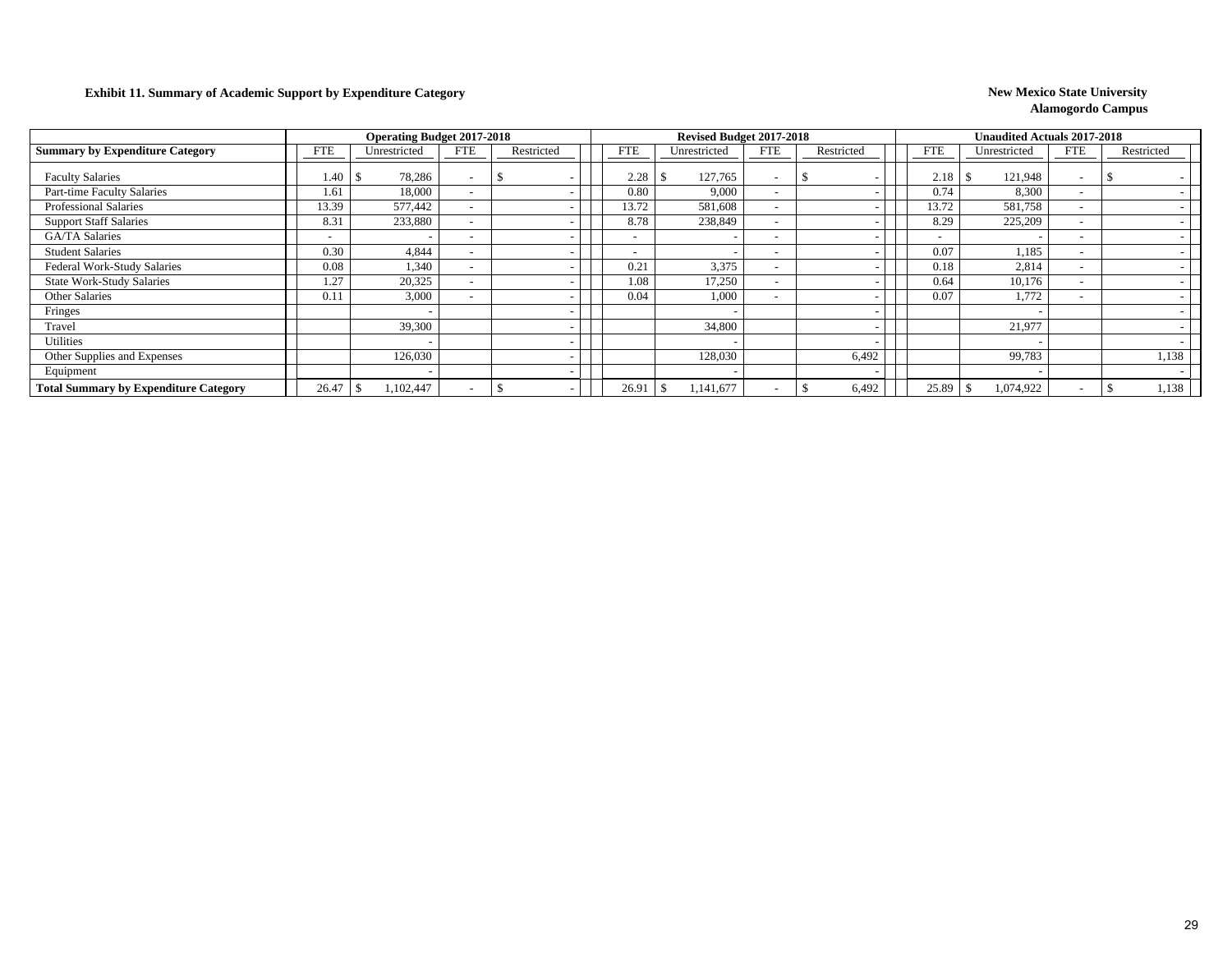|                                             |                          | <b>Operating Budget 2017-2018</b> |                             |               |                             |                    | Revised Budget 2017-2018 |                             |                                           |                             | <b>Unaudited Actuals 2017-2018</b> |                             |                          |
|---------------------------------------------|--------------------------|-----------------------------------|-----------------------------|---------------|-----------------------------|--------------------|--------------------------|-----------------------------|-------------------------------------------|-----------------------------|------------------------------------|-----------------------------|--------------------------|
| <b>Libraries</b>                            | <b>FTE</b>               | Unrestricted                      | <b>FTE</b>                  | Restricted    | <b>FTE</b>                  |                    | Unrestricted             | <b>FTE</b>                  | Restricted                                | <b>FTE</b>                  | Unrestricted                       | <b>FTE</b>                  | Restricted               |
| <b>Faculty Salaries</b>                     | $\overline{a}$           | \$                                |                             | $\mathsf{\$}$ | $\mathcal{L}_{\mathcal{A}}$ | \$                 |                          | $\sim$                      | \$                                        | $\sim$                      | $\mathcal{S}$                      | $\overline{\phantom{a}}$    | \$                       |
| Part-time Faculty Salaries                  | $\frac{1}{2}$            | $\blacksquare$                    | $\mathcal{L}_{\mathcal{A}}$ |               | $\mathcal{L}_{\mathcal{A}}$ |                    |                          | $\overline{\phantom{a}}$    | $\blacksquare$                            | $\overline{\phantom{a}}$    |                                    | $\sim$                      |                          |
| <b>Professional Salaries</b>                | 1.62                     | 69,848                            | $\sim$                      | $\sim$        | 1.65                        |                    | 69,848                   | $\sim$                      | $\blacksquare$                            | 1.65                        | 69,847                             | $\sim$                      |                          |
| <b>Support Staff Salaries</b>               | 2.45                     | 68,878                            | $\mathcal{L}$               | $\sim$        | 2.53                        |                    | 68,854                   | $\mathcal{L}_{\mathcal{A}}$ | $\sim$                                    | 2.33                        | 63,282                             | $\sim$                      |                          |
| <b>GA/TA Salaries</b>                       | $\overline{\phantom{a}}$ |                                   | $\blacksquare$              | $\sim$        | $\sim$                      |                    |                          | $\sim$                      | $\overline{\phantom{a}}$                  | $\sim$                      |                                    | $\blacksquare$              |                          |
| <b>Student Salaries</b>                     | $\mathbb{Z}^+$           | $\sim$                            | $\sim$                      | $\sim$        | $\sim$                      |                    | $\overline{\phantom{a}}$ | $\mathcal{L}_{\mathcal{A}}$ | $\overline{\phantom{a}}$                  | $\sim$                      |                                    | $\sim$                      | $\overline{\phantom{a}}$ |
| Federal Work-Study Salaries                 | $\omega$                 | $\sim$                            | $\mathcal{L}$               | $\sim$        | 0.21                        |                    | 3,375                    | $\mathcal{L}^{\pm}$         | $\sim$                                    | 0.18                        | 2,814                              | $\sim$                      |                          |
| <b>State Work-Study Salaries</b>            | 0.50                     | 8,000                             | $\sim$                      | $\sim$        | 0.28                        |                    | 4,500                    | $\mathcal{L}_{\mathcal{A}}$ | $\overline{\phantom{a}}$                  | 0.20                        | 3,193                              | $\sim$                      | $\overline{\phantom{a}}$ |
| Other Salaries                              | $\overline{\phantom{a}}$ | $\overline{\phantom{a}}$          | $\sim$                      | $\sim$        | $\sim$                      |                    | $\overline{\phantom{a}}$ | $\sim$                      | $\sim$                                    | $\sim$                      | $\sim$                             | $\sim$                      | $\sim$                   |
| Fringes                                     |                          | $\sim$                            |                             | $\sim$        |                             |                    | $\sim$                   |                             | $\blacksquare$                            |                             | $\sim$                             |                             | $\sim$                   |
| Travel                                      |                          | 3,000                             |                             |               |                             |                    | 3,000                    |                             | $\overline{\phantom{a}}$                  |                             | 1,760                              |                             |                          |
| Utilities                                   |                          |                                   |                             | $\sim$        |                             |                    |                          |                             | $\overline{\phantom{a}}$                  |                             |                                    |                             |                          |
| Other Supplies and Expenses                 |                          | 50,500                            |                             | $\sim$        |                             |                    | 50,500                   |                             | $\sim$                                    |                             | 44,365                             |                             |                          |
| Equipment                                   |                          |                                   |                             | $\sim$        |                             |                    |                          |                             | $\blacksquare$                            |                             |                                    |                             | $\sim$                   |
| <b>Total Libraries</b>                      |                          | 200,226                           | $\overline{\phantom{a}}$    | $\mathcal{S}$ | 4.67                        | $\mathbf{\hat{S}}$ | 200,077                  | $\sim$                      | $\mathcal{S}$<br>$\overline{\phantom{a}}$ | 4.36                        | $\mathbf{s}$<br>185,261            | $\overline{\phantom{a}}$    | $\mathbf S$              |
| <b>Library Materials/Acquisitions</b>       |                          |                                   |                             |               |                             |                    |                          |                             |                                           |                             |                                    |                             |                          |
| <b>Faculty Salaries</b>                     | $\overline{a}$           | $\mathcal{S}$                     | $\overline{\phantom{a}}$    | $\mathcal{S}$ | $\sim$                      | \$                 |                          | $\overline{\phantom{a}}$    | $\mathbb{S}$                              | $\sim$                      | $\mathsf{\$}$                      | $\sim$                      | $\mathbb{S}$             |
| Part-time Faculty Salaries                  | $\sim$                   | $\mathcal{L}_{\mathcal{A}}$       | $\sim$                      | $\sim$        | $\mathcal{L}$               |                    | $\overline{\phantom{a}}$ | $\sim$                      | $\blacksquare$                            | $\sim$                      | $\overline{\phantom{a}}$           | $\sim$                      |                          |
| <b>Professional Salaries</b>                | $\blacksquare$           | $\mathcal{L}_{\mathcal{A}}$       | $\mathcal{L}_{\mathcal{A}}$ | $\sim$        | $\overline{\phantom{a}}$    |                    |                          | $\sim$                      | $\blacksquare$                            | $\mathcal{L}_{\mathcal{A}}$ | $\blacksquare$                     | $\sim$                      |                          |
| <b>Support Staff Salaries</b>               | $\sim$                   | $\sim$                            | $\sim$                      | $\sim$        | $\sim$                      |                    | $\overline{\phantom{a}}$ | $\sim$                      | $\sim$                                    | $\sim$                      | $\sim$                             | $\sim$                      | $\overline{\phantom{a}}$ |
| GA/TA Salaries                              | $\sim$                   | $\sim$                            | $\sim$                      | $\sim$        | $\mathcal{L}$               |                    | $\overline{\phantom{a}}$ | $\sim$                      | $\sim$                                    | $\sim$                      | $\sim$                             | $\sim$                      |                          |
| <b>Student Salaries</b>                     | $\overline{\phantom{a}}$ | $\mathcal{L}_{\mathcal{A}}$       | $\sim$                      | $\sim$        | $\blacksquare$              |                    | $\overline{\phantom{a}}$ | $\overline{\phantom{a}}$    | $\overline{\phantom{a}}$                  | $\blacksquare$              | $\sim$                             | $\blacksquare$              | $\overline{a}$           |
| Federal Work-Study Salaries                 | $\sim$                   | $\sim$                            | $\sim$                      | $\sim$        | $\sim$                      |                    | $\overline{\phantom{a}}$ | $\sim$                      | $\sim$                                    | $\sim$                      | $\sim$                             | $\sim$                      | $\overline{\phantom{a}}$ |
| <b>State Work-Study Salaries</b>            | $\omega$                 | $\sim$                            | $\sim$                      | $\sim$        | $\sim$                      |                    | $\sim$                   | $\mathcal{L}$               | $\sim$                                    | $\sim$                      | $\sim$                             | $\mathcal{L}$               | $\sim$                   |
| Other Salaries                              | $\overline{\phantom{a}}$ | $\mathcal{L}_{\mathcal{A}}$       | $\sim$                      | $\sim$        | $\blacksquare$              |                    | $\overline{\phantom{a}}$ | $\sim$                      | $\blacksquare$                            | $\overline{\phantom{a}}$    | $\blacksquare$                     | $\blacksquare$              | $\overline{\phantom{a}}$ |
| Fringes                                     |                          | $\overline{\phantom{a}}$          |                             | $\sim$        |                             |                    | $\sim$                   |                             | $\sim$                                    |                             | $\sim$                             |                             | $\overline{\phantom{a}}$ |
| Travel                                      |                          | $\sim$                            |                             | $\sim$        |                             |                    | $\sim$                   |                             | $\overline{\phantom{a}}$                  |                             | $\sim$                             |                             | $\overline{\phantom{a}}$ |
| <b>Utilities</b>                            |                          |                                   |                             |               |                             |                    |                          |                             | $\sim$                                    |                             |                                    |                             |                          |
| Other Supplies and Expenses                 |                          | 35,000                            |                             |               |                             |                    | 35,000                   |                             | $\blacksquare$                            |                             | 34,464                             |                             |                          |
| Equipment                                   |                          |                                   |                             | $\sim$        |                             |                    |                          |                             | $\mathcal{L}$                             |                             |                                    |                             | $\sim$                   |
| <b>Total Library Materials/Acquisitions</b> |                          | 35,000<br>$\mathbf S$             | $\sim$                      | $\mathcal{S}$ | $\sim$                      | $\mathsf{\$}$      | 35,000                   | $\sim$                      | $\mathbf{s}$<br>$\sim$                    | $\sim$                      | $\mathcal{S}$<br>34,464            | $\sim$                      | \$                       |
| <b>Library/Media Center</b>                 |                          |                                   |                             |               |                             |                    |                          |                             |                                           |                             |                                    |                             |                          |
| <b>Faculty Salaries</b>                     |                          | \$                                | $\sim$                      | $\mathcal{S}$ | $\overline{\phantom{a}}$    | \$                 |                          | $\sim$                      | $\mathbf{\hat{S}}$                        | $\sim$                      | $\mathcal{S}$                      | $\sim$                      | \$                       |
| Part-time Faculty Salaries                  | $\overline{a}$           | $\sim$                            | $\mathcal{L}$               | $\sim$        | $\mathcal{L}$               |                    | ÷.                       | $\mathbb{Z}^2$              | $\mathcal{L}$                             | $\overline{a}$              | $\sim$                             | $\sim$                      |                          |
| Professional Salaries                       | 1.62                     | 69,848                            | $\sim$                      | $\sim$        | 1.65                        |                    | 69,848                   | $\mathbb{Z}^2$              | $\blacksquare$                            | 1.65                        | 69,847                             | $\mathbb{Z}^+$              |                          |
| <b>Support Staff Salaries</b>               | 2.45                     | 68,878                            | $\sim$                      | $\sim$        | 2.53                        |                    | 68,854                   | $\sim$                      | $\sim$                                    | 2.33                        | 63,282                             | $\sim$                      | $\overline{\phantom{a}}$ |
| GA/TA Salaries                              | $\sim$                   | $\overline{\phantom{a}}$          | $\sim$                      | $\sim$        | $\sim$                      |                    | $\overline{\phantom{a}}$ | $\sim$                      | $\blacksquare$                            | $\sim$                      | $\overline{\phantom{a}}$           | $\sim$                      | $\sim$                   |
| <b>Student Salaries</b>                     | $\overline{\phantom{a}}$ | $\sim$                            | $\sim$                      | $\sim$        | $\sim$                      |                    |                          | $\sim$                      | $\blacksquare$                            | $\sim$                      |                                    | $\overline{\phantom{a}}$    | $\sim$                   |
| Federal Work-Study Salaries                 | $\omega$                 | $\sim$                            | $\mathbb{Z}^2$              | $\sim$        | 0.21                        |                    | 3,375                    | $\mathcal{L}_{\mathcal{A}}$ | $\blacksquare$                            | 0.18                        | 2,814                              | $\mathcal{L}_{\mathcal{A}}$ | $\sim$                   |
| <b>State Work-Study Salaries</b>            | 0.50                     | 8,000                             | $\sim$                      | $\sim$        | 0.28                        |                    | 4,500                    | $\sim$                      | $\sim$                                    | 0.20                        | 3,193                              | $\sim$                      | $\overline{\phantom{a}}$ |
| Other Salaries                              | $\overline{\phantom{a}}$ | $\sim$                            | $\sim$                      | $\sim$        | $\sim$                      |                    |                          | $\overline{\phantom{a}}$    | $\blacksquare$                            | $\sim$                      | $\sim$                             | $\sim$                      | $\sim$                   |
| Fringes                                     |                          | $\sim$                            |                             | $\sim$        |                             |                    | ÷.                       |                             | $\blacksquare$                            |                             | $\sim$                             |                             | $\sim$                   |
| Travel                                      |                          | 3,000                             |                             | $\sim$        |                             |                    | 3,000                    |                             | $\sim$                                    |                             | 1,760                              |                             | $\sim$                   |
| Utilities                                   |                          |                                   |                             | $\sim$        |                             |                    |                          |                             | $\blacksquare$                            |                             |                                    |                             |                          |
| Other Supplies and Expenses                 |                          | 15,500                            |                             |               |                             |                    | 15,500                   |                             | $\overline{\phantom{a}}$                  |                             | 9,901                              |                             |                          |
| Equipment                                   |                          |                                   |                             | $\sim$        |                             |                    |                          |                             | $\sim$                                    |                             |                                    |                             | $\sim$                   |
| <b>Total Library/Media Center</b>           |                          | 165,226                           | $\sim$                      | $\$\,$        | 4.67                        | \$                 | 165,077                  |                             | $\mathbf{s}$                              | 4.36                        | 150,797<br>$\sqrt{S}$              | $\overline{\phantom{a}}$    | \$                       |
|                                             |                          |                                   |                             |               |                             |                    |                          |                             |                                           |                             |                                    |                             |                          |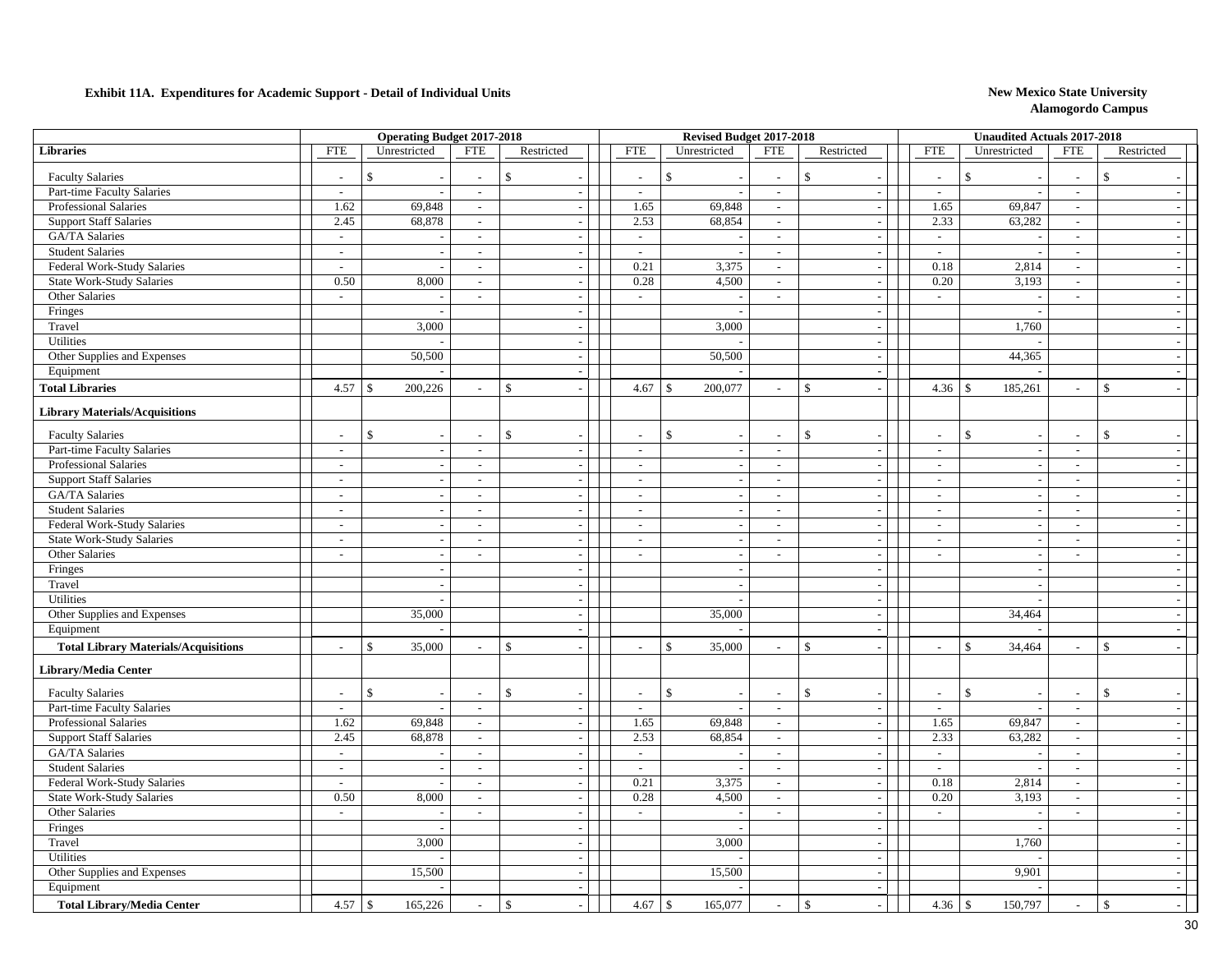|                                         |                             | <b>Operating Budget 2017-2018</b>        |                             |                              |                                          | Revised Budget 2017-2018 |                             |                                           |                          | <b>Unaudited Actuals 2017-2018</b> |                          |                          |
|-----------------------------------------|-----------------------------|------------------------------------------|-----------------------------|------------------------------|------------------------------------------|--------------------------|-----------------------------|-------------------------------------------|--------------------------|------------------------------------|--------------------------|--------------------------|
| <b>Educational Media Services</b>       | <b>FTE</b>                  | Unrestricted                             | <b>FTE</b>                  | Restricted                   | <b>FTE</b>                               | Unrestricted             | <b>FTE</b>                  | Restricted                                | <b>FTE</b>               | Unrestricted                       | <b>FTE</b>               | Restricted               |
| <b>Faculty Salaries</b>                 | $\overline{a}$              | $\mathbb{S}$                             |                             | $\mathbb{S}$                 | \$<br>$\mathcal{L}$                      |                          |                             | $\mathbb S$                               | $\sim$                   | \$                                 | $\overline{\phantom{a}}$ | \$                       |
| Part-time Faculty Salaries              | $\overline{a}$              | $\overline{a}$                           | $\sim$                      |                              | $\sim$                                   |                          | $\overline{\phantom{a}}$    | $\blacksquare$                            | $\overline{\phantom{a}}$ |                                    | $\sim$                   |                          |
| <b>Professional Salaries</b>            | 2.69                        | 116,257                                  | $\sim$                      | $\sim$                       | 2.74                                     | 116,257                  | $\sim$                      | $\blacksquare$                            | 2.74                     | 116,257                            | $\sim$                   |                          |
| <b>Support Staff Salaries</b>           | 1.48                        | 41,696                                   | $\sim$                      | $\sim$                       | 1.49                                     | 40,588                   | $\sim$                      | $\overline{\phantom{a}}$                  | 1.34                     | 36,356                             | $\sim$                   |                          |
| <b>GA/TA Salaries</b>                   | $\mathcal{L}_{\mathcal{A}}$ |                                          | $\blacksquare$              | $\sim$                       | $\mathcal{L}_{\mathcal{A}}$              |                          | $\sim$                      | $\overline{\phantom{a}}$                  | $\sim$                   |                                    | $\overline{\phantom{a}}$ |                          |
| <b>Student Salaries</b>                 | $\mathbb{Z}^2$              | $\sim$                                   | $\sim$                      | $\sim$                       | $\mathbb{Z}^2$                           | $\overline{a}$           | $\sim$                      | $\sim$                                    | 0.05                     | 788                                | $\mathbb{Z}^2$           | $\overline{\phantom{a}}$ |
| Federal Work-Study Salaries             | $\mathbb{Z}^2$              |                                          | $\mathbb{Z}^2$              | $\sim$                       | $\mathcal{L}$                            |                          | $\mathbb{Z}^2$              | $\mathbb{L}$                              | $\sim$                   |                                    | $\mathcal{L}$            |                          |
| <b>State Work-Study Salaries</b>        | 0.52                        | 8,250                                    | $\sim$                      | $\sim$                       | 0.52                                     | 8,250                    | $\mathcal{L}_{\mathcal{A}}$ | $\sim$                                    | 0.26                     | 4,161                              | $\sim$                   | $\overline{\phantom{a}}$ |
| Other Salaries                          | $\sim$                      | $\sim$                                   | $\sim$                      | $\sim$                       | $\sim$                                   | $\overline{\phantom{a}}$ | $\sim$                      | $\mathbb{L}$                              | $\sim$                   | $\sim$                             | $\sim$                   | $\overline{\phantom{a}}$ |
| Fringes                                 |                             | $\sim$                                   |                             | $\sim$                       |                                          | $\overline{\phantom{a}}$ |                             | $\blacksquare$                            |                          | $\overline{\phantom{a}}$           |                          | $\overline{a}$           |
| Travel                                  |                             | 500                                      |                             |                              |                                          | 500                      |                             | $\overline{\phantom{a}}$                  |                          |                                    |                          |                          |
| Utilities                               |                             |                                          |                             | $\sim$                       |                                          |                          |                             | $\overline{\phantom{a}}$                  |                          |                                    |                          |                          |
| Other Supplies and Expenses             |                             | 31,730                                   |                             | $\sim$                       |                                          | 31,730                   |                             | $\mathcal{L}$                             |                          | 27,997                             |                          |                          |
| Equipment                               |                             |                                          |                             | $\sim$                       |                                          |                          |                             | $\mathcal{L}_{\mathcal{A}}$               |                          |                                    |                          |                          |
| <b>Total Educational Media Services</b> | 4.69                        | 198,433<br>$\mathbf{s}$                  | $\overline{\phantom{a}}$    | $\mathbf{\hat{s}}$<br>$\sim$ | 4.75<br>$\mathbb{S}$                     | 197,325                  | $\sim$                      | $\mathbf{\hat{S}}$<br>$\bar{\phantom{a}}$ | 4.39                     | 185,559<br>$\mathcal{S}$           | $\sim$                   | $\mathbf S$              |
| <b>Audio Visual Services</b>            |                             |                                          |                             |                              |                                          |                          |                             |                                           |                          |                                    |                          |                          |
| <b>Faculty Salaries</b>                 | $\overline{a}$              | \$                                       | $\overline{a}$              | \$                           | $\mathbb{S}$<br>$\overline{\phantom{a}}$ |                          | $\sim$                      | $\mathbb{S}$                              | $\overline{a}$           | $\mathbf{\hat{S}}$                 | $\sim$                   | $\mathbf S$              |
| Part-time Faculty Salaries              | $\sim$                      | $\sim$                                   | $\sim$                      | $\sim$                       | $\sim$                                   |                          | $\sim$                      | $\mathcal{L}_{\mathcal{A}}$               | $\sim$                   |                                    | $\overline{\phantom{a}}$ |                          |
| <b>Professional Salaries</b>            | 0.83                        | 36,000                                   | $\sim$                      | $\sim$                       | 0.85                                     | 36,000                   | $\mathcal{L}_{\mathcal{A}}$ | $\overline{\phantom{a}}$                  | 0.85                     | 36,000                             | $\sim$                   |                          |
| <b>Support Staff Salaries</b>           | 0.32                        | 8,997                                    | $\sim$                      | $\sim$                       | 0.29                                     | 7,889                    | $\sim$                      | $\overline{\phantom{a}}$                  | 0.13                     | 3,612                              | $\sim$                   | $\overline{\phantom{a}}$ |
| GA/TA Salaries                          | $\mathcal{L}$               | $\sim$                                   | $\sim$                      | $\sim$                       | $\sim$                                   |                          | $\sim$                      | $\overline{\phantom{a}}$                  | $\sim$                   | $\overline{\phantom{a}}$           | $\mathcal{L}$            |                          |
| <b>Student Salaries</b>                 | $\mathcal{L}_{\mathcal{A}}$ | $\blacksquare$                           | $\overline{\phantom{a}}$    | $\sim$                       | $\mathcal{L}_{\mathcal{A}}$              | $\overline{\phantom{a}}$ | $\overline{\phantom{a}}$    | $\overline{\phantom{a}}$                  | $\mathcal{L}$            | $\sim$                             | $\blacksquare$           | $\overline{\phantom{a}}$ |
| Federal Work-Study Salaries             | $\mathcal{L}$               | $\sim$                                   | $\sim$                      | $\sim$                       | $\sim$                                   |                          | $\sim$                      | $\sim$                                    | $\mathcal{L}$            |                                    | $\sim$                   | $\overline{\phantom{a}}$ |
| <b>State Work-Study Salaries</b>        | 0.14                        | 2,250                                    | $\sim$                      | $\sim$                       | 0.14                                     | 2,250                    | $\sim$                      | $\mathbb{L}$                              | 0.08                     | 1,338                              | $\sim$                   | $\sim$                   |
| Other Salaries                          | $\sim$                      | $\overline{\phantom{a}}$                 | $\mathcal{L}_{\mathcal{A}}$ | $\overline{\phantom{a}}$     | $\mathbb{Z}^+$                           |                          | $\mathcal{L}_{\mathcal{A}}$ | $\blacksquare$                            | $\mathbb{L}$             | $\overline{\phantom{a}}$           | $\blacksquare$           | $\overline{\phantom{a}}$ |
| Fringes                                 |                             | $\sim$                                   |                             | $\sim$                       |                                          |                          |                             | $\overline{\phantom{a}}$                  |                          | $\sim$                             |                          | $\overline{\phantom{a}}$ |
| Travel                                  |                             | 500                                      |                             | $\sim$                       |                                          | 500                      |                             | $\overline{\phantom{a}}$                  |                          | $\overline{\phantom{a}}$           |                          | $\overline{\phantom{a}}$ |
| <b>Utilities</b>                        |                             |                                          |                             |                              |                                          |                          |                             | $\overline{\phantom{a}}$                  |                          |                                    |                          |                          |
| Other Supplies and Expenses             |                             | 2,500                                    |                             | $\sim$                       |                                          | 2,500                    |                             | $\blacksquare$                            |                          | 324                                |                          |                          |
| Equipment                               |                             |                                          |                             | $\sim$                       |                                          |                          |                             | $\mathcal{L}$                             |                          | $\overline{\phantom{a}}$           |                          |                          |
| <b>Total Audio Visual Services</b>      | 1.29                        | 50,247<br>\$                             | $\sim$                      | $\mathcal{S}$<br>$\sim$      | $1.28$ \$                                | 49,139                   | $\sim$                      | $\mathcal{S}$<br>$\sim$                   | 1.06                     | $\mathbf{\hat{S}}$<br>41,274       | $\sim$                   | $\mathbf{s}$             |
| <b>Computer Support</b>                 |                             |                                          |                             |                              |                                          |                          |                             |                                           |                          |                                    |                          |                          |
| <b>Faculty Salaries</b>                 | $\overline{a}$              | $\mathbb{S}$<br>$\overline{\phantom{a}}$ | $\sim$                      | \$                           | \$<br>$\overline{\phantom{a}}$           |                          | $\sim$                      | $\mathbb{S}$                              | $\overline{a}$           | $\mathbb{S}$                       | $\sim$                   | $\mathbb{S}$             |
| Part-time Faculty Salaries              | $\overline{a}$              | $\overline{a}$                           | $\sim$                      | $\sim$                       | $\sim$                                   |                          | $\sim$                      | $\mathbf{r}$                              | $\sim$                   | $\overline{\phantom{a}}$           | $\sim$                   |                          |
| Professional Salaries                   | 1.86                        | 80,257                                   | $\sim$                      | $\sim$                       | 1.89                                     | 80,257                   | $\sim$                      | $\blacksquare$                            | 1.89                     | 80,257                             | $\mathbb{Z}^2$           |                          |
| <b>Support Staff Salaries</b>           | 1.16                        | 32,699                                   | $\sim$                      | $\sim$                       | 1.20                                     | 32,699                   | $\sim$                      | $\overline{\phantom{a}}$                  | 1.21                     | 32,744                             | $\sim$                   |                          |
| GA/TA Salaries                          | $\sim$                      | $\overline{a}$                           | $\sim$                      | $\sim$                       | $\sim$                                   | $\overline{\phantom{a}}$ | $\sim$                      | $\overline{\phantom{a}}$                  | $\sim$                   |                                    | $\sim$                   | $\overline{\phantom{a}}$ |
| <b>Student Salaries</b>                 | $\mathbf{r}$                | $\sim$                                   | $\sim$                      |                              | $\sim$                                   |                          | $\sim$                      | $\bar{\phantom{a}}$                       | 0.05                     | 788                                | $\mathcal{L}$            | ÷.                       |
| Federal Work-Study Salaries             | $\mathcal{L}$               | $\sim$                                   | $\mathbb{Z}^2$              | $\sim$                       | $\mathcal{L}$                            | $\overline{\phantom{a}}$ | $\sim$                      | $\blacksquare$                            | $\sim$                   |                                    | $\mathbb{L}^+$           |                          |
| <b>State Work-Study Salaries</b>        | 0.38                        | 6,000                                    | $\sim$                      | $\sim$                       | 0.38                                     | 6,000                    | $\sim$                      | $\overline{\phantom{a}}$                  | 0.18                     | 2,823                              | $\mathbb{L}^+$           | $\overline{a}$           |
| Other Salaries                          | $\mathcal{L}$               | $\sim$                                   | $\sim$                      | $\sim$                       | $\sim$                                   |                          | $\sim$                      | $\mathcal{L}_{\mathcal{A}}$               | $\sim$                   | $\sim$                             | $\sim$                   |                          |
| Fringes                                 |                             | $\mathcal{L}_{\mathcal{A}}$              |                             | $\overline{\phantom{a}}$     |                                          | $\overline{\phantom{a}}$ |                             | $\mathcal{L}_{\mathcal{A}}$               |                          | $\overline{\phantom{a}}$           |                          |                          |
| Travel                                  |                             | $\mathcal{L}_{\mathcal{A}}$              |                             | $\sim$                       |                                          |                          |                             | $\mathcal{L}$                             |                          | $\sim$                             |                          | $\overline{\phantom{a}}$ |
| Utilities                               |                             | $\sim$                                   |                             | $\sim$                       |                                          |                          |                             | $\blacksquare$                            |                          |                                    |                          |                          |
| Other Supplies and Expenses             |                             | 29,230                                   |                             |                              |                                          | 29,230                   |                             | $\overline{\phantom{a}}$                  |                          | 27,673                             |                          |                          |
| Equipment                               |                             |                                          |                             | $\sim$                       |                                          |                          |                             | $\blacksquare$                            |                          |                                    |                          |                          |
| <b>Total Computer Support</b>           | 3.40                        | 148,186<br>\$                            |                             | $\mathbf{\hat{S}}$           | 3.47<br>$\$$                             | 148,186                  |                             | $\$$                                      | 3.33                     | $\sqrt[6]{3}$<br>144,285           | $\sim$                   | $\mathbf{s}$             |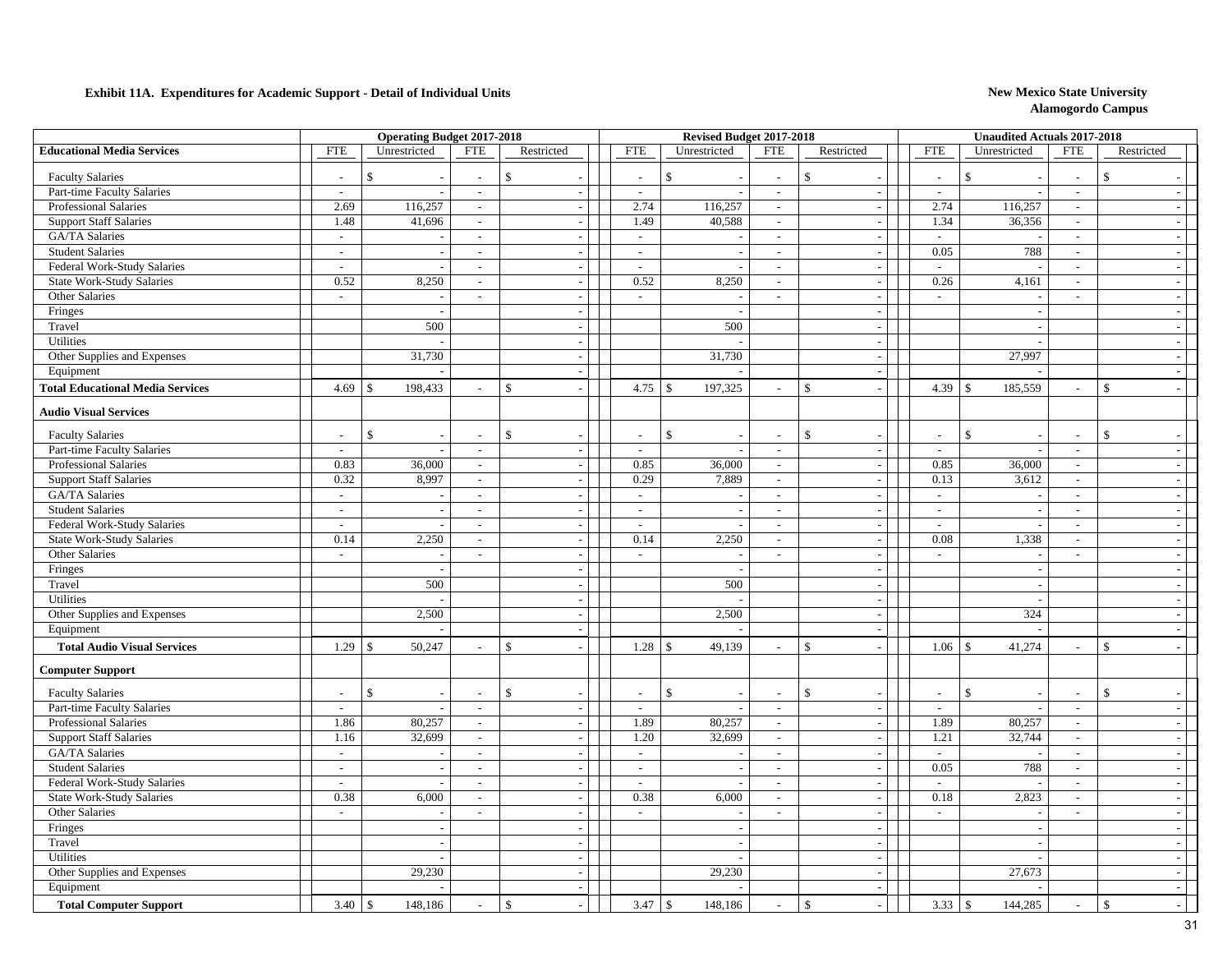|                                      |                             | <b>Operating Budget 2017-2018</b> |                             |                          |                             | Revised Budget 2017-2018 |                             |                                           |                | <b>Unaudited Actuals 2017-2018</b> |                          |                          |  |
|--------------------------------------|-----------------------------|-----------------------------------|-----------------------------|--------------------------|-----------------------------|--------------------------|-----------------------------|-------------------------------------------|----------------|------------------------------------|--------------------------|--------------------------|--|
| <b>Academic Administration</b>       | <b>FTE</b>                  | Unrestricted                      | <b>FTE</b>                  | Restricted               | <b>FTE</b>                  | Unrestricted             | <b>FTE</b>                  | Restricted                                | <b>FTE</b>     | Unrestricted                       | <b>FTE</b>               | Restricted               |  |
| <b>Faculty Salaries</b>              | \$                          |                                   | $\sim$                      | \$                       | $\sim$                      | \$<br>$\overline{a}$     | $\sim$                      | \$                                        | $\sim$         | $\mathbb{S}$                       | $\sim$                   | \$                       |  |
| Part-time Faculty Salaries           | $\sim$                      |                                   | $\sim$                      | $\sim$                   | $\sim$                      | $\overline{a}$           | $\sim$                      | $\sim$                                    | $\sim$         | $\overline{a}$                     | $\sim$                   |                          |  |
| Professional Salaries                | 6.66                        | 287,040                           | $\mathcal{L}_{\mathcal{A}}$ | $\sim$                   | 6.87                        | 291,206                  | $\sim$                      | $\sim$                                    | 6.87           | 291,357                            | $\sim$                   |                          |  |
| <b>Support Staff Salaries</b>        | 0.55                        | 15,569                            | $\sim$                      |                          | 0.57                        | 15,569                   | $\sim$                      | $\overline{\phantom{a}}$                  | 0.31           | 8,383                              | $\sim$                   |                          |  |
| GA/TA Salaries                       | $\mathcal{L}_{\mathcal{A}}$ |                                   | $\mathcal{L}$               | $\sim$                   | $\mathcal{L}$               |                          | $\omega$                    | $\overline{\phantom{a}}$                  | $\mathbb{Z}^2$ |                                    | $\overline{\phantom{a}}$ | $\overline{\phantom{a}}$ |  |
| <b>Student Salaries</b>              | $\sim$                      | $\overline{a}$                    | $\sim$                      | $\overline{a}$           | $\sim$                      | $\overline{a}$           | $\sim$                      | $\overline{a}$                            | $\sim$         | $\overline{a}$                     | $\mathcal{L}$            |                          |  |
| Federal Work-Study Salaries          | $\sim$                      | $\sim$                            | $\sim$                      | $\sim$                   | $\sim$                      | $\overline{a}$           | $\sim$                      | $\sim$                                    | $\sim$         | $\sim$                             | $\overline{a}$           | $\overline{a}$           |  |
| <b>State Work-Study Salaries</b>     | 0.07                        | 1,125                             | $\sim$                      | $\sim$                   | $\sim$                      | $\sim$                   | $\sim$                      | $\overline{\phantom{a}}$                  | $\sim$         | $\sim$                             | $\sim$                   | $\overline{\phantom{a}}$ |  |
| Other Salaries                       | $\sim$                      | $\overline{\phantom{a}}$          | $\sim$                      | $\sim$                   | $\sim$                      | $\sim$                   | $\sim$                      | $\sim$                                    | $\sim$         | $\overline{\phantom{a}}$           | $\sim$                   | $\sim$                   |  |
| Fringes                              |                             |                                   |                             | $\overline{\phantom{a}}$ |                             | $\sim$                   |                             | $\overline{\phantom{a}}$                  |                | $\overline{\phantom{a}}$           |                          | $\overline{\phantom{a}}$ |  |
| Travel                               |                             | 13,000                            |                             | $\sim$                   |                             | 8,500                    |                             | $\overline{\phantom{a}}$                  |                | 2,530                              |                          |                          |  |
| Utilities                            |                             |                                   |                             | $\sim$                   |                             |                          |                             | $\overline{a}$                            |                |                                    |                          |                          |  |
| Other Supplies and Expenses          |                             | 16,800                            |                             | $\overline{\phantom{a}}$ |                             | 21,300                   |                             | 6,492                                     |                | 12,405                             |                          | 1,138                    |  |
| Equipment                            |                             |                                   |                             |                          |                             |                          |                             |                                           |                |                                    |                          |                          |  |
| <b>Total Academic Administration</b> | 7.28<br><sup>\$</sup>       | 333,534                           | $\sim$                      | $\mathcal{S}$            | 7.44                        | 336,575<br>\$            | $\sim$                      | $\mathcal{S}$<br>6,492                    | 7.18           | 314,675<br>\$                      | $\blacksquare$           | $\mathbb{S}$<br>1,138    |  |
| <b>Extended Programs</b>             |                             |                                   |                             |                          |                             |                          |                             |                                           |                |                                    |                          |                          |  |
| <b>Faculty Salaries</b>              | \$<br>$\overline{a}$        |                                   | $\sim$                      | $\mathcal{S}$            | $\sim$                      | $\mathsf{\$}$            | $\sim$                      | $\mathbf S$                               | $\sim$         | $\mathbf{\hat{S}}$                 | $\overline{a}$           | $\mathbf{\hat{S}}$       |  |
| Part-time Faculty Salaries           | $\sim$                      |                                   | $\sim$                      | $\sim$                   | $\sim$                      | $\sim$                   | $\sim$                      | $\sim$                                    | $\sim$         |                                    | $\sim$                   |                          |  |
| <b>Professional Salaries</b>         | 1.89                        | 81,417                            | $\sim$                      |                          | 1.92                        | 81,417                   | $\sim$                      | $\overline{\phantom{a}}$                  | 1.92           | 81,418                             | $\sim$                   | $\sim$                   |  |
| <b>Support Staff Salaries</b>        | 0.55                        | 15,569                            | $\mathcal{L}^{\pm}$         | $\sim$                   | 0.57                        | 15,569                   | $\mathcal{L}_{\mathcal{A}}$ | $\mathcal{L}_{\mathcal{A}}$               | 0.31           | 8,383                              | $\mathcal{L}$            | $\overline{\phantom{a}}$ |  |
| GA/TA Salaries                       | $\mathcal{L}_{\mathcal{A}}$ |                                   | $\sim$                      |                          | $\mathcal{L}_{\mathcal{A}}$ | $\overline{\phantom{a}}$ | $\overline{\phantom{a}}$    | $\blacksquare$                            | $\mathbb{Z}^2$ | $\sim$                             | $\overline{\phantom{a}}$ |                          |  |
| <b>Student Salaries</b>              | $\overline{\phantom{a}}$    | $\sim$                            | $\sim$                      |                          | $\sim$                      | $\sim$                   | $\sim$                      | $\overline{\phantom{a}}$                  | $\sim$         | $\overline{\phantom{a}}$           | $\sim$                   | $\sim$                   |  |
| Federal Work-Study Salaries          | $\sim$                      | $\overline{a}$                    | $\sim$                      | $\sim$                   | $\sim$                      | $\sim$                   | $\sim$                      | $\sim$                                    | $\sim$         | $\sim$                             | $\sim$                   | $\overline{\phantom{a}}$ |  |
| State Work-Study Salaries            | $\overline{a}$              | $\sim$                            | $\sim$                      |                          | $\sim$                      | $\sim$                   | $\sim$                      | $\sim$                                    | $\sim$         | $\sim$                             | $\sim$                   |                          |  |
| Other Salaries                       | $\overline{\phantom{a}}$    | $\sim$                            | $\sim$                      | $\sim$                   | $\sim$                      | $\sim$                   | $\sim$                      | $\sim$                                    | $\sim$         | $\sim$                             | $\sim$                   | $\overline{\phantom{a}}$ |  |
| Fringes                              |                             | $\sim$                            |                             | $\sim$                   |                             | $\overline{\phantom{a}}$ |                             | $\overline{\phantom{a}}$                  |                | $\sim$                             |                          | $\overline{\phantom{a}}$ |  |
| Travel                               |                             | 1,500                             |                             | $\sim$                   |                             | 1,500                    |                             | $\blacksquare$                            |                | $\overline{\phantom{a}}$           |                          |                          |  |
| <b>Utilities</b>                     |                             |                                   |                             |                          |                             |                          |                             | $\overline{\phantom{a}}$                  |                |                                    |                          |                          |  |
| Other Supplies and Expenses          |                             | 800                               |                             | $\sim$                   |                             | 800                      |                             | $\sim$                                    |                | $\overline{\phantom{a}}$           |                          |                          |  |
| Equipment                            |                             |                                   |                             | $\overline{\phantom{a}}$ |                             |                          |                             | $\sim$                                    |                | $\sim$                             |                          | $\overline{a}$           |  |
| <b>Total Extended Programs</b>       | 2.44<br>$\mathcal{S}$       | 99,286                            | $\sim$                      | $\mathcal{S}$            | 2.49                        | $\mathbb{S}$<br>99,286   | $\sim$                      | $\mathcal{S}$<br>$\overline{\phantom{a}}$ | 2.23           | 89,801<br>\$                       | $\sim$                   | $\mathbf{s}$             |  |
| <b>VP</b> for Academic Affairs       |                             |                                   |                             |                          |                             |                          |                             |                                           |                |                                    |                          |                          |  |
| <b>Faculty Salaries</b>              | \$                          |                                   |                             | $\mathcal{S}$            | $\sim$                      | $\mathbb{S}$             | $\sim$                      | $\mathbb{S}$                              | $\sim$         | $\mathbf{\hat{S}}$                 | $\sim$                   | $\mathbb{S}$             |  |
| Part-time Faculty Salaries           | $\overline{a}$              |                                   | $\sim$                      |                          | $\sim$                      | $\sim$                   | $\sim$                      | $\sim$                                    | $\sim$         |                                    | $\sim$                   |                          |  |
| <b>Professional Salaries</b>         | 4.77                        | 205,623                           | $\overline{\phantom{a}}$    | $\sim$                   | 4.95                        | 209,789                  | $\omega$                    | $\sim$                                    | 4.95           | 209,939                            | $\mathcal{L}$            |                          |  |
| <b>Support Staff Salaries</b>        | $\sim$                      |                                   | $\sim$                      |                          | $\sim$                      | $\overline{\phantom{a}}$ | $\sim$                      | $\sim$                                    | $\sim$         | $\sim$                             | $\sim$                   | $\sim$                   |  |
| GA/TA Salaries                       | $\overline{\phantom{a}}$    | $\overline{\phantom{a}}$          | $\sim$                      |                          | $\sim$                      | $\sim$                   | $\sim$                      | $\sim$                                    | $\sim$         | $\overline{\phantom{a}}$           | $\sim$                   | $\overline{\phantom{a}}$ |  |
| <b>Student Salaries</b>              | $\overline{\phantom{a}}$    |                                   | $\sim$                      |                          | $\sim$                      | $\sim$                   | $\sim$                      | $\sim$                                    | $\sim$         | $\overline{\phantom{a}}$           | $\sim$                   | $\overline{\phantom{a}}$ |  |
| Federal Work-Study Salaries          | $\overline{\phantom{a}}$    | $\sim$                            | $\mathbb{Z}^2$              | $\sim$                   | $\sim$                      | $\sim$                   | $\sim$                      | $\sim$                                    | $\mathbb{Z}^2$ | $\sim$                             | $\sim$                   | $\sim$                   |  |
| <b>State Work-Study Salaries</b>     | 0.07                        | 1,125                             | $\sim$                      |                          | $\sim$                      | $\overline{\phantom{a}}$ | $\sim$                      | $\sim$                                    | $\sim$         | $\overline{\phantom{a}}$           | $\sim$                   | $\sim$                   |  |
| Other Salaries                       | $\mathcal{L}$               |                                   | $\sim$                      | $\sim$                   | $\overline{\phantom{a}}$    | $\sim$                   | $\overline{\phantom{a}}$    | $\overline{\phantom{a}}$                  | $\sim$         | $\overline{\phantom{a}}$           | $\overline{\phantom{a}}$ | $\sim$                   |  |
|                                      |                             | $\sim$                            |                             | $\overline{\phantom{a}}$ |                             | $\sim$                   |                             | $\sim$                                    |                | $\overline{\phantom{a}}$           |                          | $\sim$                   |  |
| Fringes<br>Travel                    |                             | 11,500                            |                             | $\sim$                   |                             | 7,000                    |                             | $\sim$                                    |                | 2,530                              |                          | $\sim$                   |  |
| Utilities                            |                             |                                   |                             | $\sim$                   |                             |                          |                             | $\sim$                                    |                |                                    |                          |                          |  |
| Other Supplies and Expenses          |                             | 16,000                            |                             |                          |                             | 20,500                   |                             | $\sim$                                    |                |                                    |                          |                          |  |
| Equipment                            |                             |                                   |                             | $\sim$                   |                             |                          |                             | $\sim$                                    |                | 12,405                             |                          | $\sim$                   |  |
|                                      |                             |                                   |                             |                          |                             |                          |                             |                                           |                |                                    |                          |                          |  |
| <b>Total VP for Academic Affairs</b> | 4.84<br>\$                  | 234,248                           |                             | $\mathcal{S}$            | 4.95                        | \$<br>237,289            |                             | $\mathbb{S}$                              | 4.95           | 224,874<br>$\sqrt{5}$              | $\overline{\phantom{a}}$ | \$                       |  |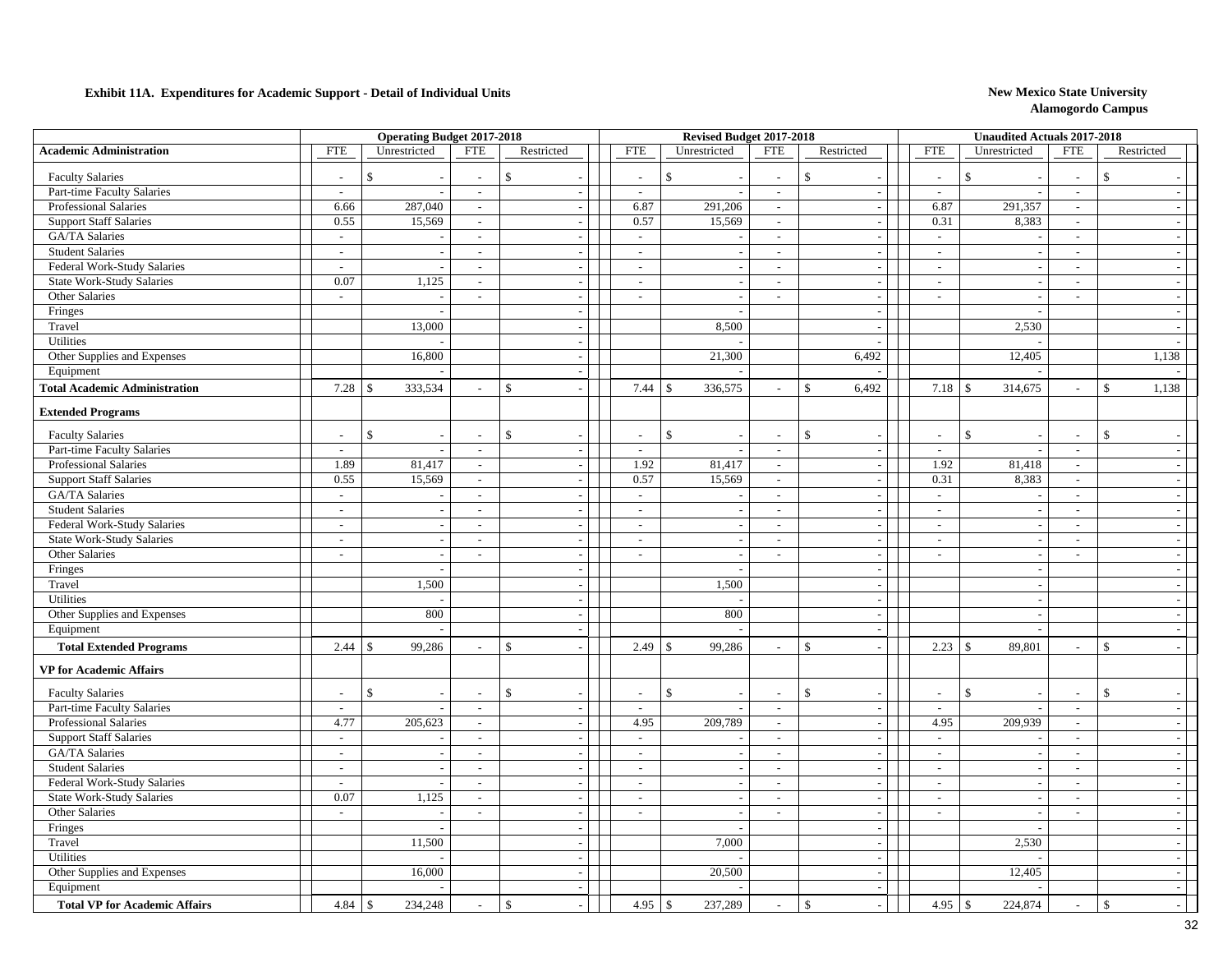|                                      |                          | <b>Operating Budget 2017-2018</b> |                          |            |                          | Revised Budget 2017-2018 |                          |                          |                          | Unaudited Actuals 2017-2018 |                          |            |  |
|--------------------------------------|--------------------------|-----------------------------------|--------------------------|------------|--------------------------|--------------------------|--------------------------|--------------------------|--------------------------|-----------------------------|--------------------------|------------|--|
| <b>Academic Administration</b>       | <b>FTE</b>               | Unrestricted                      | FTE                      | Restricted | <b>FTE</b>               | Unrestricted             | FTE                      | Restricted               | <b>FTE</b>               | Unrestricted                | FTE                      | Restricted |  |
| <b>Presidential Excellence</b>       |                          |                                   |                          |            |                          |                          |                          |                          |                          |                             |                          |            |  |
| <b>Faculty Salaries</b>              | $\overline{\phantom{a}}$ | $\overline{\phantom{a}}$          | $\overline{\phantom{a}}$ |            | $\overline{\phantom{0}}$ |                          | $\overline{\phantom{0}}$ |                          | $\overline{\phantom{a}}$ |                             | $\overline{\phantom{0}}$ |            |  |
| Part-time Faculty Salaries           | $\overline{\phantom{a}}$ | $\overline{\phantom{0}}$          | $\overline{\phantom{0}}$ |            | $\overline{\phantom{a}}$ |                          | $\overline{\phantom{0}}$ |                          | $\overline{\phantom{a}}$ |                             |                          |            |  |
| <b>Professional Salaries</b>         | $\overline{\phantom{a}}$ | $\overline{\phantom{a}}$          | $\overline{\phantom{0}}$ |            | $\overline{\phantom{0}}$ |                          | $\overline{\phantom{0}}$ | $\overline{\phantom{a}}$ | $\overline{\phantom{a}}$ |                             | $\overline{\phantom{0}}$ |            |  |
| <b>Support Staff Salaries</b>        | $\overline{\phantom{a}}$ | $\overline{\phantom{0}}$          | $\overline{\phantom{0}}$ |            | $\overline{\phantom{0}}$ |                          | $\overline{\phantom{0}}$ | $\overline{\phantom{0}}$ | $\overline{\phantom{a}}$ |                             | $\overline{\phantom{0}}$ |            |  |
| <b>GA/TA Salaries</b>                | $\overline{\phantom{a}}$ | $\overline{\phantom{a}}$          | $\overline{\phantom{a}}$ |            | $\overline{\phantom{a}}$ | $\overline{\phantom{0}}$ | $\overline{\phantom{0}}$ | $\overline{\phantom{a}}$ | $\overline{\phantom{a}}$ |                             | $\overline{\phantom{0}}$ |            |  |
| <b>Student Salaries</b>              | $\sim$                   | $\overline{\phantom{a}}$          | $\overline{\phantom{a}}$ |            | $\overline{\phantom{a}}$ | $\overline{\phantom{0}}$ | $\sim$                   | $\overline{\phantom{a}}$ | $\overline{\phantom{a}}$ | $\overline{\phantom{0}}$    | $\overline{\phantom{0}}$ |            |  |
| Federal Work-Study Salaries          | $-$                      | $\overline{\phantom{a}}$          | $\overline{\phantom{a}}$ |            | $\overline{\phantom{a}}$ | $\overline{\phantom{a}}$ | $\overline{\phantom{0}}$ | $\overline{\phantom{a}}$ | $\overline{\phantom{a}}$ |                             | $\overline{\phantom{0}}$ |            |  |
| <b>State Work-Study Salaries</b>     | $\overline{\phantom{0}}$ | $\overline{\phantom{a}}$          | $\overline{\phantom{0}}$ |            | $\sim$                   |                          | $\overline{\phantom{a}}$ | $\overline{\phantom{a}}$ | $\overline{\phantom{a}}$ |                             | $\overline{\phantom{0}}$ |            |  |
| Other Salaries                       | $\overline{\phantom{a}}$ | $\overline{\phantom{0}}$          | $\overline{\phantom{0}}$ |            | $\overline{\phantom{0}}$ | $\overline{\phantom{0}}$ | $\overline{\phantom{0}}$ |                          | $\overline{\phantom{a}}$ |                             | $\overline{\phantom{0}}$ |            |  |
| Fringes                              |                          | $\overline{\phantom{0}}$          |                          |            |                          |                          |                          | $\overline{\phantom{a}}$ |                          |                             |                          |            |  |
| Travel                               |                          |                                   |                          |            |                          |                          |                          | $\overline{\phantom{a}}$ |                          |                             |                          |            |  |
| Utilities                            |                          |                                   |                          |            |                          |                          |                          |                          |                          |                             |                          |            |  |
| Other Supplies and Expenses          |                          |                                   |                          |            |                          |                          |                          | 6,492                    |                          |                             |                          | 1,138      |  |
| Equipment                            |                          |                                   |                          |            |                          |                          |                          | $\overline{\phantom{a}}$ |                          |                             |                          |            |  |
| <b>Total Presidential Excellence</b> | $\overline{\phantom{a}}$ | $\overline{\phantom{a}}$          | $\overline{\phantom{a}}$ |            | $\overline{\phantom{a}}$ |                          | $\overline{\phantom{a}}$ | 6,492                    | $\overline{\phantom{a}}$ | \$.                         | $\overline{\phantom{0}}$ | 1,138      |  |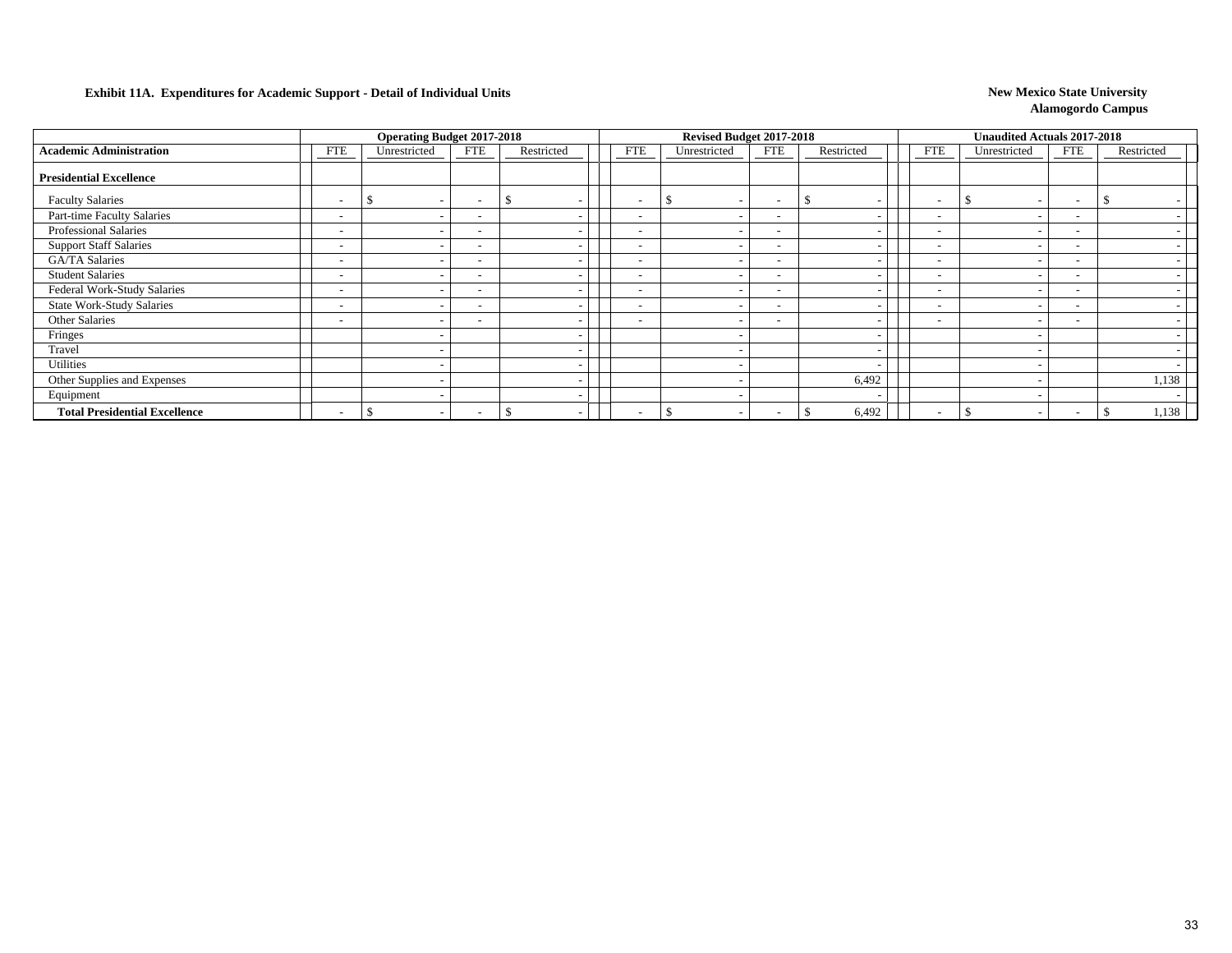|                                             |                             | <b>Operating Budget 2017-2018</b> |                          |                          |                             | Revised Budget 2017-2018 |                          |                                      |                          | <b>Unaudited Actuals 2017-2018</b> |                          |                          |
|---------------------------------------------|-----------------------------|-----------------------------------|--------------------------|--------------------------|-----------------------------|--------------------------|--------------------------|--------------------------------------|--------------------------|------------------------------------|--------------------------|--------------------------|
| <b>Academic Personnel Development</b>       | <b>FTE</b>                  | Unrestricted                      | <b>FTE</b>               | Restricted               | <b>FTE</b>                  | Unrestricted             | <b>FTE</b>               | Restricted                           | <b>FTE</b>               | Unrestricted                       | <b>FTE</b>               | Restricted               |
| <b>Faculty Salaries</b>                     | $\overline{a}$              | \$                                |                          | \$                       | 0.88                        | \$<br>49,420             | $\mathcal{L}$            | $\mathbb{S}$                         | 0.78                     | $\mathcal{S}$<br>43,603            | $\sim$                   | \$                       |
| Part-time Faculty Salaries                  | $\sim$                      | $\sim$                            | $\sim$                   |                          | $\mathcal{L}_{\mathcal{A}}$ |                          | $\overline{\phantom{a}}$ | $\mathcal{L}_{\mathcal{A}}$          | $\sim$                   |                                    | $\sim$                   |                          |
| Professional Salaries                       | 0.94                        | 40,667                            | $\sim$                   | $\sim$                   | 0.96                        | 40,667                   | $\sim$                   | $\mathbb{Z}^2$                       | 0.96                     | 40,667                             | $\overline{\phantom{a}}$ |                          |
| <b>Support Staff Salaries</b>               | $\sim$                      |                                   | $\sim$                   | $\overline{\phantom{a}}$ | $\sim$                      |                          | $\sim$                   | $\sim$                               | $\sim$                   |                                    | $\sim$                   |                          |
| <b>GA/TA Salaries</b>                       | $\mathcal{L}_{\mathcal{A}}$ | $\overline{\phantom{a}}$          | $\overline{\phantom{a}}$ | $\overline{\phantom{a}}$ | $\overline{\phantom{a}}$    |                          | $\sim$                   | $\sim$                               | $\frac{1}{2}$            | $\overline{\phantom{a}}$           | $\mathbb{Z}^2$           |                          |
| <b>Student Salaries</b>                     | $\mathbb{Z}^2$              | $\sim$                            | $\mathcal{L}$            | $\mathcal{L}$            | $\omega$                    | $\overline{a}$           | $\sim$                   | $\sim$                               | $\mathcal{L}$            | $\overline{\phantom{a}}$           | $\sim$                   |                          |
| Federal Work-Study Salaries                 | $\mathbb{Z}^2$              | $\overline{a}$                    | $\overline{a}$           | $\overline{a}$           | $\sim$                      |                          | $\sim$                   | $\mathbb{L}$                         | $\overline{a}$           | $\overline{a}$                     | $\sim$                   |                          |
| <b>State Work-Study Salaries</b>            | $\mathcal{L}_{\mathcal{A}}$ | $\sim$                            | $\sim$                   | $\overline{\phantom{a}}$ | $\overline{\phantom{a}}$    | $\overline{\phantom{a}}$ | $\sim$                   | $\blacksquare$                       | $\sim$                   | $\sim$                             | $\sim$                   |                          |
| Other Salaries                              | $\sim$                      | $\sim$                            | $\sim$                   | $\overline{\phantom{a}}$ | $\sim$                      | $\overline{\phantom{a}}$ | $\overline{\phantom{a}}$ | $\mathbb{Z}^2$                       | $\sim$                   | $\overline{\phantom{a}}$           | $\sim$                   | $\sim$                   |
| Fringes                                     |                             | $\sim$                            |                          | $\sim$                   |                             | $\overline{\phantom{a}}$ |                          | $\mathbb{Z}^2$                       |                          | $\overline{a}$                     |                          |                          |
| Travel                                      |                             | 8,000                             |                          | $\overline{\phantom{a}}$ |                             | 8,500                    |                          | $\overline{\phantom{a}}$             |                          | 7,644                              |                          |                          |
| Utilities                                   |                             |                                   |                          | $\overline{\phantom{a}}$ |                             |                          |                          | $\blacksquare$                       |                          |                                    |                          |                          |
| Other Supplies and Expenses                 |                             | 3,000                             |                          | $\sim$                   |                             | 2,000                    |                          | $\sim$                               |                          | 1,736                              |                          |                          |
| Equipment                                   |                             |                                   |                          | $\sim$                   |                             |                          |                          | $\sim$                               |                          |                                    |                          |                          |
| <b>Total Academic Personnel Development</b> | 0.94                        | 51,667<br>$\mathbf{\$}$           | $\sim$                   | \$                       | 1.84                        | 100,587<br>\$            | $\overline{\phantom{a}}$ | $\mathbf{\hat{S}}$<br>$\blacksquare$ | 1.74                     | 93,650<br>$\mathbf{\hat{s}}$       | $\sim$                   | \$                       |
| <b>Faculty Development</b>                  |                             |                                   |                          |                          |                             |                          |                          |                                      |                          |                                    |                          |                          |
| <b>Faculty Salaries</b>                     | $\sim$                      | $\mathcal{S}$<br>$\sim$           |                          | \$                       | $\overline{a}$              | \$                       | $\sim$                   | \$<br>$\overline{a}$                 | $\sim$                   | \$                                 | $\sim$                   | \$                       |
| Part-time Faculty Salaries                  | $\sim$                      | $\sim$                            | $\sim$                   | $\sim$                   | $\sim$                      |                          | $\sim$                   | $\mathcal{L}$                        | $\sim$                   | $\overline{\phantom{a}}$           | $\overline{a}$           |                          |
| <b>Professional Salaries</b>                | $\sim$                      | $\overline{\phantom{a}}$          | $\sim$                   | $\sim$                   | $\sim$                      |                          | $\sim$                   | $\sim$                               | $\sim$                   | $\sim$                             | $\sim$                   |                          |
| <b>Support Staff Salaries</b>               | $\sim$                      | $\sim$                            | $\sim$                   | $\overline{a}$           | $\sim$                      | $\overline{\phantom{a}}$ | $\sim$                   | $\mathbb{Z}^2$                       | $\sim$                   | $\overline{\phantom{a}}$           | $\sim$                   | $\overline{\phantom{a}}$ |
| GA/TA Salaries                              | $\mathcal{L}$               | $\sim$                            | $\sim$                   | $\sim$                   | $\sim$                      | $\overline{\phantom{a}}$ | $\sim$                   | $\mathcal{L}$                        | $\sim$                   | $\sim$                             | $\sim$                   |                          |
| <b>Student Salaries</b>                     | $\mathcal{L}_{\mathcal{A}}$ | $\overline{\phantom{a}}$          | $\overline{a}$           | $\sim$                   | $\blacksquare$              |                          | $\mathcal{L}$            | $\bar{\phantom{a}}$                  | $\frac{1}{2}$            | $\sim$                             | $\sim$                   |                          |
| Federal Work-Study Salaries                 | $\sim$                      | $\overline{\phantom{a}}$          | $\sim$                   | $\overline{\phantom{a}}$ | $\sim$                      | $\overline{a}$           | $\sim$                   | $\blacksquare$                       | $\sim$                   | $\overline{\phantom{a}}$           | $\sim$                   |                          |
| <b>State Work-Study Salaries</b>            | $\sim$                      | $\overline{a}$                    | $\sim$                   | $\sim$                   | $\sim$                      | $\overline{\phantom{a}}$ | $\sim$                   | $\mathbb{Z}^2$                       | $\sim$                   | $\overline{a}$                     | $\sim$                   | $\sim$                   |
| Other Salaries                              | $\sim$                      | $\sim$                            | $\sim$                   | $\overline{\phantom{a}}$ | $\sim$                      |                          | $\sim$                   | $\mathcal{L}_{\mathcal{A}}$          | $\sim$                   |                                    | $\sim$                   |                          |
| Fringes                                     |                             | $\sim$                            |                          | $\overline{\phantom{a}}$ |                             |                          |                          | $\mathcal{L}_{\mathcal{A}}$          |                          |                                    |                          |                          |
| Travel                                      |                             | 8,000                             |                          | $\sim$                   |                             | 8,500                    |                          | $\overline{\phantom{a}}$             |                          | 7,644                              |                          | $\overline{\phantom{a}}$ |
| Utilities                                   |                             |                                   |                          | $\overline{\phantom{a}}$ |                             |                          |                          | $\blacksquare$                       |                          |                                    |                          |                          |
| Other Supplies and Expenses                 |                             | $\overline{a}$                    |                          | $\sim$                   |                             |                          |                          | $\mathcal{L}$                        |                          |                                    |                          |                          |
| Equipment                                   |                             | $\sim$                            |                          | $\sim$                   |                             | $\overline{\phantom{a}}$ |                          | $\mathcal{L}_{\mathcal{A}}$          |                          |                                    |                          | $\sim$                   |
| <b>Total Faculty Development</b>            | $\overline{a}$              | 8,000<br>$\mathbf{\hat{S}}$       | $\overline{a}$           | $\mathbb{S}$<br>$\sim$   | $\mathcal{L}$               | \$<br>8,500              | $\overline{\phantom{a}}$ | $\mathbb{S}$<br>$\sim$               | $\overline{a}$           | $\mathbb{S}$<br>7,644              | $\sim$                   | $\mathbf{\hat{s}}$       |
| <b>Learning Technology Center</b>           |                             |                                   |                          |                          |                             |                          |                          |                                      |                          |                                    |                          |                          |
| <b>Faculty Salaries</b>                     |                             | \$<br>$\sim$                      | $\sim$                   | \$                       | 0.88                        | 49,420<br>\$             | $\sim$                   | $\mathbb{S}$<br>$\sim$               | 0.78                     | $\mathcal{S}$<br>43,603            | $\sim$                   | $\mathbb{S}$             |
| Part-time Faculty Salaries                  | $\sim$                      | $\sim$                            | $\sim$                   | $\sim$                   | $\overline{a}$              |                          | $\sim$                   | $\mathbb{L}$                         | $\overline{a}$           |                                    | $\sim$                   |                          |
| Professional Salaries                       | 0.94                        | 40,667                            | $\sim$                   | $\sim$                   | 0.96                        | 40,667                   | $\sim$                   | $\sim$                               | 0.96                     | 40,667                             | $\sim$                   |                          |
| <b>Support Staff Salaries</b>               | $\overline{\phantom{a}}$    |                                   | $\overline{\phantom{a}}$ | $\sim$                   | $\overline{\phantom{a}}$    |                          | $\overline{\phantom{a}}$ | $\overline{\phantom{a}}$             | $\blacksquare$           |                                    | $\overline{\phantom{a}}$ |                          |
| GA/TA Salaries                              | $\mathcal{L}_{\mathcal{A}}$ | $\mathcal{L}_{\mathcal{A}}$       | $\sim$                   | $\sim$                   | $\sim$                      | $\overline{\phantom{a}}$ | $\sim$                   | $\mathbb{Z}^2$                       | $\sim$                   | $\overline{\phantom{a}}$           | $\sim$                   | $\sim$                   |
| <b>Student Salaries</b>                     | $\sim$                      | $\overline{\phantom{a}}$          | $\sim$                   | $\sim$                   | $\sim$                      |                          | $\sim$                   | $\overline{\phantom{a}}$             | $\sim$                   | $\sim$                             | $\sim$                   |                          |
| Federal Work-Study Salaries                 | $\sim$                      | $\overline{\phantom{a}}$          | $\overline{\phantom{a}}$ |                          | $\overline{\phantom{a}}$    |                          | $\sim$                   | $\blacksquare$                       | $\overline{\phantom{a}}$ |                                    | $\sim$                   |                          |
| State Work-Study Salaries                   | $\mathcal{L}$               | $\sim$                            | $\overline{\phantom{a}}$ | $\sim$                   | $\mathbf{r}$                | $\sim$                   | $\sim$                   | $\sim$                               | $\mathcal{L}$            | $\sim$                             | $\sim$                   | $\sim$                   |
| Other Salaries                              | $\sim$                      | $\sim$                            | $\sim$                   | $\sim$                   | $\sim$                      | $\sim$                   | $\sim$                   | $\sim$                               | $\sim$                   | $\overline{\phantom{a}}$           | $\sim$                   |                          |
| Fringes                                     |                             | $\overline{a}$                    |                          | $\sim$                   |                             |                          |                          | $\mathbb{L}$                         |                          |                                    |                          |                          |
| Travel                                      |                             | $\overline{\phantom{a}}$          |                          | $\sim$                   |                             |                          |                          | $\mathbb{L}$                         |                          |                                    |                          |                          |
| Utilities                                   |                             | $\sim$                            |                          | $\sim$                   |                             | $\overline{\phantom{a}}$ |                          | $\mathbb{L}$                         |                          | $\overline{\phantom{a}}$           |                          |                          |
| Other Supplies and Expenses                 |                             | 2.000                             |                          | $\sim$                   |                             | 2,000                    |                          | $\mathcal{L}$                        |                          | 1,736                              |                          |                          |
| Equipment                                   |                             |                                   |                          | $\overline{\phantom{a}}$ |                             |                          |                          | $\sim$                               |                          |                                    |                          |                          |
| <b>Total Learning Technology Center</b>     | 0.94                        | 42,667<br>\$                      |                          | \$                       | 1.84                        | \$<br>92,087             | $\sim$                   | $\mathcal{S}$<br>$\overline{a}$      | 1.74S                    | 86,006                             |                          | \$                       |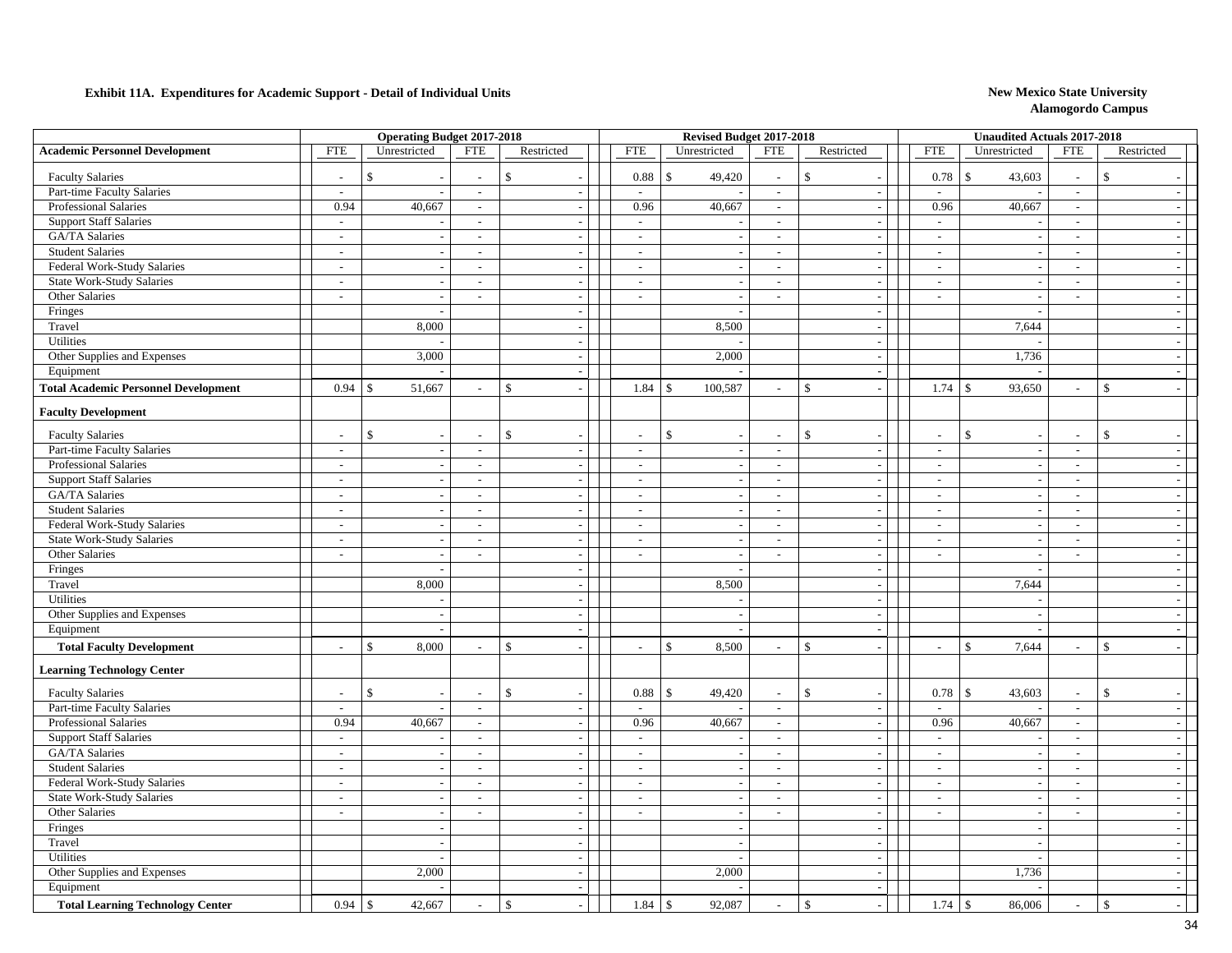|                                         |                          | <b>Operating Budget 2017-2018</b> |                          |            |                          | Revised Budget 2017-2018 |                          |                          |                          | Unaudited Actuals 2017-2018     |                          |            |  |
|-----------------------------------------|--------------------------|-----------------------------------|--------------------------|------------|--------------------------|--------------------------|--------------------------|--------------------------|--------------------------|---------------------------------|--------------------------|------------|--|
| <b>Academic Personnel Development</b>   | FTE                      | Unrestricted                      | <b>FTE</b>               | Restricted | FTE                      | Unrestricted             | FTE                      | Restricted               | <b>FTE</b>               | Unrestricted                    | <b>FTE</b>               | Restricted |  |
| <b>Community College Round-Up</b>       |                          |                                   |                          |            |                          |                          |                          |                          |                          |                                 |                          |            |  |
| <b>Faculty Salaries</b>                 | $\overline{\phantom{0}}$ | $\overline{\phantom{a}}$          | $\overline{\phantom{a}}$ | \$.        | $\overline{\phantom{0}}$ | ж                        | $\overline{\phantom{0}}$ |                          | $\overline{\phantom{a}}$ | \$.<br>$\overline{\phantom{0}}$ | $\overline{\phantom{0}}$ |            |  |
| Part-time Faculty Salaries              | $\overline{\phantom{0}}$ | $\overline{\phantom{0}}$          | $\overline{\phantom{0}}$ |            | <b>-</b>                 |                          | $\overline{\phantom{0}}$ |                          | $\overline{\phantom{a}}$ |                                 |                          |            |  |
| <b>Professional Salaries</b>            | $\overline{\phantom{0}}$ | $\overline{\phantom{a}}$          | $\overline{\phantom{a}}$ |            | $\overline{\phantom{a}}$ |                          | $\overline{\phantom{a}}$ | - -                      | $\overline{\phantom{a}}$ |                                 | $\overline{\phantom{0}}$ |            |  |
| <b>Support Staff Salaries</b>           | $\overline{\phantom{0}}$ | $\overline{\phantom{a}}$          | $\overline{\phantom{a}}$ |            | $\overline{\phantom{0}}$ |                          | $\overline{\phantom{a}}$ |                          | $\overline{\phantom{a}}$ |                                 | $\overline{\phantom{0}}$ |            |  |
| GA/TA Salaries                          | $\overline{\phantom{0}}$ | $\overline{\phantom{0}}$          | $\overline{\phantom{a}}$ |            | $\overline{\phantom{a}}$ |                          | $\overline{\phantom{0}}$ | $\overline{\phantom{a}}$ | $\overline{\phantom{a}}$ |                                 | $\overline{\phantom{0}}$ |            |  |
| <b>Student Salaries</b>                 | $\overline{\phantom{0}}$ | $\overline{\phantom{a}}$          | $\overline{\phantom{a}}$ |            | $\overline{\phantom{a}}$ |                          | $\overline{\phantom{a}}$ | $\overline{\phantom{a}}$ | $\overline{\phantom{a}}$ |                                 | $\overline{\phantom{0}}$ |            |  |
| Federal Work-Study Salaries             | $\sim$                   | $\sim$                            | $\overline{\phantom{a}}$ |            | $\overline{\phantom{0}}$ |                          | $\overline{\phantom{a}}$ | $\overline{\phantom{a}}$ | $\overline{\phantom{a}}$ | -                               | $\overline{\phantom{0}}$ |            |  |
| <b>State Work-Study Salaries</b>        | $\overline{\phantom{0}}$ | $\overline{\phantom{a}}$          | $\overline{\phantom{a}}$ |            | $\overline{\phantom{a}}$ |                          | $\overline{\phantom{a}}$ |                          | $\overline{\phantom{a}}$ |                                 | $\overline{\phantom{0}}$ |            |  |
| Other Salaries                          | $\overline{\phantom{0}}$ | $\overline{\phantom{a}}$          | $\overline{\phantom{a}}$ |            | $\overline{\phantom{a}}$ |                          | $\overline{\phantom{0}}$ |                          | $\overline{\phantom{a}}$ |                                 | $\overline{\phantom{0}}$ |            |  |
| Fringes                                 |                          |                                   |                          |            |                          |                          |                          | $\overline{\phantom{a}}$ |                          |                                 |                          |            |  |
| Travel                                  |                          | $\overline{\phantom{a}}$          |                          |            |                          |                          |                          |                          |                          |                                 |                          |            |  |
| Utilities                               |                          | $\overline{\phantom{0}}$          |                          |            |                          |                          |                          | $\overline{\phantom{a}}$ |                          |                                 |                          |            |  |
| Other Supplies and Expenses             |                          | 1,000                             |                          |            |                          |                          |                          |                          |                          |                                 |                          |            |  |
| Equipment                               |                          | $\overline{\phantom{a}}$          |                          |            |                          |                          |                          | $\overline{\phantom{a}}$ |                          |                                 |                          |            |  |
| <b>Total Community College Round-Up</b> |                          | 1,000                             |                          |            |                          |                          | $\overline{\phantom{0}}$ |                          | $\overline{\phantom{0}}$ |                                 | $\overline{\phantom{0}}$ |            |  |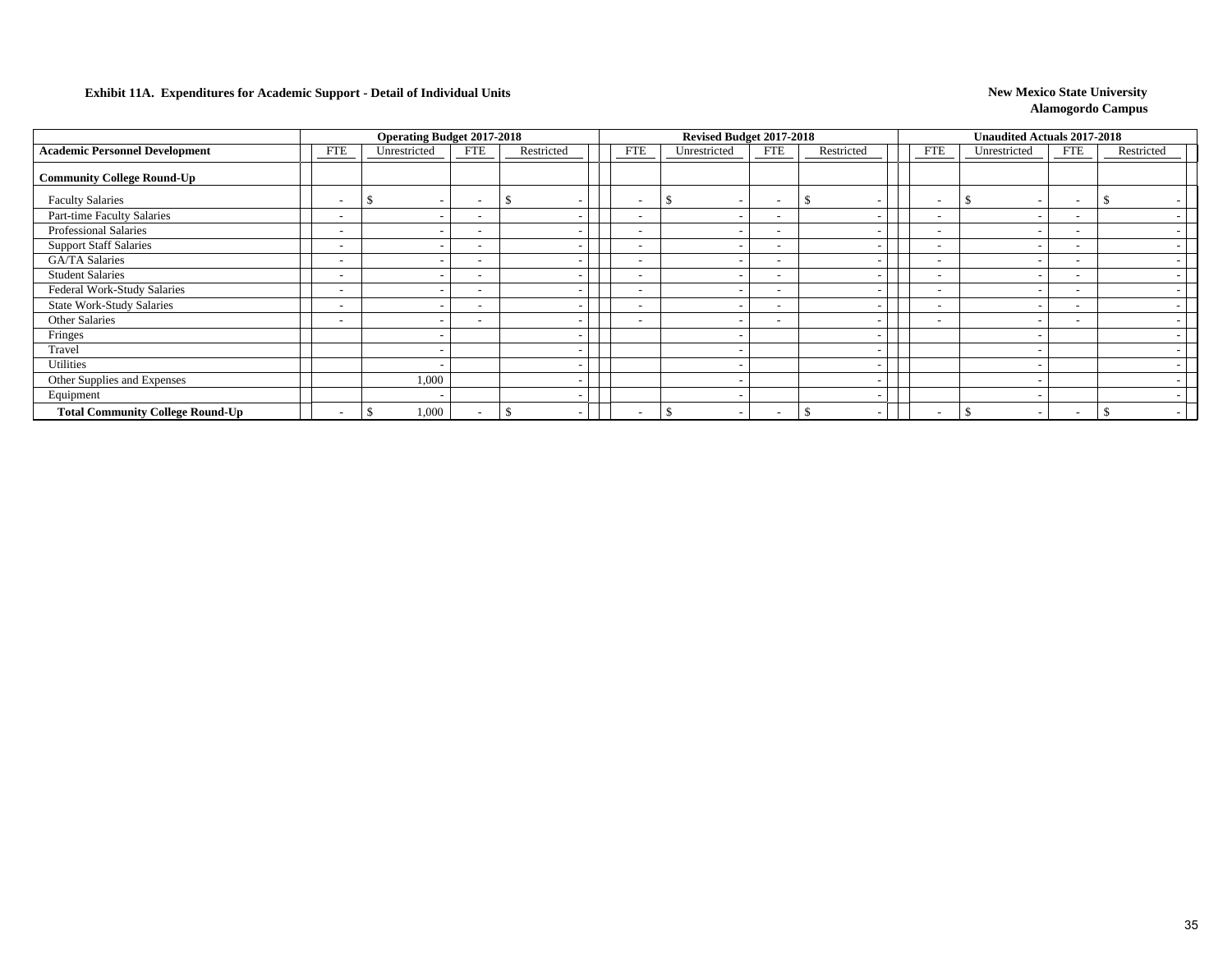|                                                  |                          | <b>Operating Budget 2017-2018</b> |                             |               |                          |              | Revised Budget 2017-2018 |                             |                                      |                          | <b>Unaudited Actuals 2017-2018</b> |                          |                          |  |
|--------------------------------------------------|--------------------------|-----------------------------------|-----------------------------|---------------|--------------------------|--------------|--------------------------|-----------------------------|--------------------------------------|--------------------------|------------------------------------|--------------------------|--------------------------|--|
| <b>Course &amp; Curriculum Development</b>       | <b>FTE</b>               | Unrestricted                      | <b>FTE</b>                  | Restricted    | <b>FTE</b>               |              | Unrestricted             | <b>FTE</b>                  | Restricted                           | <b>FTE</b>               | Unrestricted                       | <b>FTE</b>               | Restricted               |  |
| <b>Faculty Salaries</b>                          | 1.40                     | \$<br>78,286                      |                             | $\mathcal{S}$ | 1.40                     | $\mathbb{S}$ | 78,345                   | $\overline{\phantom{a}}$    | $\mathbb{S}$                         | 1.40                     | $\mathcal{S}$<br>78,345            | $\sim$                   | \$                       |  |
| Part-time Faculty Salaries                       | 1.61                     | 18,000                            | $\mathcal{L}_{\mathcal{A}}$ |               | 0.80                     |              | 9,000                    | $\overline{\phantom{a}}$    | $\blacksquare$                       | 0.74                     | 8,300                              | $\sim$                   |                          |  |
| <b>Professional Salaries</b>                     | 1.48                     | 63,630                            | $\sim$                      | $\sim$        | 1.50                     |              | 63,630                   | $\sim$                      | $\overline{\phantom{a}}$             | 1.50                     | 63,630                             | $\sim$                   | $\overline{\phantom{a}}$ |  |
| <b>Support Staff Salaries</b>                    | 3.83                     | 107,737                           | $\sim$                      | $\sim$        | 4.19                     |              | 113,838                  | $\mathcal{L}_{\mathcal{A}}$ | $\sim$                               | 4.31                     | 117,188                            | $\sim$                   |                          |  |
| GA/TA Salaries                                   | $\mathbf{r}$             |                                   | $\sim$                      | $\sim$        | $\mathcal{L}$            |              |                          | $\sim$                      | $\overline{\phantom{a}}$             | $\sim$                   |                                    | $\sim$                   | $\sim$                   |  |
| <b>Student Salaries</b>                          | 0.30                     | 4,844                             | $\sim$                      | $\sim$        | $\sim$                   |              | $\overline{\phantom{a}}$ | $\sim$                      | $\sim$                               | 0.02                     | 397                                | $\sim$                   | $\sim$                   |  |
| Federal Work-Study Salaries                      | 0.08                     | 1,340                             | $\sim$                      | $\sim$        | $\sim$                   |              |                          | $\mathcal{L}_{\mathcal{A}}$ | $\overline{\phantom{a}}$             | $\sim$                   |                                    | $\overline{\phantom{a}}$ |                          |  |
| <b>State Work-Study Salaries</b>                 | 0.18                     | 2,950                             | $\mathbb{Z}^2$              | $\sim$        | 0.28                     |              | 4,500                    | $\mathbb{L}^{\mathbb{N}}$   | $\overline{\phantom{a}}$             | 0.18                     | 2,822                              | $\sim$                   | $\sim$                   |  |
| Other Salaries                                   | 0.11                     | 3,000                             | $\sim$                      | $\sim$        | 0.04                     |              | 1,000                    | $\sim$                      | $\blacksquare$                       | 0.07                     | 1,772                              | $\sim$                   | $\sim$                   |  |
| Fringes                                          |                          |                                   |                             | $\sim$        |                          |              |                          |                             | $\sim$                               |                          |                                    |                          | $\sim$                   |  |
| Travel                                           |                          | 14,800                            |                             |               |                          |              | 14,300                   |                             | $\sim$                               |                          | 10,043                             |                          |                          |  |
| Utilities                                        |                          |                                   |                             | $\sim$        |                          |              |                          |                             | $\blacksquare$                       |                          |                                    |                          | $\sim$                   |  |
| Other Supplies and Expenses                      |                          | 24,000                            |                             | $\sim$        |                          |              | 22,500                   |                             | $\sim$                               |                          | 13,280                             |                          | $\sim$                   |  |
| Equipment                                        |                          |                                   |                             | $\sim$        |                          |              |                          |                             | $\sim$                               |                          |                                    |                          | $\overline{\phantom{a}}$ |  |
| <b>Total Course &amp; Curriculum Development</b> | 8.99                     | 318,587<br>$\mathbf{\$}$          | $\sim$                      | $\mathcal{S}$ | 8.21                     | $\mathbb{S}$ | 307,113                  | $\sim$                      | $\mathcal{S}$<br>$\sim$              | 8.22                     | 295,777<br>$\mathcal{S}$           | $\sim$                   | $\mathbf{\hat{S}}$       |  |
| <b>Academic Support/Testing Center</b>           |                          |                                   |                             |               |                          |              |                          |                             |                                      |                          |                                    |                          |                          |  |
| <b>Faculty Salaries</b>                          | $\overline{a}$           | $\mathcal{S}$                     | $\sim$                      | $\mathcal{S}$ | $\overline{\phantom{a}}$ | $\mathbb{S}$ |                          | $\sim$                      | $\mathbb{S}$                         | $\sim$                   | $\mathbf{s}$                       | $\sim$                   | $\mathbb{S}$             |  |
| Part-time Faculty Salaries                       | 0.27                     | 3,000                             | $\sim$                      | $\sim$        | $\sim$                   |              |                          | $\sim$                      | $\overline{\phantom{a}}$             | $\overline{\phantom{a}}$ |                                    | $\sim$                   |                          |  |
| <b>Professional Salaries</b>                     | 1.48                     | 63,630                            | $\sim$                      | $\sim$        | 1.50                     |              | 63,630                   | $\sim$                      | $\overline{\phantom{a}}$             | 1.50                     | 63,630                             | $\sim$                   | $\sim$                   |  |
| <b>Support Staff Salaries</b>                    | 3.02                     | 85,000                            | $\sim$                      | $\sim$        | 3.41                     |              | 92,600                   | $\mathcal{L}$               | $\mathbb{L}$                         | 3.61                     | 98,141                             | $\mathcal{L}$            | $\overline{a}$           |  |
| GA/TA Salaries                                   | $\overline{a}$           |                                   | $\overline{a}$              |               | $\mathbb{Z}^2$           |              |                          | $\sim$                      | $\blacksquare$                       |                          |                                    | $\sim$                   |                          |  |
| <b>Student Salaries</b>                          | 0.30                     | 4,844                             | $\sim$                      | $\sim$        | $\mathbb{Z}^+$           |              | $\sim$                   | $\sim$                      | $\blacksquare$                       | 0.02                     | 397                                | $\sim$                   | $\sim$                   |  |
| Federal Work-Study Salaries                      | 0.08                     | 1,340                             | $\sim$                      | $\sim$        | $\sim$                   |              |                          | $\sim$                      | $\sim$                               | $\sim$                   |                                    | $\sim$                   | $\sim$                   |  |
| <b>State Work-Study Salaries</b>                 | 0.18                     | 2,950                             | $\sim$                      | $\sim$        | 0.28                     |              | 4,500                    | $\mathcal{L}_{\mathcal{A}}$ | $\sim$                               | 0.18                     | 2,822                              | $\overline{\phantom{a}}$ | $\overline{\phantom{a}}$ |  |
| Other Salaries                                   | $\sim$                   | $\sim$                            | $\overline{\phantom{a}}$    | $\sim$        | $\sim$                   |              | $\overline{\phantom{a}}$ | $\sim$                      | $\overline{\phantom{a}}$             | $\sim$                   | $\overline{\phantom{a}}$           | $\overline{\phantom{a}}$ | $\sim$                   |  |
| Fringes                                          |                          | $\overline{\phantom{a}}$          |                             | $\sim$        |                          |              |                          |                             | $\sim$                               |                          | $\sim$                             |                          | $\sim$                   |  |
| Travel                                           |                          | 2,000                             |                             |               |                          |              | 1,500                    |                             | $\overline{\phantom{a}}$             |                          | $\overline{\phantom{a}}$           |                          |                          |  |
| Utilities                                        |                          |                                   |                             |               |                          |              |                          |                             | $\blacksquare$                       |                          |                                    |                          |                          |  |
| Other Supplies and Expenses                      |                          | 4,000                             |                             | $\mathbf{r}$  |                          |              | 4,500                    |                             | $\overline{a}$                       |                          | 3,419                              |                          | $\overline{a}$           |  |
| Equipment                                        |                          |                                   |                             | $\sim$        |                          |              |                          |                             | $\sim$                               |                          |                                    |                          | $\sim$                   |  |
| <b>Total Academic Support/Testing Center</b>     |                          | 166,764                           | $\sim$                      | $\mathcal{S}$ | 5.19                     | \$           | 166,730                  | $\overline{\phantom{a}}$    | $\mathbf{\hat{S}}$<br>$\overline{a}$ | 5.31                     | $\mathbf{\hat{S}}$<br>168,409      | $\sim$                   | $\mathsf{\$}$            |  |
| <b>Distance Learning</b>                         |                          |                                   |                             |               |                          |              |                          |                             |                                      |                          |                                    |                          |                          |  |
| <b>Faculty Salaries</b>                          | 1.40                     | $\mathbb{S}$<br>78,286            | $\sim$                      | $\mathcal{S}$ | 1.40                     | \$           | 78,345                   | $\sim$                      | $\mathbb{S}$                         | 1.40                     | $\mathbb{S}$<br>78,345             | $\sim$                   | \$                       |  |
| Part-time Faculty Salaries                       | 1.34                     | 15,000                            | $\sim$                      | $\sim$        | 0.80                     |              | 9,000                    | $\sim$                      | $\sim$                               | 0.74                     | 8,300                              | $\sim$                   | $\sim$                   |  |
| <b>Professional Salaries</b>                     | $\sim$                   |                                   | $\sim$                      | $\sim$        | $\sim$                   |              |                          | $\sim$                      | $\overline{\phantom{a}}$             | $\sim$                   |                                    | $\sim$                   | $\overline{\phantom{a}}$ |  |
| <b>Support Staff Salaries</b>                    | 0.81                     | 22,737                            | $\sim$                      | $\sim$        | 0.78                     |              | 21,238                   | $\sim$                      | $\blacksquare$                       | 0.70                     | 19,047                             | $\sim$                   | $\sim$                   |  |
| <b>GA/TA Salaries</b>                            | $\sim$                   | $\sim$                            | $\mathcal{L}$               | $\sim$        | $\mathcal{L}$            |              | $\overline{\phantom{a}}$ | $\mathcal{L}_{\mathcal{A}}$ | $\overline{\phantom{a}}$             | $\sim$                   | $\overline{\phantom{a}}$           | $\sim$                   | $\overline{\phantom{a}}$ |  |
| <b>Student Salaries</b>                          | $\overline{\phantom{a}}$ |                                   | $\sim$                      |               | $\sim$                   |              |                          | $\sim$                      | $\sim$                               | $\sim$                   | $\overline{\phantom{a}}$           | $\sim$                   |                          |  |
| Federal Work-Study Salaries                      | $\blacksquare$           | $\sim$                            | $\sim$                      | $\sim$        | $\mathcal{L}$            |              | $\overline{\phantom{a}}$ | $\sim$                      | $\overline{\phantom{a}}$             | $\sim$                   | $\overline{\phantom{a}}$           | $\sim$                   | $\overline{\phantom{a}}$ |  |
| State Work-Study Salaries                        | $\overline{a}$           | $\overline{\phantom{a}}$          | $\sim$                      | $\sim$        | $\sim$                   |              |                          | $\mathcal{L}$               | $\sim$                               | $\sim$                   | $\overline{\phantom{a}}$           | $\mathcal{L}$            | $\overline{\phantom{a}}$ |  |
| Other Salaries                                   | 0.11                     | 3,000                             | $\sim$                      | $\sim$        | 0.04                     |              | 1,000                    | $\sim$                      | $\mathcal{L}$                        | 0.07                     | 1,772                              | $\mathcal{L}$            | $\sim$                   |  |
| Fringes                                          |                          |                                   |                             | $\sim$        |                          |              |                          |                             | $\sim$                               |                          |                                    |                          | $\sim$                   |  |
| Travel                                           |                          | 12,800                            |                             | $\sim$        |                          |              | 12,800                   |                             | $\sim$                               |                          | 10,043                             |                          | $\sim$                   |  |
| Utilities                                        |                          |                                   |                             | $\sim$        |                          |              |                          |                             | $\overline{\phantom{a}}$             |                          |                                    |                          |                          |  |
| Other Supplies and Expenses                      |                          | 20,000                            |                             | $\sim$        |                          |              | 18,000                   |                             | $\blacksquare$                       |                          | 9,861                              |                          | $\overline{\phantom{a}}$ |  |
| Equipment                                        |                          |                                   |                             | $\sim$        |                          |              |                          |                             | $\mathbb{L}$                         |                          |                                    |                          | $\sim$                   |  |
| <b>Total Distance Learning</b>                   | 3.66                     | 151,823<br>$\mathbf{\hat{s}}$     |                             | $\mathcal{S}$ | 3.02                     | $\mathbf S$  | 140,383                  |                             | $\mathcal{S}$                        | 2.91                     | $\mathcal{S}$<br>127,368           |                          | $\mathbb{S}$             |  |
|                                                  |                          |                                   |                             |               |                          |              |                          |                             |                                      |                          |                                    |                          |                          |  |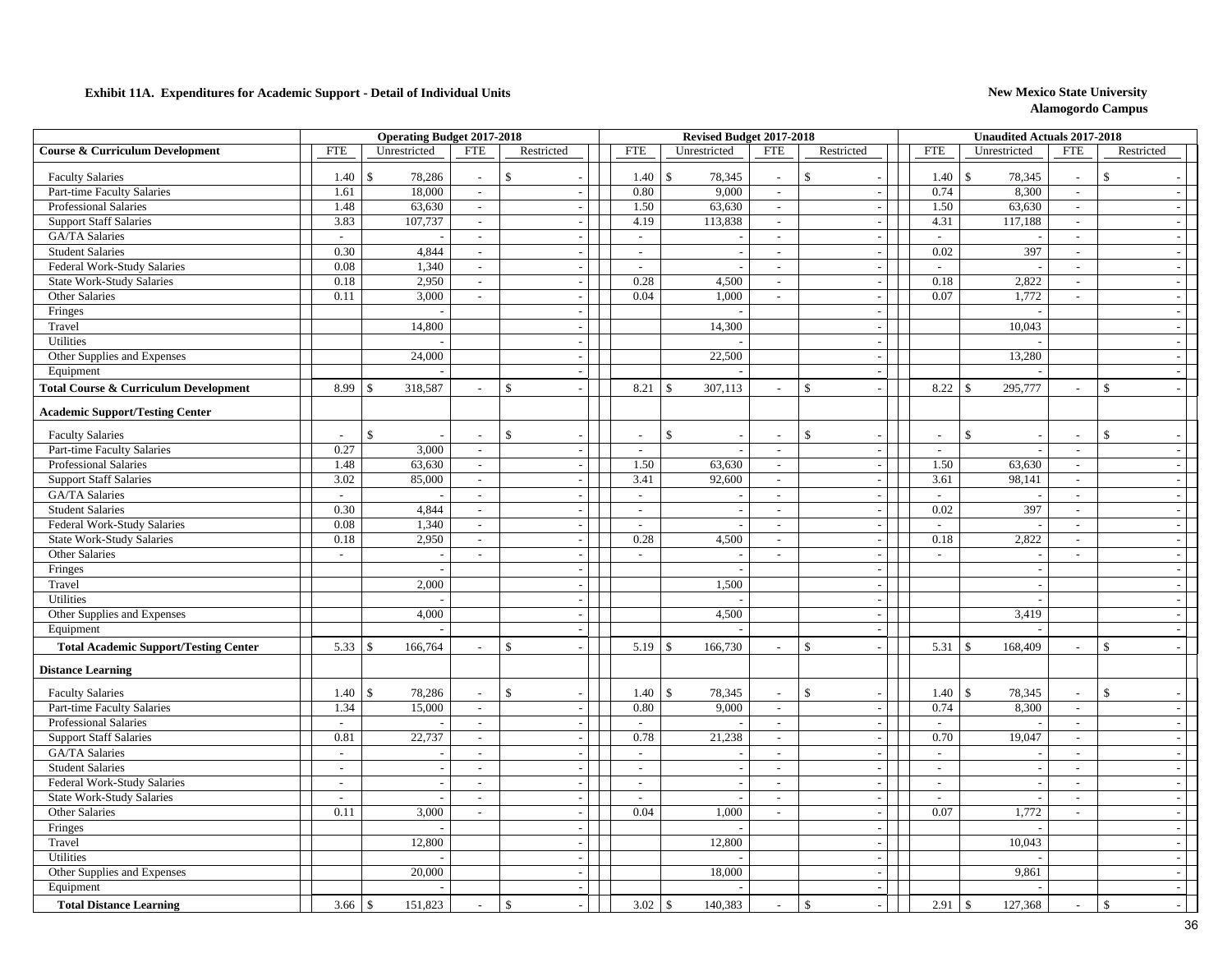### **Exhibit 12. Summary of Expenditures for Student Services New Mexico State University New Mexico State University**

|                                                        | <b>Operating Budget 2017-2018</b> |                |                          |                    |  |                          |               | Revised Budget 2017-2018 |                          |                    |            |                          | <b>Unaudited Actuals 2017-2018</b> |                          |               |            |
|--------------------------------------------------------|-----------------------------------|----------------|--------------------------|--------------------|--|--------------------------|---------------|--------------------------|--------------------------|--------------------|------------|--------------------------|------------------------------------|--------------------------|---------------|------------|
|                                                        | <b>FTE</b>                        | Unrestricted   | <b>FTE</b>               | Restricted         |  | <b>FTE</b>               |               | Unrestricted             | <b>FTE</b>               |                    | Restricted | <b>FTE</b>               | Unrestricted                       | <b>FTE</b>               |               | Restricted |
| <b>Student Services Administration</b>                 |                                   |                |                          |                    |  |                          |               |                          |                          |                    |            |                          |                                    |                          |               |            |
| Veterans Program                                       |                                   | 1,845<br>-\$   |                          | \$.                |  |                          | -\$           | 1,148                    |                          | \$                 |            |                          | 898                                |                          | -S            |            |
| <b>Total Student Services Administration</b>           |                                   | 1,845<br>\$    |                          | $\mathbf{\hat{S}}$ |  |                          | <sup>\$</sup> | 1,148                    |                          | $\mathbf{\hat{S}}$ |            |                          | 898                                |                          | $\mathcal{S}$ |            |
| <b>Counseling &amp; Career Guidance</b>                |                                   |                |                          |                    |  |                          |               |                          |                          |                    |            |                          |                                    |                          |               |            |
| Counseling/Career Guidance                             | 6.97                              | 324,307<br>-\$ | $\overline{\phantom{a}}$ | \$.                |  | 7.36                     | -\$           | 325,642                  | $\overline{\phantom{a}}$ | $\mathbb{S}$       |            | 7.30                     | 303,745<br>-8                      | $\overline{\phantom{a}}$ | -8            |            |
| Counseling & Disabled Service                          | 1.56                              | 64.900         |                          |                    |  | .59                      |               | 64,900                   |                          |                    |            | 1.49                     | 60,988                             |                          |               |            |
| NMSUA Aggie Cupboard                                   |                                   |                |                          |                    |  |                          |               |                          |                          |                    | 4,000      |                          |                                    |                          |               |            |
| <b>Total Counseling &amp; Career Guidance</b>          | 8.53                              | 389,207        |                          | \$                 |  | 8.95                     |               | 390,542                  |                          | $\mathbf{\$}$      | 4.000      | 8.79                     | 364,733                            | $\overline{\phantom{a}}$ | <sup>\$</sup> |            |
| <b>Financial Aid Administration</b>                    |                                   |                |                          |                    |  |                          |               |                          |                          |                    |            |                          |                                    |                          |               |            |
| Financial Aid                                          | 3.36                              | 112,142<br>-S  |                          | \$                 |  | 2.30                     | -\$           | 97,585                   |                          | \$                 |            | 1.90                     | 80,706<br>-S                       | $\overline{\phantom{a}}$ | -8            |            |
| <b>Total Financial Aid Administration</b>              | 3.36                              | 112,142<br>-S  |                          | \$                 |  | 2.30                     |               | 97,585                   |                          | $\mathbf{\$}$      |            | 1.90                     | 80,706                             |                          | <sup>\$</sup> |            |
| <b>Student Admissions</b>                              |                                   |                |                          |                    |  |                          |               |                          |                          |                    |            |                          |                                    |                          |               |            |
| Admissions                                             |                                   | 99,085         |                          | <sup>\$</sup>      |  | 3.11                     | -\$           | 98,052                   |                          | $\mathbf{\hat{S}}$ |            | 3.09                     | 97,511<br>-S                       | $\overline{\phantom{a}}$ | -8            |            |
| <b>Total Student Admissions</b>                        | 3.06                              | 99.085<br>-S   |                          | \$                 |  | 3.11                     | -\$           | 98,052                   |                          | $\mathcal{S}$      |            | 3.09                     | 97,511                             | $\overline{\phantom{a}}$ | $\mathcal{S}$ |            |
| Other Items Not Included in Exhibit 12A's              |                                   |                |                          |                    |  |                          |               |                          |                          |                    |            |                          |                                    |                          |               |            |
| Federal Work-Study Salaries                            | $\overline{\phantom{a}}$          | S.             |                          | \$                 |  | $\overline{\phantom{a}}$ | -\$           |                          | $0.30 \, \text{S}$       |                    | 4.800      | $\overline{\phantom{a}}$ | -\$                                | 0.48                     |               | 7.666      |
| <b>State Work-Study Salaries</b>                       |                                   |                | 1.08                     | 17,200             |  |                          |               |                          | 1.39                     |                    | 22,200     |                          |                                    | 1.49                     |               | 23,905     |
| Fringe Benefits                                        |                                   | 189,260        |                          |                    |  |                          |               | 185,350                  |                          |                    |            |                          | 177,015                            |                          |               |            |
| <b>Total Other Items Not Included in Exhibit 12A's</b> |                                   | 189,260        | 1.08                     | 17,200<br>\$.      |  |                          |               | 185,350                  | 1.69                     | -\$                | 27,000     |                          | 177,015                            | 1.97                     |               | 31,571     |
| Net Expense for Student Services in I&G (Exh 2)        |                                   | 791,539        | 1.08                     | 17,200<br>-S       |  | 14.36                    | -9            | 772,677                  |                          |                    | 31,000     | 13.78                    | 720,863<br>- 8                     | 1.97                     | - \$          | 31,571     |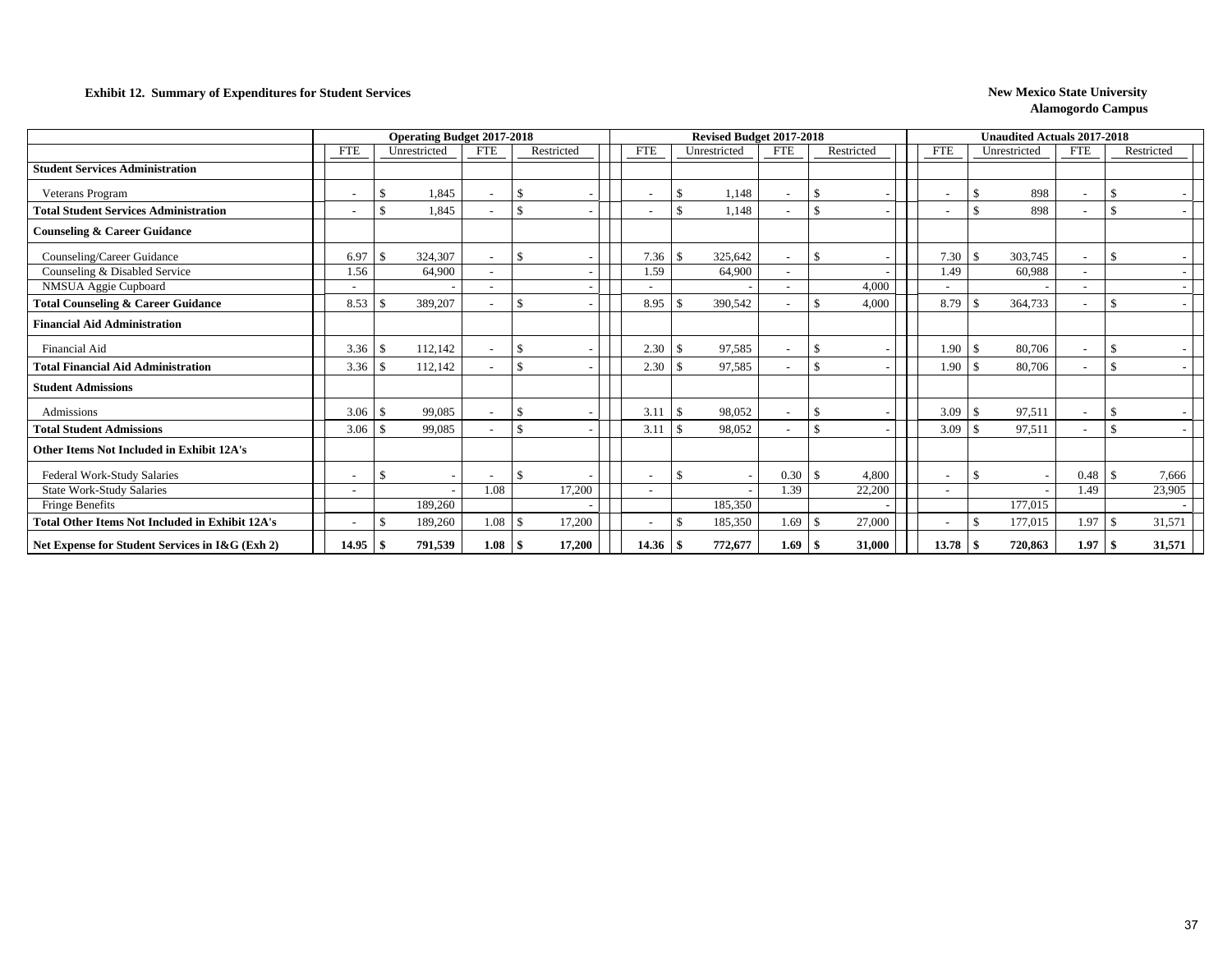### **Exhibit 12. Summary of Student Services Salaries New Mexico State University New Mexico State University**

|                                            |                          | <b>Operating Budget 2017-2018</b> |            |            |            | <b>Revised Budget 2017-2018</b> |                          |            |            | <b>Unaudited Actuals 2017-2018</b> |            |            |
|--------------------------------------------|--------------------------|-----------------------------------|------------|------------|------------|---------------------------------|--------------------------|------------|------------|------------------------------------|------------|------------|
| <b>Salaries for Student Services</b>       | <b>FTE</b>               | Unrestricted                      | <b>FTE</b> | Restricted | <b>FTE</b> | Unrestricted                    | <b>FTE</b>               | Restricted | <b>FTE</b> | Unrestricted                       | <b>FTE</b> | Restricted |
| <b>Faculty Salaries</b>                    |                          |                                   | --         |            |            |                                 | $\overline{\phantom{a}}$ |            |            |                                    |            |            |
| Part-time Faculty Salaries                 |                          |                                   |            |            |            |                                 |                          |            |            |                                    |            |            |
| <b>Professional Salaries</b>               | 9.00                     | 388,019                           |            |            | 9.70       | 411.437                         |                          |            | 9.30       | 394.558                            |            |            |
| <b>Support Staff Salaries</b>              | 4.88                     | 137,215                           |            |            | 3.80       | 103,042                         |                          |            | 3.62       | 98,444                             |            |            |
| GA/TA Salaries                             |                          |                                   |            |            |            |                                 |                          |            |            |                                    |            |            |
| <b>Student Salaries</b>                    | 0.56                     | 9,000                             |            |            |            |                                 |                          |            | 0.18       | 2.840                              |            |            |
| Federal Work-Study Salaries                |                          |                                   |            |            |            |                                 | 0.30                     | 4,800      | 0.12       | 1.891                              | 0.48       | 7,666      |
| <b>State Work-Study Salaries</b>           | 0.51                     | 8,200                             | 1.08       | 17.200     | 0.86       | 13.700                          | 1.39                     | 22,200     | 0.56       | 8,945                              | 1.49       | 23,905     |
| Other Salaries                             | $\overline{\phantom{0}}$ |                                   |            |            |            |                                 |                          |            |            | 24                                 |            |            |
| <b>Total Salaries for Student Services</b> | 14.95                    | 542,434                           | 0.08       | 17,200     | 14.36      | 528,179                         | 1.69                     | 27,000     | 13.78      | 506,702                            | 1.97       | 31,571     |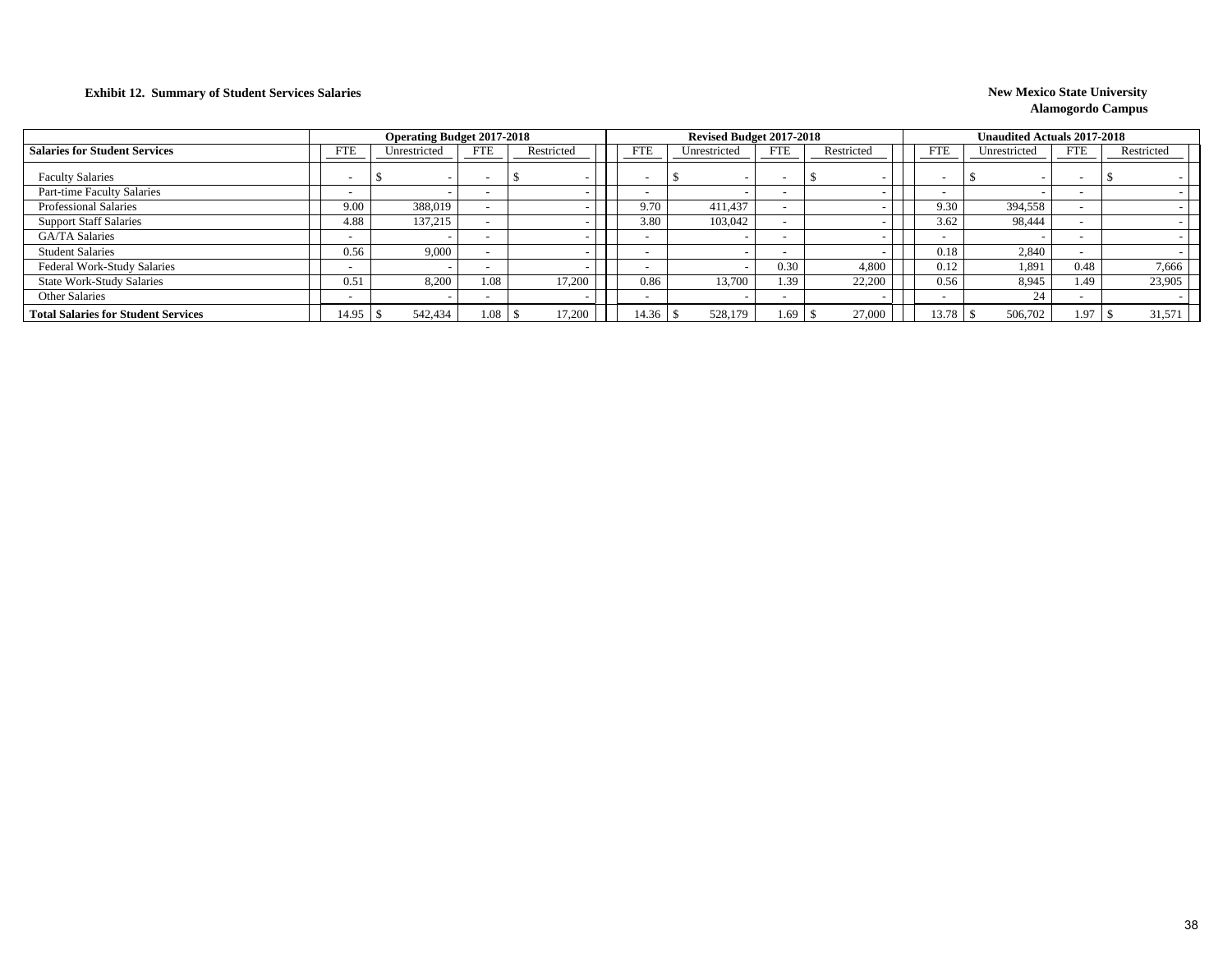### **Exhibit 12. Summary of Student Services by Expenditure Category New Mexico State University**

|                                              |                          | <b>Operating Budget 2017-2018</b> |                          |                          |                          | Revised Budget 2017-2018 |                          |            |                          | Unaudited Actuals 2017-2018 |                          |            |  |
|----------------------------------------------|--------------------------|-----------------------------------|--------------------------|--------------------------|--------------------------|--------------------------|--------------------------|------------|--------------------------|-----------------------------|--------------------------|------------|--|
| <b>Summary by Expenditure Category</b>       | <b>FTE</b>               | Unrestricted                      | <b>FTE</b>               | Restricted               | <b>FTE</b>               | Unrestricted             | <b>FTE</b>               | Restricted | <b>FTE</b>               | Unrestricted                | <b>FTE</b>               | Restricted |  |
| <b>Faculty Salaries</b>                      |                          | а                                 | $\overline{\phantom{a}}$ |                          |                          |                          | $\overline{\phantom{a}}$ |            | $\overline{\phantom{a}}$ | $\overline{\phantom{a}}$    | $\overline{\phantom{a}}$ |            |  |
| Part-time Faculty Salaries                   | $\overline{\phantom{0}}$ |                                   | $\overline{\phantom{a}}$ | $\overline{\phantom{0}}$ |                          |                          | $\overline{\phantom{a}}$ |            | $\overline{\phantom{0}}$ | $\overline{\phantom{0}}$    | $\overline{\phantom{0}}$ |            |  |
| <b>Professional Salaries</b>                 | 9.00                     | 388,019                           | $\overline{\phantom{a}}$ |                          | 9.70                     | 411,437                  | $\overline{\phantom{a}}$ |            | 9.30                     | 394,558                     | $\overline{\phantom{a}}$ |            |  |
| <b>Support Staff Salaries</b>                | 4.88                     | 137,215                           | $\overline{\phantom{a}}$ |                          | 3.80                     | 103,042                  | $\overline{\phantom{0}}$ |            | 3.62                     | 98,444                      | $\overline{\phantom{a}}$ |            |  |
| <b>GA/TA Salaries</b>                        | $\overline{\phantom{0}}$ |                                   | $\overline{\phantom{a}}$ | $\overline{\phantom{0}}$ | $\overline{\phantom{a}}$ |                          | $\overline{\phantom{a}}$ |            |                          |                             | $\overline{\phantom{a}}$ |            |  |
| <b>Student Salaries</b>                      | 0.56                     | 9,000                             |                          | $\overline{\phantom{0}}$ |                          |                          | $\overline{\phantom{a}}$ |            | 0.18                     | 2,840                       | $\overline{\phantom{0}}$ |            |  |
| Federal Work-Study Salaries                  |                          |                                   |                          |                          |                          |                          | $\overline{\phantom{0}}$ |            | 0.12                     | 1,891                       | $\overline{\phantom{a}}$ |            |  |
| <b>State Work-Study Salaries</b>             | 0.51                     | 8,200                             |                          |                          | 0.86                     | 13,700                   | $\overline{\phantom{0}}$ |            | 0.56                     | 8,945                       | $\overline{\phantom{a}}$ |            |  |
| Other Salaries                               | $\overline{\phantom{a}}$ |                                   |                          |                          | $\overline{\phantom{0}}$ |                          | $\overline{\phantom{0}}$ |            | $\overline{\phantom{0}}$ | 24                          | ٠                        |            |  |
| Fringes                                      |                          |                                   |                          | $\overline{\phantom{0}}$ |                          |                          |                          |            |                          | $\overline{\phantom{a}}$    |                          |            |  |
| Travel                                       |                          | 9,100                             |                          |                          |                          | 13,600                   |                          |            |                          | 5,267                       |                          |            |  |
| Utilities                                    |                          |                                   |                          |                          |                          |                          |                          |            |                          |                             |                          |            |  |
| Other Supplies and Expenses                  |                          | 50,745                            |                          |                          |                          | 45,548                   |                          | 4,000      |                          | 31,879                      |                          |            |  |
| Equipment                                    |                          |                                   |                          |                          |                          |                          |                          |            |                          |                             |                          |            |  |
| <b>Total Summary by Expenditure Category</b> | 14.95                    | 602,279<br>-\$                    | $\overline{\phantom{a}}$ |                          | 14.36                    | 587,327                  |                          | 4,000      | 13.78                    | 543,848                     |                          |            |  |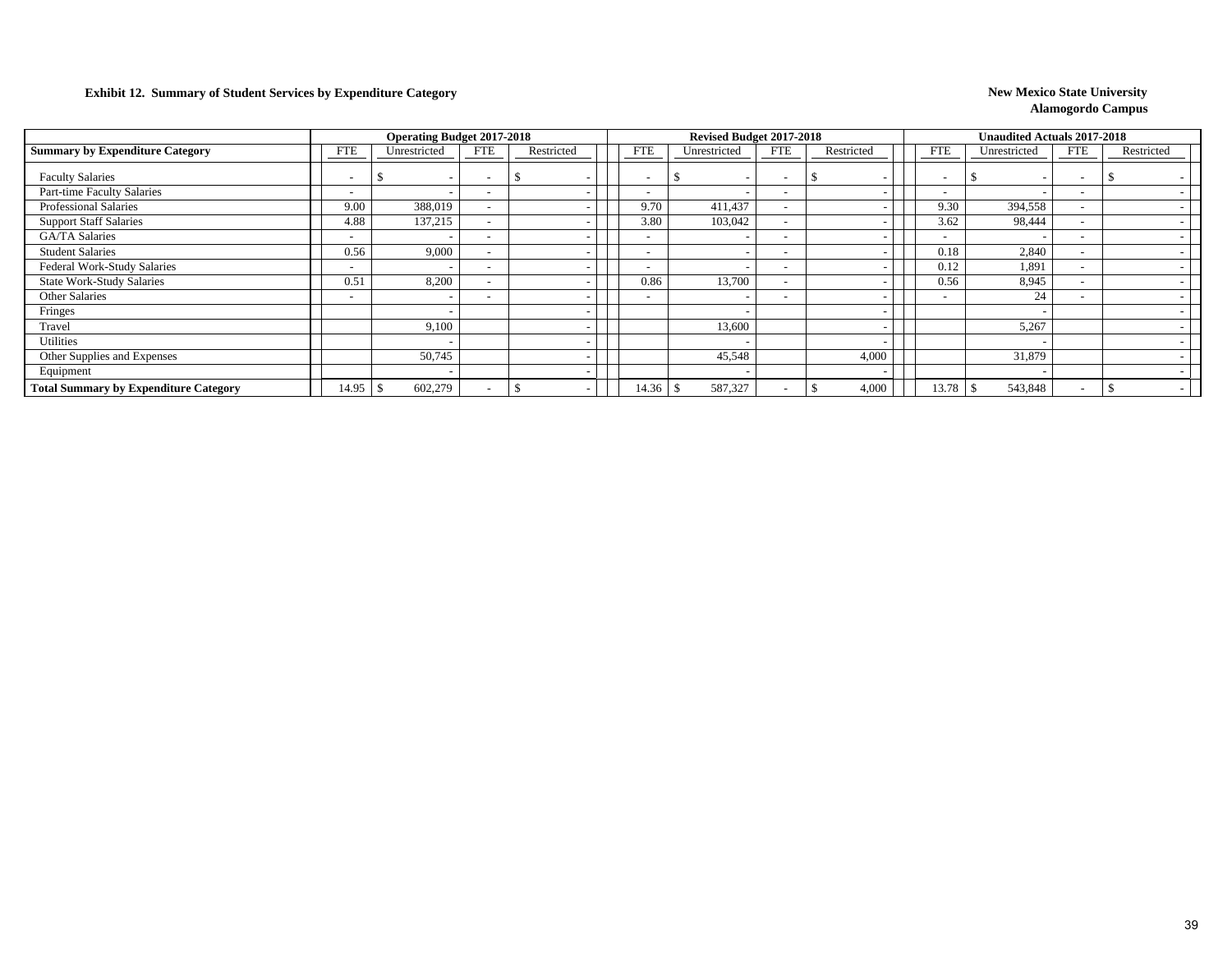|                                              |                          | <b>Operating Budget 2017-2018</b>         |                          |               |                          | Revised Budget 2017-2018       |                          |                                          |                          |                     | <b>Unaudited Actuals 2017-2018</b>        |  |
|----------------------------------------------|--------------------------|-------------------------------------------|--------------------------|---------------|--------------------------|--------------------------------|--------------------------|------------------------------------------|--------------------------|---------------------|-------------------------------------------|--|
| <b>Student Services Administration</b>       | <b>FTE</b>               | Unrestricted                              | <b>FTE</b>               | Restricted    | <b>FTE</b>               | Unrestricted                   | <b>FTE</b>               | Restricted                               | <b>FTE</b>               | Unrestricted        | <b>FTE</b><br>Restricted                  |  |
| <b>Faculty Salaries</b>                      | $\overline{\phantom{a}}$ | \$<br>$\overline{\phantom{a}}$            | $\overline{\phantom{a}}$ | <sup>\$</sup> | $\overline{\phantom{a}}$ | \$<br>$\overline{\phantom{a}}$ | $\sim$                   | \$<br>$\overline{\phantom{a}}$           | $\overline{\phantom{a}}$ | \$                  | <sup>\$</sup><br>$\overline{\phantom{a}}$ |  |
| Part-time Faculty Salaries                   | $\overline{\phantom{a}}$ | $\overline{\phantom{a}}$                  | $\blacksquare$           |               | $\sim$                   | $\overline{\phantom{a}}$       | $\sim$                   | $\overline{\phantom{a}}$                 | $\blacksquare$           |                     | $\overline{\phantom{a}}$                  |  |
| Professional Salaries                        | $\overline{\phantom{a}}$ | $\overline{\phantom{a}}$                  | $\sim$                   |               | $\overline{\phantom{a}}$ |                                | $\sim$                   | $\overline{\phantom{a}}$                 | $\overline{\phantom{a}}$ |                     | $\overline{\phantom{a}}$                  |  |
| <b>Support Staff Salaries</b>                | $\overline{\phantom{a}}$ | $\overline{\phantom{a}}$                  | $\overline{\phantom{0}}$ |               | $\sim$                   |                                | $\sim$                   | $\overline{\phantom{a}}$                 | $\overline{\phantom{a}}$ |                     | $\overline{\phantom{a}}$                  |  |
| <b>GA/TA Salaries</b>                        | $\overline{\phantom{a}}$ | $\overline{\phantom{a}}$                  |                          |               | $\overline{\phantom{a}}$ |                                | $\sim$                   | $\overline{\phantom{a}}$                 | $\overline{\phantom{a}}$ |                     | $\overline{\phantom{a}}$                  |  |
| <b>Student Salaries</b>                      | $\overline{\phantom{a}}$ | $\overline{\phantom{a}}$                  | $\overline{\phantom{a}}$ |               | $\overline{\phantom{a}}$ |                                | $\sim$                   | $\overline{\phantom{a}}$                 | $\overline{\phantom{a}}$ |                     | $\overline{\phantom{a}}$                  |  |
| Federal Work-Study Salaries                  | $\overline{\phantom{a}}$ | $\sim$                                    | $\overline{\phantom{a}}$ |               | $\overline{\phantom{a}}$ |                                | $\overline{\phantom{a}}$ | $\overline{\phantom{a}}$                 | $\blacksquare$           |                     | $\overline{\phantom{a}}$                  |  |
| <b>State Work-Study Salaries</b>             | $\overline{\phantom{a}}$ | $\overline{\phantom{a}}$                  | $\overline{\phantom{a}}$ |               | $\overline{\phantom{a}}$ | $\overline{\phantom{a}}$       | $\sim$                   | $\sim$                                   | $\overline{\phantom{a}}$ |                     | $\overline{\phantom{a}}$                  |  |
| Other Salaries                               | $\overline{\phantom{a}}$ | $\overline{\phantom{a}}$                  | $\overline{\phantom{a}}$ |               | $\blacksquare$           | $\overline{\phantom{a}}$       | $\sim$                   | $\overline{\phantom{a}}$                 | $\overline{\phantom{a}}$ |                     | $\overline{\phantom{0}}$                  |  |
| Fringes                                      |                          | $\overline{\phantom{a}}$                  |                          |               |                          |                                |                          | $\overline{\phantom{a}}$                 |                          |                     |                                           |  |
| Travel                                       |                          | 1,000                                     |                          |               |                          | 1,000                          |                          | $\overline{\phantom{a}}$                 |                          | 400                 |                                           |  |
| Utilities                                    |                          |                                           |                          |               |                          |                                |                          | $\overline{\phantom{a}}$                 |                          |                     |                                           |  |
| Other Supplies and Expenses                  |                          | 845                                       |                          |               |                          | 148                            |                          | $\overline{\phantom{a}}$                 |                          | 498                 |                                           |  |
| Equipment                                    |                          |                                           |                          |               |                          |                                |                          | $\overline{\phantom{a}}$                 |                          |                     |                                           |  |
| <b>Total Student Services Administration</b> | $\overline{\phantom{a}}$ | 1,845<br><sup>\$</sup>                    |                          | \$            | $\overline{\phantom{a}}$ | 1,148<br>\$                    | $\overline{\phantom{a}}$ | $\mathbb{S}$<br>$\overline{\phantom{a}}$ | $\overline{\phantom{a}}$ | $\mathbb{S}$<br>898 | $\mathbf{s}$                              |  |
| <b>Veterans Program</b>                      |                          |                                           |                          |               |                          |                                |                          |                                          |                          |                     |                                           |  |
| <b>Faculty Salaries</b>                      |                          | <sup>\$</sup><br>$\overline{\phantom{a}}$ | $\blacksquare$           | \$            | $\overline{\phantom{a}}$ | \$                             | $\overline{\phantom{a}}$ | $\mathbb{S}$<br>$\overline{\phantom{a}}$ | $\overline{\phantom{a}}$ | \$                  | $\mathcal{S}$<br>$\overline{\phantom{a}}$ |  |
| Part-time Faculty Salaries                   | $\overline{\phantom{a}}$ | $\overline{\phantom{a}}$                  | $\overline{\phantom{a}}$ |               | $\overline{\phantom{a}}$ |                                | $\sim$                   | $\overline{\phantom{a}}$                 | $\overline{\phantom{a}}$ |                     | $\overline{\phantom{a}}$                  |  |
| Professional Salaries                        | $\overline{\phantom{a}}$ | $\sim$                                    | $\overline{\phantom{a}}$ |               | $\overline{\phantom{a}}$ |                                | $\overline{\phantom{a}}$ | $\overline{\phantom{a}}$                 | $\overline{\phantom{a}}$ |                     | $\overline{\phantom{a}}$                  |  |
| <b>Support Staff Salaries</b>                | $\overline{\phantom{a}}$ | $\sim$                                    |                          |               | $\blacksquare$           |                                | $\sim$                   | $\overline{\phantom{a}}$                 | $\blacksquare$           |                     | $\overline{\phantom{a}}$                  |  |
| <b>GA/TA Salaries</b>                        | $\overline{\phantom{a}}$ | $\overline{\phantom{a}}$                  | $\blacksquare$           |               | $\sim$                   |                                | $\sim$                   | $\overline{\phantom{a}}$                 | $\blacksquare$           |                     | $\overline{\phantom{a}}$                  |  |
| <b>Student Salaries</b>                      | $\sim$                   | $\overline{\phantom{a}}$                  | $\overline{\phantom{a}}$ |               | $\overline{\phantom{a}}$ | $\sim$                         | $\sim$                   | $\overline{\phantom{a}}$                 | $\sim$                   |                     | $\sim$                                    |  |
| Federal Work-Study Salaries                  | $\overline{\phantom{a}}$ | $\overline{\phantom{a}}$                  | $\overline{\phantom{a}}$ |               | $\overline{\phantom{a}}$ | $\overline{\phantom{a}}$       | $\sim$                   | $\overline{\phantom{a}}$                 | $\overline{\phantom{a}}$ |                     | $\overline{\phantom{a}}$                  |  |
| <b>State Work-Study Salaries</b>             | $\overline{\phantom{a}}$ | $\overline{\phantom{a}}$                  | $\overline{\phantom{a}}$ |               | $\overline{\phantom{a}}$ | $\overline{\phantom{a}}$       | $\sim$                   | $\overline{\phantom{a}}$                 | $\overline{\phantom{a}}$ |                     | $\sim$                                    |  |
| Other Salaries                               | $\overline{\phantom{a}}$ | $\sim$                                    | $\overline{\phantom{a}}$ |               | $\sim$                   |                                | $\sim$                   | $\overline{\phantom{a}}$                 | $\sim$                   |                     |                                           |  |
| Fringes                                      |                          | $\overline{\phantom{a}}$                  |                          |               |                          |                                |                          | $\overline{\phantom{a}}$                 |                          |                     |                                           |  |
| Travel                                       |                          | 1.000                                     |                          |               |                          | 1,000                          |                          | $\overline{\phantom{a}}$                 |                          | 400                 |                                           |  |
| Utilities                                    |                          |                                           |                          |               |                          |                                |                          | $\overline{\phantom{a}}$                 |                          |                     |                                           |  |
| Other Supplies and Expenses                  |                          | 845                                       |                          |               |                          | 148                            |                          | $\overline{\phantom{a}}$                 |                          | 498                 |                                           |  |
| Equipment                                    |                          |                                           |                          |               |                          |                                |                          |                                          |                          |                     |                                           |  |
| <b>Total Veterans Program</b>                |                          | 1,845<br>$\mathbb{S}$                     |                          | $\mathbb{S}$  | $\overline{\phantom{a}}$ | \$<br>1,148                    | $\sim$                   | $\sqrt{S}$                               |                          | $\mathbb{S}$<br>898 | \$<br>$\overline{\phantom{a}}$            |  |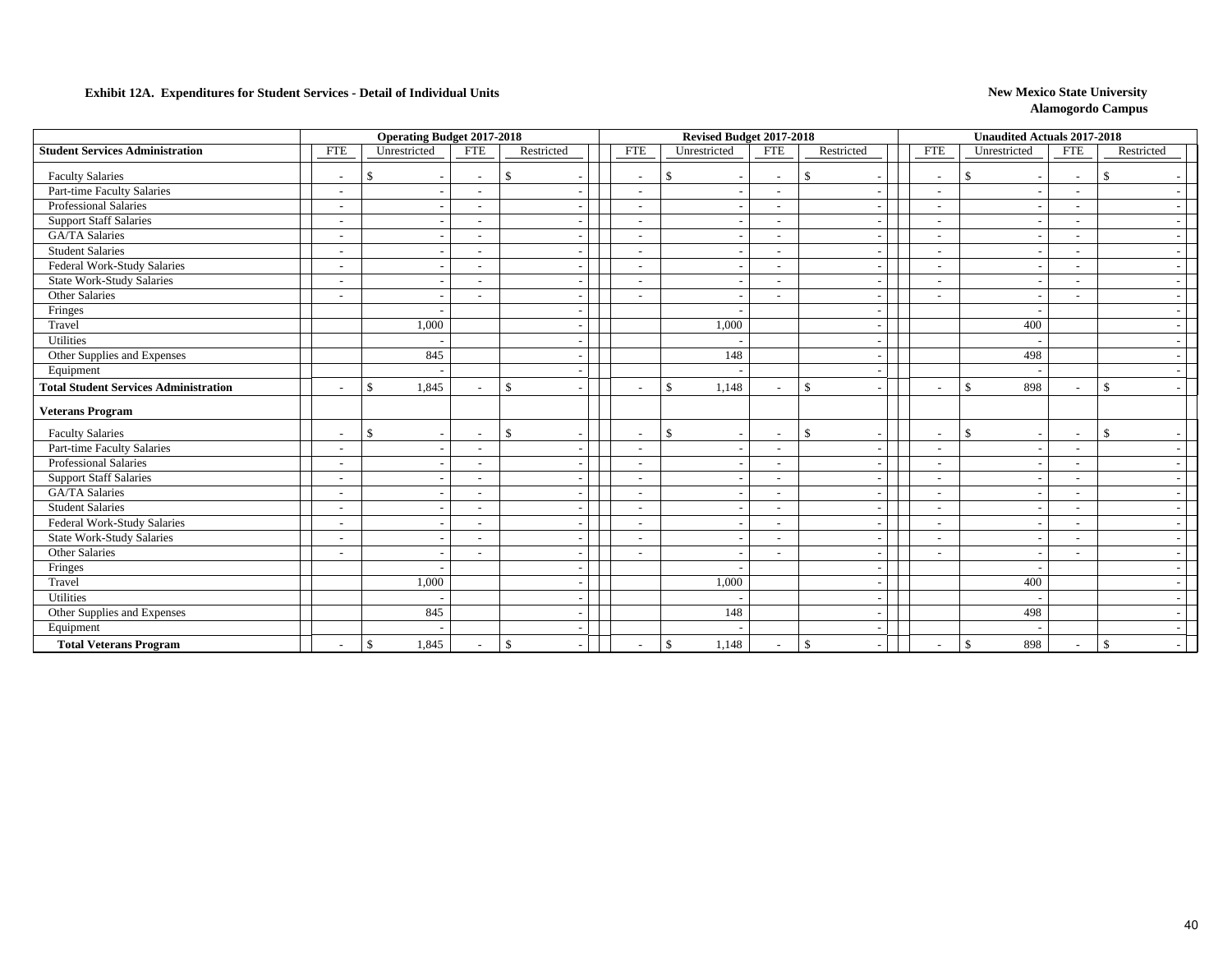|                                                |                             | <b>Operating Budget 2017-2018</b> |                             |                             |                                          | Revised Budget 2017-2018 |                             |                                           |                          | <b>Unaudited Actuals 2017-2018</b> |                             |                          |
|------------------------------------------------|-----------------------------|-----------------------------------|-----------------------------|-----------------------------|------------------------------------------|--------------------------|-----------------------------|-------------------------------------------|--------------------------|------------------------------------|-----------------------------|--------------------------|
| <b>Counseling &amp; Career Guidance</b>        | <b>FTE</b>                  | Unrestricted                      | <b>FTE</b>                  | Restricted                  | <b>FTE</b>                               | Unrestricted             | <b>FTE</b>                  | Restricted                                | <b>FTE</b>               | Unrestricted                       | <b>FTE</b>                  | Restricted               |
| <b>Faculty Salaries</b>                        | $\overline{\phantom{a}}$    | \$                                |                             | $\mathcal{S}$               | $\mathsf{\$}$<br>$\sim$                  |                          | $\sim$                      | $\mathbb{S}$<br>$\sim$                    | $\sim$                   | \$                                 | $\overline{\phantom{a}}$    | $\mathbb{S}$             |
| Part-time Faculty Salaries                     | $\overline{\phantom{a}}$    | $\sim$                            | $\overline{\phantom{a}}$    | $\sim$                      | $\sim$                                   |                          | $\sim$                      | $\overline{\phantom{a}}$                  | $\overline{\phantom{a}}$ | $\overline{\phantom{a}}$           | $\sim$                      |                          |
| <b>Professional Salaries</b>                   | 6.51                        | 280,538                           | $\sim$                      | $\sim$                      | 6.52                                     | 276,371                  | $\mathbb{Z}^+$              | $\overline{\phantom{a}}$                  | 6.52                     | 276,371                            | $\sim$                      |                          |
| <b>Support Staff Salaries</b>                  | 1.51                        | 42,469                            | $\overline{\phantom{a}}$    |                             | 1.57                                     | 42,471                   | $\mathcal{L}_{\mathcal{A}}$ | $\overline{\phantom{a}}$                  | 1.41                     | 38,415                             | $\overline{\phantom{a}}$    |                          |
| GA/TA Salaries                                 | $\mathcal{L}_{\mathcal{A}}$ |                                   | $\overline{\phantom{a}}$    | $\sim$                      | $\mathbb{Z}^+$                           |                          | $\sim$                      | $\blacksquare$                            | $\sim$                   |                                    | $\sim$                      |                          |
| <b>Student Salaries</b>                        | $\mathbb{Z}^2$              | $\sim$                            | $\sim$                      | $\sim$                      | $\sim$                                   | $\overline{\phantom{a}}$ | $\sim$                      | $\mathcal{L}_{\mathcal{A}}$               | 0.18                     | 2,840                              | $\sim$                      |                          |
| Federal Work-Study Salaries                    | $\sim$                      |                                   | $\sim$                      | $\sim$                      | $\sim$                                   |                          | $\sim$                      | $\overline{\phantom{a}}$                  | 0.12                     | 1,891                              | $\sim$                      |                          |
| <b>State Work-Study Salaries</b>               | 0.51                        | 8,200                             | $\mathcal{L}_{\mathcal{A}}$ | $\mathcal{L}_{\mathcal{A}}$ | 0.86                                     | 13,700                   | $\mathcal{L}_{\mathcal{A}}$ | $\sim$                                    | 0.56                     | 8,945                              | $\overline{\phantom{a}}$    |                          |
| Other Salaries                                 | $\sim$                      | $\overline{\phantom{a}}$          | $\overline{\phantom{a}}$    | $\sim$                      | $\sim$                                   |                          | $\sim$                      | $\sim$                                    | $\sim$                   | 23                                 | $\sim$                      | $\overline{\phantom{a}}$ |
| Fringes                                        |                             | $\sim$                            |                             | $\sim$                      |                                          | $\overline{\phantom{a}}$ |                             | $\overline{\phantom{a}}$                  |                          |                                    |                             | $\overline{a}$           |
| Travel                                         |                             | 8,100                             |                             | $\sim$                      |                                          | 12,600                   |                             | $\overline{\phantom{a}}$                  |                          | 4,867                              |                             |                          |
| Utilities                                      |                             |                                   |                             | $\sim$                      |                                          |                          |                             | $\overline{a}$                            |                          |                                    |                             |                          |
| Other Supplies and Expenses                    |                             | 49,900                            |                             | $\sim$                      |                                          | 45,400                   |                             | 4,000                                     |                          | 31,381                             |                             |                          |
| Equipment                                      |                             |                                   |                             | $\sim$                      |                                          |                          |                             |                                           |                          |                                    |                             |                          |
| <b>Total Counseling &amp; Career Guidance</b>  | 8.53                        | 389,207<br>\$                     | $\sim$                      | $\mathcal{S}$               | 8.95<br>$\mathbb{S}$                     | 390,542                  | $\sim$                      | $\mathbb{S}$<br>4,000                     | 8.79                     | 364,733<br>-\$                     | $\sim$                      | $\mathcal{S}$            |
| <b>Counseling/Career Guidance</b>              |                             |                                   |                             |                             |                                          |                          |                             |                                           |                          |                                    |                             |                          |
| <b>Faculty Salaries</b>                        |                             | $\mathbb{S}$                      |                             | \$                          | $\mathbb{S}$<br>$\overline{\phantom{a}}$ |                          |                             | $\mathbb{S}$                              | $\overline{a}$           | \$                                 | $\sim$                      | $\mathbf{s}$             |
| Part-time Faculty Salaries                     | $\overline{a}$              | $\overline{a}$                    | $\mathcal{L}_{\mathcal{A}}$ | $\sim$                      | $\overline{\phantom{a}}$                 |                          | $\mathcal{L}_{\mathcal{A}}$ | $\blacksquare$                            | $\sim$                   |                                    | $\sim$                      |                          |
| <b>Professional Salaries</b>                   | 5.29                        | 228,038                           | $\sim$                      | $\sim$                      | 5.28                                     | 223,871                  | $\sim$                      | $\overline{\phantom{a}}$                  | 5.28                     | 223,871                            | $\sim$                      |                          |
| <b>Support Staff Salaries</b>                  | 1.37                        | 38,469                            | $\mathcal{L}^{\pm}$         | $\sim$                      | 1.42                                     | 38,471                   | $\sim$                      | $\overline{\phantom{a}}$                  | 1.41                     | 38,415                             | $\mathbb{L}^+$              | $\overline{a}$           |
| GA/TA Salaries                                 | $\overline{\phantom{a}}$    |                                   | $\mathcal{L}$               |                             | $\mathcal{L}$                            |                          | $\sim$                      | $\overline{\phantom{a}}$                  | $\sim$                   |                                    | $\sim$                      |                          |
| <b>Student Salaries</b>                        | $\bar{\phantom{a}}$         | $\overline{\phantom{a}}$          | $\overline{a}$              | $\mathbb{L}$                | $\mathcal{L}^{\mathcal{A}}$              | $\overline{\phantom{a}}$ | $\mathbb{L}$                | $\overline{\phantom{a}}$                  | 0.04                     | 612                                | $\mathcal{L}_{\mathcal{A}}$ | $\overline{\phantom{a}}$ |
| Federal Work-Study Salaries                    | $\sim$                      | $\overline{a}$                    | $\sim$                      | $\sim$                      | $\sim$                                   |                          | $\sim$                      | $\mathcal{L}$                             | 0.08                     | 1,232                              | $\sim$                      | $\overline{\phantom{a}}$ |
| <b>State Work-Study Salaries</b>               | 0.31                        | 5,000                             | $\sim$                      | $\sim$                      | 0.66                                     | 10,500                   | $\sim$                      | $\sim$                                    | 0.49                     | 7,825                              | $\sim$                      |                          |
| Other Salaries                                 | $\mathbb{L}^{\mathbb{N}}$   | $\overline{\phantom{a}}$          | $\sim$                      | $\overline{\phantom{a}}$    | $\mathbb{Z}^+$                           |                          | $\overline{\phantom{a}}$    | $\overline{\phantom{a}}$                  | $\sim$                   | 23                                 | $\sim$                      | $\overline{\phantom{a}}$ |
| Fringes                                        |                             | $\sim$                            |                             | $\sim$                      |                                          |                          |                             | $\overline{\phantom{a}}$                  |                          |                                    |                             |                          |
| Travel                                         |                             | 6,400                             |                             | $\sim$                      |                                          | 10,900                   |                             | $\overline{\phantom{a}}$                  |                          | 2,422                              |                             |                          |
| Utilities                                      |                             |                                   |                             |                             |                                          |                          |                             | $\blacksquare$                            |                          |                                    |                             |                          |
| Other Supplies and Expenses                    |                             | 46,400                            |                             | $\overline{a}$              |                                          | 41,900                   |                             | $\mathcal{L}$                             |                          | 29,345                             |                             |                          |
| Equipment                                      |                             |                                   |                             | $\sim$                      |                                          |                          |                             | $\mathbb{L}$                              |                          |                                    |                             | $\sim$                   |
| <b>Total Counseling/Career Guidance</b>        | 6.97                        | 324,307<br>\$                     |                             | $\mathcal{S}$<br>$\sim$     | 7.36<br>$\mathbb{S}$                     | 325,642                  | $\sim$                      | $\mathcal{S}$<br>$\overline{\phantom{a}}$ | 7.30                     | 303,745<br>-\$                     | $\sim$                      | $\mathbf{s}$             |
| <b>Counseling &amp; Disabled Service</b>       |                             |                                   |                             |                             |                                          |                          |                             |                                           |                          |                                    |                             |                          |
| <b>Faculty Salaries</b>                        | $\overline{a}$              | $\mathbb{S}$<br>$\sim$            | $\sim$                      | $\$$                        | \$<br>$\overline{a}$                     |                          | $\sim$                      | \$<br>$\overline{\phantom{a}}$            | $\sim$                   | $\mathbb{S}$                       | $\sim$                      | \$                       |
| Part-time Faculty Salaries                     | $\sim$                      | $\sim$                            | $\sim$                      | $\sim$                      | $\sim$                                   |                          | $\sim$                      | $\blacksquare$                            | $\overline{\phantom{a}}$ |                                    | $\overline{\phantom{a}}$    |                          |
| Professional Salaries                          | 1.22                        | 52,500                            | $\sim$                      | $\sim$                      | 1.24                                     | 52,500                   | $\mathcal{L}_{\mathcal{A}}$ | $\mathbb{Z}^2$                            | 1.24                     | 52,500                             | $\sim$                      |                          |
| <b>Support Staff Salaries</b>                  | 0.14                        | 4,000                             | $\sim$                      |                             | 0.15                                     | 4,000                    | $\sim$                      | $\sim$                                    | $\sim$                   |                                    | $\sim$                      |                          |
| GA/TA Salaries                                 | $\overline{\phantom{a}}$    |                                   | $\sim$                      | $\sim$                      | $\overline{\phantom{a}}$                 |                          | $\sim$                      | $\overline{\phantom{a}}$                  | $\sim$                   |                                    | $\sim$                      | $\sim$                   |
| <b>Student Salaries</b>                        | $\mathbf{r}$                |                                   | $\sim$                      |                             | $\overline{\phantom{a}}$                 |                          | $\sim$                      | $\bar{\phantom{a}}$                       | 0.14                     | 2,228                              | $\mathcal{L}$               |                          |
| Federal Work-Study Salaries                    | $\mathbb{Z}^2$              | $\sim$                            | $\sim$                      | $\mathbb{Z}^2$              | $\mathbb{Z}^+$                           |                          | $\mathbb{Z}^2$              | $\overline{\phantom{a}}$                  | 0.04                     | 659                                | $\mathbb{Z}^+$              | $\overline{a}$           |
| State Work-Study Salaries                      | 0.20                        | 3,200                             | $\sim$                      | $\sim$                      | 0.20                                     | 3,200                    | $\sim$                      | $\mathcal{L}_{\mathcal{A}}$               | 0.07                     | 1,120                              | $\sim$                      | $\overline{\phantom{a}}$ |
| Other Salaries                                 | $\sim$                      |                                   | $\sim$                      | $\sim$                      | $\sim$                                   |                          | $\sim$                      | $\mathcal{L}$                             | $\sim$                   | $\overline{a}$                     | $\sim$                      | ÷.                       |
| Fringes                                        |                             | $\sim$                            |                             | $\sim$                      |                                          | $\overline{\phantom{a}}$ |                             | $\overline{\phantom{a}}$                  |                          | $\sim$                             |                             | $\sim$                   |
| Travel                                         |                             | 1,700                             |                             | $\sim$                      |                                          | 1,700                    |                             | $\overline{\phantom{a}}$                  |                          | 2,445                              |                             | $\overline{a}$           |
| Utilities                                      |                             |                                   |                             | $\sim$                      |                                          |                          |                             | $\overline{\phantom{a}}$                  |                          |                                    |                             |                          |
| Other Supplies and Expenses                    |                             | 3,500                             |                             |                             |                                          | 3,500                    |                             | $\overline{\phantom{a}}$                  |                          | 2,036                              |                             |                          |
| Equipment                                      |                             |                                   |                             | $\sim$                      |                                          |                          |                             | $\blacksquare$                            |                          |                                    |                             |                          |
| <b>Total Counseling &amp; Disabled Service</b> | 1.56                        | 64,900<br>\$                      |                             | \$                          | 1.59<br>\$                               | 64,900                   | $\sim$                      | \$                                        | 1.49                     | $\frac{1}{2}$<br>60,988            | $\sim$                      | \$                       |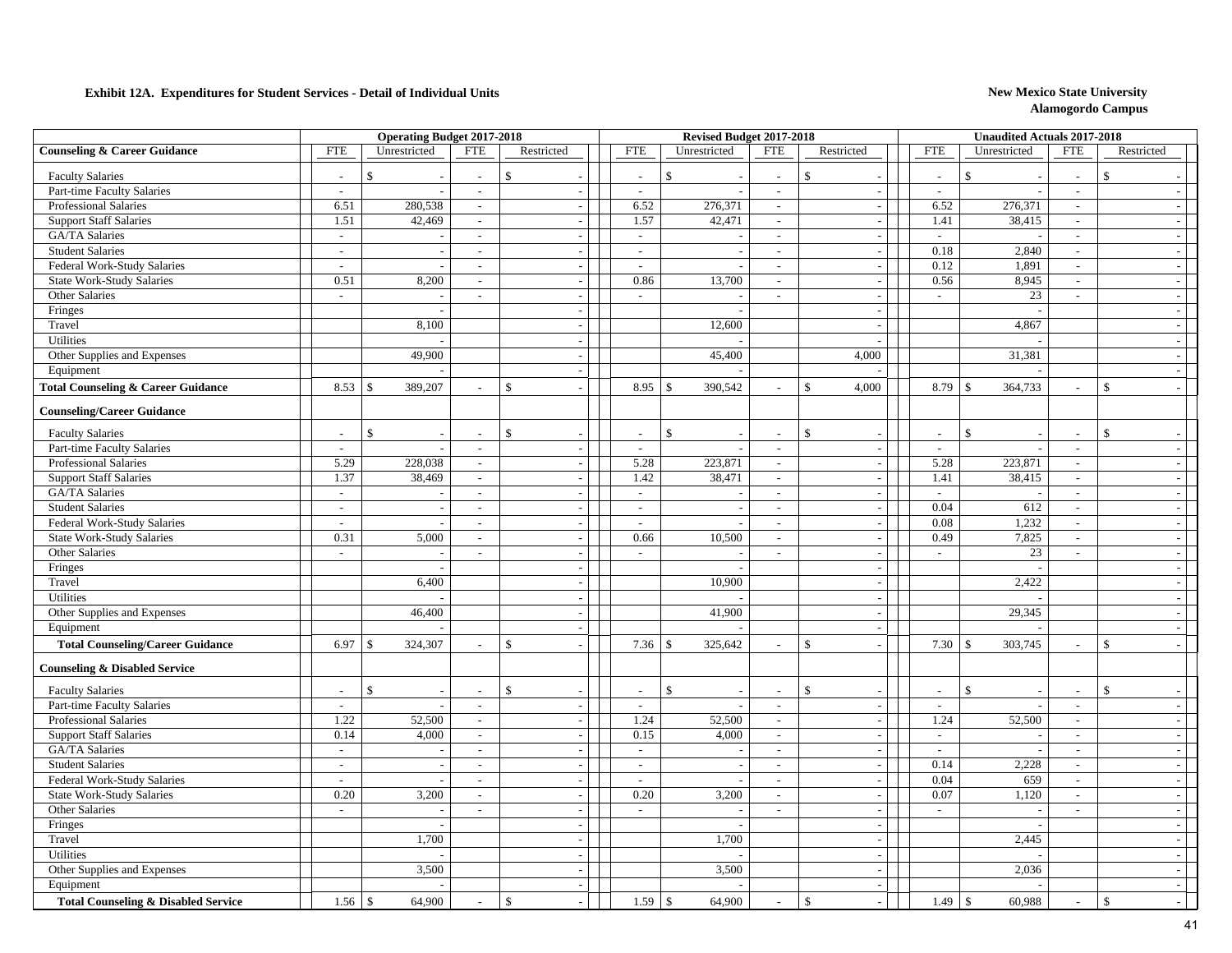|                                         |                          | <b>Operating Budget 2017-2018</b> |                          |            |                          | Revised Budget 2017-2018 |                          |            |                          | Unaudited Actuals 2017-2018     |                          |            |  |
|-----------------------------------------|--------------------------|-----------------------------------|--------------------------|------------|--------------------------|--------------------------|--------------------------|------------|--------------------------|---------------------------------|--------------------------|------------|--|
| <b>Counseling &amp; Career Guidance</b> | <b>FTE</b>               | Unrestricted                      | <b>FTE</b>               | Restricted | <b>FTE</b>               | Unrestricted             | FTE                      | Restricted | <b>FTE</b>               | Unrestricted                    | <b>FTE</b>               | Restricted |  |
| <b>NMSUA Aggie Cupboard</b>             |                          |                                   |                          |            |                          |                          |                          |            |                          |                                 |                          |            |  |
| <b>Faculty Salaries</b>                 | $\overline{\phantom{a}}$ | <sup>\$</sup>                     | $\overline{\phantom{a}}$ | J.         | $\overline{\phantom{a}}$ |                          | $\overline{\phantom{0}}$ |            | $\sim$                   | - 7<br>$\overline{\phantom{a}}$ | $\overline{\phantom{0}}$ | э          |  |
| Part-time Faculty Salaries              | $\overline{\phantom{a}}$ |                                   | $\overline{\phantom{a}}$ |            | $\overline{\phantom{a}}$ |                          | $\sim$                   |            | $\overline{\phantom{0}}$ | $\overline{\phantom{a}}$        | $\overline{\phantom{a}}$ |            |  |
| <b>Professional Salaries</b>            | $\overline{\phantom{a}}$ |                                   | $\overline{\phantom{0}}$ |            | $\overline{\phantom{a}}$ |                          | $\overline{\phantom{0}}$ |            | $\overline{\phantom{a}}$ |                                 | $\overline{\phantom{0}}$ |            |  |
| <b>Support Staff Salaries</b>           | $\overline{\phantom{0}}$ |                                   | $\overline{\phantom{0}}$ |            | $\overline{\phantom{a}}$ |                          | $\sim$                   |            | $-$                      | $\overline{\phantom{a}}$        | $\overline{\phantom{0}}$ |            |  |
| <b>GA/TA Salaries</b>                   | $\overline{\phantom{a}}$ |                                   | $\overline{\phantom{a}}$ |            | $\overline{\phantom{a}}$ |                          | $\overline{\phantom{0}}$ |            | $\overline{\phantom{a}}$ | $\overline{\phantom{a}}$        | $\overline{\phantom{a}}$ |            |  |
| <b>Student Salaries</b>                 | $\overline{\phantom{a}}$ |                                   | $\overline{\phantom{0}}$ |            | $\overline{\phantom{a}}$ |                          | $\overline{\phantom{a}}$ |            | $\overline{\phantom{0}}$ |                                 | $\overline{\phantom{a}}$ |            |  |
| Federal Work-Study Salaries             | $\overline{\phantom{a}}$ |                                   | $\overline{\phantom{0}}$ |            | $\overline{\phantom{0}}$ |                          | $\overline{\phantom{0}}$ |            | $\overline{\phantom{0}}$ |                                 | $\overline{\phantom{0}}$ |            |  |
| State Work-Study Salaries               | $\overline{\phantom{a}}$ |                                   | $\overline{\phantom{0}}$ |            | $\overline{\phantom{0}}$ |                          | $\sim$                   |            | $\overline{\phantom{0}}$ |                                 | $\overline{\phantom{0}}$ |            |  |
| Other Salaries                          | $\overline{\phantom{a}}$ |                                   | $\overline{\phantom{0}}$ |            | $\overline{\phantom{a}}$ |                          | $\overline{\phantom{0}}$ |            | $\overline{\phantom{a}}$ |                                 | $\overline{\phantom{a}}$ |            |  |
| Fringes                                 |                          |                                   |                          |            |                          |                          |                          |            |                          |                                 |                          |            |  |
| Travel                                  |                          |                                   |                          |            |                          |                          |                          |            |                          |                                 |                          |            |  |
| Utilities                               |                          |                                   |                          |            |                          |                          |                          |            |                          |                                 |                          |            |  |
| Other Supplies and Expenses             |                          |                                   |                          |            |                          |                          |                          | 4,000      |                          |                                 |                          |            |  |
| Equipment                               |                          |                                   |                          |            |                          |                          |                          |            |                          |                                 |                          |            |  |
| <b>Total NMSUA Aggie Cupboard</b>       | $\sim$                   | <sup>\$</sup>                     | $\overline{\phantom{0}}$ |            | $\overline{\phantom{0}}$ |                          | $\sim$                   | 4,000      | $\overline{\phantom{0}}$ | $\overline{\phantom{0}}$        | $\sim$                   | \$.        |  |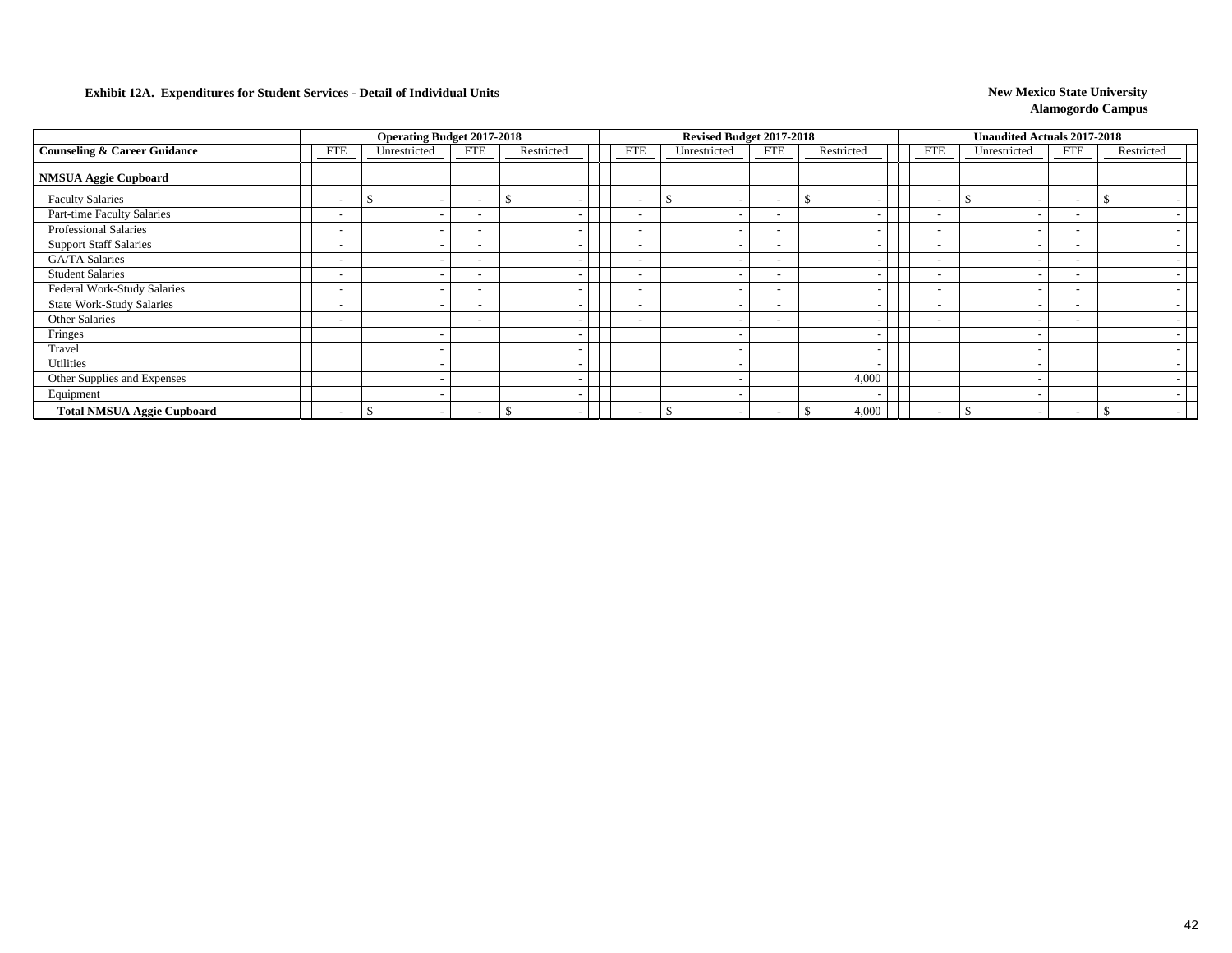|                                           |                          | <b>Operating Budget 2017-2018</b>         |                          |               |                          | Revised Budget 2017-2018       |                          |                                           |                          | <b>Unaudited Actuals 2017-2018</b>        |                          |               |
|-------------------------------------------|--------------------------|-------------------------------------------|--------------------------|---------------|--------------------------|--------------------------------|--------------------------|-------------------------------------------|--------------------------|-------------------------------------------|--------------------------|---------------|
| <b>Financial Aid Administration</b>       | <b>FTE</b>               | Unrestricted                              | <b>FTE</b>               | Restricted    | <b>FTE</b>               | Unrestricted                   | <b>FTE</b>               | Restricted                                | <b>FTE</b>               | Unrestricted                              | <b>FTE</b>               | Restricted    |
| <b>Faculty Salaries</b>                   | $\overline{\phantom{a}}$ | \$<br>$\sim$                              | $\overline{\phantom{a}}$ | \$            | $\overline{\phantom{a}}$ | \$<br>$\overline{\phantom{a}}$ | $\sim$                   | \$<br>$\overline{\phantom{a}}$            |                          | <sup>\$</sup><br>$\overline{\phantom{a}}$ | $\sim$                   | -\$           |
| Part-time Faculty Salaries                | $\overline{\phantom{a}}$ |                                           |                          |               | $\overline{\phantom{a}}$ |                                | $\overline{\phantom{a}}$ | $\overline{\phantom{a}}$                  |                          |                                           | $\overline{\phantom{a}}$ |               |
| Professional Salaries                     | 1.62                     | 70,000                                    | $\overline{\phantom{a}}$ |               | 2.30                     | 97,585                         | $\sim$                   | $\overline{\phantom{a}}$                  | 1.90                     | 80,706                                    | $\sim$                   |               |
| <b>Support Staff Salaries</b>             | 1.18                     | 33,142                                    | $\sim$                   |               | $\overline{\phantom{a}}$ |                                | $\overline{\phantom{a}}$ | $\overline{\phantom{a}}$                  |                          |                                           | $\overline{\phantom{a}}$ |               |
| <b>GA/TA Salaries</b>                     | $\sim$                   |                                           | $\overline{\phantom{a}}$ |               | $\overline{\phantom{a}}$ |                                | $\overline{\phantom{a}}$ | $\overline{\phantom{a}}$                  |                          |                                           | $\overline{\phantom{a}}$ |               |
| <b>Student Salaries</b>                   | 0.56                     | 9,000                                     |                          |               | $\overline{\phantom{a}}$ |                                | $\overline{\phantom{a}}$ | $\overline{\phantom{a}}$                  |                          |                                           | $\overline{\phantom{a}}$ |               |
| Federal Work-Study Salaries               | $\blacksquare$           | $\blacksquare$                            |                          |               | $\overline{\phantom{0}}$ |                                | $\overline{\phantom{a}}$ | $\overline{\phantom{a}}$                  |                          |                                           | $\overline{\phantom{a}}$ |               |
| State Work-Study Salaries                 | $\sim$                   | $\overline{\phantom{a}}$                  | $\sim$                   |               | ٠                        |                                | $\overline{\phantom{a}}$ | $\overline{\phantom{a}}$                  |                          |                                           | $\overline{\phantom{a}}$ |               |
| Other Salaries                            | $\sim$                   | $\overline{\phantom{a}}$                  | $\overline{\phantom{a}}$ |               | $\overline{\phantom{a}}$ |                                | $\overline{\phantom{a}}$ | $\overline{\phantom{a}}$                  |                          |                                           | $\overline{\phantom{a}}$ |               |
| Fringes                                   |                          | $\sim$                                    |                          |               |                          |                                |                          | $\overline{\phantom{a}}$                  |                          |                                           |                          |               |
| Travel                                    |                          | $\overline{\phantom{a}}$                  |                          |               |                          |                                |                          | $\sim$                                    |                          |                                           |                          |               |
| Utilities                                 |                          |                                           |                          |               |                          |                                |                          |                                           |                          |                                           |                          |               |
| Other Supplies and Expenses               |                          |                                           |                          |               |                          |                                |                          | $\overline{\phantom{a}}$                  |                          |                                           |                          |               |
| Equipment                                 |                          |                                           |                          |               |                          |                                |                          | $\overline{\phantom{a}}$                  |                          |                                           |                          |               |
| <b>Total Financial Aid Administration</b> | 3.36                     | 112,142<br>\$                             |                          | $\mathcal{S}$ | 2.30                     | $\mathbb{S}$<br>97,585         | $\overline{\phantom{a}}$ | $\mathbb{S}$                              | 1.90                     | 80,706<br>$\mathbf{\hat{S}}$              | $\overline{\phantom{a}}$ | $\mathcal{S}$ |
| <b>Financial Aid</b>                      |                          |                                           |                          |               |                          |                                |                          |                                           |                          |                                           |                          |               |
| <b>Faculty Salaries</b>                   | $\blacksquare$           | $\mathbf{\$}$<br>$\overline{\phantom{a}}$ | $\overline{\phantom{a}}$ | $\mathbb{S}$  | $\overline{\phantom{a}}$ | $\mathbb{S}$                   |                          | $\mathcal{S}$<br>$\overline{\phantom{a}}$ |                          | \$                                        | $\sim$                   | $\mathcal{S}$ |
| Part-time Faculty Salaries                | $\overline{\phantom{a}}$ |                                           | $\overline{\phantom{a}}$ |               | $\sim$                   |                                | $\overline{\phantom{a}}$ | $\overline{\phantom{a}}$                  | $\overline{\phantom{a}}$ |                                           | $\sim$                   |               |
| <b>Professional Salaries</b>              | 1.62                     | 70,000                                    | $\overline{\phantom{a}}$ |               | 2.30                     | 97,585                         | $\sim$                   | $\overline{\phantom{a}}$                  | 1.90                     | 80,706                                    | $\sim$                   |               |
| <b>Support Staff Salaries</b>             | 1.18                     | 33,142                                    |                          |               | $\overline{\phantom{a}}$ |                                | $\overline{\phantom{a}}$ | $\overline{\phantom{a}}$                  | $\overline{\phantom{a}}$ |                                           | $\overline{\phantom{a}}$ |               |
| <b>GA/TA Salaries</b>                     | $\sim$                   |                                           |                          |               | $\overline{\phantom{a}}$ |                                | $\overline{\phantom{a}}$ | $\overline{\phantom{a}}$                  | $\sim$                   |                                           | $\overline{\phantom{a}}$ |               |
| <b>Student Salaries</b>                   | 0.56                     | 9,000                                     |                          |               | $\overline{\phantom{a}}$ |                                | $\overline{\phantom{a}}$ | $\overline{\phantom{a}}$                  | $\overline{\phantom{a}}$ |                                           | $\overline{\phantom{a}}$ |               |
| Federal Work-Study Salaries               | $\blacksquare$           | $\overline{\phantom{a}}$                  |                          |               | $\sim$                   | $\overline{\phantom{a}}$       | $\sim$                   | $\overline{\phantom{a}}$                  | $\overline{\phantom{a}}$ |                                           | $\sim$                   |               |
| <b>State Work-Study Salaries</b>          | $\sim$                   | $\overline{\phantom{a}}$                  | $\overline{\phantom{a}}$ |               | $\overline{\phantom{a}}$ | $\overline{\phantom{a}}$       | $\overline{\phantom{0}}$ | $\overline{\phantom{a}}$                  | $\overline{\phantom{a}}$ |                                           | $\overline{\phantom{a}}$ |               |
| Other Salaries                            |                          | $\overline{a}$                            |                          |               | $\overline{\phantom{a}}$ |                                |                          | $\overline{\phantom{a}}$                  |                          |                                           |                          |               |
| Fringes                                   |                          | $\sim$                                    |                          |               |                          |                                |                          | $\overline{\phantom{a}}$                  |                          |                                           |                          |               |
| Travel                                    |                          | $\overline{\phantom{a}}$                  |                          |               |                          |                                |                          | $\overline{\phantom{a}}$                  |                          |                                           |                          |               |
| Utilities                                 |                          | $\overline{\phantom{a}}$                  |                          |               |                          |                                |                          | $\overline{\phantom{a}}$                  |                          |                                           |                          |               |
| Other Supplies and Expenses               |                          | $\sim$                                    |                          |               |                          |                                |                          | $\overline{\phantom{a}}$                  |                          |                                           |                          |               |
| Equipment                                 |                          |                                           |                          |               |                          |                                |                          |                                           |                          |                                           |                          |               |
| <b>Total Financial Aid</b>                |                          | 112,142                                   |                          | $\mathcal{S}$ | $2.30 \, \text{S}$       | 97,585                         | $\sim$                   | \$                                        | 1.90                     | $\vert$ \$<br>80,706                      | $\overline{\phantom{a}}$ | $\mathbb{S}$  |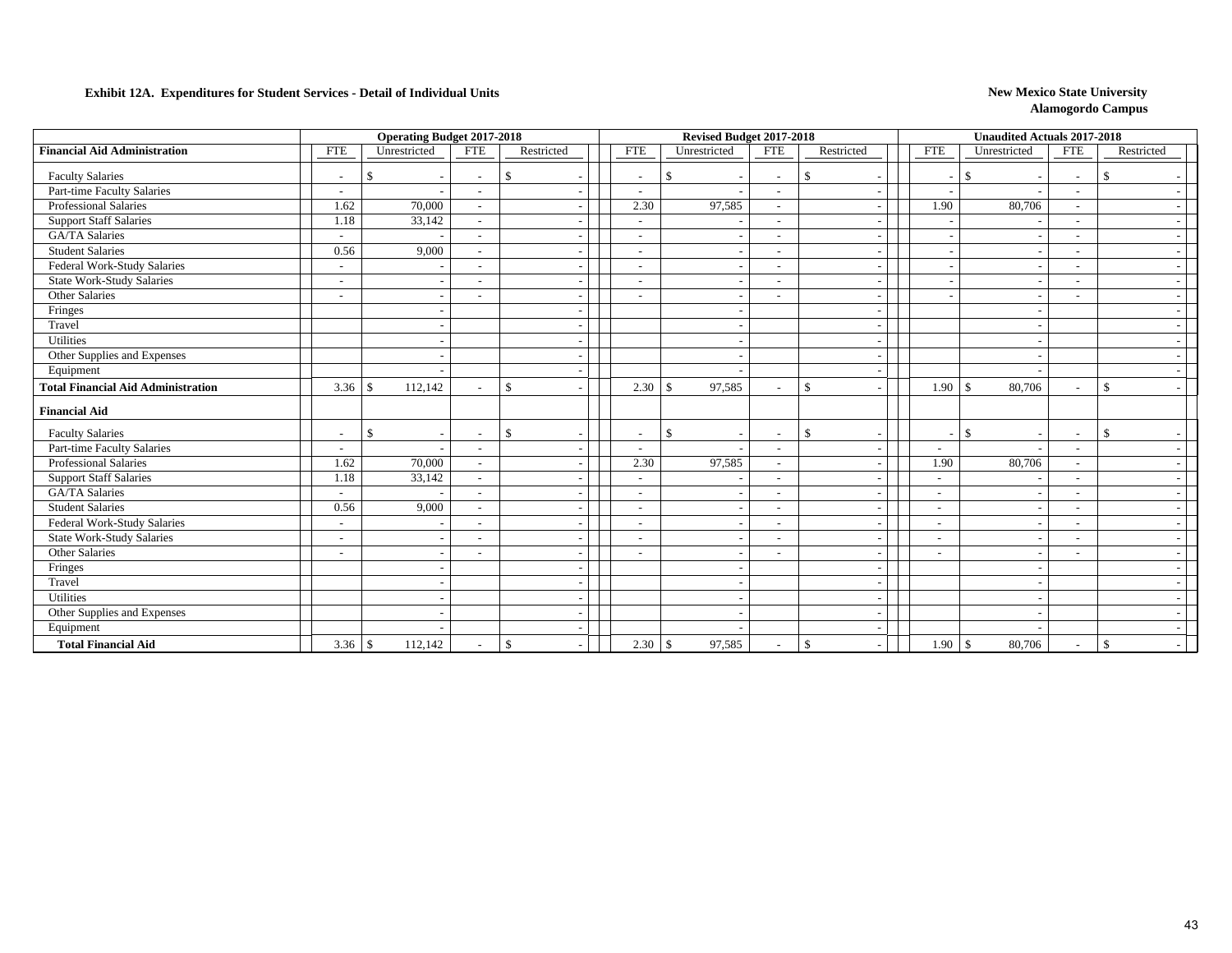|                                  |                          | <b>Operating Budget 2017-2018</b>        |                          |              |                          | Revised Budget 2017-2018 |                          |                                           |                          | <b>Unaudited Actuals 2017-2018</b>       |                          |               |
|----------------------------------|--------------------------|------------------------------------------|--------------------------|--------------|--------------------------|--------------------------|--------------------------|-------------------------------------------|--------------------------|------------------------------------------|--------------------------|---------------|
| <b>Student Admissions</b>        | <b>FTE</b>               | Unrestricted                             | <b>FTE</b>               | Restricted   | <b>FTE</b>               | Unrestricted             | <b>FTE</b>               | Restricted                                | <b>FTE</b>               | Unrestricted                             | <b>FTE</b>               | Restricted    |
| <b>Faculty Salaries</b>          | $\overline{\phantom{a}}$ | \$<br>$\overline{\phantom{a}}$           | $\overline{\phantom{a}}$ | -\$          | $\overline{\phantom{a}}$ | \$                       | $\sim$                   | <sup>\$</sup><br>$\overline{\phantom{a}}$ | $\overline{\phantom{a}}$ | $\mathbb{S}$<br>$\overline{\phantom{a}}$ | $\sim$                   | -\$           |
| Part-time Faculty Salaries       | $\overline{\phantom{a}}$ |                                          |                          |              | $\sim$                   |                          | $\overline{\phantom{a}}$ | $\overline{\phantom{a}}$                  | $\overline{\phantom{a}}$ |                                          | $\overline{\phantom{a}}$ |               |
| <b>Professional Salaries</b>     | 0.87                     | 37,481                                   | $\sim$                   |              | 0.88                     | 37,481                   | $\sim$                   | $\overline{\phantom{a}}$                  | 0.88                     | 37,481                                   | $\sim$                   |               |
| <b>Support Staff Salaries</b>    | 2.19                     | 61,604                                   | $\overline{\phantom{a}}$ |              | 2.23                     | 60,571                   | $\sim$                   | $\overline{\phantom{a}}$                  | 2.21                     | 60,029                                   | $\sim$                   |               |
| <b>GA/TA Salaries</b>            | $\overline{\phantom{a}}$ |                                          |                          |              | $\overline{\phantom{a}}$ |                          | $\overline{\phantom{a}}$ | $\overline{\phantom{a}}$                  | $\sim$                   |                                          | $\overline{\phantom{a}}$ |               |
| <b>Student Salaries</b>          | $\overline{\phantom{a}}$ | $\overline{\phantom{a}}$                 | $\overline{\phantom{a}}$ |              | $\overline{\phantom{a}}$ |                          | $\overline{\phantom{a}}$ | $\overline{\phantom{a}}$                  | $\sim$                   |                                          | $\sim$                   |               |
| Federal Work-Study Salaries      | $\blacksquare$           | $\sim$                                   | $\overline{\phantom{0}}$ |              | $\overline{\phantom{a}}$ |                          | $\overline{\phantom{a}}$ | $\overline{\phantom{a}}$                  | $\overline{\phantom{a}}$ |                                          | $\overline{\phantom{a}}$ |               |
| <b>State Work-Study Salaries</b> | $\sim$                   | $\overline{\phantom{a}}$                 | $\overline{\phantom{a}}$ |              | $\overline{\phantom{a}}$ |                          | $\overline{\phantom{a}}$ | $\overline{\phantom{a}}$                  | $\overline{\phantom{a}}$ |                                          | $\sim$                   |               |
| Other Salaries                   | $\overline{\phantom{a}}$ | $\overline{\phantom{a}}$                 | $\overline{\phantom{a}}$ |              | ۰                        |                          | $\overline{\phantom{a}}$ | $\overline{a}$                            | $\overline{\phantom{a}}$ |                                          | $\overline{\phantom{a}}$ |               |
| Fringes                          |                          | $\overline{\phantom{a}}$                 |                          |              |                          |                          |                          | $\overline{\phantom{a}}$                  |                          | ٠.                                       |                          |               |
| Travel                           |                          | $\overline{\phantom{a}}$                 |                          |              |                          |                          |                          | $\overline{\phantom{a}}$                  |                          |                                          |                          |               |
| <b>Utilities</b>                 |                          | $\overline{\phantom{a}}$                 |                          |              |                          |                          |                          | $\overline{\phantom{a}}$                  |                          |                                          |                          |               |
| Other Supplies and Expenses      |                          |                                          |                          |              |                          |                          |                          | $\overline{\phantom{a}}$                  |                          |                                          |                          |               |
| Equipment                        |                          |                                          |                          |              |                          |                          |                          | $\overline{\phantom{a}}$                  |                          |                                          |                          |               |
| <b>Total Student Admissions</b>  | 3.06                     | 99,085<br><sup>\$</sup>                  |                          | \$           | 3.11                     | 98,052<br><sup>\$</sup>  |                          | $\mathbb{S}$                              | 3.09                     | 97,511<br><sup>\$</sup>                  | $\overline{\phantom{a}}$ | $\mathcal{S}$ |
| <b>Admissions</b>                |                          |                                          |                          |              |                          |                          |                          |                                           |                          |                                          |                          |               |
| <b>Faculty Salaries</b>          | $\overline{\phantom{a}}$ | $\mathbb{S}$<br>$\overline{\phantom{a}}$ | $\overline{\phantom{a}}$ | $\mathbb{S}$ | $\overline{\phantom{a}}$ | $\mathbb{S}$             | $\overline{a}$           | $\mathbb{S}$<br>$\overline{\phantom{a}}$  | $\sim$                   | $\mathcal{S}$                            | $\sim$                   | $\mathcal{S}$ |
| Part-time Faculty Salaries       | $\overline{\phantom{a}}$ |                                          | $\sim$                   |              | $\overline{\phantom{a}}$ |                          | $\overline{\phantom{a}}$ | $\overline{\phantom{a}}$                  | $\overline{\phantom{a}}$ |                                          | $\sim$                   |               |
| <b>Professional Salaries</b>     | 0.87                     | 37,481                                   | $\overline{\phantom{a}}$ |              | 0.88                     | 37,481                   | $\sim$                   | $\overline{\phantom{a}}$                  | 0.88                     | 37,481                                   | $\sim$                   |               |
| <b>Support Staff Salaries</b>    | 2.19                     | 61,604                                   |                          |              | 2.23                     | 60,571                   | $\sim$                   | $\overline{\phantom{a}}$                  | 2.21                     | 60,029                                   | $\overline{\phantom{a}}$ |               |
| <b>GA/TA Salaries</b>            | $\overline{\phantom{a}}$ |                                          |                          |              | $\overline{\phantom{a}}$ |                          | $\overline{\phantom{a}}$ | $\overline{\phantom{a}}$                  | $\overline{\phantom{a}}$ |                                          | $\overline{\phantom{a}}$ |               |
| <b>Student Salaries</b>          | $\overline{\phantom{a}}$ | $\overline{\phantom{a}}$                 | $\overline{\phantom{a}}$ |              | $\overline{\phantom{a}}$ |                          | $\overline{\phantom{a}}$ | $\overline{\phantom{a}}$                  | $\sim$                   |                                          | $\overline{\phantom{a}}$ |               |
| Federal Work-Study Salaries      | $\overline{\phantom{a}}$ | $\overline{\phantom{a}}$                 |                          |              | $\overline{\phantom{a}}$ | $\overline{\phantom{a}}$ | $\sim$                   | $\overline{\phantom{a}}$                  | $\sim$                   |                                          | $\overline{\phantom{a}}$ |               |
| <b>State Work-Study Salaries</b> | $\overline{a}$           | $\overline{\phantom{a}}$                 | $\overline{\phantom{a}}$ |              | $\overline{\phantom{a}}$ | $\overline{\phantom{a}}$ | $\sim$                   | $\overline{\phantom{a}}$                  | $\overline{\phantom{a}}$ |                                          | $\overline{\phantom{a}}$ |               |
| Other Salaries                   | $\sim$                   | $\overline{\phantom{a}}$                 |                          |              | $\overline{\phantom{a}}$ |                          |                          | $\overline{\phantom{a}}$                  | $\overline{\phantom{a}}$ |                                          | $\overline{\phantom{a}}$ |               |
| Fringes                          |                          | $\overline{\phantom{a}}$                 |                          |              |                          |                          |                          | $\overline{\phantom{a}}$                  |                          |                                          |                          |               |
| Travel                           |                          | $\overline{\phantom{a}}$                 |                          |              |                          |                          |                          | $\overline{\phantom{a}}$                  |                          |                                          |                          |               |
| <b>Utilities</b>                 |                          | $\overline{\phantom{a}}$                 |                          |              |                          |                          |                          | $\overline{\phantom{a}}$                  |                          |                                          |                          |               |
| Other Supplies and Expenses      |                          | $\overline{\phantom{a}}$                 |                          |              |                          |                          |                          | $\overline{\phantom{a}}$                  |                          |                                          |                          |               |
| Equipment                        |                          |                                          |                          |              |                          |                          |                          |                                           |                          |                                          |                          |               |
| <b>Total Admissions</b>          |                          | 99,085                                   |                          | $\mathbb{S}$ |                          | 98,052                   | $\sim$                   | $\mathbb{S}$                              |                          | 97,511                                   | $\overline{\phantom{a}}$ | $\mathbb{S}$  |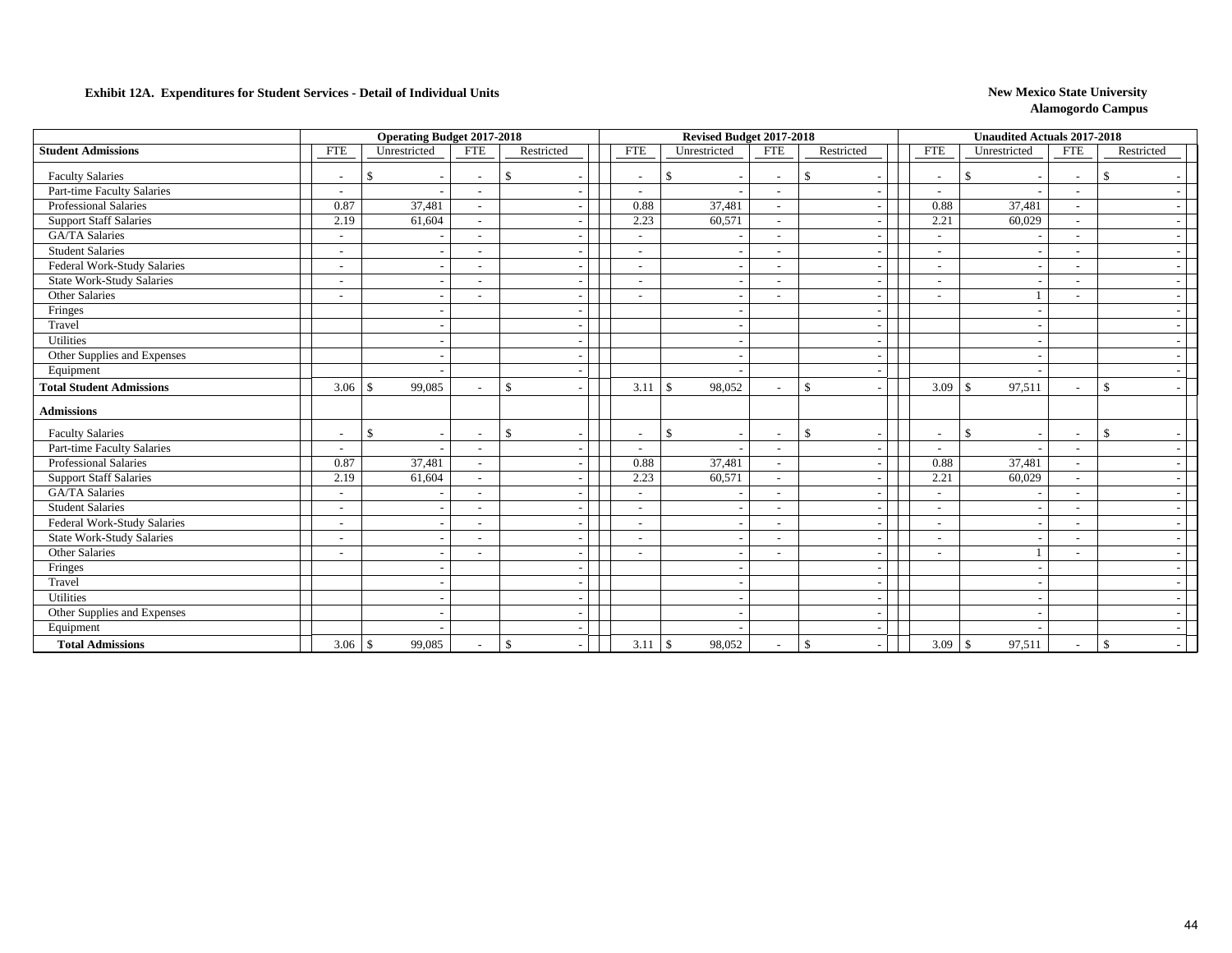#### **Exhibit 13. Summary of Expenditures for Institutional Support** New Mexico State University

|                                                        |            | <b>Operating Budget 2017-2018</b> |                          |                                                |                          | Revised Budget 2017-2018 |                          |                   |            | <b>Unaudited Actuals 2017-2018</b> |                          |                    |  |
|--------------------------------------------------------|------------|-----------------------------------|--------------------------|------------------------------------------------|--------------------------|--------------------------|--------------------------|-------------------|------------|------------------------------------|--------------------------|--------------------|--|
|                                                        | <b>FTE</b> | Unrestricted                      | <b>FTE</b>               | Restricted                                     | <b>FTE</b>               | Unrestricted             | <b>FTE</b>               | Restricted        | <b>FTE</b> | Unrestricted                       | <b>FTE</b>               | Restricted         |  |
| <b>Executive Management</b>                            |            |                                   |                          |                                                |                          |                          |                          |                   |            |                                    |                          |                    |  |
| <b>Assessment Budget</b>                               | 1.38       | 90.484<br>\$                      | $\sim$                   | $\mathbf{s}$<br>$\overline{\phantom{a}}$       | 1.36                     | 83.484<br><sup>\$</sup>  |                          | \$                | 1.36       | 79.299<br>-\$                      |                          | <sup>\$</sup>      |  |
| Executive Office - CEO                                 | 7.88       | 387.881                           | $\sim$                   | $\overline{\phantom{a}}$                       | 6.82                     | 330,198                  | $\sim$                   |                   | 6.83       | 319,435                            | $\sim$                   |                    |  |
| <b>Institutional Research</b>                          | 1.41       | 67,638                            | $\sim$                   | $\overline{\phantom{a}}$                       | 1.43                     | 67,638                   | $\sim$                   |                   | 1.43       | 66,106                             | $\sim$                   |                    |  |
| <b>Total Executive Management</b>                      | 10.67      | 546,003<br>-\$                    |                          | $\mathbf{\hat{S}}$<br>$\overline{\phantom{a}}$ | 9.61                     | 481,320<br>$\mathbf{s}$  |                          | \$                | 9.62       | 464,840<br>-\$                     |                          | <sup>\$</sup>      |  |
| <b>Fiscal Operations</b>                               |            |                                   |                          |                                                |                          |                          |                          |                   |            |                                    |                          |                    |  |
| <b>Business Office</b>                                 | 8.46       | 318,601<br>\$                     | $\sim$                   | $\mathbf{s}$<br>$\overline{\phantom{a}}$       | 8.89                     | <sup>\$</sup><br>326,465 |                          | \$                | 8.40       | l \$<br>298,901                    | $\overline{a}$           | \$                 |  |
| <b>Uncollectible Accounts</b>                          |            | 161,000                           |                          | $\overline{\phantom{a}}$                       |                          | 161,000                  |                          |                   |            | 130,058                            |                          |                    |  |
| <b>Total Fiscal Operations</b>                         | 8.46       | 479,601<br>\$                     | $\sim$                   | $\mathcal{S}$                                  | 8.89                     | 487,465<br>-\$           |                          | \$                | 8.40       | 428,959<br>$\mathcal{S}$           | -                        | $\mathcal{S}$      |  |
| <b>General Admin &amp; Logistical Services</b>         |            |                                   |                          |                                                |                          |                          |                          |                   |            |                                    |                          |                    |  |
| <b>Administrative Services</b>                         |            | 568,900<br>\$                     | $\overline{\phantom{a}}$ | $\mathbf{s}$<br>$\overline{\phantom{a}}$       | $\overline{\phantom{a}}$ | 537,300<br>\$.           | $\overline{\phantom{a}}$ | -\$               |            | $\mathbf{\hat{S}}$<br>537,300      | ÷.                       | $\mathbf{\hat{S}}$ |  |
| <b>Computer Network</b>                                |            | 51,015                            | $\overline{\phantom{a}}$ | $\overline{\phantom{a}}$                       | $\overline{\phantom{a}}$ | 51.015                   |                          |                   |            | 46.685                             |                          |                    |  |
| Security and Alarm                                     | 2.75       | 93,221                            | $\sim$                   | $\sim$                                         | 2.78                     | 91.842                   | $\overline{\phantom{a}}$ |                   | 2.66       | 88,656                             | ÷,                       |                    |  |
| <b>Staff Personnel Development</b>                     |            | 8.000                             | $\sim$                   | $\sim$                                         | $\sim$                   | 8.500                    | $\sim$                   |                   |            | 8,439                              | ÷,                       |                    |  |
| Telephone/Postage/Mail                                 |            | 40,000                            | $\sim$                   |                                                | $\overline{\phantom{a}}$ | 42,000                   | $\overline{a}$           |                   |            | 41,556                             | $\overline{a}$           |                    |  |
| <b>Total General Admin &amp; Logistical Services</b>   | 2.75       | 761,136<br>-8                     |                          | $\mathcal{S}$                                  | 2.78                     | $\mathcal{S}$<br>730,657 |                          | -\$               | 2.66       | 722,636<br>-\$                     |                          | \$                 |  |
| <b>Public Relations/Development</b>                    |            |                                   |                          |                                                |                          |                          |                          |                   |            |                                    |                          |                    |  |
| Accreditation                                          |            | $\mathbf{s}$<br>9,200             | $\sim$                   | $\mathbf{\hat{S}}$                             | $\sim$                   | $\mathbf{s}$<br>9,200    | $\overline{\phantom{a}}$ | $\mathbb{S}$      |            | $\mathbb{S}$<br>8,753              | $\overline{\phantom{a}}$ | \$                 |  |
| Commencement                                           |            | 1,600                             | $\sim$                   | $\overline{\phantom{a}}$                       | $\sim$                   | 1.600                    | $\overline{a}$           |                   |            | 1,639                              | $\overline{\phantom{a}}$ |                    |  |
| Dues and Memberships                                   |            | 30,000                            | $\sim$                   | $\overline{\phantom{a}}$                       |                          | 30,000                   | $\overline{\phantom{a}}$ |                   |            | 24,219                             | $\sim$                   |                    |  |
| Public Information                                     | 0.77       | 83,000                            | $\sim$                   |                                                | 1.18                     | 93,900                   |                          |                   | 1.10       | 86,827                             |                          |                    |  |
| <b>Total Public Relations/Development</b>              | 0.77       | 123,800<br>$\mathcal{S}$          | $\sim$                   | $\mathcal{S}$                                  | 1.18                     | 134,700<br>$\mathcal{S}$ |                          | <sup>\$</sup>     | 1.10       | 121,438<br>-\$                     | $\overline{a}$           | \$                 |  |
| Other Items Not Included in Exhibit 13A's              |            |                                   |                          |                                                |                          |                          |                          |                   |            |                                    |                          |                    |  |
| Federal Work-Study Salaries                            |            | $\mathbf{\hat{S}}$                | 0.51                     | $\mathcal{S}$<br>8,100                         | $\sim$                   | $\mathbf{s}$<br>$\sim$   | $\overline{\phantom{a}}$ | \$                |            | $\mathbb{S}$                       | ÷,                       | $\mathcal{S}$      |  |
| <b>State Work-Study Salaries</b>                       |            |                                   | 0.28                     | 4,400                                          | $\sim$                   |                          | 0.31                     | 5,000             |            |                                    | 0.32                     | 5,096              |  |
| Fringe Benefits                                        |            | 327,610                           |                          |                                                |                          | 310,610                  |                          |                   |            | 304,131                            |                          |                    |  |
| <b>Total Other Items Not Included in Exhibit 13A's</b> |            | 327,610<br><sup>\$</sup>          | 0.79                     | $\mathbf{s}$<br>12,500                         |                          | 310,610<br>\$.           | 0.31                     | 5,000<br><b>S</b> |            | $\mathbf{\hat{S}}$<br>304,131      | 0.32                     | 5,096<br>- \$      |  |
| Net Expense for Institutional Support in I&G (Exh 2)   | 22.65      | 2,238,150<br>-9                   | 0.79                     | 12,500<br>-\$                                  | 22.46                    | 2,144,752<br>-8          | $0.31 \, \vert \, \$$    | 5,000             | 21.78      | 2,042,004<br>-\$                   | 0.32                     | 5,096<br>- \$      |  |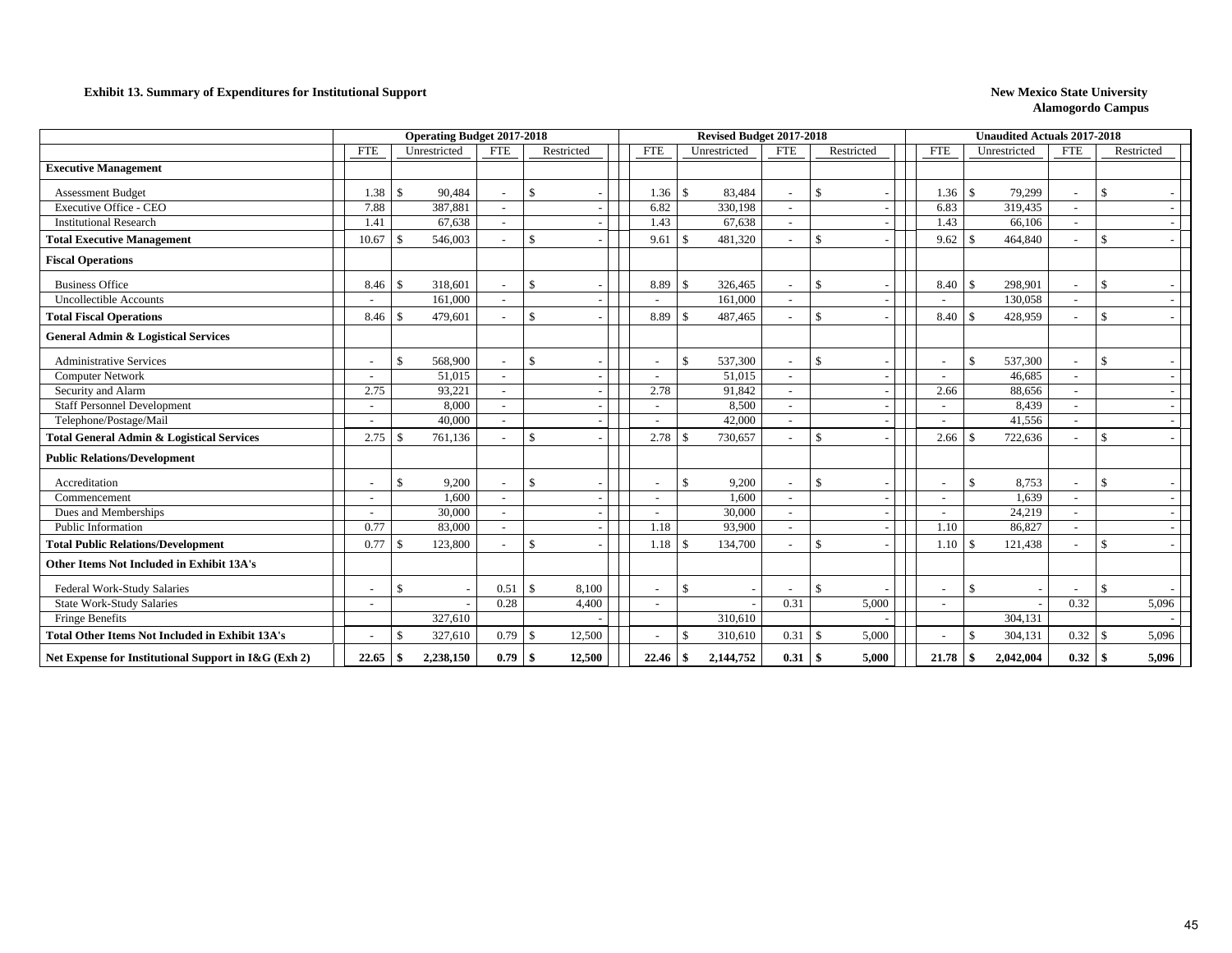### **Exhibit 13. Summary of Institutional Support Salaries New Mexico State University**

|                                                 |            | <b>Operating Budget 2017-2018</b> |            |            |            | Revised Budget 2017-2018 |                          |            |            | Unaudited Actuals 2017-2018 |                          |            |  |
|-------------------------------------------------|------------|-----------------------------------|------------|------------|------------|--------------------------|--------------------------|------------|------------|-----------------------------|--------------------------|------------|--|
| <b>Salaries for Institutional Support</b>       | <b>FTE</b> | Unrestricted                      | <b>FTE</b> | Restricted | <b>FTE</b> | Unrestricted             | <b>FTE</b>               | Restricted | <b>FTE</b> | Unrestricted                | <b>FTE</b>               | Restricted |  |
| <b>Faculty Salaries</b>                         | 2.70       | 151,353                           |            |            | 1.58       | 88,795                   |                          |            | 1.58       | 88,796                      |                          |            |  |
| Part-time Faculty Salaries                      |            |                                   |            |            |            |                          | $\overline{\phantom{0}}$ |            |            |                             | $\overline{\phantom{0}}$ |            |  |
| <b>Professional Salaries</b>                    | 13.82      | 596,132                           |            |            | 14.05      | 596,132                  |                          |            | 14.07      | 596.643                     |                          |            |  |
| <b>Support Staff Salaries</b>                   | 5.74       | 161,277                           |            |            | 6.51       | 176,662                  |                          |            | 5.98       | 162,536                     |                          |            |  |
| <b>GA/TA Salaries</b>                           |            |                                   | -          |            |            |                          |                          |            |            |                             | $\overline{\phantom{0}}$ |            |  |
| <b>Student Salaries</b>                         |            |                                   |            |            |            |                          |                          |            |            |                             |                          |            |  |
| Federal Work-Study Salaries                     | 0.14       | 2,250                             | 0.51       | 8.100      |            |                          |                          |            |            |                             |                          |            |  |
| <b>State Work-Study Salaries</b>                | 0.21       | 3,375                             | 0.28       | 4.400      | 0.28       | 4.500                    | 0.31                     | 5,000      | 0.12       | 1.907                       | 0.32                     | 5,096      |  |
| Other Salaries                                  | 0.04       | 1.088                             |            |            | 0.04       | 1.088                    |                          |            | 0.03       | 724                         |                          |            |  |
| <b>Total Salaries for Institutional Support</b> | 22.65      | 915,475                           | 0.79       | 12,500     | 22.46      | 867,177                  | 0.31                     | 5,000      | 21.78      | 850,606                     | 0.32                     | 5,096      |  |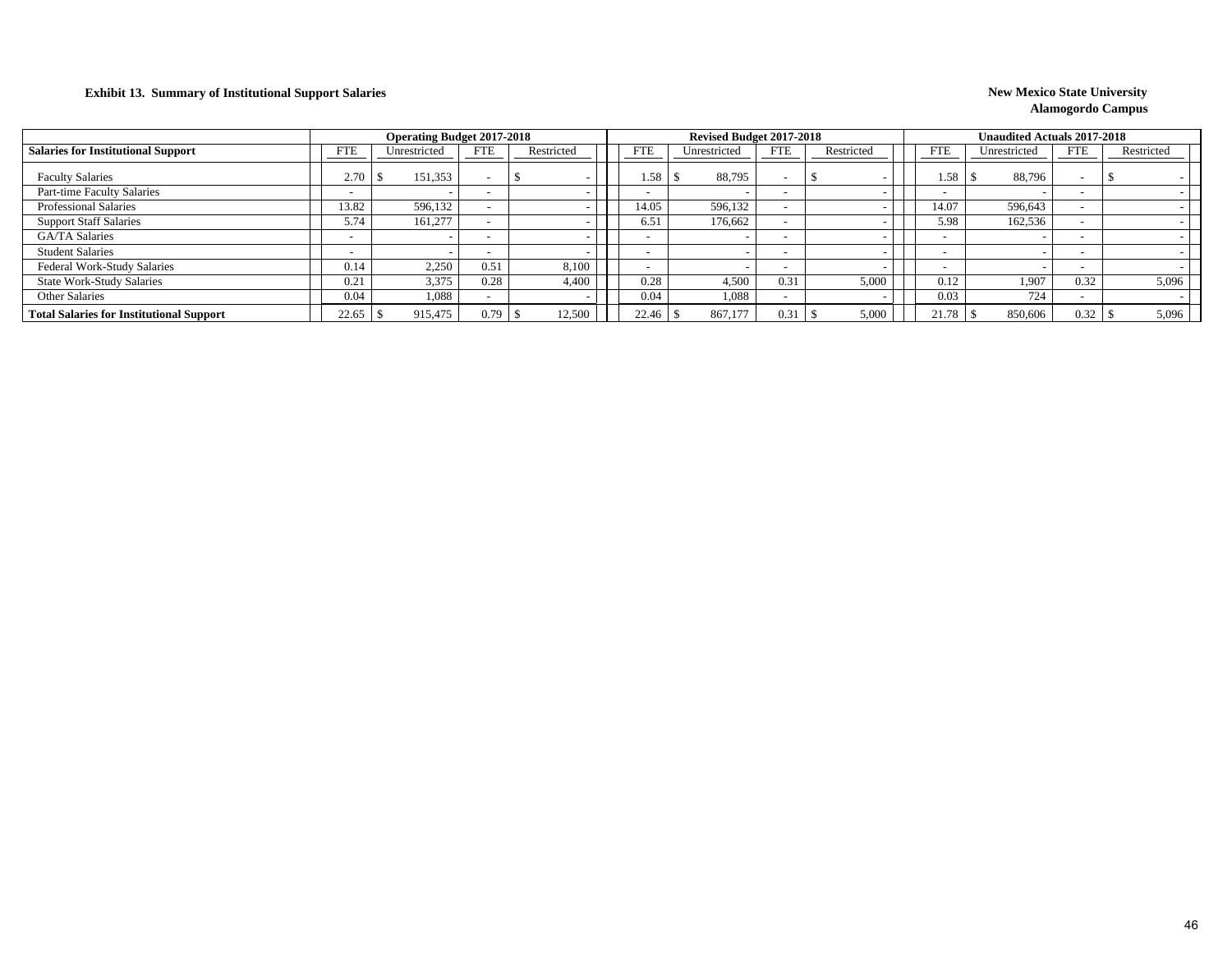### **Exhibit 13. Summary of Institutional Support by Expenditure Category New Mexico State University New Mexico State University**

|                                              |                          | <b>Operating Budget 2017-2018</b> |            |            |            | Revised Budget 2017-2018 |            |            |            | <b>Unaudited Actuals 2017-2018</b> |                          |            |  |
|----------------------------------------------|--------------------------|-----------------------------------|------------|------------|------------|--------------------------|------------|------------|------------|------------------------------------|--------------------------|------------|--|
| <b>Summary by Expenditure Category</b>       | FTE                      | Unrestricted                      | <b>FTE</b> | Restricted | <b>FTE</b> | Unrestricted             | <b>FTE</b> | Restricted | <b>FTE</b> | Unrestricted                       | <b>FTE</b>               | Restricted |  |
| <b>Faculty Salaries</b>                      | 2.70                     | 151,353                           |            |            | l.58       | 88,795                   |            |            | 1.58       | 88,796                             | $\overline{\phantom{a}}$ |            |  |
| Part-time Faculty Salaries                   | $\sim$                   |                                   |            |            |            |                          |            |            |            |                                    | $\overline{\phantom{0}}$ |            |  |
| <b>Professional Salaries</b>                 | 13.82                    | 596,132                           |            |            | 14.05      | 596,132                  |            |            | 14.07      | 596,643                            | $\overline{\phantom{a}}$ |            |  |
| <b>Support Staff Salaries</b>                | 5.74                     | 161,277                           |            |            | 6.51       | 176,662                  |            |            | 5.98       | 162,536                            | $\overline{\phantom{0}}$ |            |  |
| <b>GA/TA Salaries</b>                        | $\overline{\phantom{0}}$ |                                   |            |            |            |                          |            |            |            |                                    | $\overline{\phantom{a}}$ |            |  |
| <b>Student Salaries</b>                      |                          |                                   |            |            |            |                          |            |            |            |                                    |                          |            |  |
| Federal Work-Study Salaries                  | 0.14                     | 2,250                             |            |            |            |                          |            |            |            |                                    | $\overline{\phantom{0}}$ |            |  |
| <b>State Work-Study Salaries</b>             | 0.21                     | 3,375                             |            |            | 0.28       | 4,500                    |            |            | 0.12       | 1,907                              | $\overline{\phantom{0}}$ |            |  |
| <b>Other Salaries</b>                        | 0.04                     | 1,088                             |            |            | 0.04       | 1,088                    |            |            | 0.03       | 724                                | $\overline{\phantom{0}}$ |            |  |
| Fringes                                      |                          |                                   |            |            |            |                          |            |            |            |                                    |                          |            |  |
| Travel                                       |                          | 38,400                            |            |            |            | 38,900                   |            |            |            | 28,454                             |                          |            |  |
| <b>Utilities</b>                             |                          |                                   |            |            |            |                          |            |            |            |                                    |                          |            |  |
| Other Supplies and Expenses                  |                          | 956,665                           |            |            |            | 928,065                  |            |            |            | 858,813                            |                          |            |  |
| Equipment                                    |                          |                                   |            |            |            |                          |            |            |            |                                    |                          |            |  |
| <b>Total Summary by Expenditure Category</b> | 22.65                    | 1,910,540<br>-S                   |            |            | 22.46      | 1,834,142<br>- 5         |            |            | 21.78      | 1,737,873<br>-S                    |                          |            |  |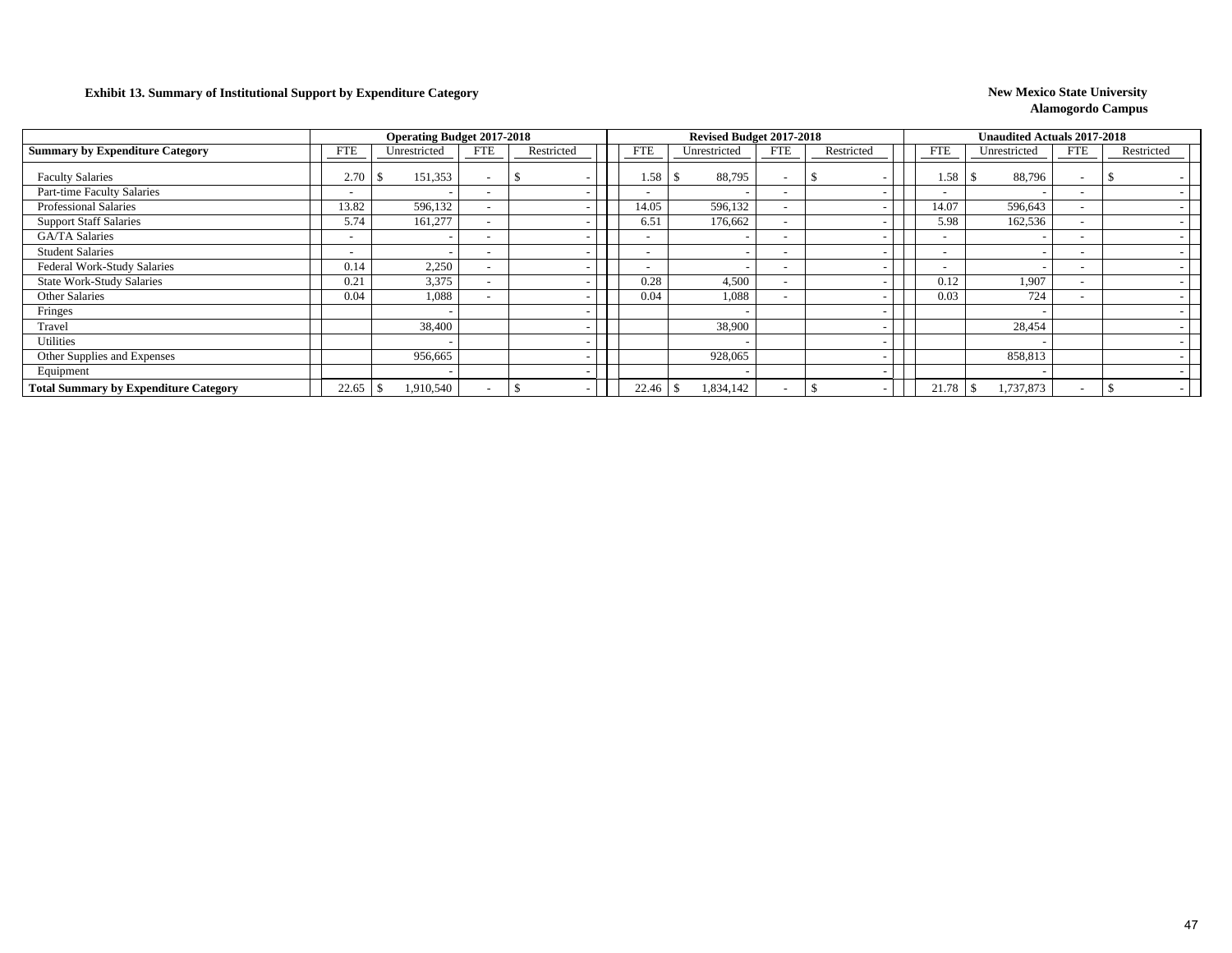|                                     | <b>Operating Budget 2017-2018</b> |                          |                             |                          |                          | Revised Budget 2017-2018  |                             |                                 |                            | <b>Unaudited Actuals 2017-2018</b> |                          |                                                |
|-------------------------------------|-----------------------------------|--------------------------|-----------------------------|--------------------------|--------------------------|---------------------------|-----------------------------|---------------------------------|----------------------------|------------------------------------|--------------------------|------------------------------------------------|
| <b>Executive Management</b>         | <b>FTE</b>                        | Unrestricted             | <b>FTE</b>                  | Restricted               | ${\rm FTE}$              | Unrestricted              | <b>FTE</b>                  | Restricted                      | <b>FTE</b>                 | Unrestricted                       | <b>FTE</b>               | Restricted                                     |
| <b>Faculty Salaries</b>             | 2.70                              | 151,353<br>\$            | $\sim$                      | $\mathbf{\hat{S}}$       | 1.58                     | $\overline{\$}$<br>88,795 | $\sim$                      | $\mathbb{S}$<br>$\blacksquare$  | 1.58<br>$\mathcal{S}$      | 88,796                             | $\blacksquare$           | $\mathbb{S}$                                   |
| Part-time Faculty Salaries          | $\sim$                            | $\overline{\phantom{a}}$ | $\sim$                      | $\sim$                   | $\mathcal{L}$            | $\sim$                    | $\mathbb{Z}^+$              | $\sim$                          | $\mathcal{L}$              |                                    | $\sim$                   | $\overline{\phantom{a}}$                       |
| Professional Salaries               | 7.90                              | 340,675                  | $\sim$                      |                          | 8.03                     | 340,675                   | $\omega$                    | $\blacksquare$                  | 8.04                       | 341,059                            | $\bar{\phantom{a}}$      |                                                |
| <b>Support Staff Salaries</b>       | $\overline{\phantom{a}}$          | $\sim$                   | $\sim$                      | $\sim$                   | $\omega$                 |                           | $\mathcal{L}$               | $\overline{\phantom{a}}$        | $\mathcal{L}$              |                                    | $\overline{\phantom{a}}$ | $\sim$                                         |
| GA/TA Salaries                      | $\mathbb{Z}^2$                    | $\sim$                   | $\mathcal{L}_{\mathcal{A}}$ | $\sim$                   | $\omega$                 | $\sim$                    | $\mathbb{Z}^+$              | $\sim$                          | $\omega$                   | L,                                 | $\mathcal{L}$            | $\sim$                                         |
| <b>Student Salaries</b>             | $\blacksquare$                    | $\sim$                   | $\omega$                    | $\blacksquare$           | $\blacksquare$           | $\overline{\phantom{a}}$  | $\mathcal{L}_{\mathcal{A}}$ | $\sim$                          | $\blacksquare$             |                                    | $\blacksquare$           | $\sim$                                         |
| Federal Work-Study Salaries         | $\sim$                            | $\sim$                   | $\sim$                      | $\sim$                   | $\sim$                   | $\sim$                    | $\sim$                      | $\sim$                          | $\sim$                     | $\overline{a}$                     | $\sim$                   | $\sim$                                         |
| <b>State Work-Study Salaries</b>    | 0.07                              | 1,125                    | $\omega$                    |                          | $\sim$                   |                           | $\equiv$                    | $\overline{\phantom{a}}$        | $\blacksquare$             |                                    | $\overline{a}$           |                                                |
| Other Salaries                      | $\sim$                            | $\sim$                   | $\sim$                      | $\sim$                   | $\sim$                   | $\sim$                    | $\mathcal{L}^{\mathcal{A}}$ | $\mathcal{L}_{\mathcal{A}}$     | $\sim$                     | $\overline{a}$                     | $\sim$                   | $\sim$                                         |
| Fringes                             |                                   | $\sim$                   |                             | $\mathbb{Z}^2$           |                          | $\sim$                    |                             | $\sim$                          |                            |                                    |                          | $\sim$                                         |
| Travel                              |                                   | 18,600                   |                             | $\sim$                   |                          | 18,600                    |                             | $\sim$                          |                            | 14,905                             |                          | $\overline{\phantom{a}}$                       |
| Utilities                           |                                   | $\sim$                   |                             | $\sim$                   |                          | $\sim$                    |                             | $\sim$                          |                            |                                    |                          | $\overline{\phantom{a}}$                       |
| Other Supplies and Expenses         |                                   | 34,250                   |                             |                          |                          | 33,250                    |                             | $\sim$                          |                            | 20,080                             |                          | $\sim$                                         |
| Equipment                           |                                   |                          |                             | $\sim$                   |                          |                           |                             | $\mathcal{L}_{\mathcal{A}}$     |                            |                                    |                          | $\sim$                                         |
| <b>Total Executive Management</b>   | 10.67                             | 546,003<br>\$            | $\sim$                      | $\mathbf{\hat{S}}$       | 9.61                     | 481,320<br>$\mathbb{S}$   | $\overline{a}$              | <sup>\$</sup><br>$\overline{a}$ | 9.62<br>$\mathbf{\hat{S}}$ | 464,840                            | $\overline{a}$           | ${\mathbb S}$<br>$\sim$                        |
| <b>Faculty Salaries</b>             |                                   | $\overline{\phantom{a}}$ | $\sim$                      |                          |                          |                           | $\overline{\phantom{a}}$    | $\overline{a}$                  | $\overline{\phantom{a}}$   |                                    | $\blacksquare$           | $\sim$                                         |
| <b>Assessment Budget</b>            |                                   |                          |                             |                          |                          |                           |                             |                                 |                            |                                    |                          |                                                |
| <b>Faculty Salaries</b>             | 1.38                              | $\mathbb{S}$<br>77,484   | $\sim$                      | $\mathbf{\hat{S}}$       | 1.36                     | \$<br>76,484              |                             | <sup>\$</sup>                   | 1.36<br>$\mathbf{\hat{S}}$ | 76,484                             | $\bar{a}$                | \$                                             |
| Part-time Faculty Salaries          | $\sim$                            | $\sim$                   | $\sim$                      | $\sim$                   | $\sim$                   | $\overline{\phantom{a}}$  | $\sim$                      | $\sim$                          | $\blacksquare$             |                                    | $\blacksquare$           | $\sim$                                         |
| Professional Salaries               | $\sim$                            | $\sim$                   | $\sim$                      | $\overline{a}$           | $\sim$                   | $\overline{\phantom{a}}$  | $\sim$                      | $\blacksquare$                  | $\sim$                     |                                    | $\sim$                   | $\sim$                                         |
| <b>Support Staff Salaries</b>       | $\blacksquare$                    | $\sim$                   | $\omega$                    |                          | $\blacksquare$           | $\overline{\phantom{a}}$  | $\equiv$                    | $\Box$                          | $\blacksquare$             |                                    | $\overline{a}$           | $\sim$                                         |
| GA/TA Salaries                      | $\sim$                            | $\mathcal{L}$            | $\sim$                      | $\sim$                   | $\sim$                   | $\mathbf{r}$              | $\mathcal{L}^{\pm}$         | $\sim$                          | $\sim$                     | $\overline{\phantom{a}}$           | $\sim$                   | $\sim$                                         |
| <b>Student Salaries</b>             | $\sim$                            | $\sim$                   | $\sim$                      | $\overline{\phantom{a}}$ | $\sim$                   | $\overline{\phantom{a}}$  | $\sim$                      | $\overline{\phantom{a}}$        | $\blacksquare$             | $\overline{\phantom{a}}$           | $\overline{\phantom{a}}$ | $\overline{\phantom{a}}$                       |
| Federal Work-Study Salaries         | $\sim$                            | $\sim$                   | $\sim$                      | $\overline{\phantom{a}}$ | $\sim$                   | $\blacksquare$            | $\omega$                    | $\overline{\phantom{a}}$        | $\sim$                     | $\overline{\phantom{a}}$           | $\mathbb{L}$             | $\sim$                                         |
| <b>State Work-Study Salaries</b>    | $\mathbb{L}$                      | $\sim$                   | $\sim$                      | $\overline{\phantom{a}}$ | $\sim$                   | $\sim$                    | $\mathcal{L}_{\mathcal{A}}$ | $\overline{\phantom{a}}$        | $\sim$                     | J.                                 | $\sim$                   | $\sim$                                         |
| Other Salaries                      | $\sim$                            | $\sim$                   | $\sim$                      |                          | $\overline{\phantom{a}}$ | $\sim$                    | $\overline{\phantom{a}}$    | $\blacksquare$                  | $\overline{\phantom{a}}$   | J.                                 | $\overline{a}$           | $\overline{\phantom{a}}$                       |
| Fringes                             |                                   | $\sim$                   |                             | $\sim$                   |                          | $\overline{\phantom{a}}$  |                             | $\sim$                          |                            |                                    |                          | $\sim$                                         |
| Travel                              |                                   | 4,500                    |                             | $\sim$                   |                          | 4,500                     |                             | $\sim$                          |                            | 2,578                              |                          | $\overline{\phantom{a}}$                       |
| Utilities                           |                                   | $\overline{a}$           |                             | $\sim$                   |                          | $\overline{a}$            |                             | $\blacksquare$                  |                            |                                    |                          | $\overline{\phantom{a}}$                       |
| Other Supplies and Expenses         |                                   | 8,500                    |                             | $\sim$                   |                          | 2,500                     |                             | $\sim$                          |                            | 237                                |                          | $\sim$                                         |
| Equipment                           |                                   |                          |                             | ÷,                       |                          |                           |                             | $\blacksquare$                  |                            |                                    |                          | $\sim$                                         |
| <b>Total Assessment Budget</b>      | 1.38                              | 90,484<br>\$             | $\sim$                      | $\mathbf{\hat{s}}$       | 1.36                     | $\mathbb{S}$<br>83,484    | $\overline{a}$              | <sup>\$</sup><br>$\overline{a}$ | 1.36<br>$\mathbb{S}$       | 79,299                             | $\sim$                   | $\mathbb{S}$<br>$\overline{a}$                 |
|                                     |                                   |                          |                             |                          |                          |                           |                             |                                 |                            |                                    |                          |                                                |
| <b>Executive Office - CEO</b>       |                                   |                          |                             |                          |                          |                           |                             |                                 |                            |                                    |                          |                                                |
| <b>Faculty Salaries</b>             | 1.32                              | \$<br>73,869             | $\sim$                      | \$                       | 0.22                     | $\mathbb{S}$<br>12,311    | ÷                           | $\mathcal{L}$                   | 0.22<br>$\mathcal{S}$      | 12,312                             | $\overline{a}$           | \$                                             |
| Part-time Faculty Salaries          | $\sim$                            |                          | $\mathcal{L}_{\mathcal{A}}$ | $\sim$                   | $\mathbb{Z}^2$           | $\sim$                    | $\sim$                      | $\sim$                          | $\overline{\phantom{a}}$   |                                    | $\sim$                   | $\sim$                                         |
| Professional Salaries               | 6.49                              | 279,887                  | $\sim$                      | $\overline{a}$           | 6.60                     | 279,887                   | $\sim$                      | $\omega$                        | 6.61                       | 280,271                            | $\sim$                   | $\sim$                                         |
| <b>Support Staff Salaries</b>       | $\overline{\phantom{a}}$          |                          | $\mathcal{L}$               | ÷,                       | $\sim$                   |                           | $\overline{\phantom{a}}$    | $\blacksquare$                  | $\overline{\phantom{a}}$   |                                    | $\overline{a}$           | $\sim$                                         |
| GA/TA Salaries                      | $\sim$                            | $\sim$                   | $\sim$                      | $\sim$                   | $\sim$                   | $\sim$                    | $\omega$                    | $\sim$                          | $\overline{\phantom{a}}$   | ÷,                                 | $\overline{\phantom{a}}$ | $\sim$                                         |
| <b>Student Salaries</b>             | $\sim$                            | $\sim$                   | $\sim$                      | $\sim$                   | $\sim$                   | $\sim$                    | $\omega$                    | $\sim$                          | $\sim$                     |                                    | $\sim$                   | $\sim$                                         |
| Federal Work-Study Salaries         | $\blacksquare$                    | $\sim$                   | $\sim$                      | $\overline{\phantom{a}}$ | $\sim$                   | $\blacksquare$            | $\sim$                      | $\blacksquare$                  | $\sim$                     | $\sim$                             | $\blacksquare$           | $\sim$                                         |
| <b>State Work-Study Salaries</b>    | 0.07                              | 1,125                    | $\sim$                      | $\sim$                   | $\sim$                   | $\sim$                    | $\sim$                      | $\sim$                          | $\sim$                     | ÷.                                 | $\sim$                   | $\sim$                                         |
| Other Salaries                      | $\sim$                            | $\overline{\phantom{a}}$ | $\sim$                      | $\overline{\phantom{a}}$ | $\sim$                   | $\overline{\phantom{a}}$  | $\bar{a}$                   | $\overline{\phantom{a}}$        | $\overline{\phantom{a}}$   | ÷,                                 | $\overline{\phantom{a}}$ | $\overline{\phantom{a}}$                       |
| Fringes                             |                                   | $\overline{a}$           |                             | $\sim$                   |                          | $\sim$                    |                             | $\overline{\phantom{a}}$        |                            |                                    |                          | $\overline{\phantom{a}}$                       |
| Travel                              |                                   | 13,000                   |                             | $\bar{a}$                |                          | 13,000                    |                             | $\sim$                          |                            | 11,072                             |                          | $\sim$                                         |
| Utilities                           |                                   |                          |                             | $\blacksquare$           |                          |                           |                             | $\blacksquare$                  |                            |                                    |                          | $\sim$                                         |
| Other Supplies and Expenses         |                                   | 20,000                   |                             | $\sim$                   |                          | 25,000                    |                             | $\blacksquare$                  |                            | 15,780                             |                          | $\sim$                                         |
| Equipment                           |                                   |                          |                             |                          |                          |                           |                             | $\blacksquare$                  |                            |                                    |                          | $\sim$                                         |
| <b>Total Executive Office - CEO</b> | 7.88                              | 387,881<br>\$            | $\sim$                      | \$                       | 6.82                     | $\mathbb{S}$<br>330,198   |                             | $\mathcal{S}$<br>$\blacksquare$ | 6.83<br>$\mathcal{S}$      | 319,435                            | $\sim$                   | $\mathbf{\hat{S}}$<br>$\overline{\phantom{a}}$ |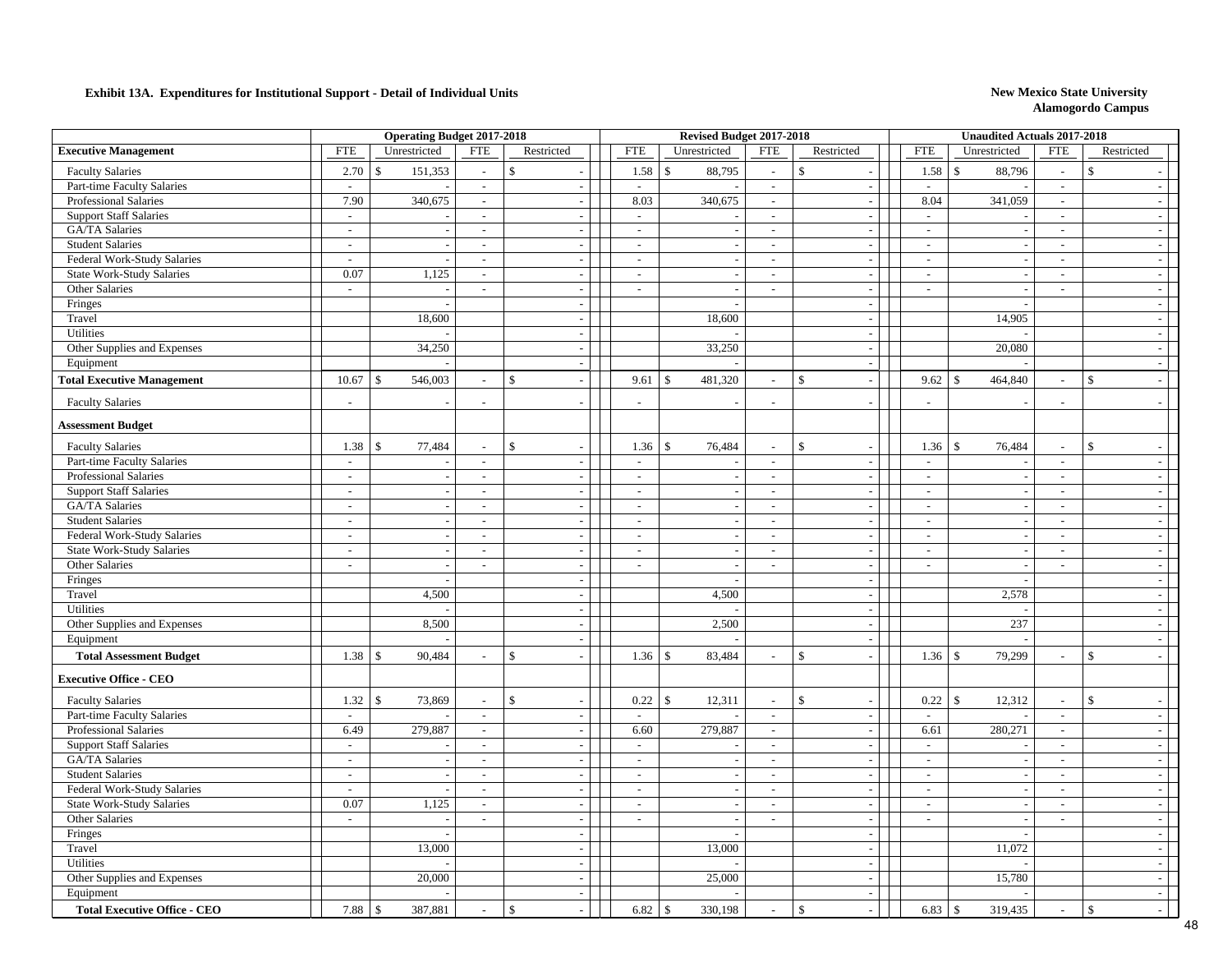|                                     |                                      | <b>Operating Budget 2017-2018</b> |                          |            |                          | Revised Budget 2017-2018 |                          |                          |                          | <b>Unaudited Actuals 2017-2018</b> |                          |            |  |
|-------------------------------------|--------------------------------------|-----------------------------------|--------------------------|------------|--------------------------|--------------------------|--------------------------|--------------------------|--------------------------|------------------------------------|--------------------------|------------|--|
| <b>Executive Management</b>         | <b>FTE</b><br>and the control of the | Unrestricted                      | FTE                      | Restricted | FTE                      | Unrestricted             | FTE                      | Restricted               | <b>FTE</b>               | Unrestricted                       | FTE                      | Restricted |  |
| <b>Institutional Research</b>       |                                      |                                   |                          |            |                          |                          |                          |                          |                          |                                    |                          |            |  |
| <b>Faculty Salaries</b>             | ۰                                    | $\overline{\phantom{0}}$          | $\overline{\phantom{a}}$ |            |                          | $\overline{\phantom{a}}$ | $\overline{\phantom{a}}$ |                          | $\overline{\phantom{0}}$ |                                    | ۰                        |            |  |
| Part-time Faculty Salaries          | ٠                                    | $\overline{\phantom{0}}$          |                          |            | $\overline{\phantom{a}}$ | $\overline{\phantom{a}}$ | $\overline{\phantom{0}}$ | $\overline{\phantom{a}}$ | $\overline{\phantom{0}}$ |                                    | $\overline{\phantom{a}}$ |            |  |
| <b>Professional Salaries</b>        | 1.41                                 | 60,788                            | $\overline{\phantom{0}}$ |            | 1.43                     | 60,788                   | $\overline{\phantom{0}}$ | $\overline{\phantom{a}}$ | 1.43                     | 60,788                             | $\overline{\phantom{a}}$ |            |  |
| <b>Support Staff Salaries</b>       | $\overline{\phantom{a}}$             | -                                 |                          |            | -                        | . —                      | $\overline{\phantom{a}}$ |                          | $\overline{\phantom{0}}$ |                                    | $\overline{\phantom{a}}$ |            |  |
| <b>GA/TA Salaries</b>               | $\overline{\phantom{a}}$             | -                                 | $-$                      |            | $\overline{\phantom{0}}$ | $\overline{\phantom{a}}$ | $\overline{\phantom{0}}$ | $\overline{\phantom{a}}$ | $\overline{\phantom{0}}$ |                                    | $\overline{\phantom{a}}$ |            |  |
| <b>Student Salaries</b>             | $\overline{\phantom{a}}$             | ۰.                                | $\overline{\phantom{0}}$ |            | $\sim$                   | $\overline{\phantom{a}}$ | $\overline{\phantom{0}}$ | $\overline{\phantom{a}}$ | $\overline{\phantom{0}}$ |                                    | $\overline{\phantom{a}}$ |            |  |
| Federal Work-Study Salaries         | $\overline{\phantom{a}}$             | $\overline{\phantom{a}}$          | $\overline{\phantom{0}}$ |            | $\overline{\phantom{0}}$ | $\overline{\phantom{0}}$ | $\overline{\phantom{0}}$ | $\overline{\phantom{a}}$ | $\overline{\phantom{0}}$ |                                    | $\overline{\phantom{a}}$ |            |  |
| <b>State Work-Study Salaries</b>    | $\overline{\phantom{a}}$             |                                   | $\sim$                   |            | $\overline{\phantom{0}}$ | $\overline{\phantom{a}}$ | $\overline{\phantom{0}}$ |                          | $\sim$                   |                                    | $\overline{\phantom{a}}$ |            |  |
| Other Salaries                      | $\overline{\phantom{a}}$             | -                                 |                          |            | -                        | $\overline{\phantom{a}}$ | $\overline{\phantom{0}}$ | $\overline{\phantom{a}}$ | $\overline{\phantom{0}}$ |                                    | $\overline{\phantom{a}}$ |            |  |
| Fringes                             |                                      |                                   |                          |            |                          |                          |                          | $\overline{\phantom{a}}$ |                          |                                    |                          |            |  |
| Travel                              |                                      | 1,100                             |                          |            |                          | 1,100                    |                          |                          |                          | 1,255                              |                          |            |  |
| Utilities                           |                                      | $\sim$                            |                          |            |                          | - 1                      |                          | $\overline{\phantom{a}}$ |                          |                                    |                          |            |  |
| Other Supplies and Expenses         |                                      | 5,750                             |                          |            |                          | 5,750                    |                          |                          |                          | 4,063                              |                          |            |  |
| Equipment                           |                                      |                                   |                          |            |                          |                          |                          |                          |                          |                                    |                          |            |  |
| <b>Total Institutional Research</b> | 1.41                                 | 67,638                            |                          |            | 1.43                     | 67,638<br>\$             |                          |                          | 1.43                     | 66,106<br>- 85                     |                          |            |  |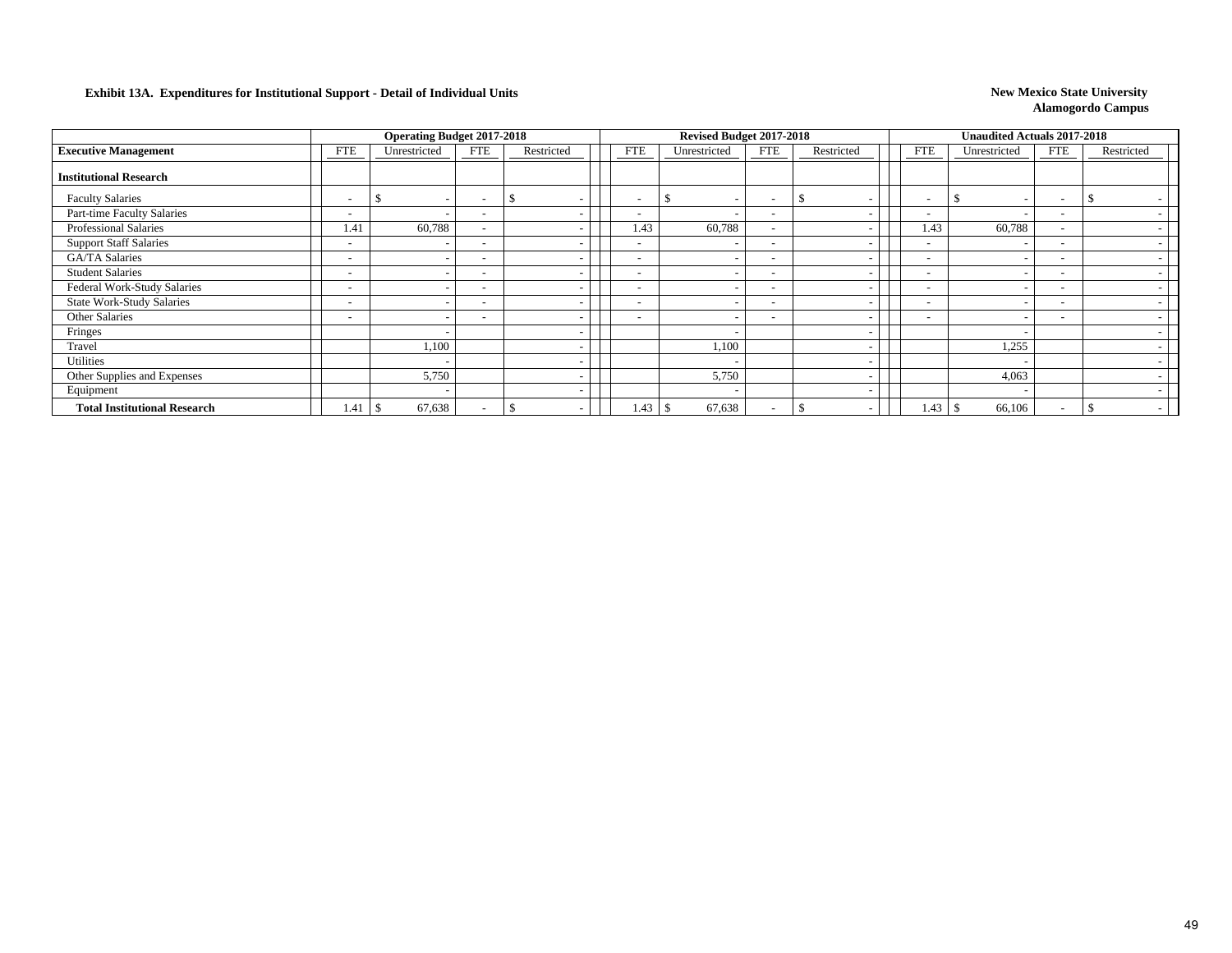|                                     |                  | <b>Operating Budget 2017-2018</b> |                          |                              |                          | Revised Budget 2017-2018 |                             |                                      |                          | <b>Unaudited Actuals 2017-2018</b> |                             |                                          |  |
|-------------------------------------|------------------|-----------------------------------|--------------------------|------------------------------|--------------------------|--------------------------|-----------------------------|--------------------------------------|--------------------------|------------------------------------|-----------------------------|------------------------------------------|--|
| <b>Fiscal Operations</b>            | <b>FTE</b>       | Unrestricted                      | <b>FTE</b>               | Restricted                   | <b>FTE</b>               | Unrestricted             | <b>FTE</b>                  | Restricted                           | <b>FTE</b>               | Unrestricted                       | <b>FTE</b>                  | Restricted                               |  |
| <b>Faculty Salaries</b>             | $\sim$           | $\mathbb{S}$                      | $\sim$                   | $\mathbf{\hat{S}}$           | $\sim$                   | $\mathbb{S}$             | $\overline{a}$              | \$                                   | $\sim$                   | $\mathbf{\hat{S}}$                 | $\overline{a}$              | $\mathbb{S}$                             |  |
| Part-time Faculty Salaries          | $\sim$           | $\overline{\phantom{a}}$          | $\sim$                   | $\sim$                       | $\sim$                   | $\sim$                   | $\sim$                      | $\blacksquare$                       | $\sim$                   |                                    | $\sim$                      |                                          |  |
| Professional Salaries               | 4.10             | 176,957                           | $\sim$                   | $\blacksquare$               | 4.17                     | 176,957                  | $\omega$                    | $\sim$                               | 4.18                     | 177,084                            | $\omega$                    |                                          |  |
| <b>Support Staff Salaries</b>       | 4.08             | 114,644                           | $\sim$                   | $\sim$                       | 4.44                     | 120,508                  | $\omega$                    | $\sim$                               | 4.10                     | 111,401                            | $\sim$                      | $\sim$                                   |  |
| GA/TA Salaries                      | $\sim$           | $\overline{\phantom{a}}$          | $\sim$                   |                              | $\sim$                   | $\sim$                   | $\sim$                      | $\sim$                               | $\sim$                   |                                    | $\sim$                      | $\sim$                                   |  |
| <b>Student Salaries</b>             | $\sim$           | $\sim$                            | $\sim$                   | $\sim$                       | $\sim$                   | $\sim$                   | $\omega$                    | $\sim$                               | $\sim$                   | $\overline{a}$                     | $\overline{\phantom{a}}$    | $\sim$                                   |  |
| Federal Work-Study Salaries         | 0.14             | 2,250                             | $\blacksquare$           |                              | $\omega$                 | $\overline{\phantom{a}}$ | $\overline{\phantom{a}}$    | $\sim$                               | $\blacksquare$           |                                    | $\blacksquare$              |                                          |  |
| <b>State Work-Study Salaries</b>    | 0.14             | 2,250                             | $\mathcal{L}$            | ÷,                           | 0.28                     | 4,500                    | $\omega$                    | $\overline{\phantom{a}}$             | 0.12                     | 1,907                              | $\omega$                    | $\sim$                                   |  |
| Other Salaries                      | $\sim$           | $\sim$                            | $\sim$                   | $\sim$                       | $\mathcal{L}$            | $\overline{\phantom{a}}$ | $\omega$                    | $\sim$                               | $\sim$                   |                                    | $\omega$                    | $\sim$                                   |  |
| Fringes                             |                  | $\sim$                            |                          | $\overline{a}$               |                          | $\overline{\phantom{a}}$ |                             | $\sim$                               |                          |                                    |                             | $\sim$                                   |  |
| Travel                              |                  | 9,000                             |                          | $\overline{\phantom{a}}$     |                          | 9,000                    |                             | $\sim$                               |                          | 1,972                              |                             | $\sim$                                   |  |
| <b>Utilities</b>                    |                  | $\overline{a}$                    |                          | $\sim$                       |                          |                          |                             | $\sim$                               |                          |                                    |                             | $\overline{\phantom{a}}$                 |  |
| Other Supplies and Expenses         |                  | 174,500                           |                          | $\sim$                       |                          | 176,500                  |                             | $\sim$                               |                          | 136,595                            |                             | $\overline{\phantom{a}}$                 |  |
| Equipment                           |                  |                                   |                          |                              |                          |                          |                             | $\sim$                               |                          |                                    |                             | $\overline{\phantom{a}}$                 |  |
| <b>Total Fiscal Operations</b>      | 8.46             | 479,601<br>\$                     | $\sim$                   | $\mathbf{\hat{s}}$<br>$\sim$ | 8.89                     | $\mathbb{S}$<br>487,465  | $\bar{a}$                   | \$<br>$\sim$                         | 8.40                     | 428,959<br>$\mathbf{\hat{S}}$      | $\bar{a}$                   | $\mathbf{s}$<br>$\overline{\phantom{a}}$ |  |
|                                     |                  |                                   |                          |                              |                          |                          |                             |                                      |                          |                                    |                             |                                          |  |
| <b>Business Office</b>              |                  |                                   |                          |                              |                          |                          |                             |                                      |                          |                                    |                             |                                          |  |
| <b>Faculty Salaries</b>             |                  | \$<br>$\overline{\phantom{a}}$    | $\sim$                   | $\mathbf{\hat{S}}$           | $\sim$                   | \$                       |                             | <sup>\$</sup><br>$\bar{a}$           | $\sim$                   | $\mathcal{S}$                      | $\sim$                      | $\mathbb{S}$                             |  |
| Part-time Faculty Salaries          |                  | $\sim$                            | $\sim$                   |                              |                          |                          | $\overline{a}$              | $\sim$                               |                          |                                    | $\sim$                      |                                          |  |
| <b>Professional Salaries</b>        | 4.10             | 176,957                           | $\sim$                   | $\sim$                       | 4.17                     | 176,957                  | $\mathcal{L}_{\mathcal{A}}$ | $\overline{\phantom{a}}$             | 4.18                     | 177,084                            | $\mathcal{L}_{\mathcal{A}}$ | $\sim$                                   |  |
| <b>Support Staff Salaries</b>       | 4.08             | 114,644                           | $\sim$                   | $\sim$                       | 4.44                     | 120,508                  | $\omega$                    | $\overline{\phantom{a}}$             | 4.10                     | 111,401                            | $\omega$                    | $\sim$                                   |  |
| GA/TA Salaries                      | $\sim$           | $\overline{a}$                    | $\sim$                   | $\sim$                       | $\sim$                   | $\sim$                   | $\mathbb{Z}^+$              | $\sim$                               | $\sim$                   |                                    | $\omega$                    | $\sim$                                   |  |
| <b>Student Salaries</b>             | $\sim$           | $\sim$                            | $\sim$                   | $\overline{a}$               | $\sim$                   | $\overline{\phantom{a}}$ | $\sim$                      | $\sim$                               | $\sim$                   |                                    | $\sim$                      | $\sim$                                   |  |
| Federal Work-Study Salaries         | 0.14             | 2,250                             | $\sim$                   | $\overline{\phantom{a}}$     | $\sim$                   | $\blacksquare$           | $\sim$                      | $\blacksquare$                       | $\blacksquare$           |                                    | $\blacksquare$              | $\sim$                                   |  |
| <b>State Work-Study Salaries</b>    | 0.14             | 2,250                             | $\sim$                   | $\sim$                       | 0.28                     | 4,500                    | $\sim$                      | $\sim$                               | 0.12                     | 1,907                              | $\sim$                      | $\overline{\phantom{a}}$                 |  |
| Other Salaries                      | $\sim$           | $\sim$                            | $\sim$                   | $\sim$                       | $\sim$                   | $\sim$                   | $\sim$                      | $\blacksquare$                       | $\sim$                   |                                    | $\sim$                      | $\sim$                                   |  |
| Fringes                             |                  |                                   |                          |                              |                          |                          |                             | $\overline{\phantom{a}}$             |                          |                                    |                             | $\overline{\phantom{a}}$                 |  |
| Travel                              |                  | 9,000                             |                          | $\overline{\phantom{a}}$     |                          | 9,000                    |                             | $\overline{\phantom{a}}$             |                          | 1,972                              |                             | $\overline{\phantom{a}}$                 |  |
| Utilities                           |                  |                                   |                          | $\sim$                       |                          |                          |                             | $\blacksquare$                       |                          |                                    |                             | $\sim$                                   |  |
| Other Supplies and Expenses         |                  | 13,500                            |                          | $\overline{a}$               |                          | 15,500                   |                             | $\overline{a}$                       |                          | 6,537                              |                             |                                          |  |
| Equipment                           |                  | $\sim$                            |                          | $\sim$                       |                          |                          |                             | $\sim$                               |                          |                                    |                             | $\sim$                                   |  |
| <b>Total Business Office</b>        | 8.46             | 318,601<br>$\mathcal{S}$          | $\sim$                   | $\mathbf{\hat{S}}$           | 8.89                     | $\mathbb{S}$<br>326,465  | $\blacksquare$              | $\mathbf{\hat{S}}$<br>$\overline{a}$ | 8.40                     | $\mathbf{\hat{S}}$<br>298,901      | $\overline{a}$              | $\mathbf{s}$                             |  |
| <b>Uncollectible Accounts</b>       |                  |                                   |                          |                              |                          |                          |                             |                                      |                          |                                    |                             |                                          |  |
|                                     |                  |                                   |                          |                              |                          |                          |                             |                                      |                          |                                    |                             |                                          |  |
| <b>Faculty Salaries</b>             |                  | \$<br>$\overline{a}$              | $\overline{\phantom{a}}$ | \$                           |                          | \$                       | $\overline{a}$              | $\mathcal{S}$<br>$\sim$              | $\sim$                   | $\mathbb{S}$                       | $\overline{a}$              | \$                                       |  |
| Part-time Faculty Salaries          | $\sim$           | $\sim$                            | $\sim$                   |                              | $\sim$                   | $\blacksquare$           | $\sim$                      | $\sim$                               | $\sim$                   |                                    | $\sim$                      | $\sim$                                   |  |
| <b>Professional Salaries</b>        | $\sim$<br>$\sim$ | $\sim$<br>$\sim$                  | $\sim$                   | $\sim$                       | $\sim$                   | $\blacksquare$           | $\sim$<br>$\sim$            | $\blacksquare$                       | $\sim$                   | $\sim$                             | $\sim$                      | $\sim$                                   |  |
| <b>Support Staff Salaries</b>       |                  |                                   | $\sim$                   | $\sim$                       | $\sim$                   | $\sim$                   |                             | $\blacksquare$                       | $\sim$                   | $\overline{a}$                     | $\sim$                      | $\overline{\phantom{a}}$                 |  |
| GA/TA Salaries                      | $\sim$           | $\sim$                            | $\sim$                   | $\overline{\phantom{a}}$     | $\sim$                   | $\overline{\phantom{a}}$ | $\sim$                      | $\sim$                               | $\sim$                   | $\overline{\phantom{a}}$           | $\blacksquare$              | $\overline{a}$                           |  |
| <b>Student Salaries</b>             | $\sim$           | $\sim$                            | $\sim$                   |                              |                          | $\overline{\phantom{a}}$ | $\bar{a}$                   | $\overline{\phantom{a}}$             | $\overline{\phantom{a}}$ |                                    | $\blacksquare$              | $\sim$                                   |  |
| Federal Work-Study Salaries         | $\omega$         | $\sim$                            | $\mathcal{L}$            | ÷,                           | $\sim$                   | $\blacksquare$           | $\omega$                    | $\sim$                               | $\sim$                   | $\overline{\phantom{a}}$           | $\overline{\phantom{a}}$    | $\sim$                                   |  |
| <b>State Work-Study Salaries</b>    | $\sim$           | $\overline{\phantom{a}}$          | $\sim$                   |                              | $\sim$                   | $\sim$                   | $\sim$                      | $\sim$                               | $\sim$                   | ÷.                                 | $\sim$                      | $\sim$                                   |  |
| Other Salaries                      | $\sim$           | $\sim$                            | $\sim$                   | ÷,                           | $\sim$                   | $\sim$                   | $\omega$                    | $\sim$                               | $\sim$                   | $\sim$                             | $\overline{a}$              | $\sim$                                   |  |
| Fringes                             |                  | $\overline{\phantom{a}}$          |                          | $\sim$                       |                          | $\sim$                   |                             | $\sim$                               |                          |                                    |                             |                                          |  |
| Travel                              |                  | $\sim$                            |                          | $\sim$                       |                          | $\sim$                   |                             | $\sim$                               |                          |                                    |                             | $\sim$                                   |  |
| Utilities                           |                  | $\sim$                            |                          | $\sim$                       |                          | $\overline{a}$           |                             | $\sim$                               |                          |                                    |                             | $\overline{a}$                           |  |
| Other Supplies and Expenses         |                  | 161,000                           |                          | $\sim$                       |                          | 161,000                  |                             | $\sim$                               |                          | 130,058                            |                             | $\sim$                                   |  |
| Equipment                           |                  |                                   |                          |                              |                          |                          |                             | $\blacksquare$                       |                          |                                    |                             | $\sim$                                   |  |
| <b>Total Uncollectible Accounts</b> |                  | $\mathbb{S}$<br>161,000           | $\sim$                   | \$<br>$\sim$                 | $\overline{\phantom{a}}$ | $\mathbb{S}$<br>161,000  | ÷,                          | $\mathbb S$<br>$\blacksquare$        | $\sim$                   | $\mathcal{S}$<br>130,058           | $\overline{\phantom{a}}$    | $\mathbb S$<br>$\overline{\phantom{a}}$  |  |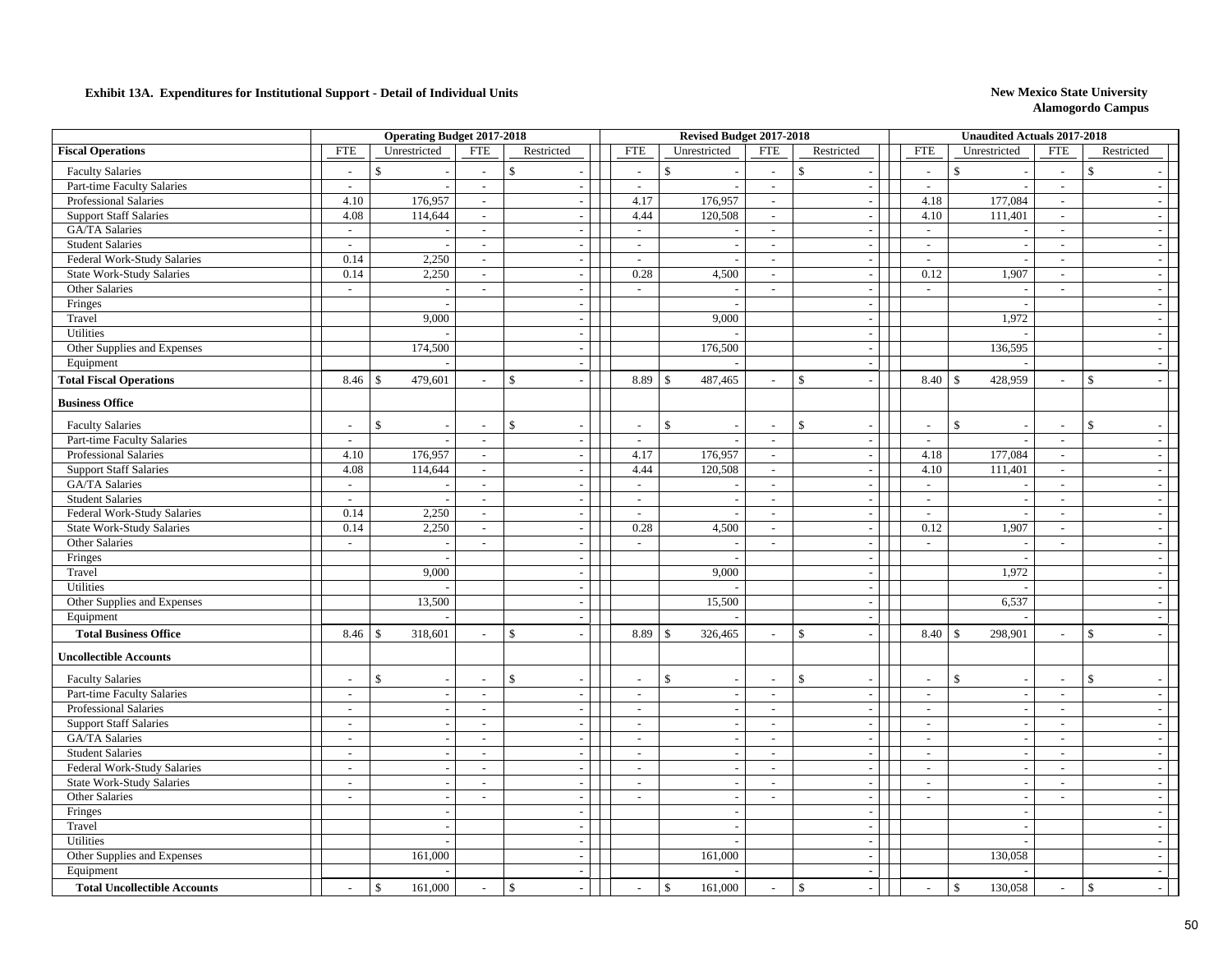|                                                      |                          | <b>Operating Budget 2017-2018</b> |                          |                                      |                | Revised Budget 2017-2018       |                             |                                           |                          | Unaudited Actuals 2017-2018   |                             |                                |  |
|------------------------------------------------------|--------------------------|-----------------------------------|--------------------------|--------------------------------------|----------------|--------------------------------|-----------------------------|-------------------------------------------|--------------------------|-------------------------------|-----------------------------|--------------------------------|--|
| <b>General Admin &amp; Logistical Services</b>       | <b>FTE</b>               | Unrestricted                      | <b>FTE</b>               | Restricted                           | <b>FTE</b>     | Unrestricted                   | <b>FTE</b>                  | Restricted                                | <b>FTE</b>               | Unrestricted                  | <b>FTE</b>                  | Restricted                     |  |
| <b>Faculty Salaries</b>                              | $\sim$                   | \$<br>$\overline{\phantom{a}}$    | $\sim$                   | $\mathbf S$                          | $\sim$         | $\mathbf{\hat{S}}$             | $\sim$                      | $\mathbf S$                               | $\sim$                   | $\mathbb{S}$                  | $\omega$                    | $\mathbb{S}$                   |  |
| Part-time Faculty Salaries                           | $\blacksquare$           | $\sim$                            | $\sim$                   | $\overline{\phantom{a}}$             | $\mathbb{Z}^2$ | $\mathbb{L}$                   | $\mathcal{L}_{\mathcal{A}}$ | $\sim$                                    | $\sim$                   | $\overline{\phantom{a}}$      | $\blacksquare$              | $\sim$                         |  |
| Professional Salaries                                | 1.05                     | 45,500                            | $\sim$                   | $\sim$                               | 1.07           | 45,500                         | $\sim$                      | $\sim$                                    | 1.07                     | 45,500                        | $\blacksquare$              | $\sim$                         |  |
| <b>Support Staff Salaries</b>                        | 1.66                     | 46,633                            | $\sim$                   |                                      | 1.67           | 45,254                         | $\mathbb{Z}^+$              | $\sim$                                    | 1.56                     | 42,432                        | $\sim$                      | $\sim$                         |  |
| GA/TA Salaries                                       | $\sim$                   |                                   | $\blacksquare$           |                                      | $\sim$         | $\sim$                         | $\overline{a}$              | $\sim$                                    | $\mathbb{Z}^2$           |                               | $\overline{\phantom{a}}$    | $\sim$                         |  |
| <b>Student Salaries</b>                              | $\overline{\phantom{a}}$ | $\sim$                            | $\mathcal{L}$            |                                      | $\sim$         | $\sim$                         | $\overline{a}$              | $\blacksquare$                            | $\overline{\phantom{a}}$ | J.                            | $\overline{a}$              | $\sim$                         |  |
| Federal Work-Study Salaries                          | $\sim$                   | $\sim$                            | $\sim$                   | $\overline{a}$                       | $\sim$         | $\sim$                         | $\sim$                      | $\mathcal{L}_{\mathcal{A}}$               | $\sim$                   | $\overline{\phantom{a}}$      | $\sim$                      | $\sim$                         |  |
| <b>State Work-Study Salaries</b>                     | $\sim$                   | $\sim$                            | $\sim$                   | $\sim$                               | $\sim$         | $\sim$                         | $\omega$                    | $\sim$                                    | $\sim$                   | $\overline{\phantom{a}}$      | $\sim$                      | $\sim$                         |  |
| Other Salaries                                       | 0.04                     | 1,088                             | $\sim$                   | $\sim$                               | 0.04           | 1,088                          | $\sim$                      | $\sim$                                    | 0.03                     | 724                           | $\sim$                      | $\sim$                         |  |
| Fringes                                              |                          | $\sim$                            |                          | $\sim$                               |                |                                |                             | $\sim$                                    |                          |                               |                             | $\sim$                         |  |
| Travel                                               |                          | 8,000                             |                          | $\sim$                               |                | 8,500                          |                             | $\sim$                                    |                          | 8,414                         |                             | $\overline{a}$                 |  |
| Utilities                                            |                          | $\overline{a}$                    |                          | $\sim$                               |                | $\overline{a}$                 |                             | $\sim$                                    |                          |                               |                             | $\sim$                         |  |
| Other Supplies and Expenses                          |                          | 659,915                           |                          | $\sim$                               |                | 630,315                        |                             | $\sim$                                    |                          | 625,566                       |                             | $\sim$                         |  |
| Equipment                                            |                          |                                   |                          | $\overline{a}$                       |                |                                |                             | $\sim$                                    |                          |                               |                             | $\sim$                         |  |
| <b>Total General Admin &amp; Logistical Services</b> | 2.75                     | 761,136<br>$\mathbb{S}$           |                          | $\mathbf{\hat{s}}$<br>$\overline{a}$ | 2.78           | 730,657<br>$\mathbb{S}$        | $\blacksquare$              | <sup>\$</sup><br>$\blacksquare$           | 2.66                     | 722,636<br>$\mathbf{\hat{s}}$ | $\overline{\phantom{a}}$    | \$<br>$\overline{\phantom{a}}$ |  |
| <b>Administrative Services</b>                       |                          |                                   |                          |                                      |                |                                |                             |                                           |                          |                               |                             |                                |  |
| <b>Faculty Salaries</b>                              |                          | $\mathcal{S}$<br>$\sim$           | $\overline{\phantom{a}}$ | $\mathcal{S}$                        |                | $\mathbb{S}$                   |                             | $\mathcal{S}$<br>$\overline{\phantom{a}}$ | $\overline{\phantom{a}}$ | $\mathcal{S}$                 | $\overline{\phantom{a}}$    | $\mathbf{s}$                   |  |
| Part-time Faculty Salaries                           | $\overline{\phantom{a}}$ | $\sim$                            | $\mathcal{L}$            |                                      | $\overline{a}$ | $\sim$                         | $\overline{a}$              | $\blacksquare$                            | $\sim$                   | $\overline{\phantom{a}}$      | $\bar{a}$                   |                                |  |
| <b>Professional Salaries</b>                         | $\sim$                   | $\sim$                            | $\sim$                   | $\sim$                               | $\sim$         | $\sim$                         | $\sim$                      | $\blacksquare$                            | $\sim$                   | $\overline{\phantom{a}}$      | $\sim$                      | $\sim$                         |  |
| <b>Support Staff Salaries</b>                        | $\sim$                   | $\sim$                            | $\sim$                   | $\sim$                               | $\sim$         | $\sim$                         | $\omega$                    | $\mathcal{L}_{\mathcal{A}}$               | $\sim$                   | $\overline{\phantom{a}}$      | $\overline{\phantom{a}}$    | $\sim$                         |  |
| GA/TA Salaries                                       | $\sim$                   | $\sim$                            | $\sim$                   | $\sim$                               | $\sim$         | $\sim$                         | $\sim$                      | $\blacksquare$                            | $\sim$                   | $\overline{\phantom{a}}$      | $\sim$                      | $\sim$                         |  |
| <b>Student Salaries</b>                              | $\sim$                   | $\sim$                            | $\sim$                   | $\overline{a}$                       | $\sim$         | $\sim$                         | $\sim$                      | $\sim$                                    | $\overline{\phantom{a}}$ |                               | $\sim$                      | $\sim$                         |  |
| Federal Work-Study Salaries                          | $\sim$                   | $\sim$                            | $\sim$                   | $\blacksquare$                       | $\sim$         | $\blacksquare$                 | $\sim$                      | $\blacksquare$                            | $\sim$                   | $\sim$                        | $\sim$                      | $\sim$                         |  |
| <b>State Work-Study Salaries</b>                     | $\sim$                   | $\sim$                            | $\sim$                   | $\sim$                               | $\sim$         | $\sim$                         | $\sim$                      | $\sim$                                    | $\sim$                   |                               | $\sim$                      | $\overline{\phantom{a}}$       |  |
| Other Salaries                                       | $\sim$                   | $\sim$                            | $\sim$                   | $\sim$                               | $\sim$         | $\sim$                         | $\sim$                      | $\sim$                                    | $\sim$                   | $\overline{\phantom{a}}$      | $\sim$                      | $\overline{\phantom{a}}$       |  |
| Fringes                                              |                          | $\sim$                            |                          |                                      |                | $\overline{\phantom{a}}$       |                             | $\overline{\phantom{a}}$                  |                          |                               |                             |                                |  |
| Travel                                               |                          | $\overline{\phantom{a}}$          |                          | $\sim$                               |                | $\sim$                         |                             | $\overline{\phantom{a}}$                  |                          | $\overline{a}$                |                             | $\overline{\phantom{a}}$       |  |
| <b>Utilities</b>                                     |                          | $\sim$                            |                          | $\sim$                               |                | $\overline{a}$                 |                             | $\sim$                                    |                          |                               |                             | $\sim$                         |  |
| Other Supplies and Expenses                          |                          | 568,900                           |                          |                                      |                | 537,300                        |                             | $\sim$                                    |                          | 537,300                       |                             |                                |  |
| Equipment                                            |                          | $\overline{\phantom{a}}$          |                          | $\blacksquare$                       |                | $\sim$                         |                             | $\sim$                                    |                          |                               |                             | $\sim$                         |  |
| <b>Total Administrative Services</b>                 | $\overline{a}$           | 568,900<br>$\mathcal{S}$          | $\sim$                   | $\mathbf{\hat{s}}$                   | $\sim$         | $\mathbb{S}$<br>537,300        | $\sim$                      | $\mathbf{\hat{S}}$<br>$\blacksquare$      | $\sim$                   | $\mathbb{S}$<br>537,300       | $\sim$                      | \$<br>$\sim$                   |  |
| <b>Computer Network</b>                              |                          |                                   |                          |                                      |                |                                |                             |                                           |                          |                               |                             |                                |  |
| <b>Faculty Salaries</b>                              | $\sim$                   | $\mathbb{S}$<br>$\sim$            | $\sim$                   | $\mathbf{\hat{s}}$                   | $\sim$         | \$<br>$\overline{\phantom{a}}$ | $\sim$                      | <sup>\$</sup><br>$\sim$                   | $\sim$                   | $\mathbf{\hat{S}}$            | $\overline{a}$              | \$                             |  |
| Part-time Faculty Salaries                           | $\sim$                   | $\sim$                            | $\overline{\phantom{a}}$ |                                      | $\sim$         | $\overline{\phantom{a}}$       | $\overline{a}$              | $\overline{\phantom{a}}$                  | $\overline{\phantom{a}}$ |                               | $\overline{\phantom{a}}$    | $\sim$                         |  |
| Professional Salaries                                | $\sim$                   | $\sim$                            | $\sim$                   | $\sim$                               | $\sim$         | $\blacksquare$                 | $\sim$                      | $\blacksquare$                            | $\sim$                   | $\sim$                        | $\blacksquare$              | $\overline{\phantom{a}}$       |  |
| <b>Support Staff Salaries</b>                        | $\sim$                   | $\overline{\phantom{a}}$          | $\sim$                   |                                      | $\sim$         | $\sim$                         | $\omega$                    | $\sim$                                    | $\sim$                   |                               | $\sim$                      | $\sim$                         |  |
| GA/TA Salaries                                       | $\sim$                   | $\sim$                            | $\sim$                   |                                      | $\sim$         | $\sim$                         | $\overline{a}$              | $\sim$                                    | $\sim$                   | $\overline{\phantom{a}}$      | $\sim$                      | $\sim$                         |  |
| <b>Student Salaries</b>                              | $\blacksquare$           | $\sim$                            | $\blacksquare$           |                                      | $\sim$         | $\overline{\phantom{a}}$       | $\sim$                      | $\overline{\phantom{a}}$                  | $\blacksquare$           |                               | $\blacksquare$              | $\sim$                         |  |
| Federal Work-Study Salaries                          | $\sim$                   | $\sim$                            | $\sim$                   | $\sim$                               | $\sim$         | $\sim$                         | $\sim$                      | $\sim$                                    | $\sim$                   | $\overline{a}$                | $\sim$                      | $\sim$                         |  |
| <b>State Work-Study Salaries</b>                     | $\sim$                   | $\sim$                            | $\sim$                   | $\sim$                               | $\sim$         | $\overline{a}$                 | $\mathcal{L}^{\mathcal{A}}$ | $\sim$                                    | $\sim$                   | $\overline{a}$                | $\mathcal{L}^{\mathcal{A}}$ | $\sim$                         |  |
| Other Salaries                                       | $\sim$                   | $\sim$                            | $\sim$                   | $\sim$                               | $\sim$         | $\blacksquare$                 | $\sim$                      | $\sim$                                    | $\overline{\phantom{a}}$ | $\overline{a}$                | $\sim$                      | $\sim$                         |  |
| Fringes                                              |                          | $\sim$                            |                          | $\sim$                               |                | $\blacksquare$                 |                             | $\overline{\phantom{a}}$                  |                          | $\sim$                        |                             | $\sim$                         |  |
| Travel                                               |                          | $\sim$                            |                          | $\sim$                               |                | $\sim$                         |                             | $\sim$                                    |                          | ÷.                            |                             | $\overline{\phantom{a}}$       |  |
| Utilities                                            |                          | $\sim$                            |                          | $\sim$                               |                | $\sim$                         |                             | $\sim$                                    |                          |                               |                             | $\sim$                         |  |
| Other Supplies and Expenses                          |                          | 51,015                            |                          | $\sim$                               |                | 51,015                         |                             | $\overline{\phantom{a}}$                  |                          | 46,685                        |                             | $\sim$                         |  |
| Equipment                                            |                          |                                   |                          | $\sim$                               |                |                                |                             | $\blacksquare$                            |                          |                               |                             | $\sim$                         |  |
| <b>Total Computer Network</b>                        |                          | 51,015<br>\$                      | $\sim$                   | \$                                   |                | \$<br>51,015                   |                             | \$                                        |                          | $\mathcal{S}$<br>46,685       | $\overline{a}$              | $\mathbb{S}$<br>$\sim$         |  |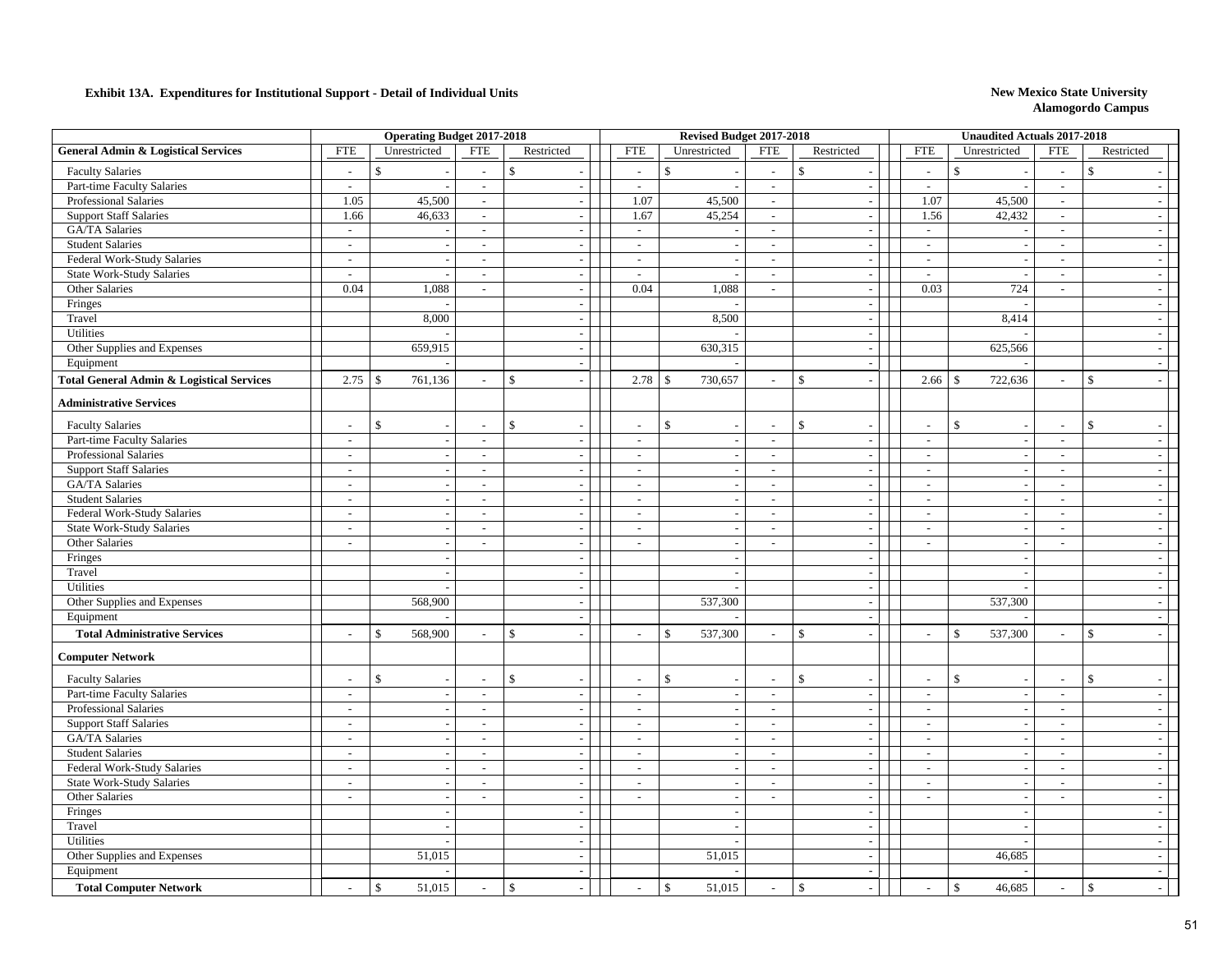|                                                | <b>Operating Budget 2017-2018</b> |                             |                             |                                          |  |                                  | Revised Budget 2017-2018 |                  |                             |                          | <b>Unaudited Actuals 2017-2018</b> |                             |                        |    |
|------------------------------------------------|-----------------------------------|-----------------------------|-----------------------------|------------------------------------------|--|----------------------------------|--------------------------|------------------|-----------------------------|--------------------------|------------------------------------|-----------------------------|------------------------|----|
| <b>General Admin &amp; Logistical Services</b> | <b>FTE</b>                        | Unrestricted                | <b>FTE</b>                  | Restricted                               |  | <b>FTE</b>                       | Unrestricted             | <b>FTE</b>       | Restricted                  | <b>FTE</b>               | Unrestricted                       | <b>FTE</b>                  | Restricted             |    |
| <b>Security and Alarm</b>                      |                                   |                             |                             |                                          |  |                                  |                          |                  |                             |                          |                                    |                             |                        |    |
| <b>Faculty Salaries</b>                        |                                   | $\mathbb{S}$                | $\blacksquare$              | $\mathbb{S}$<br>$\overline{\phantom{a}}$ |  |                                  | $\mathbf S$              | $\blacksquare$   | \$                          | $\overline{\phantom{a}}$ | $\mathbb{S}$                       |                             | $\mathcal{S}$          |    |
| Part-time Faculty Salaries                     | $\overline{a}$                    |                             | $\sim$                      | $\sim$                                   |  | $\sim$                           |                          | $\sim$           | $\sim$                      | $\sim$                   |                                    | $\sim$                      | $\sim$                 |    |
| <b>Professional Salaries</b>                   | 1.05                              | 45,500                      | $\sim$                      | $\mathcal{L}_{\mathcal{A}}$              |  | 1.07                             | 45,500                   | $\sim$           | $\sim$                      | 1.07                     | 45,500                             | $\mathcal{L}_{\mathcal{A}}$ | $\sim$                 |    |
| <b>Support Staff Salaries</b>                  | 1.66                              | 46,633                      | $\sim$                      | $\mathcal{L}_{\mathcal{A}}$              |  | 1.67                             | 45,254                   | $\sim$           | $\sim$                      | 1.56                     | 42,432                             | $\sim$                      | $\sim$                 |    |
| GA/TA Salaries                                 | $\overline{\phantom{a}}$          | $\overline{\phantom{a}}$    | $\mathcal{L}_{\mathcal{A}}$ | $\mathbb{Z}$                             |  | $\sim$                           |                          | $\sim$           | $\bar{\phantom{a}}$         | $\blacksquare$           |                                    | $\equiv$                    | $\sim$                 |    |
| <b>Student Salaries</b>                        | $\overline{\phantom{a}}$          |                             |                             |                                          |  | $\mathbb{L}$                     |                          | $\sim$           | $\overline{\phantom{a}}$    | $\blacksquare$           |                                    | $\blacksquare$              |                        |    |
|                                                | $\sim$                            | $\overline{\phantom{a}}$    | $\sim$<br>$\omega$          | $\overline{\phantom{a}}$<br>$\sim$       |  | $\sim$                           |                          | $\sim$           | $\sim$                      | $\sim$                   | $\sim$                             | $\sim$                      | $\sim$                 |    |
| Federal Work-Study Salaries                    | $\sim$                            |                             |                             |                                          |  |                                  |                          |                  |                             | $\sim$                   |                                    | $\sim$                      | $\sim$                 |    |
| State Work-Study Salaries                      | 0.04                              |                             | $\sim$<br>$\omega$          | $\sim$                                   |  | $\overline{\phantom{a}}$<br>0.04 |                          | $\sim$<br>$\sim$ | $\blacksquare$<br>$\sim$    | 0.03                     | 724                                | $\equiv$                    | $\sim$                 |    |
| Other Salaries                                 |                                   | 1,088                       |                             | $\mathcal{L}_{\mathcal{A}}$              |  |                                  | 1,088                    |                  |                             |                          |                                    |                             |                        |    |
| Fringes                                        |                                   |                             |                             | $\sim$                                   |  |                                  |                          |                  |                             |                          |                                    |                             | $\sim$                 |    |
| Travel                                         |                                   | $\sim$                      |                             | $\sim$                                   |  |                                  |                          |                  | $\sim$                      |                          | $\overline{\phantom{a}}$           |                             | $\sim$                 |    |
| Utilities                                      |                                   | $\overline{\phantom{a}}$    |                             | $\blacksquare$                           |  |                                  | $\overline{\phantom{a}}$ |                  | $\sim$                      |                          | $\overline{\phantom{a}}$           |                             |                        |    |
| Other Supplies and Expenses                    |                                   | $\overline{\phantom{a}}$    |                             | $\sim$                                   |  |                                  | $\sim$                   |                  | $\sim$                      |                          | $\sim$                             |                             | $\sim$                 |    |
| Equipment                                      |                                   |                             |                             | $\sim$                                   |  |                                  |                          |                  | $\blacksquare$              |                          |                                    |                             |                        |    |
| <b>Total Security and Alarm</b>                | 2.75                              | 93,221<br>$\mathbb{S}$      | $\sim$                      | $\mathbb{S}$<br>$\sim$                   |  | 2.78                             | $\mathbb{S}$<br>91,842   | $\sim$           | \$<br>$\sim$                | 2.66                     | 88,656<br><sup>\$</sup>            | $\sim$                      | $\mathcal{S}$          |    |
| <b>Staff Personnel Development</b>             |                                   |                             |                             |                                          |  |                                  |                          |                  |                             |                          |                                    |                             |                        |    |
| <b>Faculty Salaries</b>                        |                                   | $\mathbb{S}$                | $\overline{a}$              | $\mathbb{S}$<br>$\overline{\phantom{a}}$ |  |                                  | $\mathbb{S}$             | $\sim$           | \$                          | ÷,                       | $\mathbb{S}$                       |                             | \$                     |    |
| Part-time Faculty Salaries                     | $\bar{z}$                         | $\overline{\phantom{a}}$    | $\mathcal{L}_{\mathcal{A}}$ | $\omega$                                 |  | $\mathbb{L}$                     | $\sim$                   | $\mathbb{Z}^2$   | $\omega$                    | $\blacksquare$           | $\overline{\phantom{a}}$           | $\mathcal{L}_{\mathcal{A}}$ | $\sim$                 |    |
| <b>Professional Salaries</b>                   | $\sim$                            | $\overline{\phantom{a}}$    | $\sim$                      | $\sim$                                   |  | $\sim$                           | $\sim$                   | $\sim$           | $\sim$                      | $\sim$                   | $\overline{\phantom{a}}$           | $\blacksquare$              | $\sim$                 |    |
| <b>Support Staff Salaries</b>                  | $\overline{a}$                    |                             | $\blacksquare$              | $\overline{\phantom{a}}$                 |  | $\blacksquare$                   |                          | $\blacksquare$   | $\blacksquare$              | $\blacksquare$           |                                    | $\blacksquare$              |                        |    |
| GA/TA Salaries                                 | $\overline{a}$                    | $\sim$                      | $\sim$                      | $\sim$                                   |  | $\sim$                           | $\sim$                   | $\sim$           | $\overline{a}$              | $\sim$                   | $\sim$                             | $\sim$                      | $\sim$                 |    |
| <b>Student Salaries</b>                        | $\overline{a}$                    |                             | $\blacksquare$              | $\sim$                                   |  | $\overline{\phantom{a}}$         |                          | $\sim$           | $\blacksquare$              | $\overline{\phantom{a}}$ |                                    | $\blacksquare$              |                        |    |
| Federal Work-Study Salaries                    | $\sim$                            | $\sim$                      | $\sim$                      | $\mathcal{L}_{\mathcal{A}}$              |  | $\sim$                           | ÷.                       | $\sim$           | $\sim$                      | $\sim$                   | $\sim$                             | $\sim$                      | $\sim$                 |    |
| State Work-Study Salaries                      | $\overline{\phantom{a}}$          |                             | $\mathcal{L}_{\mathcal{A}}$ | $\sim$                                   |  | $\mathbb{L}$                     |                          | $\sim$           | $\overline{\phantom{a}}$    | $\blacksquare$           |                                    | $\equiv$                    |                        |    |
| Other Salaries                                 | $\sim$                            | $\sim$                      | $\sim$                      | $\sim$                                   |  | $\sim$                           | $\sim$                   | $\sim$           | $\blacksquare$              | $\sim$                   | $\sim$                             | $\sim$                      | $\sim$                 |    |
| Fringes                                        |                                   |                             |                             | $\sim$                                   |  |                                  |                          |                  | $\sim$                      |                          |                                    |                             |                        |    |
| Travel                                         |                                   | 8,000                       |                             | $\sim$                                   |  |                                  | 8,500                    |                  | $\sim$                      |                          | 8,414                              |                             |                        |    |
| Utilities                                      |                                   |                             |                             | $\overline{\phantom{a}}$                 |  |                                  |                          |                  | $\overline{\phantom{a}}$    |                          |                                    |                             |                        |    |
| Other Supplies and Expenses                    |                                   | $\overline{\phantom{a}}$    |                             | $\overline{\phantom{a}}$                 |  |                                  | $\sim$                   |                  | $\sim$                      |                          | 25                                 |                             | $\sim$                 |    |
| Equipment                                      |                                   | $\sim$                      |                             | $\sim$                                   |  |                                  |                          |                  | $\sim$                      |                          |                                    |                             | $\sim$                 |    |
| <b>Total Staff Personnel Development</b>       | $\sim$                            | $\mathbf{\hat{S}}$<br>8,000 | $\omega$                    | $\mathbb{S}$<br>$\sim$                   |  | $\sim$                           | $\mathbb{S}$<br>8,500    | $\sim$           | \$<br>$\sim$                | $\sim$                   | $\mathbb{S}$<br>8,439              | $\sim$                      | \$<br>$\sim$           |    |
| Telephone/Postage/Mail                         |                                   |                             |                             |                                          |  |                                  |                          |                  |                             |                          |                                    |                             |                        |    |
| <b>Faculty Salaries</b>                        |                                   | $\mathbb{S}$                | $\sim$                      | \$<br>$\sim$                             |  |                                  | \$                       | $\sim$           | \$                          | ÷.                       | $\mathbb{S}$                       |                             | <sup>\$</sup>          |    |
| Part-time Faculty Salaries                     | ÷,                                | $\sim$                      | $\sim$                      | $\sim$                                   |  | $\overline{\phantom{a}}$         | $\overline{\phantom{a}}$ | $\sim$           | $\sim$                      | $\bar{a}$                |                                    | $\sim$                      |                        |    |
| Professional Salaries                          | $\overline{a}$                    | $\sim$                      | $\sim$                      | $\overline{a}$                           |  | $\sim$                           | $\overline{a}$           | $\mathbf{r}$     | $\overline{a}$              | $\omega$                 | $\sim$                             | $\mathbf{r}$                | $\sim$                 |    |
| <b>Support Staff Salaries</b>                  | $\overline{a}$                    | $\blacksquare$              | $\mathcal{L}_{\mathcal{A}}$ | $\mathcal{L}_{\mathcal{A}}$              |  | $\mathbb{L}$                     | $\sim$                   | $\sim$           | $\mathcal{L}_{\mathcal{A}}$ | $\blacksquare$           |                                    | $\blacksquare$              | $\sim$                 |    |
| GA/TA Salaries                                 | $\sim$                            | $\overline{\phantom{a}}$    | $\sim$                      | $\omega$                                 |  | $\sim$                           | $\overline{\phantom{a}}$ | $\sim$           | $\sim$                      | $\sim$                   | $\sim$                             | $\sim$                      | $\sim$                 |    |
| <b>Student Salaries</b>                        | $\overline{\phantom{a}}$          |                             | $\sim$                      | $\sim$                                   |  | $\sim$                           |                          | $\blacksquare$   | $\overline{\phantom{a}}$    | $\blacksquare$           |                                    | $\overline{\phantom{a}}$    |                        |    |
| Federal Work-Study Salaries                    | $\overline{a}$                    | $\sim$                      | $\sim$                      | $\sim$                                   |  | $\sim$                           | $\sim$                   | $\sim$           | $\sim$                      | $\sim$                   | $\sim$                             | $\sim$                      | $\sim$                 |    |
| <b>State Work-Study Salaries</b>               | $\sim$                            | $\sim$                      | $\mathcal{L}_{\mathcal{A}}$ | $\sim$                                   |  | $\mathbb{L}$                     | $\overline{a}$           | $\mathbb{Z}^2$   | $\mathbb{Z}^2$              | $\blacksquare$           | $\sim$                             | $\sim$                      | $\sim$                 |    |
| Other Salaries                                 | $\sim$                            | $\sim$                      | $\blacksquare$              | $\mathcal{L}_{\mathcal{A}}$              |  | $\sim$                           | $\overline{\phantom{a}}$ | $\sim$           | $\blacksquare$              | $\sim$                   | $\sim$                             | $\sim$                      | $\sim$                 |    |
| Fringes                                        |                                   | $\overline{\phantom{a}}$    |                             | $\sim$                                   |  |                                  | $\sim$                   |                  | $\omega$                    |                          |                                    |                             |                        |    |
| Travel                                         |                                   | $\overline{\phantom{a}}$    |                             | $\sim$                                   |  |                                  | ÷,                       |                  | $\sim$                      |                          | $\sim$                             |                             | $\sim$                 |    |
| Utilities                                      |                                   | $\sim$                      |                             | $\sim$                                   |  |                                  |                          |                  | $\sim$                      |                          |                                    |                             | $\sim$                 |    |
| Other Supplies and Expenses                    |                                   | 40,000                      |                             | $\sim$                                   |  |                                  | 42,000                   |                  | $\blacksquare$              |                          | 41,556                             |                             | $\sim$                 |    |
| Equipment                                      |                                   | $\overline{a}$              |                             | $\mathcal{L}_{\mathcal{A}}$              |  |                                  |                          |                  | $\mathcal{L}$               |                          | $\overline{\phantom{a}}$           |                             | $\sim$                 |    |
|                                                |                                   |                             |                             |                                          |  |                                  |                          |                  | $\mathbf{\hat{s}}$          |                          |                                    |                             |                        |    |
| <b>Total Telephone/Postage/Mail</b>            | $\overline{\phantom{a}}$          | $\mathbb{S}$<br>40,000      | $\sim$                      | ${\mathbb S}$<br>$\sim$                  |  |                                  | $\mathbb{S}$<br>42,000   | $\blacksquare$   | $\blacksquare$              | $\overline{a}$           | 41,556<br>$\mathcal{S}$            | $\blacksquare$              | $\mathbb{S}$<br>$\sim$ | 52 |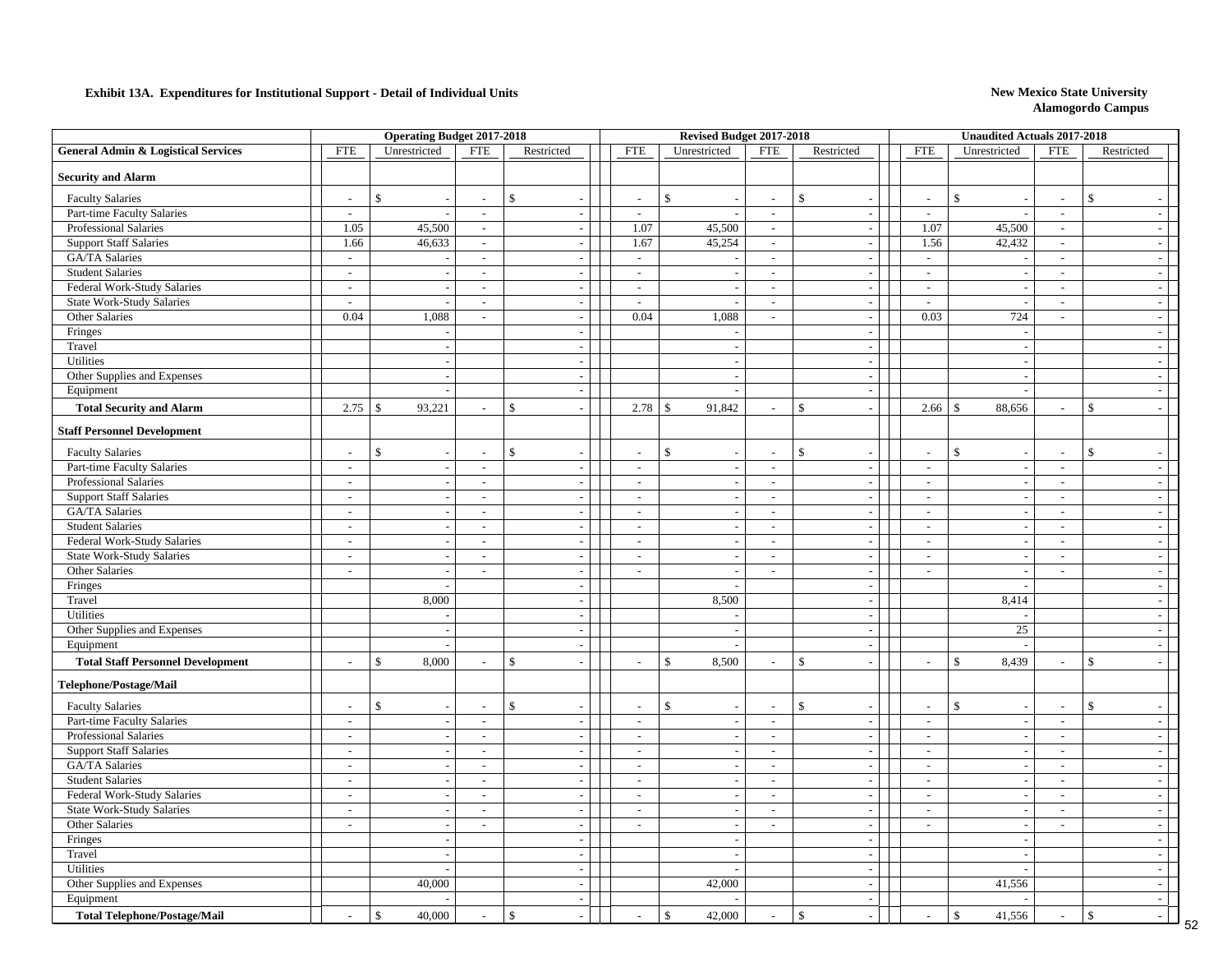|                                           |                | <b>Operating Budget 2017-2018</b> |                          |                          |                             | Revised Budget 2017-2018       |                             |                                                |                             | Unaudited Actuals 2017-2018 |                          |                                          |  |
|-------------------------------------------|----------------|-----------------------------------|--------------------------|--------------------------|-----------------------------|--------------------------------|-----------------------------|------------------------------------------------|-----------------------------|-----------------------------|--------------------------|------------------------------------------|--|
| <b>Public Relations/Development</b>       | <b>FTE</b>     | Unrestricted                      | <b>FTE</b>               | Restricted               | <b>FTE</b>                  | Unrestricted                   | <b>FTE</b>                  | Restricted                                     | <b>FTE</b>                  | Unrestricted                | <b>FTE</b>               | Restricted                               |  |
| <b>Faculty Salaries</b>                   | $\sim$         | \$<br>$\sim$                      | $\mathcal{L}$            | $\mathbf{\hat{s}}$       | $\sim$                      | $\mathbb{S}$                   | $\sim$                      | $\mathbf S$                                    | $\sim$                      | $\mathbb{S}$                | $\omega$                 | $\mathbb{S}$                             |  |
| Part-time Faculty Salaries                | $\blacksquare$ | $\sim$                            | $\sim$                   | $\overline{\phantom{a}}$ | $\mathcal{L}_{\mathcal{A}}$ | $\mathbb{L}$                   | $\mathcal{L}_{\mathcal{A}}$ | $\sim$                                         | $\sim$                      | $\overline{\phantom{a}}$    | $\blacksquare$           | $\sim$                                   |  |
| <b>Professional Salaries</b>              | 0.77           | 33,000                            | $\sim$                   | $\sim$                   | 0.78                        | 33,000                         | $\sim$                      | $\sim$                                         | 0.78                        | 33,000                      | $\blacksquare$           | $\sim$                                   |  |
| <b>Support Staff Salaries</b>             | $\sim$         | $\sim$                            | $\sim$                   | $\overline{\phantom{a}}$ | 0.40                        | 10,900                         | $\sim$                      | $\overline{\phantom{a}}$                       | 0.32                        | 8,703                       | $\sim$                   | $\sim$                                   |  |
| GA/TA Salaries                            | $\sim$         | $\overline{\phantom{a}}$          | $\blacksquare$           |                          | $\sim$                      | $\overline{\phantom{a}}$       | $\blacksquare$              | $\sim$                                         | $\mathcal{L}_{\mathcal{A}}$ |                             | $\blacksquare$           | $\sim$                                   |  |
| <b>Student Salaries</b>                   | $\sim$         | $\sim$                            | $\sim$                   |                          | $\sim$                      | $\bar{z}$                      | $\overline{\phantom{a}}$    | $\blacksquare$                                 | $\blacksquare$              | $\sim$                      | $\bar{a}$                | $\sim$                                   |  |
| Federal Work-Study Salaries               | $\sim$         | $\sim$                            | $\sim$                   | $\sim$                   | $\sim$                      | $\sim$                         | $\omega$                    | $\mathcal{L}_{\mathcal{A}}$                    | $\sim$                      | $\sim$                      | $\overline{\phantom{a}}$ | $\sim$                                   |  |
| <b>State Work-Study Salaries</b>          | $\sim$         | $\sim$                            | $\sim$                   | $\sim$                   | $\omega$                    | $\sim$                         | $\overline{a}$              | $\omega$                                       | $\sim$                      | $\overline{\phantom{a}}$    | $\sim$                   | $\sim$                                   |  |
| Other Salaries                            | $\sim$         | $\overline{\phantom{a}}$          | $\sim$                   | $\sim$                   | $\sim$                      | $\sim$                         | $\omega$                    | $\blacksquare$                                 | $\sim$                      | $\sim$                      | $\sim$                   | $\sim$                                   |  |
| Fringes                                   |                | $\overline{\phantom{a}}$          |                          | $\sim$                   |                             | $\sim$                         |                             | $\sim$                                         |                             |                             |                          | $\sim$                                   |  |
| Travel                                    |                | 2,800                             |                          | $\sim$                   |                             | 2,800                          |                             | $\sim$                                         |                             | 3,163                       |                          | $\overline{\phantom{a}}$                 |  |
| Utilities                                 |                | $\overline{\phantom{a}}$          |                          | $\sim$                   |                             | $\overline{a}$                 |                             | $\sim$                                         |                             |                             |                          | $\overline{\phantom{a}}$                 |  |
| Other Supplies and Expenses               |                | 88,000                            |                          | $\sim$                   |                             | 88,000                         |                             | $\sim$                                         |                             | 76,572                      |                          | $\overline{\phantom{a}}$                 |  |
| Equipment                                 |                |                                   |                          |                          |                             |                                |                             | $\sim$                                         |                             |                             |                          | $\sim$                                   |  |
| <b>Total Public Relations/Development</b> | 0.77           | $\mathbb{S}$<br>123,800           | $\overline{\phantom{a}}$ | \$<br>÷,                 | 1.18                        | $\mathbb{S}$<br>134,700        | $\overline{\phantom{a}}$    | <sup>\$</sup><br>$\sim$                        | 1.10                        | 121,438<br>$\mathcal{S}$    | $\blacksquare$           | $\mathbb{S}$<br>$\sim$                   |  |
| <b>Accreditation</b>                      |                |                                   |                          |                          |                             |                                |                             |                                                |                             |                             |                          |                                          |  |
| <b>Faculty Salaries</b>                   |                | $\mathbf{\hat{S}}$<br>$\sim$      | $\overline{\phantom{a}}$ | $\mathbf{\hat{S}}$       |                             | \$<br>$\overline{\phantom{a}}$ |                             | \$<br>$\overline{\phantom{a}}$                 | $\overline{\phantom{a}}$    | $\mathbf S$                 | $\sim$                   | $\mathbb{S}$                             |  |
| Part-time Faculty Salaries                | $\sim$         | $\sim$                            | $\sim$                   |                          |                             | $\sim$                         | $\bar{\phantom{a}}$         | $\blacksquare$                                 | $\sim$                      | $\sim$                      | $\bar{a}$                |                                          |  |
| <b>Professional Salaries</b>              | $\sim$         | $\sim$                            | $\sim$                   | $\overline{a}$           | $\sim$                      | $\sim$                         | $\sim$                      | $\mathcal{L}_{\mathcal{A}}$                    | $\overline{\phantom{a}}$    | $\overline{\phantom{a}}$    | $\overline{\phantom{a}}$ | $\sim$                                   |  |
| <b>Support Staff Salaries</b>             | $\sim$         | $\sim$                            | $\sim$                   | $\sim$                   | $\sim$                      | $\sim$                         | $\mathcal{L}^{\mathcal{A}}$ | $\blacksquare$                                 | $\sim$                      | $\overline{a}$              | $\sim$                   | $\sim$                                   |  |
| GA/TA Salaries                            | $\sim$         | $\sim$                            | $\sim$                   | $\sim$                   | $\sim$                      | $\sim$                         | $\omega$                    | $\blacksquare$                                 | $\blacksquare$              | $\sim$                      | $\sim$                   | $\sim$                                   |  |
| <b>Student Salaries</b>                   | $\sim$         | $\overline{\phantom{a}}$          | $\sim$                   | $\sim$                   | $\sim$                      | $\sim$                         | $\bar{a}$                   | $\sim$                                         | $\sim$                      |                             | $\bar{a}$                | $\overline{\phantom{a}}$                 |  |
| Federal Work-Study Salaries               | $\sim$         | $\sim$                            | $\sim$                   | $\overline{\phantom{a}}$ | $\mathcal{L}_{\mathcal{A}}$ | $\sim$                         | $\sim$                      | $\blacksquare$                                 | $\sim$                      | $\overline{\phantom{a}}$    | $\sim$                   | $\overline{\phantom{a}}$                 |  |
| State Work-Study Salaries                 | $\sim$         | $\sim$                            | $\sim$                   | $\sim$                   | $\sim$                      | $\sim$                         | $\sim$                      | $\overline{\phantom{a}}$                       | $\sim$                      | $\overline{\phantom{a}}$    | $\sim$                   | $\sim$                                   |  |
| Other Salaries                            | $\sim$         | $\sim$                            | $\sim$                   | $\sim$                   | $\sim$                      | $\sim$                         | $\sim$                      | $\sim$                                         | $\sim$                      | $\sim$                      | $\sim$                   | $\sim$                                   |  |
| Fringes                                   |                | $\sim$                            |                          |                          |                             |                                |                             | $\overline{\phantom{a}}$                       |                             |                             |                          |                                          |  |
| Travel                                    |                | 2,800                             |                          | $\sim$                   |                             | 2,800                          |                             | $\blacksquare$                                 |                             | 2,870                       |                          | $\overline{\phantom{a}}$                 |  |
| Utilities                                 |                | $\overline{a}$                    |                          | $\sim$                   |                             | $\overline{a}$                 |                             | $\sim$                                         |                             |                             |                          | $\overline{\phantom{a}}$                 |  |
| Other Supplies and Expenses               |                | 6,400                             |                          | $\overline{a}$           |                             | 6,400                          |                             | $\sim$                                         |                             | 5,883                       |                          | $\sim$                                   |  |
| Equipment                                 |                | $\overline{\phantom{a}}$          |                          | $\sim$                   |                             | $\sim$                         |                             | $\sim$                                         |                             |                             |                          | $\overline{\phantom{a}}$                 |  |
| <b>Total Accreditation</b>                | $\overline{a}$ | $\mathbf{\hat{S}}$<br>9,200       | $\sim$                   | $\mathbf{\hat{S}}$       | $\overline{\phantom{a}}$    | $\mathbb{S}$<br>9,200          | $\sim$                      | $\mathbf{\hat{S}}$<br>$\overline{\phantom{a}}$ | $\sim$                      | $\mathbf S$<br>8,753        | $\overline{\phantom{a}}$ | $\mathbb{S}$<br>$\sim$                   |  |
|                                           |                |                                   |                          |                          |                             |                                |                             |                                                |                             |                             |                          |                                          |  |
| Commencement                              |                |                                   |                          |                          |                             |                                |                             |                                                |                             |                             |                          |                                          |  |
| <b>Faculty Salaries</b>                   |                | \$<br>$\sim$                      | $\sim$                   | \$                       |                             | \$                             | $\overline{a}$              | \$<br>$\sim$                                   | $\sim$                      | $\mathcal{S}$               | $\overline{a}$           | \$                                       |  |
| Part-time Faculty Salaries                | $\sim$         | $\sim$                            | $\sim$                   | $\sim$                   | $\sim$                      | $\blacksquare$                 | $\sim$                      | $\sim$                                         | $\sim$                      | $\overline{\phantom{a}}$    | $\sim$                   | $\sim$                                   |  |
| Professional Salaries                     | $\sim$         | $\sim$                            | $\sim$                   | $\sim$                   | $\mathcal{L}_{\mathcal{A}}$ | $\sim$                         | $\omega$                    | $\blacksquare$                                 | $\sim$                      | $\overline{\phantom{a}}$    | $\sim$                   | $\overline{\phantom{a}}$                 |  |
| <b>Support Staff Salaries</b>             | $\sim$         | $\sim$                            | $\sim$                   | $\overline{\phantom{a}}$ | $\sim$                      | $\sim$                         | $\sim$                      | $\blacksquare$                                 | $\sim$                      | $\overline{\phantom{a}}$    | $\sim$                   | $\overline{\phantom{a}}$                 |  |
| GA/TA Salaries                            | $\sim$         | $\sim$                            | $\sim$                   | $\sim$                   | $\sim$                      | $\blacksquare$                 | $\sim$                      | $\blacksquare$                                 | $\sim$                      | $\sim$                      | $\sim$                   | $\sim$                                   |  |
| <b>Student Salaries</b>                   | $\sim$         | $\sim$                            | $\sim$                   |                          |                             | $\sim$                         | $\bar{a}$                   | $\overline{\phantom{a}}$                       | $\overline{\phantom{a}}$    |                             | $\sim$                   | $\sim$                                   |  |
| Federal Work-Study Salaries               | $\omega$       | $\sim$                            | $\sim$                   | ÷,                       | $\sim$                      | $\blacksquare$                 | $\omega$                    | $\sim$                                         | $\sim$                      | $\overline{\phantom{a}}$    | $\overline{\phantom{a}}$ | $\sim$                                   |  |
| <b>State Work-Study Salaries</b>          | $\sim$         | $\sim$                            | $\sim$                   | $\sim$                   | $\sim$                      | $\sim$                         | $\sim$                      | $\overline{\phantom{a}}$                       | $\sim$                      | $\overline{a}$              | $\sim$                   | $\sim$                                   |  |
| Other Salaries                            | $\sim$         | $\sim$                            | $\sim$                   | $\sim$                   | $\sim$                      | $\sim$                         | $\omega$                    | $\sim$                                         | $\sim$                      | $\overline{\phantom{a}}$    | $\overline{a}$           | $\sim$                                   |  |
| Fringes                                   |                | $\sim$                            |                          | $\sim$                   |                             | $\sim$                         |                             | $\sim$                                         |                             | $\overline{\phantom{a}}$    |                          | $\sim$                                   |  |
| Travel                                    |                | $\sim$                            |                          | $\sim$                   |                             | $\sim$                         |                             | $\sim$                                         |                             | $\overline{a}$              |                          | $\overline{\phantom{a}}$                 |  |
| Utilities                                 |                | $\sim$                            |                          | $\sim$                   |                             | $\sim$                         |                             | $\sim$                                         |                             |                             |                          | $\overline{a}$                           |  |
| Other Supplies and Expenses               |                | 1,600                             |                          | $\sim$                   |                             | 1,600                          |                             | $\sim$                                         |                             | 1,639                       |                          | $\sim$                                   |  |
| Equipment                                 |                |                                   |                          |                          |                             |                                |                             | $\blacksquare$                                 |                             |                             |                          | $\sim$                                   |  |
| <b>Total Commencement</b>                 |                | $\mathbb{S}$<br>1,600             | $\sim$                   | \$<br>$\sim$             | $\overline{\phantom{a}}$    | $\mathbb{S}$<br>1,600          | $\sim$                      | $\mathbb S$<br>$\sim$                          | $\sim$                      | $\mathbf S$<br>1,639        | $\overline{\phantom{a}}$ | $\mathbb{S}$<br>$\overline{\phantom{a}}$ |  |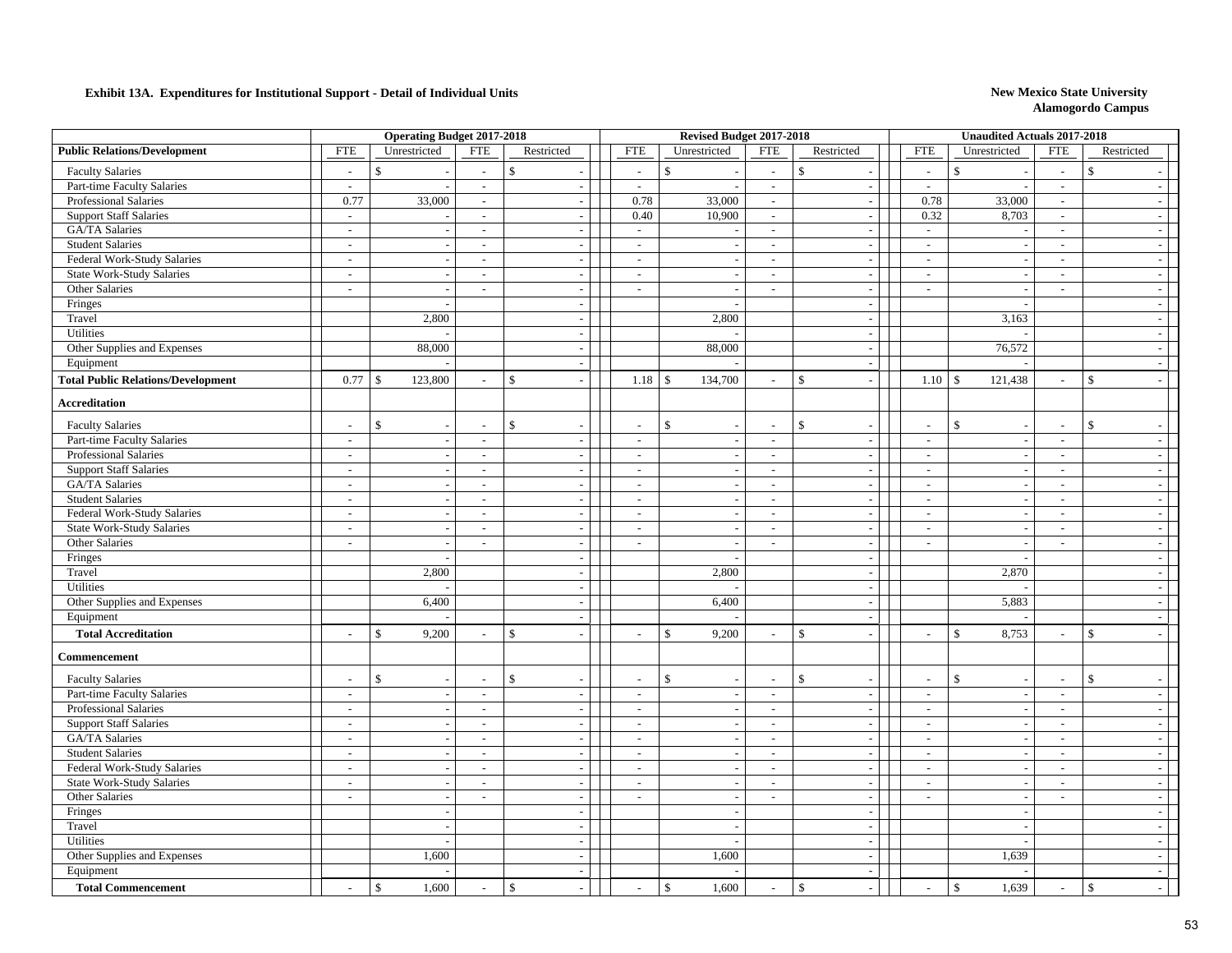|                                     |                          | <b>Operating Budget 2017-2018</b> |                          |                    |                          | Revised Budget 2017-2018       |                          |                                          |                          | <b>Unaudited Actuals 2017-2018</b> |                          |                          |  |
|-------------------------------------|--------------------------|-----------------------------------|--------------------------|--------------------|--------------------------|--------------------------------|--------------------------|------------------------------------------|--------------------------|------------------------------------|--------------------------|--------------------------|--|
| <b>Public Relations/Development</b> | <b>FTE</b>               | Unrestricted                      | <b>FTE</b>               | Restricted         | <b>FTE</b>               | Unrestricted                   | <b>FTE</b>               | Restricted                               | <b>FTE</b>               | Unrestricted                       | <b>FTE</b>               | Restricted               |  |
| <b>Dues and Memberships</b>         |                          |                                   |                          |                    |                          |                                |                          |                                          |                          |                                    |                          |                          |  |
| <b>Faculty Salaries</b>             | $\sim$                   | \$                                | $\sim$                   | $\mathbf{\hat{S}}$ | $\sim$                   | \$                             | $\sim$                   | $\mathbb{S}$<br>$\overline{\phantom{a}}$ | $\sim$                   | $\mathbb{S}$                       | $\overline{\phantom{a}}$ | \$                       |  |
| Part-time Faculty Salaries          | $\sim$                   |                                   | $\sim$                   |                    |                          |                                | $\overline{a}$           | $\overline{\phantom{a}}$                 | $\sim$                   |                                    | $\sim$                   |                          |  |
| Professional Salaries               | $\overline{\phantom{a}}$ |                                   | $\overline{\phantom{a}}$ |                    |                          |                                | $\sim$                   | $\overline{\phantom{a}}$                 | $\overline{\phantom{a}}$ |                                    | $\overline{\phantom{a}}$ |                          |  |
| <b>Support Staff Salaries</b>       | $\overline{\phantom{a}}$ |                                   | $\overline{\phantom{a}}$ |                    |                          | $\overline{\phantom{a}}$       | $\overline{a}$           | $\overline{\phantom{a}}$                 | $\overline{\phantom{a}}$ |                                    | $\overline{\phantom{a}}$ |                          |  |
| GA/TA Salaries                      | $\overline{\phantom{a}}$ |                                   | $\overline{\phantom{a}}$ |                    |                          |                                | $\blacksquare$           | ٠                                        | $\overline{\phantom{a}}$ |                                    | $\sim$                   |                          |  |
| <b>Student Salaries</b>             | $\sim$                   |                                   | $\overline{\phantom{a}}$ |                    |                          | $\overline{\phantom{a}}$       | $\sim$                   | $\overline{\phantom{a}}$                 | $\sim$                   |                                    | $\overline{\phantom{a}}$ |                          |  |
| Federal Work-Study Salaries         | $\sim$                   |                                   | $\overline{\phantom{a}}$ |                    |                          | $\overline{\phantom{a}}$       | $\overline{\phantom{a}}$ | $\overline{\phantom{a}}$                 | $\sim$                   |                                    | $\sim$                   |                          |  |
| State Work-Study Salaries           | $\overline{\phantom{a}}$ |                                   | $\overline{\phantom{a}}$ |                    |                          | $\overline{\phantom{a}}$       | $\overline{\phantom{a}}$ | $\overline{\phantom{a}}$                 | $\overline{\phantom{a}}$ |                                    | $\sim$                   |                          |  |
| Other Salaries                      | $\overline{\phantom{a}}$ |                                   | $\overline{\phantom{a}}$ |                    |                          | $\overline{\phantom{a}}$       | $\overline{\phantom{a}}$ | $\overline{\phantom{a}}$                 | $\overline{\phantom{a}}$ |                                    | $\overline{\phantom{a}}$ |                          |  |
| Fringes                             |                          |                                   |                          |                    |                          | $\overline{\phantom{a}}$       |                          | $\overline{\phantom{a}}$                 |                          |                                    |                          |                          |  |
| Travel                              |                          |                                   |                          |                    |                          | $\overline{\phantom{a}}$       |                          | $\overline{\phantom{a}}$                 |                          |                                    |                          |                          |  |
| <b>Utilities</b>                    |                          |                                   |                          |                    |                          | $\overline{\phantom{a}}$       |                          | $\blacksquare$                           |                          |                                    |                          | $\overline{\phantom{a}}$ |  |
| Other Supplies and Expenses         |                          | 30,000                            |                          |                    |                          | 30,000                         |                          | $\overline{\phantom{a}}$                 |                          | 24,219                             |                          | $\overline{\phantom{a}}$ |  |
| Equipment                           |                          |                                   |                          |                    |                          |                                |                          | $\overline{\phantom{a}}$                 |                          |                                    |                          |                          |  |
| <b>Total Dues and Memberships</b>   | $\overline{\phantom{a}}$ | 30,000<br>$\mathbb{S}$            | $\sim$                   | $\mathbf{\hat{S}}$ |                          | 30,000<br>\$                   |                          | $\mathbf{\hat{S}}$<br>$\sim$             | $\overline{\phantom{a}}$ | $\mathbf{\hat{S}}$<br>24,219       | $\overline{\phantom{a}}$ | $\mathbf{s}$             |  |
| <b>Public Information</b>           |                          |                                   |                          |                    |                          |                                |                          |                                          |                          |                                    |                          |                          |  |
| <b>Faculty Salaries</b>             | $\overline{\phantom{a}}$ | \$<br>$\overline{\phantom{a}}$    | $\overline{\phantom{a}}$ | $\mathbf{\hat{S}}$ | $\overline{\phantom{a}}$ | \$<br>$\overline{\phantom{a}}$ | $\overline{\phantom{a}}$ | $\mathbb{S}$<br>$\overline{\phantom{a}}$ | $\sim$                   | $\mathbb{S}$                       | $\overline{\phantom{a}}$ | \$                       |  |
| Part-time Faculty Salaries          | $\sim$                   |                                   | $\sim$                   |                    | $\sim$                   |                                | $\sim$                   | $\overline{\phantom{a}}$                 | $\sim$                   |                                    | $\sim$                   |                          |  |
| Professional Salaries               | 0.77                     | 33,000                            | $\sim$                   |                    | 0.78                     | 33,000                         | $\sim$                   | $\overline{\phantom{a}}$                 | 0.78                     | 33,000                             | $\blacksquare$           |                          |  |
| <b>Support Staff Salaries</b>       | $\overline{\phantom{a}}$ |                                   | $\overline{\phantom{a}}$ |                    | 0.40                     | 10,900                         | $\blacksquare$           | $\overline{\phantom{a}}$                 | 0.32                     | 8,703                              | $\sim$                   |                          |  |
| <b>GA/TA Salaries</b>               | $\overline{\phantom{a}}$ |                                   | $\overline{\phantom{a}}$ |                    | $\sim$                   |                                | $\blacksquare$           | $\overline{\phantom{a}}$                 | $\overline{\phantom{a}}$ |                                    | $\overline{\phantom{a}}$ |                          |  |
| <b>Student Salaries</b>             | $\sim$                   |                                   | $\overline{\phantom{a}}$ |                    |                          |                                | $\sim$                   | ÷,                                       | $\sim$                   |                                    | $\overline{\phantom{a}}$ |                          |  |
| Federal Work-Study Salaries         | $\sim$                   |                                   | $\sim$                   |                    |                          | $\sim$                         | $\sim$                   | $\sim$                                   | $\sim$                   |                                    | $\sim$                   |                          |  |
| State Work-Study Salaries           | $\sim$                   |                                   | $\overline{\phantom{a}}$ |                    |                          | $\overline{\phantom{a}}$       | $\sim$                   | ٠                                        | $\sim$                   |                                    | $\overline{\phantom{a}}$ |                          |  |
| Other Salaries                      | $\overline{\phantom{a}}$ |                                   | $\overline{\phantom{a}}$ |                    |                          | $\overline{\phantom{a}}$       | $\overline{\phantom{a}}$ | $\blacksquare$                           | $\overline{\phantom{a}}$ |                                    | $\overline{\phantom{0}}$ |                          |  |
| Fringes                             |                          |                                   |                          |                    |                          |                                |                          | $\overline{\phantom{a}}$                 |                          |                                    |                          |                          |  |
| Travel                              |                          |                                   |                          |                    |                          |                                |                          |                                          |                          | 293                                |                          |                          |  |
| Utilities                           |                          |                                   |                          |                    |                          | $\overline{\phantom{a}}$       |                          | $\overline{\phantom{a}}$                 |                          |                                    |                          |                          |  |
| Other Supplies and Expenses         |                          | 50,000                            |                          |                    |                          | 50,000                         |                          | $\overline{\phantom{a}}$                 |                          | 44,831                             |                          |                          |  |
| Equipment                           |                          |                                   |                          |                    |                          |                                |                          |                                          |                          |                                    |                          |                          |  |
| <b>Total Public Information</b>     | 0.77                     | l \$<br>83,000                    |                          | $\mathbf{\hat{S}}$ | 1.18                     | $\mathbb{S}$<br>93,900         |                          | <sup>\$</sup>                            | 1.10                     | $\mathbf{\hat{S}}$<br>86,827       | $\sim$                   | \$                       |  |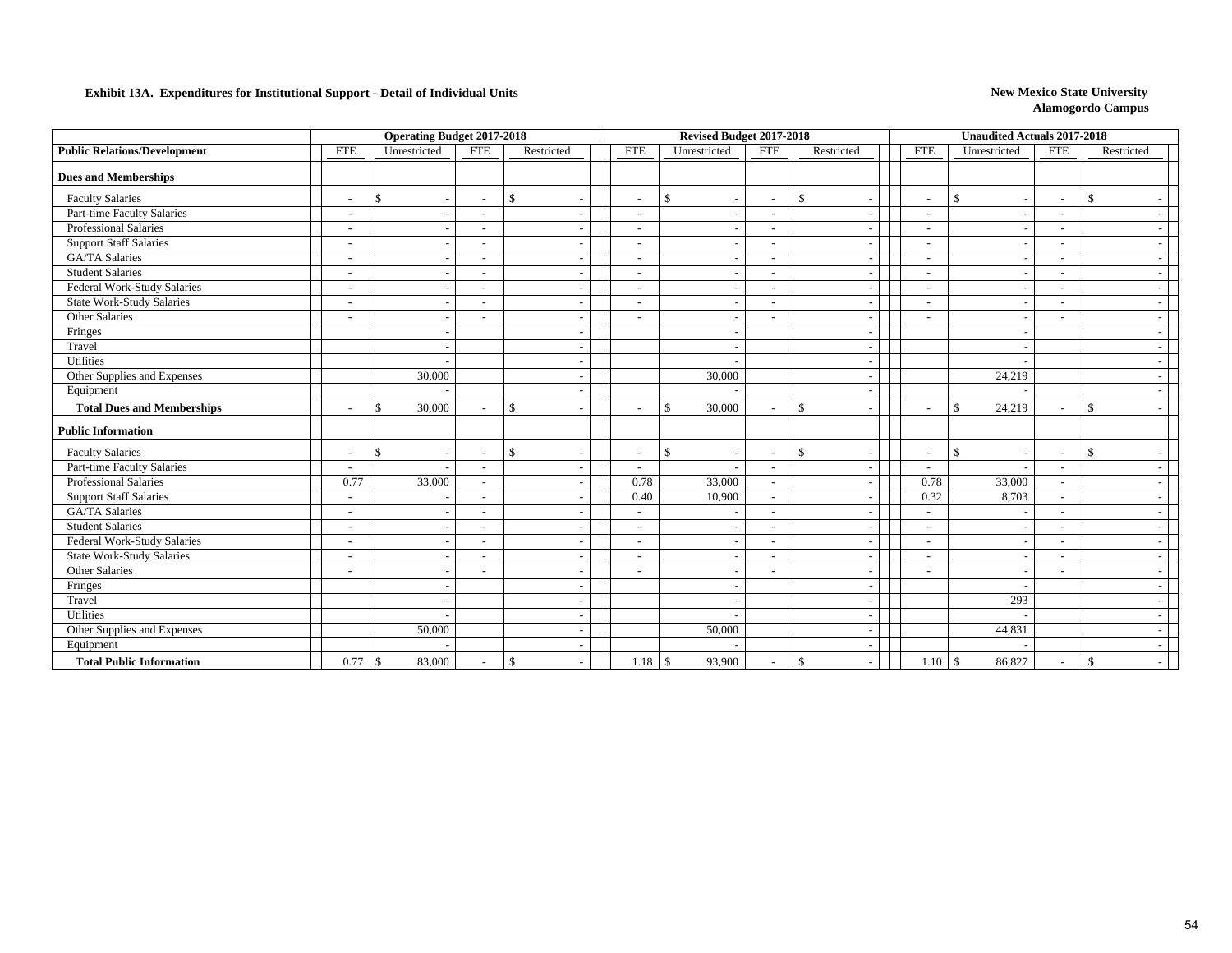#### **Exhibit 14. Summary of Expenditures for Operation and Maintenance of Plant New Mexico State University New Mexico State University**

|                                                        |                          | <b>Operating Budget 2017-2018</b> |                          |                    |                          |              |         | Revised Budget 2017-2018 |             |                          |     |              | <b>Unaudited Actuals 2017-2018</b> |                    |     |
|--------------------------------------------------------|--------------------------|-----------------------------------|--------------------------|--------------------|--------------------------|--------------|---------|--------------------------|-------------|--------------------------|-----|--------------|------------------------------------|--------------------|-----|
|                                                        | <b>FTE</b>               | Unrestricted                      | <b>FTE</b>               | Restricted         | <b>FTE</b>               | Unrestricted |         | <b>FTE</b>               | Restricted  | <b>FTE</b>               |     | Unrestricted | <b>FTE</b>                         | Restricted         |     |
| <b>Physical Plant Administration</b>                   |                          |                                   |                          |                    |                          |              |         |                          |             |                          |     |              |                                    |                    |     |
| Operation/Maintenance                                  | 10.71                    | 359,963<br>- \$                   |                          | <sup>\$</sup>      | 10.60                    | -\$          | 359,946 |                          | \$          | 10.43                    | \$. | 348,102      | -                                  | -\$                |     |
| <b>Total Physical Plant Administration</b>             | 10.71                    | 359,963<br>- \$                   |                          | <sup>\$</sup>      | 10.60                    |              | 359,946 |                          | \$          | 10.43                    | \$. | 348,102      | $\overline{\phantom{a}}$           | $\mathbf{\hat{S}}$ |     |
| <b>Utilities</b>                                       |                          |                                   |                          |                    |                          |              |         |                          |             |                          |     |              |                                    |                    |     |
| Electricity                                            | $\overline{\phantom{a}}$ | <sup>\$</sup><br>317,000          | $\overline{\phantom{a}}$ | $\mathbf{\hat{S}}$ | $\overline{\phantom{a}}$ | \$           | 275,000 | $\overline{\phantom{a}}$ | \$          | $\overline{\phantom{a}}$ | \$  | 255,666      | $\overline{\phantom{a}}$           | $\mathcal{S}$      |     |
| Fuel                                                   | $\overline{\phantom{a}}$ | 40,000                            | $\overline{\phantom{a}}$ |                    | $\overline{\phantom{a}}$ |              | 85,000  | $\overline{a}$           |             |                          |     | 39.176       | $\overline{\phantom{a}}$           |                    |     |
| Garbage Disposal                                       | $\overline{\phantom{a}}$ | 14,700                            | $\sim$                   |                    | $\overline{\phantom{a}}$ |              | 14,700  | $\overline{\phantom{0}}$ |             |                          |     | 14,631       | $\overline{\phantom{a}}$           |                    |     |
| Sewer                                                  |                          | 9,000                             |                          |                    | $\overline{\phantom{a}}$ |              | 8,400   |                          |             |                          |     | 8.177        | Ξ.                                 |                    |     |
| Water                                                  |                          | 16,000                            |                          |                    | $\overline{\phantom{a}}$ |              | 13,600  |                          |             |                          |     | 14,167       |                                    |                    |     |
| <b>Total Utilities</b>                                 |                          | $\mathcal{S}$<br>396,700          |                          | \$                 |                          | -8           | 396,700 |                          | \$          |                          |     | 331,817      | $\sim$                             | <sup>\$</sup>      |     |
| <b>Other Items Not Included in Exhibit 14A's</b>       |                          |                                   |                          |                    |                          |              |         |                          |             |                          |     |              |                                    |                    |     |
| Federal Work-Study Salaries                            |                          | $\mathcal{S}$                     | $\overline{\phantom{a}}$ | <sup>\$</sup>      |                          | \$           |         | ٠                        | \$          | ٠                        | \$  |              |                                    | $\mathbf{\hat{S}}$ |     |
| <b>State Work-Study Salaries</b>                       |                          |                                   |                          |                    |                          |              |         | 0.08                     | 1,300       |                          |     |              | 0.06                               |                    | 970 |
| Fringe Benefits                                        |                          | 117,100                           |                          |                    |                          |              | 112,320 |                          |             |                          |     | 108,002      |                                    |                    |     |
| Property Insurance                                     |                          | 44,800                            |                          |                    |                          |              | 55,100  |                          |             |                          |     | 55,084       | $\sim$                             |                    |     |
| <b>Total Other Items Not Included in Exhibit 14A's</b> |                          | $\mathbf{\hat{s}}$<br>161,900     |                          | \$.                |                          | \$           | 167,420 | 0.08                     | 1,300<br>\$ | $\overline{\phantom{a}}$ | \$  | 163,086      | 0.06                               | -8                 | 970 |
| Less O&M Plant Charged to:                             |                          |                                   |                          |                    |                          |              |         |                          |             |                          |     |              |                                    |                    |     |
| <b>Auxiliary Enterprises</b>                           |                          | 40,000                            |                          | \$                 |                          |              | 40,000  |                          | \$          |                          | \$  | 6,000        |                                    | \$                 |     |
| Total Less O&M Plant Charged to:                       |                          | $\mathbf{\hat{S}}$<br>40,000      |                          | $\mathbf{\hat{S}}$ |                          | -\$          | 40,000  |                          | \$          |                          | \$  | 6.000        |                                    | $\mathbf{s}$       |     |
| Net Expense for O&M of Plant in I&G (Exh 2)            | 10.71                    | 878,563<br>-\$                    |                          | -\$                | 10.60                    | -8           | 884,066 |                          | 1,300       | 10.43                    | \$  | 837,005      | 0.06                               | - S                | 970 |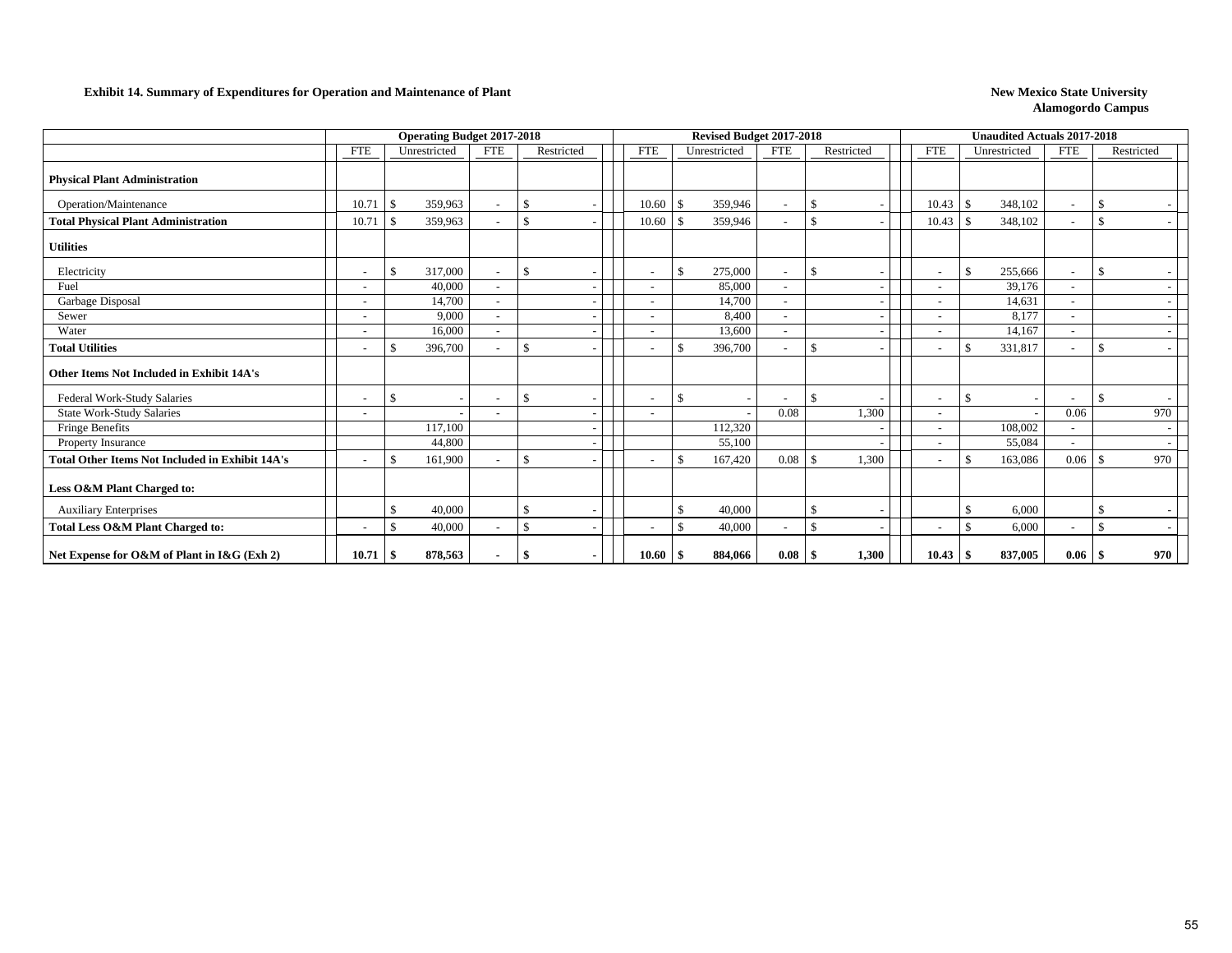#### **Exhibit 14. Summary of Operation and Maintenance of Plant Salaries New Mexico State University New Mexico State University**

|                                                              |                          | <b>Operating Budget 2017-2018</b> |            |            |            | Revised Budget 2017-2018 |            |            |            | <b>Unaudited Actuals 2017-2018</b> |            |            |     |
|--------------------------------------------------------------|--------------------------|-----------------------------------|------------|------------|------------|--------------------------|------------|------------|------------|------------------------------------|------------|------------|-----|
| <b>Salaries for Operation and Maintenance of Plant</b>       | <b>FTE</b>               | Unrestricted                      | <b>FTE</b> | Restricted | <b>FTE</b> | Unrestricted             | <b>FTE</b> | Restricted | <b>FTE</b> | Unrestricted                       | <b>FTE</b> | Restricted |     |
| <b>Faculty Salaries</b>                                      |                          |                                   |            |            |            |                          |            |            |            |                                    |            |            |     |
| Part-time Faculty Salaries                                   | $\overline{\phantom{a}}$ |                                   |            |            |            |                          |            |            |            |                                    |            |            |     |
| <b>Professional Salaries</b>                                 | 1.60                     | 68,980                            |            |            | 1.63       | 68,980                   |            |            | 1.63       | 68,980                             |            |            |     |
| <b>Support Staff Salaries</b>                                | 9.09                     | 255,565                           |            |            | 8.92       | 242,303                  |            |            | 8.76       | 237,928                            |            |            |     |
| <b>GA/TA Salaries</b>                                        |                          |                                   |            |            |            |                          |            |            |            |                                    |            |            |     |
| <b>Student Salaries</b>                                      |                          |                                   |            |            |            |                          |            |            |            |                                    |            |            |     |
| Federal Work-Study Salaries                                  | $\overline{\phantom{a}}$ |                                   |            |            |            |                          |            |            |            |                                    |            |            |     |
| <b>State Work-Study Salaries</b>                             | $\overline{\phantom{a}}$ |                                   |            |            | 0.02       | 363                      | 0.08       | 1.300      | 0.02       | 363                                | 0.06       |            | 970 |
| Other Salaries                                               | 0.02                     | 700                               |            |            | 0.03       | 700                      |            |            | 0.02       | 614                                |            |            |     |
| <b>Total Salaries for Operation and Maintenance of Plant</b> | 10.71                    | 325,245                           |            |            | 10.60      | 312,346                  | 0.08       | 1,300      | 10.43      | 307,885                            | 0.06       |            | 970 |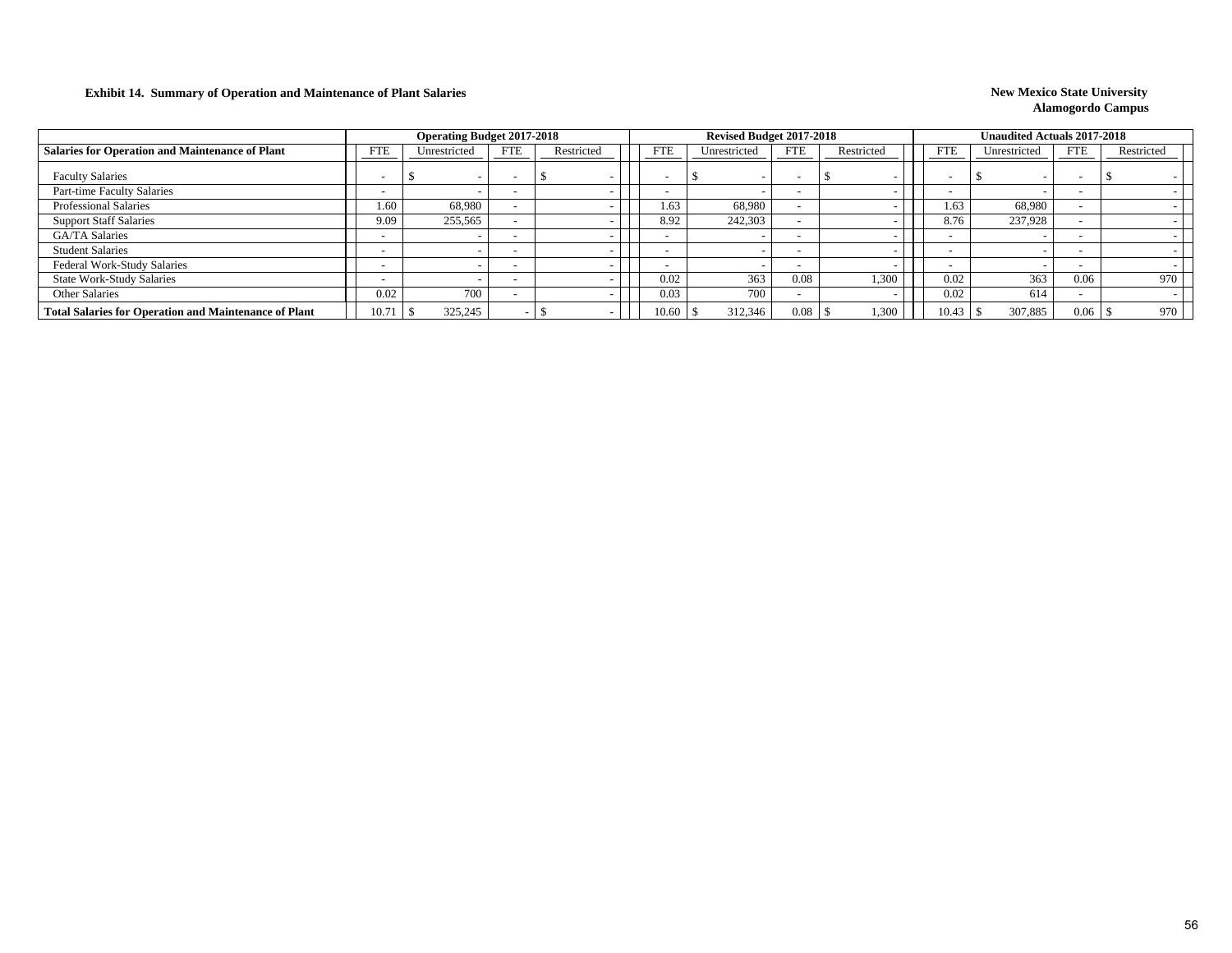#### **Exhibit 14. Summary of Operation and Maintenance of Plant by Expenditure Category** New Mexico State University

|                                              |            | <b>Operating Budget 2017-2018</b> |                          |                          |                          | Revised Budget 2017-2018 |                          |            |                          | <b>Unaudited Actuals 2017-2018</b> |            |            |  |
|----------------------------------------------|------------|-----------------------------------|--------------------------|--------------------------|--------------------------|--------------------------|--------------------------|------------|--------------------------|------------------------------------|------------|------------|--|
| <b>Summary by Expenditure Category</b>       | <b>FTE</b> | Unrestricted                      | <b>FTE</b>               | Restricted               | <b>FTE</b>               | Unrestricted             | <b>FTE</b>               | Restricted | <b>FTE</b>               | Unrestricted                       | <b>FTE</b> | Restricted |  |
| <b>Faculty Salaries</b>                      |            |                                   | $\overline{\phantom{a}}$ | $\overline{\phantom{0}}$ | ٠                        |                          | $\overline{\phantom{a}}$ |            | $\overline{\phantom{a}}$ | $\overline{\phantom{a}}$           |            |            |  |
| Part-time Faculty Salaries                   |            |                                   | $\overline{\phantom{a}}$ |                          | $\overline{\phantom{a}}$ |                          | $\overline{\phantom{a}}$ |            |                          | $\overline{\phantom{a}}$           |            |            |  |
| <b>Professional Salaries</b>                 | 1.60       | 68,980                            | $\overline{\phantom{a}}$ |                          | 1.63                     | 68,980                   | $\overline{\phantom{a}}$ |            | 1.63                     | 68,980                             |            |            |  |
| <b>Support Staff Salaries</b>                | 9.09       | 255,565                           | $\overline{\phantom{a}}$ |                          | 8.92                     | 242,303                  | $\overline{\phantom{a}}$ |            | 8.76                     | 237,928                            |            |            |  |
| GA/TA Salaries                               |            |                                   | $\overline{\phantom{a}}$ |                          |                          |                          | $\overline{\phantom{a}}$ |            | $\overline{\phantom{a}}$ | $\overline{\phantom{a}}$           |            |            |  |
| <b>Student Salaries</b>                      |            |                                   | $\overline{\phantom{a}}$ |                          | -                        |                          | $\overline{\phantom{a}}$ |            | $\sim$                   | $\overline{\phantom{a}}$           |            |            |  |
| Federal Work-Study Salaries                  | $\sim$     |                                   | $\overline{\phantom{a}}$ |                          | -                        |                          | $\overline{\phantom{a}}$ |            | $\sim$                   | $\overline{\phantom{a}}$           |            |            |  |
| <b>State Work-Study Salaries</b>             |            |                                   | $\overline{\phantom{a}}$ |                          | 0.02                     | 363                      | $\overline{\phantom{a}}$ |            | 0.02                     | 363                                |            |            |  |
| <b>Other Salaries</b>                        | 0.02       | 700                               | $\overline{\phantom{a}}$ |                          | 0.03                     | 700                      | $\overline{\phantom{a}}$ |            | 0.02                     | 614                                |            |            |  |
| Fringes                                      |            |                                   |                          |                          |                          |                          |                          |            |                          |                                    |            |            |  |
| Travel                                       |            | 2,125                             |                          |                          |                          | 1,000                    |                          |            |                          | 143                                |            |            |  |
| Utilities                                    |            | 396,700                           |                          |                          |                          | 396,700                  |                          |            |                          | 331,817                            |            |            |  |
| Other Supplies and Expenses                  |            | 32,593                            |                          |                          |                          | 46,600                   |                          |            |                          | 40,074                             |            |            |  |
| Equipment                                    |            |                                   |                          |                          |                          |                          |                          |            |                          | $\overline{\phantom{0}}$           |            |            |  |
| <b>Total Summary by Expenditure Category</b> | 10.71      | 756,663                           |                          |                          | 10.60                    | 756,646<br>J.            | $\overline{\phantom{a}}$ |            | 10.43                    | 679,919                            |            |            |  |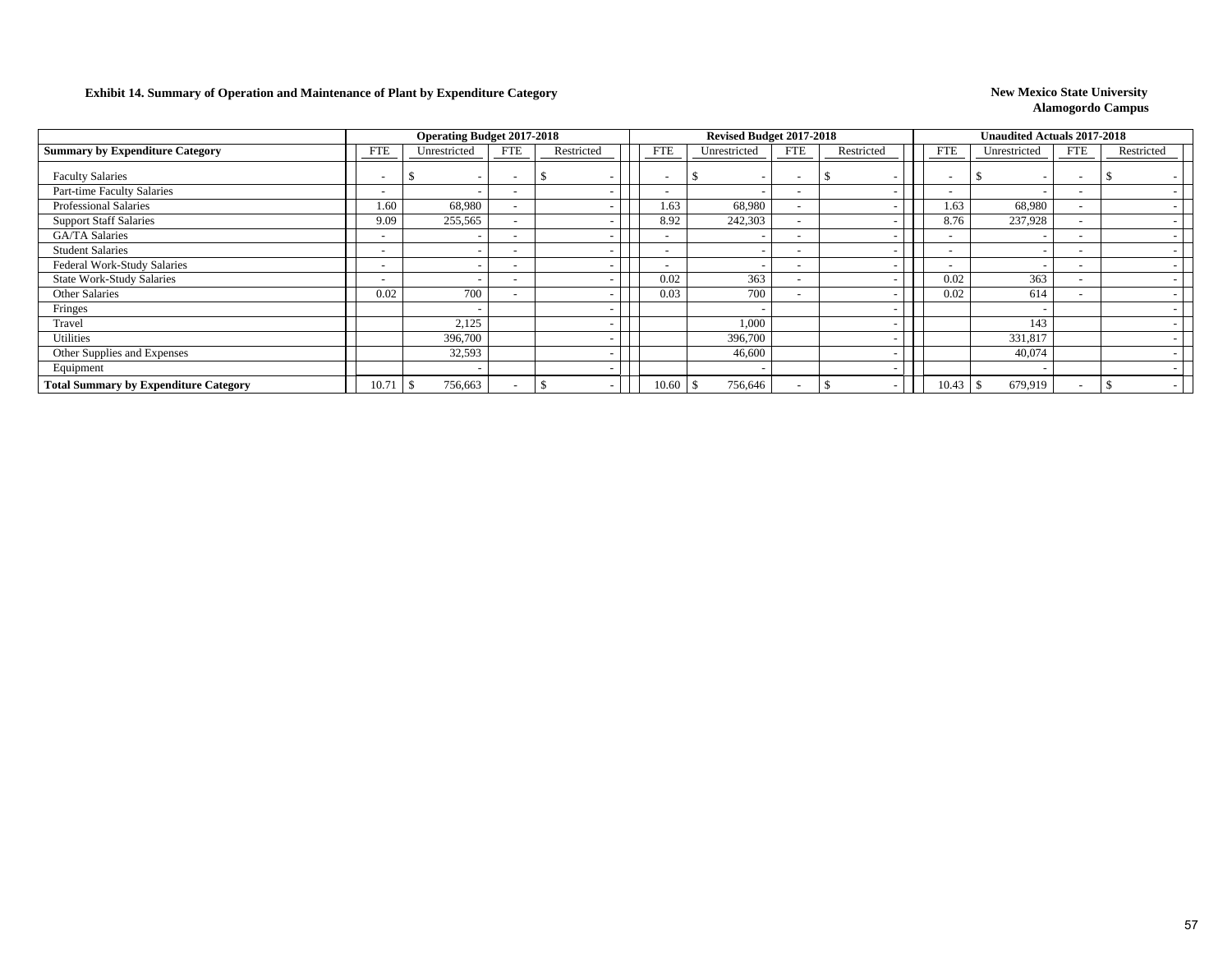#### **Exhibit 14A. Expenditures for Operation and Maintenance - Detail of Individual Units** New Mexico State University

|                                            |                          | <b>Operating Budget 2017-2018</b> |                          |                         |                          | Revised Budget 2017-2018 |                          |                          |              |                          |                          |                    |         | <b>Unaudited Actuals 2017-2018</b> |             |  |
|--------------------------------------------|--------------------------|-----------------------------------|--------------------------|-------------------------|--------------------------|--------------------------|--------------------------|--------------------------|--------------|--------------------------|--------------------------|--------------------|---------|------------------------------------|-------------|--|
| <b>Physical Plant Administration</b>       | <b>FTE</b>               | Unrestricted                      | <b>FTE</b>               | Restricted              | <b>FTE</b>               | Unrestricted             |                          | <b>FTE</b>               |              | Restricted               | <b>FTE</b>               | Unrestricted       |         | <b>FTE</b>                         | Restricted  |  |
| <b>Faculty Salaries</b>                    | -                        | \$                                |                          | $\mathbf{s}$            | $\overline{\phantom{a}}$ | \$                       |                          | $\overline{\phantom{a}}$ | -\$          |                          | $\overline{\phantom{a}}$ | <sup>\$</sup>      |         | $\blacksquare$                     | \$          |  |
| Part-time Faculty Salaries                 | ۰                        |                                   |                          |                         | $\overline{\phantom{a}}$ |                          |                          |                          |              | $\overline{\phantom{a}}$ | $\overline{\phantom{a}}$ |                    |         | $\overline{\phantom{a}}$           |             |  |
| <b>Professional Salaries</b>               | 1.60                     | 68,980                            |                          |                         | 1.63                     | 68,980                   |                          | $\overline{\phantom{a}}$ |              | $\overline{\phantom{a}}$ | 1.63                     |                    | 68.980  | $\overline{\phantom{a}}$           |             |  |
| <b>Support Staff Salaries</b>              | 9.09                     | 255,565                           |                          |                         | 8.92                     | 242,303                  |                          | $\sim$                   |              | $\sim$                   | 8.76                     |                    | 237,928 | $\overline{a}$                     |             |  |
| GA/TA Salaries                             | ۰                        |                                   |                          |                         |                          |                          |                          | $\overline{\phantom{a}}$ |              |                          | $\overline{\phantom{a}}$ |                    |         | ٠                                  |             |  |
| <b>Student Salaries</b>                    | $\sim$                   |                                   | $\overline{\phantom{a}}$ |                         | $\overline{\phantom{a}}$ |                          | $\overline{\phantom{a}}$ | $\sim$                   |              | $\overline{\phantom{a}}$ | $\sim$                   |                    |         | $\overline{\phantom{a}}$           |             |  |
| Federal Work-Study Salaries                | ۰                        |                                   |                          |                         | $\sim$                   |                          | $\overline{\phantom{a}}$ | $\sim$                   |              | $\sim$                   | $\sim$                   |                    |         | ٠                                  |             |  |
| <b>State Work-Study Salaries</b>           | $\frac{1}{2}$            |                                   |                          |                         | 0.02                     |                          | 363                      | $\overline{\phantom{a}}$ |              |                          | 0.02                     |                    | 363     | $\overline{\phantom{a}}$           |             |  |
| Other Salaries                             | 0.02                     | 700                               |                          |                         | 0.03                     |                          | 700                      | $\overline{\phantom{a}}$ |              | $\overline{\phantom{a}}$ | 0.02                     |                    | 614     | $\overline{\phantom{a}}$           |             |  |
| Fringes                                    |                          |                                   |                          |                         |                          |                          |                          |                          |              |                          |                          |                    |         |                                    |             |  |
| Travel                                     |                          | 2,125                             |                          |                         |                          |                          | 1,000                    |                          |              | $\overline{\phantom{a}}$ |                          |                    | 143     |                                    |             |  |
| Utilities                                  |                          |                                   |                          |                         |                          |                          |                          |                          |              | $\overline{\phantom{a}}$ |                          |                    |         |                                    |             |  |
| Other Supplies and Expenses                |                          | 32,593                            |                          |                         |                          | 46,600                   |                          |                          |              |                          |                          |                    | 40,074  |                                    |             |  |
| Equipment                                  |                          |                                   |                          |                         |                          |                          |                          |                          |              | $\sim$                   |                          |                    |         |                                    |             |  |
| <b>Total Physical Plant Administration</b> | 10.71                    | 359,963<br>-\$                    |                          | $\mathbf{\hat{S}}$      | 10.60                    | \$<br>359,946            |                          | $\overline{\phantom{a}}$ | $\mathbf S$  |                          | 10.43                    | $\mathbf{\hat{S}}$ | 348,102 | $\sim$                             | $\mathbf S$ |  |
| <b>Operation/Maintenance</b>               |                          |                                   |                          |                         |                          |                          |                          |                          |              |                          |                          |                    |         |                                    |             |  |
| <b>Faculty Salaries</b>                    | ۰                        | \$                                |                          | $\mathbb{S}$            | $\overline{\phantom{a}}$ | \$                       |                          | $\overline{\phantom{a}}$ | \$           | $\overline{\phantom{a}}$ | $\overline{\phantom{a}}$ | -\$                |         | $\overline{\phantom{a}}$           | \$          |  |
| Part-time Faculty Salaries                 |                          |                                   |                          |                         |                          |                          | $\overline{\phantom{a}}$ |                          |              | $\overline{\phantom{a}}$ | $\sim$                   |                    |         | $\overline{\phantom{a}}$           |             |  |
| Professional Salaries                      | 1.60                     | 68,980                            |                          |                         | 1.63                     | 68,980                   |                          | $\overline{\phantom{a}}$ |              | $\overline{\phantom{a}}$ | 1.63                     |                    | 68,980  | $\blacksquare$                     |             |  |
| <b>Support Staff Salaries</b>              | 9.09                     | 255,565                           | $\overline{\phantom{a}}$ |                         | 8.92                     | 242,303                  |                          | $\overline{\phantom{a}}$ |              |                          | 8.76                     |                    | 237,928 | $\blacksquare$                     |             |  |
| GA/TA Salaries                             | $\overline{\phantom{a}}$ |                                   | $\overline{\phantom{a}}$ |                         | $\sim$                   |                          | $\overline{\phantom{a}}$ | $\overline{\phantom{a}}$ |              | $\overline{\phantom{a}}$ | $\sim$                   |                    |         | $\overline{\phantom{a}}$           |             |  |
| <b>Student Salaries</b>                    | ۰                        | $\overline{\phantom{a}}$          |                          |                         | $\overline{\phantom{a}}$ |                          | $\overline{\phantom{a}}$ | $\overline{\phantom{a}}$ |              | $\overline{\phantom{a}}$ | $\sim$                   |                    |         | $\overline{\phantom{a}}$           |             |  |
| Federal Work-Study Salaries                |                          |                                   |                          |                         |                          |                          | $\overline{a}$           |                          |              |                          |                          |                    |         | $\overline{\phantom{a}}$           |             |  |
| <b>State Work-Study Salaries</b>           |                          |                                   |                          |                         | 0.02                     |                          | 363                      | $\overline{\phantom{a}}$ |              | $\overline{\phantom{a}}$ | 0.02                     |                    | 363     | $\blacksquare$                     |             |  |
| Other Salaries                             | 0.02                     | 700                               |                          |                         | 0.03                     |                          | 700                      | $\sim$                   |              | $\overline{\phantom{a}}$ | 0.02                     |                    | 614     | $\overline{\phantom{a}}$           |             |  |
| Fringes                                    |                          |                                   |                          |                         |                          |                          |                          |                          |              |                          |                          |                    |         |                                    |             |  |
| Travel                                     |                          | 2,125                             |                          |                         |                          |                          | 1.000                    |                          |              |                          |                          |                    | 143     |                                    |             |  |
| <b>Utilities</b>                           |                          |                                   |                          |                         |                          |                          |                          |                          |              |                          |                          |                    |         |                                    |             |  |
| Other Supplies and Expenses                |                          | 32,593                            |                          |                         |                          | 46,600                   |                          |                          |              | $\overline{\phantom{a}}$ |                          |                    | 40,074  |                                    |             |  |
| Equipment                                  |                          |                                   |                          |                         |                          |                          |                          |                          |              |                          |                          |                    |         |                                    |             |  |
| <b>Total Operation/Maintenance</b>         | 10.71                    | 359,963<br>l \$                   |                          | $\mathcal{S}$<br>$\sim$ | 10.60                    | \$<br>359,946            |                          |                          | $\mathbf{s}$ | $\overline{\phantom{a}}$ | 10.43                    | -\$                | 348,102 | $\sim$                             | \$          |  |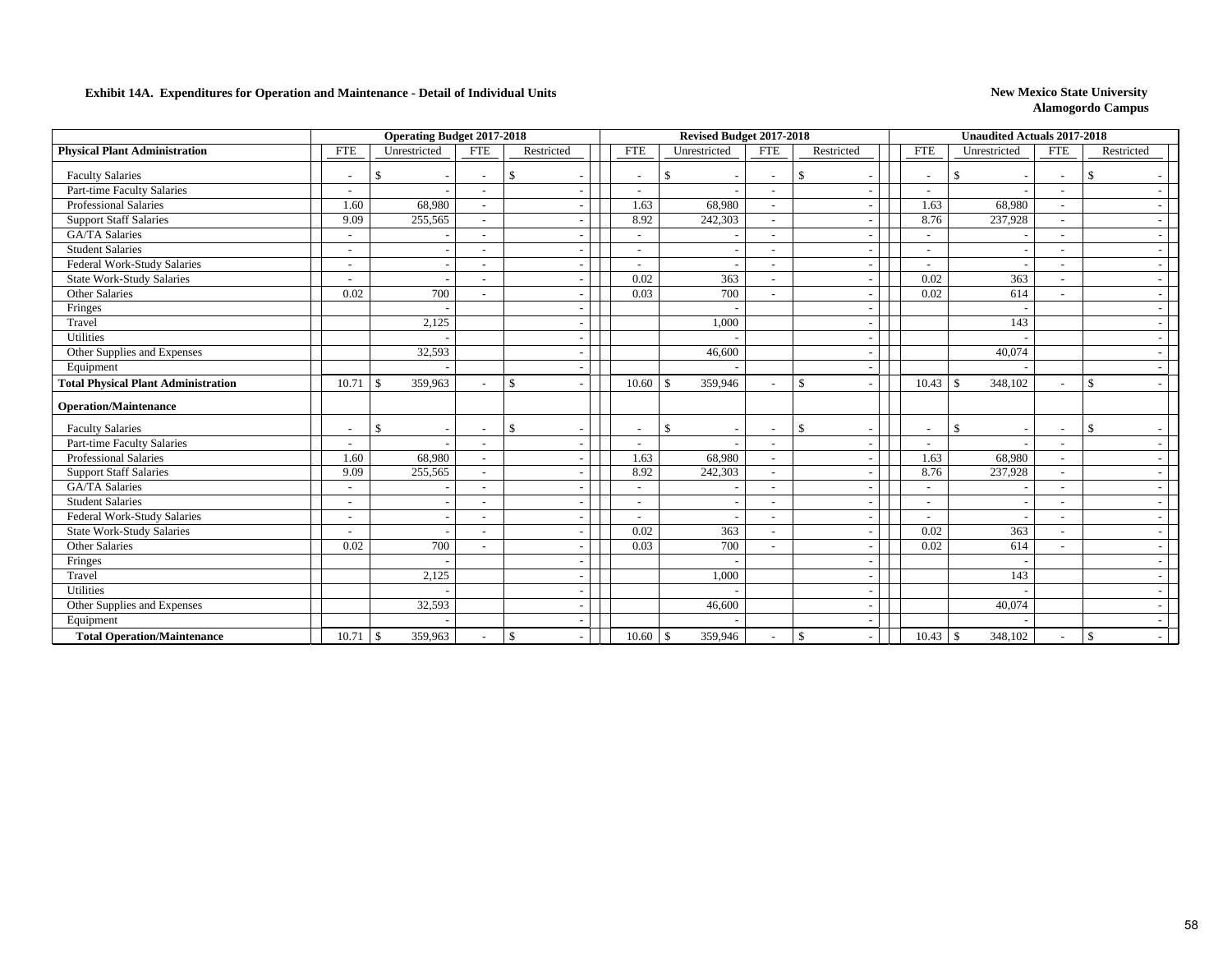#### **Exhibit 14A. Expenditures for Operation and Maintenance - Detail of Individual Units** New Mexico State University

|                                                    |                                    |                         | <b>Operating Budget 2017-2018</b>    |                                     |                  | Revised Budget 2017-2018           |                             |                                          |                    |                    | <b>Unaudited Actuals 2017-2018</b> |                          |                                                |
|----------------------------------------------------|------------------------------------|-------------------------|--------------------------------------|-------------------------------------|------------------|------------------------------------|-----------------------------|------------------------------------------|--------------------|--------------------|------------------------------------|--------------------------|------------------------------------------------|
| <b>Utilities</b>                                   | <b>FTE</b>                         | Unrestricted            | <b>FTE</b>                           | Restricted                          | <b>FTE</b>       | Unrestricted                       | <b>FTE</b>                  | Restricted                               | <b>FTE</b>         |                    | Unrestricted                       | <b>FTE</b>               | Restricted                                     |
| <b>Faculty Salaries</b>                            | $\overline{\phantom{a}}$           | \$                      | $\sim$                               | $\mathcal{S}$                       | $\sim$           | \$<br>$\sim$                       | $\sim$                      | \$                                       | $\sim$             | $\mathbb{S}$       |                                    | $\sim$                   | \$                                             |
| Part-time Faculty Salaries                         | $\sim$                             |                         | $\sim$<br>$\sim$                     | $\sim$                              | $\sim$           | $\sim$                             | $\sim$                      | $\sim$                                   | $\sim$             |                    | $\sim$                             | $\sim$                   |                                                |
| Professional Salaries                              | $\sim$                             |                         | $\sim$<br>$\sim$                     | $\sim$                              | $\sim$           | $\sim$                             | $\sim$                      | $\mathcal{L}_{\mathcal{A}}$              | $\sim$             |                    | $\overline{\phantom{a}}$           | $\sim$                   | $\overline{\phantom{a}}$                       |
| <b>Support Staff Salaries</b>                      | $\blacksquare$                     |                         | $\sim$                               | $\blacksquare$                      | $\blacksquare$   | $\sim$                             | $\blacksquare$              | $\blacksquare$                           | $\sim$             |                    | $\overline{\phantom{a}}$           | $\blacksquare$           |                                                |
| GA/TA Salaries                                     | $\overline{\phantom{a}}$           |                         | $\sim$<br>$\sim$                     | $\mathbb{L}$                        | $\mathbf{r}$     | $\sim$                             | $\omega$                    | $\blacksquare$                           | $\sim$             |                    | $\sim$                             | $\overline{\phantom{a}}$ |                                                |
| <b>Student Salaries</b>                            | $\sim$                             |                         | $\sim$<br>$\sim$                     | $\sim$                              | $\sim$           | $\sim$                             | $\sim$                      | $\blacksquare$                           | $\sim$             |                    | $\sim$                             | $\omega$                 | $\overline{\phantom{a}}$                       |
| Federal Work-Study Salaries                        | $\omega$                           |                         | $\sim$<br>$\sim$                     | $\sim$                              | $\sim$           | $\overline{\phantom{a}}$           | $\sim$                      | $\sim$                                   | $\sim$             |                    | $\sim$                             | $\sim$                   |                                                |
| <b>State Work-Study Salaries</b>                   | $\omega$                           |                         | $\sim$<br>$\sim$                     | $\sim$                              | $\sim$           | $\sim$                             | $\mathcal{L}_{\mathcal{A}}$ | $\blacksquare$                           | $\sim$             |                    | $\omega$                           | $\omega$                 | $\overline{a}$                                 |
| Other Salaries                                     | $\sim$                             |                         | $\sim$<br>$\sim$                     | $\sim$                              | $\sim$           | $\sim$                             | $\sim$                      | $\omega$                                 | $\sim$             |                    | $\omega$                           | $\mathcal{L}$            |                                                |
| Fringes                                            |                                    |                         | $\sim$                               | $\sim$                              |                  | $\sim$                             |                             | $\sim$                                   |                    |                    | $\sim$                             |                          | $\sim$                                         |
| Travel                                             |                                    |                         | $\sim$                               | $\sim$                              |                  | $\sim$                             |                             | $\sim$                                   |                    |                    | $\sim$                             |                          | $\overline{\phantom{a}}$                       |
| <b>Utilities</b>                                   |                                    | 396,700                 |                                      | $\sim$                              |                  | 396,700                            |                             | $\sim$                                   |                    |                    | 331,817                            |                          |                                                |
| Other Supplies and Expenses                        |                                    |                         |                                      | $\blacksquare$                      |                  |                                    |                             | $\overline{\phantom{a}}$                 |                    |                    |                                    |                          |                                                |
| Equipment                                          |                                    |                         |                                      | $\sim$                              |                  | $\overline{a}$                     |                             | $\sim$                                   |                    |                    | $\overline{\phantom{a}}$           |                          | $\overline{a}$                                 |
| <b>Total Utilities</b>                             | $\sim$                             | 396,700<br>$\mathbb{S}$ | $\sim$                               | $\mathcal{S}$<br>$\sim$             | $\sim$           | \$<br>396,700                      | $\blacksquare$              | $\mathbb{S}$<br>$\sim$                   | $\sim$             | $\mathbb{S}$       | 331,817                            | $\blacksquare$           | $\mathbf S$                                    |
|                                                    |                                    |                         |                                      |                                     |                  |                                    |                             |                                          |                    |                    |                                    |                          |                                                |
| Electricity                                        |                                    |                         |                                      |                                     |                  |                                    |                             |                                          |                    |                    |                                    |                          |                                                |
| <b>Faculty Salaries</b>                            | $\overline{\phantom{a}}$           | \$                      | $\sim$                               | $\mathcal{S}$                       | $\sim$           | \$                                 | $\sim$                      | $\mathbb{S}$                             | $\sim$             | $\mathcal{S}$      |                                    | $\overline{a}$           | \$                                             |
| Part-time Faculty Salaries                         | $\sim$                             |                         | $\sim$<br>$\sim$                     | $\mathcal{L}_{\mathcal{A}}$         | $\sim$           | $\sim$                             | $\blacksquare$              | $\blacksquare$                           | $\sim$             |                    | $\sim$                             | $\mathcal{L}$            |                                                |
| Professional Salaries                              | $\sim$                             |                         | $\sim$<br>$\sim$                     | $\sim$                              | $\sim$           | $\sim$                             | $\sim$                      | $\mathcal{L}_{\mathcal{A}}$              | $\sim$             |                    | $\sim$                             | $\sim$                   | $\overline{\phantom{a}}$                       |
| <b>Support Staff Salaries</b>                      | $\sim$                             |                         | $\sim$<br>$\sim$                     | $\sim$                              | $\sim$           | $\overline{\phantom{a}}$           | $\sim$                      | $\sim$                                   | $\sim$             |                    | $\sim$                             | $\sim$                   | $\sim$                                         |
| GA/TA Salaries                                     | $\overline{\phantom{a}}$           |                         | $\sim$<br>$\sim$                     | $\sim$                              | $\sim$           | $\sim$                             | $\sim$                      | $\blacksquare$                           | $\sim$             |                    | $\sim$                             | $\sim$                   | $\sim$                                         |
| <b>Student Salaries</b>                            | $\overline{\phantom{a}}$           |                         | $\sim$<br>$\sim$                     | $\mathbb{L}$                        | $\sim$           | $\sim$                             | $\mathcal{L}$               | $\blacksquare$                           | $\sim$             |                    | $\sim$                             | $\blacksquare$           |                                                |
| Federal Work-Study Salaries                        | $\mathcal{L}_{\mathcal{A}}$        |                         | $\sim$<br>$\sim$                     | $\mathbb{L}$                        | $\sim$           | $\sim$                             | $\mathcal{L}_{\mathcal{A}}$ | $\blacksquare$                           | $\sim$             |                    | $\sim$                             | $\omega$                 | $\sim$                                         |
| <b>State Work-Study Salaries</b>                   | $\omega$                           |                         | $\sim$<br>$\sim$                     | $\sim$                              | $\sim$           | $\sim$                             | $\sim$                      | $\blacksquare$                           | $\sim$             |                    | $\sim$                             | $\sim$                   | $\overline{\phantom{a}}$                       |
| Other Salaries                                     | $\sim$                             |                         | $\sim$<br>$\sim$                     | $\sim$                              | $\sim$           | $\sim$                             | $\sim$                      | $\sim$                                   | $\sim$             |                    | $\sim$                             | $\mathcal{L}$            | $\overline{a}$                                 |
| Fringes                                            |                                    |                         | $\overline{\phantom{a}}$             | $\sim$                              |                  | $\overline{\phantom{a}}$           |                             | $\sim$                                   |                    |                    | $\overline{\phantom{a}}$           |                          |                                                |
| Travel                                             |                                    |                         | $\overline{a}$                       | $\sim$                              |                  | $\sim$                             |                             | $\blacksquare$                           |                    |                    | $\sim$                             |                          | $\overline{a}$                                 |
| Utilities                                          |                                    | 317,000                 |                                      | $\sim$                              |                  | 275,000                            |                             | $\sim$                                   |                    |                    | 255,666                            |                          | $\sim$                                         |
| Other Supplies and Expenses                        |                                    |                         |                                      | $\sim$                              |                  | $\overline{\phantom{a}}$           |                             | $\blacksquare$                           |                    |                    | $\overline{\phantom{a}}$           |                          | $\overline{\phantom{a}}$                       |
| Equipment                                          |                                    |                         |                                      | $\mathbb{L}$                        |                  | $\overline{\phantom{a}}$           |                             | $\bar{\phantom{a}}$                      |                    |                    |                                    |                          | $\overline{a}$                                 |
| <b>Total Electricity</b>                           | $\overline{\phantom{a}}$           | \$<br>317,000           | $\sim$                               | $\mathcal{S}$<br>$\sim$             | $\blacksquare$   | \$<br>275,000                      | $\blacksquare$              | $\mathbb{S}$<br>$\bar{\phantom{a}}$      | $\sim$             | $\mathbf{\hat{S}}$ | 255,666                            | $\sim$                   | $\mathbf{\hat{S}}$<br>$\overline{\phantom{a}}$ |
| <b>Fuel</b>                                        |                                    |                         |                                      |                                     |                  |                                    |                             |                                          |                    |                    |                                    |                          |                                                |
|                                                    |                                    |                         |                                      |                                     |                  |                                    |                             |                                          |                    |                    |                                    |                          |                                                |
| <b>Faculty Salaries</b>                            | $\overline{\phantom{a}}$           | \$                      | $\sim$<br>$\sim$                     | $\mathcal{S}$                       | $\sim$           | \$<br>$\overline{\phantom{a}}$     | $\sim$                      | $\mathbb{S}$<br>$\overline{\phantom{a}}$ |                    | $\mathbb{S}$       |                                    | $\blacksquare$           | $\mathbb{S}$                                   |
| Part-time Faculty Salaries                         | $\sim$                             |                         | $\sim$<br>$\sim$                     | $\sim$                              | $\sim$           | $\sim$                             | $\sim$                      | $\omega$                                 | $\sim$             |                    | $\omega$                           | $\mathcal{L}$            | $\sim$                                         |
| Professional Salaries                              | $\sim$                             |                         | $\sim$<br>$\sim$                     | $\sim$                              | $\sim$           | $\overline{\phantom{a}}$           | $\sim$                      | $\sim$                                   | $\sim$             |                    | $\sim$                             | $\sim$                   |                                                |
| <b>Support Staff Salaries</b>                      | $\blacksquare$                     |                         | $\sim$<br>$\sim$                     | $\sim$                              | $\blacksquare$   | $\overline{\phantom{a}}$           | $\sim$                      | $\blacksquare$                           | $\sim$             |                    | $\blacksquare$                     | $\blacksquare$           | $\sim$                                         |
| GA/TA Salaries                                     | $\sim$<br>$\overline{\phantom{a}}$ |                         | $\sim$<br>$\sim$                     | $\sim$                              | $\sim$           | $\sim$                             | $\sim$                      | $\omega$                                 | $\sim$             |                    | $\mathcal{L}_{\mathcal{A}}$        | $\sim$                   | $\sim$                                         |
| <b>Student Salaries</b>                            |                                    |                         | $\sim$<br>$\sim$                     | $\mathbb{L}$                        | $\sim$           | $\sim$                             | $\sim$                      | $\sim$                                   | $\sim$             |                    | $\sim$                             | $\sim$                   | $\overline{\phantom{a}}$                       |
| Federal Work-Study Salaries                        | $\sim$                             |                         | $\overline{\phantom{a}}$<br>$\sim$   | $\blacksquare$                      | $\blacksquare$   | $\overline{\phantom{a}}$           | $\sim$                      | $\blacksquare$                           | $\sim$<br>$\omega$ |                    | $\sim$                             | $\sim$                   | $\overline{\phantom{a}}$                       |
| <b>State Work-Study Salaries</b><br>Other Salaries | $\omega$<br>$\sim$                 |                         | $\sim$<br>$\sim$<br>$\sim$<br>$\sim$ | $\mathbb{L}$<br>$\sim$              | $\sim$<br>$\sim$ | $\overline{\phantom{a}}$<br>$\sim$ | $\omega$<br>$\sim$          | $\blacksquare$<br>$\sim$                 | $\sim$             |                    | $\sim$<br>$\sim$                   | $\omega$<br>$\sim$       | $\overline{a}$<br>$\overline{\phantom{a}}$     |
|                                                    |                                    |                         | $\sim$                               | $\sim$                              |                  | $\sim$                             |                             | $\sim$                                   |                    |                    | $\sim$                             |                          | $\sim$                                         |
| Fringes<br>Travel                                  |                                    |                         |                                      | $\sim$                              |                  | $\sim$                             |                             | $\sim$                                   |                    |                    | $\sim$                             |                          |                                                |
| Utilities                                          |                                    | 40,000                  |                                      | $\sim$                              |                  | 85,000                             |                             | $\omega$                                 |                    |                    | 39,176                             |                          | $\sim$                                         |
| Other Supplies and Expenses                        |                                    |                         |                                      | $\omega$                            |                  | $\sim$                             |                             | $\mathbb{Z}^+$                           |                    |                    | $\sim$                             |                          | $\sim$                                         |
| Equipment                                          |                                    |                         |                                      | $\sim$                              |                  | $\sim$                             |                             | $\sim$                                   |                    |                    | $\overline{a}$                     |                          | $\overline{\phantom{a}}$                       |
| <b>Total Fuel</b>                                  |                                    | \$                      | 40,000<br>$\sim$                     | $\boldsymbol{\mathsf{S}}$<br>$\sim$ | $\sim$           | \$<br>85,000                       | $\sim$                      | $\mathbb{S}$<br>$\sim$                   | $\sim$             | $\$$               | 39,176                             | $\sim$                   | \$<br>$\overline{\phantom{a}}$                 |
|                                                    |                                    |                         |                                      |                                     |                  |                                    |                             |                                          |                    |                    |                                    |                          |                                                |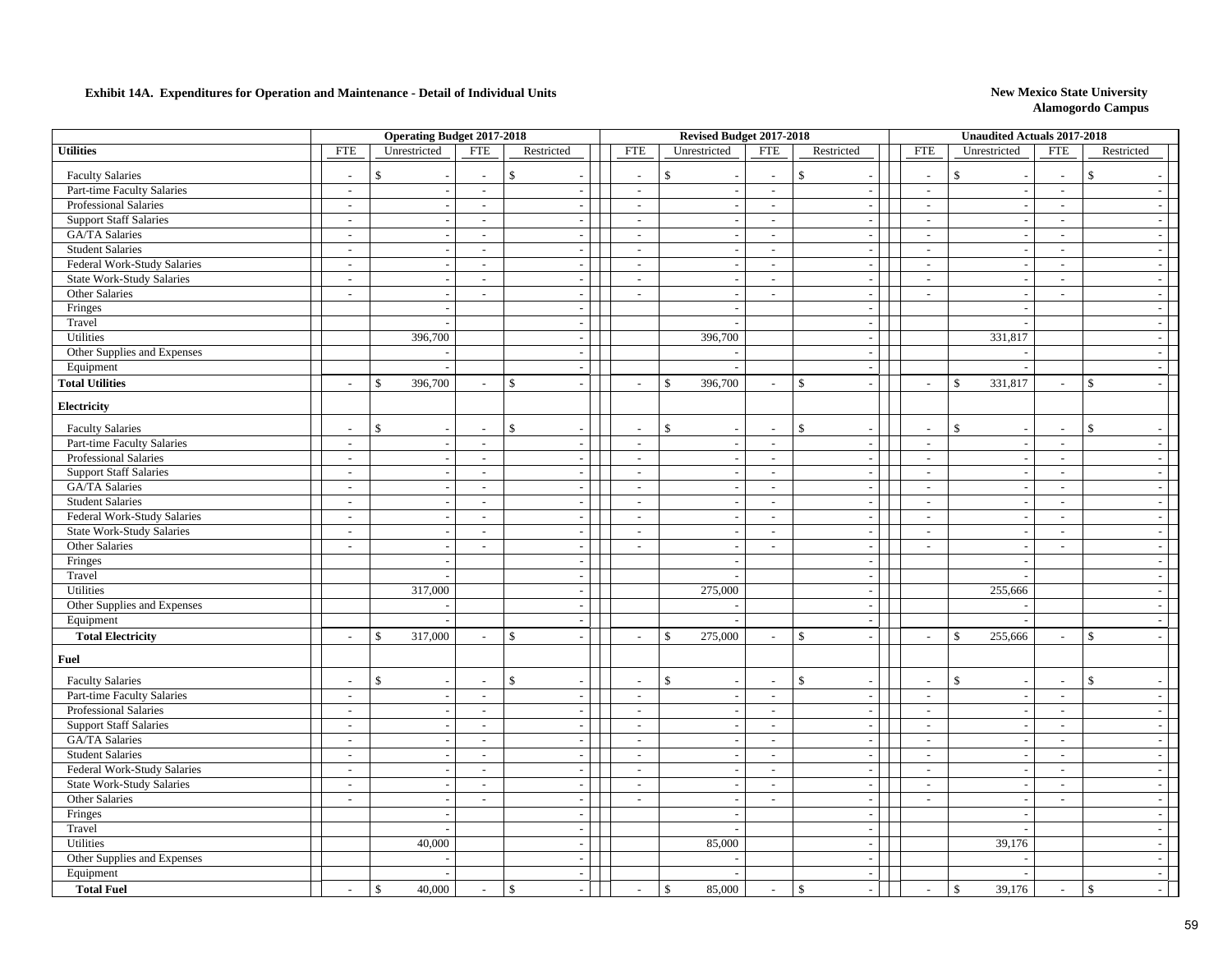#### **Exhibit 14A. Expenditures for Operation and Maintenance - Detail of Individual Units** New Mexico State University

|                                  |                          | <b>Operating Budget 2017-2018</b> |                          |                                |                          | Revised Budget 2017-2018                       |                             |                                |                             | <b>Unaudited Actuals 2017-2018</b>       |                             |                                         |  |
|----------------------------------|--------------------------|-----------------------------------|--------------------------|--------------------------------|--------------------------|------------------------------------------------|-----------------------------|--------------------------------|-----------------------------|------------------------------------------|-----------------------------|-----------------------------------------|--|
| <b>Utilities</b>                 | FTE                      | Unrestricted                      | <b>FTE</b>               | Restricted                     | <b>FTE</b>               | Unrestricted                                   | FTE                         | Restricted                     | <b>FTE</b>                  | Unrestricted                             | FTE                         | Restricted                              |  |
| <b>Garbage Disposal</b>          |                          |                                   |                          |                                |                          |                                                |                             |                                |                             |                                          |                             |                                         |  |
| <b>Faculty Salaries</b>          | $\overline{\phantom{a}}$ | $\mathbb{S}$<br>$\sim$            | $\overline{\phantom{a}}$ | $\mathbb{S}$                   | $\sim$                   | $\mathbb{S}$<br>$\sim$                         | $\sim$                      | \$<br>$\overline{\phantom{a}}$ | $\sim$                      | $\mathbb{S}$<br>$\overline{\phantom{a}}$ | $\blacksquare$              | \$                                      |  |
| Part-time Faculty Salaries       | $\overline{\phantom{a}}$ | $\blacksquare$                    | $\overline{\phantom{a}}$ |                                | $\sim$                   | $\overline{\phantom{a}}$                       | $\blacksquare$              | $\mathbb{Z}^2$                 | $\sim$                      | $\overline{\phantom{a}}$                 | $\blacksquare$              |                                         |  |
| Professional Salaries            | $\sim$                   | $\blacksquare$                    | $\blacksquare$           | $\sim$                         | $\sim$                   | $\overline{\phantom{a}}$                       | $\equiv$                    | $\mathcal{L}_{\mathcal{A}}$    | $\mathcal{L}_{\mathcal{A}}$ | $\overline{\phantom{a}}$                 | $\blacksquare$              | $\sim$                                  |  |
| <b>Support Staff Salaries</b>    | $\mathbb{Z}^2$           | $\sim$                            | $\mathcal{L}$            | $\sim$                         | $\sim$                   | $\sim$                                         | $\mathcal{L}$               | $\omega$                       | $\mathcal{L}$               | $\overline{\phantom{a}}$                 | $\mathbf{r}$                | $\sim$                                  |  |
| GA/TA Salaries                   | $\overline{\phantom{a}}$ | $\sim$                            | $\overline{\phantom{a}}$ | $\overline{\phantom{a}}$       | $\overline{\phantom{a}}$ |                                                | $\blacksquare$              | $\sim$                         | $\sim$                      | $\overline{\phantom{a}}$                 | $\overline{\phantom{a}}$    |                                         |  |
| <b>Student Salaries</b>          | $\sim$                   | $\sim$                            | $\sim$                   | $\sim$                         | $\sim$                   | $\overline{\phantom{a}}$                       | $\sim$                      | $\sim$                         | $\sim$                      | $\sim$                                   | $\sim$                      | $\sim$                                  |  |
| Federal Work-Study Salaries      | $\overline{\phantom{a}}$ | $\sim$                            | $\blacksquare$           | $\sim$                         | $\overline{\phantom{a}}$ |                                                | $\equiv$                    | $\mathbb{L}$                   | $\sim$                      |                                          | $\sim$                      | $\overline{\phantom{a}}$                |  |
| <b>State Work-Study Salaries</b> | $\sim$                   | $\mathcal{L}_{\mathcal{A}}$       | $\bar{\phantom{a}}$      | $\overline{\phantom{a}}$       | $\overline{\phantom{a}}$ | $\overline{\phantom{a}}$                       | $\omega_{\rm c}$            | $\mathcal{L}_{\mathcal{A}}$    | $\mathcal{L}_{\mathcal{A}}$ | $\overline{\phantom{a}}$                 | $\blacksquare$              | $\sim$                                  |  |
| Other Salaries                   | $\blacksquare$           | $\blacksquare$                    | $\sim$                   | $\sim$                         | $\blacksquare$           | $\overline{a}$                                 | $\mathcal{L}_{\mathcal{A}}$ | $\sim$                         | $\mathcal{L}_{\mathcal{A}}$ | ÷.                                       | $\mathbb{Z}^2$              | $\sim$                                  |  |
| Fringes                          |                          | $\mathcal{L}_{\mathcal{A}}$       |                          | $\sim$                         |                          | ÷,                                             |                             | $\sim$                         |                             | $\overline{\phantom{a}}$                 |                             | $\sim$                                  |  |
| Travel                           |                          | $\sim$                            |                          | $\sim$                         |                          | $\sim$                                         |                             | $\sim$                         |                             | $\overline{a}$                           |                             | $\sim$                                  |  |
| <b>Utilities</b>                 |                          | 14,700                            |                          | $\sim$                         |                          | 14,700                                         |                             | $\mathbb{Z}^2$                 |                             | 14,631                                   |                             |                                         |  |
| Other Supplies and Expenses      |                          | $\sim$                            |                          | $\sim$                         |                          |                                                |                             | $\mathcal{L}_{\mathcal{A}}$    |                             |                                          |                             | $\sim$                                  |  |
| Equipment                        |                          | $\overline{a}$                    |                          | $\overline{a}$                 |                          |                                                |                             | $\sim$                         |                             |                                          |                             | $\sim$                                  |  |
| <b>Total Garbage Disposal</b>    | $\sim$                   | 14,700<br>\$                      | $\sim$                   | $\mathbf{s}$<br>$\overline{a}$ | $\sim$                   | $\mathbb{S}$<br>14,700                         | $\mathbf{r}$                | \$<br>$\sim$                   | $\omega$                    | 14,631<br>\$                             | $\overline{a}$              | \$<br>$\overline{a}$                    |  |
| <b>Sewer</b>                     |                          |                                   |                          |                                |                          |                                                |                             |                                |                             |                                          |                             |                                         |  |
| <b>Faculty Salaries</b>          | $\overline{\phantom{a}}$ | \$<br>$\sim$                      | $\overline{\phantom{a}}$ | \$                             | $\sim$                   | \$<br>$\sim$                                   | $\overline{\phantom{a}}$    | \$<br>$\overline{\phantom{a}}$ | $\overline{\phantom{a}}$    | $\mathsf{\$}$                            | $\blacksquare$              | \$                                      |  |
| Part-time Faculty Salaries       | $\sim$                   | $\overline{\phantom{a}}$          | $\overline{a}$           |                                | $\overline{\phantom{a}}$ | L.                                             | $\mathcal{L}$               | $\Box$                         | $\blacksquare$              | J.                                       | $\overline{\phantom{a}}$    |                                         |  |
| Professional Salaries            | $\sim$                   | $\omega$                          | $\sim$                   | $\sim$                         | $\sim$                   | $\overline{\phantom{a}}$                       | $\sim$                      | $\omega$                       | $\sim$                      | $\overline{\phantom{a}}$                 | $\sim$                      | $\sim$                                  |  |
| <b>Support Staff Salaries</b>    | $\sim$                   | $\sim$                            | $\mathcal{L}$            | $\sim$                         | $\sim$                   | $\overline{\phantom{a}}$                       | $\omega$                    | $\sim$                         | $\mathbb{Z}^2$              | $\overline{\phantom{a}}$                 | $\sim$                      | $\sim$                                  |  |
| GA/TA Salaries                   | $\sim$                   | $\sim$                            | $\sim$                   | $\sim$                         | $\sim$                   | $\overline{\phantom{a}}$                       | $\sim$                      | $\sim$                         | $\sim$                      | $\overline{\phantom{a}}$                 | $\sim$                      | $\sim$                                  |  |
| <b>Student Salaries</b>          | $\sim$                   | $\blacksquare$                    | $\sim$                   | $\sim$                         | $\sim$                   | $\tilde{\phantom{a}}$                          | $\omega$                    | $\sim$                         | $\sim$                      | $\sim$                                   | $\sim$                      | $\sim$                                  |  |
| Federal Work-Study Salaries      | $\sim$                   | $\sim$                            | $\overline{\phantom{a}}$ | $\sim$                         | $\overline{\phantom{a}}$ | $\sim$                                         | $\mathcal{L}_{\mathcal{A}}$ | $\sim$                         | $\blacksquare$              | J.                                       | $\overline{\phantom{a}}$    | $\overline{\phantom{a}}$                |  |
| <b>State Work-Study Salaries</b> | $\sim$                   | $\omega$                          | $\sim$                   | $\sim$                         | $\sim$                   | $\sim$                                         | $\mathcal{L}$               | $\sim$                         | $\sim$                      | $\overline{\phantom{a}}$                 | $\sim$                      | $\overline{\phantom{a}}$                |  |
| Other Salaries                   | $\sim$                   | $\sim$                            | $\sim$                   | $\sim$                         | $\sim$                   | $\sim$                                         | $\sim$                      | $\sim$                         | $\sim$                      | $\overline{\phantom{a}}$                 | $\sim$                      | $\overline{\phantom{a}}$                |  |
| Fringes                          |                          | $\sim$                            |                          | $\sim$                         |                          | $\overline{\phantom{a}}$                       |                             | $\sim$                         |                             | $\overline{\phantom{a}}$                 |                             | $\overline{\phantom{a}}$                |  |
| Travel                           |                          | $\sim$                            |                          | $\sim$                         |                          | $\overline{\phantom{a}}$                       |                             | $\omega$                       |                             |                                          |                             | $\overline{\phantom{a}}$                |  |
| Utilities                        |                          | 9,000                             |                          | $\overline{\phantom{a}}$       |                          | 8,400                                          |                             | $\omega$                       |                             | 8,177                                    |                             | $\sim$                                  |  |
| Other Supplies and Expenses      |                          | $\overline{a}$                    |                          | $\sim$                         |                          |                                                |                             | $\sim$                         |                             |                                          |                             | $\sim$                                  |  |
| Equipment                        |                          | $\blacksquare$                    |                          | $\sim$                         |                          | $\overline{a}$                                 |                             | $\sim$                         |                             | ÷,                                       |                             | $\sim$                                  |  |
| <b>Total Sewer</b>               | $\sim$                   | $\mathcal{S}$<br>9,000            | $\sim$                   | $\mathbf S$<br>$\sim$          | $\sim$                   | $\mathbb{S}$<br>8,400                          | $\omega$                    | $\mathbb{S}$<br>$\sim$         | $\sim$                      | \$<br>8,177                              | $\sim$                      | $\mathbb{S}$<br>$\sim$                  |  |
| Water                            |                          |                                   |                          |                                |                          |                                                |                             |                                |                             |                                          |                             |                                         |  |
| <b>Faculty Salaries</b>          |                          | \$<br>$\overline{\phantom{a}}$    | $\overline{\phantom{a}}$ | $\mathbb{S}$                   |                          | $\mathbf{\hat{S}}$<br>$\overline{\phantom{a}}$ | $\overline{\phantom{a}}$    | \$<br>$\overline{\phantom{a}}$ | $\overline{\phantom{a}}$    | $\mathbb{S}$                             | $\overline{\phantom{a}}$    | $\mathbb{S}$                            |  |
| Part-time Faculty Salaries       | $\mathbb{Z}^2$           | $\sim$                            | $\mathcal{L}$            | $\overline{\phantom{a}}$       | $\omega$                 | $\sim$                                         | $\mathbb{Z}^+$              | $\omega$                       | $\mathbb{Z}^2$              | $\sim$                                   | $\sim$                      | $\sim$                                  |  |
| <b>Professional Salaries</b>     | $\blacksquare$           | $\mathbb{Z}^2$                    | $\omega$                 | $\sim$                         | $\blacksquare$           | $\blacksquare$                                 | $\mathcal{L}_{\mathcal{A}}$ | $\sim$                         | $\mathbb{Z}^2$              | $\sim$                                   | $\mathcal{L}_{\mathcal{A}}$ | $\sim$                                  |  |
| <b>Support Staff Salaries</b>    | $\blacksquare$           | $\mathbb{Z}^2$                    | $\omega$                 | $\sim$                         | $\blacksquare$           | $\blacksquare$                                 | $\omega$                    | $\sim$                         | $\mathcal{L}_{\mathcal{A}}$ | $\overline{\phantom{a}}$                 | $\mathcal{L}_{\mathcal{A}}$ | $\sim$                                  |  |
| GA/TA Salaries                   | $\sim$                   | $\mathcal{L}$                     | $\sim$                   | $\sim$                         | $\sim$                   | $\sim$                                         | $\mathcal{L}^{\mathcal{A}}$ | $\sim$                         | $\sim$                      | $\sim$                                   | $\overline{\phantom{a}}$    | $\sim$                                  |  |
| <b>Student Salaries</b>          | $\blacksquare$           | $\blacksquare$                    | $\blacksquare$           | $\sim$                         | $\blacksquare$           | $\overline{\phantom{a}}$                       | $\mathcal{L}_{\mathcal{A}}$ | $\mathcal{L}_{\mathcal{A}}$    | $\blacksquare$              | $\overline{\phantom{a}}$                 | $\blacksquare$              | $\sim$                                  |  |
| Federal Work-Study Salaries      | $\sim$                   | $\sim$                            | $\sim$                   | $\sim$                         | $\sim$                   | $\sim$                                         | $\overline{a}$              | $\sim$                         | $\sim$                      | $\overline{\phantom{a}}$                 | $\sim$                      | $\overline{a}$                          |  |
| State Work-Study Salaries        | $\sim$                   | $\blacksquare$                    | $\sim$                   | $\overline{a}$                 | $\sim$                   |                                                | $\overline{a}$              | $\omega$                       | $\blacksquare$              | $\overline{\phantom{a}}$                 | $\overline{a}$              | $\sim$                                  |  |
| Other Salaries                   | $\sim$                   | $\mathbb{Z}^2$                    | $\sim$                   | $\sim$                         | $\sim$                   | $\sim$                                         | $\sim$                      | $\sim$                         | $\sim$                      | $\overline{\phantom{a}}$                 | $\sim$                      | $\overline{\phantom{a}}$                |  |
| Fringes                          |                          | $\overline{\phantom{a}}$          |                          | $\sim$                         |                          | $\sim$                                         |                             | $\mathcal{L}_{\mathcal{A}}$    |                             | $\sim$                                   |                             | $\sim$                                  |  |
| Travel                           |                          | $\sim$                            |                          | $\sim$                         |                          | L,                                             |                             | $\mathcal{L}_{\mathcal{A}}$    |                             |                                          |                             | $\sim$                                  |  |
| Utilities                        |                          | 16,000                            |                          | $\sim$                         |                          | 13,600                                         |                             | $\sim$                         |                             | 14,167                                   |                             | $\sim$                                  |  |
| Other Supplies and Expenses      |                          | $\omega$                          |                          | $\sim$                         |                          | L,                                             |                             | $\sim$                         |                             |                                          |                             | $\sim$                                  |  |
| Equipment                        |                          | $\omega$                          |                          | $\sim$                         |                          | $\sim$                                         |                             | $\sim$                         |                             |                                          |                             | $\overline{\phantom{a}}$                |  |
| <b>Total Water</b>               | $\sim$                   | $\$$<br>16,000                    | $\sim$                   | \$<br>$\sim$                   | $\sim$                   | $\$$<br>13,600                                 | $\sim$                      | $\mathbb{S}$<br>$\sim$         | $\sim$                      | $\$\,$<br>14,167                         | $\sim$                      | $\mathbb S$<br>$\overline{\phantom{a}}$ |  |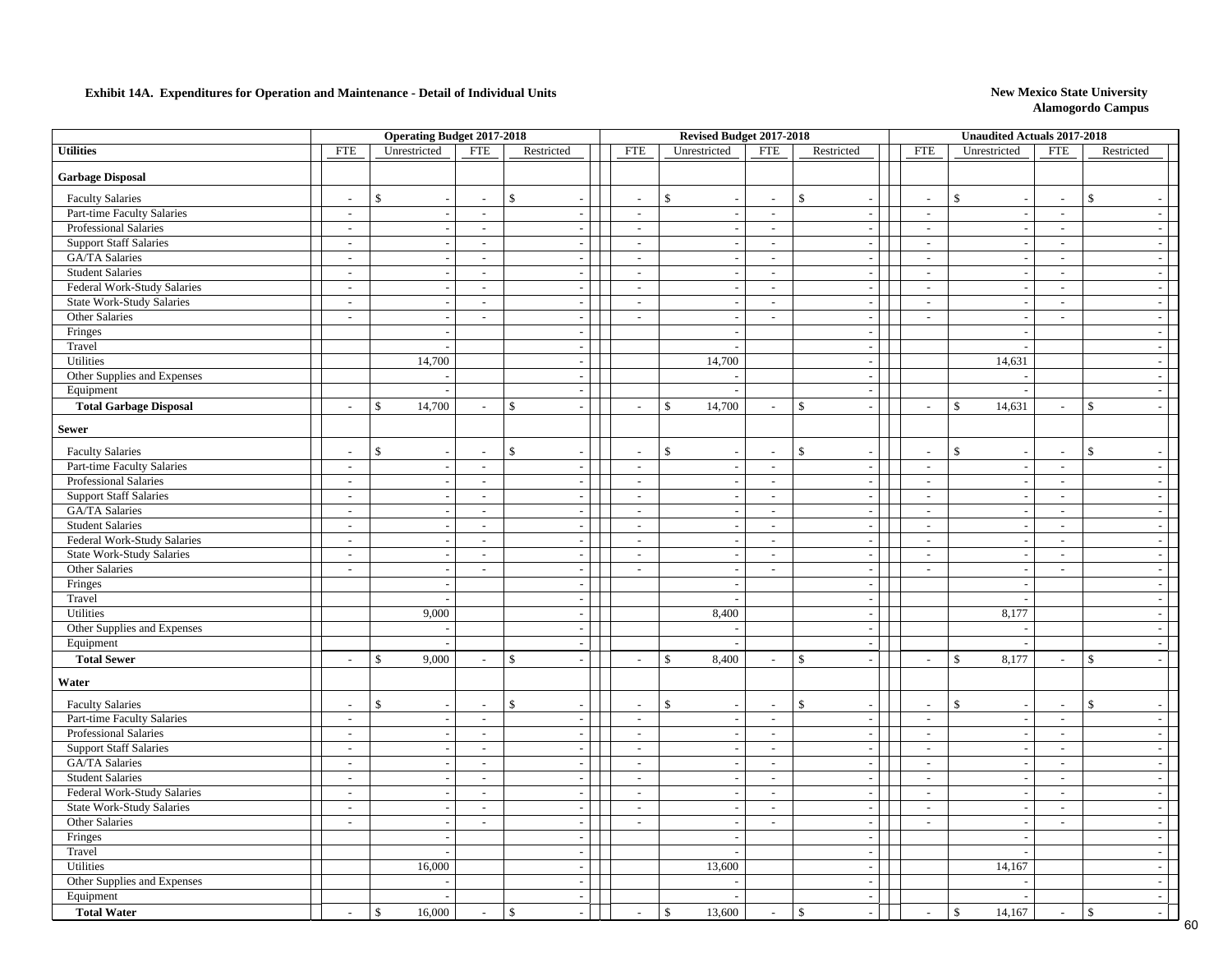#### **Exhibit 15. Summary of Student Social and Cultural Development Activities New Mexico State University**

|                                         |                          | <b>Operating Budget 2017-2018</b> |                          |                |            | Revised Budget 2017-2018 |            |                                |            | <b>Unaudited Actuals 2017-2018</b> |                |                          |  |
|-----------------------------------------|--------------------------|-----------------------------------|--------------------------|----------------|------------|--------------------------|------------|--------------------------------|------------|------------------------------------|----------------|--------------------------|--|
|                                         | <b>FTE</b>               | Unrestricted                      | <b>FTE</b>               | Restricted     | <b>FTE</b> | Unrestricted             | <b>FTE</b> | Restricted                     | <b>FTE</b> | Unrestricted                       | <b>FTE</b>     | Restricted               |  |
| <b>Revenues:</b>                        |                          |                                   |                          |                |            |                          |            |                                |            |                                    |                |                          |  |
| Tuition and Fees                        |                          | 24,714<br>\$                      |                          | \$             |            | \$<br>24,420             |            | $\mathbb{S}$<br>$\blacksquare$ |            | 13,839<br>\$                       |                | \$                       |  |
| Govt Appropriations - Federal           |                          |                                   |                          |                |            |                          |            | $\sim$                         |            |                                    |                |                          |  |
| Govt Appropriations - State             |                          | $\sim$                            |                          |                |            | $\overline{\phantom{a}}$ |            | $\sim$                         |            |                                    |                |                          |  |
| Govt Appropriations - Local             |                          | $\sim$                            |                          |                |            | $\sim$                   |            | $\sim$                         |            |                                    |                |                          |  |
| Govt Grants and Contracts - Federal     |                          | $\sim$                            |                          |                |            | $\overline{\phantom{a}}$ |            |                                |            |                                    |                |                          |  |
| Govt Grants and Contracts - State       |                          | $\sim$                            |                          |                |            | $\sim$                   |            | 900                            |            | ÷,                                 |                | 661                      |  |
| Govt Grants and Contracts - Local       |                          | $\sim$                            |                          |                |            | $\overline{\phantom{a}}$ |            | $\overline{\phantom{a}}$       |            | ÷.                                 |                |                          |  |
| Private Gifts, Grants and Contracts     |                          | $\sim$                            |                          |                |            | $\overline{\phantom{a}}$ |            | $\sim$                         |            |                                    |                |                          |  |
| Endowment, Land, Permanent Fund Income  |                          | $\sim$                            |                          |                |            | $\overline{\phantom{a}}$ |            | $\overline{\phantom{a}}$       |            |                                    |                |                          |  |
| Sales and Services                      |                          | 2,538                             |                          |                |            | 9,252                    |            | $\sim$                         |            | 5,316                              |                |                          |  |
| Other Sources                           |                          | 3,752                             |                          | $\sim$         |            | 856                      |            | $\overline{\phantom{a}}$       |            | 1,049                              |                |                          |  |
| <b>Total Revenue</b>                    |                          | 31,004                            |                          |                |            | 34,528                   |            | 900                            |            | 20,204                             |                | 661                      |  |
| <b>Beginning Balance</b>                |                          | 7,353                             |                          |                |            | 37,024                   |            |                                |            | 37,024                             |                |                          |  |
| <b>Total Available</b>                  |                          | 38,357                            |                          |                |            | 71,552                   |            | 900                            |            | 57,228                             |                | 661                      |  |
| <b>Expenditures:</b>                    |                          |                                   |                          |                |            |                          |            |                                |            |                                    |                |                          |  |
| <b>Faculty Salaries</b>                 | $\sim$                   |                                   | $\sim$                   |                | $\sim$     | $\overline{\phantom{a}}$ | $\sim$     | $\overline{\phantom{a}}$       | $\sim$     |                                    | $\sim$         |                          |  |
| Part-Time Instructor Salaries           | 0.40                     | 4,500                             | $\sim$                   |                | 0.40       | 4,500                    | $\sim$     | $\sim$                         | 0.20       | 2,250                              | $\sim$         |                          |  |
| <b>Professional Salaries</b>            | $\sim$                   |                                   | $\sim$                   |                | $\sim$     | $\overline{\phantom{a}}$ | $\sim$     | $\sim$                         | $\sim$     | $\overline{\phantom{a}}$           | $\sim$         |                          |  |
| <b>Support Staff Salaries</b>           | $\sim$                   |                                   | $\sim$                   |                | $\sim$     |                          | $\sim$     | $\sim$                         | $\sim$     |                                    | $\overline{a}$ |                          |  |
| <b>GA/TA Salaries</b>                   | $\sim$                   | $\sim$                            | $\sim$                   |                | $\sim$     | $\sim$                   | $\sim$     | $\sim$                         | $\sim$     | $\overline{\phantom{a}}$           | $\sim$         |                          |  |
| <b>Student Salaries</b>                 | $\blacksquare$           | $\overline{\phantom{a}}$          | $\sim$                   |                | $\sim$     | $\overline{\phantom{a}}$ | $\sim$     | $\overline{\phantom{a}}$       | $\sim$     | $\overline{\phantom{a}}$           | $\sim$         | $\overline{\phantom{a}}$ |  |
| Federal Work-Study Salaries             | $\overline{\phantom{a}}$ | $\overline{\phantom{a}}$          | $\sim$                   |                | $\sim$     | $\sim$                   | $\sim$     | $\sim$                         | $\sim$     |                                    | $\sim$         |                          |  |
| <b>State Work-Study Salaries</b>        | $\sim$                   |                                   | $\sim$                   |                | 0.03       | 495                      | 0.06       | 900                            | 0.02       | 248                                | 0.04           | 661                      |  |
| Other Salaries                          | $\overline{a}$           | $\overline{\phantom{a}}$          | $\overline{\phantom{a}}$ |                | $\sim$     | $\sim$                   | $\sim$     | $\sim$                         | $\sim$     |                                    | $\mathbf{r}$   |                          |  |
| <b>Total Salaries</b>                   | 0.40                     | 4,500                             | $\sim$                   |                | 0.43       | 4,995                    | 0.06       | 900                            | 0.22       | 2,498                              | 0.04           | 661                      |  |
| Fringes                                 |                          | 905                               |                          |                |            | 910                      |            | $\overline{\phantom{a}}$       |            | 455                                |                |                          |  |
| Travel                                  |                          | 1,000                             |                          |                |            | 1,000                    |            | $\sim$                         |            | 1,805                              |                |                          |  |
| Utilities                               |                          |                                   |                          |                |            |                          |            | $\blacksquare$                 |            |                                    |                |                          |  |
| Plant Operation and Maintenance Charges |                          |                                   |                          |                |            |                          |            | $\sim$                         |            |                                    |                |                          |  |
| Other Supplies and Expenses             |                          | 25,381                            |                          | $\overline{a}$ |            | 39,067                   |            | $\sim$                         |            | 13,915                             |                | $\overline{\phantom{a}}$ |  |
| Equipment                               |                          |                                   |                          |                |            |                          |            |                                |            |                                    |                |                          |  |
| <b>Total Expenditures</b>               |                          | 31,786                            |                          |                |            | 45,972                   |            | 900                            |            | 18,673                             |                | 661                      |  |
| <b>Transfer To or (From):</b>           |                          |                                   |                          |                |            |                          |            |                                |            |                                    |                |                          |  |
| Non-Mandatory                           |                          |                                   |                          |                |            |                          |            |                                |            |                                    |                |                          |  |
| Student Social and Cultural             |                          | $\overline{\phantom{a}}$          |                          |                |            |                          |            | $\overline{\phantom{a}}$       |            |                                    |                |                          |  |
| Capital Outlay                          |                          | $\sim$                            |                          | $\blacksquare$ |            | 17,424                   |            | $\sim$                         |            | 13,488                             |                | $\overline{\phantom{a}}$ |  |
| <b>Total Non-Mandatory</b>              |                          | $\sim$                            |                          |                |            | 17,424                   |            | $\sim$                         |            | 13,488                             |                |                          |  |
| <b>Total Transfers</b>                  |                          |                                   |                          |                |            | 17,424                   |            |                                |            | 13,488                             |                |                          |  |
| <b>Ending Balance</b>                   |                          | 6,571                             |                          |                |            | 8,156                    |            |                                |            | 25,067                             |                |                          |  |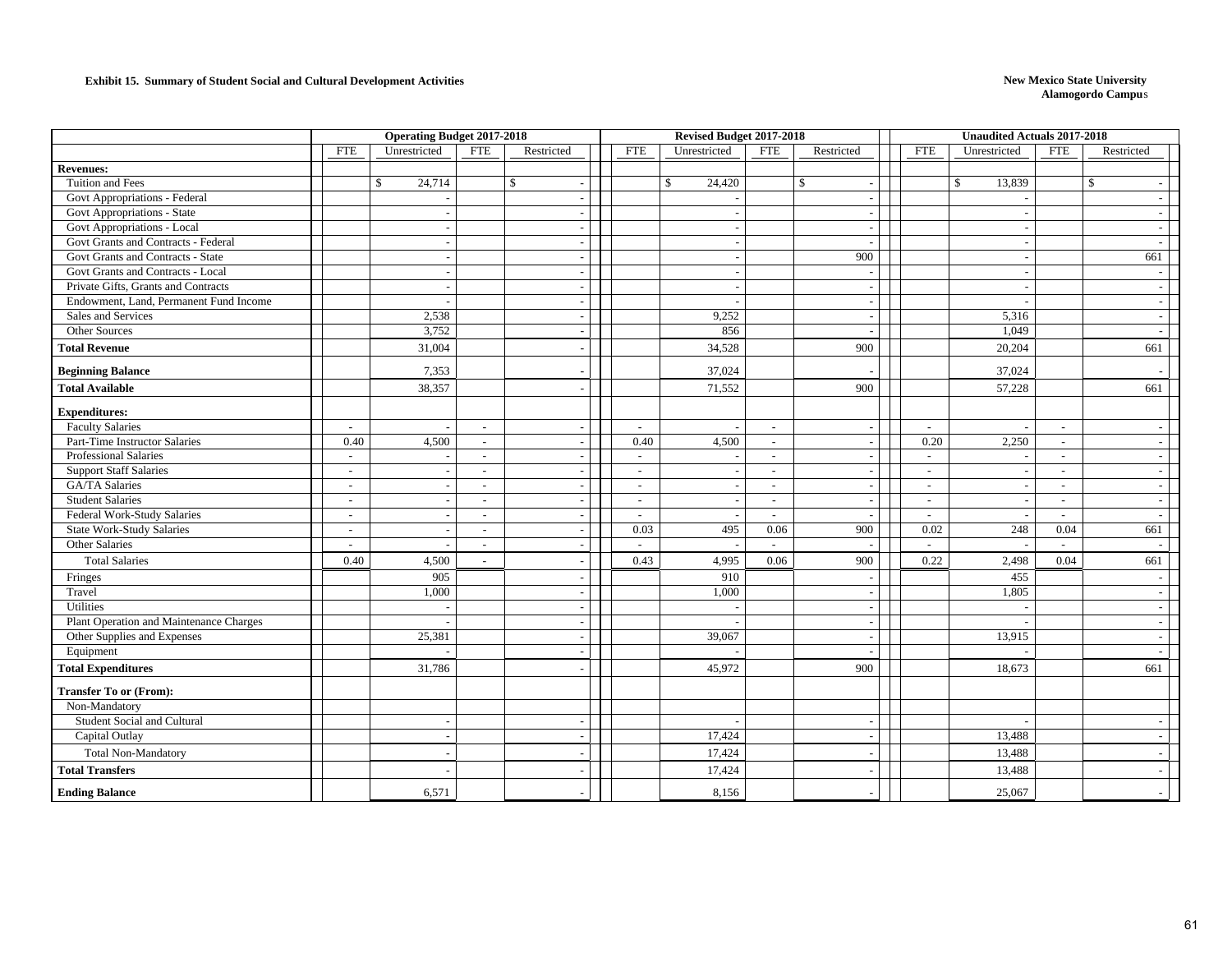#### **Exhibit 15A. Student Social and Cultural Development - Detail of Individual Units New Mexico State University**

|                                         |            | Operating Budget 2017-2018 |                          |                                          |                | Revised Budget 2017-2018 |            |                          |                | <b>Unaudited Actuals 2017-2018</b> |            |              |  |
|-----------------------------------------|------------|----------------------------|--------------------------|------------------------------------------|----------------|--------------------------|------------|--------------------------|----------------|------------------------------------|------------|--------------|--|
| <b>Student Activities</b>               | <b>FTE</b> | Unrestricted               | <b>FTE</b>               | Restricted                               | <b>FTE</b>     | Unrestricted             | <b>FTE</b> | Restricted               | <b>FTE</b>     | Unrestricted                       | <b>FTE</b> | Restricted   |  |
| <b>Revenues:</b>                        |            |                            |                          |                                          |                |                          |            |                          |                |                                    |            |              |  |
| Tuition and Fees                        |            | $\mathbb{S}$<br>24,714     |                          | $\mathbb{S}$<br>$\overline{\phantom{a}}$ |                | \$<br>24,420             |            | \$<br>$\sim$             |                | \$<br>13,839                       |            | $\mathbb{S}$ |  |
| Govt Appropriations - Federal           |            |                            |                          |                                          |                |                          |            | $\sim$                   |                |                                    |            |              |  |
| Govt Appropriations - State             |            | $\overline{\phantom{a}}$   |                          | $\overline{\phantom{a}}$                 |                |                          |            | $\sim$                   |                |                                    |            |              |  |
| Govt Appropriations - Local             |            | $\sim$                     |                          | $\overline{\phantom{a}}$                 |                | $\overline{\phantom{a}}$ |            | $\sim$                   |                |                                    |            |              |  |
| Govt Grants and Contracts - Federal     |            | $\sim$                     |                          | $\sim$                                   |                | $\overline{\phantom{a}}$ |            | $\sim$                   |                |                                    |            |              |  |
| Govt Grants and Contracts - State       |            | $\overline{\phantom{a}}$   |                          |                                          |                |                          |            | $\sim$                   |                |                                    |            |              |  |
| Govt Grants and Contracts - Local       |            | $\sim$                     |                          |                                          |                |                          |            | $\sim$                   |                |                                    |            |              |  |
| Private Gifts, Grants and Contracts     |            | $\sim$                     |                          | $\overline{a}$                           |                | $\overline{\phantom{a}}$ |            | $\overline{\phantom{a}}$ |                | $\sim$                             |            |              |  |
| Endowment, Land, Permanent Fund Income  |            | ÷,                         |                          |                                          |                |                          |            | $\sim$                   |                |                                    |            |              |  |
| Sales and Services                      |            | 2,538                      |                          |                                          |                | 9,252                    |            | $\sim$                   |                | 5,316                              |            |              |  |
| Other Sources                           |            | 3,752                      |                          |                                          |                | 856                      |            | $\sim$                   |                | 1,049                              |            |              |  |
| <b>Total Revenue</b>                    |            | 31,004                     |                          |                                          |                | 34,528                   |            | $\overline{\phantom{a}}$ |                | 20,204                             |            |              |  |
| <b>Beginning Balance</b>                |            | 7,353                      |                          |                                          |                | 37,024                   |            | $\overline{\phantom{a}}$ |                | 37,024                             |            |              |  |
| <b>Total Available</b>                  |            | 38,357                     |                          |                                          |                | 71,552                   |            | $\sim$                   |                | 57,228                             |            |              |  |
| <b>Expenditures:</b>                    |            |                            |                          |                                          |                |                          |            |                          |                |                                    |            |              |  |
| <b>Faculty Salaries</b>                 | $\sim$     |                            | $\sim$                   | $\sim$                                   | $\blacksquare$ |                          | $\sim$     | $\sim$                   | $\sim$         |                                    | $\sim$     |              |  |
| Part-Time Instructor Salaries           | 0.40       | 4,500                      | $\sim$                   | $\overline{\phantom{a}}$                 | 0.40           | 4,500                    | $\sim$     | $\sim$                   | 0.20           | 2,250                              | $\sim$     |              |  |
| <b>Professional Salaries</b>            | $\sim$     |                            | $\sim$                   | $\sim$                                   | $\sim$         | $\overline{\phantom{a}}$ | $\sim$     | $\sim$                   | $\sim$         |                                    | $\sim$     |              |  |
| <b>Support Staff Salaries</b>           | $\sim$     | $\overline{\phantom{a}}$   | $\overline{\phantom{a}}$ | $\overline{a}$                           | $\sim$         |                          | $\sim$     | $\sim$                   | $\sim$         |                                    | $\sim$     |              |  |
| GA/TA Salaries                          | $\bar{a}$  | $\sim$                     | $\sim$                   |                                          | $\bar{a}$      |                          | $\omega$   | $\sim$                   | $\sim$         |                                    | $\sim$     |              |  |
| <b>Student Salaries</b>                 | $\sim$     | $\sim$                     | $\sim$                   | $\sim$                                   | $\sim$         | $\overline{\phantom{a}}$ | $\sim$     | $\overline{\phantom{a}}$ | $\sim$         | $\overline{\phantom{a}}$           | $\sim$     |              |  |
| Federal Work-Study Salaries             | $\sim$     | $\sim$                     | $\sim$                   | $\sim$                                   | $\bar{a}$      |                          | $\sim$     | $\sim$                   | $\overline{a}$ |                                    | $\sim$     |              |  |
| <b>State Work-Study Salaries</b>        | $\sim$     | $\sim$                     | $\sim$                   | $\sim$                                   | 0.03           | 495                      | $\sim$     | $\sim$                   | 0.02           | 248                                | $\sim$     |              |  |
| Other Salaries                          | $\sim$     |                            | $\sim$                   | $\sim$                                   | $\sim$         |                          | $\sim$     | $\sim$                   | $\sim$         |                                    | $\sim$     |              |  |
| <b>Total Salaries</b>                   | 0.40       | 4,500                      | $\sim$                   |                                          | 0.43           | 4,995                    | $\sim$     | $\sim$                   | 0.22           | 2,498                              | $\sim$     |              |  |
| Fringes                                 |            | 905                        |                          |                                          |                | 910                      |            | $\sim$                   |                | 455                                |            |              |  |
| Travel                                  |            | 1,000                      |                          | $\overline{\phantom{a}}$                 |                | 1,000                    |            | $\sim$                   |                | 1,805                              |            |              |  |
| <b>Utilities</b>                        |            |                            |                          |                                          |                |                          |            | $\sim$                   |                |                                    |            |              |  |
| Plant Operation and Maintenance Charges |            | ÷                          |                          | $\overline{\phantom{a}}$                 |                |                          |            | $\sim$                   |                |                                    |            |              |  |
| Other Supplies and Expenses             |            | 25,381                     |                          | $\sim$                                   |                | 39,067                   |            | $\sim$                   |                | 13,915                             |            |              |  |
| Equipment                               |            |                            |                          | $\sim$                                   |                |                          |            | $\sim$                   |                |                                    |            |              |  |
| <b>Total Expenditures</b>               |            | 31,786                     |                          |                                          |                | 45,972                   |            | $\sim$                   |                | 18,673                             |            |              |  |
| <b>Transfer To or (From):</b>           |            |                            |                          |                                          |                |                          |            |                          |                |                                    |            |              |  |
| Non-Mandatory                           |            |                            |                          |                                          |                |                          |            |                          |                |                                    |            |              |  |
| Student Social and Cultural             |            | $\overline{\phantom{a}}$   |                          |                                          |                |                          |            | $\sim$                   |                |                                    |            |              |  |
| Capital Outlay                          |            | $\overline{\phantom{a}}$   |                          | $\sim$                                   |                | 17,424                   |            | $\sim$                   |                | 13,488                             |            |              |  |
| <b>Total Non-Mandatory</b>              |            | $\blacksquare$             |                          |                                          |                | 17,424                   |            | $\sim$                   |                | 13,488                             |            |              |  |
| <b>Total Transfers</b>                  |            |                            |                          |                                          |                | 17,424                   |            |                          |                | 13,488                             |            |              |  |
| <b>Ending Balance</b>                   |            | 6,571                      |                          |                                          |                | 8,156                    |            |                          |                | 25,067                             |            |              |  |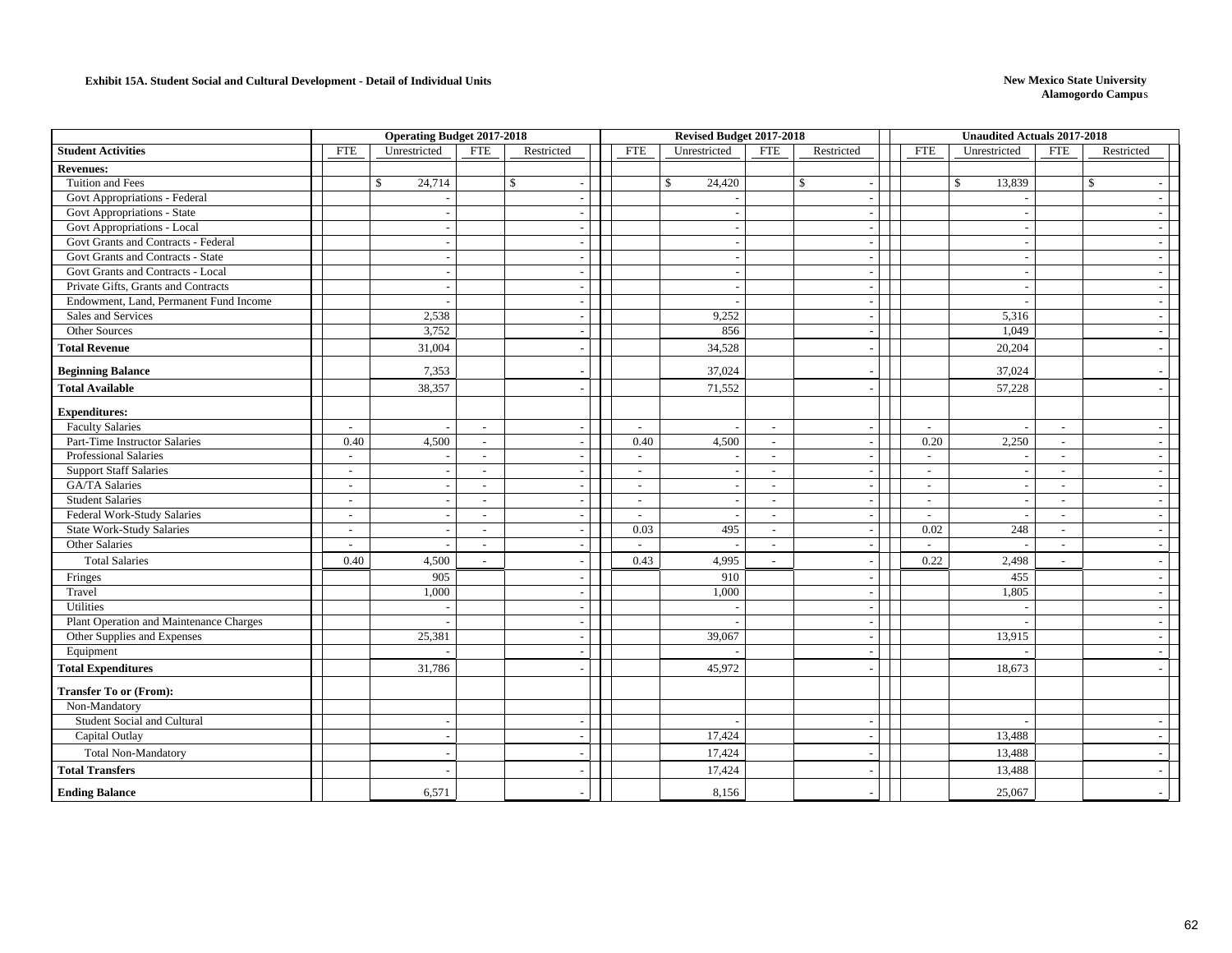#### **Exhibit 17 - Summary of Public Service New Mexico State University**

|                                         |            | <b>Operating Budget 2017-2018</b> |                          |            |                          | Revised Budget 2017-2018 |            |                          |                          | <b>Unaudited Actuals 2017-2018</b> |                          |            |  |
|-----------------------------------------|------------|-----------------------------------|--------------------------|------------|--------------------------|--------------------------|------------|--------------------------|--------------------------|------------------------------------|--------------------------|------------|--|
|                                         | <b>FTE</b> | Unrestricted                      | <b>FTE</b>               | Restricted | <b>FTE</b>               | Unrestricted             | <b>FTE</b> | Restricted               | <b>FTE</b>               | Unrestricted                       | <b>FTE</b>               | Restricted |  |
| <b>Revenues:</b>                        |            |                                   |                          |            |                          |                          |            |                          |                          |                                    |                          |            |  |
| Tuition and Fees                        |            | $\mathbb{S}$                      |                          | \$         |                          | \$                       |            | $\mathbb{S}$             |                          | \$                                 |                          | \$         |  |
| Govt Appropriations - Federal           |            |                                   |                          |            |                          |                          |            |                          |                          |                                    |                          |            |  |
| Govt Appropriations - State             |            | $\overline{\phantom{a}}$          |                          |            |                          |                          |            | $\overline{\phantom{a}}$ |                          | $\overline{\phantom{a}}$           |                          |            |  |
| Govt Appropriations - Local             |            | $\overline{\phantom{a}}$          |                          |            |                          |                          |            |                          |                          |                                    |                          |            |  |
| Govt Grants and Contracts - Federal     |            |                                   |                          | 24,159     |                          |                          |            | 25,376                   |                          | ۰.                                 |                          | 24,726     |  |
| Govt Grants and Contracts - State       |            |                                   |                          | 177,584    |                          |                          |            | 127,178                  |                          |                                    |                          | 120,247    |  |
| Govt Grants and Contracts - Local       |            |                                   |                          |            |                          |                          |            |                          |                          |                                    |                          |            |  |
| Private Gifts, Grants and Contracts     |            |                                   |                          |            |                          |                          |            | 3,139                    |                          |                                    |                          | 4,830      |  |
| Endowment, Land, Permanent Fund Income  |            |                                   |                          |            |                          |                          |            |                          |                          |                                    |                          |            |  |
| Sales and Services                      |            |                                   |                          |            |                          |                          |            |                          |                          |                                    |                          |            |  |
| Other Sources                           |            | 5,000                             |                          |            |                          | 2,000                    |            |                          |                          |                                    |                          |            |  |
| <b>Total Revenue</b>                    |            | 5,000                             |                          | 201,743    |                          | 2,000                    |            | 155,693                  |                          |                                    |                          | 149,803    |  |
| <b>Beginning Balance</b>                |            | 29,624                            |                          |            |                          | 42,028                   |            |                          |                          | 42,028                             |                          |            |  |
| <b>Total Available</b>                  |            | 34,624                            |                          | 201,743    |                          | 44,028                   |            | 155,693                  |                          | 42,028                             |                          | 149,803    |  |
| <b>Expenditures:</b>                    |            |                                   |                          |            |                          |                          |            |                          |                          |                                    |                          |            |  |
| <b>Faculty Salaries</b>                 |            |                                   |                          |            | ÷                        |                          | 0.03       | 1,618                    | $\overline{a}$           |                                    | 0.05                     | 2,931      |  |
| Part-Time Instructor Salaries           | $\sim$     |                                   | $\sim$                   |            | $\sim$                   |                          | $\sim$     |                          | $\sim$                   | $\sim$                             | $\sim$                   |            |  |
| Professional Salaries                   | $\sim$     |                                   | 2.37                     | 102,000    | $\overline{\phantom{a}}$ |                          | 1.44       | 61,043                   | $\overline{\phantom{a}}$ | $\overline{\phantom{a}}$           | 1.42                     | 60,149     |  |
| <b>Support Staff Salaries</b>           | $\sim$     |                                   | 1.09                     | 30,515     | $\sim$                   |                          | 1.12       | 30,515                   | $\sim$                   | $\sim$                             | 1.13                     | 30,594     |  |
| GA/TA Salaries                          | $\sim$     |                                   | $\sim$                   |            | $\sim$                   |                          | $\sim$     |                          | $\sim$                   | $\sim$                             | $\sim$                   |            |  |
| <b>Student Salaries</b>                 | $\sim$     |                                   | $\sim$                   |            | $\blacksquare$           |                          | $\sim$     |                          | $\overline{\phantom{a}}$ | $\sim$                             | $\sim$                   |            |  |
| Federal Work-Study Salaries             | $\sim$     |                                   | $\overline{\phantom{a}}$ |            | $\sim$                   |                          | $\sim$     | $\overline{\phantom{a}}$ | $\sim$                   | $\sim$                             | $\overline{\phantom{a}}$ |            |  |
| State Work-Study Salaries               | $\sim$     |                                   | $\sim$                   |            | $\sim$                   |                          | $\sim$     |                          | ÷.                       | $\sim$                             | $\overline{\phantom{a}}$ |            |  |
| Other Salaries                          | $\sim$     |                                   | $\sim$                   |            | $\blacksquare$           |                          | $\sim$     |                          | $\sim$                   | $\sim$                             | $\overline{\phantom{a}}$ |            |  |
| <b>Total Salaries</b>                   | $\sim$     |                                   | 3.46                     | 132,515    | $\sim$                   |                          | 2.59       | 93,176                   | $\sim$                   |                                    | 2.60                     | 93,674     |  |
| Fringes                                 |            |                                   |                          | 47,705     |                          |                          |            | 33,573                   |                          |                                    |                          | 33,233     |  |
| Travel                                  |            |                                   |                          | 10,291     |                          |                          |            | 9,550                    |                          |                                    |                          | 7,877      |  |
| Utilities                               |            |                                   |                          |            |                          |                          |            |                          |                          | $\sim$                             |                          |            |  |
| Plant Operation and Maintenance Charges |            |                                   |                          |            |                          |                          |            |                          |                          | $\sim$                             |                          |            |  |
| Other Supplies and Expenses             |            | 15,000                            |                          | 11,232     |                          | 12,000                   |            | 19,394                   |                          | 416                                |                          | 15,019     |  |
| Equipment                               |            |                                   |                          |            |                          |                          |            |                          |                          | - 1                                |                          |            |  |
| <b>Total Expenditures</b>               |            | 15,000                            |                          | 201,743    |                          | 12,000                   |            | 155,693                  |                          | 416                                |                          | 149,803    |  |
| <b>Transfer To or (From):</b>           |            |                                   |                          |            |                          |                          |            |                          |                          |                                    |                          |            |  |
| Non-Mandatory                           |            |                                   |                          |            |                          |                          |            |                          |                          |                                    |                          |            |  |
| Public Service                          |            | $\overline{\phantom{a}}$          |                          |            |                          |                          |            | $\overline{\phantom{a}}$ |                          | $\overline{\phantom{a}}$           |                          |            |  |
| Total Non-Mandatory                     |            |                                   |                          |            |                          |                          |            |                          |                          |                                    |                          |            |  |
| <b>Total Transfers</b>                  |            |                                   |                          |            |                          |                          |            |                          |                          |                                    |                          |            |  |
| <b>Ending Balance</b>                   |            | 19,624                            |                          |            |                          | 32,028                   |            |                          |                          | 41,612                             |                          |            |  |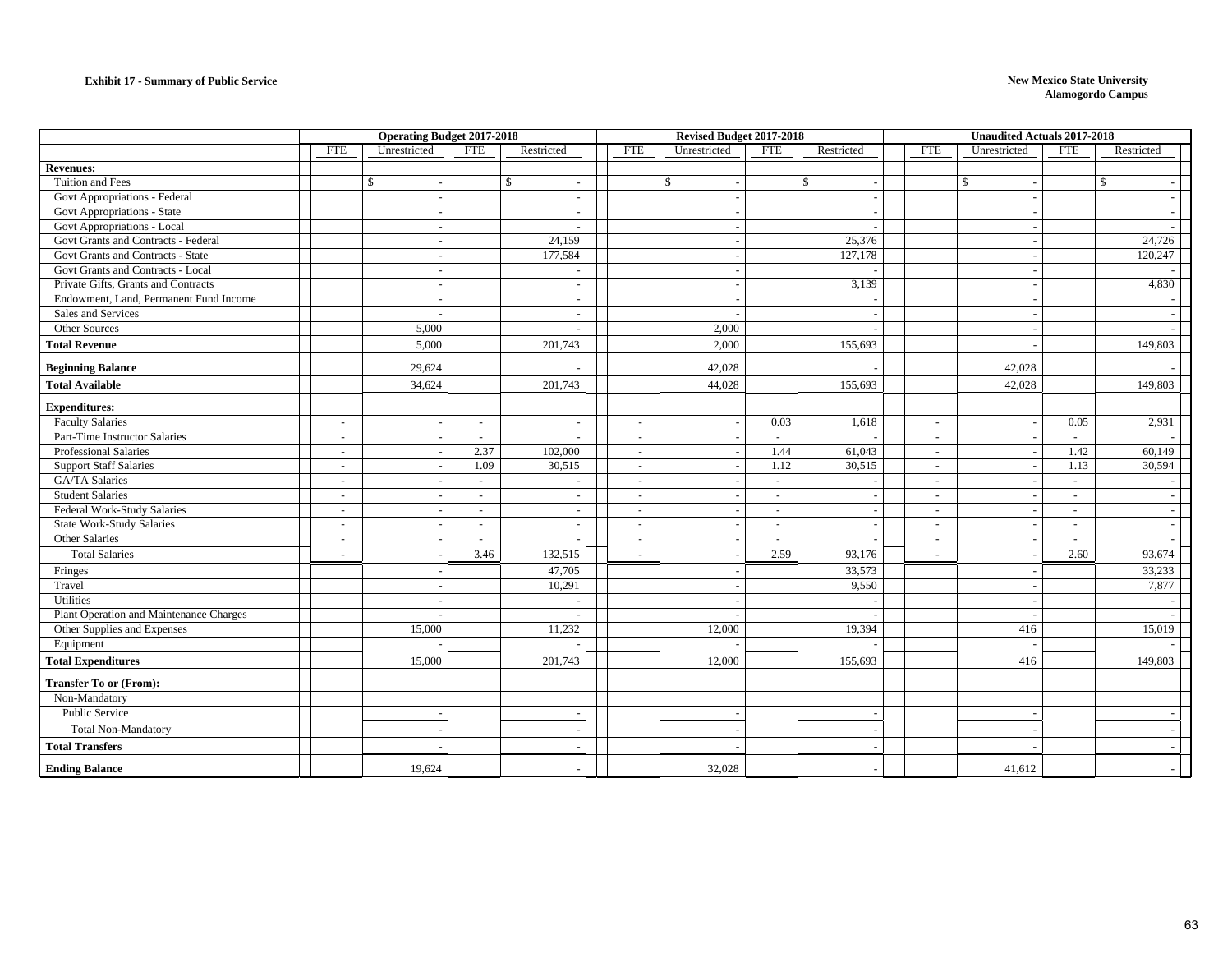#### **Exhibit 17A. - Public Service - Detail of Individual Units**

|                                         |            | <b>Operating Budget 2017-2018</b> |                          |              |                          | Revised Budget 2017-2018 |            |                          |                          | <b>Unaudited Actuals 2017-2018</b> |                          |            |  |
|-----------------------------------------|------------|-----------------------------------|--------------------------|--------------|--------------------------|--------------------------|------------|--------------------------|--------------------------|------------------------------------|--------------------------|------------|--|
| <b>Other Public Service</b>             | <b>FTE</b> | Unrestricted                      | <b>FTE</b>               | Restricted   | <b>FTE</b>               | Unrestricted             | <b>FTE</b> | Restricted               | <b>FTE</b>               | Unrestricted                       | <b>FTE</b>               | Restricted |  |
| <b>Revenues:</b>                        |            |                                   |                          |              |                          |                          |            |                          |                          |                                    |                          |            |  |
| Tuition and Fees                        |            | $\mathbb{S}$                      |                          | $\mathbb{S}$ |                          | \$                       |            | \$                       |                          | \$                                 |                          | \$         |  |
| Govt Appropriations - Federal           |            |                                   |                          |              |                          |                          |            |                          |                          |                                    |                          |            |  |
| Govt Appropriations - State             |            | $\sim$                            |                          |              |                          | $\overline{a}$           |            | $\overline{\phantom{a}}$ |                          | $\sim$                             |                          |            |  |
| Govt Appropriations - Local             |            | $\sim$                            |                          |              |                          |                          |            |                          |                          |                                    |                          |            |  |
| Govt Grants and Contracts - Federal     |            | $\sim$                            |                          | 3,470        |                          | $\overline{\phantom{a}}$ |            | 3,470                    |                          | $\overline{\phantom{a}}$           |                          | 2,906      |  |
| Govt Grants and Contracts - State       |            | $\sim$                            |                          |              |                          |                          |            |                          |                          |                                    |                          |            |  |
| Govt Grants and Contracts - Local       |            | $\overline{\phantom{a}}$          |                          |              |                          |                          |            |                          |                          |                                    |                          |            |  |
| Private Gifts, Grants and Contracts     |            |                                   |                          |              |                          |                          |            | 3,139                    |                          |                                    |                          | 4,830      |  |
| Endowment, Land, Permanent Fund Income  |            |                                   |                          |              |                          |                          |            |                          |                          |                                    |                          |            |  |
| Sales and Services                      |            | $\overline{a}$                    |                          |              |                          | $\overline{\phantom{a}}$ |            | $\overline{\phantom{a}}$ |                          |                                    |                          |            |  |
| Other Sources                           |            | $\overline{\phantom{a}}$          |                          |              |                          |                          |            | $\overline{\phantom{a}}$ |                          |                                    |                          |            |  |
| <b>Total Revenue</b>                    |            |                                   |                          | 3,470        |                          |                          |            | 6,609                    |                          |                                    |                          | 7,736      |  |
| <b>Beginning Balance</b>                |            | 25,259                            |                          |              |                          | 31,890                   |            |                          |                          | 31,890                             |                          |            |  |
| <b>Total Available</b>                  |            | 25,259                            |                          | 3,470        |                          | 31,890                   |            | 6,609                    |                          | 31,890                             |                          | 7,736      |  |
| <b>Expenditures:</b>                    |            |                                   |                          |              |                          |                          |            |                          |                          |                                    |                          |            |  |
| <b>Faculty Salaries</b>                 | $\sim$     |                                   |                          |              | $\sim$                   |                          | $\sim$     |                          | $\overline{a}$           |                                    |                          |            |  |
| Part-Time Instructor Salaries           | $\sim$     | $\sim$                            | $\sim$                   |              | $\omega$                 |                          | $\sim$     | $\sim$                   | $\sim$                   | $\sim$                             | $\sim$                   |            |  |
| Professional Salaries                   | $\sim$     | $\sim$                            | $\overline{\phantom{a}}$ |              | $\overline{\phantom{a}}$ |                          | $\sim$     | $\overline{\phantom{a}}$ | $\sim$                   | $\overline{\phantom{a}}$           | $\sim$                   |            |  |
| <b>Support Staff Salaries</b>           | $\sim$     | $\overline{\phantom{a}}$          | $\sim$                   |              | $\sim$                   |                          | $\sim$     | $\overline{\phantom{a}}$ | $\overline{a}$           | $\overline{\phantom{a}}$           | $\sim$                   |            |  |
| GA/TA Salaries                          | $\sim$     |                                   | $\sim$                   |              | $\sim$                   |                          | $\sim$     | $\sim$                   | $\sim$                   | $\sim$                             | $\sim$                   |            |  |
| <b>Student Salaries</b>                 | $\sim$     | $\sim$                            | $\sim$                   |              | $\sim$                   | $\sim$                   | $\sim$     | $\sim$                   | $\sim$                   | $\overline{\phantom{a}}$           | $\sim$                   |            |  |
| Federal Work-Study Salaries             | $\sim$     | $\overline{\phantom{a}}$          | $\sim$                   |              | $\sim$                   |                          | $\sim$     | $\overline{\phantom{a}}$ | $\overline{\phantom{a}}$ | $\overline{\phantom{a}}$           | $\overline{\phantom{a}}$ |            |  |
| <b>State Work-Study Salaries</b>        | $\sim$     |                                   | $\sim$                   |              | $\overline{a}$           |                          | $\sim$     | $\sim$                   | ÷.                       | $\overline{\phantom{a}}$           | $\sim$                   |            |  |
| Other Salaries                          | $\sim$     |                                   | $\sim$                   |              | $\sim$                   | $\overline{a}$           | $\sim$     | $\sim$                   | $\sim$                   | $\sim$                             | $\sim$                   |            |  |
| <b>Total Salaries</b>                   | $\sim$     |                                   | $\sim$                   |              | $\sim$                   | $\overline{\phantom{a}}$ | $\sim$     | $\overline{a}$           | $\sim$                   |                                    | $\sim$                   |            |  |
| Fringes                                 |            | $\overline{\phantom{a}}$          |                          |              |                          |                          |            |                          |                          | $\overline{\phantom{a}}$           |                          |            |  |
| Travel                                  |            |                                   |                          | 500          |                          |                          |            | 500                      |                          |                                    |                          | 456        |  |
| Utilities                               |            |                                   |                          |              |                          | $\overline{\phantom{a}}$ |            | $\overline{\phantom{a}}$ |                          | $\overline{\phantom{a}}$           |                          |            |  |
| Plant Operation and Maintenance Charges |            |                                   |                          |              |                          |                          |            |                          |                          |                                    |                          |            |  |
| Other Supplies and Expenses             |            | 7,000                             |                          | 2,970        |                          | 7,000                    |            | 6,109                    |                          |                                    |                          | 7,280      |  |
| Equipment                               |            |                                   |                          |              |                          |                          |            |                          |                          | $\sim$                             |                          |            |  |
| <b>Total Expenditures</b>               |            | 7,000                             |                          | 3,470        |                          | 7,000                    |            | 6,609                    |                          |                                    |                          | 7,736      |  |
| <b>Transfer To or (From):</b>           |            |                                   |                          |              |                          |                          |            |                          |                          |                                    |                          |            |  |
| Non-Mandatory                           |            |                                   |                          |              |                          |                          |            |                          |                          |                                    |                          |            |  |
| Public Service                          |            | $\overline{\phantom{a}}$          |                          | $\sim$       |                          | $\overline{\phantom{a}}$ |            | $\overline{\phantom{a}}$ |                          | <b>.</b>                           |                          |            |  |
| Total Non-Mandatory                     |            |                                   |                          |              |                          |                          |            |                          |                          |                                    |                          |            |  |
| <b>Total Transfers</b>                  |            |                                   |                          |              |                          |                          |            |                          |                          |                                    |                          |            |  |
| <b>Ending Balance</b>                   |            | 18,259                            |                          |              |                          | 24,890                   |            |                          |                          | 31,890                             |                          |            |  |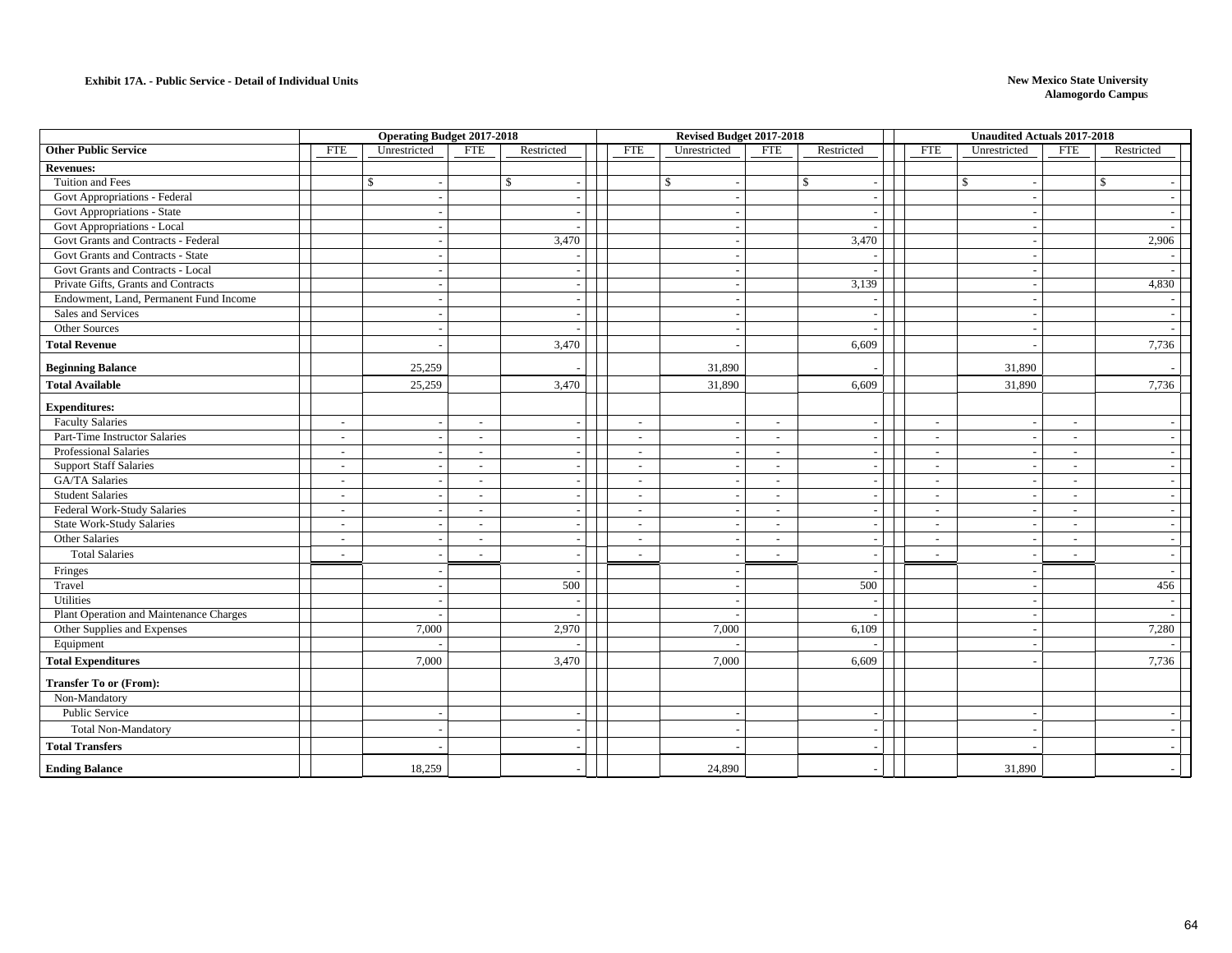#### **Exhibit 17A. - Public Service - Detail of Individual Units**

|                                          |                          | <b>Operating Budget 2017-2018</b> |                          |              |                          | Revised Budget 2017-2018 |            |                          |                          | <b>Unaudited Actuals 2017-2018</b> |                          |              |  |
|------------------------------------------|--------------------------|-----------------------------------|--------------------------|--------------|--------------------------|--------------------------|------------|--------------------------|--------------------------|------------------------------------|--------------------------|--------------|--|
| <b>Small Business Development Center</b> | <b>FTE</b>               | Unrestricted                      | <b>FTE</b>               | Restricted   | <b>FTE</b>               | Unrestricted             | <b>FTE</b> | Restricted               | <b>FTE</b>               | Unrestricted                       | <b>FTE</b>               | Restricted   |  |
| <b>Revenues:</b>                         |                          |                                   |                          |              |                          |                          |            |                          |                          |                                    |                          |              |  |
| Tuition and Fees                         |                          | $\mathcal{S}$                     |                          | $\mathbb{S}$ |                          | \$                       |            | $\mathbb{S}$             |                          | $\mathbb{S}$                       |                          | $\mathbb{S}$ |  |
| Govt Appropriations - Federal            |                          |                                   |                          |              |                          |                          |            |                          |                          |                                    |                          |              |  |
| Govt Appropriations - State              |                          | $\overline{\phantom{a}}$          |                          |              |                          |                          |            | $\sim$                   |                          | $\overline{\phantom{a}}$           |                          |              |  |
| Govt Appropriations - Local              |                          |                                   |                          |              |                          |                          |            |                          |                          |                                    |                          |              |  |
| Govt Grants and Contracts - Federal      |                          |                                   |                          | 20,689       |                          |                          |            | 21,906                   |                          |                                    |                          | 21,820       |  |
| Govt Grants and Contracts - State        |                          | $\sim$                            |                          | 177,584      |                          | $\overline{\phantom{a}}$ |            | 127,178                  |                          | $\sim$                             |                          | 120,247      |  |
| Govt Grants and Contracts - Local        |                          |                                   |                          |              |                          |                          |            |                          |                          |                                    |                          |              |  |
| Private Gifts, Grants and Contracts      |                          |                                   |                          |              |                          |                          |            |                          |                          |                                    |                          |              |  |
| Endowment, Land, Permanent Fund Income   |                          | $\sim$                            |                          |              |                          | $\overline{a}$           |            | $\sim$                   |                          | in 1919.                           |                          |              |  |
| Sales and Services                       |                          |                                   |                          |              |                          |                          |            | $\overline{\phantom{a}}$ |                          |                                    |                          |              |  |
| Other Sources                            |                          | 5,000                             |                          |              |                          | 2,000                    |            |                          |                          |                                    |                          |              |  |
| <b>Total Revenue</b>                     |                          | 5,000                             |                          | 198,273      |                          | 2,000                    |            | 149,084                  |                          |                                    |                          | 142,067      |  |
| <b>Beginning Balance</b>                 |                          | 4,365                             |                          |              |                          | 10,138                   |            |                          |                          | 10,138                             |                          |              |  |
| <b>Total Available</b>                   |                          | 9,365                             |                          | 198,273      |                          | 12,138                   |            | 149,084                  |                          | 10,138                             |                          | 142,067      |  |
| <b>Expenditures:</b>                     |                          |                                   |                          |              |                          |                          |            |                          |                          |                                    |                          |              |  |
| <b>Faculty Salaries</b>                  | $\sim$                   |                                   | $\sim$                   |              | $\blacksquare$           |                          | 0.03       | 1,618                    | $\sim$                   |                                    | 0.05                     | 2,931        |  |
| Part-Time Instructor Salaries            | $\sim$                   | $\overline{a}$                    | $\sim$                   |              | $\sim$                   | $\overline{\phantom{a}}$ | $\sim$     |                          | $\sim$                   | $\sim$                             | $\sim$                   |              |  |
| <b>Professional Salaries</b>             | $\sim$                   |                                   | 2.37                     | 102,000      | $\omega$                 |                          | 1.44       | 61,043                   | $\sim$                   |                                    | 1.42                     | 60,149       |  |
| <b>Support Staff Salaries</b>            | $\sim$                   |                                   | 1.09                     | 30,515       | $\omega$                 |                          | 1.12       | 30,515                   | ÷,                       |                                    | 1.13                     | 30,594       |  |
| GA/TA Salaries                           | $\sim$                   | $\sim$                            | $\sim$                   |              | $\sim$                   | $\overline{\phantom{a}}$ | $\sim$     | $\blacksquare$           | $\sim$                   | $\overline{\phantom{a}}$           | $\sim$                   |              |  |
| <b>Student Salaries</b>                  | $\overline{\phantom{a}}$ |                                   | $\sim$                   |              | $\overline{\phantom{a}}$ |                          | $\sim$     |                          | $\overline{\phantom{a}}$ |                                    | $\sim$                   |              |  |
| Federal Work-Study Salaries              | $\sim$                   |                                   | $\overline{\phantom{a}}$ |              | $\omega$                 |                          | $\sim$     | $\sim$                   | ÷.                       | $\overline{\phantom{a}}$           | $\overline{\phantom{a}}$ |              |  |
| <b>State Work-Study Salaries</b>         | $\sim$                   | $\sim$                            | $\sim$                   |              | $\omega$                 |                          | $\sim$     | $\sim$                   | $\sim$                   | $\sim$                             | $\sim$                   |              |  |
| Other Salaries                           | $\overline{\phantom{a}}$ |                                   |                          |              | $\sim$                   |                          | $\sim$     |                          | $\sim$                   |                                    | $\overline{\phantom{a}}$ |              |  |
| <b>Total Salaries</b>                    | $\sim$                   |                                   | 3.46                     | 132,515      | $\sim$                   |                          | 2.59       | 93,176                   | ÷.                       |                                    | 2.60                     | 93,674       |  |
| Fringes                                  |                          |                                   |                          | 47,705       |                          |                          |            | 33,573                   |                          |                                    |                          | 33,233       |  |
| Travel                                   |                          |                                   |                          | 9,791        |                          |                          |            | 9,050                    |                          |                                    |                          | 7,421        |  |
| Utilities                                |                          | $\sim$                            |                          |              |                          |                          |            |                          |                          |                                    |                          |              |  |
| Plant Operation and Maintenance Charges  |                          | $\sim$                            |                          |              |                          |                          |            |                          |                          | - 14                               |                          |              |  |
| Other Supplies and Expenses              |                          | 8,000                             |                          | 8,262        |                          | 5,000                    |            | 13,285                   |                          | 416                                |                          | 7,739        |  |
| Equipment                                |                          |                                   |                          |              |                          |                          |            |                          |                          |                                    |                          |              |  |
| <b>Total Expenditures</b>                |                          | 8,000                             |                          | 198,273      |                          | 5,000                    |            | 149,084                  |                          | 416                                |                          | 142,067      |  |
| <b>Transfer To or (From):</b>            |                          |                                   |                          |              |                          |                          |            |                          |                          |                                    |                          |              |  |
| Non-Mandatory                            |                          |                                   |                          |              |                          |                          |            |                          |                          |                                    |                          |              |  |
| Public Service                           |                          |                                   |                          |              |                          |                          |            |                          |                          |                                    |                          |              |  |
| <b>Total Non-Mandatory</b>               |                          |                                   |                          |              |                          |                          |            |                          |                          |                                    |                          |              |  |
| <b>Total Transfers</b>                   |                          |                                   |                          |              |                          |                          |            |                          |                          |                                    |                          |              |  |
| <b>Ending Balance</b>                    |                          | 1,365                             |                          |              |                          | 7,138                    |            |                          |                          | 9,722                              |                          |              |  |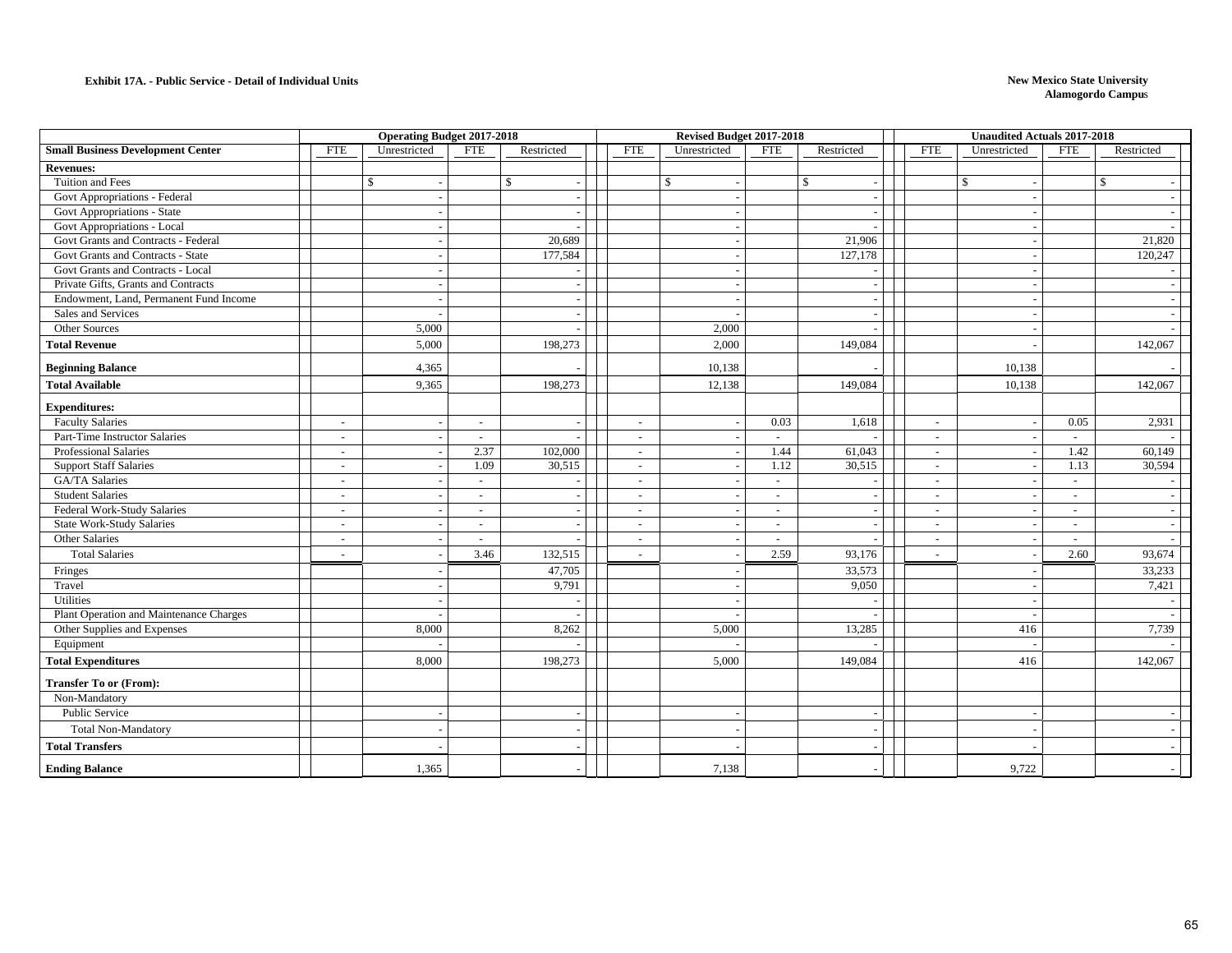#### **Exhibit 19. Summary of Student Aid Grants And Stipends New Mexico State University**

| Unrestricted<br>Unrestricted<br>Restricted<br>Restricted<br>Unrestricted<br>Restricted<br><b>Revenues</b><br>Govt Grants & Contracts - Federal:<br><b>Instruction and General Program Stipends</b><br>$\mathbb{S}$<br>$\mathcal{S}$<br>$\mathcal{S}$<br>$\mathcal{S}$<br>$\mathbf{\hat{s}}$<br>-S<br>$\sim$<br>$\sim$<br>$\sim$<br>$\overline{a}$<br>Work Study - External<br>$\sim$<br>$\sim$<br>$\sim$<br>$\sim$<br>$\sim$<br>$\overline{a}$<br>Supplemental Educational Opportunity Grants<br>39,400<br>30,596<br>18,600<br>$\sim$<br>$\sim$<br>$\sim$<br>Pell Grants<br>2.100.000<br>1.800,000<br>1,531,055<br>$\sim$<br>$\sim$<br>$\sim$<br>Other Federal Programs<br>$\sim$<br>$\sim$<br>$\sim$<br>$\sim$<br>$\overline{\phantom{a}}$<br>$\sim$<br>Govt Grants & Contracts - State:<br>Work Study - External<br>$\sim$<br>$\overline{a}$<br>$\sim$<br>$\overline{\phantom{a}}$<br>NM Leveraging Ed Assist Prgm (LEAP)<br>150,200<br>120,000<br>111,090<br>$\sim$<br>$\sim$<br>$\sim$<br>Other State Programs<br>151,400<br>111,815<br>69,085<br>$\sim$<br>$\sim$<br>Private Gifts, Grants & Contracts:<br><b>Instruction and General Program Stipends</b><br>336<br>$\mathcal{L}$<br>$\sim$<br>$\sim$<br>$\sim$<br>$\sim$<br>Work Study - External<br>$\sim$<br>$\sim$<br>$\overline{\phantom{a}}$<br>$\overline{\phantom{a}}$<br>$\sim$<br>$\overline{\phantom{a}}$<br>500<br>Gifts for Scholarships and Fellowships<br>400<br>4,000<br>$\sim$<br>$\sim$<br>$\sim$<br>Endowment, Land, & Perm Income<br><b>Instruction and General Program Stipends</b><br>$\sim$<br>$\overline{\phantom{a}}$<br>$\sim$<br>$\sim$<br>$\sim$<br>Other Endowment Funded Aid<br>19,700<br>15,004<br>16,000<br>$\sim$<br>$\sim$<br>$\sim$<br>Other Sources - Pan Am Center Rental<br>$\sim$<br>$\sim$<br>$\sim$<br><b>Total Revenue</b><br>2,461,100<br>2,082,411<br>1,745,670<br>$\sim$<br>$\sim$<br>$\sim$<br>34,338<br><b>Beginning Balance</b><br>34,338<br>2,461,100<br>34,338<br>2,082,411<br>34,338<br>1,745,670<br><b>Total Available</b><br><b>Expenditures</b><br>Instruction and General Program Stipends - Federal<br>$\sim$<br>$\sim$<br>$\sim$<br>$\overline{\phantom{a}}$<br>$\sim$<br>$\overline{\phantom{a}}$<br>Federal Work Study - External<br>$\sim$<br>$\sim$<br>$\sim$<br>$\sim$<br>$\overline{a}$<br>Supplemental Educational Opportunity Grants<br>39,400<br>30,596<br>18,600<br>$\overline{a}$<br>$\sim$<br>$\sim$<br>Pell Grants<br>2.100.000<br>1,800,000<br>1,531,055<br>$\sim$<br>$\sim$<br>$\sim$<br>Other Federal Programs (NSF, ONR)<br>$\sim$<br>$\sim$<br>$\overline{\phantom{a}}$<br>$\overline{\phantom{a}}$<br>$\sim$<br>$\sim$<br>State Work Study - External<br>$\sim$<br>$\sim$<br>$\sim$<br>$\sim$<br>$\sim$<br>NM Leveraging Ed Assist Prgm (LEAP)<br>150,200<br>120,000<br>111,090<br>$\sim$<br>$\overline{\phantom{a}}$<br>$\sim$<br><b>NMSU</b> Scholarships<br>$\sim$<br>$\sim$<br>$\sim$<br>$\sim$ |                                   | <b>Operating Budget 2017-2018</b> | Revised Budget 2017-2018 |        | <b>Unaudited Actuals 2017-2018</b> |        |
|---------------------------------------------------------------------------------------------------------------------------------------------------------------------------------------------------------------------------------------------------------------------------------------------------------------------------------------------------------------------------------------------------------------------------------------------------------------------------------------------------------------------------------------------------------------------------------------------------------------------------------------------------------------------------------------------------------------------------------------------------------------------------------------------------------------------------------------------------------------------------------------------------------------------------------------------------------------------------------------------------------------------------------------------------------------------------------------------------------------------------------------------------------------------------------------------------------------------------------------------------------------------------------------------------------------------------------------------------------------------------------------------------------------------------------------------------------------------------------------------------------------------------------------------------------------------------------------------------------------------------------------------------------------------------------------------------------------------------------------------------------------------------------------------------------------------------------------------------------------------------------------------------------------------------------------------------------------------------------------------------------------------------------------------------------------------------------------------------------------------------------------------------------------------------------------------------------------------------------------------------------------------------------------------------------------------------------------------------------------------------------------------------------------------------------------------------------------------------------------------------------------------------------------------------------------------------------------------------------------------------------------------------------------------------------------------------------------------------------------------------------------------------------------------------------------------------------------------------------------------------------------------------------------------------------------|-----------------------------------|-----------------------------------|--------------------------|--------|------------------------------------|--------|
|                                                                                                                                                                                                                                                                                                                                                                                                                                                                                                                                                                                                                                                                                                                                                                                                                                                                                                                                                                                                                                                                                                                                                                                                                                                                                                                                                                                                                                                                                                                                                                                                                                                                                                                                                                                                                                                                                                                                                                                                                                                                                                                                                                                                                                                                                                                                                                                                                                                                                                                                                                                                                                                                                                                                                                                                                                                                                                                                       |                                   |                                   |                          |        |                                    |        |
|                                                                                                                                                                                                                                                                                                                                                                                                                                                                                                                                                                                                                                                                                                                                                                                                                                                                                                                                                                                                                                                                                                                                                                                                                                                                                                                                                                                                                                                                                                                                                                                                                                                                                                                                                                                                                                                                                                                                                                                                                                                                                                                                                                                                                                                                                                                                                                                                                                                                                                                                                                                                                                                                                                                                                                                                                                                                                                                                       |                                   |                                   |                          |        |                                    |        |
|                                                                                                                                                                                                                                                                                                                                                                                                                                                                                                                                                                                                                                                                                                                                                                                                                                                                                                                                                                                                                                                                                                                                                                                                                                                                                                                                                                                                                                                                                                                                                                                                                                                                                                                                                                                                                                                                                                                                                                                                                                                                                                                                                                                                                                                                                                                                                                                                                                                                                                                                                                                                                                                                                                                                                                                                                                                                                                                                       |                                   |                                   |                          |        |                                    |        |
|                                                                                                                                                                                                                                                                                                                                                                                                                                                                                                                                                                                                                                                                                                                                                                                                                                                                                                                                                                                                                                                                                                                                                                                                                                                                                                                                                                                                                                                                                                                                                                                                                                                                                                                                                                                                                                                                                                                                                                                                                                                                                                                                                                                                                                                                                                                                                                                                                                                                                                                                                                                                                                                                                                                                                                                                                                                                                                                                       |                                   |                                   |                          |        |                                    |        |
|                                                                                                                                                                                                                                                                                                                                                                                                                                                                                                                                                                                                                                                                                                                                                                                                                                                                                                                                                                                                                                                                                                                                                                                                                                                                                                                                                                                                                                                                                                                                                                                                                                                                                                                                                                                                                                                                                                                                                                                                                                                                                                                                                                                                                                                                                                                                                                                                                                                                                                                                                                                                                                                                                                                                                                                                                                                                                                                                       |                                   |                                   |                          |        |                                    |        |
|                                                                                                                                                                                                                                                                                                                                                                                                                                                                                                                                                                                                                                                                                                                                                                                                                                                                                                                                                                                                                                                                                                                                                                                                                                                                                                                                                                                                                                                                                                                                                                                                                                                                                                                                                                                                                                                                                                                                                                                                                                                                                                                                                                                                                                                                                                                                                                                                                                                                                                                                                                                                                                                                                                                                                                                                                                                                                                                                       |                                   |                                   |                          |        |                                    |        |
|                                                                                                                                                                                                                                                                                                                                                                                                                                                                                                                                                                                                                                                                                                                                                                                                                                                                                                                                                                                                                                                                                                                                                                                                                                                                                                                                                                                                                                                                                                                                                                                                                                                                                                                                                                                                                                                                                                                                                                                                                                                                                                                                                                                                                                                                                                                                                                                                                                                                                                                                                                                                                                                                                                                                                                                                                                                                                                                                       |                                   |                                   |                          |        |                                    |        |
|                                                                                                                                                                                                                                                                                                                                                                                                                                                                                                                                                                                                                                                                                                                                                                                                                                                                                                                                                                                                                                                                                                                                                                                                                                                                                                                                                                                                                                                                                                                                                                                                                                                                                                                                                                                                                                                                                                                                                                                                                                                                                                                                                                                                                                                                                                                                                                                                                                                                                                                                                                                                                                                                                                                                                                                                                                                                                                                                       |                                   |                                   |                          |        |                                    |        |
|                                                                                                                                                                                                                                                                                                                                                                                                                                                                                                                                                                                                                                                                                                                                                                                                                                                                                                                                                                                                                                                                                                                                                                                                                                                                                                                                                                                                                                                                                                                                                                                                                                                                                                                                                                                                                                                                                                                                                                                                                                                                                                                                                                                                                                                                                                                                                                                                                                                                                                                                                                                                                                                                                                                                                                                                                                                                                                                                       |                                   |                                   |                          |        |                                    |        |
|                                                                                                                                                                                                                                                                                                                                                                                                                                                                                                                                                                                                                                                                                                                                                                                                                                                                                                                                                                                                                                                                                                                                                                                                                                                                                                                                                                                                                                                                                                                                                                                                                                                                                                                                                                                                                                                                                                                                                                                                                                                                                                                                                                                                                                                                                                                                                                                                                                                                                                                                                                                                                                                                                                                                                                                                                                                                                                                                       |                                   |                                   |                          |        |                                    |        |
|                                                                                                                                                                                                                                                                                                                                                                                                                                                                                                                                                                                                                                                                                                                                                                                                                                                                                                                                                                                                                                                                                                                                                                                                                                                                                                                                                                                                                                                                                                                                                                                                                                                                                                                                                                                                                                                                                                                                                                                                                                                                                                                                                                                                                                                                                                                                                                                                                                                                                                                                                                                                                                                                                                                                                                                                                                                                                                                                       |                                   |                                   |                          |        |                                    |        |
|                                                                                                                                                                                                                                                                                                                                                                                                                                                                                                                                                                                                                                                                                                                                                                                                                                                                                                                                                                                                                                                                                                                                                                                                                                                                                                                                                                                                                                                                                                                                                                                                                                                                                                                                                                                                                                                                                                                                                                                                                                                                                                                                                                                                                                                                                                                                                                                                                                                                                                                                                                                                                                                                                                                                                                                                                                                                                                                                       |                                   |                                   |                          |        |                                    |        |
|                                                                                                                                                                                                                                                                                                                                                                                                                                                                                                                                                                                                                                                                                                                                                                                                                                                                                                                                                                                                                                                                                                                                                                                                                                                                                                                                                                                                                                                                                                                                                                                                                                                                                                                                                                                                                                                                                                                                                                                                                                                                                                                                                                                                                                                                                                                                                                                                                                                                                                                                                                                                                                                                                                                                                                                                                                                                                                                                       |                                   |                                   |                          |        |                                    |        |
|                                                                                                                                                                                                                                                                                                                                                                                                                                                                                                                                                                                                                                                                                                                                                                                                                                                                                                                                                                                                                                                                                                                                                                                                                                                                                                                                                                                                                                                                                                                                                                                                                                                                                                                                                                                                                                                                                                                                                                                                                                                                                                                                                                                                                                                                                                                                                                                                                                                                                                                                                                                                                                                                                                                                                                                                                                                                                                                                       |                                   |                                   |                          |        |                                    |        |
|                                                                                                                                                                                                                                                                                                                                                                                                                                                                                                                                                                                                                                                                                                                                                                                                                                                                                                                                                                                                                                                                                                                                                                                                                                                                                                                                                                                                                                                                                                                                                                                                                                                                                                                                                                                                                                                                                                                                                                                                                                                                                                                                                                                                                                                                                                                                                                                                                                                                                                                                                                                                                                                                                                                                                                                                                                                                                                                                       |                                   |                                   |                          |        |                                    |        |
|                                                                                                                                                                                                                                                                                                                                                                                                                                                                                                                                                                                                                                                                                                                                                                                                                                                                                                                                                                                                                                                                                                                                                                                                                                                                                                                                                                                                                                                                                                                                                                                                                                                                                                                                                                                                                                                                                                                                                                                                                                                                                                                                                                                                                                                                                                                                                                                                                                                                                                                                                                                                                                                                                                                                                                                                                                                                                                                                       |                                   |                                   |                          |        |                                    |        |
|                                                                                                                                                                                                                                                                                                                                                                                                                                                                                                                                                                                                                                                                                                                                                                                                                                                                                                                                                                                                                                                                                                                                                                                                                                                                                                                                                                                                                                                                                                                                                                                                                                                                                                                                                                                                                                                                                                                                                                                                                                                                                                                                                                                                                                                                                                                                                                                                                                                                                                                                                                                                                                                                                                                                                                                                                                                                                                                                       |                                   |                                   |                          |        |                                    |        |
|                                                                                                                                                                                                                                                                                                                                                                                                                                                                                                                                                                                                                                                                                                                                                                                                                                                                                                                                                                                                                                                                                                                                                                                                                                                                                                                                                                                                                                                                                                                                                                                                                                                                                                                                                                                                                                                                                                                                                                                                                                                                                                                                                                                                                                                                                                                                                                                                                                                                                                                                                                                                                                                                                                                                                                                                                                                                                                                                       |                                   |                                   |                          |        |                                    |        |
|                                                                                                                                                                                                                                                                                                                                                                                                                                                                                                                                                                                                                                                                                                                                                                                                                                                                                                                                                                                                                                                                                                                                                                                                                                                                                                                                                                                                                                                                                                                                                                                                                                                                                                                                                                                                                                                                                                                                                                                                                                                                                                                                                                                                                                                                                                                                                                                                                                                                                                                                                                                                                                                                                                                                                                                                                                                                                                                                       |                                   |                                   |                          |        |                                    |        |
|                                                                                                                                                                                                                                                                                                                                                                                                                                                                                                                                                                                                                                                                                                                                                                                                                                                                                                                                                                                                                                                                                                                                                                                                                                                                                                                                                                                                                                                                                                                                                                                                                                                                                                                                                                                                                                                                                                                                                                                                                                                                                                                                                                                                                                                                                                                                                                                                                                                                                                                                                                                                                                                                                                                                                                                                                                                                                                                                       |                                   |                                   |                          |        |                                    |        |
|                                                                                                                                                                                                                                                                                                                                                                                                                                                                                                                                                                                                                                                                                                                                                                                                                                                                                                                                                                                                                                                                                                                                                                                                                                                                                                                                                                                                                                                                                                                                                                                                                                                                                                                                                                                                                                                                                                                                                                                                                                                                                                                                                                                                                                                                                                                                                                                                                                                                                                                                                                                                                                                                                                                                                                                                                                                                                                                                       |                                   |                                   |                          |        |                                    |        |
|                                                                                                                                                                                                                                                                                                                                                                                                                                                                                                                                                                                                                                                                                                                                                                                                                                                                                                                                                                                                                                                                                                                                                                                                                                                                                                                                                                                                                                                                                                                                                                                                                                                                                                                                                                                                                                                                                                                                                                                                                                                                                                                                                                                                                                                                                                                                                                                                                                                                                                                                                                                                                                                                                                                                                                                                                                                                                                                                       |                                   |                                   |                          |        |                                    |        |
|                                                                                                                                                                                                                                                                                                                                                                                                                                                                                                                                                                                                                                                                                                                                                                                                                                                                                                                                                                                                                                                                                                                                                                                                                                                                                                                                                                                                                                                                                                                                                                                                                                                                                                                                                                                                                                                                                                                                                                                                                                                                                                                                                                                                                                                                                                                                                                                                                                                                                                                                                                                                                                                                                                                                                                                                                                                                                                                                       |                                   |                                   |                          |        |                                    |        |
|                                                                                                                                                                                                                                                                                                                                                                                                                                                                                                                                                                                                                                                                                                                                                                                                                                                                                                                                                                                                                                                                                                                                                                                                                                                                                                                                                                                                                                                                                                                                                                                                                                                                                                                                                                                                                                                                                                                                                                                                                                                                                                                                                                                                                                                                                                                                                                                                                                                                                                                                                                                                                                                                                                                                                                                                                                                                                                                                       |                                   |                                   |                          |        |                                    |        |
|                                                                                                                                                                                                                                                                                                                                                                                                                                                                                                                                                                                                                                                                                                                                                                                                                                                                                                                                                                                                                                                                                                                                                                                                                                                                                                                                                                                                                                                                                                                                                                                                                                                                                                                                                                                                                                                                                                                                                                                                                                                                                                                                                                                                                                                                                                                                                                                                                                                                                                                                                                                                                                                                                                                                                                                                                                                                                                                                       |                                   |                                   |                          |        |                                    |        |
|                                                                                                                                                                                                                                                                                                                                                                                                                                                                                                                                                                                                                                                                                                                                                                                                                                                                                                                                                                                                                                                                                                                                                                                                                                                                                                                                                                                                                                                                                                                                                                                                                                                                                                                                                                                                                                                                                                                                                                                                                                                                                                                                                                                                                                                                                                                                                                                                                                                                                                                                                                                                                                                                                                                                                                                                                                                                                                                                       |                                   |                                   |                          |        |                                    |        |
|                                                                                                                                                                                                                                                                                                                                                                                                                                                                                                                                                                                                                                                                                                                                                                                                                                                                                                                                                                                                                                                                                                                                                                                                                                                                                                                                                                                                                                                                                                                                                                                                                                                                                                                                                                                                                                                                                                                                                                                                                                                                                                                                                                                                                                                                                                                                                                                                                                                                                                                                                                                                                                                                                                                                                                                                                                                                                                                                       |                                   |                                   |                          |        |                                    |        |
|                                                                                                                                                                                                                                                                                                                                                                                                                                                                                                                                                                                                                                                                                                                                                                                                                                                                                                                                                                                                                                                                                                                                                                                                                                                                                                                                                                                                                                                                                                                                                                                                                                                                                                                                                                                                                                                                                                                                                                                                                                                                                                                                                                                                                                                                                                                                                                                                                                                                                                                                                                                                                                                                                                                                                                                                                                                                                                                                       |                                   |                                   |                          |        |                                    |        |
|                                                                                                                                                                                                                                                                                                                                                                                                                                                                                                                                                                                                                                                                                                                                                                                                                                                                                                                                                                                                                                                                                                                                                                                                                                                                                                                                                                                                                                                                                                                                                                                                                                                                                                                                                                                                                                                                                                                                                                                                                                                                                                                                                                                                                                                                                                                                                                                                                                                                                                                                                                                                                                                                                                                                                                                                                                                                                                                                       |                                   |                                   |                          |        |                                    |        |
|                                                                                                                                                                                                                                                                                                                                                                                                                                                                                                                                                                                                                                                                                                                                                                                                                                                                                                                                                                                                                                                                                                                                                                                                                                                                                                                                                                                                                                                                                                                                                                                                                                                                                                                                                                                                                                                                                                                                                                                                                                                                                                                                                                                                                                                                                                                                                                                                                                                                                                                                                                                                                                                                                                                                                                                                                                                                                                                                       |                                   |                                   |                          |        |                                    |        |
|                                                                                                                                                                                                                                                                                                                                                                                                                                                                                                                                                                                                                                                                                                                                                                                                                                                                                                                                                                                                                                                                                                                                                                                                                                                                                                                                                                                                                                                                                                                                                                                                                                                                                                                                                                                                                                                                                                                                                                                                                                                                                                                                                                                                                                                                                                                                                                                                                                                                                                                                                                                                                                                                                                                                                                                                                                                                                                                                       |                                   |                                   |                          |        |                                    |        |
|                                                                                                                                                                                                                                                                                                                                                                                                                                                                                                                                                                                                                                                                                                                                                                                                                                                                                                                                                                                                                                                                                                                                                                                                                                                                                                                                                                                                                                                                                                                                                                                                                                                                                                                                                                                                                                                                                                                                                                                                                                                                                                                                                                                                                                                                                                                                                                                                                                                                                                                                                                                                                                                                                                                                                                                                                                                                                                                                       |                                   |                                   |                          |        |                                    |        |
|                                                                                                                                                                                                                                                                                                                                                                                                                                                                                                                                                                                                                                                                                                                                                                                                                                                                                                                                                                                                                                                                                                                                                                                                                                                                                                                                                                                                                                                                                                                                                                                                                                                                                                                                                                                                                                                                                                                                                                                                                                                                                                                                                                                                                                                                                                                                                                                                                                                                                                                                                                                                                                                                                                                                                                                                                                                                                                                                       | NM Lottery (Success) Scholarships | 80,300                            |                          | 75,000 | $\sim$                             | 54,138 |
| State 3% Scholarships<br>146,830<br>181,168<br>118,810                                                                                                                                                                                                                                                                                                                                                                                                                                                                                                                                                                                                                                                                                                                                                                                                                                                                                                                                                                                                                                                                                                                                                                                                                                                                                                                                                                                                                                                                                                                                                                                                                                                                                                                                                                                                                                                                                                                                                                                                                                                                                                                                                                                                                                                                                                                                                                                                                                                                                                                                                                                                                                                                                                                                                                                                                                                                                |                                   |                                   |                          |        |                                    |        |
| Other State Programs (College Afforability/NM Legis./NM Vietnam Vets)<br>71,100<br>36,815<br>14,947<br>$\overline{a}$                                                                                                                                                                                                                                                                                                                                                                                                                                                                                                                                                                                                                                                                                                                                                                                                                                                                                                                                                                                                                                                                                                                                                                                                                                                                                                                                                                                                                                                                                                                                                                                                                                                                                                                                                                                                                                                                                                                                                                                                                                                                                                                                                                                                                                                                                                                                                                                                                                                                                                                                                                                                                                                                                                                                                                                                                 |                                   |                                   |                          |        |                                    |        |
| Private Instruction and General Program Stipends<br>336<br>$\sim$<br>$\sim$<br>$\sim$<br>$\sim$<br>$\sim$                                                                                                                                                                                                                                                                                                                                                                                                                                                                                                                                                                                                                                                                                                                                                                                                                                                                                                                                                                                                                                                                                                                                                                                                                                                                                                                                                                                                                                                                                                                                                                                                                                                                                                                                                                                                                                                                                                                                                                                                                                                                                                                                                                                                                                                                                                                                                                                                                                                                                                                                                                                                                                                                                                                                                                                                                             |                                   |                                   |                          |        |                                    |        |
| Private Work Study - External<br>$\sim$<br>$\overline{a}$<br>$\sim$<br>$\sim$<br>$\sim$<br>$\sim$                                                                                                                                                                                                                                                                                                                                                                                                                                                                                                                                                                                                                                                                                                                                                                                                                                                                                                                                                                                                                                                                                                                                                                                                                                                                                                                                                                                                                                                                                                                                                                                                                                                                                                                                                                                                                                                                                                                                                                                                                                                                                                                                                                                                                                                                                                                                                                                                                                                                                                                                                                                                                                                                                                                                                                                                                                     |                                   |                                   |                          |        |                                    |        |
| Scholarships from Private Gifts<br>500<br>400<br>4,000<br>$\sim$<br>$\sim$<br>$\sim$                                                                                                                                                                                                                                                                                                                                                                                                                                                                                                                                                                                                                                                                                                                                                                                                                                                                                                                                                                                                                                                                                                                                                                                                                                                                                                                                                                                                                                                                                                                                                                                                                                                                                                                                                                                                                                                                                                                                                                                                                                                                                                                                                                                                                                                                                                                                                                                                                                                                                                                                                                                                                                                                                                                                                                                                                                                  |                                   |                                   |                          |        |                                    |        |
| Endowment Instruction and General Program Stipends<br>$\sim$<br>$\sim$<br>$\sim$<br>$\sim$<br>$\sim$<br>$\sim$                                                                                                                                                                                                                                                                                                                                                                                                                                                                                                                                                                                                                                                                                                                                                                                                                                                                                                                                                                                                                                                                                                                                                                                                                                                                                                                                                                                                                                                                                                                                                                                                                                                                                                                                                                                                                                                                                                                                                                                                                                                                                                                                                                                                                                                                                                                                                                                                                                                                                                                                                                                                                                                                                                                                                                                                                        |                                   |                                   |                          |        |                                    |        |
| Scholarships from Endowments<br>19,700<br>16,000<br>15,004<br>$\sim$<br>$\sim$<br>$\sim$                                                                                                                                                                                                                                                                                                                                                                                                                                                                                                                                                                                                                                                                                                                                                                                                                                                                                                                                                                                                                                                                                                                                                                                                                                                                                                                                                                                                                                                                                                                                                                                                                                                                                                                                                                                                                                                                                                                                                                                                                                                                                                                                                                                                                                                                                                                                                                                                                                                                                                                                                                                                                                                                                                                                                                                                                                              |                                   |                                   |                          |        |                                    |        |
| <b>Total Expenditures</b><br>2,082,411<br>146,830<br>2,461,100<br>181,168<br>118,810<br>1,745,670                                                                                                                                                                                                                                                                                                                                                                                                                                                                                                                                                                                                                                                                                                                                                                                                                                                                                                                                                                                                                                                                                                                                                                                                                                                                                                                                                                                                                                                                                                                                                                                                                                                                                                                                                                                                                                                                                                                                                                                                                                                                                                                                                                                                                                                                                                                                                                                                                                                                                                                                                                                                                                                                                                                                                                                                                                     |                                   |                                   |                          |        |                                    |        |
| <b>Transfer To or (From)</b>                                                                                                                                                                                                                                                                                                                                                                                                                                                                                                                                                                                                                                                                                                                                                                                                                                                                                                                                                                                                                                                                                                                                                                                                                                                                                                                                                                                                                                                                                                                                                                                                                                                                                                                                                                                                                                                                                                                                                                                                                                                                                                                                                                                                                                                                                                                                                                                                                                                                                                                                                                                                                                                                                                                                                                                                                                                                                                          |                                   |                                   |                          |        |                                    |        |
| Non-Mandatory                                                                                                                                                                                                                                                                                                                                                                                                                                                                                                                                                                                                                                                                                                                                                                                                                                                                                                                                                                                                                                                                                                                                                                                                                                                                                                                                                                                                                                                                                                                                                                                                                                                                                                                                                                                                                                                                                                                                                                                                                                                                                                                                                                                                                                                                                                                                                                                                                                                                                                                                                                                                                                                                                                                                                                                                                                                                                                                         |                                   |                                   |                          |        |                                    |        |
| Required                                                                                                                                                                                                                                                                                                                                                                                                                                                                                                                                                                                                                                                                                                                                                                                                                                                                                                                                                                                                                                                                                                                                                                                                                                                                                                                                                                                                                                                                                                                                                                                                                                                                                                                                                                                                                                                                                                                                                                                                                                                                                                                                                                                                                                                                                                                                                                                                                                                                                                                                                                                                                                                                                                                                                                                                                                                                                                                              |                                   |                                   |                          |        |                                    |        |
| I & G<br>(146, 830)<br>(146, 830)<br>(146, 830)                                                                                                                                                                                                                                                                                                                                                                                                                                                                                                                                                                                                                                                                                                                                                                                                                                                                                                                                                                                                                                                                                                                                                                                                                                                                                                                                                                                                                                                                                                                                                                                                                                                                                                                                                                                                                                                                                                                                                                                                                                                                                                                                                                                                                                                                                                                                                                                                                                                                                                                                                                                                                                                                                                                                                                                                                                                                                       |                                   |                                   |                          |        |                                    |        |
| <b>Subtotal Required</b><br>(146, 830)<br>(146, 830)<br>(146, 830)<br>$\sim$                                                                                                                                                                                                                                                                                                                                                                                                                                                                                                                                                                                                                                                                                                                                                                                                                                                                                                                                                                                                                                                                                                                                                                                                                                                                                                                                                                                                                                                                                                                                                                                                                                                                                                                                                                                                                                                                                                                                                                                                                                                                                                                                                                                                                                                                                                                                                                                                                                                                                                                                                                                                                                                                                                                                                                                                                                                          |                                   |                                   |                          |        |                                    |        |
| (146, 830)<br>(146, 830)<br><b>Total Transfers</b><br>(146, 830)<br>$\sim$<br>$\sim$                                                                                                                                                                                                                                                                                                                                                                                                                                                                                                                                                                                                                                                                                                                                                                                                                                                                                                                                                                                                                                                                                                                                                                                                                                                                                                                                                                                                                                                                                                                                                                                                                                                                                                                                                                                                                                                                                                                                                                                                                                                                                                                                                                                                                                                                                                                                                                                                                                                                                                                                                                                                                                                                                                                                                                                                                                                  |                                   |                                   |                          |        |                                    |        |
| 62,358<br><b>Ending Balance</b>                                                                                                                                                                                                                                                                                                                                                                                                                                                                                                                                                                                                                                                                                                                                                                                                                                                                                                                                                                                                                                                                                                                                                                                                                                                                                                                                                                                                                                                                                                                                                                                                                                                                                                                                                                                                                                                                                                                                                                                                                                                                                                                                                                                                                                                                                                                                                                                                                                                                                                                                                                                                                                                                                                                                                                                                                                                                                                       |                                   |                                   |                          |        |                                    |        |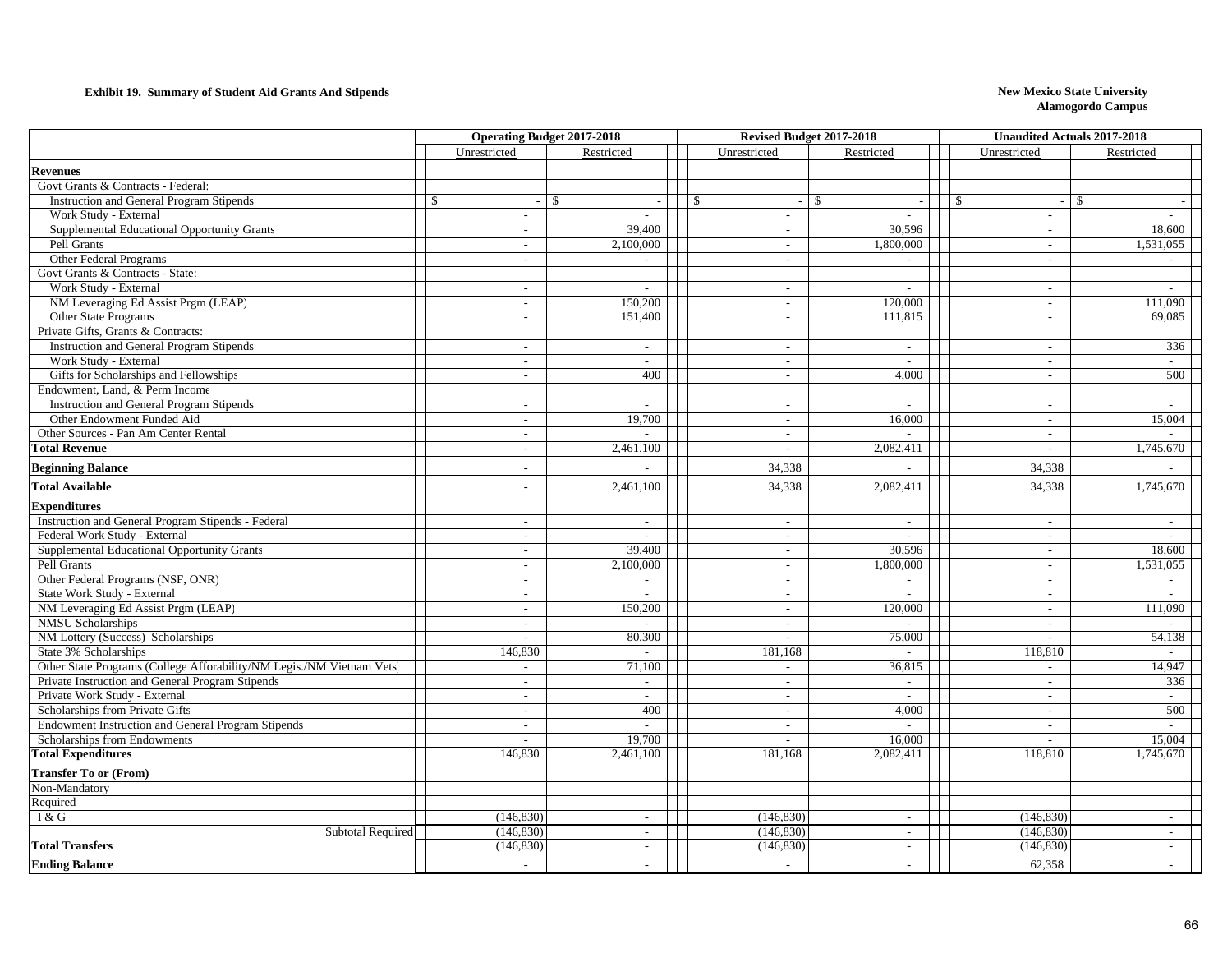|                                         |                          | <b>Operating Budget 2017-2018</b> |                          |                          |                          | Revised Budget 2017-2018 |            |                          |                          | <b>Unaudited Actuals 2017-2018</b> |                          |              |  |
|-----------------------------------------|--------------------------|-----------------------------------|--------------------------|--------------------------|--------------------------|--------------------------|------------|--------------------------|--------------------------|------------------------------------|--------------------------|--------------|--|
|                                         | <b>FTE</b>               | Unrestricted                      | <b>FTE</b>               | Restricted               | <b>FTE</b>               | Unrestricted             | <b>FTE</b> | Restricted               | <b>FTE</b>               | Unrestricted                       | <b>FTE</b>               | Restricted   |  |
| <b>Revenues:</b>                        |                          |                                   |                          |                          |                          |                          |            |                          |                          |                                    |                          |              |  |
| Tuition and Fees                        |                          | $\mathbb{S}$<br>$\sim$            |                          | $\mathbb{S}$             |                          | $\mathbb{S}$             |            | $\mathbb{S}$             |                          | $\mathbb{S}$                       |                          | $\mathbb{S}$ |  |
| Govt Appropriations - Federal           |                          | $\sim$                            |                          |                          |                          |                          |            |                          |                          |                                    |                          |              |  |
| Govt Appropriations - State             |                          | $\overline{\phantom{a}}$          |                          | $\overline{\phantom{a}}$ |                          |                          |            | $\overline{\phantom{a}}$ |                          |                                    |                          |              |  |
| Govt Appropriations - Local             |                          | $\sim$                            |                          |                          |                          |                          |            |                          |                          |                                    |                          |              |  |
| Govt Grants and Contracts - Federal     |                          | $\overline{\phantom{a}}$          |                          |                          |                          |                          |            |                          |                          |                                    |                          |              |  |
| Govt Grants and Contracts - State       |                          | $\sim$                            |                          | $\overline{a}$           |                          |                          |            |                          |                          |                                    |                          |              |  |
| Govt Grants and Contracts - Local       |                          | $\overline{\phantom{a}}$          |                          | $\overline{\phantom{a}}$ |                          |                          |            | ÷                        |                          |                                    |                          |              |  |
| Private Gifts, Grants and Contracts     |                          | $\sim$                            |                          | $\blacksquare$           |                          |                          |            | $\overline{\phantom{a}}$ |                          | $\sim$                             |                          |              |  |
| Endowment, Land, Permanent Fund Income  |                          | $\overline{\phantom{a}}$          |                          |                          |                          |                          |            |                          |                          |                                    |                          |              |  |
| Sales and Services                      |                          | 25,100                            |                          | $\overline{\phantom{a}}$ |                          | 17,830                   |            |                          |                          | 17,549                             |                          |              |  |
| Other Sources                           |                          | 5,400                             |                          | $\blacksquare$           |                          | 11,700                   |            | $\overline{\phantom{a}}$ |                          | 11,757                             |                          |              |  |
| <b>Total Revenue</b>                    |                          | 30,500                            |                          |                          |                          | 29,530                   |            |                          |                          | 29,306                             |                          |              |  |
| <b>Beginning Balance</b>                |                          | 27,171                            |                          |                          |                          | 67,580                   |            |                          |                          | 67,580                             |                          |              |  |
| <b>Total Available</b>                  |                          | 57,671                            |                          |                          |                          | 97,110                   |            |                          |                          | 96,886                             |                          |              |  |
| <b>Expenditures:</b>                    |                          |                                   |                          |                          |                          |                          |            |                          |                          |                                    |                          |              |  |
| <b>Faculty Salaries</b>                 | $\overline{\phantom{a}}$ | $\overline{\phantom{a}}$          | $\sim$                   |                          | $\sim$                   |                          | $\sim$     |                          | $\overline{\phantom{a}}$ | $\overline{\phantom{a}}$           | $\overline{\phantom{a}}$ |              |  |
| Part-Time Instructor Salaries           | $\sim$                   | $\sim$                            | $\sim$                   |                          | $\sim$                   |                          | $\sim$     |                          | $\overline{\phantom{a}}$ |                                    |                          |              |  |
| Professional Salaries                   | $\sim$                   | $\sim$                            | $\sim$                   | $\overline{\phantom{a}}$ | $\sim$                   |                          | $\sim$     | $\overline{\phantom{a}}$ | $\overline{\phantom{a}}$ | $\sim$                             | $\overline{\phantom{a}}$ |              |  |
| <b>Support Staff Salaries</b>           | $\sim$                   | $\sim$                            | $\sim$                   | $\blacksquare$           | $\sim$                   |                          | $\sim$     | $\overline{a}$           | $\overline{\phantom{a}}$ | $\sim$                             | $\overline{\phantom{a}}$ |              |  |
| <b>GA/TA Salaries</b>                   | $\sim$                   | $\overline{\phantom{a}}$          | $\sim$                   |                          | $\overline{\phantom{a}}$ |                          | $\sim$     |                          | $\overline{\phantom{a}}$ |                                    |                          |              |  |
| <b>Student Salaries</b>                 | $\overline{\phantom{a}}$ | $\sim$                            | $\sim$                   | $\overline{\phantom{a}}$ | $\sim$                   |                          | $\sim$     | $\overline{\phantom{a}}$ | $\overline{\phantom{a}}$ | $\blacksquare$                     | $\overline{\phantom{a}}$ |              |  |
| Federal Work-Study Salaries             | $\sim$                   | $\overline{\phantom{a}}$          | $\sim$                   | $\overline{a}$           | $\sim$                   |                          | $\sim$     |                          | $\overline{\phantom{a}}$ | $\overline{a}$                     |                          |              |  |
| <b>State Work-Study Salaries</b>        | $\sim$                   | $\sim$                            | $\sim$                   |                          | $\sim$                   |                          | $\sim$     |                          | $\overline{\phantom{a}}$ | $\overline{a}$                     |                          |              |  |
| Other Salaries                          | $\sim$                   | $\overline{\phantom{a}}$          | $\sim$                   |                          | $\sim$                   |                          | $\sim$     |                          |                          | $\sim$                             | $\overline{\phantom{a}}$ |              |  |
| <b>Total Salaries</b>                   | $\sim$                   | $\sim$                            | $\overline{\phantom{a}}$ |                          |                          |                          |            |                          |                          | $\overline{\phantom{a}}$           |                          |              |  |
| Fringes                                 |                          |                                   |                          |                          |                          |                          |            |                          |                          |                                    |                          |              |  |
| Travel                                  |                          | $\sim$                            |                          | $\overline{a}$           |                          |                          |            | $\overline{a}$           |                          | $\overline{a}$                     |                          |              |  |
| Utilities                               |                          |                                   |                          | $\overline{\phantom{a}}$ |                          |                          |            |                          |                          |                                    |                          |              |  |
| Plant Operation and Maintenance Charges |                          | 40,000                            |                          |                          |                          | 40,000                   |            |                          |                          | 6,000                              |                          |              |  |
| Purchase for Resale                     |                          |                                   |                          | $\overline{\phantom{a}}$ |                          |                          |            | $\overline{\phantom{a}}$ |                          |                                    |                          |              |  |
| Other Supplies and Expenses             |                          | 7,000                             |                          | $\overline{a}$           |                          | 7,500                    |            |                          |                          | 2,869                              |                          |              |  |
| Equipment                               |                          |                                   |                          |                          |                          |                          |            |                          |                          |                                    |                          |              |  |
| <b>Total Expenditures</b>               |                          | 47,000                            |                          |                          |                          | 47,500                   |            |                          |                          | 8,869                              |                          |              |  |
| <b>Transfer To or (From):</b>           |                          |                                   |                          |                          |                          |                          |            |                          |                          |                                    |                          |              |  |
| Non-Mandatory                           |                          |                                   |                          |                          |                          |                          |            |                          |                          |                                    |                          |              |  |
| <b>Auxiliary Enterprises</b>            |                          | $\sim$                            |                          |                          |                          |                          |            | $\overline{a}$           |                          |                                    |                          |              |  |
| <b>Total Non-Mandatory</b>              |                          |                                   |                          |                          |                          |                          |            |                          |                          |                                    |                          |              |  |
| <b>Total Transfers</b>                  |                          |                                   |                          |                          |                          |                          |            |                          |                          |                                    |                          |              |  |
| <b>Ending Balance</b>                   |                          | 10,671                            |                          |                          |                          | 49,610                   |            |                          |                          | 88,017                             |                          |              |  |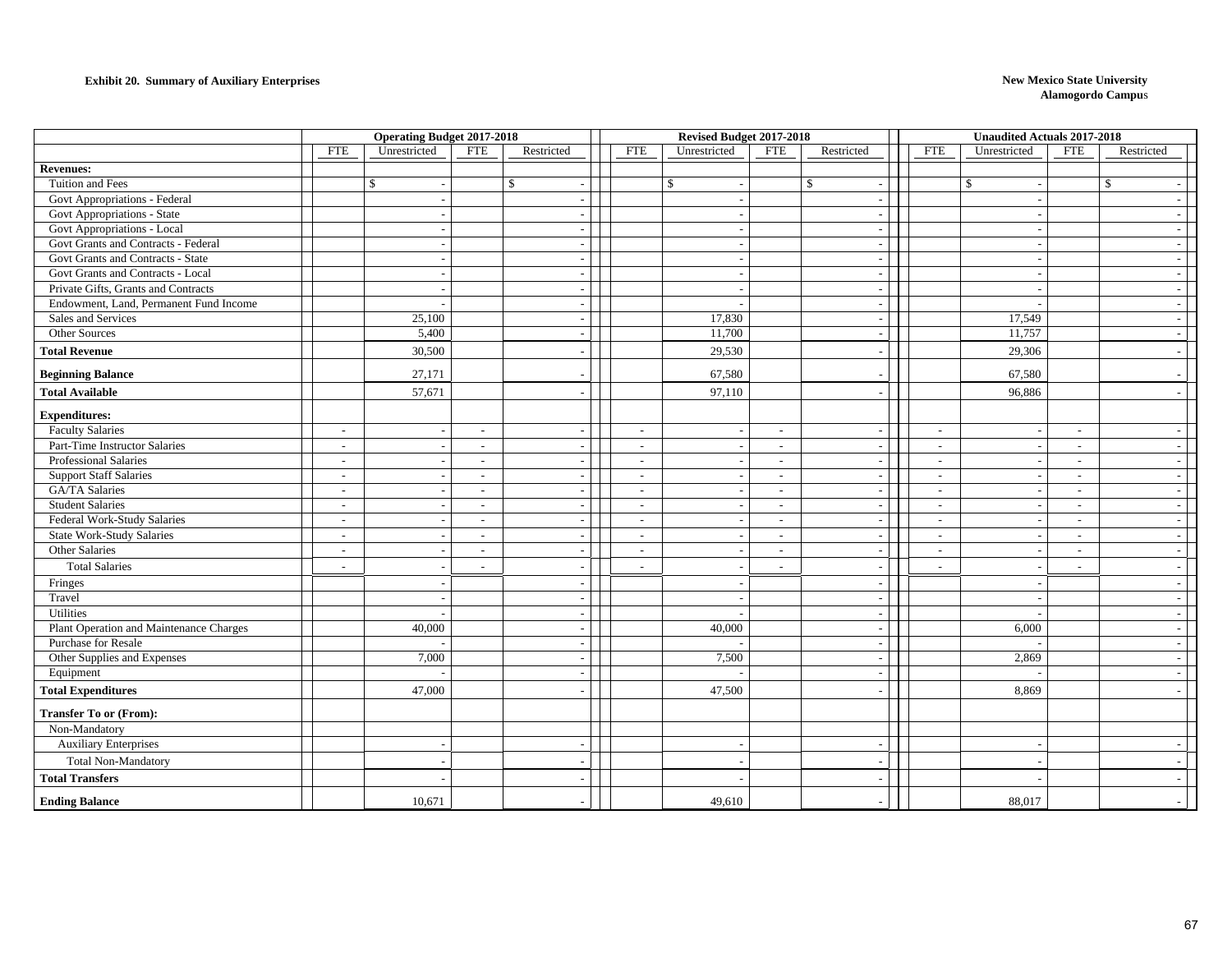### **Exhibit 20A. Auxiliary Enterprises - Detail of Individual Units New Mexico State University**

|                                         |              | <b>Operating Budget 2017-2018</b> |                          |                          |                          | Revised Budget 2017-2018 |                          |                          |                          | Unaudited Actuals 2017-2018 |                          |                    |
|-----------------------------------------|--------------|-----------------------------------|--------------------------|--------------------------|--------------------------|--------------------------|--------------------------|--------------------------|--------------------------|-----------------------------|--------------------------|--------------------|
| <b>Bookstore</b>                        | <b>FTE</b>   | Unrestricted                      | <b>FTE</b>               | Restricted               | <b>FTE</b>               | Unrestricted             | <b>FTE</b>               | Restricted               | <b>FTE</b>               | Unrestricted                | <b>FTE</b>               | Restricted         |
| <b>Revenues:</b>                        |              |                                   |                          |                          |                          |                          |                          |                          |                          |                             |                          |                    |
| Tuition and Fees                        | $\mathbb{S}$ | $\sim$                            |                          | $\mathbb{S}$             |                          | $\mathbb{S}$             |                          | $\mathbb{S}$             |                          | $\mathbb{S}$                |                          | $\mathbf{\hat{S}}$ |
| Govt Appropriations - Federal           |              | $\sim$                            |                          |                          |                          |                          |                          |                          |                          |                             |                          |                    |
| Govt Appropriations - State             |              | $\overline{\phantom{a}}$          |                          | $\overline{\phantom{a}}$ |                          |                          |                          | $\overline{a}$           |                          |                             |                          |                    |
| Govt Appropriations - Local             |              | $\overline{\phantom{a}}$          |                          | $\sim$                   |                          |                          |                          |                          |                          |                             |                          |                    |
| Govt Grants and Contracts - Federal     |              | $\overline{\phantom{a}}$          |                          |                          |                          |                          |                          |                          |                          |                             |                          |                    |
| Govt Grants and Contracts - State       |              | $\overline{\phantom{a}}$          |                          |                          |                          |                          |                          |                          |                          |                             |                          |                    |
| Govt Grants and Contracts - Local       |              | $\overline{\phantom{a}}$          |                          |                          |                          |                          |                          |                          |                          |                             |                          |                    |
| Private Gifts, Grants and Contracts     |              | $\sim$                            |                          |                          |                          |                          |                          | $\overline{\phantom{a}}$ |                          |                             |                          |                    |
| Endowment, Land, Permanent Fund Income  |              | $\overline{\phantom{a}}$          |                          | $\blacksquare$           |                          |                          |                          |                          |                          |                             |                          |                    |
| Sales and Services                      |              | 22,100                            |                          | $\overline{a}$           |                          | 16,830                   |                          |                          |                          | 16,754                      |                          |                    |
| Other Sources                           |              |                                   |                          | $\sim$                   |                          |                          |                          |                          |                          |                             |                          | $\sim$             |
| <b>Total Revenue</b>                    |              | 22,100                            |                          | $\overline{\phantom{a}}$ |                          | 16,830                   |                          |                          |                          | 16,754                      |                          |                    |
| <b>Beginning Balance</b>                |              | 16,397                            |                          |                          |                          | 46,977                   |                          |                          |                          | 46,977                      |                          |                    |
| <b>Total Available</b>                  |              | 38,497                            |                          |                          |                          | 63,807                   |                          |                          |                          | 63,731                      |                          |                    |
| <b>Expenditures:</b>                    |              |                                   |                          |                          |                          |                          |                          |                          |                          |                             |                          |                    |
| <b>Faculty Salaries</b>                 | $\sim$       | $\sim$                            | $\sim$                   |                          | $\sim$                   |                          | $\sim$                   |                          | $\sim$                   |                             | $\sim$                   |                    |
| Part-Time Instructor Salaries           | $\sim$       | $\sim$                            | $\sim$                   |                          | $\sim$                   |                          | $\overline{\phantom{a}}$ |                          | $\sim$                   |                             | $\overline{\phantom{a}}$ |                    |
| Professional Salaries                   | $\sim$       | $\sim$                            | $\sim$                   | $\sim$                   | $\sim$                   |                          | $\sim$                   | $\overline{a}$           | $\sim$                   | $\overline{\phantom{a}}$    | $\overline{\phantom{a}}$ | $\sim$             |
| <b>Support Staff Salaries</b>           | $\sim$       | $\overline{\phantom{a}}$          | $\overline{\phantom{a}}$ | $\overline{\phantom{a}}$ | $\sim$                   |                          | $\sim$                   |                          | $\overline{\phantom{a}}$ | $\overline{\phantom{a}}$    | $\overline{\phantom{a}}$ | $\sim$             |
| GA/TA Salaries                          | $\sim$       | $\sim$                            | $\sim$                   |                          | $\sim$                   |                          | $\sim$                   |                          | $\overline{\phantom{a}}$ |                             | $\overline{\phantom{a}}$ |                    |
| <b>Student Salaries</b>                 | $\sim$       | $\overline{\phantom{a}}$          | $\overline{\phantom{a}}$ |                          | $\sim$                   |                          | $\sim$                   | $\overline{\phantom{a}}$ |                          |                             | $\overline{\phantom{a}}$ |                    |
| Federal Work-Study Salaries             | $\sim$       | $\overline{\phantom{a}}$          | $\overline{\phantom{a}}$ |                          | $\overline{\phantom{a}}$ |                          | $\sim$                   |                          | $\overline{\phantom{a}}$ |                             | $\overline{\phantom{a}}$ |                    |
| <b>State Work-Study Salaries</b>        | $\sim$       | $\sim$                            | $\sim$                   |                          | $\sim$                   |                          | $\sim$                   |                          | $\overline{\phantom{a}}$ |                             | $\overline{\phantom{a}}$ |                    |
| Other Salaries                          | $\sim$       | $\overline{\phantom{a}}$          | $\overline{\phantom{a}}$ | $\sim$                   | $\sim$                   |                          | $\sim$                   |                          | $\overline{\phantom{a}}$ | $\blacksquare$              | $\overline{\phantom{a}}$ |                    |
| <b>Total Salaries</b>                   | $\sim$       | $\sim$                            | $\sim$                   |                          | $\sim$                   |                          | $\sim$                   |                          | $\sim$                   |                             | $\overline{\phantom{a}}$ |                    |
| Fringes                                 |              |                                   |                          |                          |                          |                          |                          |                          |                          |                             |                          |                    |
| Travel                                  |              | $\overline{\phantom{a}}$          |                          | $\sim$                   |                          |                          |                          | $\overline{\phantom{a}}$ |                          | $\overline{a}$              |                          | $\sim$             |
| Utilities                               |              |                                   |                          | $\overline{a}$           |                          |                          |                          |                          |                          |                             |                          |                    |
| Plant Operation and Maintenance Charges |              | 30,000                            |                          |                          |                          | 32,000                   |                          |                          |                          | 4,000                       |                          |                    |
| Purchase for Resale                     |              |                                   |                          | $\sim$                   |                          |                          |                          | $\overline{a}$           |                          |                             |                          |                    |
| Other Supplies and Expenses             |              | 4,000                             |                          | $\sim$                   |                          | 2,000                    |                          | $\overline{\phantom{a}}$ |                          |                             |                          |                    |
| Equipment                               |              |                                   |                          | $\sim$                   |                          |                          |                          |                          |                          |                             |                          |                    |
| <b>Total Expenditures</b>               |              | 34,000                            |                          |                          |                          | 34,000                   |                          |                          |                          | 4,000                       |                          |                    |
| <b>Transfer To or (From):</b>           |              |                                   |                          |                          |                          |                          |                          |                          |                          |                             |                          |                    |
| Non-Mandatory                           |              |                                   |                          |                          |                          |                          |                          |                          |                          |                             |                          |                    |
| <b>Auxiliary Enterprises</b>            |              | $\overline{\phantom{a}}$          |                          | $\sim$                   |                          |                          |                          | $\overline{\phantom{a}}$ |                          |                             |                          |                    |
| <b>Total Non-Mandatory</b>              |              |                                   |                          |                          |                          |                          |                          |                          |                          |                             |                          |                    |
| <b>Total Transfers</b>                  |              |                                   |                          |                          |                          |                          |                          |                          |                          |                             |                          |                    |
| <b>Ending Balance</b>                   |              | 4,497                             |                          |                          |                          | 29,807                   |                          |                          |                          | 59,731                      |                          |                    |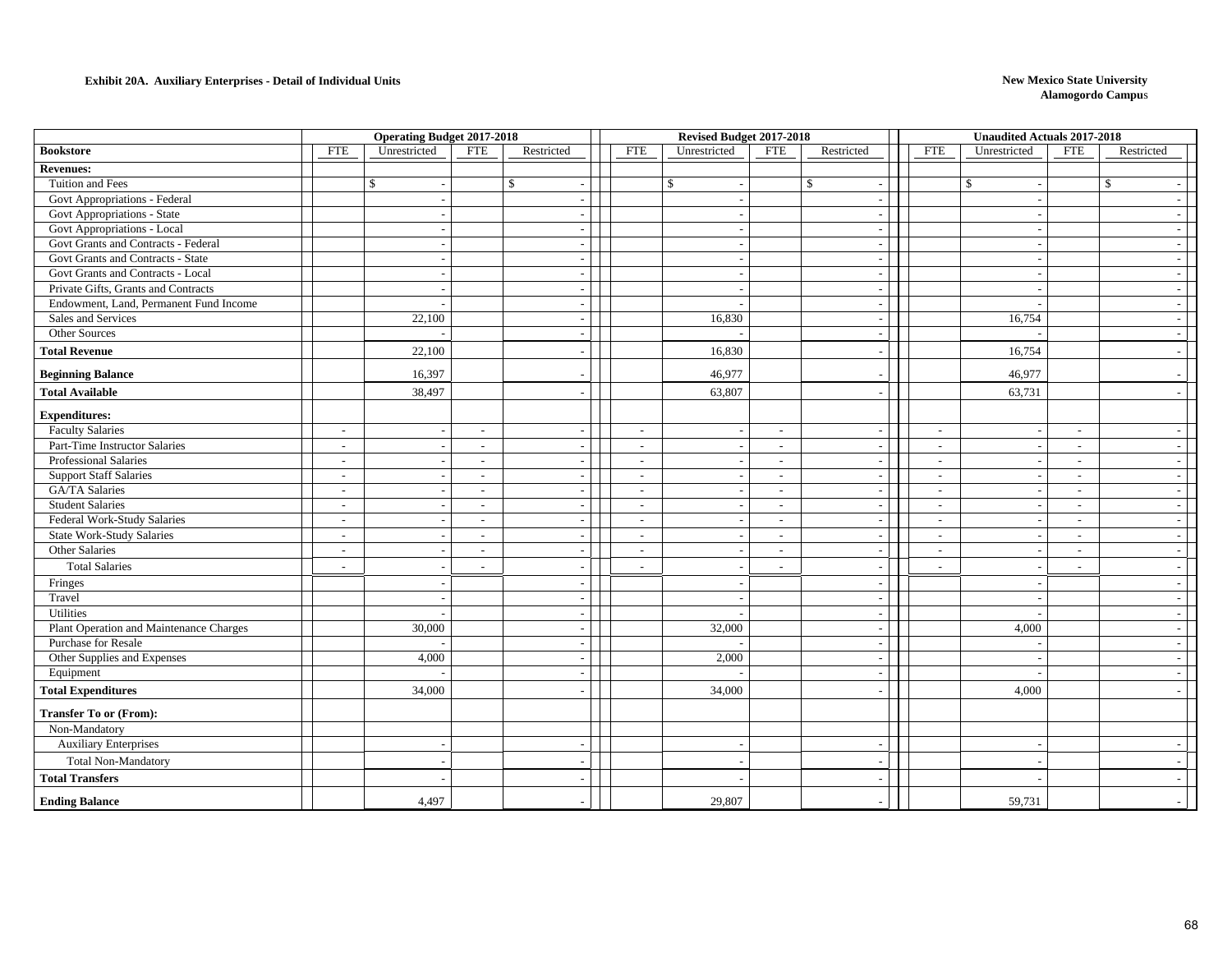### **Exhibit 20A. Auxiliary Enterprises - Detail of Individual Units New Mexico State University**

|                                         |                            | <b>Operating Budget 2017-2018</b>                    |                          |                          | Revised Budget 2017-2018 |            |                          |                          | Unaudited Actuals 2017-2018 |                          |                    |
|-----------------------------------------|----------------------------|------------------------------------------------------|--------------------------|--------------------------|--------------------------|------------|--------------------------|--------------------------|-----------------------------|--------------------------|--------------------|
| <b>Food Service</b>                     | Unrestricted<br><b>FTE</b> | <b>FTE</b>                                           | Restricted               | <b>FTE</b>               | Unrestricted             | <b>FTE</b> | Restricted               | <b>FTE</b>               | Unrestricted                | <b>FTE</b>               | Restricted         |
| <b>Revenues:</b>                        |                            |                                                      |                          |                          |                          |            |                          |                          |                             |                          |                    |
| Tuition and Fees                        | $\mathbb{S}$               | $\sim$                                               | $\mathcal{S}$            |                          | $\mathbb{S}$             |            | $\mathbf{\hat{S}}$       |                          | $\mathbf{\hat{s}}$          |                          | $\mathbf{\hat{S}}$ |
| Govt Appropriations - Federal           |                            | $\overline{\phantom{a}}$                             |                          |                          |                          |            |                          |                          |                             |                          |                    |
| Govt Appropriations - State             |                            | $\overline{\phantom{a}}$                             | $\sim$                   |                          |                          |            |                          |                          |                             |                          |                    |
| Govt Appropriations - Local             |                            | $\overline{\phantom{a}}$                             | $\sim$                   |                          |                          |            |                          |                          |                             |                          |                    |
| Govt Grants and Contracts - Federal     |                            |                                                      |                          |                          |                          |            |                          |                          |                             |                          |                    |
| Govt Grants and Contracts - State       |                            | $\sim$                                               | $\overline{\phantom{a}}$ |                          |                          |            |                          |                          |                             |                          |                    |
| Govt Grants and Contracts - Local       |                            | $\sim$                                               |                          |                          |                          |            |                          |                          |                             |                          |                    |
| Private Gifts, Grants and Contracts     |                            | $\sim$                                               | $\sim$                   |                          |                          |            | $\overline{\phantom{a}}$ |                          | $\overline{a}$              |                          | $\sim$             |
| Endowment, Land, Permanent Fund Income  |                            | $\overline{\phantom{a}}$                             | $\overline{\phantom{a}}$ |                          |                          |            |                          |                          |                             |                          |                    |
| Sales and Services                      |                            | 3,000                                                | $\sim$                   |                          | 1,000                    |            |                          |                          | 795                         |                          |                    |
| Other Sources                           |                            |                                                      | $\sim$                   |                          |                          |            |                          |                          |                             |                          | $\sim$             |
| <b>Total Revenue</b>                    |                            | 3,000                                                |                          |                          | 1,000                    |            |                          |                          | 795                         |                          |                    |
| <b>Beginning Balance</b>                |                            | 3,804                                                |                          |                          | 3,804                    |            |                          |                          | 3,804                       |                          |                    |
| <b>Total Available</b>                  |                            | 6,804                                                |                          |                          | 4,804                    |            |                          |                          | 4,599                       |                          |                    |
| <b>Expenditures:</b>                    |                            |                                                      |                          |                          |                          |            |                          |                          |                             |                          |                    |
| <b>Faculty Salaries</b>                 | $\sim$                     | $\sim$<br>$\sim$                                     |                          | $\sim$                   |                          | $\sim$     |                          | $\sim$                   |                             | $\sim$                   |                    |
| Part-Time Instructor Salaries           | $\sim$                     | $\sim$<br>$\sim$                                     |                          | $\sim$                   |                          | $\sim$     |                          | $\overline{\phantom{a}}$ |                             |                          |                    |
| Professional Salaries                   | $\sim$                     | $\overline{\phantom{a}}$<br>$\overline{\phantom{a}}$ | $\overline{\phantom{a}}$ | $\sim$                   |                          | $\sim$     | $\overline{\phantom{a}}$ | $\overline{\phantom{a}}$ | $\sim$                      | $\overline{\phantom{a}}$ |                    |
| <b>Support Staff Salaries</b>           | $\sim$                     | $\overline{\phantom{a}}$<br>$\sim$                   |                          | $\sim$                   |                          | $\sim$     |                          | $\overline{\phantom{a}}$ | $\sim$                      | $\sim$                   |                    |
| GA/TA Salaries                          | $\sim$                     | $\sim$<br>$\overline{\phantom{a}}$                   |                          | $\sim$                   |                          | $\sim$     |                          | $\overline{\phantom{a}}$ |                             | $\overline{\phantom{a}}$ |                    |
| <b>Student Salaries</b>                 | $\sim$                     | $\overline{\phantom{a}}$<br>$\sim$                   | $\blacksquare$           | $\sim$                   |                          | $\sim$     |                          | $\sim$                   | $\overline{a}$              | $\sim$                   |                    |
| Federal Work-Study Salaries             | $\sim$                     | $\overline{\phantom{a}}$<br>$\overline{\phantom{a}}$ | $\sim$                   | $\overline{\phantom{a}}$ |                          | $\sim$     |                          | $\overline{\phantom{a}}$ |                             | $\overline{\phantom{a}}$ |                    |
| <b>State Work-Study Salaries</b>        | $\sim$                     | $\sim$<br>$\sim$                                     | $\overline{a}$           | $\sim$                   |                          | $\sim$     |                          | $\sim$                   | $\sim$                      | $\sim$                   |                    |
| Other Salaries                          | $\sim$                     | $\overline{\phantom{a}}$<br>$\sim$                   |                          | $\sim$                   |                          | $\sim$     |                          | $\overline{\phantom{a}}$ | $\sim$                      | $\overline{\phantom{a}}$ |                    |
| <b>Total Salaries</b>                   | $\sim$                     | $\sim$<br>$\sim$                                     | $\sim$                   | $\overline{\phantom{a}}$ |                          | $\sim$     |                          | $\overline{\phantom{a}}$ | $\overline{\phantom{a}}$    | $\overline{\phantom{a}}$ |                    |
| Fringes                                 |                            |                                                      |                          |                          |                          |            |                          |                          |                             |                          |                    |
| Travel                                  |                            | $\overline{\phantom{a}}$                             | $\sim$                   |                          | ٠.                       |            | $\overline{\phantom{a}}$ |                          | $\blacksquare$              |                          |                    |
| Utilities                               |                            |                                                      |                          |                          |                          |            |                          |                          |                             |                          |                    |
| Plant Operation and Maintenance Charges |                            | 3,000                                                | $\overline{\phantom{a}}$ |                          | 500                      |            |                          |                          |                             |                          |                    |
| Purchase for Resale                     |                            |                                                      | $\overline{\phantom{a}}$ |                          |                          |            | $\overline{\phantom{a}}$ |                          |                             |                          |                    |
| Other Supplies and Expenses             |                            | 1,500                                                | $\sim$                   |                          | 500                      |            |                          |                          | 653                         |                          |                    |
| Equipment                               |                            |                                                      |                          |                          |                          |            |                          |                          |                             |                          |                    |
| <b>Total Expenditures</b>               |                            | 4,500                                                |                          |                          | 1,000                    |            |                          |                          | 653                         |                          |                    |
| <b>Transfer To or (From):</b>           |                            |                                                      |                          |                          |                          |            |                          |                          |                             |                          |                    |
| Non-Mandatory                           |                            |                                                      |                          |                          |                          |            |                          |                          |                             |                          |                    |
| <b>Auxiliary Enterprises</b>            |                            | $\overline{\phantom{a}}$                             | $\blacksquare$           |                          |                          |            |                          |                          |                             |                          |                    |
| <b>Total Non-Mandatory</b>              |                            | $\overline{\phantom{a}}$                             |                          |                          |                          |            |                          |                          |                             |                          |                    |
| <b>Total Transfers</b>                  |                            |                                                      |                          |                          |                          |            |                          |                          |                             |                          |                    |
| <b>Ending Balance</b>                   |                            | 2,304                                                |                          |                          | 3,804                    |            |                          |                          | 3,946                       |                          |                    |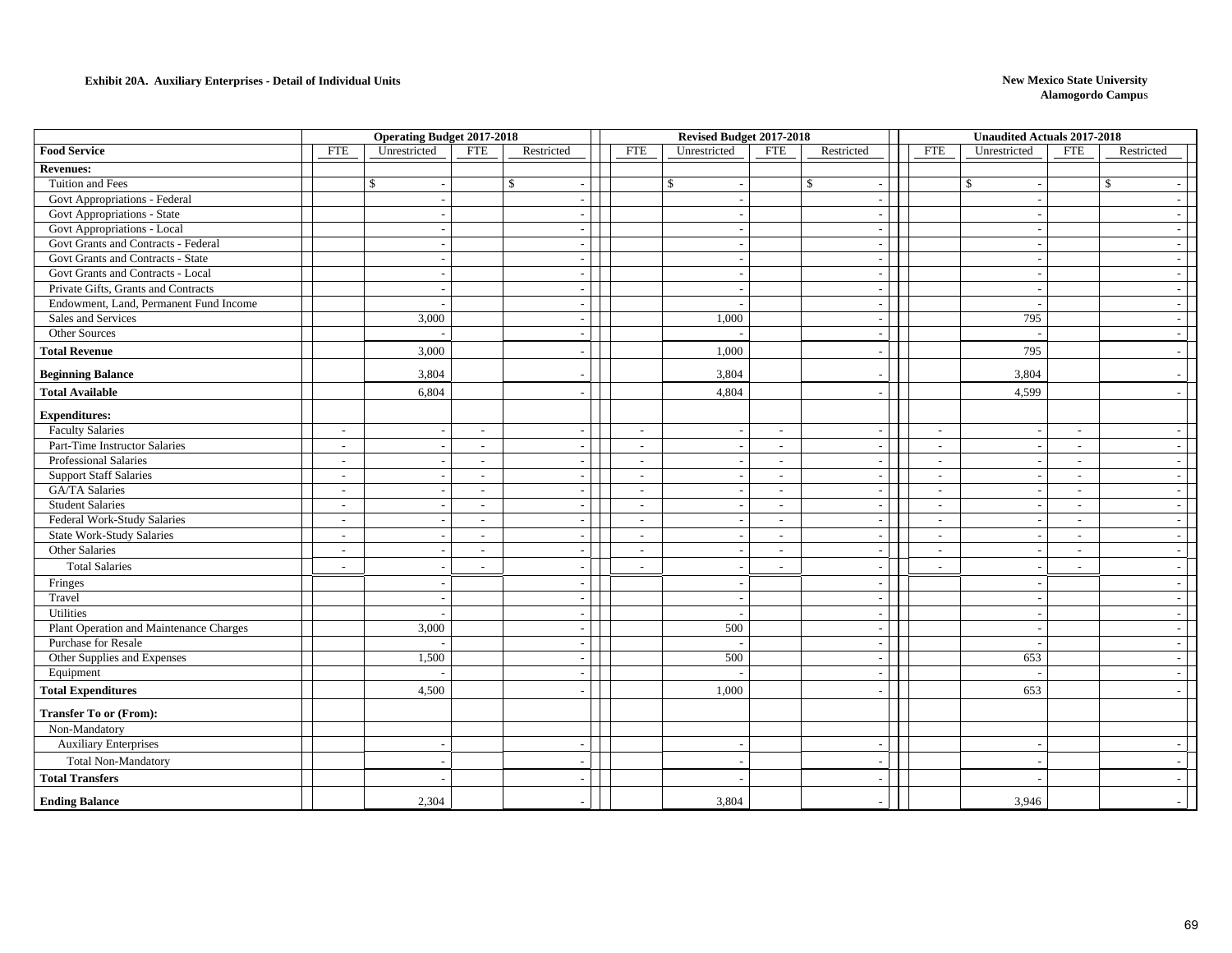### **Exhibit 20A. Auxiliary Enterprises - Detail of Individual Units New Mexico State University**

|                                         |                          | <b>Operating Budget 2017-2018</b>        |                          |                          | Revised Budget 2017-2018 |                          |                    | Unaudited Actuals 2017-2018 |                          |                          |                          |                          |              |  |
|-----------------------------------------|--------------------------|------------------------------------------|--------------------------|--------------------------|--------------------------|--------------------------|--------------------|-----------------------------|--------------------------|--------------------------|--------------------------|--------------------------|--------------|--|
| <b>Tays Event Center</b>                | <b>FTE</b>               | Unrestricted                             | FTE                      | Restricted               |                          | <b>FTE</b>               | Unrestricted       | <b>FTE</b>                  | Restricted               | <b>FTE</b>               | Unrestricted             | <b>FTE</b>               | Restricted   |  |
| <b>Revenues:</b>                        |                          |                                          |                          |                          |                          |                          |                    |                             |                          |                          |                          |                          |              |  |
| Tuition and Fees                        |                          | $\mathbb{S}$<br>$\overline{\phantom{a}}$ |                          | $\mathbf{\hat{S}}$       |                          |                          | $\mathbf{\hat{S}}$ |                             | $\mathbb{S}$             |                          | $\mathbf{\hat{S}}$       |                          | $\mathbb{S}$ |  |
| Govt Appropriations - Federal           |                          | $\overline{\phantom{a}}$                 |                          |                          |                          |                          |                    |                             |                          |                          |                          |                          |              |  |
| Govt Appropriations - State             |                          | $\overline{\phantom{a}}$                 |                          |                          |                          |                          |                    |                             |                          |                          |                          |                          |              |  |
| Govt Appropriations - Local             |                          | $\overline{\phantom{a}}$                 |                          | $\overline{a}$           |                          |                          |                    |                             |                          |                          |                          |                          |              |  |
| Govt Grants and Contracts - Federal     |                          | $\overline{\phantom{a}}$                 |                          |                          |                          |                          |                    |                             |                          |                          |                          |                          |              |  |
| Govt Grants and Contracts - State       |                          | $\overline{\phantom{a}}$                 |                          | $\overline{\phantom{a}}$ |                          |                          |                    |                             | $\overline{\phantom{a}}$ |                          |                          |                          |              |  |
| Govt Grants and Contracts - Local       |                          | $\overline{\phantom{a}}$                 |                          | $\overline{\phantom{a}}$ |                          |                          |                    |                             | $\overline{\phantom{a}}$ |                          |                          |                          |              |  |
| Private Gifts, Grants and Contracts     |                          | $\sim$                                   |                          | $\overline{\phantom{a}}$ |                          |                          |                    |                             | $\overline{a}$           |                          | $\overline{\phantom{a}}$ |                          |              |  |
| Endowment, Land, Permanent Fund Income  |                          | $\overline{\phantom{a}}$                 |                          |                          |                          |                          |                    |                             |                          |                          |                          |                          |              |  |
| Sales and Services                      |                          |                                          |                          |                          |                          |                          |                    |                             |                          |                          |                          |                          |              |  |
| Other Sources                           |                          | 5,400                                    |                          | $\blacksquare$           |                          |                          | 11,700             |                             |                          |                          | 11,757                   |                          |              |  |
| <b>Total Revenue</b>                    |                          | 5,400                                    |                          |                          |                          |                          | 11,700             |                             |                          |                          | 11,757                   |                          |              |  |
| <b>Beginning Balance</b>                |                          | 6,970                                    |                          |                          |                          |                          | 16,799             |                             |                          |                          | 16,799                   |                          |              |  |
| <b>Total Available</b>                  |                          | 12,370                                   |                          |                          |                          |                          | 28,499             |                             |                          |                          | 28,556                   |                          |              |  |
| <b>Expenditures:</b>                    |                          |                                          |                          |                          |                          |                          |                    |                             |                          |                          |                          |                          |              |  |
| <b>Faculty Salaries</b>                 | $\sim$                   | $\overline{\phantom{a}}$                 | $\sim$                   |                          |                          | $\sim$                   |                    | $\sim$                      |                          | $\sim$                   |                          | $\sim$                   |              |  |
| Part-Time Instructor Salaries           | $\sim$                   | $\overline{\phantom{a}}$                 | $\overline{\phantom{a}}$ | $\sim$                   |                          | $\overline{\phantom{a}}$ |                    | $\sim$                      |                          | $\overline{\phantom{a}}$ |                          |                          |              |  |
| Professional Salaries                   | $\sim$                   | $\sim$                                   | $\sim$                   | $\overline{\phantom{a}}$ |                          | $\sim$                   |                    | $\sim$                      | $\overline{\phantom{a}}$ | $\overline{\phantom{a}}$ | $\sim$                   | $\overline{\phantom{a}}$ |              |  |
| <b>Support Staff Salaries</b>           | $\sim$                   | $\sim$                                   | $\sim$                   | $\blacksquare$           |                          | $\sim$                   |                    | $\sim$                      |                          | $\overline{\phantom{a}}$ |                          | $\overline{\phantom{a}}$ |              |  |
| <b>GA/TA Salaries</b>                   | $\sim$                   | $\overline{a}$                           | $\sim$                   |                          |                          | $\sim$                   |                    | $\sim$                      |                          | $\overline{\phantom{a}}$ |                          | $\overline{\phantom{a}}$ |              |  |
| <b>Student Salaries</b>                 | $\overline{\phantom{a}}$ | $\overline{\phantom{a}}$                 | $\sim$                   | $\overline{a}$           |                          | $\overline{\phantom{a}}$ |                    | $\sim$                      |                          |                          |                          |                          |              |  |
| Federal Work-Study Salaries             | $\sim$                   | $\overline{\phantom{a}}$                 | $\sim$                   | $\overline{\phantom{a}}$ |                          | $\overline{\phantom{a}}$ |                    | $\sim$                      |                          | $\overline{\phantom{a}}$ |                          |                          |              |  |
| <b>State Work-Study Salaries</b>        | $\sim$                   | $\sim$                                   | $\sim$                   |                          |                          | $\overline{\phantom{a}}$ |                    | $\sim$                      | ÷,                       | $\overline{\phantom{a}}$ |                          | $\overline{\phantom{a}}$ |              |  |
| Other Salaries                          | $\sim$                   | $\overline{\phantom{a}}$                 | $\overline{\phantom{a}}$ | $\sim$                   |                          | $\sim$                   |                    | $\sim$                      |                          | $\overline{\phantom{a}}$ | $\sim$                   | $\overline{\phantom{a}}$ |              |  |
| <b>Total Salaries</b>                   | $\sim$                   | $\overline{a}$                           | $\sim$                   |                          |                          | $\sim$                   |                    | $\sim$                      |                          |                          |                          |                          |              |  |
| Fringes                                 |                          |                                          |                          |                          |                          |                          |                    |                             |                          |                          |                          |                          |              |  |
| Travel                                  |                          | $\overline{\phantom{a}}$                 |                          | $\overline{\phantom{a}}$ |                          |                          |                    |                             | $\overline{\phantom{a}}$ |                          | $\overline{\phantom{a}}$ |                          |              |  |
| Utilities                               |                          |                                          |                          | $\overline{a}$           |                          |                          |                    |                             |                          |                          |                          |                          |              |  |
| Plant Operation and Maintenance Charges |                          | 7,000                                    |                          |                          |                          |                          | 7,500              |                             |                          |                          | 2,000                    |                          |              |  |
| Purchase for Resale                     |                          |                                          |                          | $\sim$                   |                          |                          |                    |                             | $\overline{\phantom{a}}$ |                          |                          |                          |              |  |
| Other Supplies and Expenses             |                          | 1,500                                    |                          | $\blacksquare$           |                          |                          | 5,000              |                             | $\overline{\phantom{a}}$ |                          | 2,216                    |                          |              |  |
| Equipment                               |                          |                                          |                          | $\overline{\phantom{a}}$ |                          |                          |                    |                             |                          |                          |                          |                          |              |  |
| <b>Total Expenditures</b>               |                          | 8,500                                    |                          |                          |                          |                          | 12,500             |                             |                          |                          | 4,216                    |                          |              |  |
| <b>Transfer To or (From):</b>           |                          |                                          |                          |                          |                          |                          |                    |                             |                          |                          |                          |                          |              |  |
| Non-Mandatory                           |                          |                                          |                          |                          |                          |                          |                    |                             |                          |                          |                          |                          |              |  |
| <b>Auxiliary Enterprises</b>            |                          | $\sim$                                   |                          | $\sim$                   |                          |                          |                    |                             | $\overline{\phantom{a}}$ |                          |                          |                          |              |  |
| <b>Total Non-Mandatory</b>              |                          |                                          |                          |                          |                          |                          |                    |                             |                          |                          |                          |                          |              |  |
| <b>Total Transfers</b>                  |                          |                                          |                          |                          |                          |                          |                    |                             |                          |                          |                          |                          |              |  |
| <b>Ending Balance</b>                   |                          | 3,870                                    |                          |                          |                          |                          | 15,999             |                             |                          |                          | 24,340                   |                          |              |  |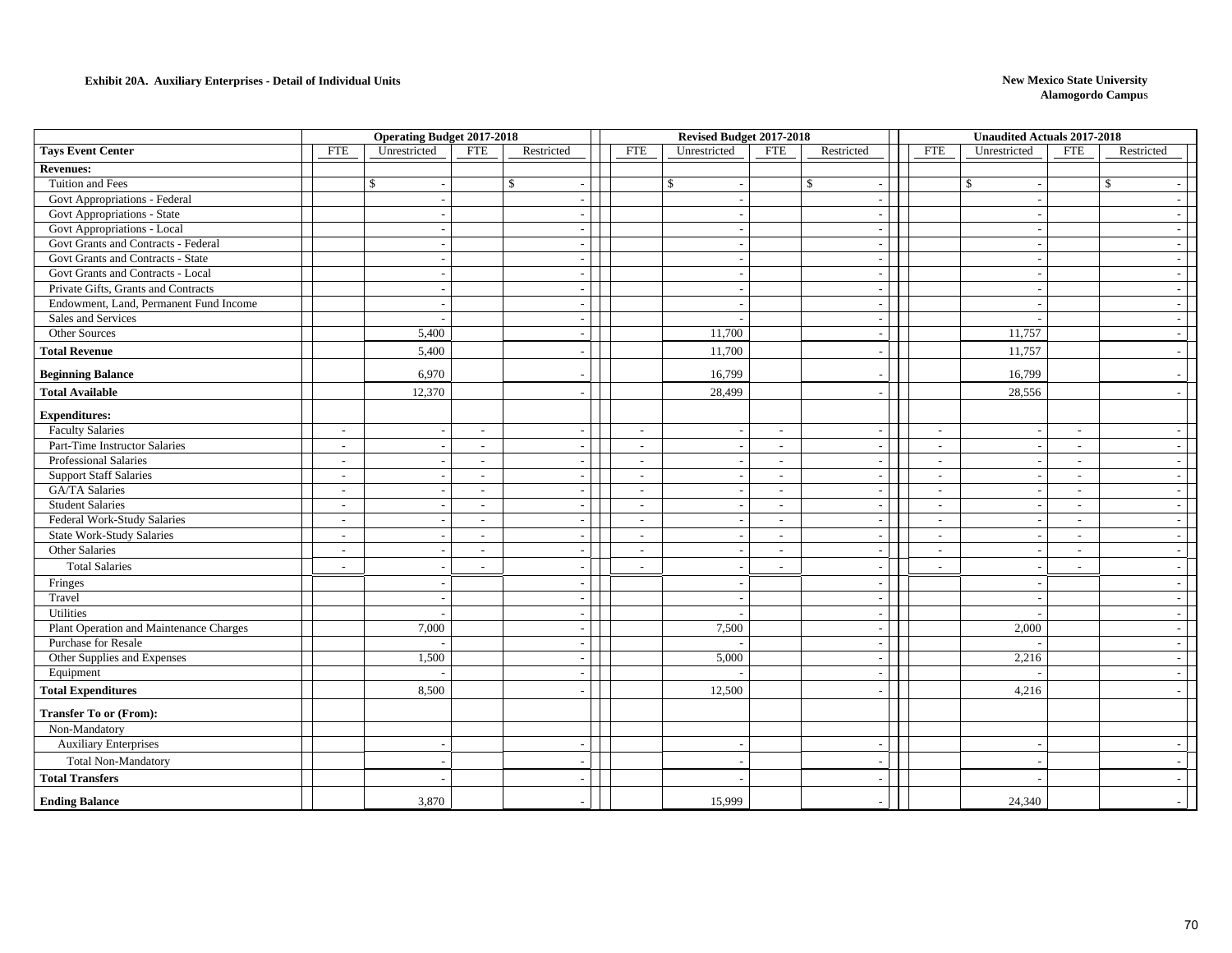### **Exhibit I. Summary of Capital Outlay New Mexico State University**

|                                             | <b>Operating Budget 2017-2018</b> |                | Revised Budget 2017-2018  |                          | Unaudited Actuals 2017-2018 |                          |  |
|---------------------------------------------|-----------------------------------|----------------|---------------------------|--------------------------|-----------------------------|--------------------------|--|
|                                             | Unrestricted                      | Restricted     | Unrestricted              | Restricted               | Unrestricted                | Restricted               |  |
|                                             |                                   |                |                           |                          |                             |                          |  |
| <b>Revenues</b>                             |                                   |                |                           |                          |                             |                          |  |
| Allocated                                   |                                   |                |                           |                          |                             |                          |  |
| All Revenue                                 | \$<br>556,956 \$                  |                | $\mathbb{S}$<br>1,082,234 | \$                       | \$<br>741,186 \$            |                          |  |
| Unallocated                                 |                                   |                |                           |                          |                             |                          |  |
| Other                                       | 24,714                            | $\sim$         | 24,421                    | $\overline{\phantom{a}}$ | 23,341                      | $\sim$                   |  |
| <b>Total Revenues (Exh 1)</b>               | 581,670                           | $\blacksquare$ | 1,106,655                 | $\overline{\phantom{a}}$ | 764,527                     | $\blacksquare$           |  |
|                                             |                                   |                |                           |                          |                             |                          |  |
| <b>Beginning Balances (Exh 1)</b>           | 2,355,233                         |                | 2,676,789                 | $\overline{\phantom{a}}$ | 2,676,789                   |                          |  |
| <b>Total Available (Exh 1)</b>              | 2,936,903                         | $\blacksquare$ | 3,783,444                 | $\blacksquare$           | 3,441,316                   | $\blacksquare$           |  |
|                                             |                                   |                |                           |                          |                             |                          |  |
| <b>Expenditures</b>                         |                                   |                |                           |                          |                             |                          |  |
| Allocated                                   |                                   |                |                           |                          |                             |                          |  |
| Minor Projects                              | $\overline{1,268,409}$            | $\sim$         | 462,585                   | $\overline{\phantom{a}}$ | 215,487                     | $\overline{\phantom{a}}$ |  |
| <b>Major Projects</b>                       | 500,000                           | $\sim$         | 1,058,982                 | $\overline{\phantom{a}}$ | 627,565                     | $\overline{\phantom{a}}$ |  |
| Unallocated                                 |                                   |                |                           |                          |                             |                          |  |
| <b>Minor Projects</b>                       | $\sim$                            | $\sim$         | 104,438                   | $\overline{\phantom{a}}$ | 37,755                      | $\overline{\phantom{a}}$ |  |
| Major Projects                              | $\sim$                            | $\sim$         | 139                       | $\overline{\phantom{a}}$ | 139                         | ÷                        |  |
| <b>Total Expenditures (Exh 1)</b>           | 1,768,409                         | $\blacksquare$ | 1,626,144                 | $\overline{\phantom{a}}$ | 880,946                     | $\blacksquare$           |  |
|                                             |                                   |                |                           |                          |                             |                          |  |
| <b>Transfers</b>                            |                                   |                |                           |                          |                             |                          |  |
| Non-Mandatory                               |                                   |                |                           |                          |                             |                          |  |
| Allocated                                   |                                   |                |                           |                          |                             |                          |  |
| Capital Outlay                              | (49, 429)                         | $\sim$         | (49,500)                  | $\overline{\phantom{a}}$ | $\overline{\phantom{a}}$    | $\overline{\phantom{a}}$ |  |
| Unallocated                                 |                                   |                |                           |                          |                             |                          |  |
| <b>Student Social and Cultural</b>          |                                   | $\sim$         | (17, 424)                 | $\blacksquare$           | (13, 488)                   | $\sim$                   |  |
| Capital Outlay                              | 49,429                            | $\sim$         | 49,500                    | $\overline{\phantom{a}}$ |                             | $\sim$                   |  |
| Subtotal Non-Mandatory                      |                                   | $\sim$         | (17, 424)                 | $\overline{\phantom{a}}$ | (13, 488)                   | ÷.                       |  |
| Required                                    |                                   |                |                           |                          |                             |                          |  |
| Allocated                                   |                                   |                |                           |                          |                             |                          |  |
| I & G                                       | (29,083)                          | $\blacksquare$ | (29,083)                  | $\blacksquare$           | (29,083)                    | $\sim$                   |  |
| Subtotal Required                           | (29,083)                          | $\sim$         | (29,083)                  | $\sim$                   | (29,083)                    | $\sim$                   |  |
|                                             |                                   |                |                           |                          |                             |                          |  |
| <b>Total Net Transfers (Exh 1)</b>          | (29,083)                          | $\blacksquare$ | (46, 507)                 | $\overline{\phantom{a}}$ | (42, 571)                   | $\overline{\phantom{a}}$ |  |
|                                             |                                   |                |                           |                          |                             |                          |  |
| <b>Total Expenditures And Net Transfers</b> | 1,739,326                         | $\blacksquare$ | 1,579,637                 | $\blacksquare$           | 838,375                     | $\overline{\phantom{a}}$ |  |
| <b>Ending Balance (Exh 1)</b>               | 1,197,577                         | $\blacksquare$ | 2,203,807                 | $\blacksquare$           | 2,602,941                   | $\blacksquare$           |  |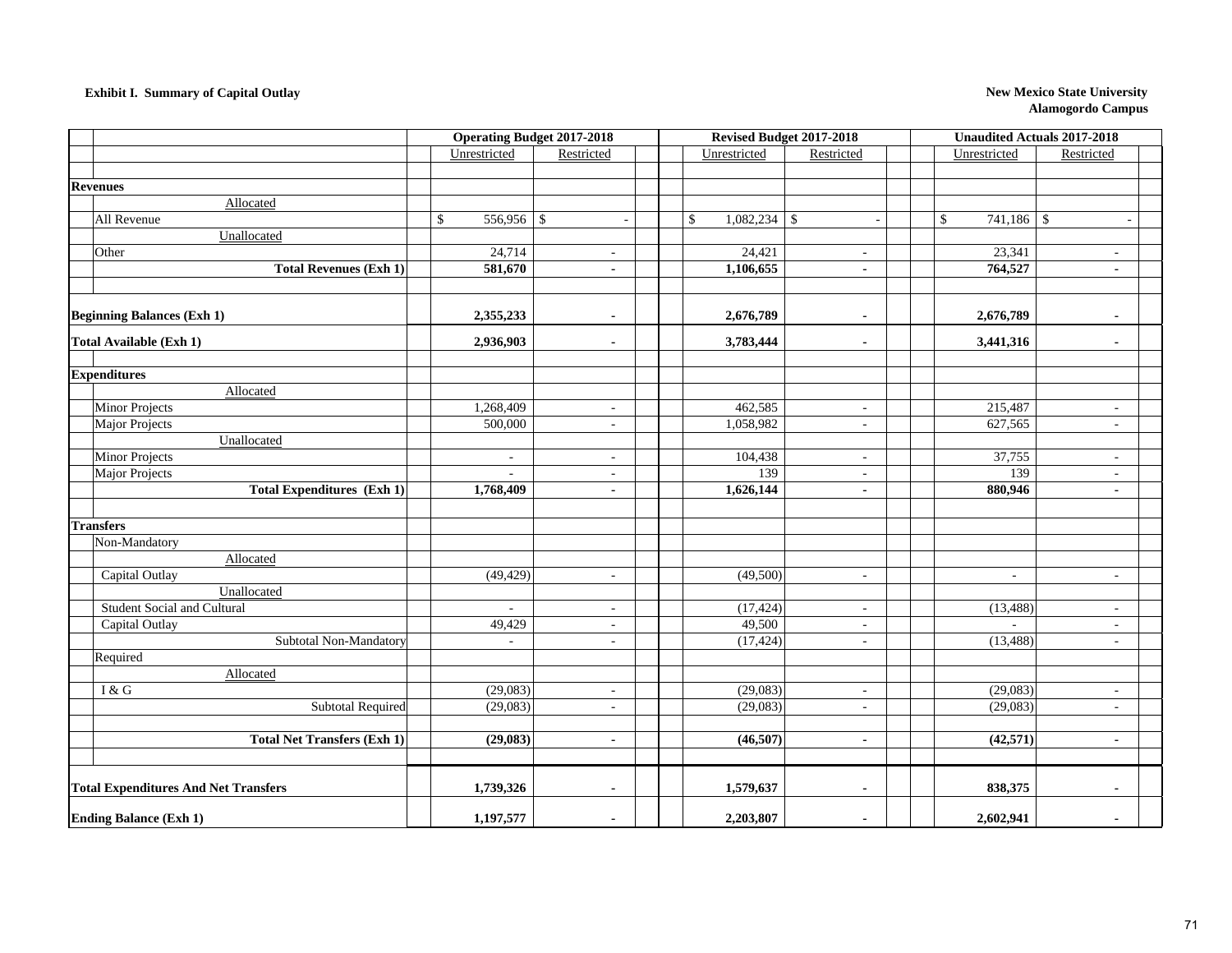### **Exhibit II. Summary of Renewals and Replacements New Mexico State University New Mexico State University**

|                                             |                | <b>Operating Budget 2017-2018</b> |                          | Revised Budget 2017-2018 |                                | <b>Unaudited Actuals 2017-2018</b> |  |  |
|---------------------------------------------|----------------|-----------------------------------|--------------------------|--------------------------|--------------------------------|------------------------------------|--|--|
|                                             | Unrestricted   | Restricted                        | Unrestricted             | Restricted               | Unrestricted                   | Restricted                         |  |  |
|                                             |                |                                   |                          |                          |                                |                                    |  |  |
| <b>Revenues</b>                             |                |                                   |                          |                          |                                |                                    |  |  |
| <b>Investment Earnings</b>                  | $\mathbb{S}$   | $\mathbb{S}$                      | \$                       | \$                       | \$<br>$\overline{\phantom{a}}$ | \$<br>$\overline{\phantom{a}}$     |  |  |
| <b>Total Revenues (Exh 1)</b>               | $\blacksquare$ | $\blacksquare$                    | $\blacksquare$           | $\blacksquare$           | $\blacksquare$                 | ۰                                  |  |  |
|                                             |                |                                   |                          |                          |                                |                                    |  |  |
| <b>Beginning Balances (Exh 1)</b>           | $\blacksquare$ | $\blacksquare$                    | 368,640                  | $\blacksquare$           | 368,640                        | $\blacksquare$                     |  |  |
| Total Available (Exh 1)                     | $\blacksquare$ | $\blacksquare$                    | 368,640                  | $\blacksquare$           | 368,640                        | ٠                                  |  |  |
| <b>Expenditures</b>                         |                |                                   |                          |                          |                                |                                    |  |  |
| Funds for Building Renewal                  | 182,234        | $\sim$                            | 519,991                  | $\overline{\phantom{a}}$ | 148,473                        | $\overline{\phantom{a}}$           |  |  |
| Funds for Auxiliary Enterprises             |                | $\sim$                            | 30,883                   | ٠                        | 30,883                         |                                    |  |  |
| <b>Total Expenditures (Exh 1)</b>           | 182,234        | $\blacksquare$                    | 550,874                  | $\overline{\phantom{a}}$ | 179,356                        | $\overline{\phantom{a}}$           |  |  |
| <b>Transfers</b>                            |                |                                   |                          |                          |                                |                                    |  |  |
| Non-Mandatory                               |                |                                   |                          |                          |                                |                                    |  |  |
| I & G                                       | $\sim$         | $\sim$                            | $\overline{\phantom{a}}$ | $\overline{\phantom{a}}$ | $\overline{\phantom{a}}$       | $\overline{\phantom{a}}$           |  |  |
| Subtotal Non-Mandatory                      | $\sim$         | $\sim$                            | $\overline{a}$           | $\overline{\phantom{a}}$ | $\overline{\phantom{a}}$       | $\overline{\phantom{a}}$           |  |  |
| Required                                    |                |                                   |                          |                          |                                |                                    |  |  |
| I & G                                       | (182, 234)     | $\sim$                            | (182, 234)               | $\overline{\phantom{a}}$ | (182, 234)                     | ÷                                  |  |  |
| <b>Subtotal Required</b>                    | (182, 234)     | $\sim$                            | (182, 234)               | ÷.                       | (182, 234)                     | $\overline{a}$                     |  |  |
| <b>Total Net Transfers (Exh 1)</b>          | (182, 234)     | $\blacksquare$                    | (182, 234)               | $\blacksquare$           | (182, 234)                     | $\blacksquare$                     |  |  |
|                                             |                |                                   |                          |                          |                                |                                    |  |  |
| <b>Total Expenditures And Net Transfers</b> | $\blacksquare$ | $\blacksquare$                    | 368,640                  | $\overline{\phantom{a}}$ | (2,878)                        | $\blacksquare$                     |  |  |
|                                             |                |                                   |                          |                          |                                |                                    |  |  |
| <b>Ending Balance (Exh 1)</b>               |                |                                   |                          |                          | 371,518                        |                                    |  |  |
|                                             | $\blacksquare$ | $\blacksquare$                    | $\blacksquare$           | $\blacksquare$           |                                | $\overline{\phantom{a}}$           |  |  |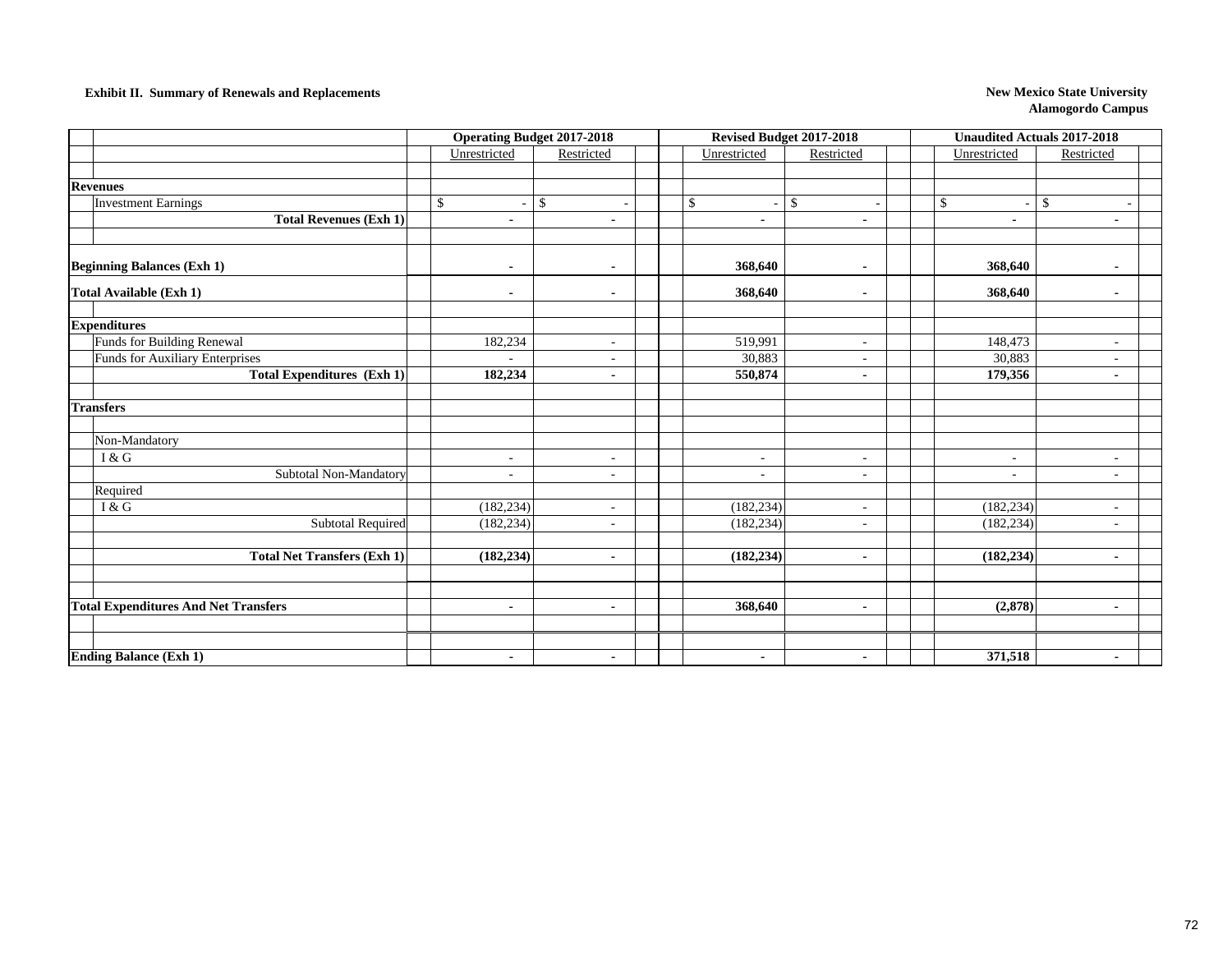#### **Exhibit a. Summary of Current Funds Revenue by Source New Mexico State University New Mexico State University**

|                                        | <b>Operating Budget 2017-2018</b> |                          | Revised Budget 2017-2018<br><b>Unaudited Actuals 2017-2018</b> |                             |                             |                          |                          |  |
|----------------------------------------|-----------------------------------|--------------------------|----------------------------------------------------------------|-----------------------------|-----------------------------|--------------------------|--------------------------|--|
|                                        | Unrestricted                      | Restricted               |                                                                | Unrestricted                | Restricted                  | Unrestricted             | Restricted               |  |
| <b>Total Current Funds Revenue</b>     |                                   |                          |                                                                |                             |                             |                          |                          |  |
| Instruction and General (Exh 2)        | 10,144,565                        | 547,534                  |                                                                | 10,212,020                  | 619,649                     | 10,257,185               | 590,021                  |  |
| Student Social & Cultural (Exh 15)     | 31,004                            | $\omega$                 |                                                                | 34,528                      | 900                         | 20,204                   | 661                      |  |
| Research (Exh 16)                      | $\sim$                            | $\sim$                   |                                                                | $\overline{a}$              | $\blacksquare$              | $\sim$                   | $\sim$                   |  |
| Public Service (Exh 17)                | 5,000                             | 201,743                  |                                                                | 2,000                       | 155,693                     | $\sim$                   | 149,803                  |  |
| Internal Service Departments (Exh 18)  | $\sim$                            | $\sim$                   |                                                                | $\mathcal{L}_{\mathcal{A}}$ | $\sim$                      | $\sim$                   |                          |  |
| Student Aid, Grants, Stipends (Exh 19) | $\mathcal{L}$                     | 2,461,100                |                                                                | $\overline{a}$              | 2,082,411                   | $\overline{\phantom{a}}$ | 1,745,670                |  |
| Auxiliary Enterprises (Exh 20)         | 30,500                            |                          |                                                                | 29,530                      |                             | 29,306                   |                          |  |
| <b>Total Current Funds Revenue</b>     | 10,211,069                        | 3,210,377                |                                                                | 10,278,078                  | 2,858,653                   | 10,306,695               | 2,486,155                |  |
|                                        |                                   |                          |                                                                |                             |                             |                          |                          |  |
| <b>Tuition and Fees Income</b>         |                                   |                          |                                                                |                             |                             |                          |                          |  |
| Instruction and General (Exh 2)        | 2,397,845                         | $\sim$                   |                                                                | 2,415,695                   | $\sim$                      | 2,446,621                | $\sim$                   |  |
| Student Social & Cultural (Exh 15)     | 24,714                            | $\overline{a}$           |                                                                | 24,420                      | $\sim$                      | 13,839                   | $\overline{\phantom{a}}$ |  |
| Research (Exh 16)                      | $\mathcal{L}_{\mathcal{A}}$       | $\overline{\phantom{a}}$ |                                                                | $\mathcal{L}^{\mathcal{A}}$ | $\overline{\phantom{a}}$    | $\sim$                   | $\overline{a}$           |  |
| Public Service (Exh 17)                | $\sim$                            | $\sim$                   |                                                                | $\sim$                      | $\sim$                      | $\sim$                   | $\sim$                   |  |
| Internal Service Departments (Exh 18)  | $\sim$                            | $\overline{\phantom{a}}$ |                                                                | $\overline{\phantom{a}}$    | $\blacksquare$              | $\sim$                   | $\overline{\phantom{a}}$ |  |
| Student Aid, Grants, Stipends (Exh 19) | $\overline{\phantom{a}}$          | $\overline{\phantom{a}}$ |                                                                | $\overline{\phantom{a}}$    | $\blacksquare$              | $\overline{\phantom{a}}$ | $\overline{\phantom{a}}$ |  |
| Auxiliary Enterprises (Exh 20)         | $\sim$                            | $\sim$                   |                                                                | $\sim$                      | $\sim$                      | $\sim$                   | $\sim$                   |  |
| <b>Total Tuition and Fees Income</b>   | 2,422,559                         | ÷                        |                                                                | 2,440,115                   | $\overline{\phantom{a}}$    | 2,460,460                | $\blacksquare$           |  |
|                                        |                                   |                          |                                                                |                             |                             |                          |                          |  |
| <b>Federal Govt Appropriations</b>     |                                   |                          |                                                                |                             |                             |                          |                          |  |
| Instruction and General (Exh 2)        | $\sim$                            | $\sim$                   |                                                                | $\overline{a}$              | $\blacksquare$              | $\blacksquare$           |                          |  |
| Student Social & Cultural (Exh 15)     | $\mathcal{L}^{\mathcal{A}}$       | $\omega$                 |                                                                | $\omega$                    | $\omega$                    | $\sim$                   | $\mathcal{L}$            |  |
| Research (Exh 16)                      | $\sim$                            | $\sim$                   |                                                                | $\sim$                      | $\sim$                      | $\sim$                   | $\overline{a}$           |  |
| Public Service (Exh 17)                | $\sim$                            | $\sim$                   |                                                                | $\mathcal{L}^{\mathcal{A}}$ | $\mathcal{L}^{\mathcal{A}}$ | $\sim$                   | $\overline{a}$           |  |
| Internal Service Departments (Exh 18)  | $\sim$                            | $\overline{\phantom{a}}$ |                                                                | $\overline{a}$              | $\overline{a}$              | $\sim$                   | $\sim$                   |  |
| Student Aid, Grants, Stipends (Exh 19) | $\sim$                            | $\sim$                   |                                                                | $\mathcal{L}_{\mathcal{A}}$ | $\blacksquare$              | $\sim$                   | $\omega$                 |  |
| Auxiliary Enterprises (Exh 20)         | $\sim$                            | $\sim$                   |                                                                | $\mathcal{L}_{\mathcal{A}}$ | $\overline{\phantom{a}}$    | $\blacksquare$           | $\sim$                   |  |
| <b>Total Fed Govt Appropriations</b>   | $\sim$                            | $\blacksquare$           |                                                                | $\sim$                      | $\blacksquare$              | $\sim$                   | $\blacksquare$           |  |
|                                        |                                   |                          |                                                                |                             |                             |                          |                          |  |
| <b>State Govt Appropriations</b>       |                                   |                          |                                                                |                             |                             |                          |                          |  |
| Instruction and General (Exh 2)        | 7,036,200                         | $\sim$                   |                                                                | 7,036,200                   | $\sim$                      | 7,036,200                | $\sim$                   |  |
| Student Social & Cultural (Exh 15)     | $\sim$                            | $\overline{\phantom{a}}$ |                                                                | $\overline{\phantom{a}}$    | $\overline{\phantom{a}}$    | $\blacksquare$           | $\frac{1}{2}$            |  |
| Research (Exh 16)                      | $\blacksquare$                    | $\overline{\phantom{a}}$ |                                                                | $\omega$                    | $\mathcal{L}_{\mathcal{A}}$ | $\overline{\phantom{a}}$ | $\mathcal{L}$            |  |
| Public Service (Exh 17)                | $\sim$                            | $\sim$                   |                                                                | $\sim$                      | $\sim$                      | $\sim$                   | $\overline{\phantom{a}}$ |  |
| Internal Service Departments (Exh 18)  | $\sim$                            | $\overline{a}$           |                                                                | $\overline{a}$              | $\mathcal{L}^{\mathcal{A}}$ | $\sim$                   | $\sim$                   |  |
| Student Aid, Grants, Stipends (Exh 19) | $\sim$                            | $\overline{\phantom{a}}$ |                                                                | $\overline{\phantom{a}}$    | $\overline{\phantom{a}}$    | $\overline{\phantom{a}}$ | $\sim$                   |  |
| Auxiliary Enterprises (Exh 20)         | $\sim$                            | $\overline{\phantom{a}}$ |                                                                | $\overline{a}$              | $\overline{a}$              | $\overline{a}$           | $\omega$                 |  |
| <b>Total State Govt Appropriations</b> | 7,036,200                         | $\blacksquare$           |                                                                | 7,036,200                   | $\blacksquare$              | 7,036,200                | $\blacksquare$           |  |
|                                        |                                   |                          |                                                                |                             |                             |                          |                          |  |
| <b>Local Govt Appropriations</b>       |                                   |                          |                                                                |                             |                             |                          |                          |  |
| Instruction and General (Exh 2)        | 660,000                           | $\sim$                   |                                                                | 683,100                     | $\overline{\phantom{a}}$    | 683,239                  | $\overline{\phantom{a}}$ |  |
| Student Social & Cultural (Exh 15)     | $\sim$                            | $\sim$                   |                                                                |                             | $\sim$                      | $\sim$                   | $\sim$                   |  |
| Research (Exh 16)                      | $\blacksquare$                    | $\overline{\phantom{a}}$ |                                                                | $\sim$                      | $\overline{\phantom{a}}$    | $\overline{\phantom{a}}$ | $\overline{\phantom{a}}$ |  |
| Public Service (Exh 17)                | $\sim$                            | $\overline{\phantom{a}}$ |                                                                | $\overline{a}$              | $\overline{\phantom{a}}$    | $\sim$                   | $\overline{a}$           |  |
| Internal Service Departments (Exh 18)  | $\sim$                            | $\sim$                   |                                                                | $\overline{\phantom{a}}$    | $\sim$                      | $\sim$                   | $\overline{\phantom{a}}$ |  |
| Student Aid, Grants, Stipends (Exh 19) | $\sim$                            | $\sim$                   |                                                                | $\sim$                      | $\mathcal{L}^{\mathcal{A}}$ | $\overline{a}$           | $\sim$                   |  |
| <b>Auxiliary Enterprises (Exh 20)</b>  | $\sim$                            | $\overline{a}$           |                                                                | $\overline{\phantom{a}}$    | $\overline{a}$              | $\overline{a}$           | $\overline{a}$           |  |
|                                        | 660.000                           | $\sim$                   |                                                                |                             | $\sim$                      | 683.239                  | $\sim$                   |  |
| <b>Total Local Govt Appropriations</b> |                                   |                          |                                                                | 683,100                     |                             |                          |                          |  |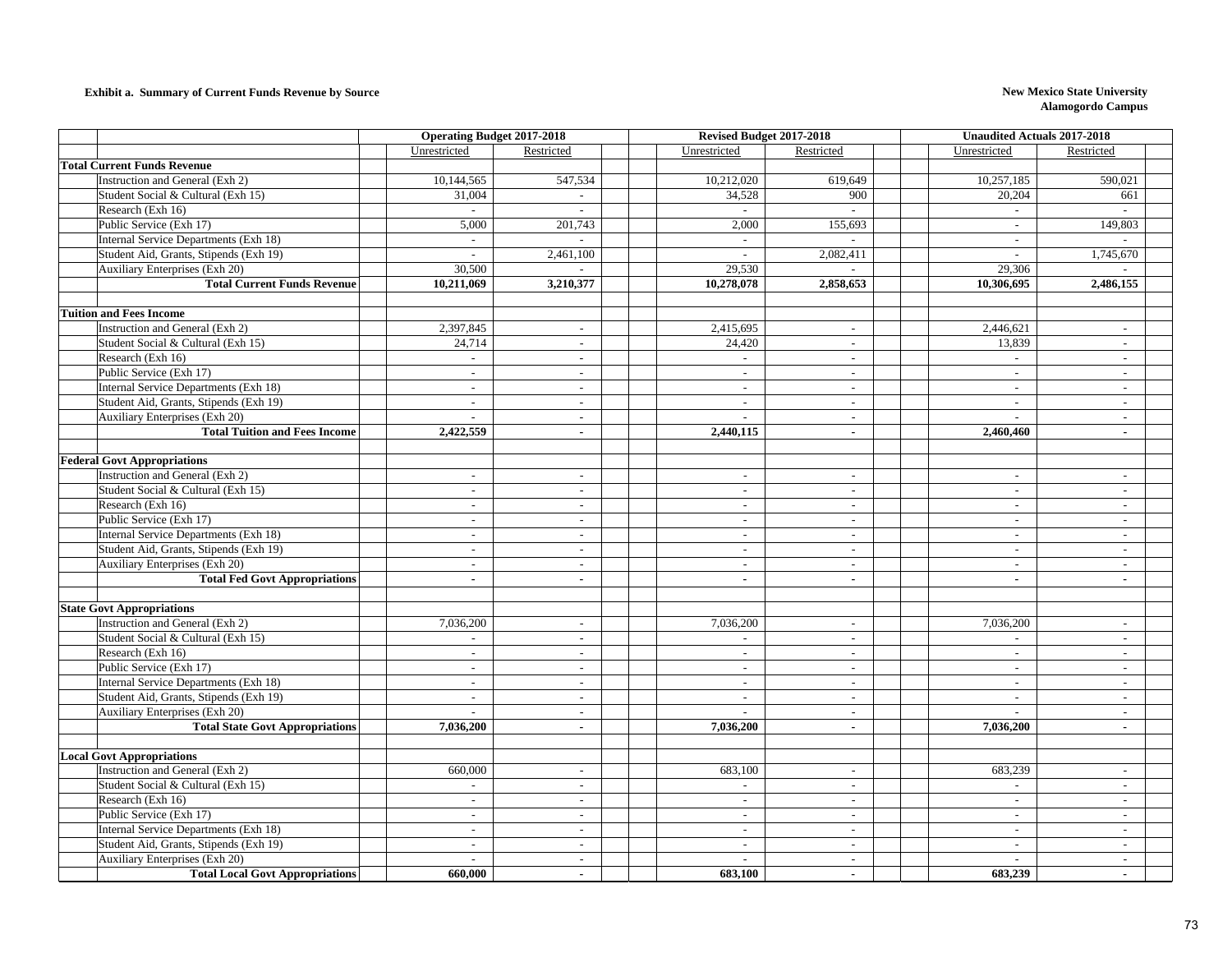#### **Exhibit a. Summary of Current Funds Revenue by Source New Mexico State University New Mexico State University**

|                                            | <b>Operating Budget 2017-2018</b> |                          | Revised Budget 2017-2018 |                           | <b>Unaudited Actuals 2017-2018</b> |                          |  |  |
|--------------------------------------------|-----------------------------------|--------------------------|--------------------------|---------------------------|------------------------------------|--------------------------|--|--|
|                                            | Unrestricted                      | Restricted               | Unrestricted             | Restricted                | Unrestricted                       | Restricted               |  |  |
| <b>Federal Govt Grants &amp; Contracts</b> |                                   |                          |                          |                           |                                    |                          |  |  |
| Instruction and General (Exh 2)            | 1,000                             | 316,688                  | 1,000                    | 364,455                   | 1,176                              | 366,548                  |  |  |
| Student Social & Cultural (Exh 15)         | $\overline{\phantom{a}}$          | $\sim$                   | $\mathbf{r}$             | $\sim$                    | $\equiv$                           | $\overline{\phantom{a}}$ |  |  |
| Research (Exh 16)                          | $\sim$                            |                          | $\blacksquare$           |                           | $\overline{\phantom{a}}$           |                          |  |  |
| Public Service (Exh 17)                    | $\overline{\phantom{a}}$          | 24,159                   | $\blacksquare$           | 25,376                    | $\overline{\phantom{a}}$           | 24,726                   |  |  |
| Internal Service Departments (Exh 18)      | $\sim$                            |                          | $\sim$                   |                           | $\sim$                             |                          |  |  |
| Student Aid, Grants, Stipends (Exh 19)     | $\sim$                            | 2,139,400                | $\sim$                   | 1,830,596                 | $\sim$                             | 1,549,655                |  |  |
| Auxiliary Enterprises (Exh 20)             | $\sim$                            |                          | $\sim$                   |                           | $\sim$                             |                          |  |  |
| Total Federal Govt G & C                   | 1.000                             | 2,480,247                | 1.000                    | 2,220,427                 | 1,176                              | 1,940,929                |  |  |
|                                            |                                   |                          |                          |                           |                                    |                          |  |  |
| <b>State Govt Grants &amp; Contracts</b>   |                                   |                          |                          |                           |                                    |                          |  |  |
| Instruction and General (Exh 2)            | $\sim$                            | 230,846                  | $\overline{a}$           | 215,352                   | $\sim$                             | 220,689                  |  |  |
| Student Social & Cultural (Exh 15)         | $\sim$                            | $\sim$                   | ÷.                       | 900                       | $\sim$                             | 661                      |  |  |
| Research (Exh 16)                          | $\overline{\phantom{a}}$          |                          | $\blacksquare$           | $\overline{\phantom{a}}$  | $\sim$                             |                          |  |  |
| Public Service (Exh 17)                    | $\sim$                            | 177,584                  | $\sim$                   | 127,178                   | $\sim$                             | 120,247                  |  |  |
| Internal Service Departments (Exh 18)      | $\sim$                            |                          | $\sim$                   |                           | $\sim$                             | $\overline{\phantom{a}}$ |  |  |
| Student Aid, Grants, Stipends (Exh 19)     | $\sim$                            | 301,600                  | $\overline{\phantom{a}}$ | 231,815                   | $\sim$                             | 180,175                  |  |  |
| Auxiliary Enterprises (Exh 20)             | $\sim$                            |                          | $\mathbf{r}$             | $\sim$                    | $\sim$                             |                          |  |  |
| Total State Govt G & C                     | $\blacksquare$                    | 710,030                  | $\sim$                   | 575,245                   | $\blacksquare$                     | 521,772                  |  |  |
|                                            |                                   |                          |                          |                           |                                    |                          |  |  |
| <b>Local Govt Grants &amp; Contracts</b>   |                                   |                          |                          |                           |                                    |                          |  |  |
| Instruction and General (Exh 2)            | $\overline{\phantom{a}}$          | $\sim$                   | $\blacksquare$           |                           | $\overline{\phantom{a}}$           |                          |  |  |
| Student Social & Cultural (Exh 15)         | $\sim$                            | $\sim$                   | $\mathbf{r}$             | $\sim$                    | $\sim$                             | $\overline{a}$           |  |  |
| Research (Exh 16)                          | $\sim$                            | $\sim$                   | $\sim$                   | $\sim$                    | $\sim$                             | $\overline{\phantom{a}}$ |  |  |
| Public Service (Exh 17)                    | $\sim$                            | $\overline{\phantom{a}}$ | $\blacksquare$           | $\blacksquare$            | $\overline{\phantom{a}}$           | $\overline{\phantom{0}}$ |  |  |
| Internal Service Departments (Exh 18)      | $\sim$                            | $\sim$                   | ÷.                       | $\sim$                    | $\sim$                             | $\sim$                   |  |  |
| Student Aid, Grants, Stipends (Exh 19)     | $\overline{\phantom{a}}$          | $\overline{\phantom{a}}$ | $\blacksquare$           | $\sim$                    | $\overline{\phantom{a}}$           | $\overline{a}$           |  |  |
| Auxiliary Enterprises (Exh 20)             | $\sim$                            | $\sim$                   | ÷.                       | $\sim$                    | $\overline{\phantom{a}}$           | $\overline{a}$           |  |  |
| Total Local Govt G & C                     | $\blacksquare$                    | $\sim$                   | $\sim$                   | $\sim$                    | $\sim$                             | $\sim$                   |  |  |
|                                            |                                   |                          |                          |                           |                                    |                          |  |  |
| Private Gifts, Grants & Contracts          |                                   |                          |                          |                           |                                    |                          |  |  |
| Instruction and General (Exh 2)            | $\overline{\phantom{a}}$          | $\sim$                   | $\overline{a}$           | 39,842                    | $\sim$                             | 2,784                    |  |  |
| Student Social & Cultural (Exh 15)         |                                   |                          | $\sim$                   |                           | $\overline{\phantom{a}}$           |                          |  |  |
| Research (Exh 16)                          | $\overline{\phantom{a}}$          | $\sim$                   | $\mathbf{r}$             | $\mathbb{L}^{\mathbb{N}}$ | $\sim$                             | $\sim$                   |  |  |
| Public Service (Exh 17)                    | $\sim$                            | $\sim$                   | $\sim$                   | 3,139                     | $\sim$                             | 4,830                    |  |  |
| Internal Service Departments (Exh 18)      | $\sim$                            | $\sim$                   | $\sim$                   | $\sim$                    | $\sim$                             | $\overline{\phantom{a}}$ |  |  |
| Student Aid, Grants, Stipends (Exh 19)     | $\sim$                            | 400                      | ÷.                       | 4.000                     | $\sim$                             | 836                      |  |  |
| Auxiliary Enterprises (Exh 20)             | $\sim$                            |                          | $\overline{a}$           |                           | $\blacksquare$                     |                          |  |  |
| Total Private Gifts, G & C                 | $\blacksquare$                    | 400                      | $\sim$                   | 46,981                    | $\sim$                             | 8,450                    |  |  |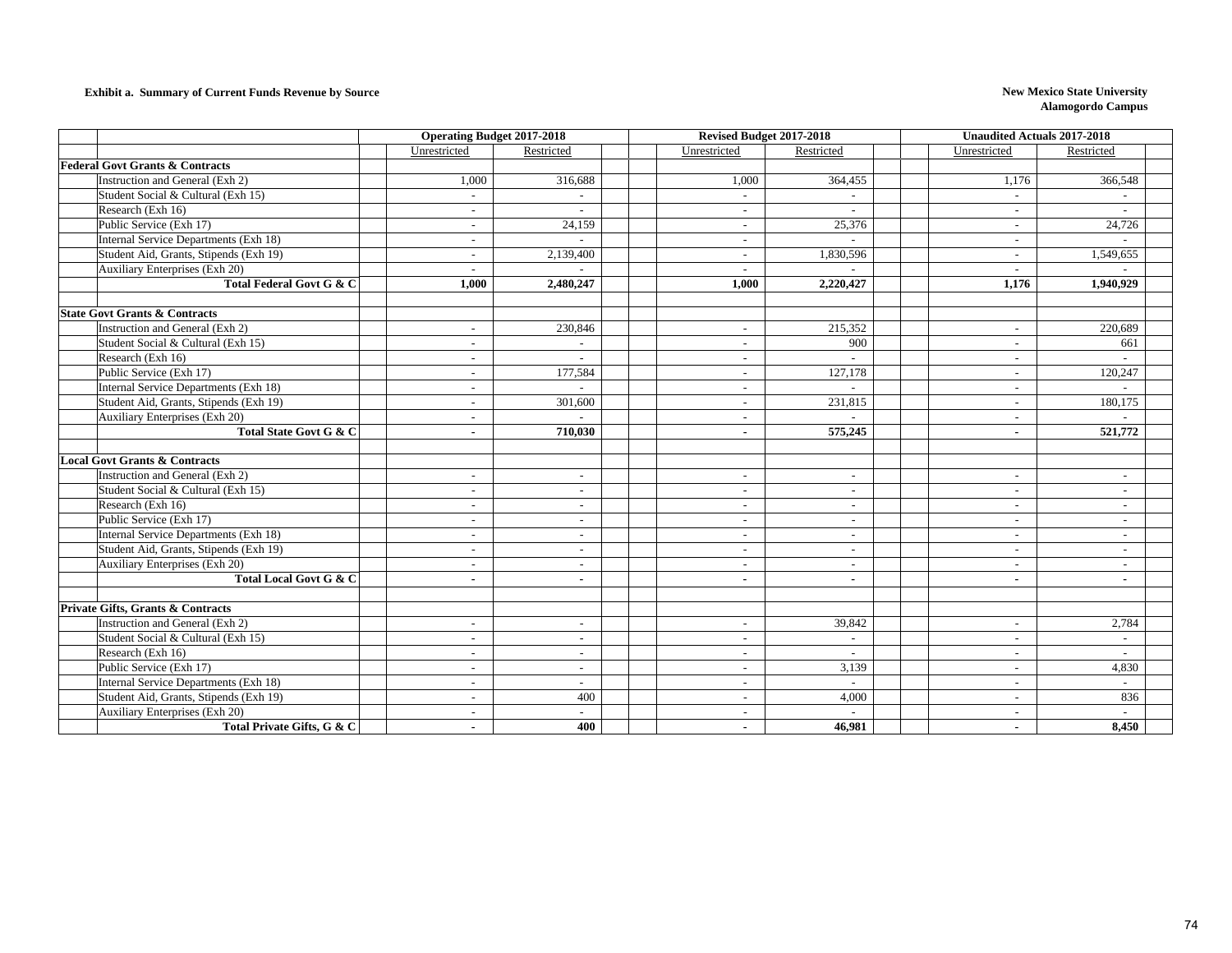#### **Exhibit a. Summary of Current Funds Revenue by Source New Mexico State University New Mexico State University**

|                                                  | <b>Operating Budget 2017-2018</b> |                          | Revised Budget 2017-2018  |                          | <b>Unaudited Actuals 2017-2018</b> |                          |  |
|--------------------------------------------------|-----------------------------------|--------------------------|---------------------------|--------------------------|------------------------------------|--------------------------|--|
|                                                  | Unrestricted                      | Restricted               | Unrestricted              | Restricted               | Unrestricted                       | Restricted               |  |
| <b>Endow, Land &amp; Perm Fund Income</b>        |                                   |                          |                           |                          |                                    |                          |  |
| Instruction and General (Exh 2)                  | $\overline{\phantom{a}}$          | $\sim$                   | $\mathbf{r}$              | $\sim$                   | $\sim$                             |                          |  |
| Student Social & Cultural (Exh 15)               | $\sim$                            | $\sim$                   | $\overline{a}$            | $\sim$                   | $\overline{a}$                     | $\overline{a}$           |  |
| Research (Exh 16)                                | $\overline{\phantom{a}}$          | $\blacksquare$           | $\blacksquare$            | $\overline{\phantom{0}}$ | $\blacksquare$                     | $\overline{\phantom{a}}$ |  |
| Public Service (Exh 17)                          | $\overline{a}$                    | $\overline{a}$           | $\sim$                    | $\sim$                   | $\sim$                             | $\overline{a}$           |  |
| Internal Service Departments (Exh 18)            | $\sim$                            | $\sim$                   | $\overline{\phantom{a}}$  | $\sim$                   | $\sim$                             | $\sim$                   |  |
| Student Aid, Grants, Stipends (Exh 19)           | $\sim$                            | 19,700                   | $\mathbf{r}$              | 16,000                   | $\sim$                             | 15,004                   |  |
| Auxiliary Enterprises (Exh 20)                   |                                   |                          |                           |                          | $\overline{a}$                     |                          |  |
| <b>Total Endow, Land &amp; Perm Funds</b>        | $\sim$                            | 19.700                   | $\sim$                    | 16.000                   | $\sim$                             | 15,004                   |  |
|                                                  |                                   |                          |                           |                          |                                    |                          |  |
| <b>Sales &amp; Services</b>                      |                                   |                          |                           |                          |                                    |                          |  |
| Instruction and General (Exh 2)                  | $\sim$                            | $\sim$                   | $\sim$                    | $\sim$                   | $\sim$                             | $\overline{\phantom{a}}$ |  |
| Student Social & Cultural (Exh 15)               | 2,538                             | $\sim$                   | 9,252                     | $\sim$                   | 5,316                              | $\sim$                   |  |
| Research (Exh 16)                                |                                   |                          | $\mathbf{r}$              | $\overline{\phantom{0}}$ | $\sim$                             |                          |  |
| Public Service (Exh 17)                          | $\sim$                            | $\overline{\phantom{0}}$ | $\sim$                    | $\sim$                   | $\sim$                             | $\sim$                   |  |
| Internal Service Departments (Exh 18)            | $\overline{a}$                    | $\overline{a}$           | $\sim$                    | $\sim$                   | $\sim$                             | $\overline{\phantom{a}}$ |  |
| Student Aid, Grants, Stipends (Exh 19)           | $\overline{a}$                    | $\overline{\phantom{a}}$ | $\overline{a}$            | $\sim$                   | $\sim$                             | $\overline{\phantom{a}}$ |  |
| Auxiliary Enterprises (Exh 20)                   | 25,100                            | $\sim$                   | 17,830                    | $\sim$                   | 17,549                             | $\overline{a}$           |  |
| <b>Total Sales &amp; Services</b>                | 27,638                            | $\sim$                   | 27,082                    | $\blacksquare$           | 22,865                             | $\blacksquare$           |  |
|                                                  |                                   |                          |                           |                          |                                    |                          |  |
| <b>Other Sources</b>                             |                                   |                          |                           |                          |                                    |                          |  |
| Instruction and General (Exh 2)                  | 49,520                            | $\sim$                   | 76,025                    | $\sim$                   | 89,949                             | $\sim$                   |  |
| Student Social & Cultural (Exh 15)               | 3,752                             | $\overline{\phantom{a}}$ | 856                       | $\sim$                   | 1,049                              | $\sim$                   |  |
| Research (Exh 16)                                | $\overline{a}$                    | $\overline{\phantom{a}}$ | $\mathbb{Z}^{\mathbb{Z}}$ | $\sim$                   | $\sim$                             | $\overline{a}$           |  |
| Public Service (Exh 17)                          | 5.000                             | $\blacksquare$           | 2,000                     | $\sim$                   | $\sim$                             | $\sim$                   |  |
| Internal Service Departments (Exh 18)            | $\overline{a}$                    | $\overline{\phantom{a}}$ | $\overline{a}$            | $\mathbf{r}$             | $\overline{a}$                     | $\sim$                   |  |
| Student Aid, Grants, Stipends (Exh 19)           | $\overline{a}$                    | $\sim$                   | $\overline{a}$            | $\sim$                   | $\overline{a}$                     | $\overline{\phantom{a}}$ |  |
| Auxiliary Enterprises (Exh 20)                   | 5,400                             | $\sim$                   | 11,700                    | $\sim$                   | 11,757                             | $\sim$                   |  |
| <b>Total Other Sources</b>                       | 63,672                            | $\sim$                   | 90.581                    | $\sim$                   | 102,755                            | $\sim$                   |  |
|                                                  |                                   |                          |                           |                          |                                    |                          |  |
| <b>Total Current Funds Revenue (by category)</b> |                                   |                          |                           |                          |                                    |                          |  |
| Tuition and Fees Income                          | 2,422,559                         | $\sim$                   | 2,440,115                 | $\sim$                   | 2,460,460                          | $\sim$                   |  |
| <b>Federal Govt Appropriations</b>               |                                   | $\sim$                   |                           | $\sim$                   |                                    | $\sim$                   |  |
| <b>State Govt Appropriations</b>                 | 7,036,200                         | $\overline{\phantom{a}}$ | 7,036,200                 | $\overline{\phantom{a}}$ | 7,036,200                          | $\overline{\phantom{a}}$ |  |
| <b>Local Govt Appropriations</b>                 | 660,000                           | $\sim$                   | 683,100                   | $\sim$                   | 683.239                            | $\sim$                   |  |
| Federal Govt Grant & Contracts                   | 1,000                             | 2,480,247                | 1,000                     | 2,220,427                | 1,176                              | 1,940,929                |  |
| State Govt Grant & Contracts                     |                                   | 710,030                  |                           | 575,245                  |                                    | 521,772                  |  |
| Local Govt Grant & Contracts                     | $\sim$                            | $\overline{a}$           | $\omega$                  | $\sim$                   | $\sim$                             | $\sim$                   |  |
| Private Gifts, Grant & Contracts                 | $\sim$                            | 400                      | $\overline{\phantom{a}}$  | 46,981                   | $\sim$                             | 8,450                    |  |
| Endow, Land & Perm Fund Income                   |                                   | 19,700                   |                           | 16,000                   |                                    | 15,004                   |  |
| Sales & Services                                 | 27,638                            | $\sim$                   | 27,082                    | $\sim$                   | 22,865                             | $\sim$                   |  |
| <b>Other Sources</b>                             | 63,672                            |                          | 90,581                    | $\overline{a}$           | 102,755                            |                          |  |
| <b>Total Current Funds Revenue</b>               | 10,211,069                        | 3,210,377                | 10,278,078                | 2,858,653                | 10,306,695                         | 2,486,155                |  |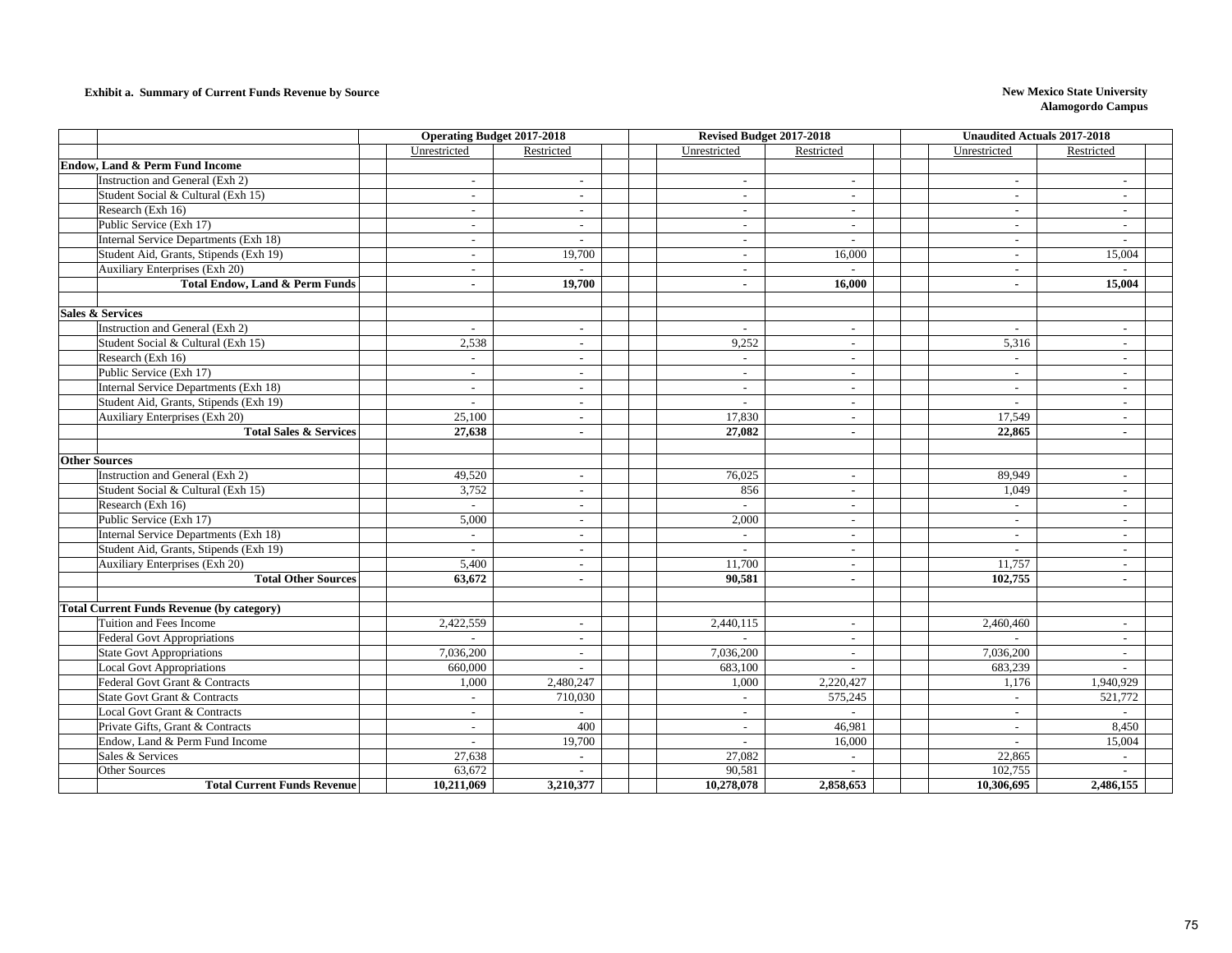#### **Exhibit b. Summary of Salaries in All Current Funds New Mexico State University**

|                                                |                          | <b>Operating Budget 2017-2018</b> |                             |                          |                          | Revised Budget 2017-2018    |                          |                          |                           | <b>Unaudited Actuals 2017-2018</b> |                             |                          |
|------------------------------------------------|--------------------------|-----------------------------------|-----------------------------|--------------------------|--------------------------|-----------------------------|--------------------------|--------------------------|---------------------------|------------------------------------|-----------------------------|--------------------------|
|                                                | <b>FTE</b>               | Unrestricted                      | <b>FTE</b>                  | Restricted               | <b>FTE</b>               | Unrestricted                | <b>FTE</b>               | Restricted               | <b>FTE</b>                | Unrestricted                       | <b>FTE</b>                  | Restricted               |
| <b>Summary of Total Salaries</b>               |                          |                                   |                             |                          |                          |                             |                          |                          |                           |                                    |                             |                          |
| Instruction (Exh 10)                           | 117.65                   | 3,067,377                         | 9.87                        | 337,629                  | 117.53                   | 3,113,567                   | 12.45                    | 344,197                  | 113.98                    | 3,054,879                          | 12.67                       | 347,218                  |
| Academic Support (Exh 11)                      | 26.47                    | 937,117                           | 2.51                        | 40.100                   | 26.91                    | 978,847                     | 2.26                     | 36,100                   | 25.89                     | 953,162                            | 2.41                        | 38,602                   |
| Student Services (Exh 12)                      | 14.95                    | 542,434                           | 1.08                        | 17,200                   | 14.36                    | 528,179                     | 1.69                     | 27,000                   | 13.78                     | 506,702                            | 1.97                        | 31,571                   |
| Institutional Support (Exh 13)                 | 22.65                    | 915,475                           | 0.79                        | 12,500                   | 22.46                    | 867,177                     | 0.31                     | 5,000                    | 21.78                     | 850,606                            | 0.32                        | 5,096                    |
| Operation & Maintenance of Plant (Exh 14)      | 10.71                    | 325,245                           | $\sim$                      |                          | 10.60                    | 312,346                     | 0.08                     | 1,300                    | 10.43                     | 307,885                            | 0.06                        | 970                      |
| Student Social & Cultural (Exh 15)             | 0.40                     | 4,500                             | $\sim$                      | $\sim$                   | 0.43                     | 4,995                       | 0.06                     | 900                      | 0.22                      | 2,498                              | 0.04                        | 661                      |
| Research (Exh 16)                              | $\bar{\phantom{a}}$      |                                   | $\omega$                    |                          | $\overline{\phantom{a}}$ | $\mathcal{L}_{\mathcal{A}}$ |                          | $\overline{a}$           | $\blacksquare$            |                                    |                             |                          |
| Public Service (Exh 17)                        | $\omega$                 |                                   | 3.46                        | 132,515                  | $\sim$                   | $\mathbb{Z}^2$              | 2.59                     | 93,176                   | $\overline{\phantom{a}}$  | $\blacksquare$                     | 2.60                        | 93,674                   |
| Internal Service Departments (Exh 18)          | $\sim$                   |                                   | $\sim$                      |                          | $\sim$                   | $\sim$                      | $\sim$                   | $\sim$                   | $\overline{\phantom{a}}$  | $\mathcal{L}$                      | $\sim$                      |                          |
| Auxiliary Enterprises (Exh 20)                 | $\sim$                   |                                   | $\sim$                      |                          | $\sim$                   | $\overline{\phantom{a}}$    | $\overline{\phantom{a}}$ | $\sim$                   | $\sim$                    | $\overline{\phantom{a}}$           | $\mathcal{L}_{\mathcal{A}}$ |                          |
| <b>Total of Salaries</b>                       | 192.83                   | 5,792,148                         | 17.71                       | 539,944                  | 192.29                   | 5,805,111                   | 19.44                    | 507,673                  | 186.08                    | 5,675,732                          | 20.07                       | 517,792                  |
|                                                |                          |                                   |                             |                          |                          |                             |                          |                          |                           |                                    |                             |                          |
| <b>Faculty Salaries</b>                        |                          |                                   |                             |                          |                          |                             |                          |                          |                           |                                    |                             |                          |
| Instruction (Exh 10)                           | 35.25                    | 1,973,985                         | 0.62                        | 34,500                   | 35.51                    | 1,990,439                   | 0.12                     | 6,450                    | 35.51                     | 1,990,249                          | 0.12                        | 6,450                    |
| Academic Support (Exh 11)                      | 1.40                     | 78,286                            | $\overline{a}$              |                          | 2.28                     | 127,765                     | $\mathcal{L}$            |                          | 2.18                      | 121,948                            | $\mathbb{L}^{\mathbb{N}}$   |                          |
| Student Services (Exh 12)                      |                          |                                   | $\overline{\phantom{a}}$    | $\overline{\phantom{a}}$ | $\sim$                   |                             | $\sim$                   | $\sim$                   | $\overline{\phantom{a}}$  |                                    | $\overline{\phantom{a}}$    | $\sim$                   |
| <b>Institutional Support (Exh 13)</b>          | 2.70                     | 151,353                           | $\mathbb{Z}^2$              | $\sim$                   | 1.58                     | 88,795                      | $\sim$                   | $\sim$                   | 1.58                      | 88,796                             | $\mathcal{L}^{\pm}$         | $\mathbb{Z}^2$           |
| Operation & Maintenance of Plant (Exh 14)      |                          |                                   |                             |                          |                          |                             |                          |                          | $\overline{\phantom{a}}$  |                                    | $\overline{\phantom{a}}$    | $\sim$                   |
| Student Social & Cultural (Exh 15)             |                          |                                   |                             | $\sim$                   |                          |                             |                          | $\overline{a}$           | $\overline{a}$            | $\bar{\phantom{a}}$                | $\overline{\phantom{a}}$    | $\sim$                   |
| Research (Exh 16)                              | $\overline{a}$           |                                   |                             | $\overline{\phantom{a}}$ | $\overline{\phantom{a}}$ | $\overline{a}$              | $\overline{a}$           |                          | $\sim$                    | $\mathbb{L}$                       | $\sim$                      | $\overline{a}$           |
| Public Service (Exh 17)                        |                          |                                   |                             | $\sim$                   | $\sim$                   |                             | 0.03                     | 1,618                    | $\overline{\phantom{a}}$  | $\sim$                             | 0.05                        | 2,931                    |
| Internal Service Departments (Exh 18)          | $\sim$                   |                                   | $\frac{1}{2}$               | $\sim$                   | $\overline{\phantom{a}}$ |                             | $\mathbb{L}$             |                          | $\mathbb{L}^{\mathbb{N}}$ | $\mathcal{L}_{\mathcal{A}}$        | $\sim$                      | $\overline{\phantom{a}}$ |
| Auxiliary Enterprises (Exh 20)                 |                          |                                   |                             |                          |                          |                             |                          |                          |                           |                                    |                             |                          |
| <b>Total of Faculty Salaries</b>               | 39.35                    | 2,203,624                         | 0.62                        | 34,500                   | 39.37                    | 2,206,999                   | 0.15                     | 8,068                    | 39.27                     | 2,200,993                          | 0.17                        | 9,381                    |
|                                                |                          |                                   |                             |                          |                          |                             |                          |                          |                           |                                    |                             |                          |
| <b>Part-Time Instructors Salaries</b>          |                          |                                   |                             |                          |                          |                             |                          |                          |                           |                                    |                             |                          |
| Instruction (Exh 10)                           | 70.71                    | 788,675                           | $\overline{\phantom{a}}$    | $\sim$                   | 68.38                    | 765,025                     | 2.51                     | 28,050                   | 66.32                     | 741,767                            | 2.51                        | 28,050                   |
| Academic Support (Exh 11)                      | 1.61                     | 18,000                            | $\overline{a}$              | $\sim$                   | 0.80                     | 9,000                       | $\overline{\phantom{a}}$ |                          | 0.74                      | 8.300                              | $\overline{\phantom{a}}$    |                          |
| Student Services (Exh 12)                      |                          |                                   |                             |                          |                          |                             |                          |                          | $\overline{a}$            |                                    | $\overline{\phantom{a}}$    |                          |
| Institutional Support (Exh 13)                 |                          |                                   |                             | $\sim$                   |                          |                             | $\sim$                   | $\overline{\phantom{a}}$ | $\overline{\phantom{a}}$  | $\overline{\phantom{a}}$           | $\overline{\phantom{a}}$    | $\sim$                   |
| Operation & Maintenance of Plant (Exh 14)      |                          |                                   |                             | $\mathbf{r}$             | $\overline{a}$           |                             | $\overline{a}$           | $\sim$                   | $\overline{a}$            | $\overline{a}$                     | $\overline{\phantom{a}}$    | $\sim$                   |
| Student Social & Cultural (Exh 15)             | 0.40                     | 4,500                             | $\frac{1}{2}$               | $\overline{\phantom{a}}$ | 0.40                     | 4,500                       | $\overline{\phantom{a}}$ | $\blacksquare$           | 0.20                      | 2,250                              | $\blacksquare$              | $\sim$                   |
| Research (Exh 16)                              | $\overline{a}$           |                                   | $\overline{a}$              | $\sim$                   | $\sim$                   |                             | $\overline{\phantom{a}}$ | $\sim$                   | $\overline{\phantom{a}}$  | $\overline{\phantom{a}}$           | $\overline{a}$              | $\sim$                   |
| Public Service (Exh 17)                        | $\sim$                   |                                   | $\overline{\phantom{a}}$    | $\sim$                   | $\overline{\phantom{a}}$ |                             | $\overline{\phantom{a}}$ | $\sim$                   | $\overline{\phantom{a}}$  | $\sim$                             | $\overline{\phantom{a}}$    | $\sim$                   |
| Internal Service Departments (Exh 18)          | Ĭ.                       |                                   |                             | $\sim$                   | $\sim$                   |                             | $\sim$                   | $\overline{a}$           | $\blacksquare$            | $\bar{\phantom{a}}$                | $\overline{\phantom{a}}$    | $\overline{\phantom{a}}$ |
| Auxiliary Enterprises (Exh 20)                 |                          |                                   | $\overline{a}$              | $\sim$                   | $\sim$                   |                             | $\overline{a}$           |                          | $\overline{a}$            | $\overline{a}$                     | $\overline{a}$              | $\sim$                   |
| <b>Total of Part-Time Instructors Salaries</b> | 72.72                    | 811,175                           | $\sim$                      | $\sim$                   | 69.58                    | 778,525                     | 2.51                     | 28,050                   | 67.26                     | 752,317                            | 2.51                        | 28,050                   |
|                                                |                          |                                   |                             |                          |                          |                             |                          |                          |                           |                                    |                             |                          |
| <b>Professional Salaries</b>                   |                          |                                   |                             |                          |                          |                             |                          |                          |                           |                                    |                             |                          |
| Instruction (Exh 10)                           | 0.16                     | 7,122                             | 5.31                        | 228,549                  | 0.46                     | 19,375                      | 5.53                     | 234,666                  | 0.50                      | 21,214                             | 5.50                        | 233,637                  |
| Academic Support (Exh 11)                      | 13.39                    | 577,442                           |                             |                          | 13.72                    | 581,608                     | $\overline{a}$           |                          | 13.72                     | 581,758                            | $\overline{a}$              |                          |
| Student Services (Exh 12)                      | 9.00                     | 388.019                           |                             | $\overline{\phantom{a}}$ | 9.70                     | 411,437                     | $\sim$                   | $\sim$                   | 9.30                      | 394,558                            | $\overline{a}$              |                          |
| <b>Institutional Support (Exh 13)</b>          | 13.82                    | 596,132                           | $\overline{\phantom{a}}$    | $\sim$                   | 14.05                    | 596,132                     | $\overline{\phantom{a}}$ | $\overline{\phantom{a}}$ | 14.07                     | 596,643                            | $\sim$                      | $\sim$                   |
| Operation & Maintenance of Plant (Exh 14)      | 1.60                     | 68,980                            | $\mathcal{L}_{\mathcal{A}}$ | $\sim$                   | 1.63                     | 68,980                      | $\overline{\phantom{a}}$ | $\overline{\phantom{a}}$ | 1.63                      | 68,980                             | $\omega$                    | $\overline{\phantom{a}}$ |
| Student Social & Cultural (Exh 15)             |                          |                                   |                             |                          | $\overline{\phantom{a}}$ |                             |                          | $\overline{a}$           | $\overline{a}$            |                                    | $\overline{a}$              | $\overline{a}$           |
| Research (Exh 16)                              | $\overline{\phantom{a}}$ |                                   | $\overline{\phantom{a}}$    |                          | $\sim$                   | $\sim$                      | $\sim$                   |                          | $\overline{\phantom{a}}$  | $\blacksquare$                     | $\overline{\phantom{a}}$    | $\sim$                   |
| Public Service (Exh 17)                        |                          |                                   | 2.37                        | 102,000                  | $\sim$                   |                             | 1.44                     | 61,043                   | $\overline{\phantom{a}}$  | $\sim$                             | 1.42                        | 60,149                   |
| Internal Service Departments (Exh 18)          |                          |                                   |                             |                          | $\sim$                   |                             | $\sim$                   |                          | $\sim$                    | $\sim$                             | $\sim$                      |                          |
| Auxiliary Enterprises (Exh 20)                 |                          |                                   | $\overline{a}$              |                          | $\sim$                   |                             | $\sim$                   |                          | $\overline{\phantom{a}}$  | $\overline{a}$                     | $\sim$                      |                          |
| <b>Total of Professional Salaries</b>          | 37.97                    | 1,637,695                         | 7.68                        | 330,549                  | 39.56                    | 1,677,532                   | 6.97                     | 295,709                  | 39.22                     | 1,663,153                          | 6.92                        | 293,786                  |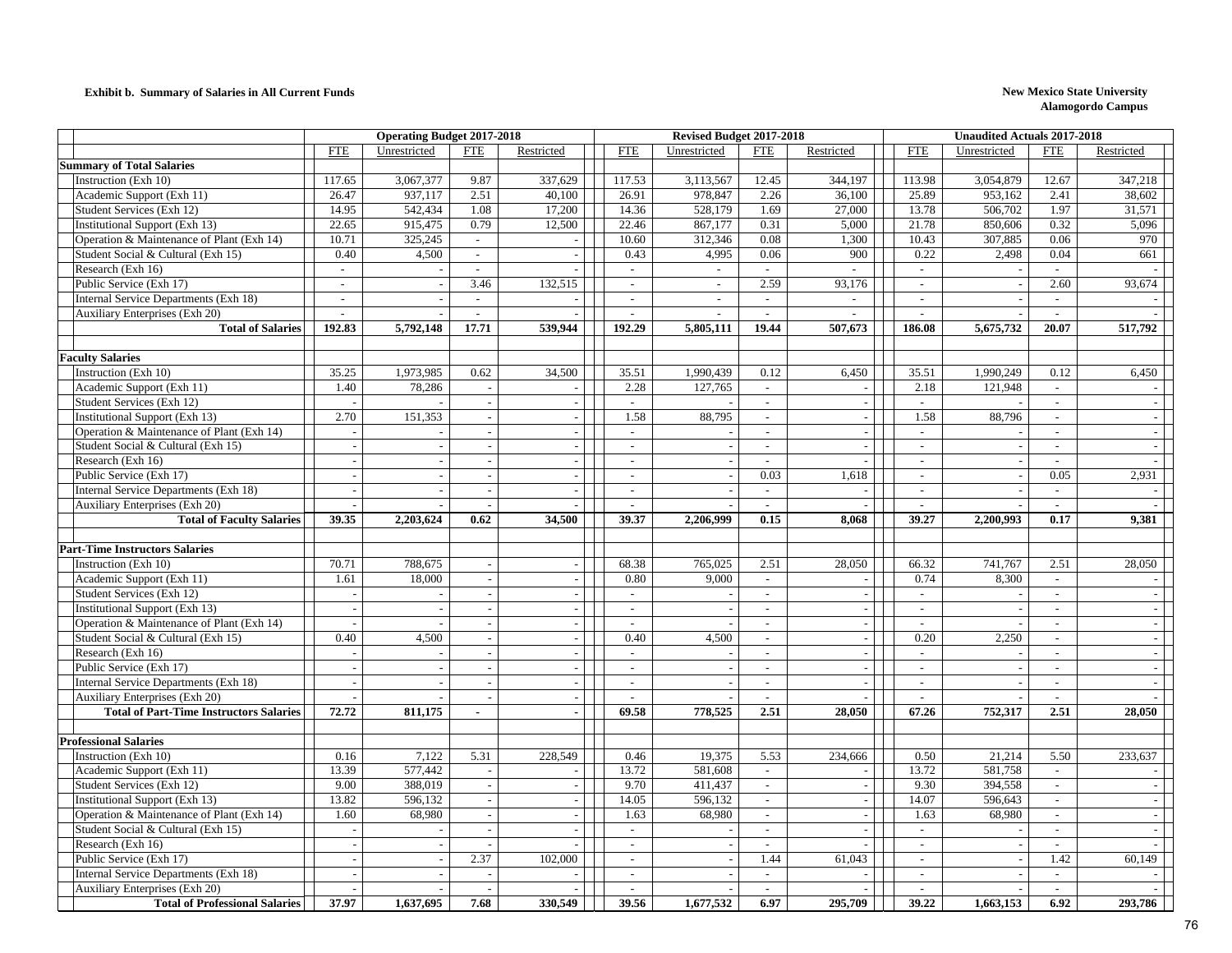#### **Exhibit b. Summary of Salaries in All Current Funds New Mexico State University**

|                                             |                          | <b>Operating Budget 2017-2018</b> |                          |                          |                          | Revised Budget 2017-2018 |                          | <b>Unaudited Actuals 2017-2018</b> |                          |                          |                             |                          |  |  |
|---------------------------------------------|--------------------------|-----------------------------------|--------------------------|--------------------------|--------------------------|--------------------------|--------------------------|------------------------------------|--------------------------|--------------------------|-----------------------------|--------------------------|--|--|
|                                             | <b>FTE</b>               | Unrestricted                      | <b>FTE</b>               | Restricted               | <b>FTE</b>               | Unrestricted             | <b>FTE</b>               | Restricted                         | <b>FTE</b>               | Unrestricted             | <b>FTE</b>                  | Restricted               |  |  |
| <b>Support Staff Salaries</b>               |                          |                                   |                          |                          |                          |                          |                          |                                    |                          |                          |                             |                          |  |  |
| Instruction (Exh 10)                        | 5.98                     | 167,815                           | 0.96                     | 26,880                   | 5.70                     | 155,118                  | 0.58                     | 15,711                             | 5.14                     | 139,603                  | 0.58                        | 15,711                   |  |  |
| Academic Support (Exh 11)                   | 8.31                     | 233,880                           |                          |                          | 8.78                     | 238,849                  | $\sim$                   |                                    | 8.29                     | 225,209                  | $\sim$                      |                          |  |  |
| Student Services (Exh 12)                   | 4.88                     | 137,215                           |                          |                          | 3.80                     | 103,042                  | $\mathcal{L}$            | $\mathcal{L}$                      | 3.62                     | 98,444                   | $\mathcal{L}$               |                          |  |  |
| Institutional Support (Exh 13)              | 5.74                     | 161,277                           | $\overline{\phantom{a}}$ | $\sim$                   | 6.51                     | 176,662                  | $\sim$                   | $\overline{a}$                     | 5.98                     | 162,536                  | $\mathcal{L}_{\mathcal{A}}$ |                          |  |  |
| Operation & Maintenance of Plant (Exh 14)   | 9.09                     | 255,565                           |                          | $\sim$                   | 8.92                     | 242,303                  | $\sim$                   | $\sim$                             | 8.76                     | 237,928                  | $\sim$                      |                          |  |  |
| Student Social & Cultural (Exh 15)          | ÷.                       |                                   |                          | $\overline{\phantom{a}}$ | $\sim$                   |                          | $\overline{\phantom{a}}$ | $\sim$                             | $\sim$                   | $\overline{\phantom{a}}$ | $\sim$                      | $\overline{\phantom{a}}$ |  |  |
| Research (Exh 16)                           | $\overline{\phantom{a}}$ |                                   |                          |                          | $\sim$                   |                          | $\sim$                   |                                    | $\overline{\phantom{a}}$ | $\sim$                   | $\mathcal{L}_{\mathcal{A}}$ |                          |  |  |
| Public Service (Exh 17)                     | $\overline{a}$           |                                   | 1.09                     | 30,515                   | $\sim$                   |                          | 1.12                     | 30,515                             | $\overline{\phantom{a}}$ | $\overline{\phantom{a}}$ | 1.13                        | 30,594                   |  |  |
| Internal Service Departments (Exh 18)       | $\overline{a}$           |                                   |                          |                          | $\overline{\phantom{a}}$ | $\overline{a}$           | $\overline{a}$           |                                    | $\overline{a}$           | $\sim$                   | $\mathcal{L}^{\mathcal{A}}$ |                          |  |  |
| Auxiliary Enterprises (Exh 20)              |                          |                                   |                          |                          |                          |                          | $\sim$                   |                                    | $\overline{a}$           |                          | $\sim$                      |                          |  |  |
| <b>Total of Support Staff Salaries</b>      | 34.00                    | 955,752                           | 2.05                     | 57,395                   | 33.71                    | 915.974                  | 1.70                     | 46,226                             | 31.79                    | 863,720                  | 1.71                        | 46,305                   |  |  |
|                                             |                          |                                   |                          |                          |                          |                          |                          |                                    |                          |                          |                             |                          |  |  |
| <b>GA/TA Salaries</b>                       |                          |                                   |                          |                          |                          |                          |                          |                                    |                          |                          |                             |                          |  |  |
| Instruction (Exh 10)                        |                          |                                   |                          | $\overline{\phantom{a}}$ |                          |                          | $\overline{a}$           | $\overline{a}$                     | $\sim$                   | $\sim$                   | $\sim$                      |                          |  |  |
| Academic Support (Exh 11)                   | $\overline{a}$           |                                   | $\overline{a}$           | $\sim$                   | $\sim$                   | $\overline{\phantom{a}}$ | $\sim$                   | $\sim$                             | $\overline{a}$           | $\sim$                   | $\sim$                      |                          |  |  |
| Student Services (Exh 12)                   |                          |                                   |                          | $\sim$                   | $\sim$                   |                          | $\sim$                   | $\sim$                             | $\overline{\phantom{a}}$ | $\sim$                   | $\overline{\phantom{a}}$    |                          |  |  |
| Institutional Support (Exh 13)              | $\blacksquare$           | $\sim$                            | $\overline{\phantom{a}}$ | $\overline{\phantom{a}}$ | $\blacksquare$           | $\overline{\phantom{a}}$ | $\overline{\phantom{a}}$ | $\overline{\phantom{a}}$           | $\overline{\phantom{a}}$ | $\overline{\phantom{a}}$ | $\overline{\phantom{a}}$    | $\overline{\phantom{a}}$ |  |  |
| Operation & Maintenance of Plant (Exh 14)   | $\overline{a}$           |                                   |                          | $\overline{\phantom{a}}$ | $\overline{\phantom{a}}$ |                          | $\overline{\phantom{a}}$ | $\sim$                             | $\sim$                   | $\sim$                   | $\sim$                      |                          |  |  |
| Student Social & Cultural (Exh 15)          | $\overline{a}$           |                                   |                          | $\sim$                   |                          |                          | $\overline{a}$           | $\sim$                             | $\sim$                   | $\sim$                   |                             |                          |  |  |
| Research (Exh 16)                           | $\overline{a}$           |                                   |                          | $\overline{\phantom{a}}$ | $\sim$                   |                          | $\overline{a}$           | $\mathcal{L}$                      | $\sim$                   | $\sim$                   | $\sim$                      |                          |  |  |
| Public Service (Exh 17)                     | $\overline{a}$           |                                   |                          | $\sim$                   | $\overline{\phantom{a}}$ |                          | $\sim$                   | $\overline{a}$                     | $\sim$                   | $\sim$                   | $\sim$                      |                          |  |  |
| Internal Service Departments (Exh 18)       | $\sim$                   |                                   | $\blacksquare$           | $\overline{\phantom{a}}$ | $\sim$                   |                          | $\overline{\phantom{a}}$ | $\overline{\phantom{a}}$           | $\mathbf{r}$             | $\overline{\phantom{a}}$ | $\sim$                      |                          |  |  |
| Auxiliary Enterprises (Exh 20)              |                          |                                   |                          | $\overline{\phantom{a}}$ | $\overline{\phantom{a}}$ |                          | $\sim$                   | $\overline{\phantom{a}}$           | $\sim$                   | $\sim$                   | $\sim$                      | $\sim$                   |  |  |
| <b>Total of GA/TA Salaries</b>              | $\sim$                   | ÷.                                | $\blacksquare$           | $\blacksquare$           |                          | $\overline{a}$           | $\overline{a}$           | $\sim$                             | $\blacksquare$           | $\overline{\phantom{a}}$ | $\sim$                      | $\sim$                   |  |  |
|                                             |                          |                                   |                          |                          |                          |                          |                          |                                    |                          |                          |                             |                          |  |  |
| <b>Student Salaries</b>                     |                          |                                   |                          |                          |                          |                          |                          |                                    |                          |                          |                             |                          |  |  |
| Instruction (Exh 10)                        | 0.69                     | 11,000                            |                          | $\sim$                   | 0.47                     | 7,600                    | 1.68                     | 26,931                             | 0.47                     | 7,616                    | 1.61                        | 25,809                   |  |  |
| Academic Support (Exh 11)                   | 0.30                     | 4,844                             | $\sim$                   | $\sim$                   | $\overline{\phantom{a}}$ |                          | $\overline{\phantom{a}}$ | $\sim$                             | 0.07                     | 1,185                    | $\sim$                      |                          |  |  |
| Student Services (Exh 12)                   | 0.56                     | 9,000                             | $\bar{\phantom{a}}$      | $\overline{\phantom{a}}$ | $\blacksquare$           |                          | $\sim$                   | $\overline{\phantom{a}}$           | 0.18                     | 2,840                    | $\mathcal{L}_{\mathcal{A}}$ |                          |  |  |
| Institutional Support (Exh 13)              |                          |                                   |                          | $\sim$                   |                          |                          | $\sim$                   | $\sim$                             | $\mathbf{r}$             |                          | $\sim$                      |                          |  |  |
| Operation & Maintenance of Plant (Exh 14)   | $\overline{a}$           |                                   | $\sim$                   | $\sim$                   | i.                       | $\sim$                   | $\sim$                   | $\sim$                             | $\overline{a}$           | $\sim$                   | $\sim$                      |                          |  |  |
| Student Social & Cultural (Exh 15)          | $\overline{a}$           |                                   |                          | $\sim$                   | $\overline{\phantom{a}}$ |                          | $\sim$                   | $\sim$                             | $\sim$                   | $\sim$                   | $\sim$                      |                          |  |  |
| Research (Exh 16)                           | $\overline{\phantom{a}}$ |                                   |                          | $\overline{\phantom{a}}$ | $\sim$                   |                          | $\sim$                   | $\sim$                             | $\mathbf{r}$             | $\overline{\phantom{a}}$ | $\sim$                      |                          |  |  |
| Public Service (Exh 17)                     | $\mathbb{Z}$             |                                   | $\sim$                   | $\overline{a}$           | $\overline{\phantom{a}}$ | $\overline{\phantom{a}}$ | $\sim$                   | $\sim$                             | $\sim$                   | $\sim$                   | $\sim$                      | $\sim$                   |  |  |
| Internal Service Departments (Exh 18)       | $\overline{a}$           |                                   |                          | $\sim$                   |                          |                          | $\sim$                   | $\overline{a}$                     | $\overline{a}$           | $\overline{a}$           | $\sim$                      |                          |  |  |
| Auxiliary Enterprises (Exh 20)              | $\sim$                   |                                   | $\overline{\phantom{a}}$ | $\overline{\phantom{a}}$ |                          | $\overline{\phantom{a}}$ | $\sim$                   | $\overline{\phantom{a}}$           | $\sim$                   | $\sim$                   | $\sim$                      |                          |  |  |
| <b>Total of Student Salaries</b>            | 1.55                     | 24,844                            | $\mathbf{r}$             | $\sim$                   | 0.47                     | 7,600                    | 1.68                     | 26,931                             | 0.72                     | 11,641                   | 1.61                        | 25,809                   |  |  |
|                                             |                          |                                   |                          |                          |                          |                          |                          |                                    |                          |                          |                             |                          |  |  |
| <b>Federal Work Study Salaries</b>          |                          |                                   |                          |                          |                          |                          |                          |                                    |                          |                          |                             |                          |  |  |
| Instruction (Exh 10)                        | 0.77                     | 12,300                            | 0.85                     | 13.600                   | 0.27                     | 4,200                    | 0.46                     | 7,300                              | 0.12                     | 1.912                    | 0.48                        | 7,751                    |  |  |
| Academic Support (Exh 11)                   | 0.08                     | 1,340                             | 0.43                     | 6,900                    | 0.21                     | 3,375                    | 0.64                     | 10,200                             | 0.18                     | 2,814                    | 0.71                        | 11,409                   |  |  |
| Student Services (Exh 12)                   |                          |                                   |                          |                          | $\sim$                   |                          | 0.30                     | 4,800                              | 0.12                     | 1,891                    | 0.48                        | 7,666                    |  |  |
| Institutional Support (Exh 13)              | 0.14                     | 2,250                             | 0.51                     | 8,100                    | $\sim$                   |                          | $\sim$                   |                                    | $\sim$                   |                          | $\sim$                      |                          |  |  |
| Operation & Maintenance of Plant (Exh 14)   | $\overline{a}$           |                                   | $\sim$                   |                          | $\sim$                   |                          | $\sim$                   | $\sim$                             | $\overline{\phantom{a}}$ | $\sim$                   | $\mathcal{L}_{\mathcal{A}}$ |                          |  |  |
| Student Social & Cultural (Exh 15)          | $\overline{\phantom{a}}$ |                                   | $\overline{a}$           | $\sim$                   | $\overline{\phantom{a}}$ | $\overline{\phantom{a}}$ | $\sim$                   | $\sim$                             | $\sim$                   | $\sim$                   | $\sim$                      |                          |  |  |
| Research (Exh 16)                           | $\overline{a}$           |                                   |                          | $\overline{\phantom{a}}$ | $\overline{\phantom{a}}$ |                          | $\overline{\phantom{a}}$ | $\overline{\phantom{a}}$           | $\sim$                   | $\sim$                   | $\overline{\phantom{a}}$    |                          |  |  |
| Public Service (Exh 17)                     |                          |                                   |                          | $\overline{\phantom{a}}$ | $\sim$                   |                          | $\overline{\phantom{a}}$ | $\overline{\phantom{a}}$           | $\overline{\phantom{a}}$ | $\sim$                   | $\mathcal{L}_{\mathcal{A}}$ |                          |  |  |
| Internal Service Departments (Exh 18)       | $\overline{a}$           |                                   |                          | $\overline{\phantom{a}}$ | $\overline{\phantom{a}}$ |                          | $\overline{\phantom{a}}$ | $\sim$                             | $\sim$                   | $\sim$                   | $\sim$                      |                          |  |  |
| Auxiliary Enterprises (Exh 20)              | $\sim$                   |                                   |                          |                          | $\sim$                   |                          | $\sim$                   |                                    | $\sim$                   | $\sim$                   | $\sim$                      |                          |  |  |
| <b>Total of Federal Work Study Salaries</b> | 0.99                     | 15,890                            | 1.79                     | 28,600                   | 0.48                     | 7,575                    | 1.40                     | 22,300                             | 0.42                     | 6,617                    | 1.67                        | 26,826                   |  |  |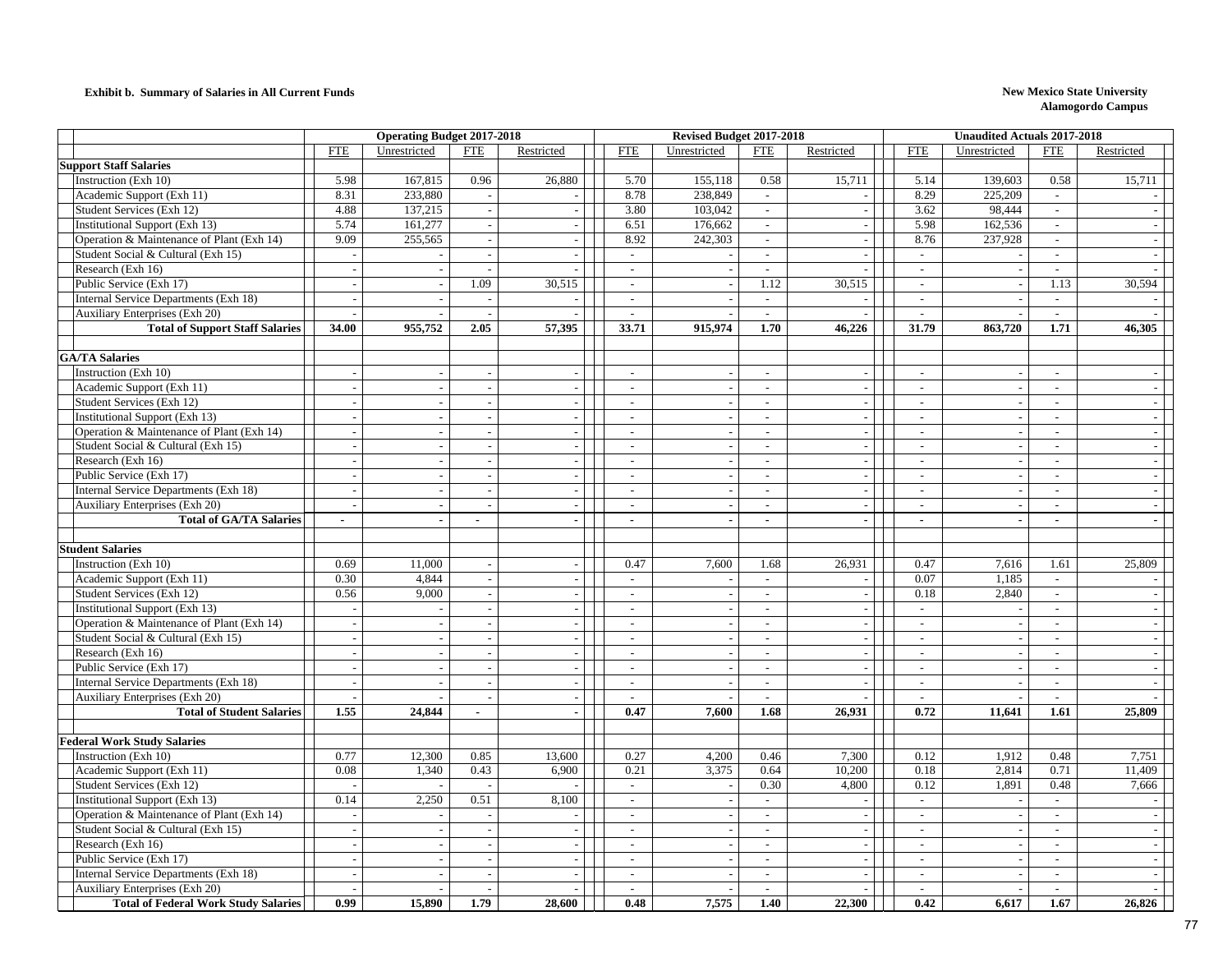#### **Exhibit b. Summary of Salaries in All Current Funds New Mexico State University**

|                                           | <b>Operating Budget 2017-2018</b> |              |                |            |                          | Revised Budget 2017-2018 |                          |                          |                          | <b>Unaudited Actuals 2017-2018</b> |            |                          |  |
|-------------------------------------------|-----------------------------------|--------------|----------------|------------|--------------------------|--------------------------|--------------------------|--------------------------|--------------------------|------------------------------------|------------|--------------------------|--|
|                                           | <b>FTE</b>                        | Unrestricted | FTE.           | Restricted | <b>FTE</b>               | Unrestricted             | <b>FTE</b>               | Restricted               | <b>FTE</b>               | Unrestricted                       | <b>FTE</b> | Restricted               |  |
| <b>State Work Study Salaries</b>          |                                   |              |                |            |                          |                          |                          |                          |                          |                                    |            |                          |  |
| Instruction (Exh 10)                      | 0.70                              | 11,190       | 2.13           | 34,100     | 1.00                     | 15,850                   | 1.57                     | 25,086                   | 0.71                     | 11,343                             | 1.87       | 29,796                   |  |
| Academic Support (Exh 11)                 | 1.27                              | 20,325       | 2.08           | 33,200     | 1.08                     | 17,250                   | 1.62                     | 25,900                   | 0.64                     | 10,176                             | 1.70       | 27,193                   |  |
| Student Services (Exh 12)                 | 0.51                              | 8,200        | 1.08           | 17,200     | 0.86                     | 13,700                   | 1.39                     | 22,200                   | 0.56                     | 8,945                              | 1.49       | 23,905                   |  |
| Institutional Support (Exh 13)            | 0.21                              | 3,375        | 0.28           | 4,400      | 0.28                     | 4,500                    | 0.31                     | 5,000                    | 0.12                     | 1,907                              | 0.32       | 5,096                    |  |
| Operation & Maintenance of Plant (Exh 14) |                                   |              |                |            | 0.02                     | 363                      | 0.08                     | 1,300                    | 0.02                     | 363                                | 0.06       | 970                      |  |
| Student Social & Cultural (Exh 15)        |                                   |              |                |            | 0.03                     | 495                      | 0.06                     | 900                      | 0.02                     | 248                                | 0.04       | 661                      |  |
| Research (Exh 16)                         | $\overline{\phantom{a}}$          |              |                |            |                          |                          | $\overline{\phantom{a}}$ |                          | $\sim$                   |                                    | $\sim$     |                          |  |
| Public Service (Exh 17)                   | $\overline{\phantom{a}}$          |              |                |            |                          |                          | $\overline{\phantom{a}}$ | $\sim$                   | $\overline{\phantom{a}}$ | $\overline{\phantom{a}}$           |            |                          |  |
| Internal Service Departments (Exh 18)     |                                   |              |                |            | $\overline{a}$           |                          | $\overline{a}$           | $\overline{\phantom{a}}$ | $\sim$                   | $\overline{\phantom{a}}$           |            |                          |  |
| Auxiliary Enterprises (Exh 20)            |                                   |              |                |            |                          |                          |                          |                          |                          |                                    |            |                          |  |
| <b>Total of State Work Study Salaries</b> | 2.69                              | 43,090       | 5.57           | 88,900     | 3.27                     | 52,158                   | 5.03                     | 80,386                   | 2.07                     | 32,982                             | 5.48       | 87,621                   |  |
|                                           |                                   |              |                |            |                          |                          |                          |                          |                          |                                    |            |                          |  |
| <b>Other Salaries</b>                     |                                   |              |                |            |                          |                          |                          |                          |                          |                                    |            |                          |  |
| Instruction (Exh 10)                      | 3.39                              | 95,290       |                |            | 5.74                     | 155,960                  |                          | $\overline{3}$           | 5.21                     | 141,175                            |            | 14                       |  |
| Academic Support (Exh 11)                 | 0.11                              | 3,000        |                |            | 0.04                     | 1,000                    | L.                       | $\sim$                   | 0.07                     | 1,772                              |            |                          |  |
| Student Services (Exh 12)                 |                                   |              |                |            |                          |                          | L.                       | $\sim$                   | $\sim$                   | 24                                 | $\sim$     |                          |  |
| <b>Institutional Support (Exh 13)</b>     | 0.04                              | 1,088        |                |            | 0.04                     | 1,088                    | $\overline{\phantom{a}}$ | $\sim$                   | 0.03                     | 724                                | $\sim$     | $\overline{\phantom{a}}$ |  |
| Operation & Maintenance of Plant (Exh 14) | $0.02\,$                          | 700          |                |            | 0.03                     | 700                      | $\overline{\phantom{a}}$ | $\overline{\phantom{a}}$ | 0.02                     | 614                                |            |                          |  |
| Student Social & Cultural (Exh 15)        | $\overline{\phantom{a}}$          |              |                |            | $\tilde{\phantom{a}}$    |                          | ۰                        | $\overline{\phantom{a}}$ | $\sim$                   | $\overline{a}$                     |            |                          |  |
| Research (Exh 16)                         | $\overline{\phantom{a}}$          |              |                |            | $\overline{\phantom{a}}$ |                          | $\overline{a}$           |                          | $\overline{a}$           |                                    |            |                          |  |
| Public Service (Exh 17)                   |                                   |              |                |            | $\overline{\phantom{a}}$ |                          | $\overline{\phantom{a}}$ |                          | $\overline{\phantom{a}}$ |                                    |            |                          |  |
| Internal Service Departments (Exh 18)     |                                   |              |                |            | $\overline{\phantom{a}}$ |                          | ۰                        | $\sim$                   | $\overline{\phantom{a}}$ |                                    |            |                          |  |
| Auxiliary Enterprises (Exh 20)            |                                   |              |                |            |                          |                          |                          |                          |                          |                                    |            |                          |  |
| <b>Total of Other Salaries</b>            | 3.56                              | 100.078      | $\blacksquare$ |            | 5.85                     | 158,748                  | $\blacksquare$           | 3 <sup>1</sup>           | 5.33                     | 144,309                            |            | $\overline{14}$          |  |
|                                           |                                   |              |                |            |                          |                          |                          |                          |                          |                                    |            |                          |  |
| <b>Summary of Salaries (by type)</b>      |                                   |              |                |            |                          |                          |                          |                          |                          |                                    |            |                          |  |
| <b>Faculty Salaries</b>                   | 39.35                             | 2.203.624    | 0.62           | 34,500     | 39.37                    | 2.206.999                | 0.15                     | 8.068                    | 39.27                    | 2.200.993                          | 0.17       | 9.381                    |  |
| Part-Time Instructors Salaries            | 72.72                             | 811,175      | $\sim$         |            | 69.58                    | 778,525                  | 2.51                     | 28,050                   | 67.26                    | 752,317                            | 2.51       | 28,050                   |  |
| <b>Professional Salaries</b>              | 37.97                             | 1,637,695    | 7.68           | 330,549    | 39.56                    | 1,677,532                | 6.97                     | 295,709                  | 39.22                    | 1,663,153                          | 6.92       | 293,786                  |  |
| <b>Support Staff Salaries</b>             | 34.00                             | 955,752      | 2.05           | 57,395     | 33.71                    | 915,974                  | 1.70                     | 46,226                   | 31.79                    | 863,720                            | 1.71       | 46,305                   |  |
| <b>GA/TA Salaries</b>                     | $\overline{\phantom{a}}$          |              | $\sim$         |            | $\overline{\phantom{a}}$ | $\overline{a}$           | $\overline{a}$           | $\overline{a}$           | $\sim$                   |                                    | $\sim$     |                          |  |
| <b>Student Salaries</b>                   | 1.55                              | 24,844       | $\sim$         |            | 0.47                     | 7,600                    | 1.68                     | 26,931                   | 0.72                     | 11,641                             | 1.61       | 25,809                   |  |
| <b>Federal Work Study Salaries</b>        | 0.99                              | 15,890       | 1.79           | 28,600     | 0.48                     | 7,575                    | 1.40                     | 22,300                   | 0.42                     | 6,617                              | 1.67       | 26,826                   |  |
| <b>State Work Study Salaries</b>          | 2.69                              | 43,090       | 5.57           | 88,900     | 3.27                     | 52,158                   | 5.03                     | 80,386                   | 2.07                     | 32,982                             | 5.48       | 87,621                   |  |
| <b>Other Salaries</b>                     | 3.56                              | 100,078      | $\sim$         |            | 5.85                     | 158,748                  |                          | $\mathfrak{Z}$           | 5.33                     | 144,309                            |            | 14                       |  |
| <b>Total of Salaries (by type)</b>        | 192.83                            | 5,792,148    | 17.71          | 539,944    | 192.29                   | 5,805,111                | 19.44                    | 507,673                  | 186.08                   | 5,675,732                          | 20.07      | 517,792                  |  |